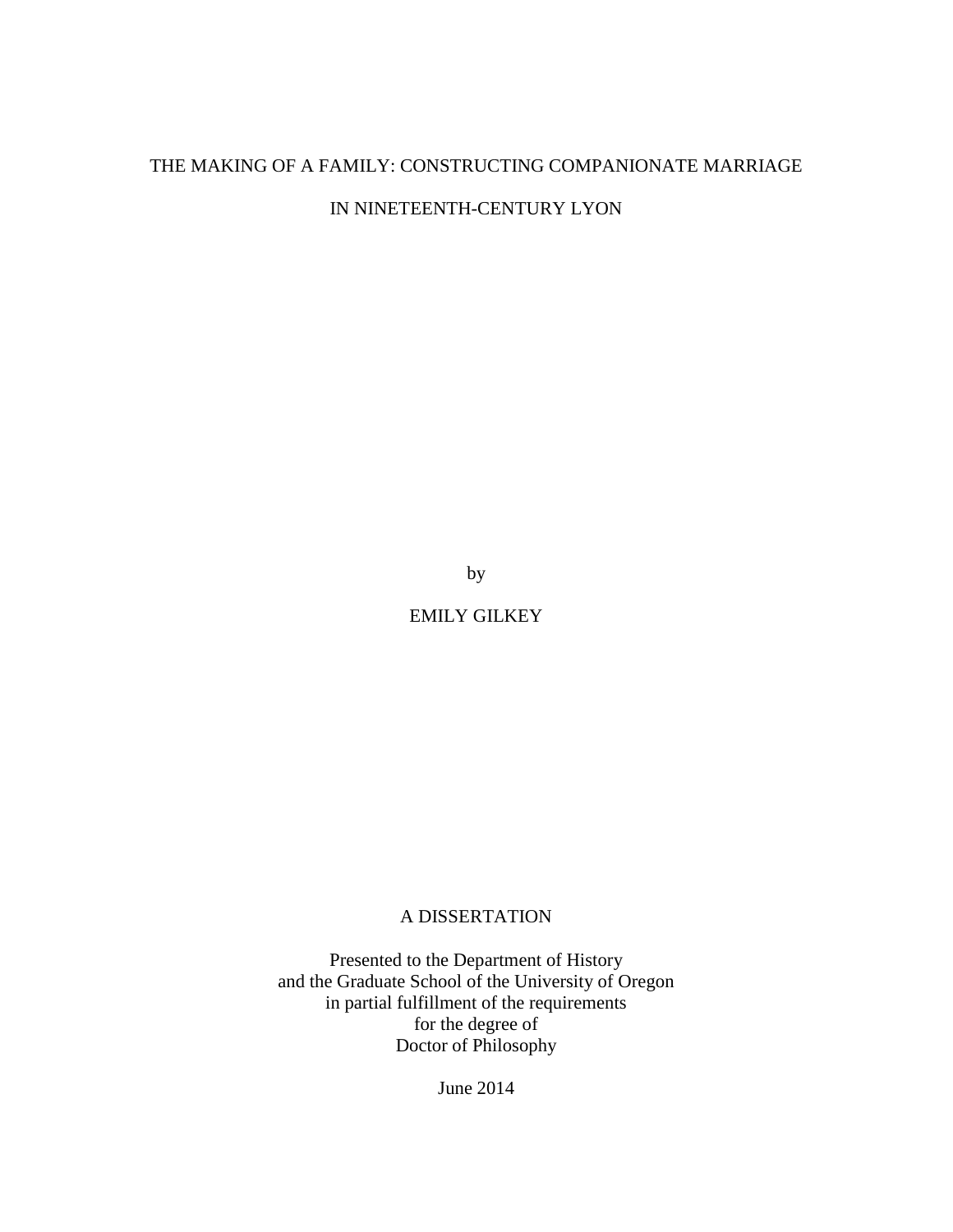# DISSERTATION APPROVAL PAGE

Student: Emily Gilkey

Title: The Making of a Family: Constructing Companionate Marriage in Nineteenth-Century Lyon

This dissertation has been accepted and approved in partial fulfillment of the requirements for the Doctor of Philosophy degree in the Department of History by:

| George Sheridan<br><b>April Haynes</b><br><b>Raymond Birn</b><br><b>Fabienne Moore</b> | Advisor<br>Core Member<br>Core Member<br><b>Institutional Representative</b> |
|----------------------------------------------------------------------------------------|------------------------------------------------------------------------------|
| and                                                                                    |                                                                              |
| <b>Kimberly Andrews Espy</b>                                                           | Vice President for Research and Innovation;<br>Dean of the Graduate School   |

Original approval signatures are on file with the University of Oregon Graduate School.

Degree awarded June 2014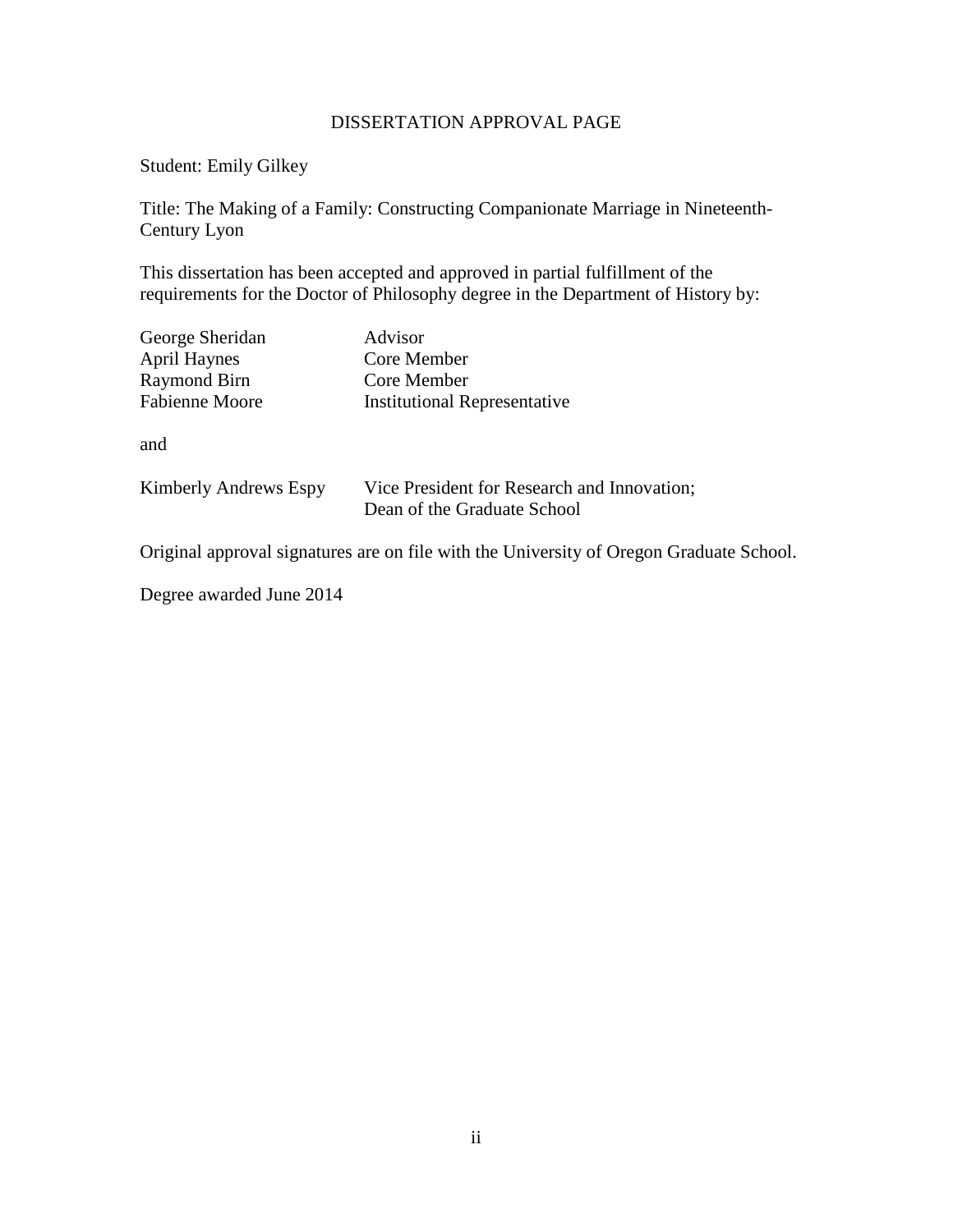© 2014 Emily Gilkey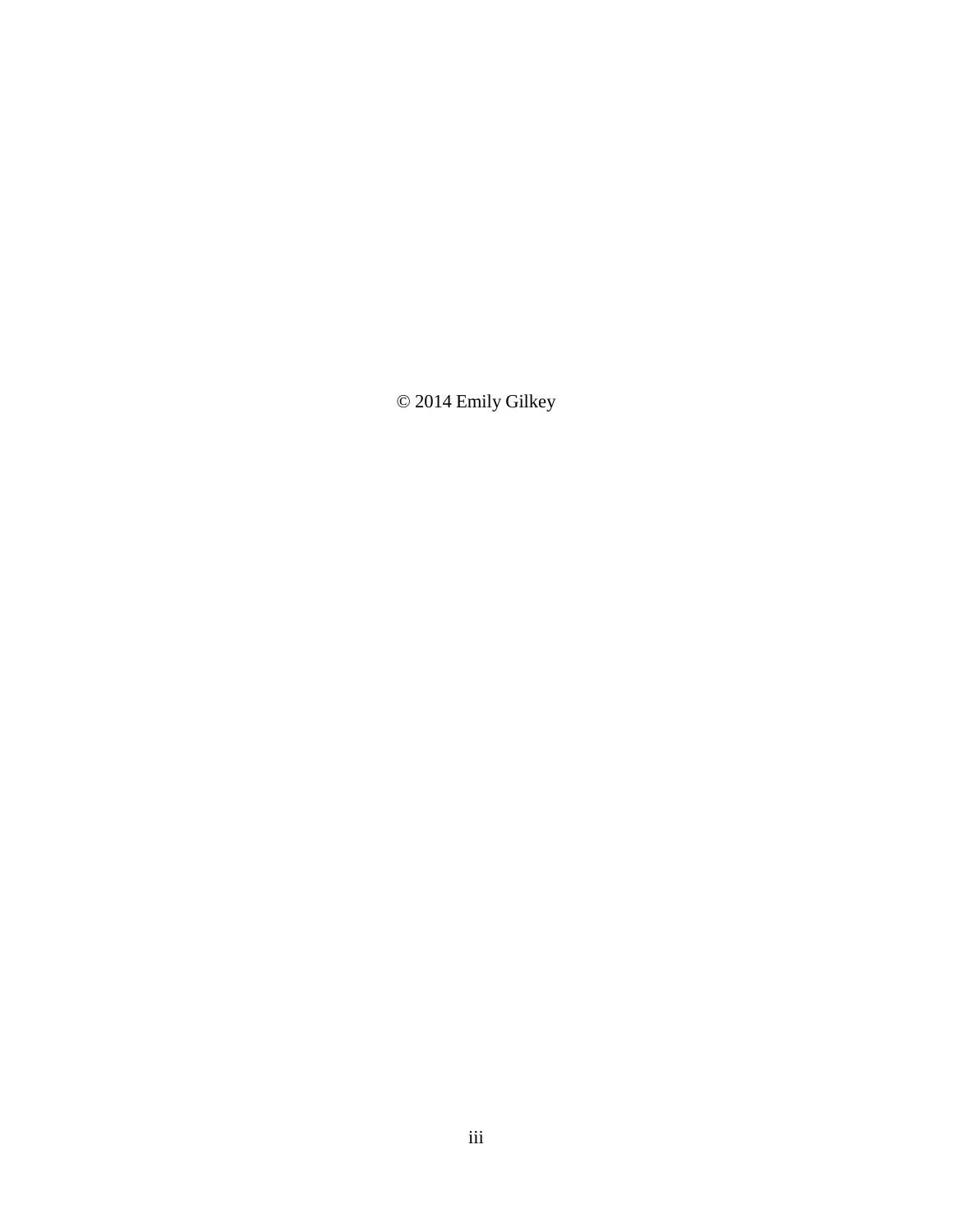## DISSERTATION ABSTRACT

Emily Gilkey Doctor of Philosophy Department of History June 2014

Title: The Making of a Family: Constructing Companionate Marriage in Nineteenth-Century Lyon

During the nineteenth century, companionate marriage became a dominant marital model for the French bourgeoisie, but that ideal was poorly defined and became a point of contestation between spouses. This study focuses on Joseph and Fanny Bergier, a bourgeois couple from Lyon who created together an archive of journals and diaries spanning from 1800 to 1878. Their struggle with infertility forced them to confront the issue of what it meant to be a family and whether children were integrally necessary or if life as a couple was enough. Following a common male pattern, Joseph committed adultery, raising the issue of the place of fidelity in a companionate relationship. Their conflict over this issue, expressed in letters and diary entries, brought to light the divergence between their gendered expectations of what a companionate marriage should look like.

The Bergiers' experience of infertility led them to cultivate fictive kinship networks through philanthropy and sociability. They also used ego writing as an alternative form of family creation. Their attempts to create a family through nonbiological means suggests that, despite the concurrent drop in birth rate, children were crucially important to the French vision of family life. Their disagreements over how

iv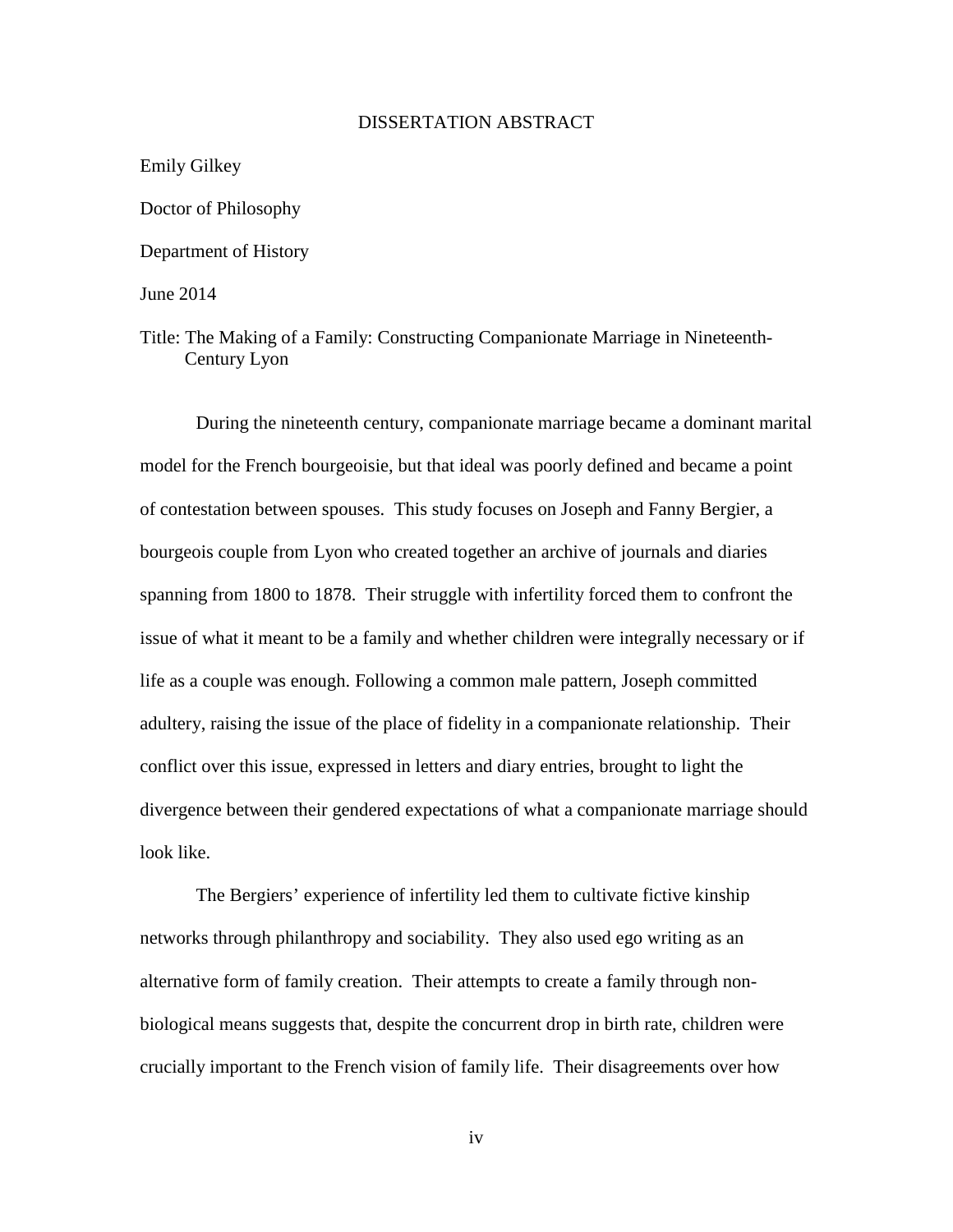companionability should find expression, and what the rules governing a love-based marriage ought to be, show that the transition toward a modern family model was contested and uncertain.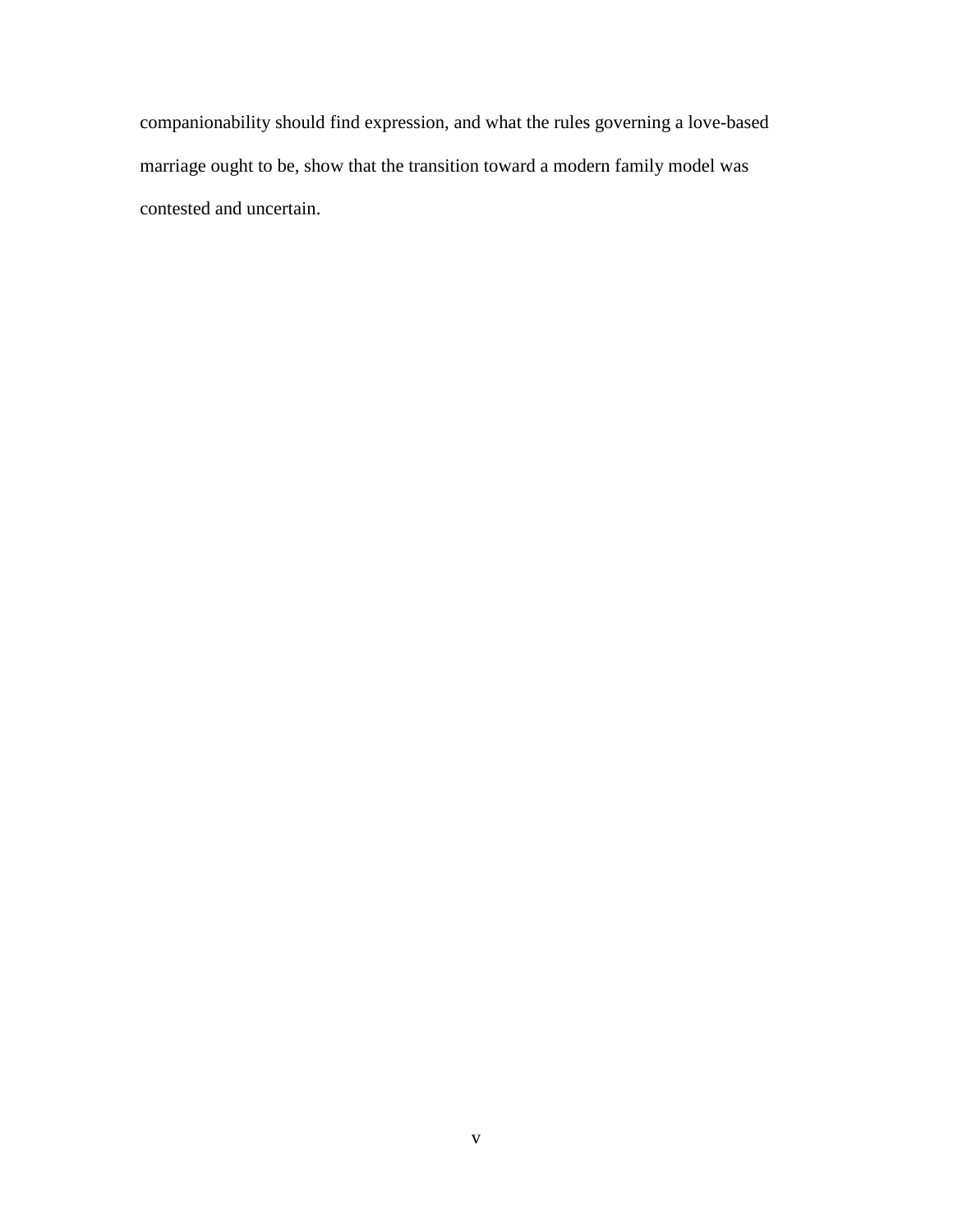## CURRICULUM VITAE

## NAME OF AUTHOR: Emily Gilkey

#### GRADUATE AND UNDERGRADUATE SCHOOLS ATTENDED:

University of Oregon, Eugene

## DEGREES AWARDED:

 Doctor of Philosophy, History, 2014, University of Oregon Master of Arts, History, 2009, University of Oregon Bachelor of Arts, History, French, 2005, University of Oregon

## AREAS OF SPECIAL INTEREST:

 Modern France Gender and Family History

# PROFESSIONAL EXPERIENCE:

Graduate Teaching Fellow, University of Oregon, 2007-2014

#### GRANTS, AWARDS, AND HONORS:

John L. and Naomi Luvaas Fellowship, 2012-2013

Center for the Study of Women in Society Graduate Research Grant, 2011

Oregon Humanities Center Graduate Research Support Fellowship, 2011-2012

 Department of History Doctoral Research Award, University of Oregon, 2010- 2011

#### PUBLICATIONS:

 Gilkey, Emily. "La gourmandise au XIXe siècle à Lyon: Une approche 'sexuée' de la nourriture." In *Gourmandises! Histoire de la gastronomie à Lyon*, edited by Maria-Anne Privat-Savigny, 46-49. Lyon: Silvana Editoriale, 2011.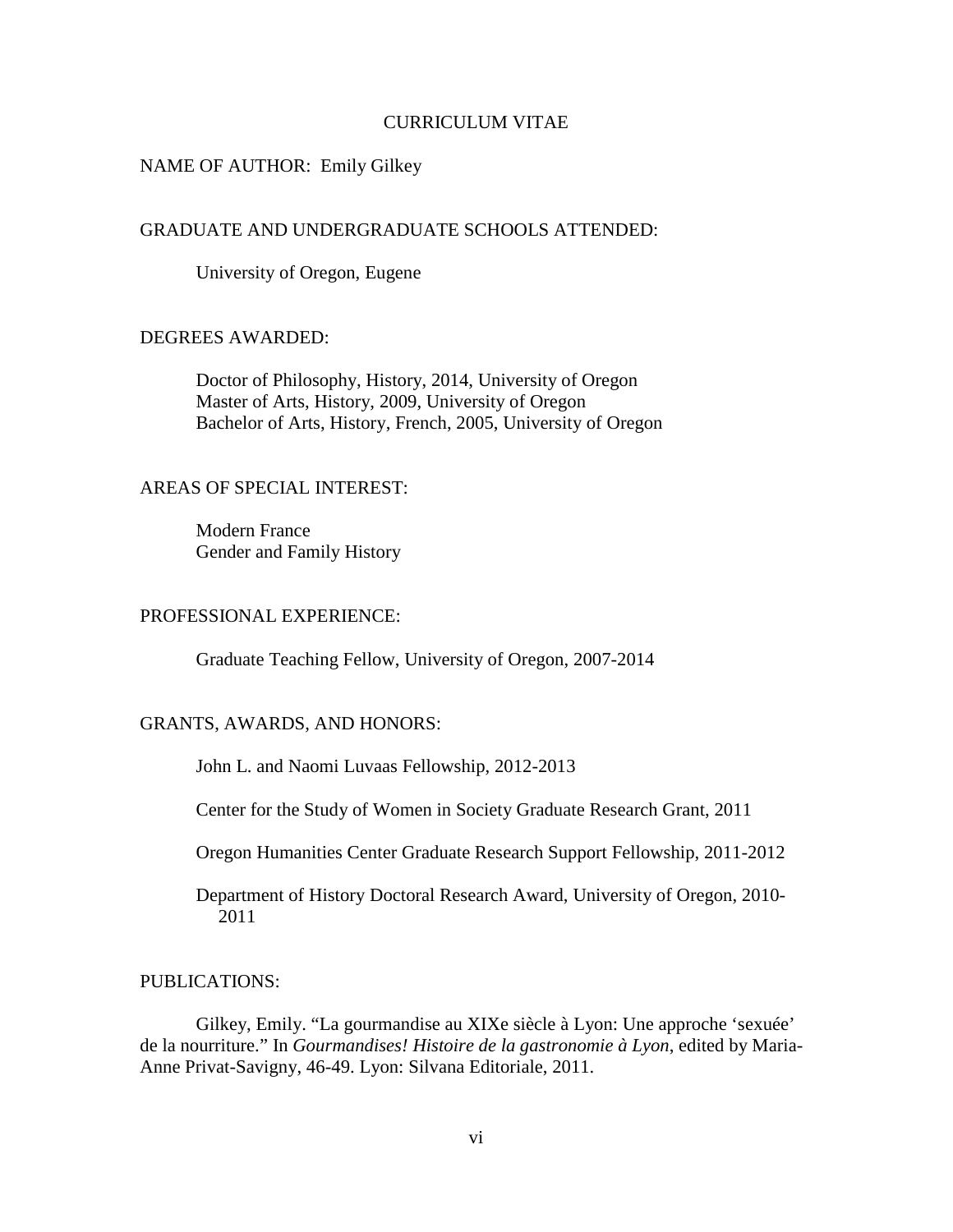#### ACKNOWLEDGMENTS

I would like to thank the people who have made my dissertation possible. My advisor, George Sheridan, introduced me to the Bergiers' diary and facilitated the research process. I also appreciate April Haynes, Ray Birn and Fabienne Moore for their feedback and support of this project. Funding from the University of Oregon History Department Doctoral Research Award, a grant from the Center for the Study of Women in Society and a Research Support Fellowship from the Oregon Humanities Center allowed me to travel to Lyon to do the research necessary for this dissertation. I am also thankful for funding from the John L. and Naomi M. Luvaas fellowship allowed me to dedicate myself to writing. Additionally, I owe a debt of gratitude to the curators of the Musée Gadagne who provided research space and unrestricted access to the materials in the archive. Finally, I would like to thank my family for their love and support. My father helped fund my research and encouraged me to continue. My brother and sister cheered me on and believed I could succeed. My husband, Chris, has never complained of the sacrifices and separations necessary for my research, and is always supportive of my dreams. My mom has always been my inspiration and has encouraged me every step of the way. Thank you to all the friends and family who have made this possible.

vii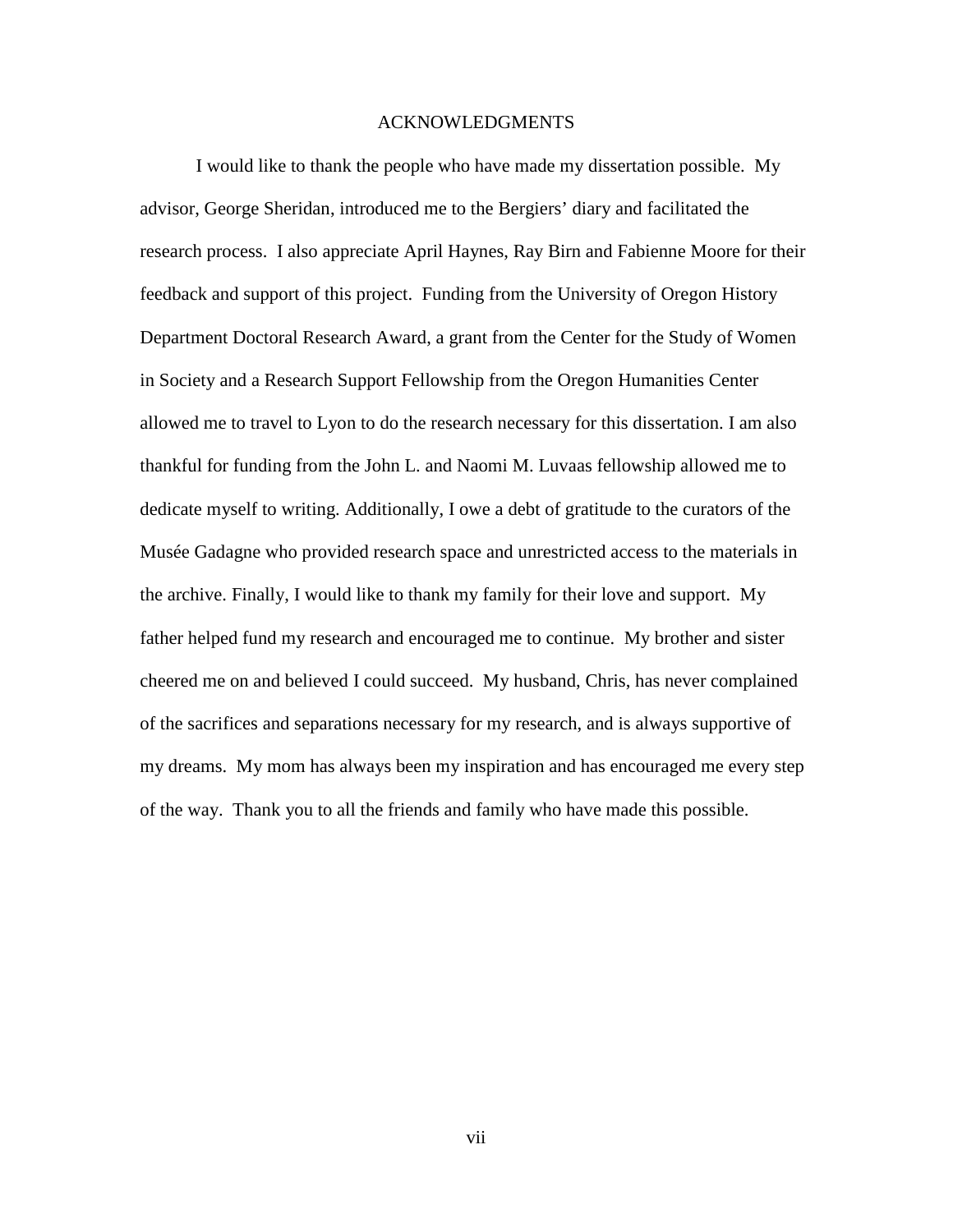For Mom, who always walked with me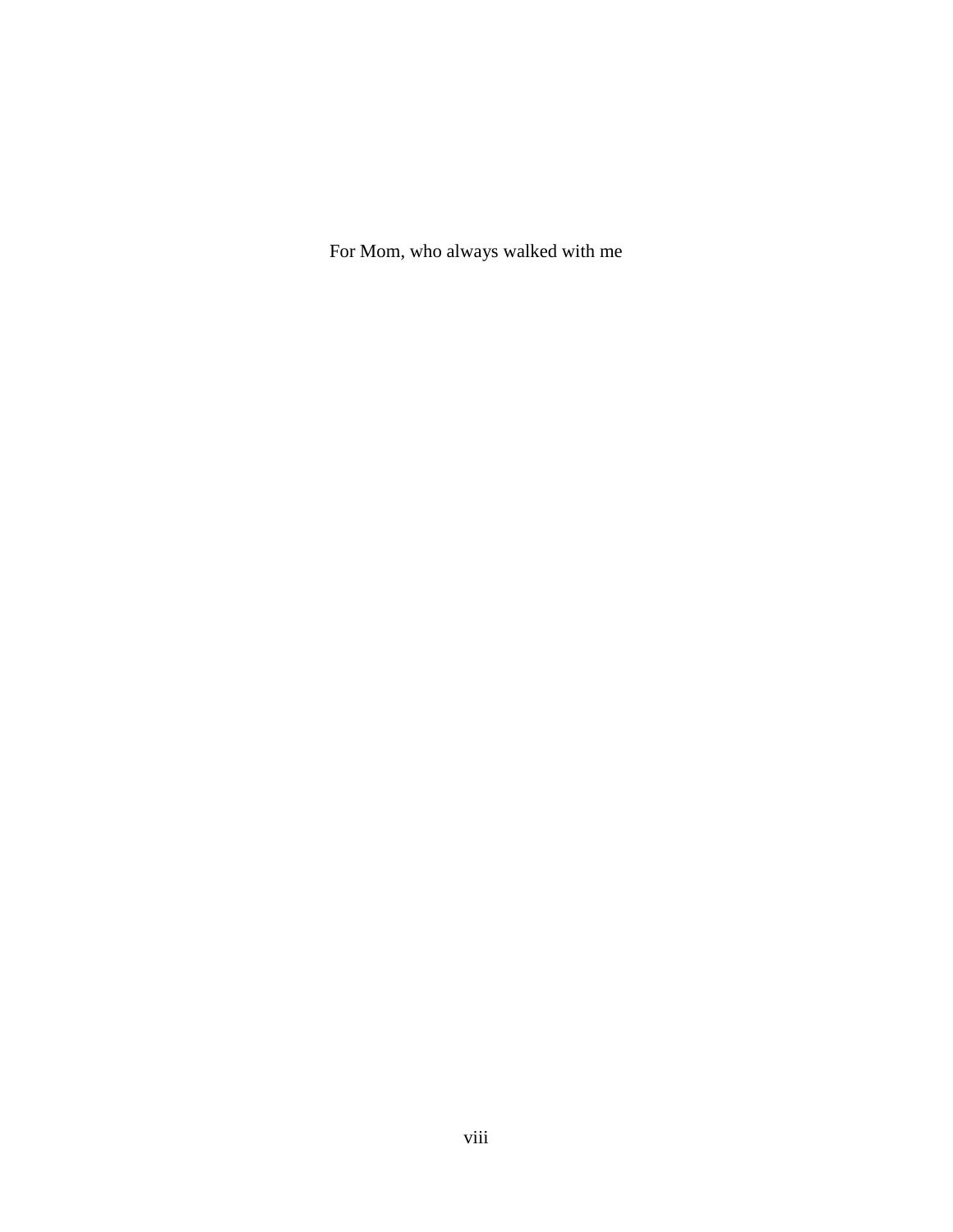| Chapter                                                                | Page |
|------------------------------------------------------------------------|------|
|                                                                        | -1   |
| II. "TO BECOME A WOMAN LIKE ANY OTHER": INFERTILITY                    | 11   |
|                                                                        | 17   |
|                                                                        | 23   |
|                                                                        | 33   |
|                                                                        | 49   |
|                                                                        |      |
| III. ADULTERY AND EXCLUSIVITY: DEFINING THE PARAMETERS                 |      |
| Adultery as an Alternative Site of Companionability: Agathe and Joseph | 57   |

# TABLE OF CONTENTS

| IV. "ALMOST OUR ADOPTED DAUGHTER": PHILANTHROPY AND | 91 |
|-----------------------------------------------------|----|
|                                                     |    |
|                                                     |    |
|                                                     |    |
|                                                     |    |
|                                                     |    |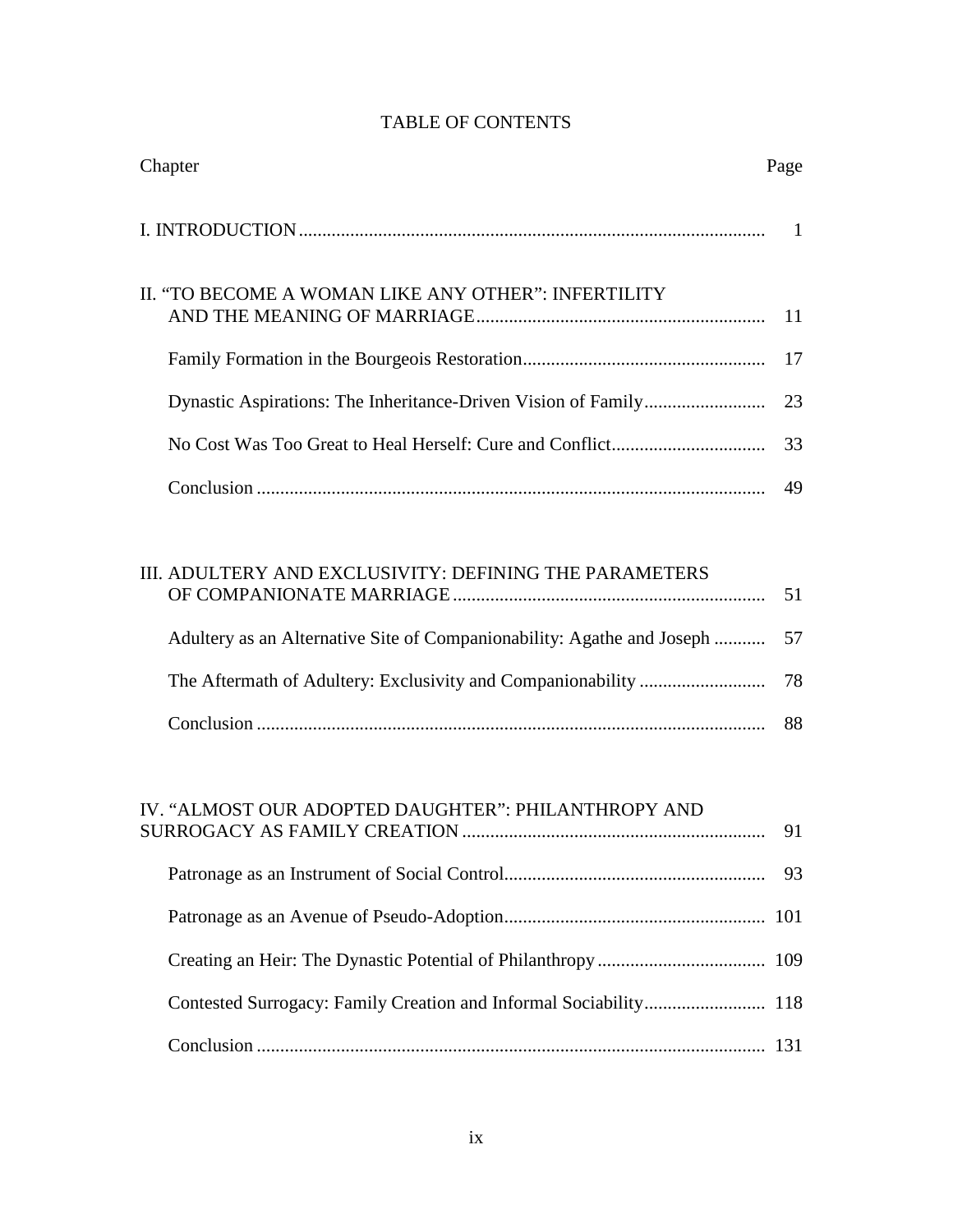Chapter Page

| V. BETWEEN CONFIDENCE AND SECRECY: DIARY WRITING AS |  |
|-----------------------------------------------------|--|
|                                                     |  |
|                                                     |  |
|                                                     |  |
|                                                     |  |
|                                                     |  |
|                                                     |  |
|                                                     |  |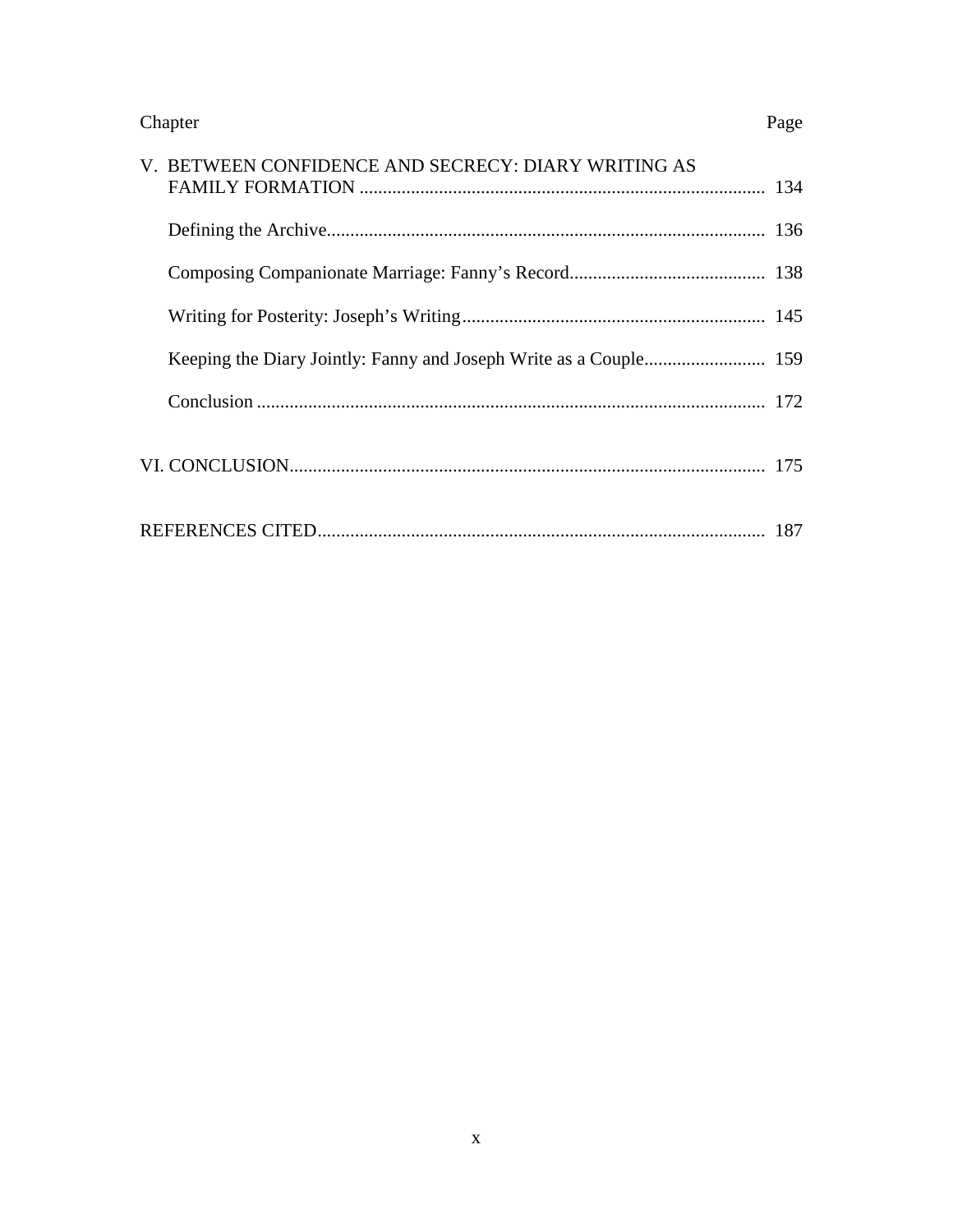#### CHAPTER I

# INTRODUCTION

From the eighteenth to the twenty-third of March 1878, the final seven entries that Joseph Bergier of Lyon wrote in his diary said simply "suffering" in large letters, leaving blank pages until his death on May tenth. Bergier kept this diary nearly every day for forty-five years, beginning in 1833. His life spanned the fall of Napoleon and two French revolutions in 1830 and 1848 as well as the silk weaver rebellions in Lyon in 1831 and 1834 that were seminal moments in the formation of working-class consciousness. During parts of this period, his wife Fanny kept the diary, creating a joint account of their lives as a couple. This fact, that the diary was the creation of a couple, is the characteristic for which it is best known. By the evidence of the journal, Joseph and Fanny were a very close couple who had a relationship based on affection and mutual respect. Although they shared a desire for companionate marriage, what that should mean in concrete terms was unclear. My dissertation explores this ambiguity in this case by focusing on the unstable definition of companionability among the French bourgeoisie of the nineteenth century, and the complex negotiations within marriage as couples struggled to meet an uncertain ideal.

The Bergier diary comprises three main elements. The Agendas kept from 1833- 1878 mostly by Joseph and partially by Fanny, ten volumes of agricultural and housekeeping notes, known as récoltes diaries, written almost entirely by Fanny and a two volume autobiography. Each of these volumes measures approximately twelve by thirty-four centimeters. The récoltes diaries and the autobiography were both written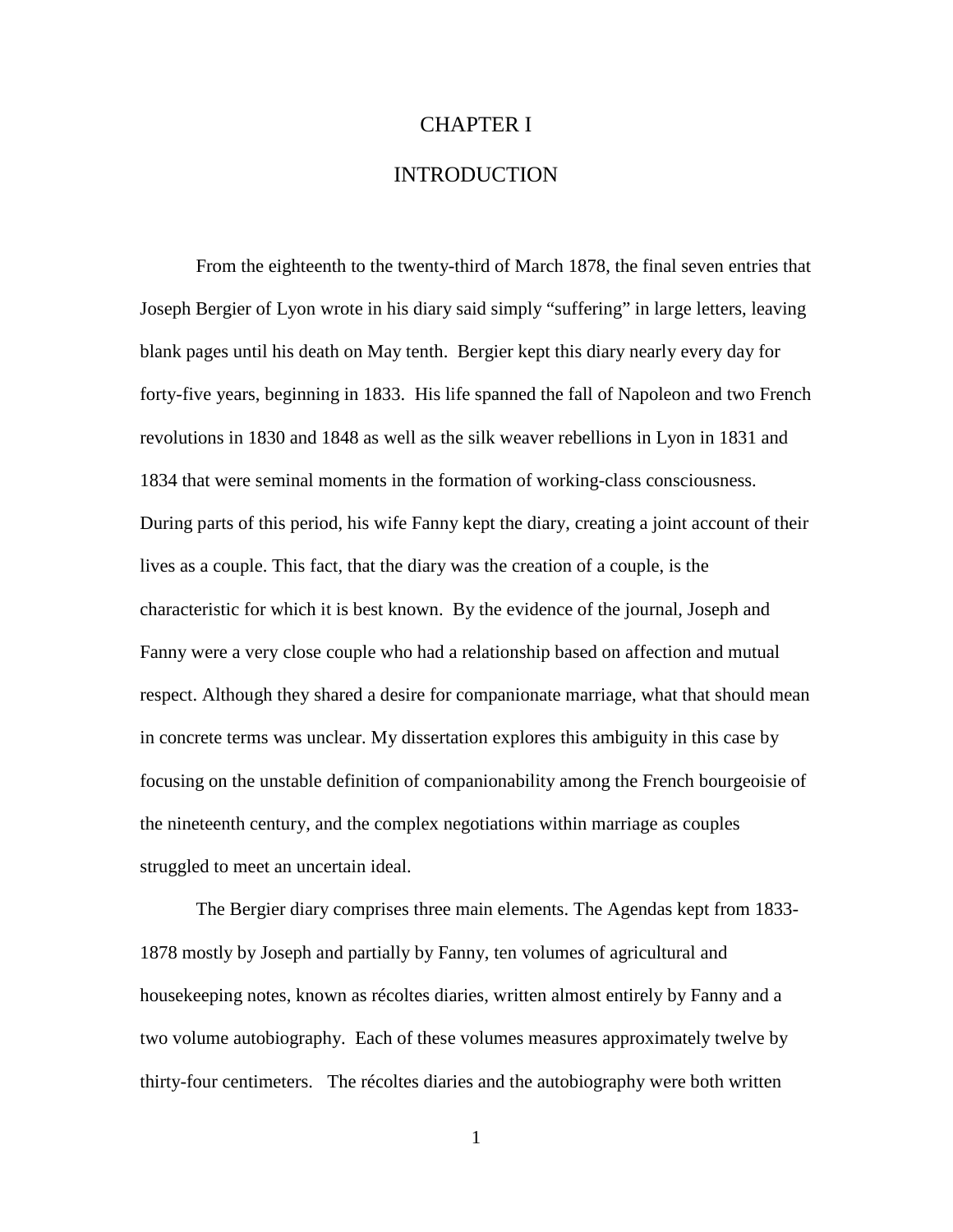free form on blank books. The Agendas came preprinted with spaces for two to three entries per page, allowing enough space for a paragraph in a large hand or several paragraphs of cramped script. In general, Joseph favored miniscule writing with a very sharp nib to allow for maximum expression in the allotted space. In contrast, Fanny tended to push the quill harder, creating darker and larger letters. The author of a given entry can generally be told at a glance. Both Bergiers employed abbreviations of their own devising, and Fanny often neglected spelling or punctuation. The first research task was therefore learning to decipher their idiosyncratic writing.

In addition to the diaries, the Bergiers left enough letters to fill several boxes with their correspondence. These letters have been entirely ignored by historians. They provide a valuable counterpoint to the diary entries, which, due to the constraints of space, are frequently terse and ambiguous. The letters made it possible to tell the story of the couple with a richness of emotional detail that the diaries alone could not provide.

Joseph took great care to insure that his personal archive would remain intact and preserved beyond his death, a subject I treat in detail in the fourth chapter. Ultimately, however, it was only by chance that Joseph's archive survived. For around forty years his papers likely rested in the Asile Bergier, a foundation that he created, untouched and unknown to scholars. Through an obscure turn of events, the collection fell into the hands of a second-hand book vendor in the early 1920s. Possibly the Asile needed the storage space for other reasons, or Joseph had passed from living memory and the volumes seemed to be of little worth. It may have changed hands before that, but the book vendor eventually became the owner. He contacted Justin Godart, a politician native to Lyon who dedicated himself to preserving Lyonnais history and culture,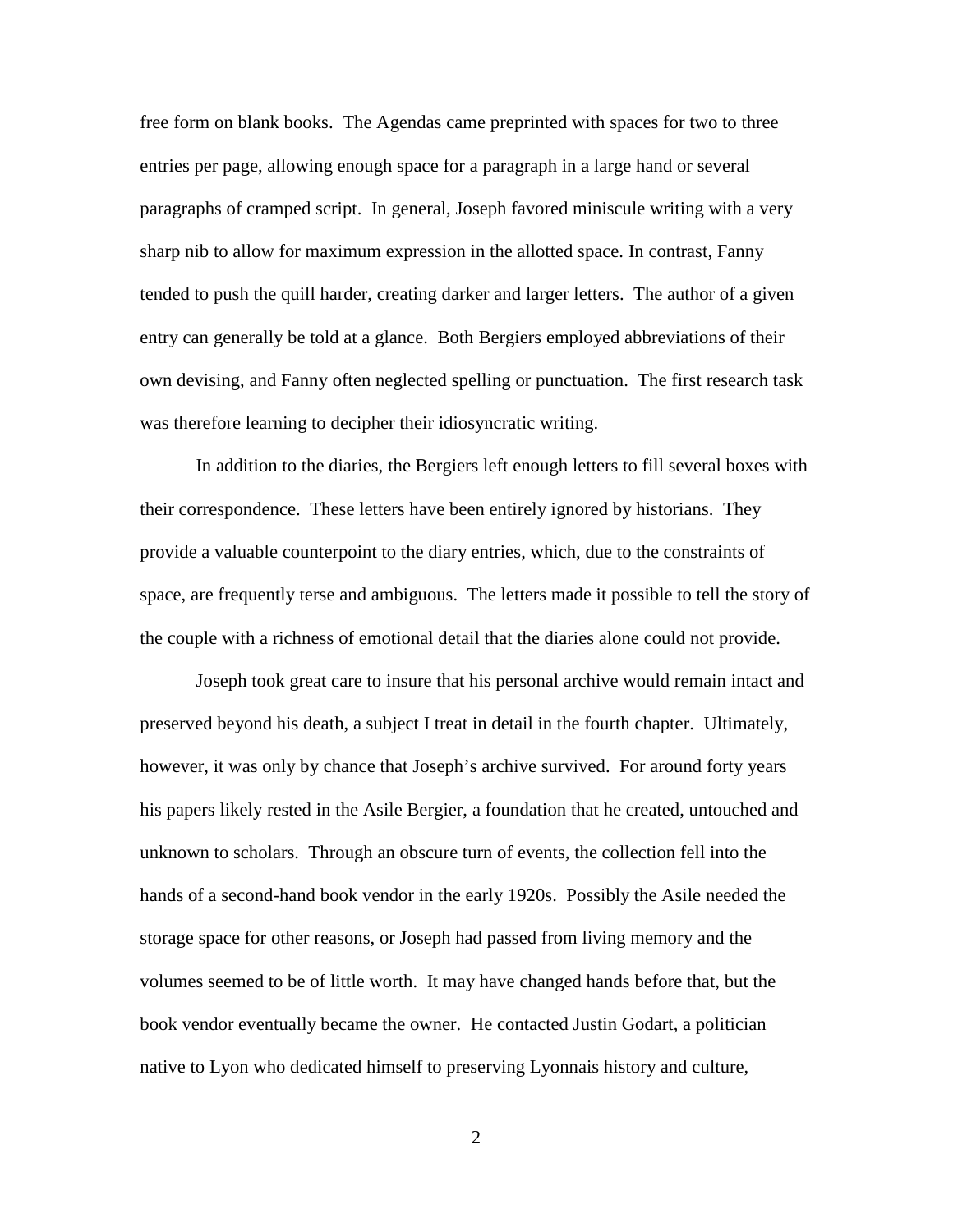bringing "four great sacks of old papers" that had been cleared out of an attic.<sup>1</sup> The luck of a bookshop owner knowing of Godart and the latter recognizing the value of the materials enabled the archive to be preserved in its near entirety. Subsequently Godart donated a large portion of his collection of Lyonnaiseries to the Musée Gadagne in Lyon, including the Bergier papers.

I was drawn to the archive by my interest in the history of the couple. My master's thesis focused on public debate over the future of marriage in Belle Époque France, but I was interested in looking earlier in the nineteenth century to see the longerterm roots of the problems I discussed for the fin-de-siècle.<sup>2</sup> The Bergier archive has been all but ignored by historians, but its dual-author format was well known which is what made it appealing. Before I began to read it I had no information whatsoever about their biography. The subjects I treat in these chapters arose out of what I found in the archive rather than my preconceived notions of what the problems of companionability were.

The terms companionability, or companionate marriage, are in a sense problematic in this context. The primary issue with the designation is that there is no parallel phrase in French. *Compagnonnage* signifies a type of apprenticeship, while *companionabilité*, which might seem like the logical cognate, is not a word at all. A viable alternative designation might be *mariage de sentiment*, as the emphasis on sentiment places it in contrast with the arranged marriages of past eras. The descriptors

 1 Justin Godart, "Le journal d'un bourgeois de Lyon pendant la Révolution de 1848," *Revue du Lyonnais* 6 (1923): 123–132.

 $2$  Emily Gilkey, "Marriage in Crisis: The Individual and the State in Belle Époque France" (master's thesis, University of Oregon, 2009).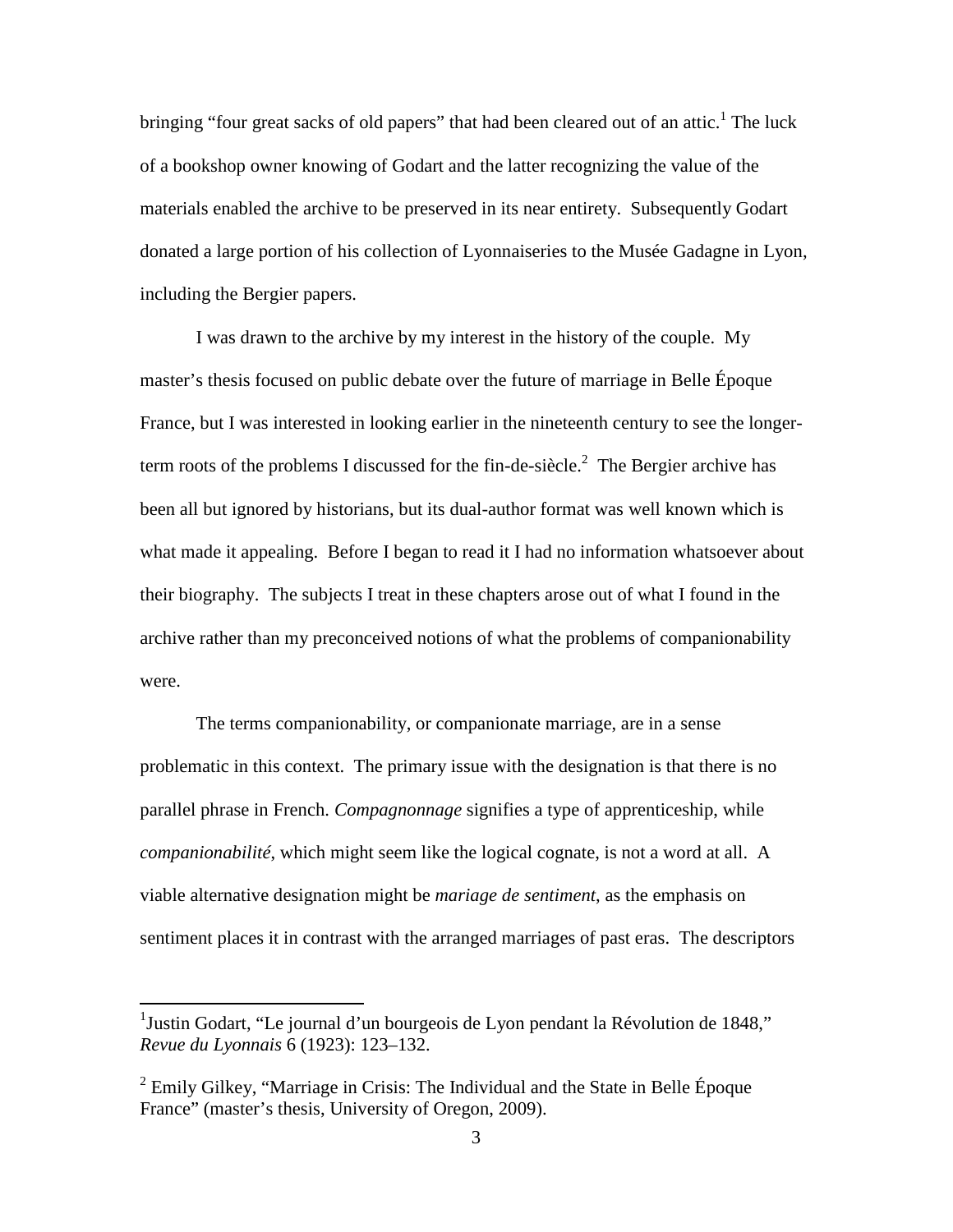"sentimental marriage" or its relative "affective marriage" were to my mind less than ideal choices because they captured the emphasis on feeling, but did not adequately reflect the importance of partnership and exclusivity that was central to the Bergiers' debates about marriage. Alternatively, "egalitarian marriage" as a descriptor was, in this period, simply inaccurate. The Napoleonic Code ensured that there was nothing equal about the relative positions of men and women in society. "Conjugal marriage," coined by Helena Michie, underemphasized the aspect of friendship and overemphasized the importance of sexuality in a way that does not capture the phenomenon I discuss here.<sup>3</sup> I use the term "companionate marriage" because it most closely captures the type of marriage that the Bergiers exemplified: a couple who married for love, and shared expectations of emotional fulfillment as well as a degree of partnership.

This is the story of a bourgeois couple. Class permeated every aspect of their lives and is an important element of all four chapters of this dissertation. When I characterize the Bergiers as bourgeois, what do I mean? The classic Marxist definition of the French bourgeoisie relied heavily on analysis of levels of wealth. Adeline Daumard was the leading proponent of this approach, using tax records, inventories and other economic indicators to create a careful taxonomy of a class she separated into several tiers. The grand notable, bourgeoisie moyenne and petit bourgeois had in turn a direct correlation to political opinions, allowing scholars to make a neat tie between concrete economic indicators and the turbulent politics of the nineteenth century. By this standard alone, the Bergiers belonged to the moyenne bourgeoisie, rising above the status of

 3 Helena Michie, *Victorian Honeymoons: Journeys to the Conjugal* (Cambridge: Cambridge University Press, 2006), 20.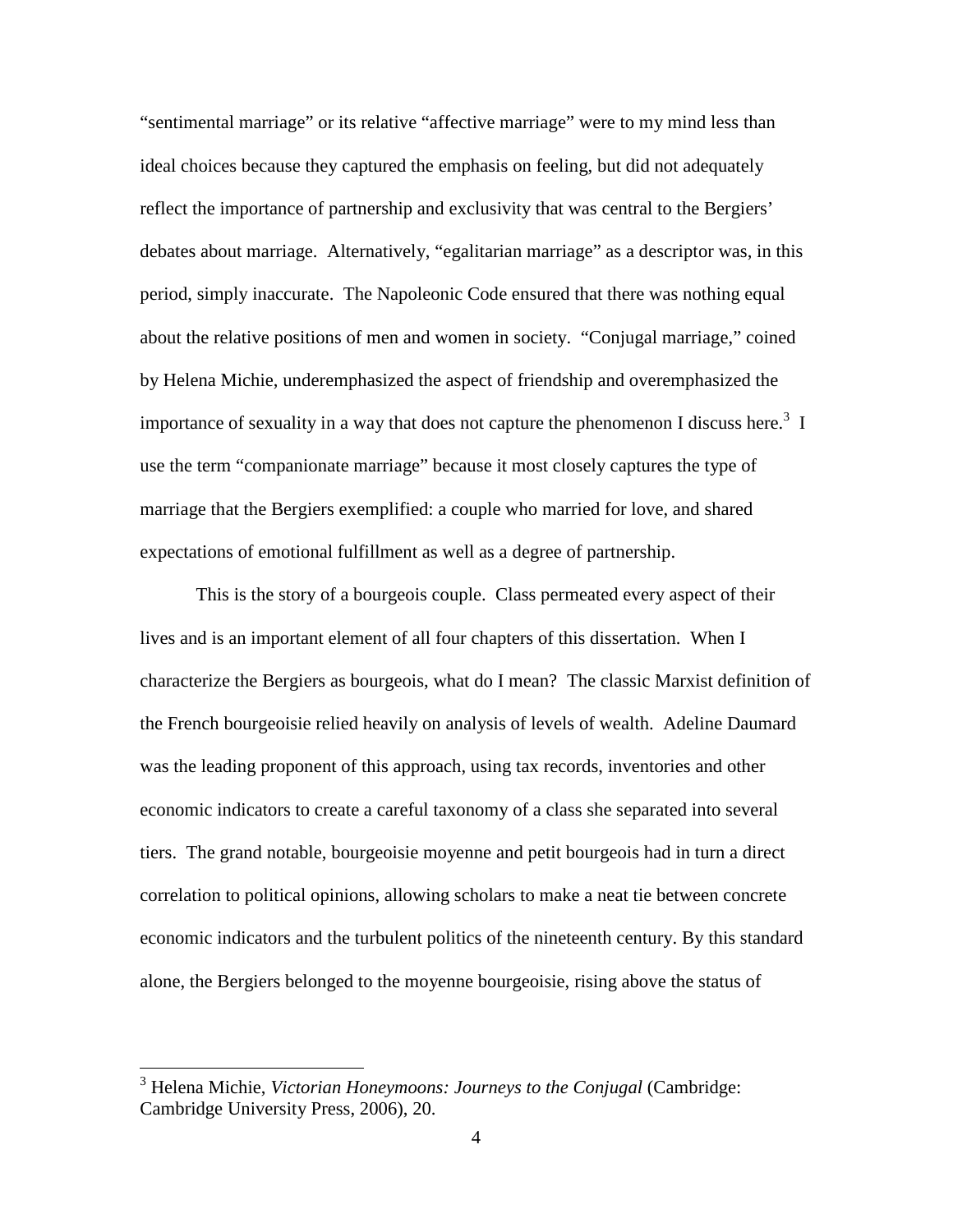shopkeeper but falling far short of the captains of industry. This structuralist model of understanding the bourgeoisie has remained popular among some French scholars.<sup>4</sup>

The Marxist categorization of the bourgeoisie has fallen out of favor as historians began to question that a bourgeois revolution had occurred at all. Patrick Joyce proposed a linguistic approach in which class was but one identity among many that an individual might feel in relationship to wider society. Joseph Bergier embodied this idea as he saw himself as both a member of the Lyonnais elite and a republican, the latter identity constituting an imagined collective identity that transcended class boundaries.<sup>5</sup>

In contrast to the linguistic approach, some historians have taken an ethnographic path that sees class as a device of social negotiation. Rather than having a primarily political or economic significance, class was about navigating relationships.<sup>6</sup> One of the advantages of the ethnographic approach is that it included women as both producers and readers of class. Earlier definitions of the term bourgeois relied on socioeconomic signifiers that left women out; they were bourgeois by virtue of being related to someone who had access to the means of production, not because of anything they did or were.

 4 Adeline Daumard, *La bourgeoisie parisienne de 1815 à 1848* (Paris: S.E.V.P.E.N., 1963); Adeline Daumard and Félix Codaccioni, *Les fortunes françaises au XIXe siècle: enquête sur la répartition et la composition des capitaux privés à Paris, Lyon, Lille, Bordeaux et Toulouse d'après l'enregistrement des déclarations de succession* (Paris: Mouton, 1973); Jean-Pierre Chaline, *Les bourgeois de Rouen: Une élite urbaine au XIXe siècle* (Paris: Presses de la fondation nationale des sciences politiques, 1982).

<sup>5</sup> Patrick Joyce, *Democratic Subjects: The Self and the Social in Nineteenth-Century England* (Cambridge: Cambridge University Press, 1994), 1-2; Carol E. Harrison, "The Bourgeois after the Bourgeois Revolution: Recent Approaches to the Middle Class in European Cities," *Journal of Urban History* 31 (2005): 384-385.

<sup>&</sup>lt;sup>6</sup> Harrison, "The Bourgeois after the Bourgeois Revolution," 386.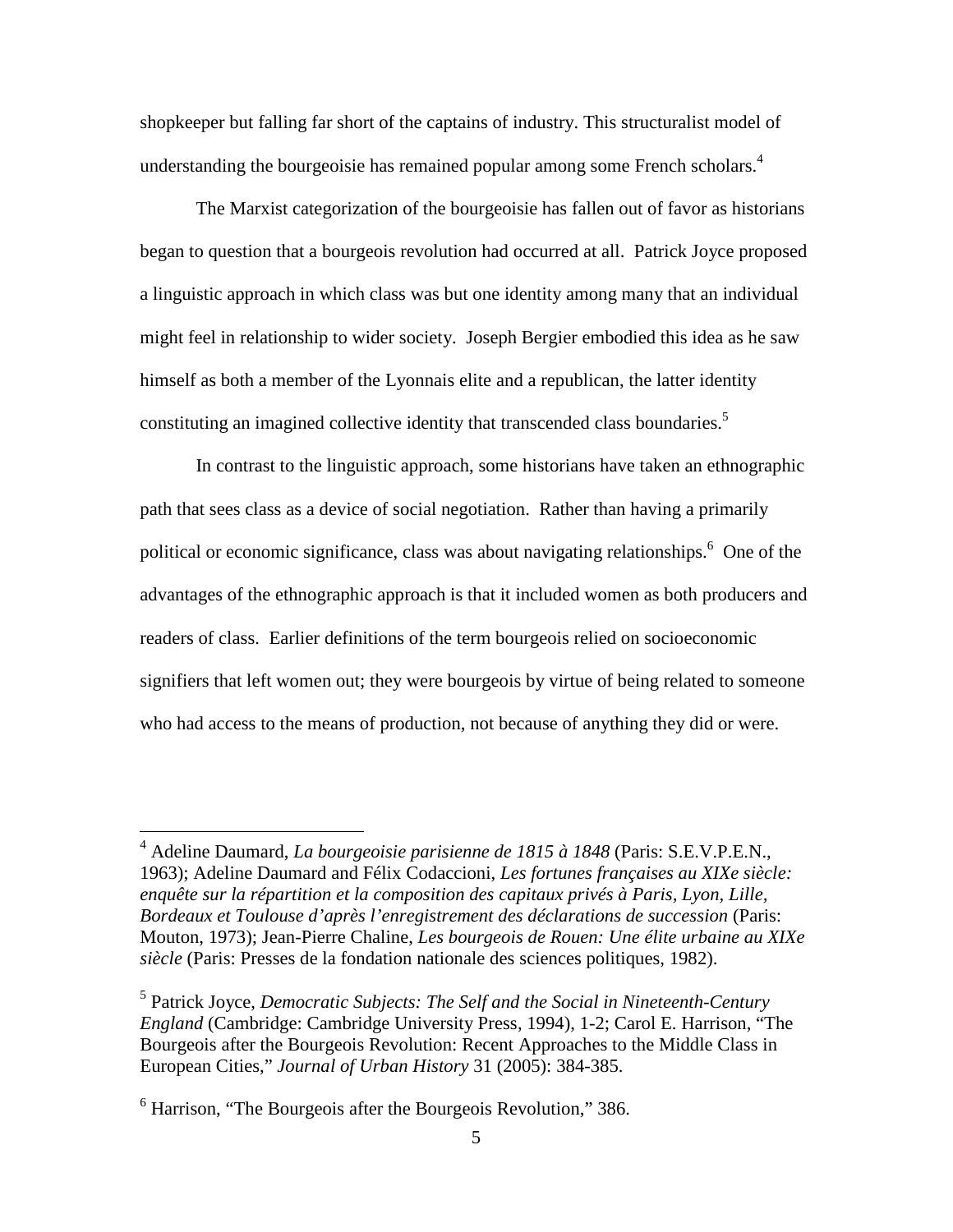Monographs from this school of thought address topics such as fashion, vacations, family life and sociability. $<sup>7</sup>$ </sup>

My work on the Bergiers draws from both the linguistic and the ethnographic approaches to understanding and defining the bourgeoisie. The Bergiers were bourgeois in the sense that class was a means of describing them as part of a large group the members of which they would never meet. They saw themselves as belonging to the non-aristocratic elite of Lyonnais society, extending that perspective to include the bourgeoisie of Paris and other regional capitals over the course of their travels. This gave a sense of belonging to a class despite the fact that they would never meet most of the people who fit in that category, giving their bourgeois identity an imaginary quality. Yet their day-to-day interactions, the guest lists for parties and the membership in the charity Joseph founded showed confidence in their ability to identify and associate with the right sort of people. The fact that class was largely imaginary did not inhibit their ability to use it as a marker for sociability and distinguishing subtle social hierarchies. $\delta$  The influence of class identity on the definition of companionate marriage and family creation appears as a theme throughout this work.

This dissertation is about the definition and meaning of family, but it is also the story of one specific couple. To facilitate the understanding of the reader I will provide a

<sup>7</sup> Philippe Perrot, *Fashioning the Bourgeoisie: A History of Clothing in the Nineteenth Century* (Princeton Princeton University Press, 1994); Douglas Peter Mackaman, *Leisure Settings: Bourgeois Culture, Medicine and the Spa in Modern France* (Chicago: University of Chicago Press, 1998); Christine Adams, *A Taste for Comfort and Status: A Bourgeois Family in Eighteenth-Century France* (University Park: Pennsylvania State University Press, 2000); Catherine Pellissier, *Loisirs et sociabilités des notables lyonnais au XIXe siècle* (Lyon: Presses Universitaires de Lyon, 1996).

<sup>&</sup>lt;sup>8</sup> Harrison, "The Bourgeois after the Bourgeois Revolution," 389.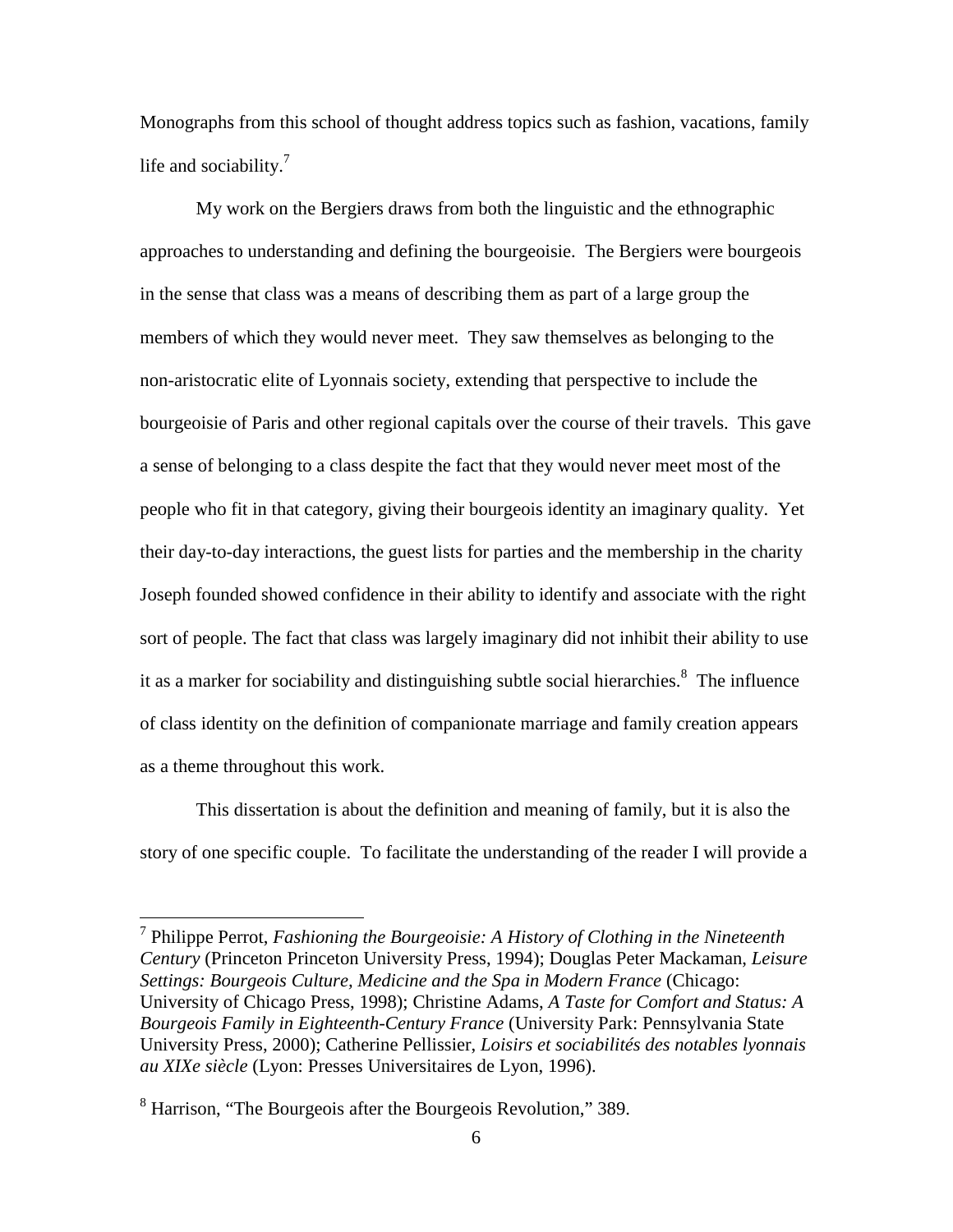biographical overview of the Bergiers as well as an introduction to secondary personages as a point of reference. The chapters include further biographical information and appear in roughly chronological order.

 Joseph Bergier was born in 1800, the only child of Joseph Bergier, whom I designate as Joseph père, and Françoise Gabet. Joseph père was a liqueurist who eventually acquired enough wealth to purchase a small chateau outside Lyon in the town of Collonges-au-Mont-d'Or. Françoise suffered from a debilitating mental illness that became so severe she was a virtual prisoner at the country estate, later coming under the stewardship of Fanny. In due course Joseph was apprenticed to his father's trade and later became a partner. After his father's death in 1833 he sold the business to a friend and lived for the rest of his life on private income, supplemented by investments in real estate.

 Fanny Bergier, née Bertholon, was the daughter of a wealthy silk merchant. Born in 1799, there is very little information about her childhood or adolescence, other than that she had a close relationship with her brother César who was nine years her junior. César grew up to become a prominent republican politician, serving as Prefect of the Loire under Gambetta in the 1870s. Fanny had a governess whose name was Agathe Reynaud and who, in their adult lives, was a close friend for many years.

 Fanny and Joseph married in 1824 after three years of courtship. Their relationship had been stage-managed by their parents who actively promoted the match, but it was not an arranged marriage in the traditional sense. For the first several years of their married life they lived with Joseph's family, migrating back and forth between a town residence and the estate.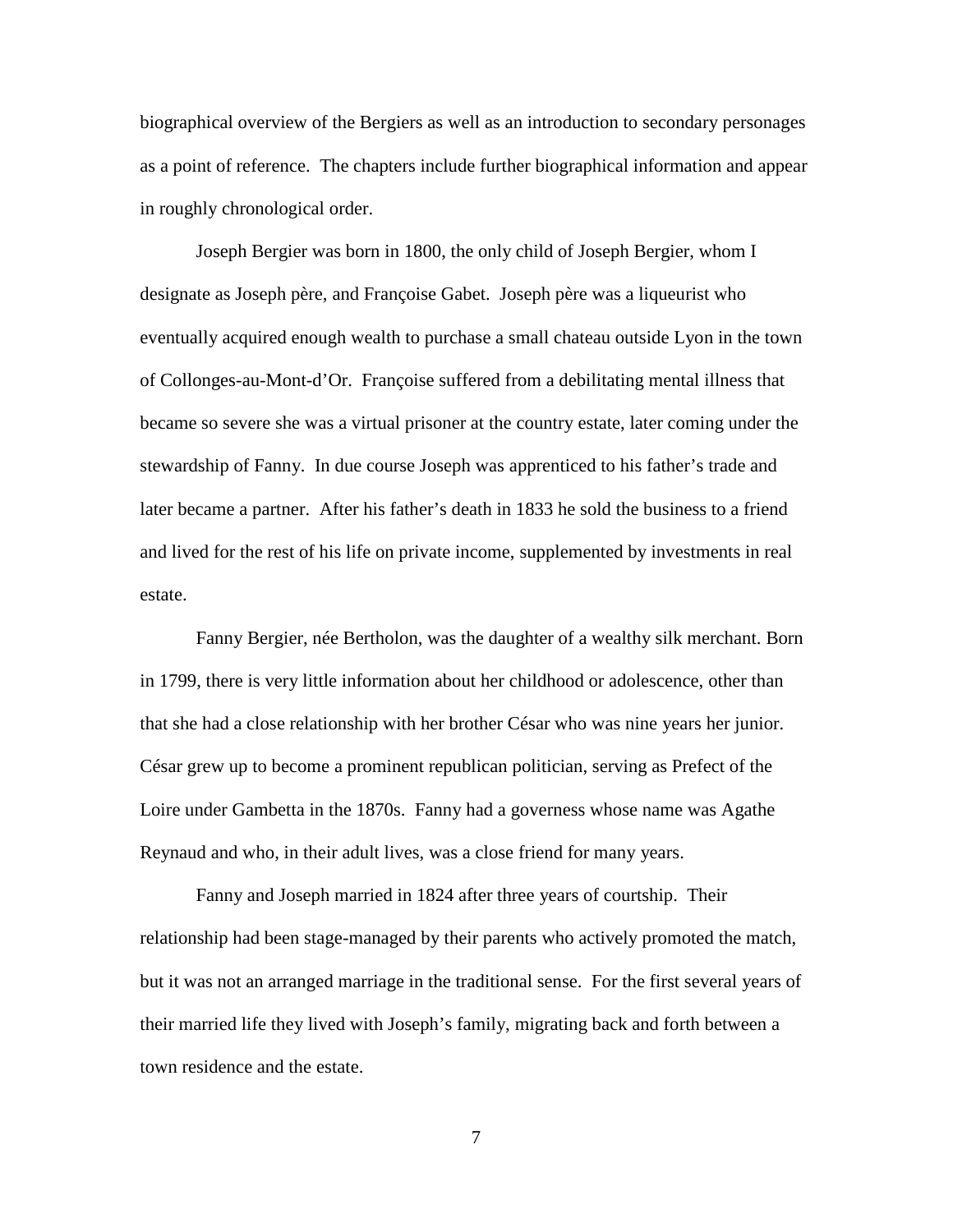The defining problem in their marriage was an inability to conceive children. Fanny sought professional help through spa treatments, which ultimately proved ineffectual. This pathology brought into the open a conflict over the meaning of family that in fertile marriages could be easily ignored. Joseph viewed children as being absolutely central to his vision of married life, which centered on his dynastic hopes and the importance of maintaining the upward mobility of the family. This economic view of marriage was in conflict with Fanny's more sentimental perspective. While she seemingly desired children, she was willing to see life as a couple as constituting a family. Their gendered perception of the significance of children had wider resonance with shifts in population at a national level. The uncertain relationship between reproduction and companionability is the subject of the first chapter.

In addition to struggling with biological impediments to an idealized family life, Joseph and Fanny confronted a problem common to couples of the nineteenth century. Like many men of his era, Joseph engaged in an adulterous affair, causing Fanny to wrestle with feelings of inadequacy and jealousy that she expressed in bitter recriminations. Adultery and its attendant complications are evident in the correspondence between Joseph and his mistress Agathe Reynaud, Fanny's former governess, and in angry letters between Fanny and her husband. The second chapter deals with the competing definitions of companionate marriage that Joseph's affair brought to the fore. Fanny, Joseph, and his mistress Agathe all had their own understanding of what companionability should mean, and they each struggled to define the parameters of their respective relationships according to their own vision. The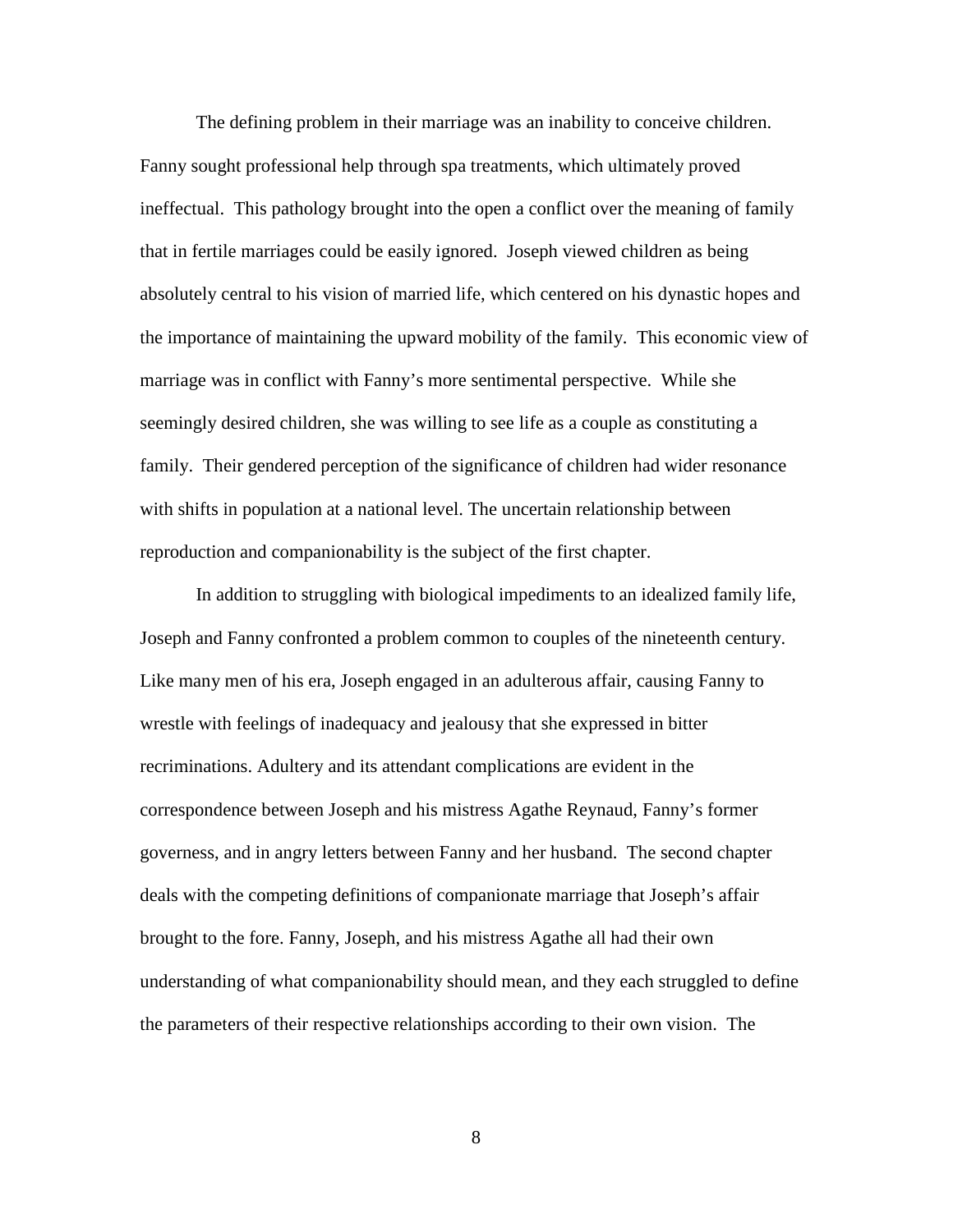perspective of Agathe is particularly significant because it illustrates that the ideal of companionability applied to relationships other than conventional marriage.

 The third chapter deals with alternative forms of family creation. When confronted with infertility, the Bergiers actively sought new ways of imagining the boundaries of their family. The strict adoption laws of the time limited the options of infertile couples to form a family with children of their own. The Bergiers therefore sought to extend their family through philanthropic activity, which effectively provided an avenue for circumventing those laws. Joseph and Fanny founded and ran the *Société de Patronage pour les enfants pauvres de la ville de Lyon*, a bourgeois association dedicated to providing education and opportunities for individual poor children. Fanny, as a patroness, was partnered with a little girl named Marie Duclos, whom she helped to educate and raise. Though they shared no legal relationship, Fanny's patronage of Marie provided a form of kinship that was a palliative to Fanny's childlessness. The chapter also addresses the ways in which informal sociability among the bourgeoisie lent itself to pseudo-adoption. It also addresses the ways in which biological parents both facilitated and resisted the Bergiers' attempts to collect their children into an adoptive relationship.

 The final chapter looks at the process of creating the diary itself as a vehicle and an expression of family life. Both Joseph and Fanny kept portions of the diary, but they did so for very different reasons that reflected their individual priorities. This chapter draws in particular from their record of the Revolution of 1848, which is the only segment of the diary treated by other historians. Though both partners kept the diary, each wrote for a different audience. The result was a record that both chronicled their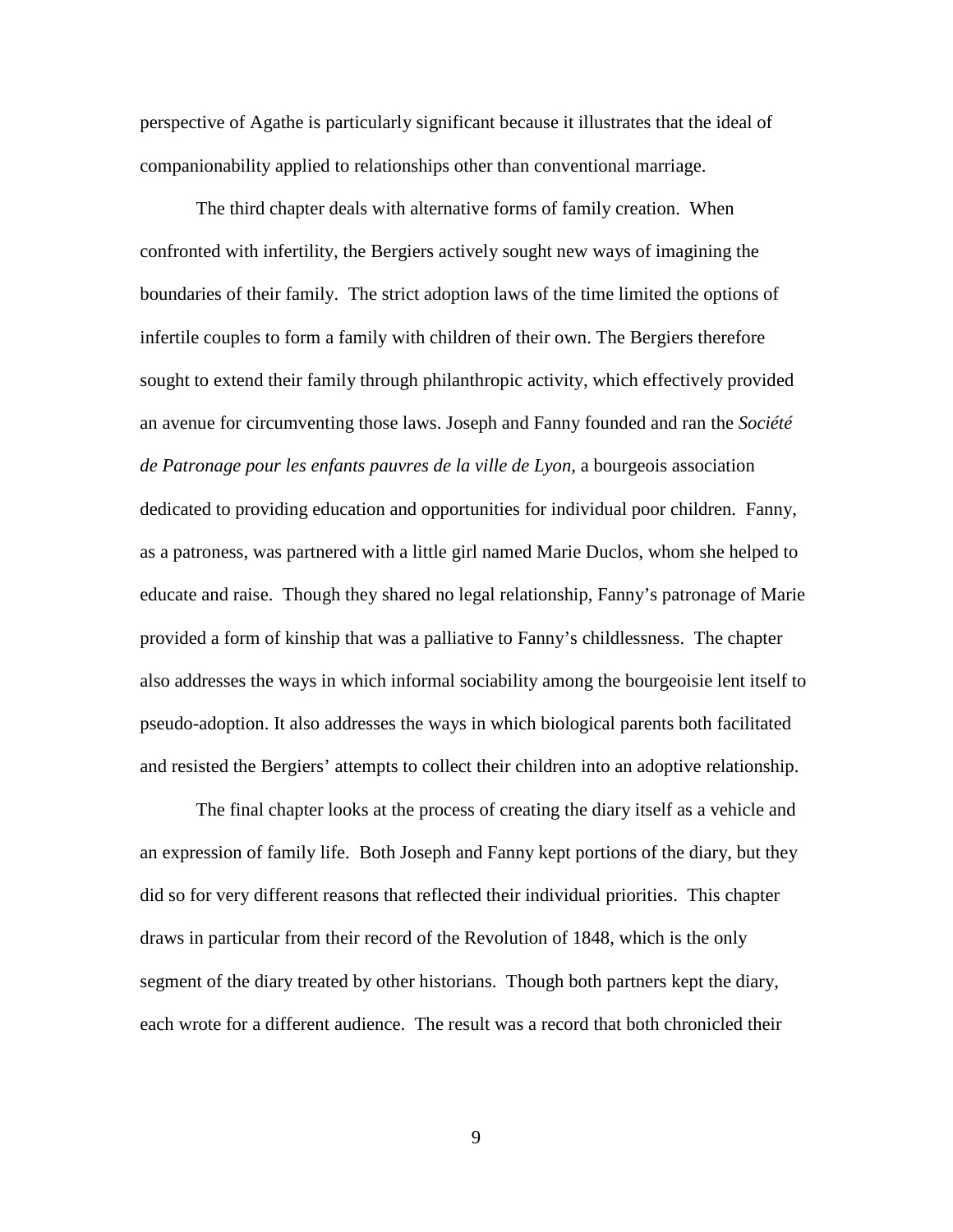lived experience as a couple and pointed to their conflicting priorities and expectations within marriage.

Throughout this dissertation, I will explore the ways in which gender was integral in informing roles within marriage. A secondary theme will be the function of class in determining family relationships and the coping a mechanism that infertile couples employed to confront childlessness. The case of the Bergiers illustrates the ways in which the development of companionate marriage was contested and uncertain ground, suggesting a wider pattern of pathology that had resonance for other couples in France.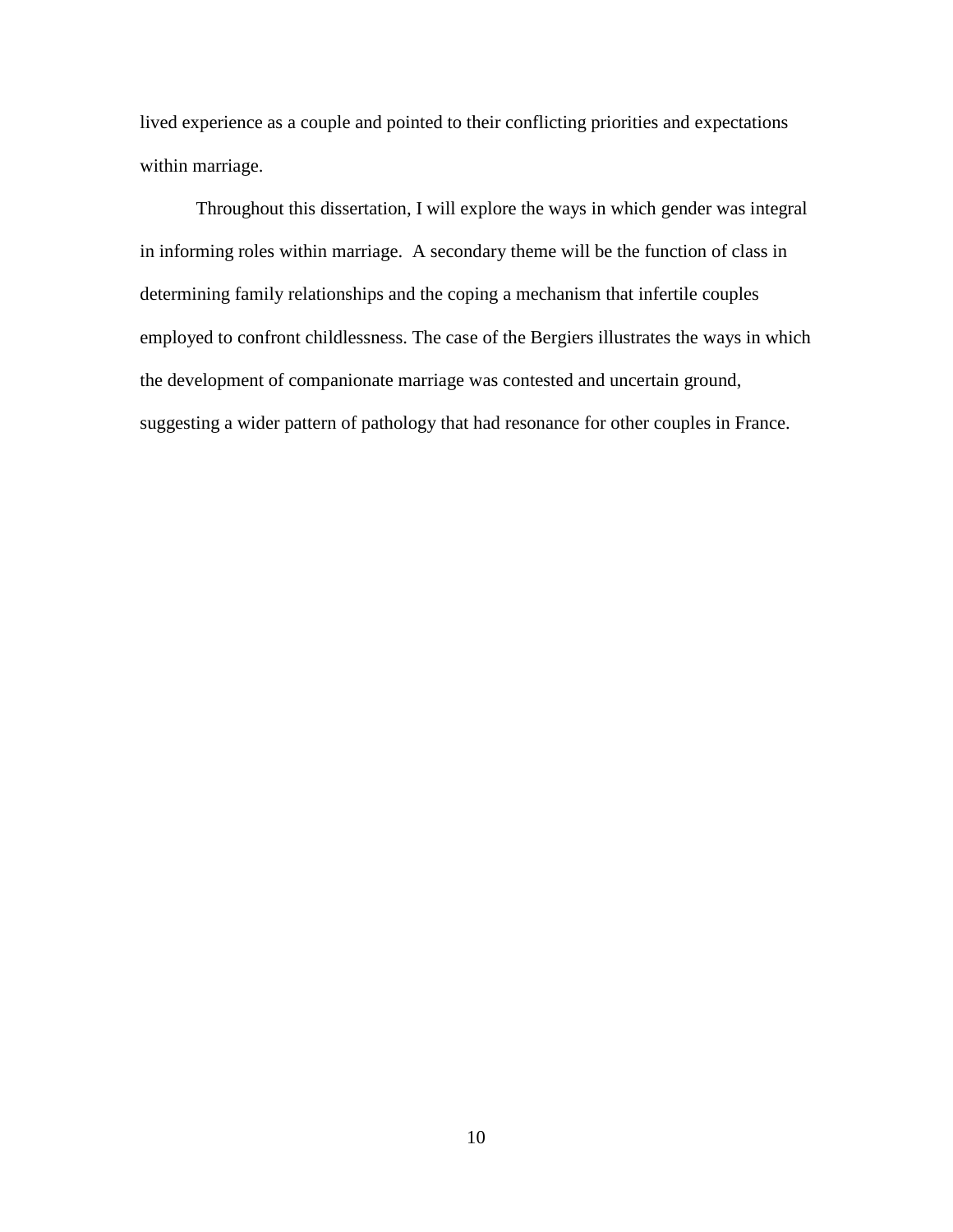## CHAPTER II

# "TO BECOME A WOMAN LIKE ANY OTHER": INFERTILITY AND THE MEANING OF MARRIAGE

Two competing sets of values defined bourgeois marriage in the nineteenth century. The bourgeois value of property and continuity played an important role in family formation. As Adeline Daumard argued convincingly, the bourgeois elite envisioned themselves as the new nobility, an aristocracy of money and inheritance but also an aristocracy of work and responsibility. Unlike the old aristocracy, however, members of this elite were not protected from their own potentially rebellious progeny by the glory of a long pedigree. Rather, as Kempf and Aron have argued, the bourgeoisie was largely at the mercy of its filiation. Bourgeois families were dependent for their honor on their ability to produce heirs of sufficient ability and industry to take over the family business, becoming prisoners of their own fertility, or lack thereof. In other words, one way of distinguishing what it meant to be a bourgeois was the extent to which an individual was able to amass wealth and pass it on to the next generation, a characteristic that was central to male identity in particular.<sup>9</sup>

 At the same time, the new emotional community of the family emerged, defined by expectations of affective ties and sentimental expressions. The shift to smaller families

-

<sup>9</sup> Adeline Daumard, *Les bourgeois de Paris au XIXe siècle* (Paris: Flammarion, 1970), 166; Jean Paul Aron and Roger Kempf, *La bourgeoisie le sexe et l'honneur* (Brussels: Éditions Complexe, 1984), 167; Robert Nye, "Honor, Impotence, and Male Sexuality in Nineteenth-Century French Medicine," *French Historical Studies*, 16 (1989): 49.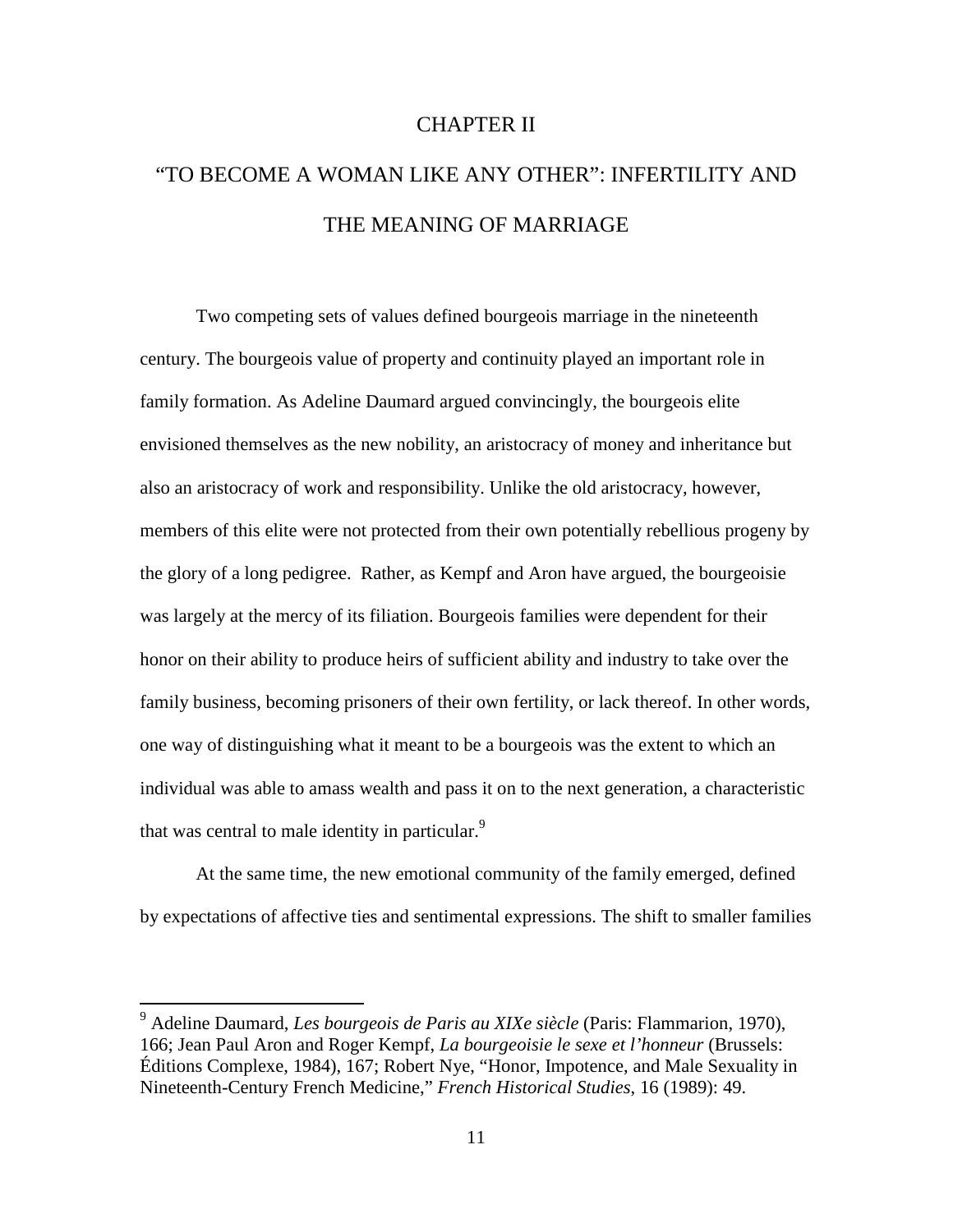encouraged parental investment, resulting in more concentrated love for each child.<sup>10</sup> Though Adeline Daumard claimed that bourgeois marriages during this period and through the end of the century remained primarily economic arrangements, in fact beginning early in the century both couples and their families had an expectation of companionability in marriage. Mutual love was an essential component to what contemporaries considered a happy marriage to be.<sup>11</sup>

Infertility forced into prominence a tension between economics and emotion that was present in companionate marriages during this period. From one standpoint, families were primarily economic units. The ideal marriage would be based on financial compatibility and children were a crucial dynastic component in carrying forward the family's accrued wealth. On the other hand, marriage could also be seen as primarily an affective institution, providing emotional fulfillment. In this version of marriage, children were important primarily for sentimental reasons.

In fertile marriages these tensions could be less apparent. If a person fell in love with a partner who was also financially desirable, as the Bergiers did, the vying motives for matrimony became a moot point. Infertility brought the differences between economic and affective views of family life to the forefront of a relationship. If children were simply an added blessing to a union of love, the marriage could continue to be happy and satisfying without them. Children were not requisite for an affectionate couple to consider themselves a family. If, however, children were a necessary component for

<sup>10</sup> Leslie Tuttle, *Conceiving the Old Regime: Pronatalism and the Politics of Reproduction in Early Modern France* (Oxford: Oxford University Press, 2010), 8.

 $11$  Adeline Daumard, "Affaire, amour, affection: le mariage dans la société bourgeoise au XIXe siècle," *Romantisme* 20 (1990): 33-34; Denise Davidson, "'Happy' Marriages in Early Nineteenth-Century France," *Journal of Family History* 37 (2012): 24.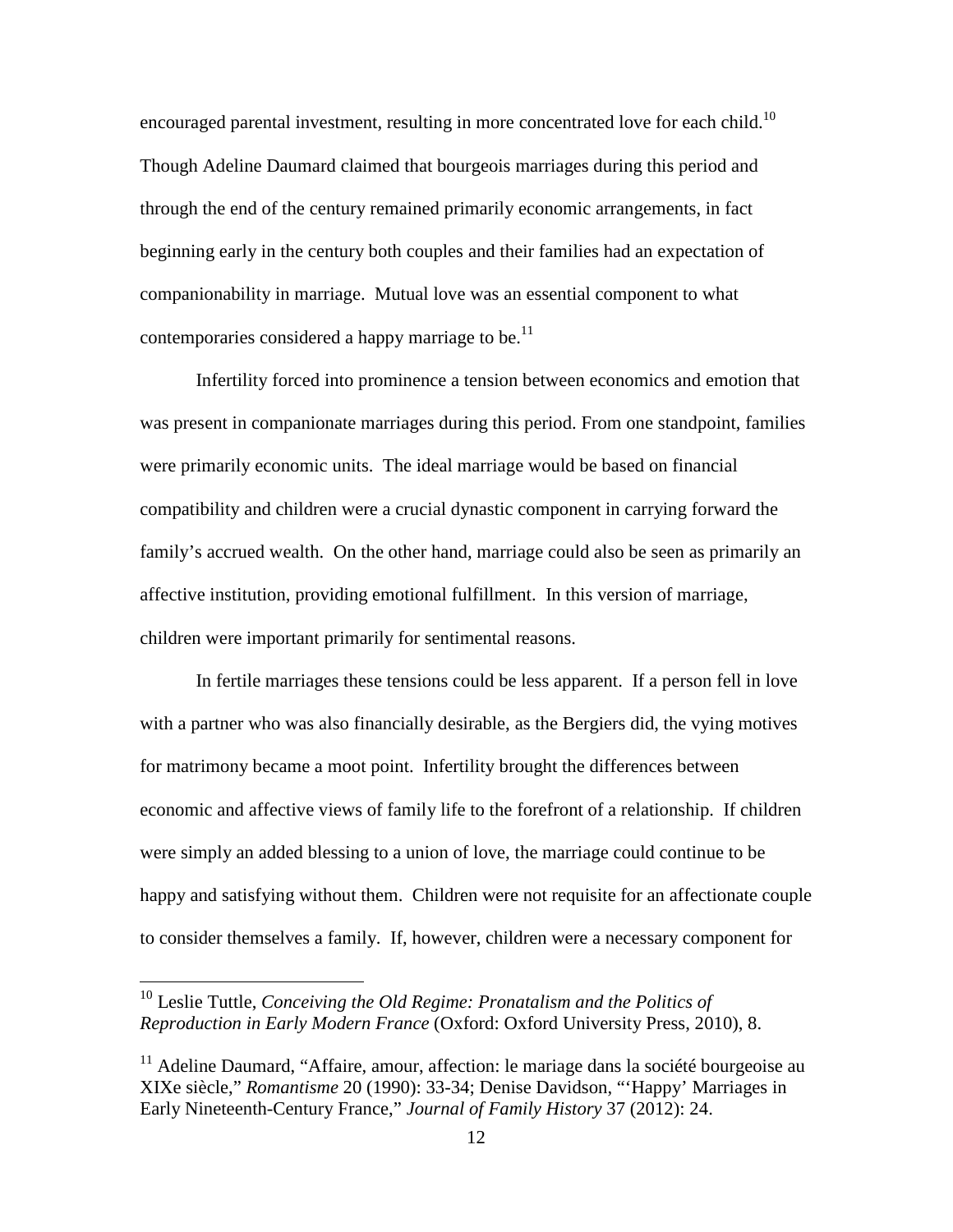the growth of business and a secure inheritance, it was not possible to be a family, happy or otherwise, without them. Infertility forced into the open conflicting views of marriage that could be disguised in relationships where reproduction came easily. The problem of infertility highlighted the wider reality that the values of the bourgeoisie were inherently contradictory, producing a marriage of incompatible ideals that could not readily find resolution.

Infertility was central to the way the Bergiers experienced married life. Joseph wrote a chapter of his autobiography that detailed his wife Fanny's 1828 trip to Mont Dore, a spa located about a hundred and fifty miles from Lyon in Auvergne. In his words "her goal in going to the Waters was to reestablish her health, to bring back the monthly flux of blood which alone would permit her to become a mother...no cost was too great to heal herself & to manage to become a woman like any other."<sup>12</sup> This quote is representative of the key issues surrounding infertility that will be discussed in this chapter. Joseph's views reflected the contemporary understanding of infertility that presumed female responsibility. His idea that Fanny would "become a woman like any other" signaled a crucial divide between husband and wife. In Joseph's vision, the spa would fundamentally change Fanny by making her a mother, thereby bringing her in line with social norms and filling his idea of what family meant. Fanny's perspective on what her purpose in going to the spa was is not present in the account. Though Joseph implied

<sup>&</sup>lt;sup>12</sup> Joseph Bergier, "Histoire de ma famille," & de ma vie 2e volume" (unpublished autobiography, second volume, Joseph Bergier Papers, Fonds Justin Godart, Musée Gadagne Lyon) 117. All sources from the Musée Gadagne are in the collection Fonds Justin Godart and will hereafter only be noted by the abbreviation MG.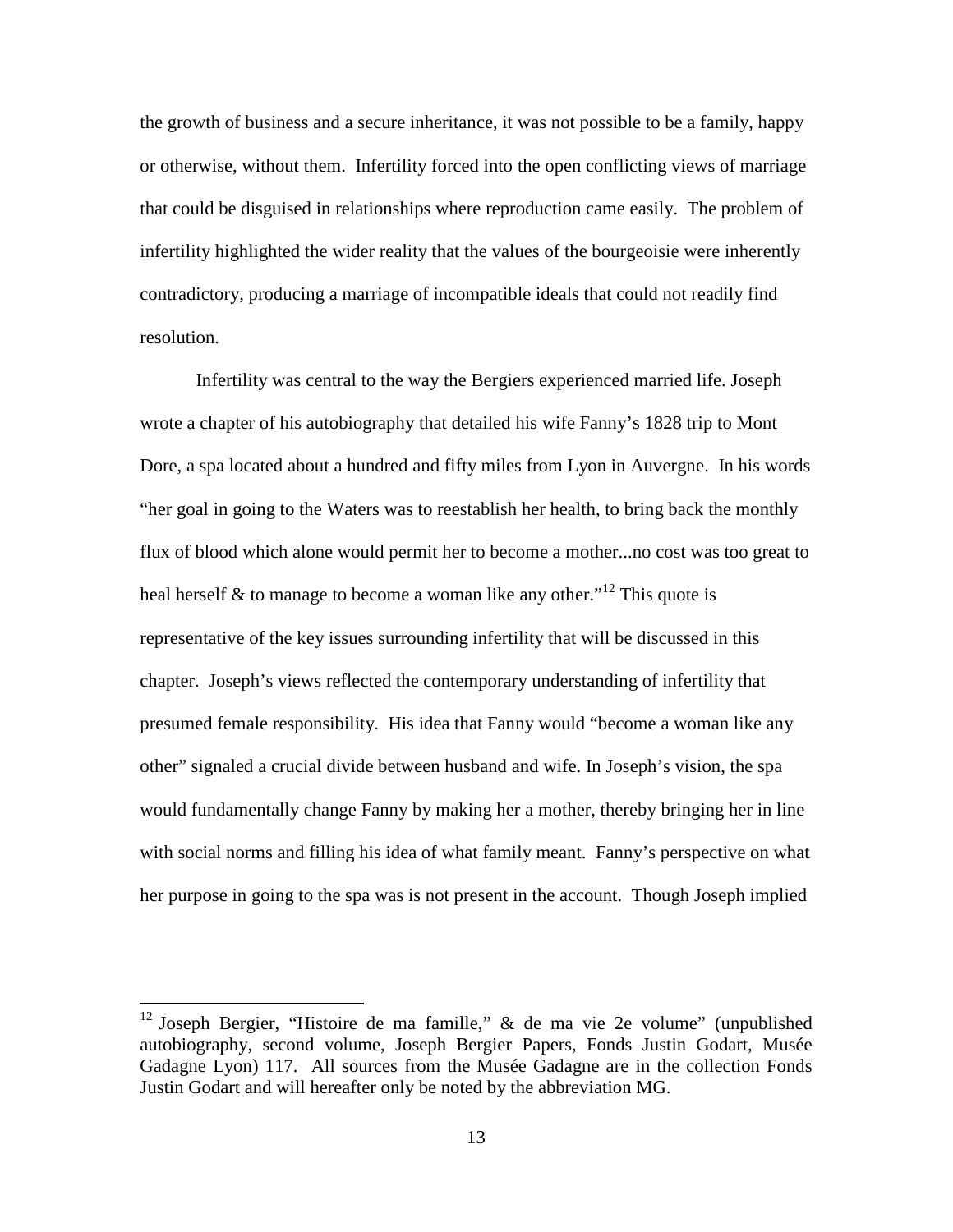that his goal and hers were interchangeable, the wider body of evidence suggests her perspective was quite different.<sup>13</sup>

The study of infertility complicates the picture of demographic shift in nineteenthcentury France.There is no question that France's population stagnated over the course of the nineteenth century while other European nations continued to grow exponentially. Laws forbidding the distribution of obscene texts or printed matter limited the dissemination of contraceptive information through the printed page. As a result, methods of birth control were all but absent from French publications, due to the weight of Catholic tradition that made a taboo of sexual discussions, as well as the fear authors felt of the potential for legal action. In spite of cultural pressures to the contrary, the French were world leaders in innovating methods to limit family size.<sup>14</sup>

As a lived experience, the stagnation of the population differed greatly between regions, determined in part by the level of religious practice within a given area. The average family size dropped from five children per woman at the beginning of the century to around three and a half at the end, but that figure masked the fact that many couples continued to have large families, while others chose to have one child or none at all. This demographic change was remarkable and has engaged the attention of many

<u>.</u>

<sup>13</sup> Laure Adler, *Secrets d'alcôve: Histoire du couple de 1830 à 1930* (Poitiers: Hachette, 1983), 101. Adler treats the idea that woman is complete until she becomes a mother.

<sup>14</sup> Robert Jütte, *Contraception: A History* (Cambridge: Polity Press, 2003), 138; Étienne Van de Walle and Virginia De Luca, "Birth Prevention in the American and French Fertility Transitions: Contrasts in Knowledge and Practice," *Population and Development Review* 32 (2006): 541-542; Jacqueline Hecht, "From 'Be Fruitful and Multiply' to Family Planning: The Enlightenment Transition," *Eighteenth Century Studies* 32 (1999): 536-539; E. A. Wrigley, "The Fall of Marital Fertility in Nineteenth-Century France: Exemplar or Exception? (Part II)," *European Journal of Population* 1 (1985): 164.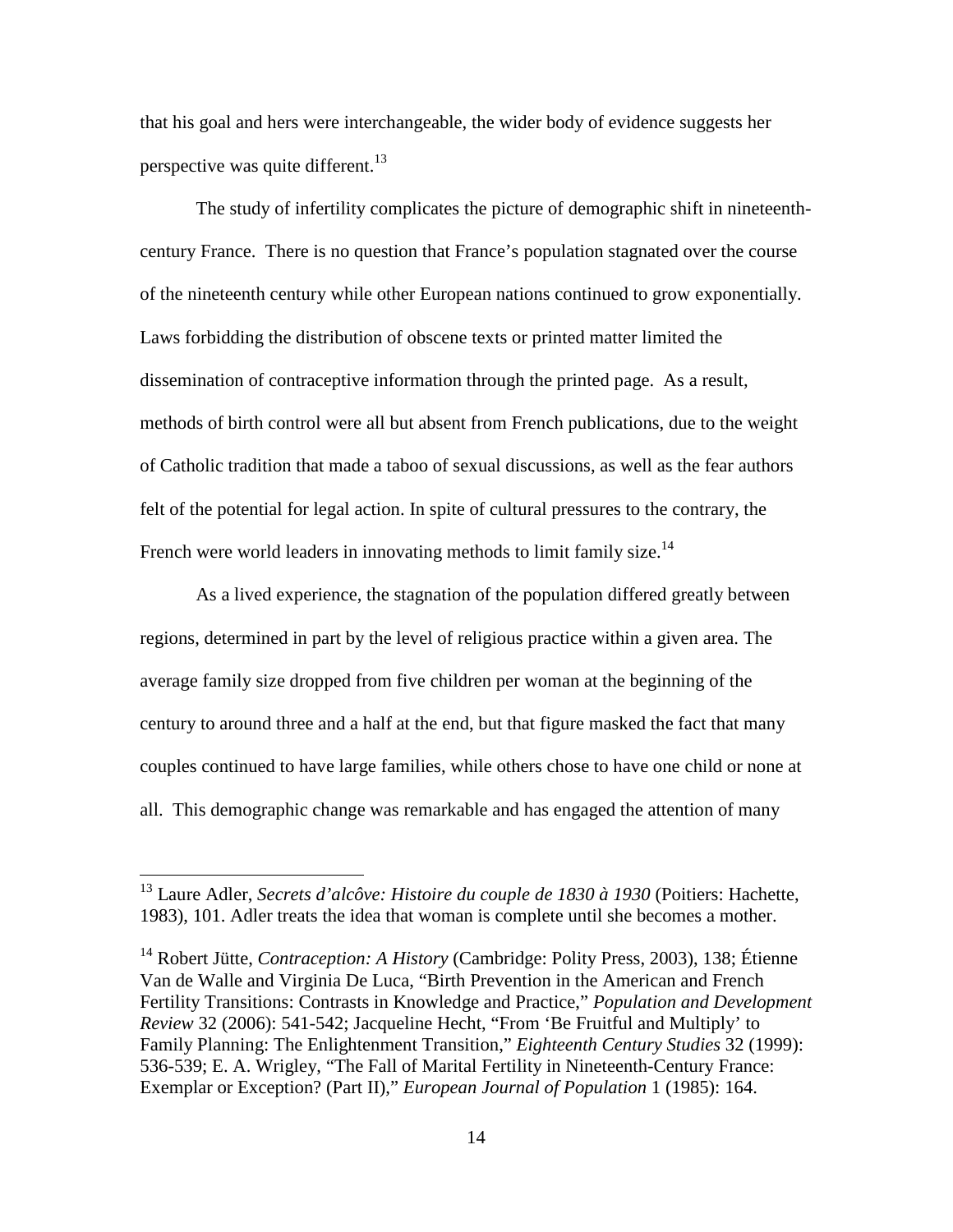historians. Couples like the Bergiers, who had no choice in the number of children they had, provide nuance to the story of family limitation.<sup>15</sup>

Most of the historiography about childlessness in the nineteenth century has centered on the intersection of politics and motherhood during the Third Republic. Elinor Accampo and Anne Cova have focused on how feminists deployed maternity for feminist causes, the former focusing particularly on the example of Nelly Roussel who advocated that women go on a "womb strike" in order to gain political rights.<sup>16</sup> This tactic had the potential to be effective largely because of the extraordinary anxiety about depopulation manifested by politicians and those in power. Polemicists and prominent thinkers perceived depopulation as a threat to masculinity, as well as being evidence of national degeneracy. The language of crisis that pervaded public discourse toward the end of the

<u>.</u>

<sup>&</sup>lt;sup>15</sup> Van de Walle, and De Luca, "Birth Prevention," 529, 537-542; Jean-Louis Ormières, "Natalité, fécondité et illégitimité en Anjou au XIXe siècle," *Histoire, économie et société* 19 (2000): 235-236; *Histoire de la population française*, ed. Jacques Dupaquier, vol. 3, *1789 à 1914* (Paris: Presses Universitaires de France, 1988), 388; Tuttle, *Conceiving the Old Regime*, 8.

<sup>&</sup>lt;sup>16</sup> Anne Cova, "French feminism and maternity: theories and policies, 1890-1918," in *Maternity and Gender Policies: Women and the Rise of European Welfare States* ed. Gisela Bock (New York: Routledge, 1991), 119-137; Elinor Accampo, *Blessed Motherhood, Bitter Fruit: Nelly Roussel and the Politics of Female Pain in Third Republic France* (Baltimore: Johns Hopkins University Press, 2006), 55; Elinor Accampo, "Private Life, Public Image: Motherhood and Militancy in the Self-Construction of Nelly Roussel, 1900-1922," in *The New Biography: Performing Femininity in Nineteenth-Century France*, ed. Jo Burr Margadant (Berkeley: University of California Press, 2000), 222; See also Francis Ronsin, *La grève des ventres: propagande néo-malthusienne et baisse de la natalité française, XIXe-XXe siècles* (Paris: Aubier Montaigne, 1980).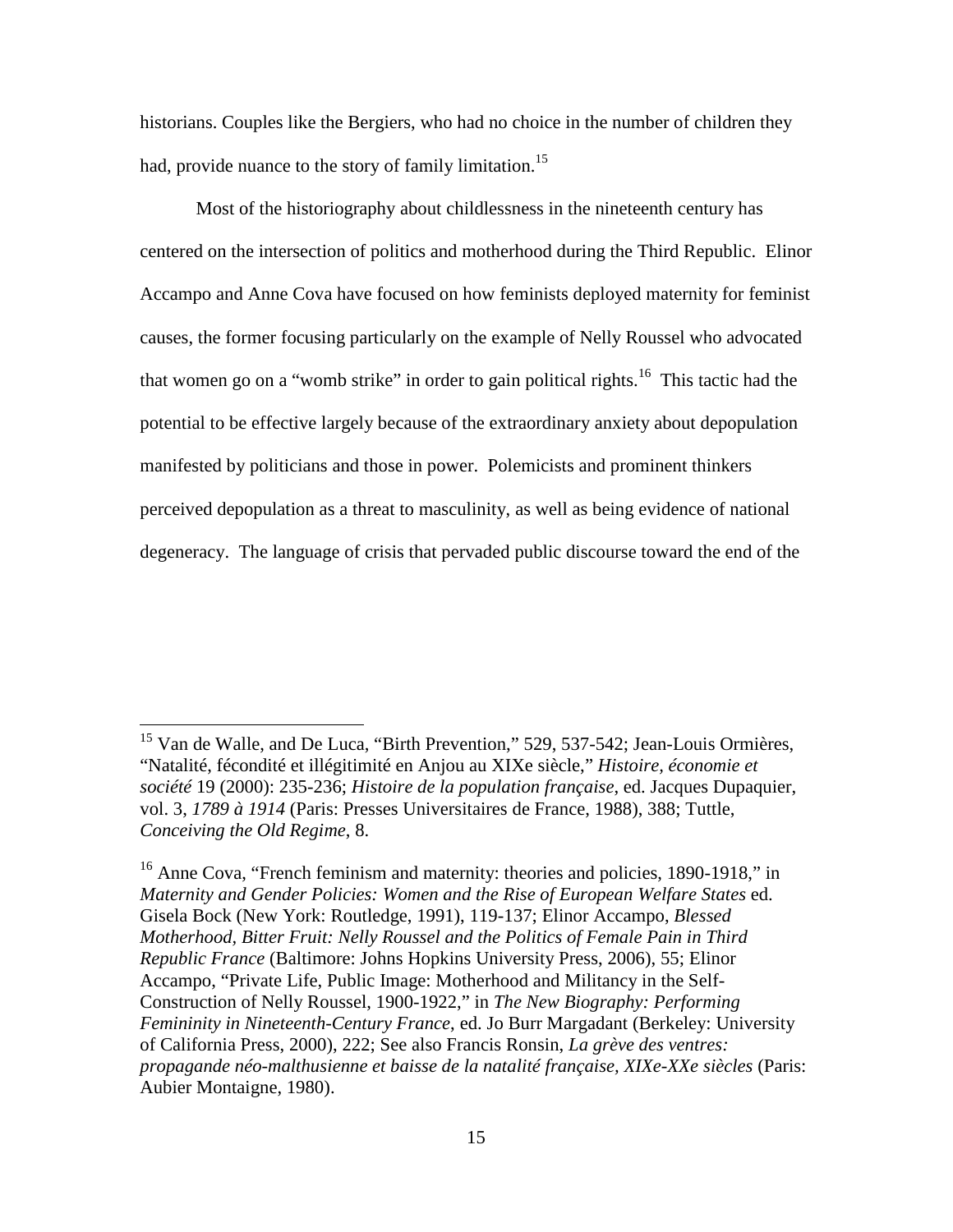nineteenth century was, according to Judith Surkis, an expression of the precariousness of masculinity.<sup>17</sup>

None of these historians have addressed the problem of involuntary childlessness. Like the panicked pundits of the nineteenth century, the tendency has been to analyze the falling birthrate only from the position of those who could potentially have been more fecund. Only Robert Nye has addressed even tangentially the implications of sterility. His analysis focused on the meaning of fatherhood and reproduction for male honor and masculine identity.<sup>18</sup> His work did not look at the impact of infertility on the family more broadly, nor did he assess the implications of childlessness for bourgeois identity or marriage relationships. My work addresses this lacuna in the historiography.

The norm of marital control over reproduction put pressure both on fertile and infertile couples to meet an external standard of family composition.Contemporary debates about the falling birthrate worked from the assumption that family limitation was voluntary and that couples controlled their fertility.<sup>19</sup> The example of the Bergiers challenged this stereotype, as infertile couples could not simply decide to have children regardless of social or political pressure to reproduce. The smaller family size did not reduce pressure on couples to reproduce. On the contrary, the emphasis on affective ties

-

<sup>17</sup> Judith Surkis, *Sexing the Citizen: Morality and Masculinity in France 1870-1920*, (Ithaca: Cornell University Press, 2006) 12; Steven C. Hause and Anne Kenney, *Women's Suffrage and Social Politics in the French Third Republic (Princeton: Princeton* University Press, 1984), 17.

 $18$  Nye, "Honor, Impotence," 49.

<sup>19</sup> See Angus McLaren, *Reproductive Rituals: The Perception of Fertility in England from the sixteenth century to the nineteenth century* (London: Methuen, 1984), 31-55. McLaren outlines the relationship between perception of control and fertility.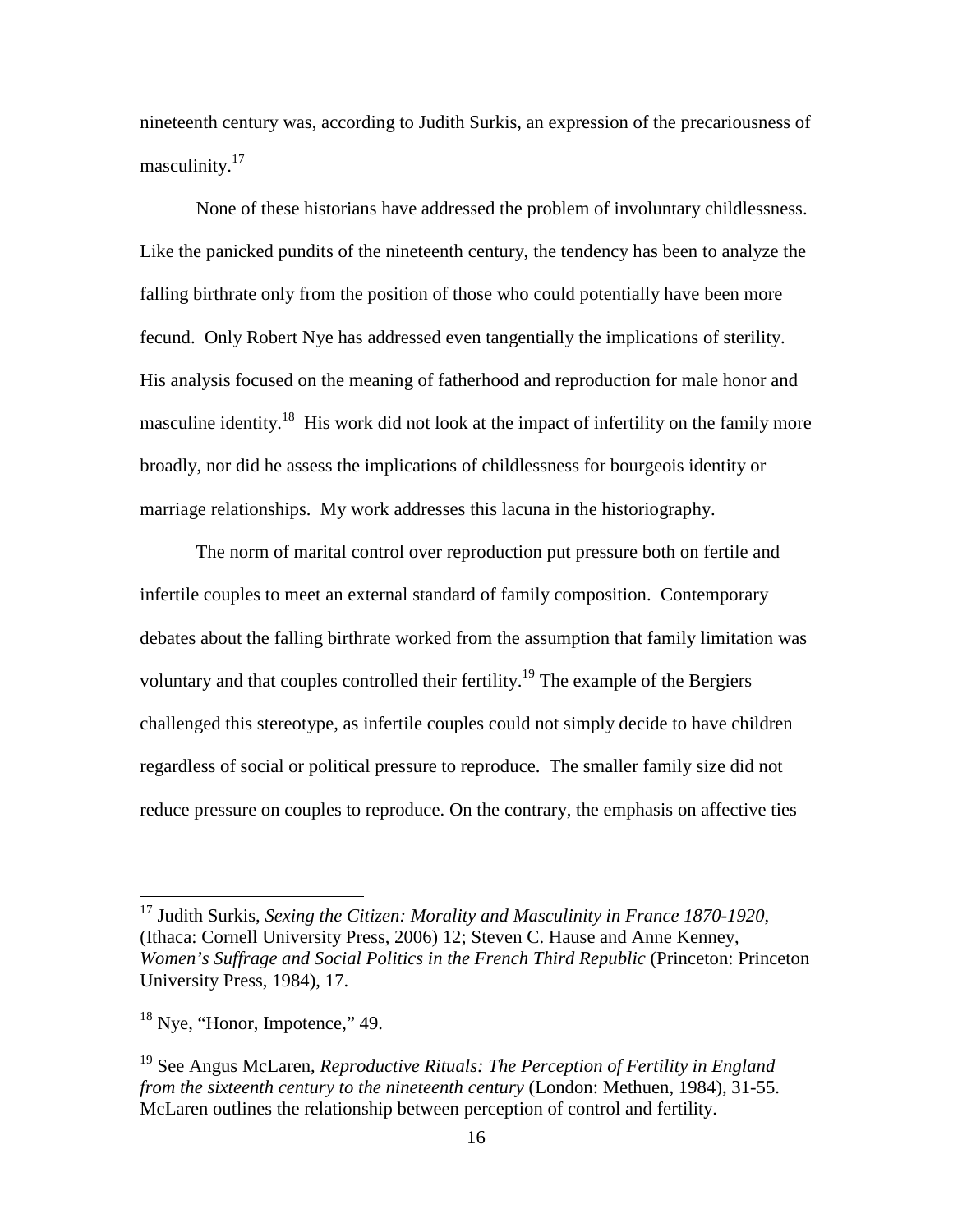between parents and one or two children made fertility more, not less important. Ideally a couple would have fewer, but better and more beloved babies.

The shift in marital conventions toward companionate marriage was tied to the new social expectation of a nuclear family. As husbands and wives increasingly aspired to have a love-based relationship, children likewise gained affective significance. Increasing intimacy between spouses accompanied more tight-knit kin relationships generally.<sup>20</sup> Parents invested emotionally, economically and educationally to a greater degree than they had in past centuries. Though people had fewer children, they also put more energy into their upbringing, with a view toward upward mobility. At the same time maternity and paternity gained increasing social importance as children were no longer relegated to the nursery but spent more time with their parents and in public.<sup>21</sup>

#### *Family Formation in the Bourgeois Restoration*

-

It is within this contested space, as the nineteenth-century model of family formation overtook the traditions of the preceding centuries that the Bergiers struggled with infertility. Joseph Bergier and Fanny Bertholon were married in 1824. Their parents had been raised under the Ancien Régime, but were married during the Revolution and raised their children during the first Empire and the Bourbon Restoration. Neither Joseph

<sup>20</sup> Anne Martin-Fugier, "Bourgeois Rituals," in *A History of Private Life*, ed. Michelle Perrot, trans. Arthur Goldhammer, vol. 4, *From the Fires of Revolution to the Great War* (Cambridge: Belknap Press, 199), 322; Anya Jabour, "'No Fetters but Such as Love Shall Forge:' Elizabeth and William Wirt and Marriage in the Early Republic," *The Virginia Magazine of History and Biography* 104 (1996): 218. Jabour analyzes similar themes in an American context.

<sup>21</sup> Michelle Perrot, "Roles and Characters," in *A History of Private Life*, ed. Michelle Perrot, vol. 4, *From the Fires of Revolution to the Great War* (Cambridge: Belknap Press, 199), 196; Hecht, "Be Fruitful and Multiply," 536-538.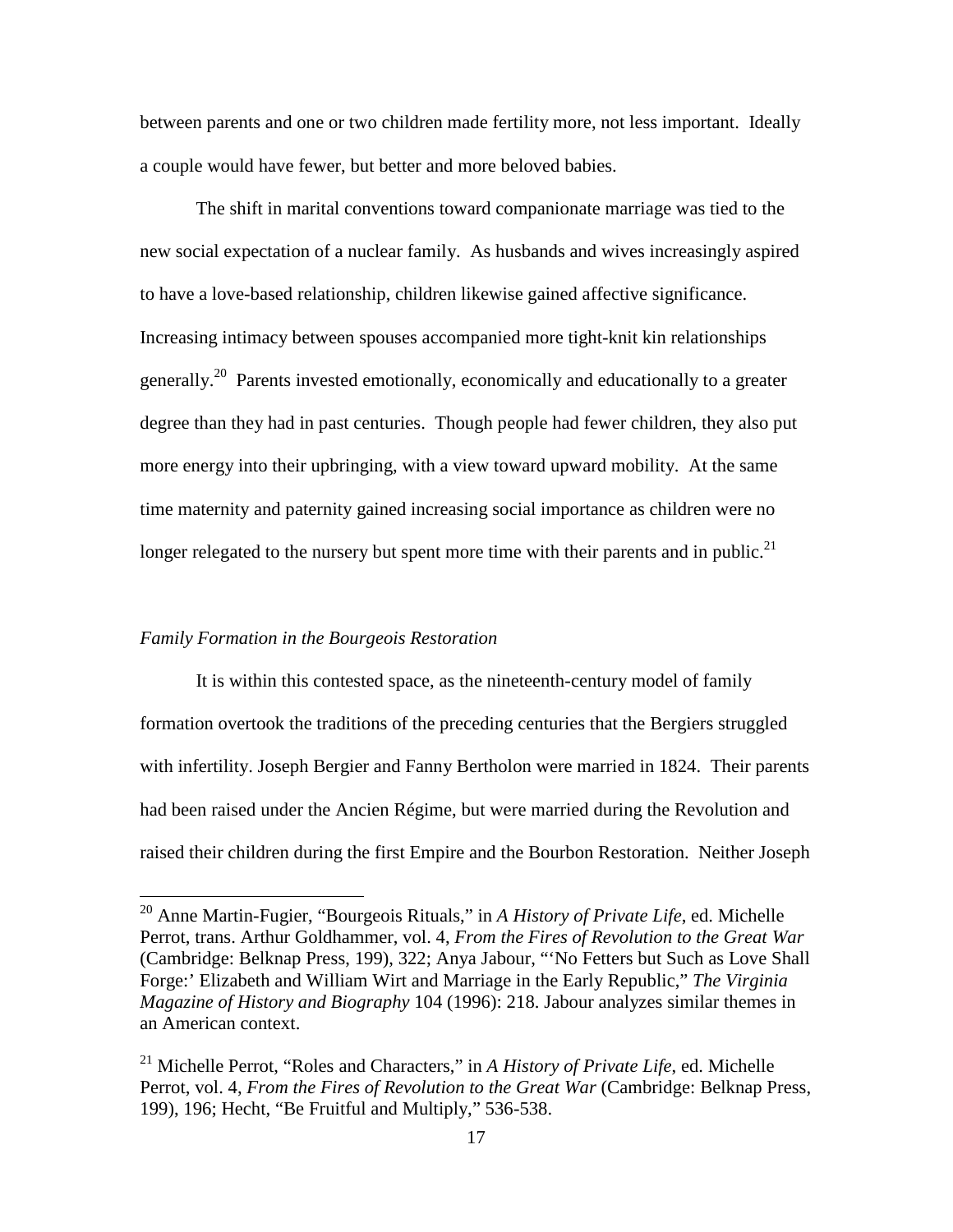nor Fanny remembered the Revolution, much less the patterns of life it disrupted. Nevertheless, the upheavals of the late eighteenth century as well as the social conditions of the early nineteenth century had a profound effect on their legal options and attitudes toward infertility.

The difficulty for the Bergiers was that Fanny never became pregnant. All the documentation attests that the family assumed that she was to blame for the couple's childlessness. This was partially a cultural predisposition, as men were generally only blamed for infertility if they were impotent.<sup>22</sup> In these early years of their marriage, there was absolutely no evidence that Joseph had difficulty performing sexually. As added confirmation of the source of the problem, Fanny stopped menstruating in her late twenties, a key indicator to contemporaries of where the fault lay. $^{23}$ 

In reality, Joseph's peccadillos may have been at the root of the Bergiers' inability to have children. He had a sexually transmitted disease and likely gave it to Fanny, which may have rendered her infertile. Prior to his marriage, Joseph had indulged in the sexual escapades common to his gender and class at the time. Along with his friend Pierre Pézieux he rented a room where he could have regular rendezvous with an unnamed grisette, a slang term for a working-class woman who made ends meet with part-time prostitution. This young woman "who had had my favors" lost them "because

<sup>22</sup> Guillaume-René Le Fébure, *Le manuel des femmes enceintes, de celles qui sont en couches et des mères qui veulent nourrir* (Paris: Bastien, 1777), 4; McLaren, *Impotence: A Cultural History* (Chicago: University of Chicago Press, 2007), 75. McLaren addreses how the tendency to blame women was also present in the early modern period.

 $^{23}$  Joseph Bergier to Fanny Bergier, 14 July 1830, Box 64.2, MG.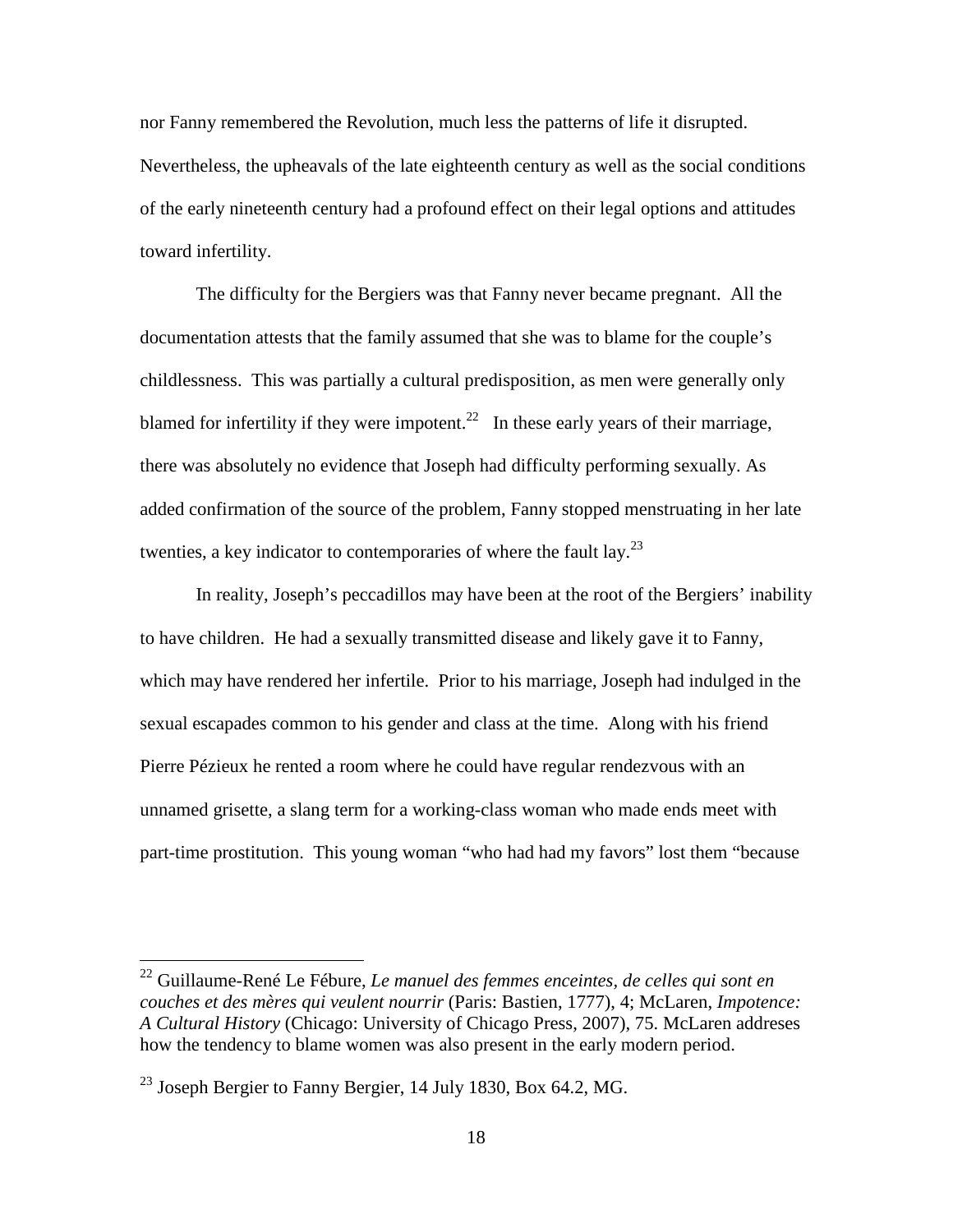she gave me a very nasty present. Misery of Youth!!"<sup>24</sup> When Joseph met Fanny, one of the first things that attracted him to her was "her appearance of brilliant health," yet within a few short years she was chronically ill and infertile.<sup>25</sup> In addition to stopping her period, she experienced "perte bl." or excessive vaginal discharge, as well as a rash, both plausibly symptoms of a sexually transmitted disease.<sup>26</sup> While it is impossible to say for certain, the evidence suggests that Joseph transmitted his "nasty present" to his wife, damaging her reproductive organs and making it difficult for her to conceive children. Ironically, Joseph may well have been to blame for his wife's gynecological problems, though there is no evidence that he ever came to that conclusion himself.

The question of blame aside, the precarious position of the new notables put families like the Bergiers under a great deal of pressure to have biological children, ideally sons. The bourgeoisie of the nineteenth century was at the mercy of its descendants. The aristocracy, under the Old Regime, could rely upon the mystique of noble bloodlines and the legal protection of entailed estates to ensure continuity of family honor and prestige, regardless of the vices of any particular generation. By contrast, the

 $^{24}$  Joseph Bergier, "Histoire de ma famille," MG, 61.

 $25$  Joseph Bergier, "Histoire de ma famille," MG, 54.

<sup>&</sup>lt;sup>26</sup> Joseph Bergier to Fanny Bergier, 30 May 1831, Box 64.2, MG; While Fanny did complain of these symptoms to Joseph, she never explicitly stated her suspicions of sexually transmitted disease. It was not considered appropriate for women to even know the existence of the disease, much less accuse their husbands. See Jill Harsin, "Syphilis, Wives, and Physicians: Medical Ethics and the Family in Late Nineteenth-Century France," *French Historical Studies* 16, no. 1 (1989): 73.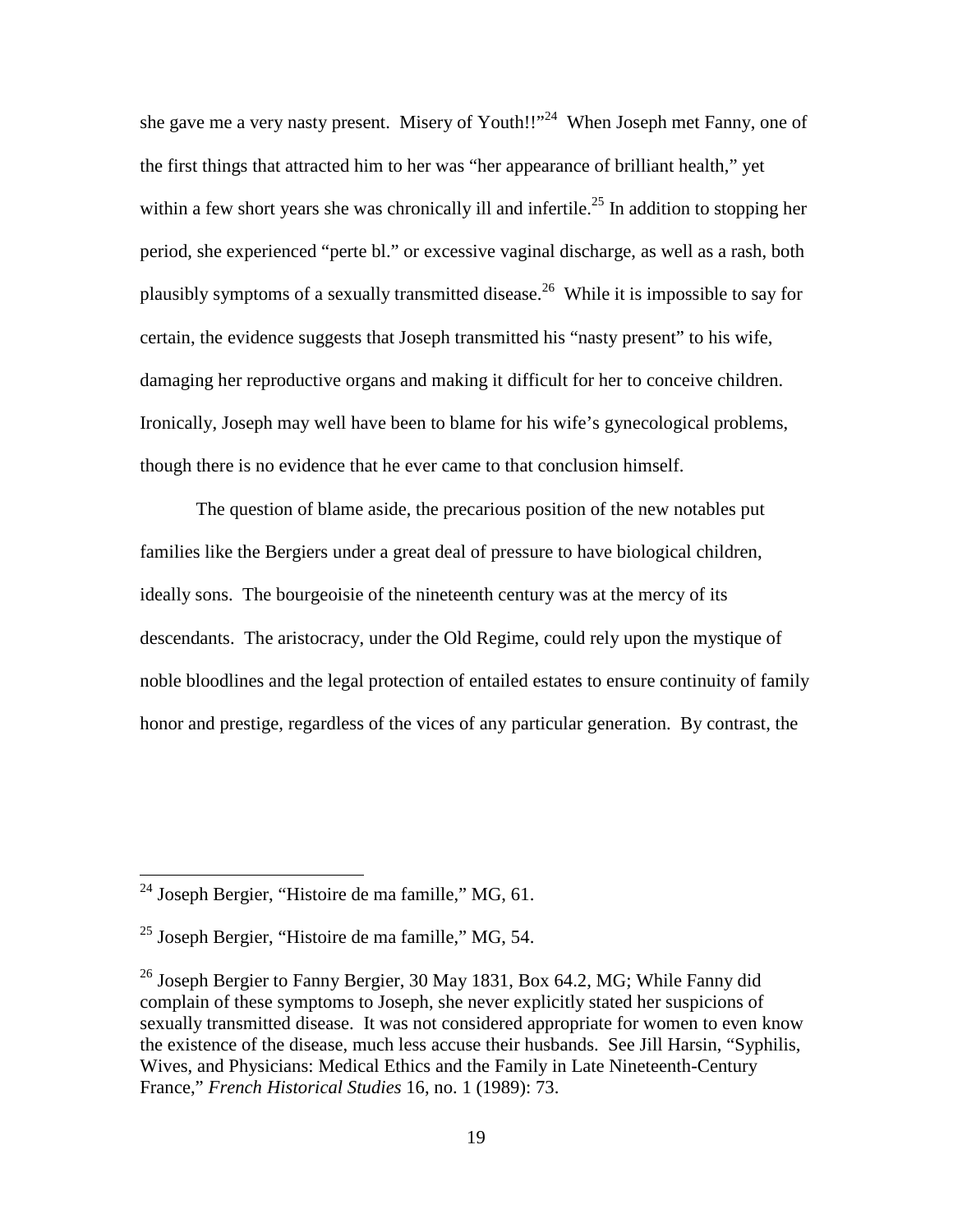honor of the bourgeoisie was dependent on the willingness and ability of the next generation to ascend another rung up the social ladder. $27$ 

 Joseph's father had founded a successful liqueur concern that made him a wealthy man and opened opportunities for political and social advancement. When Joseph came of age, the business became known as Bergier et fils as he took his place as partner in a thriving enterprise.<sup>28</sup> Unlike a noble estate, however, the only way for the firm to continue to bear the family name, bringing with it wealth and prestige, was to continue to have sons and raise them to become liqueurists. There were no collateral lines, nor was the weight of history sufficient to ensure the prominence of the Bergiers in Lyonnais society. Their only recourse was reproductive. It was therefore of paramount importance to engender sons, and to ensure that they joined and expanded the family business through their own industry.<sup>29</sup>

The Napoleonic Code enshrined in law policies that provided a strong incentive for bourgeois men like Joseph to put a high premium on fathering biological children within marriage. First promulgated in 1804, the new legal system permitted adoption only under very restricted circumstances. The adoptive parents had to be over fifty years of age and the adoptee at least twenty-five years old. Adoption for the sake of raising a child as one's own was therefore not possible, serving only a last resort to allow childless

-

<sup>27</sup> Aron and Kempf, *Le sexe et l'honneur*, 167.

<sup>&</sup>lt;sup>28</sup> Bergier et fils means Bergier and son. See Bergier and Bugand, "Product List", 1820s, Box 49.2 Biographique MG; Joseph Bergier, "Histoire de ma famille," MG, 75.

<sup>29</sup> Bernadette Angleraud and Catherine Pellissier, *Les dynasties lyonnaises: des Morins-Pons aux Mérieux du XIXe siècle à nos jours* (Paris: Perrin, 2003), 259-260; The importance of both an active family life and political participation to bourgeois lyonnais is discussed more fully Pierre-Yves Saunier, *L'esprit lyonnais XIXe-XXe siècle: Genèse d'une représentation sociale* (Paris: CNRS Éditions, 1995), 19-21.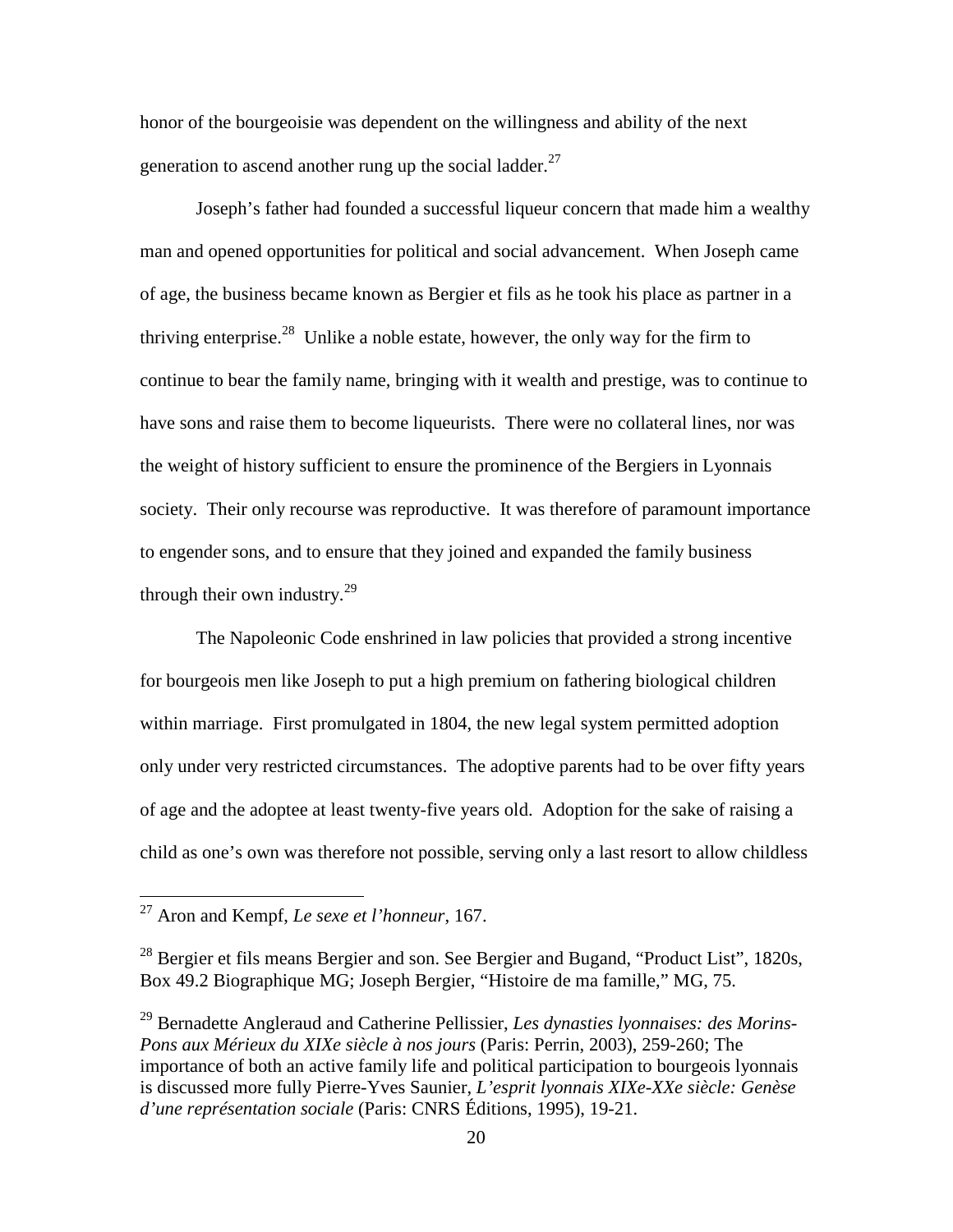couples of advanced years to acquire an adult heir. The process of choosing a successor, however, was so complex as to make adoption all but impossible.

The relationship between adoptive parent and the adult adoptee had to carry special significance; it was not enough to simply choose a willing party. One possible scenario involved prospective parents providing aid to the adoptee for at least six years during his or her minority, without a legal adoption yet taking place. Thus a sizeable financial investment was a precursor to even the possibility of naming a child one's heir. The other contingency was still less probable; if the child saved the party adopting in a fight or by rescuing him from a fire or drowning, the government would approve the adoption.<sup>30</sup> Thus one could adopt an adult only by providing for that person through childhood and finalizing the process after the child reached their majority, or if the adoptee saved the adopting party's life through outstanding acts of bravery. Not surprisingly, adoption was rare in France.

In addition to effectively eliminating adoption, the Napoleonic Code provided added incentive for biological reproduction by closing off the alternative of divorce. This was somewhat ironic, given Napoleon Bonaparte's personal history. He married Joséphine de Beauharnais for love, but they were unable to have children together. Ultimately he divorced her and married Marie Louise of Austria, in order to have the son he so desired. His personal history closely tied divorce with reproduction, but his legacy in the legal code had the opposite effect. $31$ 

-

<sup>30</sup> George Spence, trans. *Code Napoléon* (London: Benning, 1827) Title 8, §343-346.

<sup>31</sup> Carolly Erickson, *Josephine: A Life of the Empress* (New York: St. Martin's Press, 1998), 281.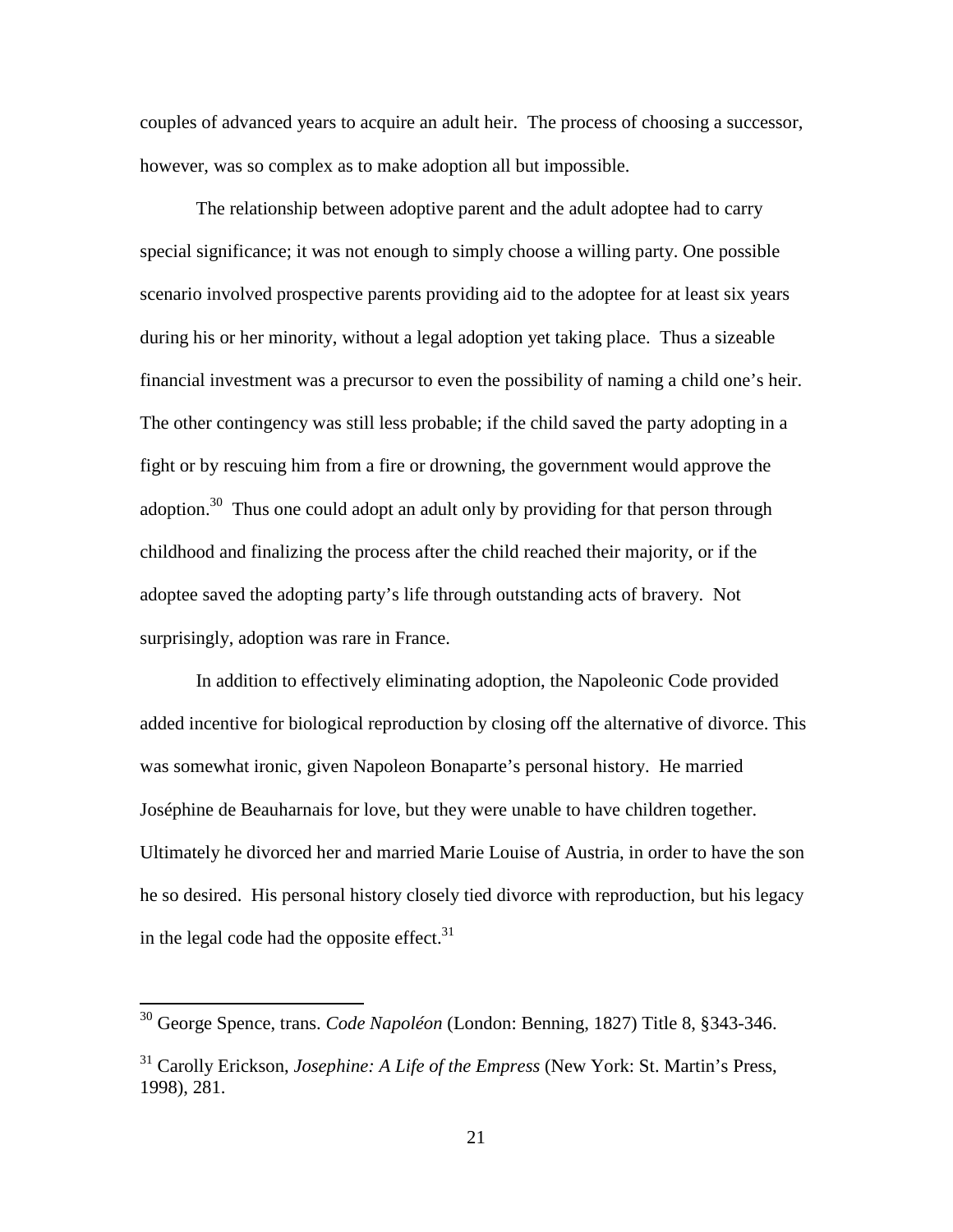Initially, Napoleon's regime had permitted divorce in deference to its popularity during the Revolution, though the Code reversed some of the freedoms women had enjoyed during the earlier period. The Bourbon Restoration in 1815 brought with it a conservative reaction that resulted in the outlawing divorce. Thus a husband could not divorce a barren wife and seek a more fertile partner, nor could wives accuse their husbands of impotence and dissolve the marriage.<sup>32</sup> By limiting the alternatives of adoption or divorce, the Napoleonic Code made biological reproduction the only means of family creation.

Even as the Code gave greater importance to biological relationships, it paradoxically provided a powerful motive to limit family size. The law mandated that all children, male and female, inherit equally. The father could choose to divide his property into one more portion than he had children, for instance four portions among three children, in order give to one child a double portion. Beyond that, however, all children must be compensated in equal measure.<sup>33</sup> This created a compelling inducement to limit family size in order to preserve family wealth. By having fewer children, couples reduced the number of portions into which their property must be divided. Having small families therefore became a key component of upward mobility across generations.<sup>34</sup>

<sup>&</sup>lt;sup>32</sup> See McLaren, *Impotence*, 37. This was in contrast to the early modern period in Europe, in which a divorce or judicial separation could be extended if two courtappointed physicians performed a medical examination and concluded that the man could not perform sexually.

<sup>33</sup> Spence, trans. *Code Napoléon*, Title 1, §745; Title 2, §913.

<sup>&</sup>lt;sup>34</sup> See Cova, "French Feminism," 120. Critics saw this as a selfish and predominantly male reason for the drop in population.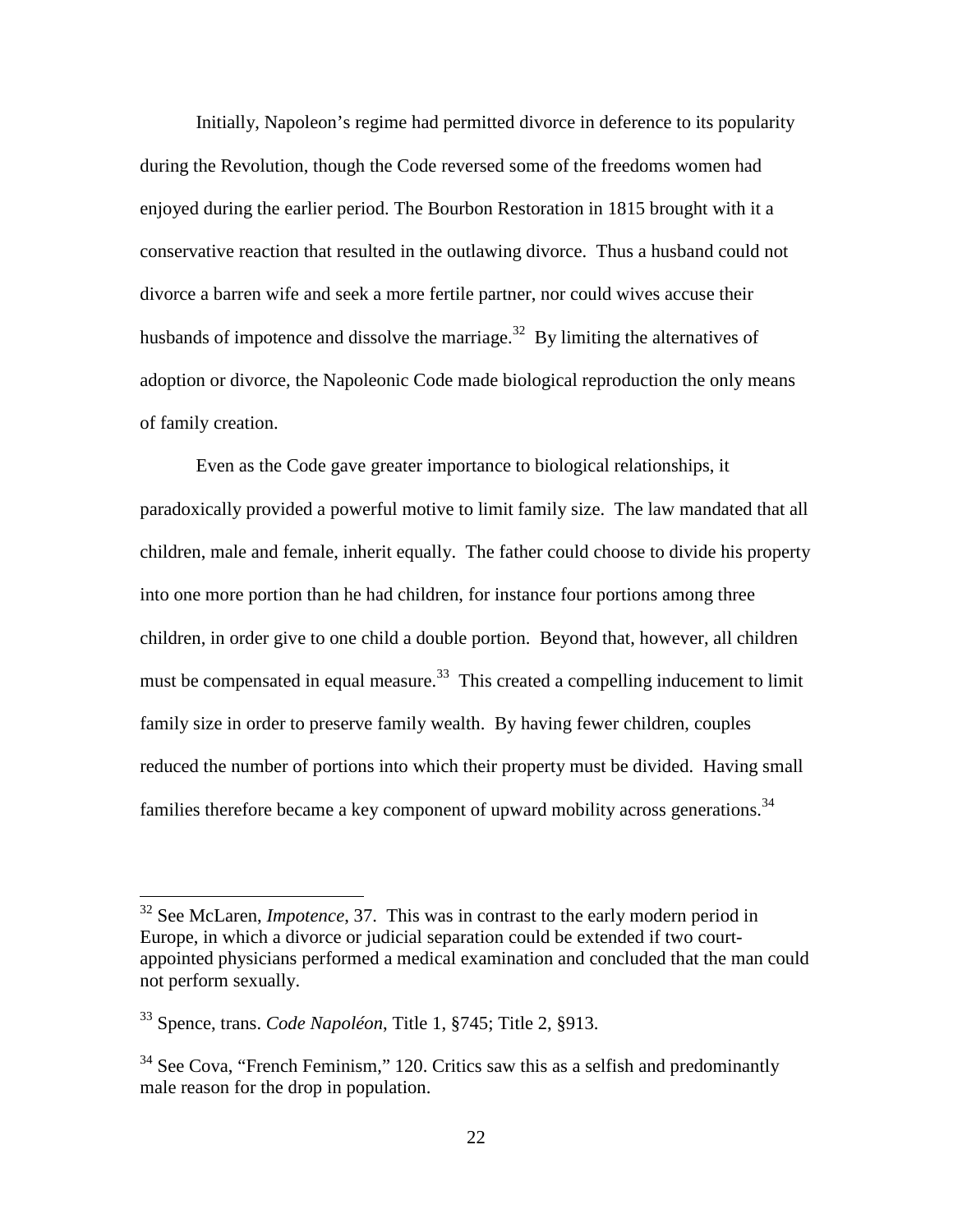#### *Dynastic Aspirations: The Inheritance-Driven Vision of Family*

The Bergiers were an excellent case study for the impact of the new legal system on families. The liqueur manufacturing business was only part of the economic and social capital that Joseph père had amassed. $35$  The success of the business allowed him to purchase a large estate in Collonges-au-Mont-d'Or upriver of Lyon, providing greater social cachet as well as agricultural income. This in turn allowed him to have a political career as the mayor of Collonges. The wealth and prestige of Joseph's family motivated him to continue the tradition, which he attempted to do through his own business endeavors and political machinations.

Infertility interrupted the material cycle of goods by putting into question the line of inheritance. There was no way for Joseph to pass on his riches or sponsor a son in public affairs. He could not adopt a child to raise as a future partner in Bergier et fils liqueuristes. It was also not possible to divorce Fanny to try to have children with a younger, more fertile woman. Joseph's options were severely limited by the legal system, thwarting his ability to continue the dynasty his father had founded. Nevertheless, his ambitions of pursuing upward mobility led him to harbor a view of family that made having children absolutely necessary.

Advantageous marriage was a key component of social advancement for the bourgeoisie. Fanny had been particularly desirable as a marriage prospect because of her wealth and connections. Her father was head of a successful silk manufacturing concern and, like Joseph père, had risen from humble beginnings to a position of wealth and

<u>.</u>

 $35$  I use the designation père, meaning father, to help the reader keep the members of the Bergier family straight. I refer to the main personage of this story, Fanny's husband, as simply Joseph, and his father, also named Joseph Bergier, as Joseph père. As an added confusion, Joseph's grandfather and his godson were also named Joseph Bergier.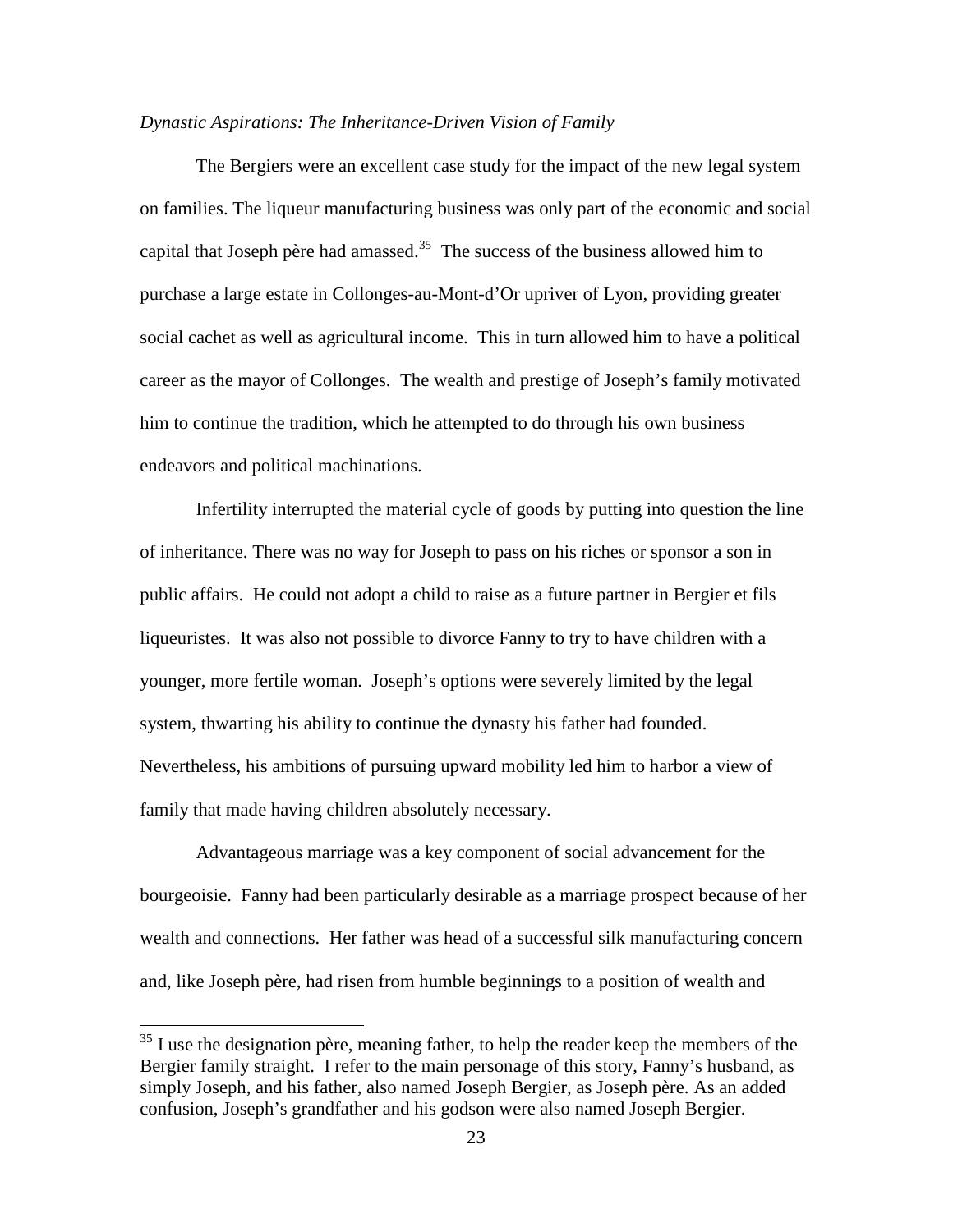prominence in society. As his only daughter, Fanny brought a sizable dowry to the marriage consisting of forty thousand francs in cash and a trousseau valued at two thousand francs.<sup>36</sup> This personal fortune suggests that her family belonged to the ranks of the very wealthy, at least in terms of the provincial bourgeoisie. The interest from her dowry alone would have been sufficient to maintain a bourgeois lifestyle in Lyon. She was, therefore, a highly eligible marriage partner from an economic viewpoint, a fact that was not lost on Joseph's father. Joseph père had masterminded the alliance between Joseph and Fanny, hoping to secure at the same time Fanny's sizeable dowry and her presumably fertile womb to ensure the continuity of the Bergier name.

For the older generation, companionate marriage was a subordinate consideration to economic eligibility. Joseph père was willing to promote a version of companionability, by allowing Joseph and Fanny to choose each other while severely limiting their opportunities to meet anyone else. When Joseph announced his intention to offer for Fanny, his father was pleased. In later years Joseph realized that the entire courtship had been orchestrated by his father, who "strongly desired this union and pushed me to it by all means" using his ingenuity to "multiply our interviews & frequently inviting the Bertholon family."<sup>37</sup> Marriage based on love and mutual esteem was desirable, but not a sufficient compensation should the marriage be a failure

<sup>&</sup>lt;sup>36</sup> Étude Jacques Chazal, Mariage Bergier Bertholon, 13 January 1824, 3 E 9285 Archives Départementales du Rhône (ADR); Florence Laroche-Gisserot, "Pratiques de la dot en France au XIXe siècle," *Annales: Histoire, Sciences Sociales* 43 (1988): 1443- 1445.

 $37$  Joseph Bergier, "Histoire de ma famille," MG, 74.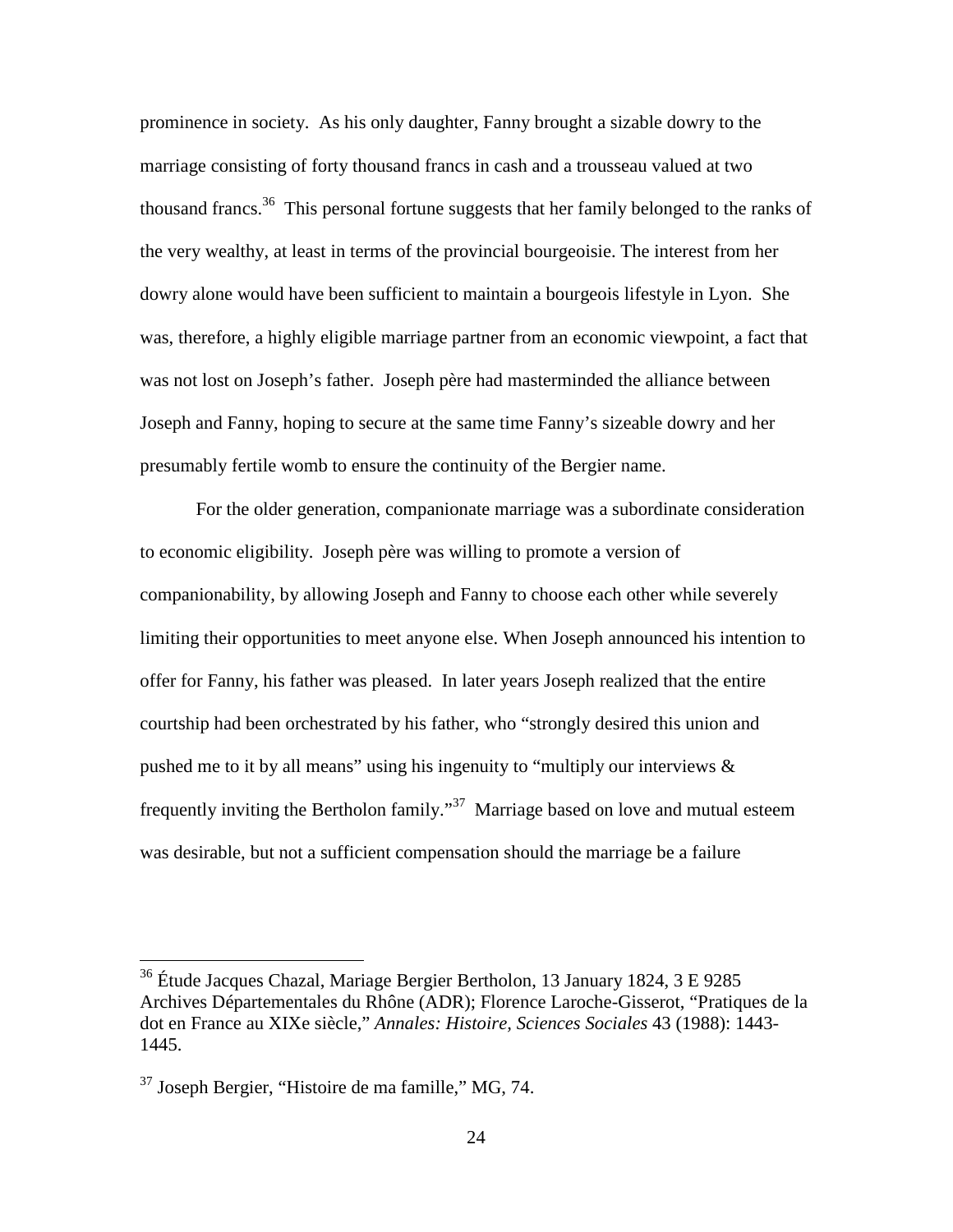economically. Happily enough, Fanny and Joseph obligingly fell in love with one another, sealing with affection a deal that was economically beneficial to their parents.

Women of Fanny's social class made important economic contributions to their families. Fanny worked for the family business behind the counter, helping to sell liqueurs while the men were engaged in production and maintaining customer relationships throughout the region.<sup>38</sup> She kept records of the orders placed by customers as far as Colmar and Reims and forwarded the lists of buyers and quantities to Joseph while he was away on business trips.<sup>39</sup> Over the course of the nineteenth century the transition toward companionate marriage happened in conjunction with the move toward separate spheres, with women playing a less direct role in business. In the early 1820s and early 1830s, the first years of the Bergiers' marriage, these changes were not yet as widespread as they would later become. Fanny's contribution to the family economy paired her sizeable dowry with her work in sales and customer relations.<sup>40</sup>

Like many bourgeois families, the Bergiers supplemented their income with agricultural products grown on property in the country. Fanny's economic contributions to the family included her labor in running the estate in Collonges as well as overseeing household operations. Her récoltes diaries, a detailed record of harvests, plantings and

 $38$  Fanny Bergier in Joseph Bergier, diary, 20-21 January 1834, Box Bergier Diary, MG; Leonore Davidoff and Catherine Hall, *Family Fortunes: Men and Women of the English Middle Class 1780-1850* (Chicago: Chicago University Press, 1987), 283.

<sup>&</sup>lt;sup>39</sup> Fanny Bergier to Joseph Bergier, 13 November 1832, Box 64.2, MG.

<sup>40</sup> See Beatrice Craig, "Lending Women, Borrowing Women: Middle-Class Women, Investments and Credit in Northern France in the Nineteenth Century," in *Women and Credit: Researching the Past, Refiguring the Future*, ed. Beverly Lemire et al. (New York: Berg, 2002), 52-53.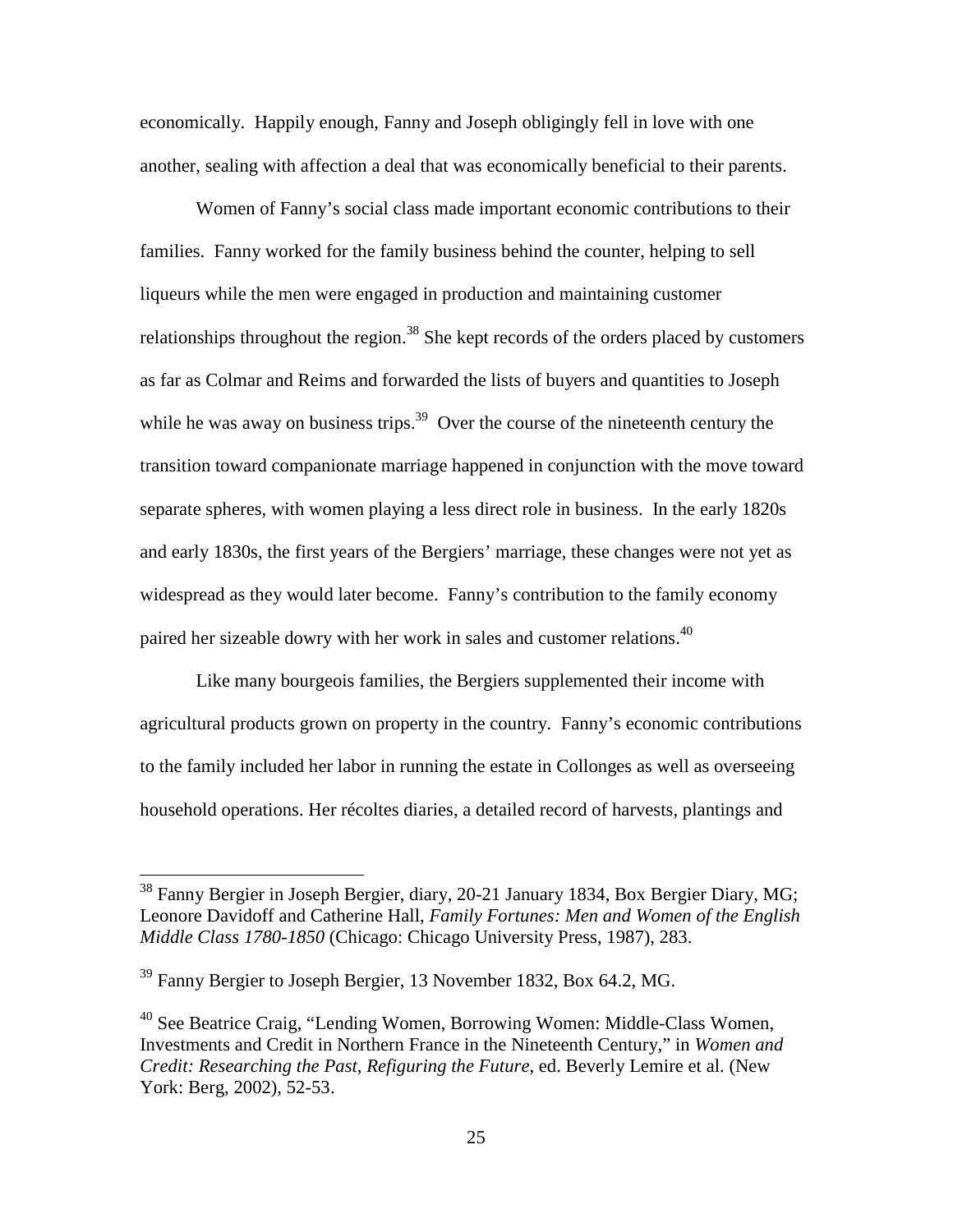servant labor, show she carried a heavy responsibility. Her oversight of the household included hiring and firing servants and seasonal laborers, preserving food, acting as hostess to frequent house parties and being the primary caregiver to her mother-in-law who was mentally unstable. In terms of agriculture she made the decisions about what to plant, where each crop would be placed, how much inventory to sell locally; she also oversaw the extensive pleasure gardens around the house. These responsibilities were demanding and time consuming. As Joseph indicated, Fanny hoped her housewifely prowess would compensate for her inability to produce an heir, but according to Joseph, Joseph Père was not satisfied.<sup>41</sup>

Valuable though Fanny's labor was to the family's commercial enterprises, her most important contribution would be to ensure the succession by producing a male heir who could become a partner in the firm as an adult. In failing to do so, she jeopardized the future of the family business and posed a serious threat to the accumulated family property. Her dowry had constituted a sizeable increase in the overall familial wealth, but if she died childless it could (and ultimately, did) revert to her family of origin.<sup>42</sup>

<sup>41</sup> Fanny Bergier, récoltes diary, 1836 and 1837, Box Bergier Diary, MG; Chaline, *Les bourgeois de Rouen*, 208; Adams, *Comfort and Status*, 66.

<sup>&</sup>lt;sup>42</sup> Étude Claude Vachez, "Dépôt du testament olographe Mme Bergier," 4 August 1854, 3 E 19845 ADR; For more on inheritance see Laroche-Gisserot, "Pratiques de la dot," 1439, 1445; Pierre Louis Tissandier, *Traité méthodique et complet sur la transmission des biens par successions, donations et testaments suivant les lois anciennes, intermédiaires et nouvelles* (Paris: Didot, 1805), 209-210.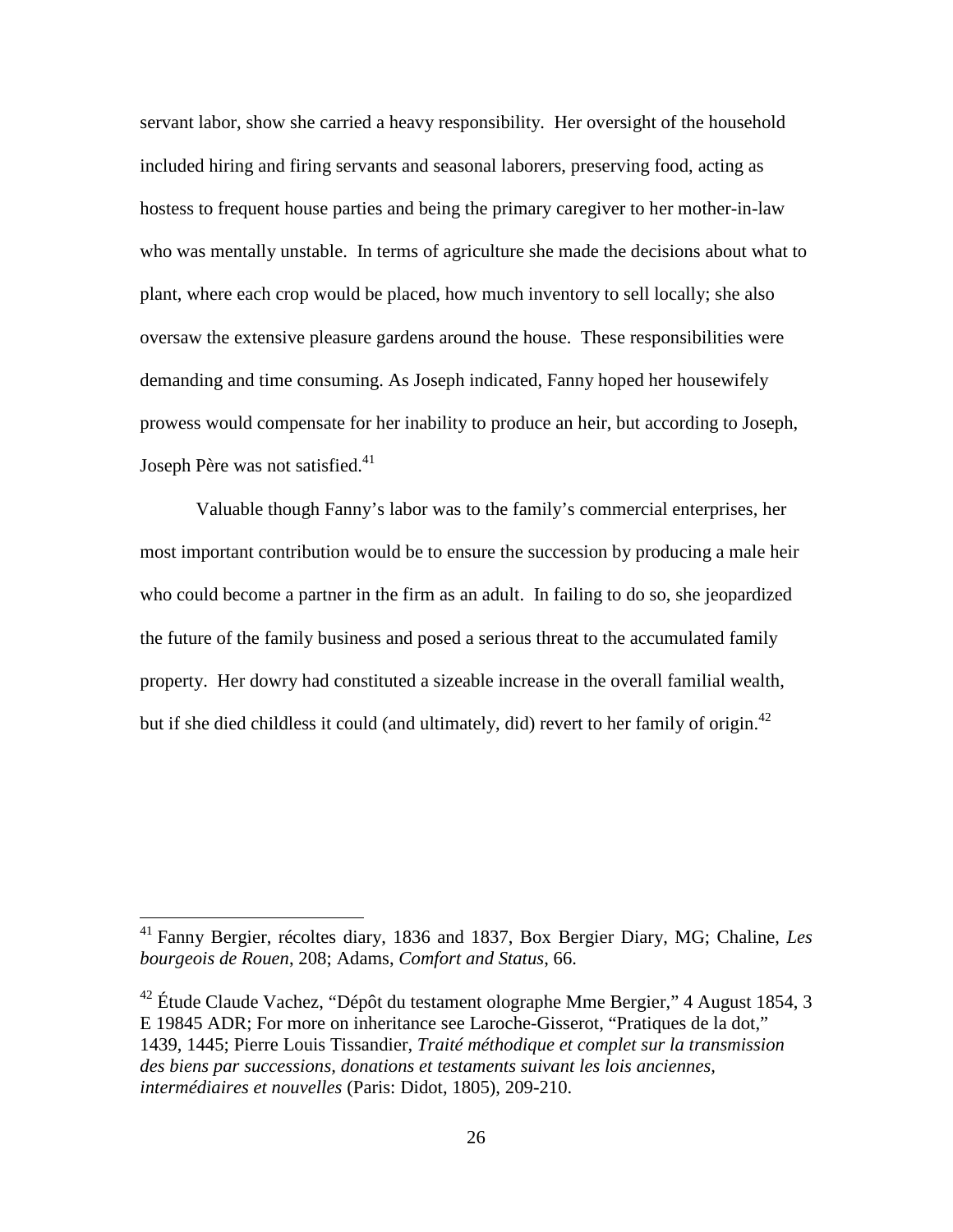*"The Injustice of Men is Fairly Great": The Impact of Infertility on Family Life* 

Fanny's work for the family included the vital role of caregiver for her mentally ill mother-in-law. Françoise, Joseph's mother, was a danger to herself and others. She had manic episodes on a regular basis, which began with an attempt in 1813 to drown Joseph in the Saône.<sup>43</sup> Her outbursts began with "a growing exaltation, an incessant babble" which culminated in songs and cries. At this point the family secured her with a straightjacket to a chair "to prevent her from tearing at her limbs, or everything that would fall under her hand." After the crisis subsided she would briefly be lucid, making inquiries after her family and manifesting her former personality. For about a month she would remain calm and her manner of speech and reasoning "made those who did not study her state more in depth believe that she was not in the least mad."<sup>44</sup> Unwilling to place her in an institution, Joseph père housed her in the countryside where she could not harm or embarrass her family. Before Fanny had joined the family an elderly maid had been her sole companion, but this arrangement had proved inadequate.<sup>45</sup> Fanny became her caregiver and jailor, becoming isolated in her turn.

 $43$  Joseph Bergier, "Journal de la vie de Joseph Bergier 1800-1813," (unpublished autobiography, first volume), Box Bergier Diary, MG, 116-117. The straightjacket appeared in the inventory of Collonges that was made after Joseph Père's death. See Joseph Bergier, "Inventaire de Collonges déc. 1833 État des mobiliers de Collonges et de Lyon après le décès de M. Bergier Père," 1833, Box 102 MG, 25.

 $44$  Joseph Bergier, "Journal de la vie," 116.

<sup>&</sup>lt;sup>45</sup> Joseph Bergier, "Histoire de ma famille," MG, 4. During the foreign invasion at the end of Napoleon's reign Françoise's condition and isolation left her vulnerable to assault and rape: "Seule avec sa bonne, elle eût à souffrir de violences de la part de cette soldatesque. Elle n'avoit pas encore 40 ans, sa figure étoit jolie, sa taille bien prise, & son état maladif, ne lui permit probablement pas de se défendre."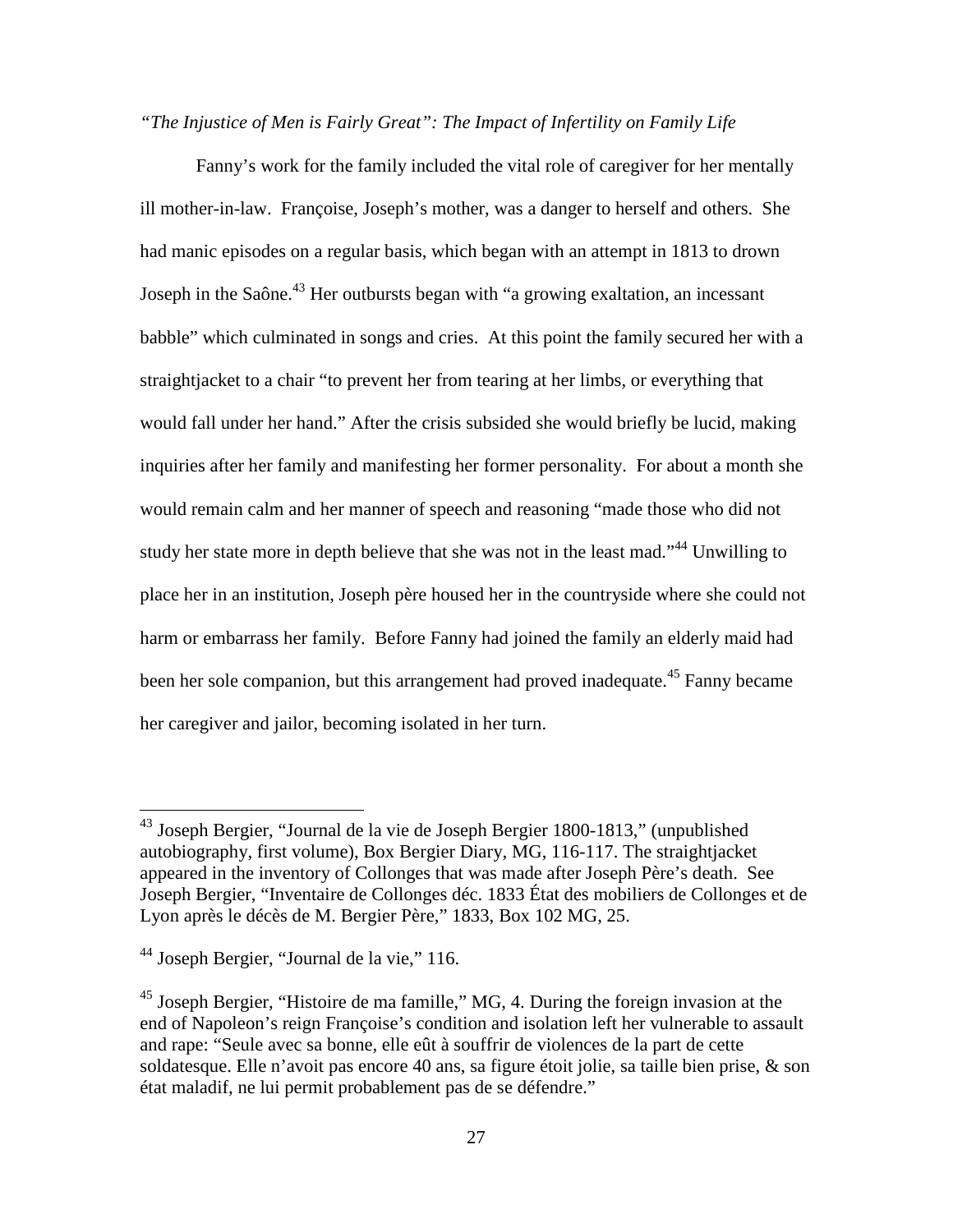The living presence of Françoise put Fanny in the awkward position of being both the authority figure and the subordinate. In her lucid periods, Françoise contested her daughter-in-law's preeminence in the household, asserting that the latter had no right to give orders or make decisions. Constantly separated from her husband, Fanny expressed her frustration in letters to Joseph. She wrote that Françoise claimed "she was in her home and in consequence she alone should give orders...she wanted to give invitations and invite many people that I [Fanny] do not know."<sup>46</sup> While part of the time Françoise was severely unstable and dangerous to herself, there were prolonged periods in which she was partially or completely rational and in a position to argue against what she perceived to be a usurpation of her position by a subordinate.

Domestic tensions, present in many families, were exacerbated by infertility. The bourgeoisie of Lyon at the time were fairly mobile, moving apartments with surprising frequency, but their primary impetus to do so was a growing family.<sup>47</sup> Joseph père's property was spacious enough to accommodate everyone, so lacking children it was difficult for Joseph to give grounds for getting a separate residence. He ruefully recalled his thwarted desire for autonomy in his autobiography: "I desired to live alone with my dear wife, & and enjoy in my home an independence that is so dear to all, & which I did not enjoy until much later."<sup>48</sup>

<sup>&</sup>lt;sup>46</sup> Fanny Bergier to Joseph Bergier, 12 May 1834, Box 64.2, MG.

<sup>47</sup> Catherine Pellissier, *La vie privée des notables lyonnais au XIXème siècle* (Lyon: Éditions Lyonnaises d'art et d'histoire, 1996), 23.

<sup>48</sup> Joseph Bergier, "Histoire de ma famille," MG, 85.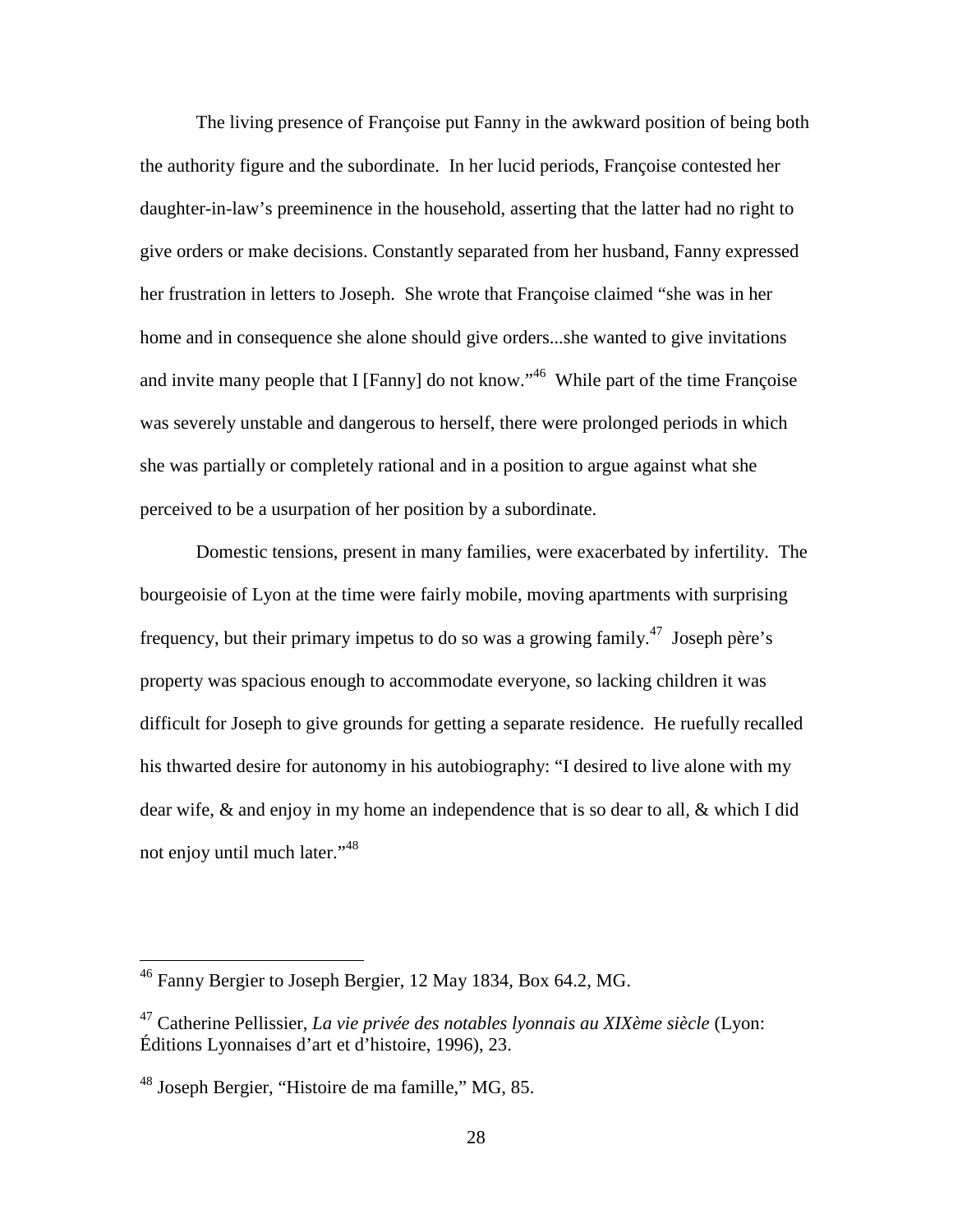Joseph's desire for independence stemmed in large part from the tense family situation engendered by the hierarchy present in the multi-generational home. The defining relationship was vertical, rather than horizontal; both Fanny and Joseph were subject to the whims of his father and to a lesser extent his mother, and their happiness, relationship, and freedom were primarily defined by parental dictates. Joseph père was highly critical of Fanny; "In all that she did, he found nothing of good, & and was with her, though always very polite, of a discouraging coldness; also communal life became really difficult."<sup>49</sup> The easiest escape from the painful relationship the young couple had with his parents would have been to have children, justifying thereby a separate establishment and an independent life. Children were not forthcoming, and as a result the young Bergiers lived with his parents for many years.

Traditional forms of male sociability in Lyon also presented obstacles to the formation of intimacy between spouses. In 1826, Joseph joined the masonic lodge Union and Confidence, which had just been organized. In his autobiography he recalled "Not only did I never miss a reunion, but every Monday I went faithfully to the council of this same lodge." He recalled going to many other masonic activities "at least 3 evenings a week." As a result, "in winter my poor wife was often deprived of her husband, and in the summer the exigencies of masonry often kept me from going to see her at Collonges, where she almost always was."<sup>50</sup>

Fanny very much resented Joseph's activity in the masonic lodges and made her disapproval known. In one letter Joseph wrote a meandering confession about dining

 $49$  Ibid., 127.

<sup>50</sup> Ibid. 100-101.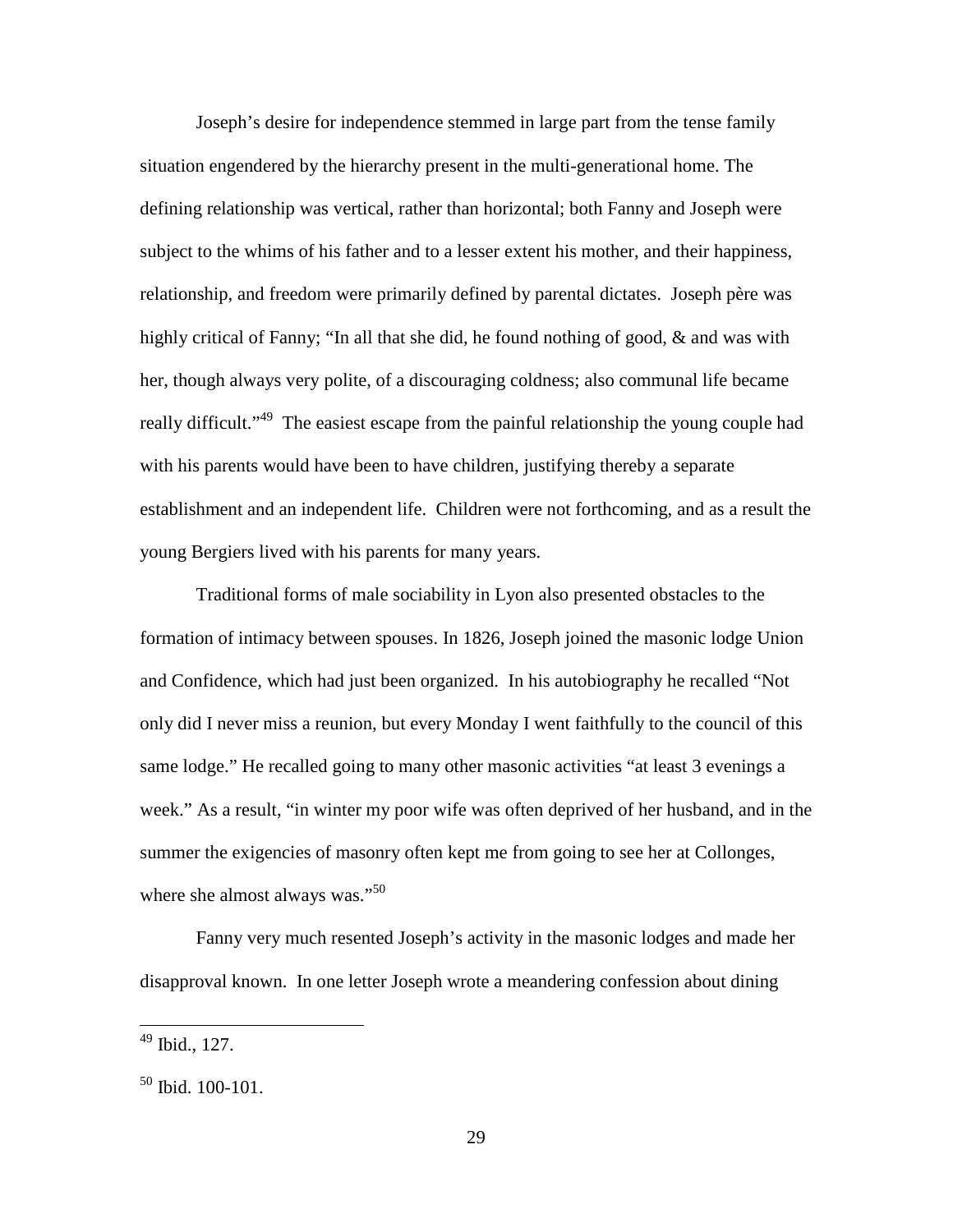with his masonic brethren, knowing how much it annoyed his wife that he had done so. "Yesterday I ate shall I say it? . . . how to say it . . . quick a paraphrase  $\dots$  I ate  $\dots$ where  $\dots$  where you need white gloves  $\&$  an apron." He went on to entreat "Ah! I beg you, do not get angry, you weren't here . . . so [my dining] could not have deprived you of me . . . & you know that you don't have any other motive for hatred. . . towards this philosophical order."<sup>51</sup> While there is no direct evidence of Fanny's dislike of masonry, reading backward from Joseph's letter it is clear she begrudged the leisure time he devoted to the order instead of to her.

 Joseph enjoyed many other pursuits that left Fanny isolated at home. He recalled, "I loved to go to the Café, to [play] Billiards, Cards and Dominoes had for me many attractions and the few hours I could spend without hurting my work passed in a little café." He acknowledged that he "abused" the opportunity "costing some tears to my poor Fanny, who did not find compensation in paternal affection."<sup>52</sup> Joseph's actions were typical for men of his class and indeed were an important part of bourgeois identity.<sup>53</sup> They had the effect, however, of weakening an already taxed emotional bond.

 Fanny tried to strengthen her marriage relationship by attempting to persuade her husband not to choose male sociability over life as a couple. In addition to the tears mentioned above, she "made a few observations on this subject" but she "never pushed to

<sup>&</sup>lt;sup>51</sup> Joseph Bergier to Fanny Bergier, 13 July 1829, Box 64.2 MG. Ellipses original.

<sup>52</sup> Joseph Bergier, "Histoire de ma famille," MG, 101.

<sup>53</sup> Carol E. Harrison, *The Bourgeois Citizen in Nineteenth Century France: Gender, Sociability and the Uses of Emulation* (New York: Oxford University Press, 1999), 90- 99.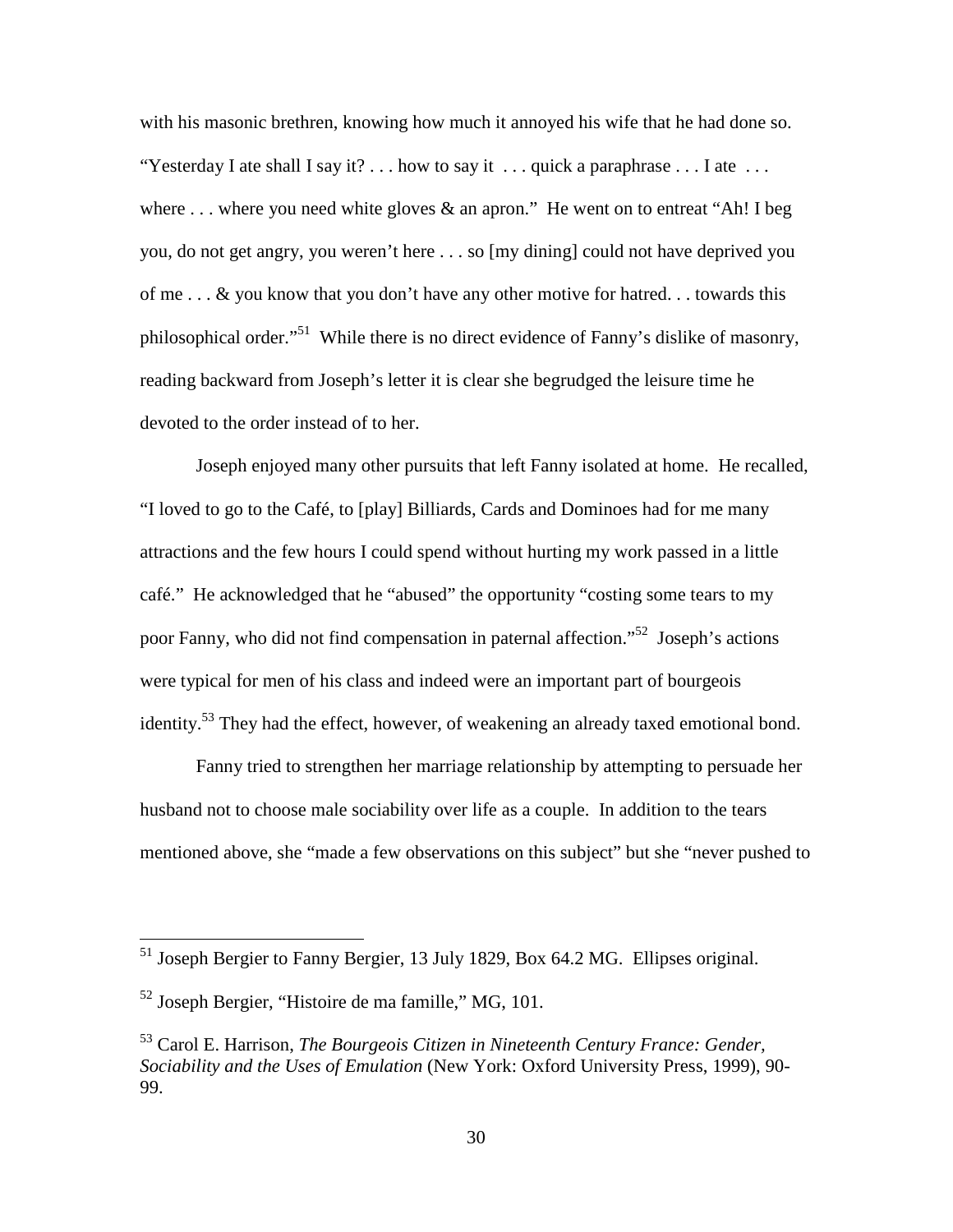the point that I deprived myself absolutely of pleasure."<sup>54</sup> While she was away at the spa she tried again to persuade him through letters to use his time to form a close relationship with her. She "feared that on her return as before I would leave her too often, which left her still more unhappy." Joseph admitted "her reproaches, her counsels were made with such affection that they touched me certainly, but did not bring a change in my conduct." In his autobiography he admitted "I regret it now, but it is too late."<sup>55</sup>

 Fanny's attitude reflected her view that the purpose of marriage was primarily to create affectionate relationships. She used what tools she had, including tears, reproaches and persuasion to try to change Joseph's behavior. Given the toxicity of her home situation, it became all the more important to introduce an element of genuine love. Joseph's admitted unwillingness to pour his emotional energy into his marriage can be ascribed both to youthful inexperience and to his fundamental belief that marriage was an economic institution. Whatever his deficiencies from a romantic or companionate perspective, he certainly was doing his part to ensure economic prosperity.

For Joseph's father, Fanny's helpfulness as a housewife and shop assistant could not compensate for her failure to become a mother. His disappointment led him to engage in a pattern of abusive behavior toward her that increased the pressure on her to have children. Joseph recalled that she was "very often at Collonges, searching to give every satisfaction to my father, in overseeing the Household, the agriculture & the sale of

<sup>&</sup>lt;sup>54</sup> Joseph Bergier, "Histoire de ma famille," MG 101.

<sup>55</sup> Joseph Bergier, "Histoire de ma famille," MG, 118.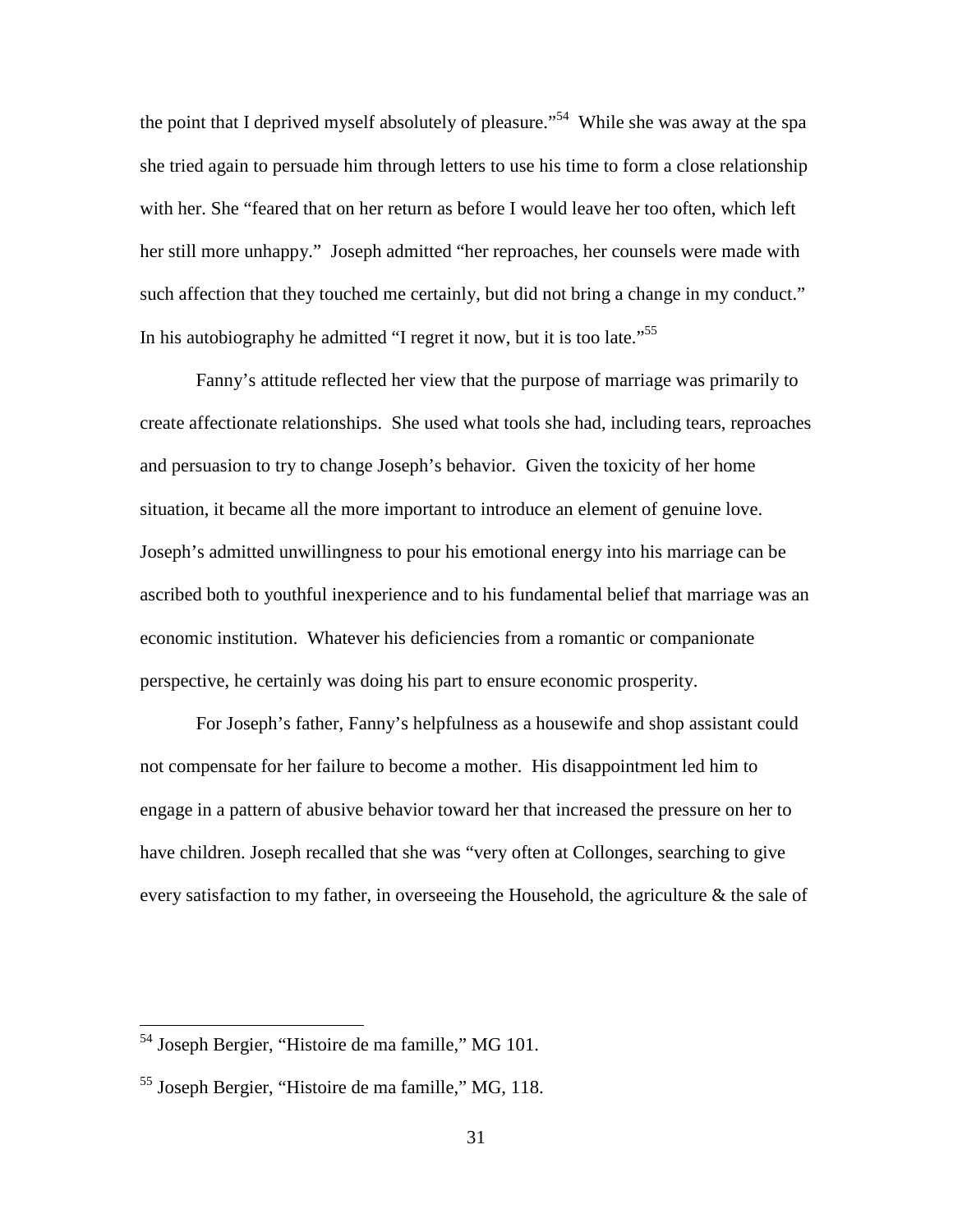the products of Collonges. Unfortunately she did not always succeed, & the little confidence that my father accorded her made her nearly depressed."<sup>56</sup>

Joseph's recollections attest to a consistent pattern of Fanny trying to oblige her father-in-law through diligence in housekeeping and hard work, and the latter refusing to be content. For the year 1825 Joseph recalled that in a letter "Fanny testifies of her profound affection for my father, she would be happy to be loved by him, & and desires but one thing, which is to inspire in him a little more confidence."<sup>57</sup> A few months later he noted that he told his family that, "my wife will only be happy when our family no longer holds unjust prejudices against her."<sup>58</sup> In summing up the year Joseph reflected that, "my dear Fanny was not very happy, as she was deprived of the confidence of my father."<sup>59</sup> The tension in Fanny's home life is abundantly evident from these excerpts. In the eyes of her father-in-law, no service on her part could make amends for her failure to become pregnant.

The stress on the family had a negative influence on Joseph's work ethic. He wrote, "The Injustice of men is fairly great!! & should they have made this poor young woman suffer for a reason that on its own was causing her so many tears . . . I would never have complained of my work if they had made my poor wife happy, but they did no such thing."<sup>60</sup> Knowing that his father and mother were persecuting his wife made

<sup>&</sup>lt;sup>56</sup> Joseph Bergier, "Histoire de ma famille," MG, 100.

 $57$  Ibid., 91.

 $58$  Ibid., 92.

 $59$  Ibid., 96.

 $^{60}$  Joseph Bergier, "Histoire de ma famille," MG, 97.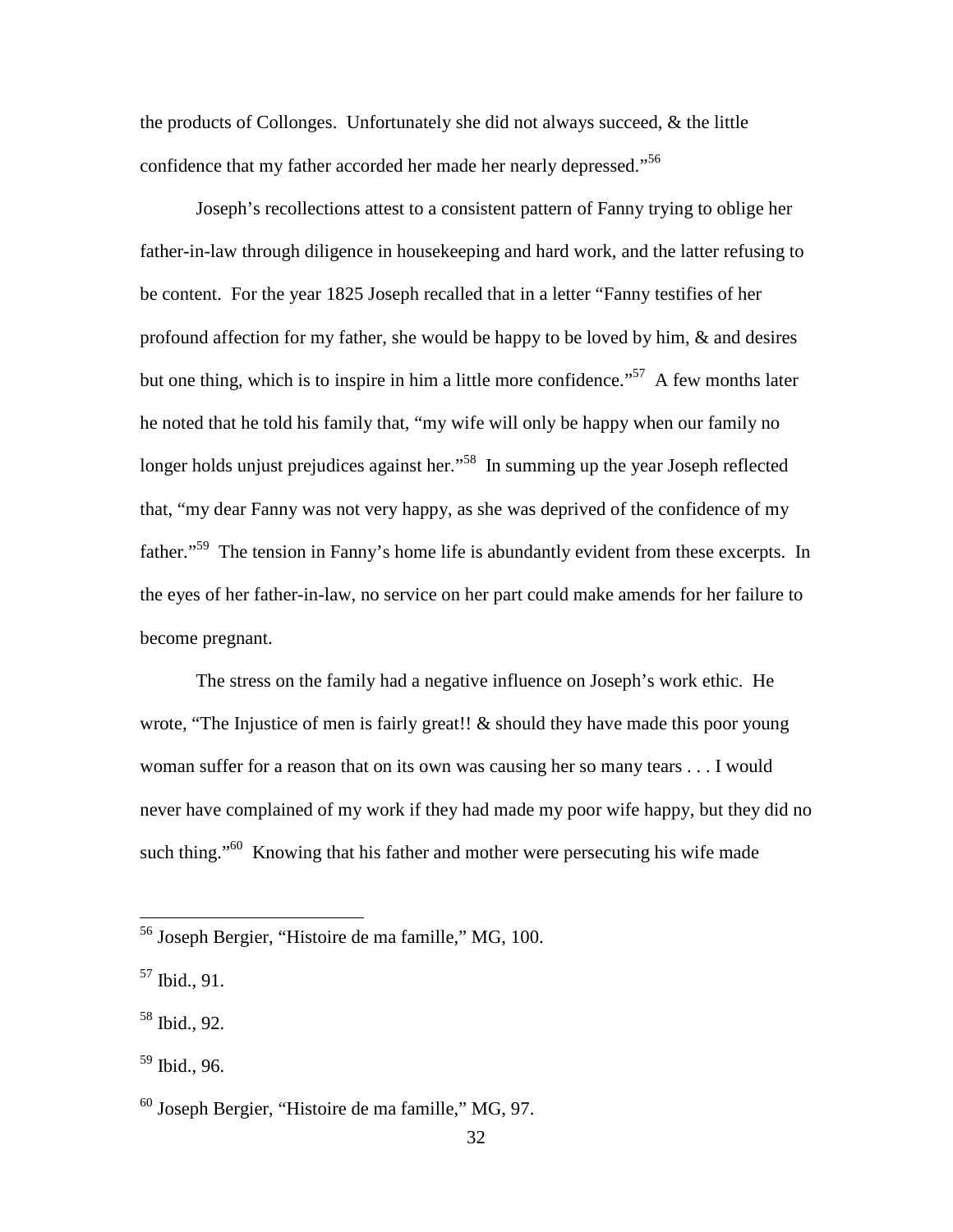Joseph much less enthusiastic about leaving her alone with them in order to devote himself to the family business. The strained atmosphere at home threatened to have a ripple effect on the productivity of the firm.

Infertility could interfere with bourgeois business networks. Fanny had been particularly desirable as a partner because of her father's important position in the silk trade. Her inability to produce children led Joseph père to extend his criticism beyond her to include her family more broadly. Joseph noted, "what exasperated him was to see the sterility of my poor wife,  $\&$  I often heard [him] say, that [her] parents were very wrong not to have warned us that her state of health would never permit her to have Children."<sup>61</sup> Evidently Joseph père reduced Fanny's worth to her reproductive capacity. The clear implication was that had he been aware of Fanny's precarious health, he never would have endorsed the marriage despite her wealth and connections.

Joseph père bitterly implied that the Bertholons had a contractual obligation to provide full information about their offspring. He not only blamed Fanny, but also suggested that her parents were deliberately deceptive in promoting a marriage that turned out to be childless. The accusation was of course unfair, as the Bertholons were anxious to safeguard Fanny's virginity and were therefore in no position to know anything about her fertility. The result, however, was an estrangement between two families that had formerly been united by the marriage. The dynastic aspirations of unifying two wealthy Lyonnais families were thwarted not only by the absence of joint grandchildren but also by the animosity that the problem of infertility occasioned.

 $61$  Ibid., 97.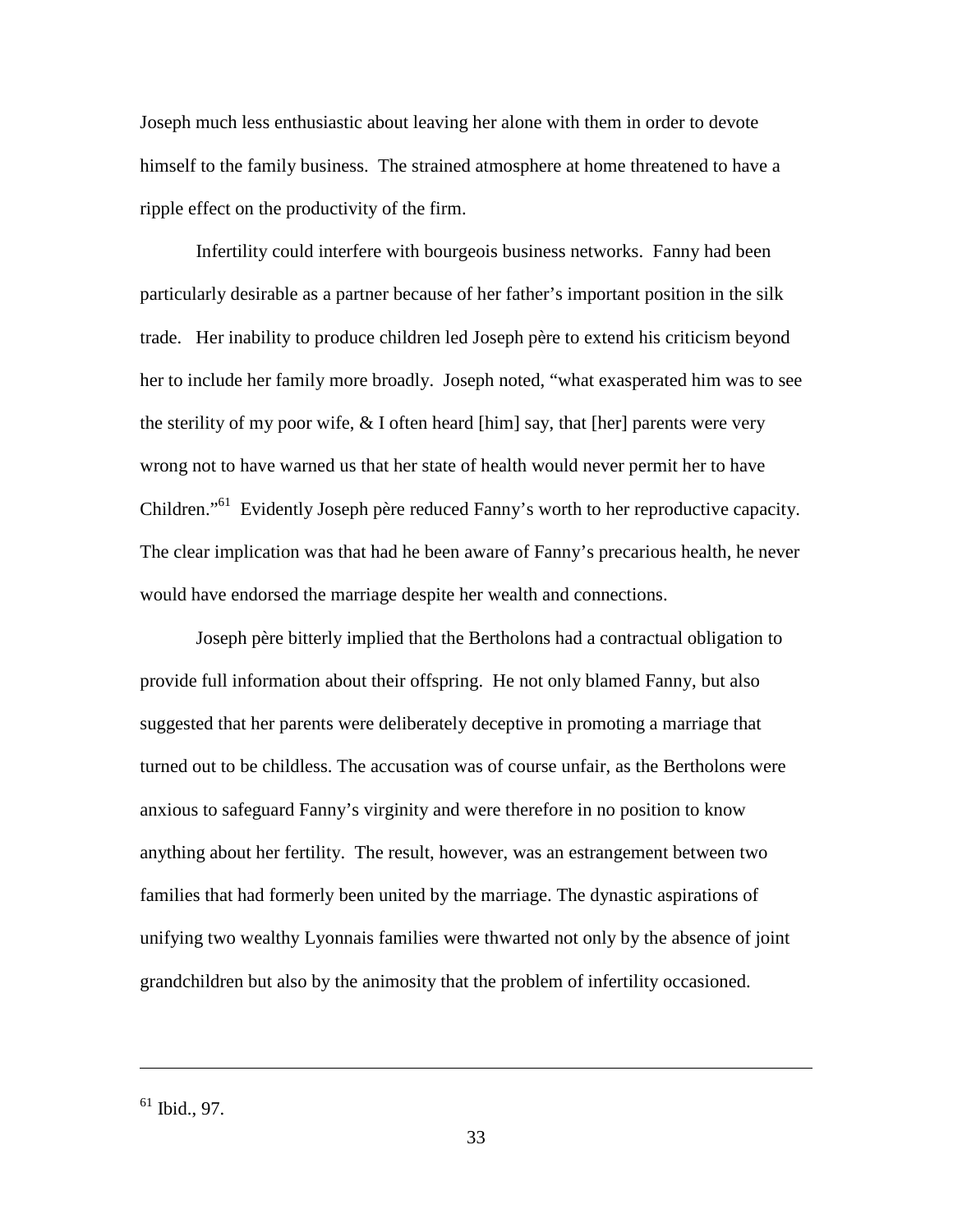Making Fanny fertile came to be an important goal for both the Bergiers and the Bertholon families.

#### *No Cost Was Too Great to Heal Herself: Cure and Conflict*

Experts in the early nineteenth century considered amenorrhea to be both the primary symptom and principal cause of infertility. They posited that bringing about menstruation was a sure method of producing children. Inducing a woman to bleed could, of course, also have precisely the opposite significance; it could signal a successful abortion. Not having a period could either mean you were pregnant or infertile, two opposing conditions. Nevertheless, trying to make Fanny menstruate was the principal goal of her treatments.<sup>62</sup>

Advice manuals from the period warned that everyday actions by women could cause infertility. A woman might cease having her period due to "a fright, a fit of anger, a thwarted passion," or could have abnormal flow from the vicissitudes of urban living, including "a too sedentary life, idleness or an excess of work, food that is too succulent or of a bad sort, the abuse of spicy or salty foods, stimulating and hot drinks.<sup>63</sup> Other possible triggers included an ill-advised "bath in cold water, drinking ice water as a

 $62$  Janet Farrell Brodie, "Menstrual Interventions in the Nineteenth Century United States," in *Regulating Menstruation: Beliefs, Practices, Interpretations*, ed. Etienne Van de Walle et al. (Chicago: University of Chicago Press, 2001), 39.

<sup>63</sup> Alexis François Aulagnier, *Considérations sur l'âge critique qui amène la suppression absolue du flux périodique, faisant suite aux observations déjà publiées sur les maladies des femmes* (Paris: Gabon, 18..), 2; Mombet, *Traité des flueurs blanches, ou leucorrhées utéro-vaginales, considérées sous le rapport de leur éthiologie, ou causes de leur influence sur l'économie, et de leur traitement par l'extrait liquide de kina-loxa* (Paris: Mombet, 1829), 27.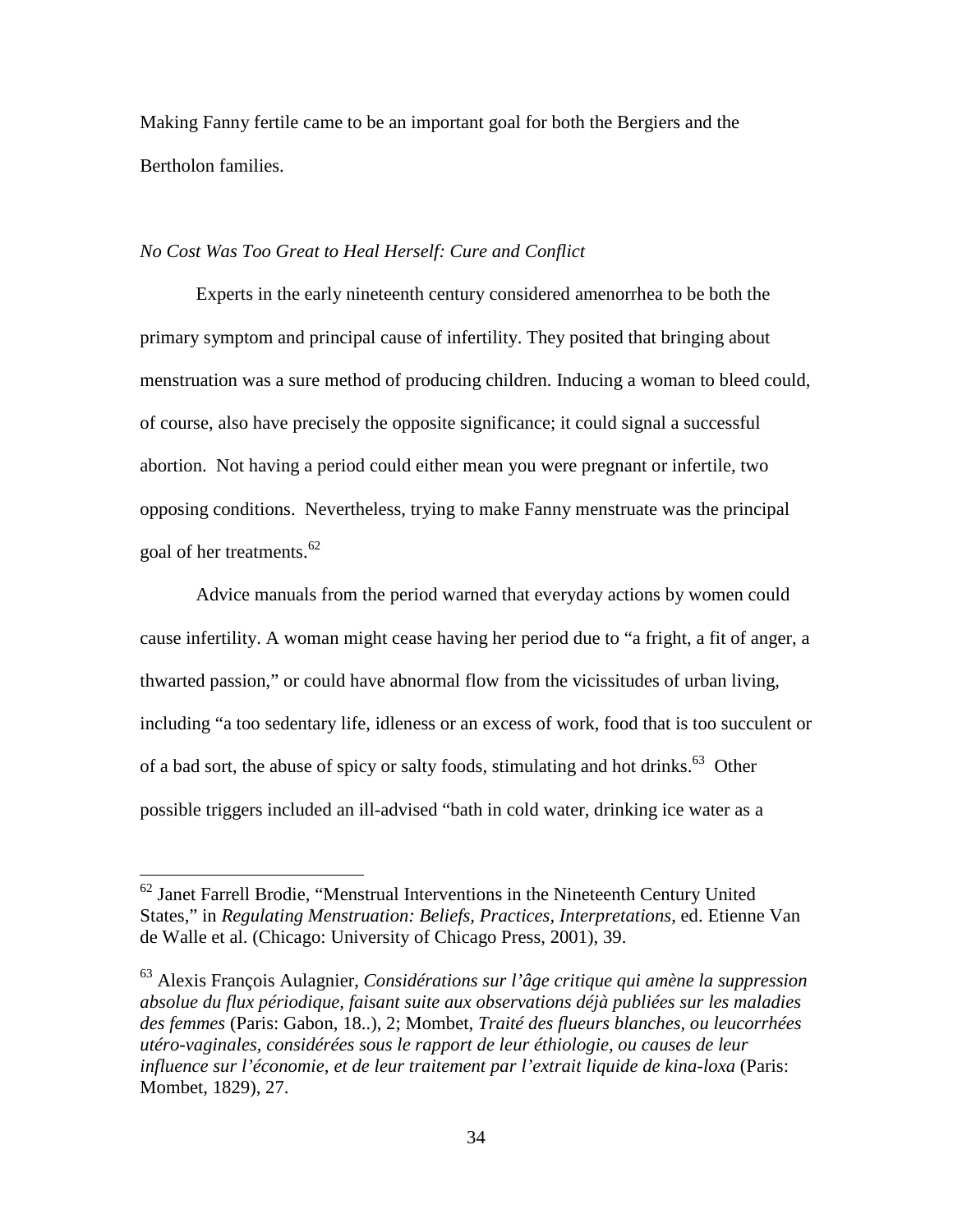beverage" or sometimes "walking in the rain, or sitting a few moments on damp grass."<sup>64</sup> What is significant about these causes is that they could all be attributed to the actions of a woman. By making careless choices or overindulging her appetites, a woman could blight her chances for motherhood. This could be empowering from the perspective of a woman who wanted to prevent amenorrhea, offering a sense of control over the situation, but it also functioned as a source of blame to a woman who had stopped menstruating.

The cures for amenorrhea were as varied as the causes. Since it was considered both a cause and a symptom of infertility, bringing about menses was the closest thing medical practitioners could accomplish when it came to curing it. Indeed, childlessness was seen as the result of amenorrhea, rather than both infertility and lack of period being symptoms of some other pathology. If a woman could be made to menstruate, then doctors had solved the principal problem. Ideally of course a woman would also conceive, but at the very least doctors aspired to bring about regularity. Doing so was visible proof of medical success.

The treatments for amenorrhea fell within a wide range of stringency, varying from vapor baths to heroic measures. Some were fairly benign, including "vapor baths to the torso" composed of "aromatic substances," or a more rigorous hydrotherapeutic course of "hot baths [and] ascending and descending showers."<sup>65</sup> A few doctors promoted more heroic measures, including the judicious application of leeches and the use of

<sup>64</sup> Boyveau Laffecteur, *Traité des maladies physiques et morales des femmes* (Paris: Boyveau Laffecteur, 1819), 433.

<sup>65</sup> Maurice Carcassonne, *Notice sur les bains et douches de vapeurs établis à Perpignan* (Perpignan: Alzine, 1827), 95; Boirot-Desserviers, *Recherches et observations sur les eaux minérales de Néris, en Bourbonnais* (Paris: Ballard, 1817), 81.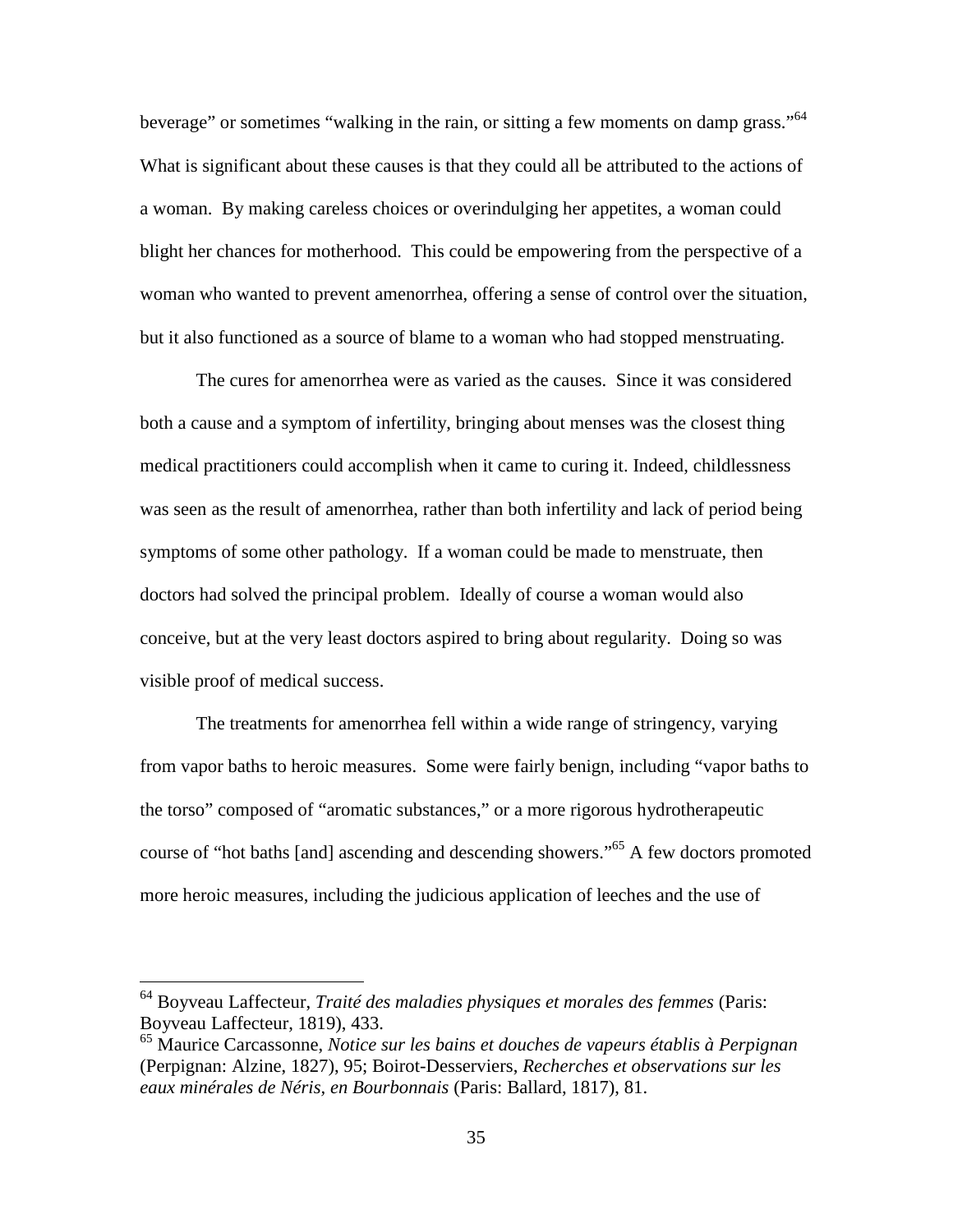electricity.<sup>66</sup> During her sojourn at the spa, Fanny underwent "hot baths up to 35 degrees. foot baths, drinks, sweating, long and tiring horseback rides" as well as frequent injections of Nymphea, mixed with milk.<sup>67</sup> She likewise had "showers on the Kidneys, which was very unpleasant."<sup>68</sup> Other approaches explicitly recommended for women with gynecological problems included vapor baths directed at the middle of the body, leg baths morning and night with salt and vinegar, a shower from above directed at the spinal column and showers from below.<sup>69</sup>

Joseph's letters to Fanny during her month-long trips to the spa betray a longing for some level of control over the physical realities of infertility. Believing, as many of his contemporaries did, that diet and weight could determine reproductive capacity, he earnestly sought all possible information from her about her eating habits. He asked, "Do you constantly have a good appetite? I will not ask you if you're getting fatter; doubtless you're staying reserved to allow me to be surprised."<sup>70</sup> He took her hunger to be a sign

<sup>66</sup> Carcassonne, *Notice sur les bains*, 95; Vincent Mondat, *De la stérilité de l'homme et de la femme et les moyens d'y remédier* (Paris: Migneret et Gabon, 1823), 119. How precisely electricity would be employed was not specified. See also Margaret Marsh and Wanda Ronner, *The Empty Cradle: Infertility in America from Colonial Times to the Present* (Baltimore: Johns Hopkins University Press, 1996), 25.

 $67$  Joseph Bergier, "Histoire de ma famille," MG, 117; Joseph to Fanny, 30 May 1831, MG. Nymphea was possibly derived from water lilies that bear the same name. See also George Weisz, "Water Cures and Science: The French Academy of Medicine and Mineral Waters in the Nineteenth Century," *Bulletin of the History of Medicine* 64 (1990): 404.

<sup>68</sup> Joseph Bergier, "Histoire de ma famille," MG, 129.

<sup>69</sup> Carcassonne, *Notice sur les bains*, 26; Antoine-Laurens-Hippolyte Saisset, *Mémoire pratique sur les bains de la Malou* (Montpellier, Picot: 1812), 60; Boirot-Desserviers, *Recherches et observations*, 77.

<sup>70</sup> Joseph Bergier to Fanny Bergier, 20 July 1829, Box 64.2 MG.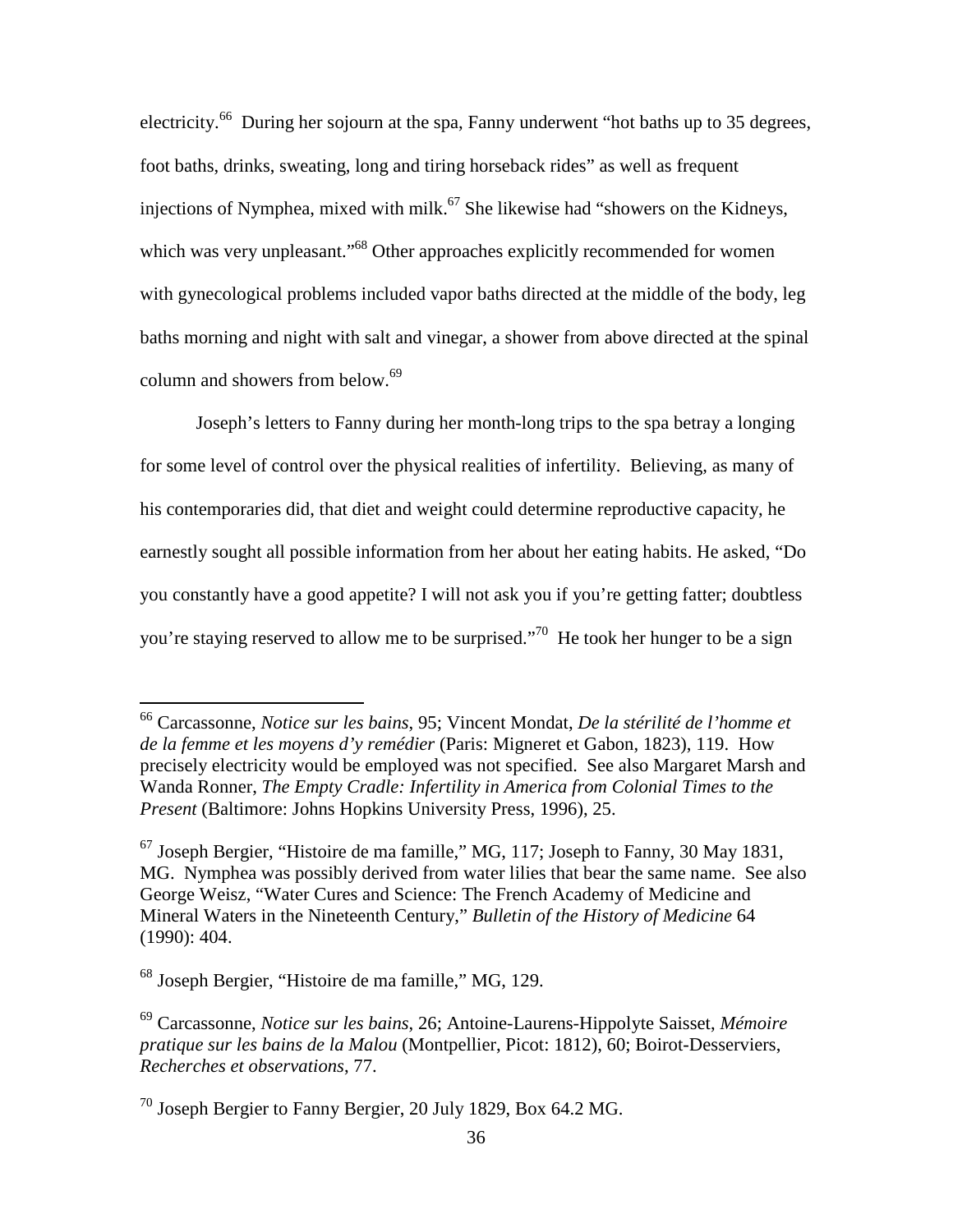of returning good health and therefore improved chances for conception. He wrote happily "I see again that you have an appetite and that you are impatient to dine; Imagine all the pleasure that . . . it gives me; I like it better than 20 pages that could not bring me as good of news."<sup>71</sup> The reproductive system was to a degree mysterious and seemingly impossible to control. Eating, however, was easily regulated and the results of a good appetite could be read on Fanny's body by anybody.

In sending Fanny away to a spa Joseph had relinquished the ability to personally oversee her actions. He could not force her to follow the doctor's prescriptions nor could he even know firsthand what the recommendations might be. In order to reassert some control he put emotional pressure on her in his letters. He urged her to be diligent in following the doctor's orders, and to "think of the happiness of having an heir, otherwise you're warned, I'm buying a steam machine."<sup>72</sup> The emotional juxtaposition in his letter is striking; she must be hopeful or optimistic or he would take control of the situation himself. Her happiness was not an end in itself; it was a means to achieve his reproductive goals. After all, her thwarted passions or depressive moods might be the source of their childlessness. If discouragement was not itself the cause, it could make a cure fruitless through a lax application of the doctor's orders. Fanny should be happy and hopeful, but primarily because it would make her fertile, not because it was inherently desirable.

 $71$  Joseph Bergier to Fanny Bergier, 23 July 1829, Box 64.2 MG.

<sup>72</sup> Joseph Bergier to Fanny Bergier, 11 July 1829, Box 64.2 MG; Carcassonne, *Notice sur les bains*, 95.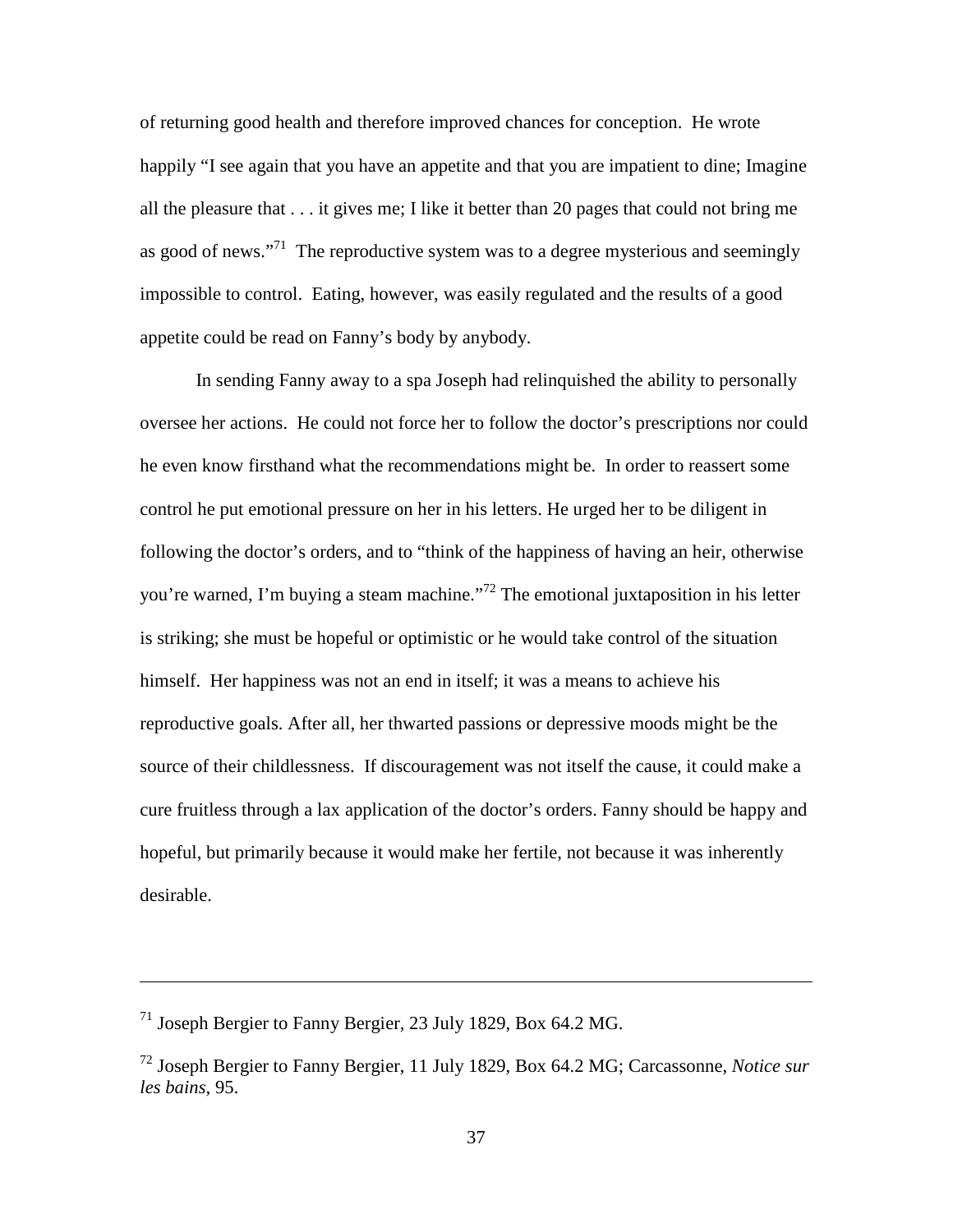A belief in the readability of the body gave the illusion of control. Joseph's understanding of their childlessness stemming from amenorrhea resulted in a preoccupation with Fanny's menstrual cycle. His references to her period in his letters were somewhat circuitous, asking her to explain what the doctor had said "on this subject in a little more detail, because that is what interests me above all. What did he have to say about you going 18 months without  $\ldots$ <sup>73</sup> His sentence drifted into discreet silence, but contextually it is clear that he was referring to her period.

This letter suggests Fanny had stopped menstruating at the age of twenty-eight, at an unusually young age, constituting a cause for alarm. Joseph asked "does [the doctor] hope that it will come back, does he seem convinced of it; does he say to what such an extraordinary delay should be attributed,  $\&$  all the more as it made you ill; this my dear Fanny is what I desire to know."<sup>74</sup>

Joseph tried to understand Fanny's fertility by scouring her letters for symptoms she might inadvertently betray. Unsatisfied with the level of detail she provided, he attempted to diagnose her himself, based on details she might let slip. Often this led him to engage in wishful thinking, seeing signs of pregnancy at the slightest provocation. In one letter she seemingly indicated that she had trouble focusing. He responded, "Your ideas have shrunk, you say, where does that come from? Is some little blond boy occupying your thoughts?"<sup>75</sup> Lacking Fanny's original letter it is difficult to assess how justified Joseph's conclusion was or what she meant by the remark. He acknowledged

 $^{73}$  Joseph to Fanny, 14 July 1830, MG. Ellipsis original.

<sup>74</sup> Ibid.; See also Joseph Bergier to Fanny Bergier, 14 September 1831, Box 64.2 MG.

 $^{75}$  Joseph to Fanny, 14 July 1830, MG.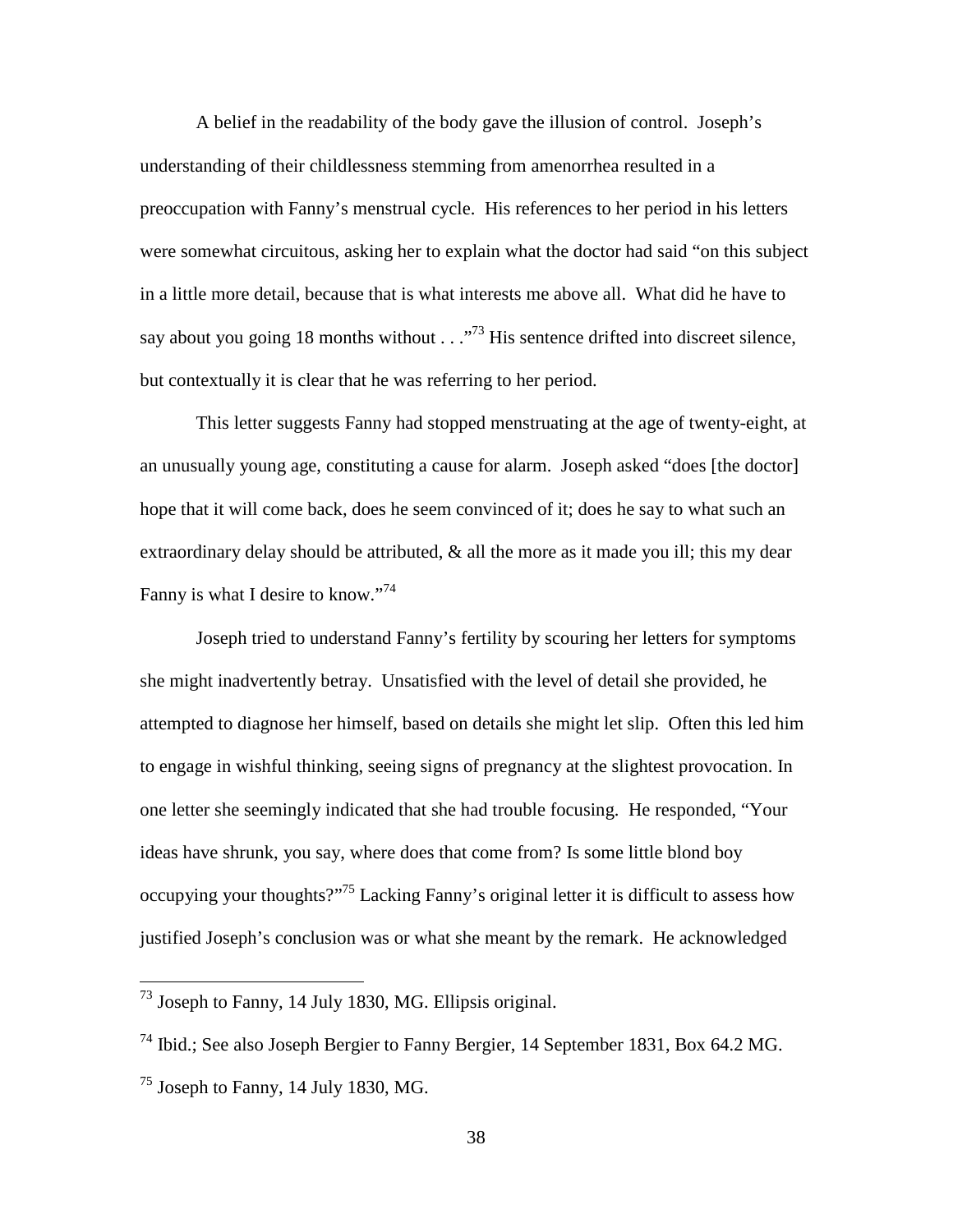that her letter was pithy and brief, the only sign of "shrunken ideas" that he could see. He was satisfied that she had "brought [him] up to date on all that interested [him] & had forgotten nothing." In other words, Fanny may simply have been apologizing for the brevity of her letter and her distraction while writing it. Yet Joseph concluded that Fanny was preoccupied either by pregnancy or anticipation of becoming pregnant. This conclusion spoke more of Joseph's hopes than it did of Fanny's reality, as she was definitely not pregnant nor did she become so.

Joseph's wishful thinking was evident in his tendency to read between the lines of her letters. Reading backwards, it seems that Fanny was waiting to communicate something until they were together again. The less intimate nature of letter writing led her to want to wait and express something personally. He responded with enthusiasm, which he emphasized through an abuse of punctuation. He wrote, "You're saving something for when you come back  $\&$  you tell me to think about it! . . . Ah if I think about it . . . is it too much?" He went on to say "We'll have a good reunion . . .What do you say? God grant that your health permits you to hope for it!"<sup>76</sup> His meandering response was somewhat vague, but again points to hopes of pregnancy. He was overcome when thinking about what her secret might be, and concluded that it was reproductive. The "good reunion" he looked forward to so enthusiastically clearly involved sex, as it was explicitly linked to a hope that her health would enable their reunion to result in pregnancy. It is possible that Fanny meant to imply exactly what Joseph concluded. Lacking her letter and given Joseph's meandering response it is

 $^{76}$  Joseph Bergier to Fanny Bergier, 27 July 1830, Box 64.2 MG.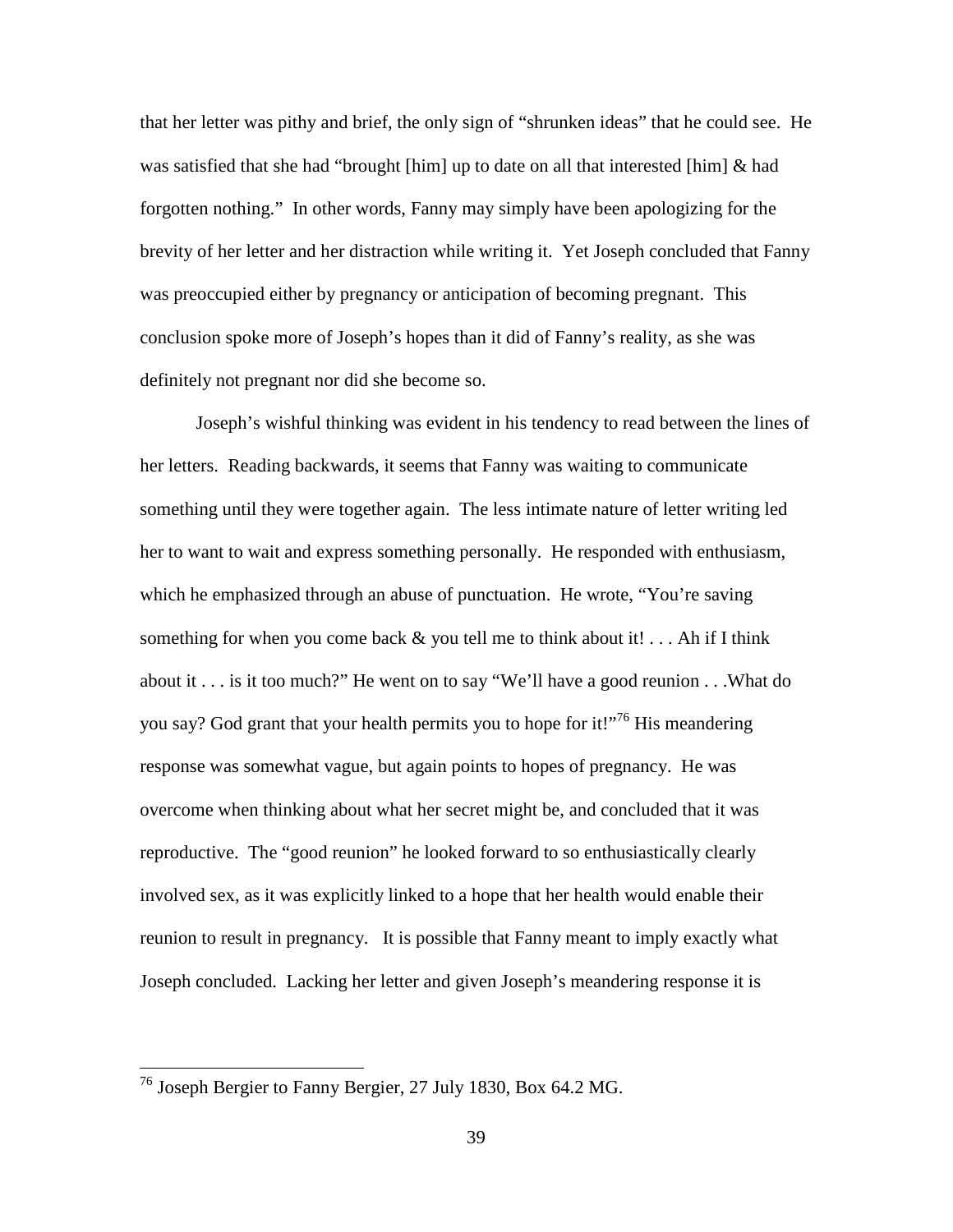difficult to tell what she intended. What is clear is that she had something to say to him in person, and he leapt to the conclusion that her news was related to her fertility.

The vision that Joseph had of Fanny was both erotic and inescapably generative. His letters expressed longing for her and pleasure in her company, but coupled this desire specifically with their reproductive potential. He missed her as a person, and missed their intimacy. He bemoaned that he was "a widower in my bedroom," with letters providing the means by which he "chat with [her] as if she were there."<sup>77</sup> The absence was painful to him and is a witness to their mutual devotion and intimate relationship. He longed for her return, thinking of "all the pleasure that I would have had in embracing you" had she returned early. His only consolation was that her "health ameliorates, & that you must be doing better in having a great deal of exercise."<sup>78</sup> His longing for her led him to write moving letters that reflected his affection for her. He still, however, linked their reunion to parenthood. He urged her to "get well,  $\&$  be in good health  $\&$  above all return quickly to get a big boy."<sup>79</sup> His desire and affection was always tempered by a clearly stated reproductive component.

Joseph's inability to be satisfied with a childless relationship stemmed from the economic pressures acting on him. Companionate marriage signified a partnership between two loving people. The main difference between Fanny and Joseph was that for Fanny, this spousal relationship was enough. When children did not come, she still saw them as a family. Joseph, however, could not separate companionability from

 $^{77}$  Joseph to Fanny, 11 July 1829, MG.

<sup>78</sup> Joseph Bergier to Fanny Bergier, 30 July 1829, Box 64.2 MG.

 $79$  Joseph to Fanny, 20 July 1829, MG.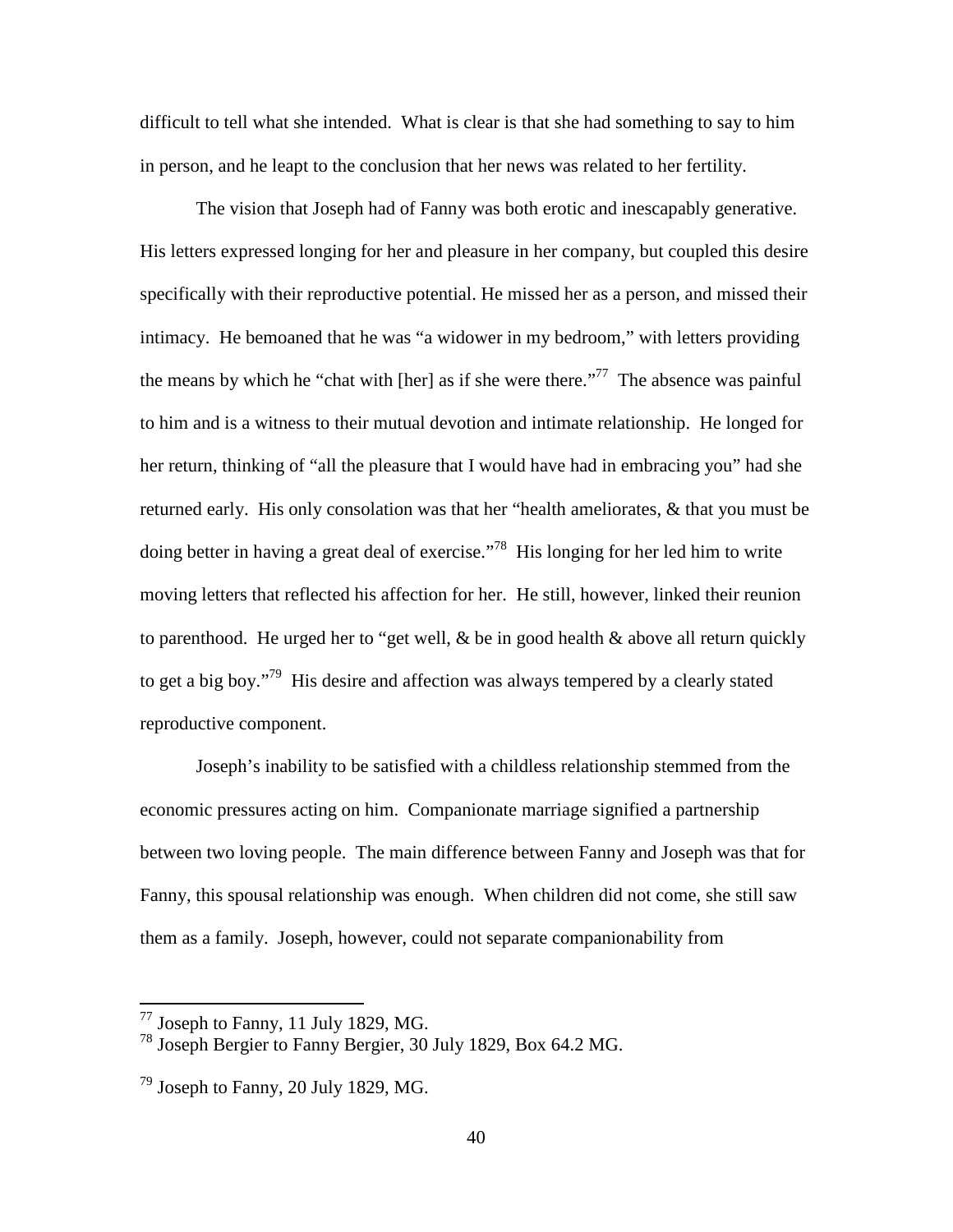reproduction. The economic issues involved meant that he could not ignore the problem of inheritance. Even if emotionally speaking Fanny met his needs, from his perspective as a bourgeois owner of a business, a couple would never be a family.

Fanny's body became the battleground for the conflict between emotion and economics in the Bergier marriage. Though the purpose of the treatment at the spa was to "reestablish her health," in reality the regimen made Fanny sicker. $80$  The fact that Joseph urged her to persist in spite of this indicates that for him, the need to have an heir overrode Fanny's need to be happy or healthy for her own sake. She had had health problems to begin with, but the harsh treatments exacerbated her complaints. She became "very sick...from a bath that was too cold."<sup>81</sup> She complained of weaknesses and was plagued by constant headaches, becoming so ill at one point that she was obliged to suspend her treatment. $82$  For Joseph, health was a stand-in term for fertile.

Ostensibly the trips to the spa were intended to heal Fanny, putting her health and physical needs as a priority ahead of her labor in the home and at the shop. Joseph had claimed that, "her goal in going to the waters was to reestablish her health, to bring back the monthly flux of blood  $\ldots$  no cost was too great."<sup>83</sup> If this were entirely true, then the project should have been abandoned when it became clear that Fanny was becoming weaker as a result of the treatment. The cost in question was not the financial outlay, but

<sup>&</sup>lt;sup>80</sup> Joseph Bergier, "Histoire de ma famille," MG, 117.

<sup>&</sup>lt;sup>81</sup> Joseph Bergier to Fanny Bergier, 17 July 1829, Box 64.2 MG.

 $82$  Joseph to Fanny, 30 July 1829, MG; Joseph Bergier to Fanny Bergier, 27 July 1829, Box 64.2 MG; Joseph to Fanny, 20 July 1829, MG; Joseph Bergier to Fanny Bergier, 15 July 1829, Box 64.2 MG; Joseph Bergier, "Histoire de ma famille," MG, 130.

<sup>83</sup> Joseph Bergier, "Histoire de ma famille," MG, 117.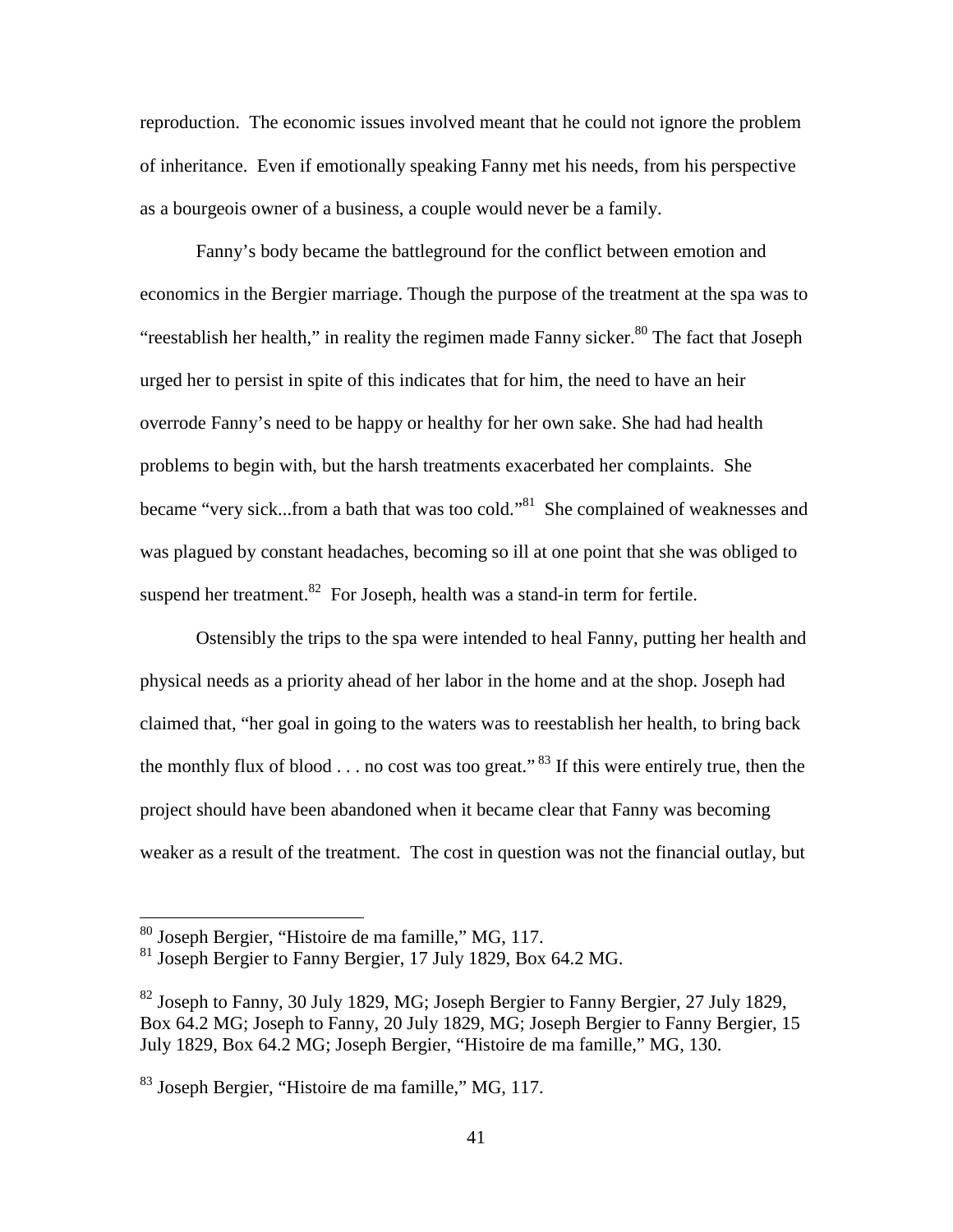the price that Fanny herself had to pay in trying to embody the ideal that the men in her family demanded of her.

The real object of going to the spa was to make Fanny fertile regardless of the toll on her health. In one instance Fanny wrote that she was feeling well, to which Joseph responded that he hoped "that state would not endure, but would ameliorate so much that you constantly enjoy a health that is good and **Regular.**"<sup>84</sup> In other words, wellness was not an adequate result of the water cure. Truly good health would be accompanied by regular menstruation, which was the actual goal of her treatment.

Childlessness affected women differently than men. Both men and women might experience feelings of disappointment, anxiety, loss or failure. Both might long for a child to hold in their arms. The example of Fanny demonstrates, however, that childless women were subject to emotional and physical pressures that their husbands were not. Fanny bore the burden of blame that her husband escaped. Fanny also experienced infertility physically in ways that Joseph avoided, undergoing years of grueling treatments that left her exhausted and frail. These twin burdens would have been common to many French women in her situation, as the pressures brought to bear on Fanny were by no means unique to her or her family.

Fanny resisted Joseph's tendency to view her as a vehicle for his ambition and a vessel for his children. Instead, she pushed him to see in her the family he wanted, and to view her as being enough to compensate for their childlessness. In her understanding of companionate marriage, marital love was enough to constitute a happy family life, even if children never came. Her letters to Joseph during her sojourn at Mont Dore and

<sup>&</sup>lt;sup>84</sup> Joseph to Fanny, 14 September 1831, MG. The word Joseph used is réglée, which in context refers unambiguously to menstruation. Emphasis original.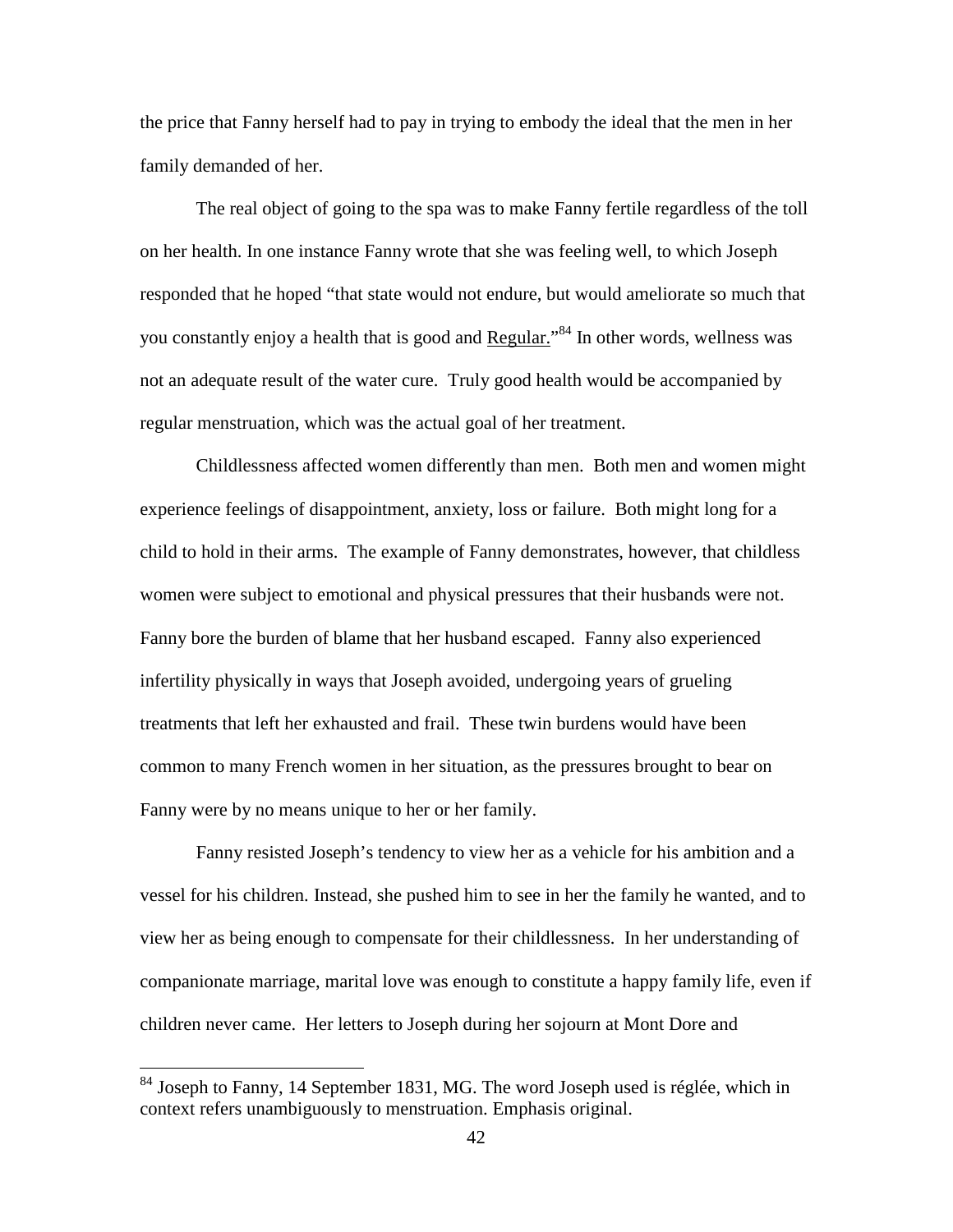Plombières no longer exist, but by reading backwards from Joseph's responses it is possible to glean her perspective on her experience of infertility and her expectations of marriage.

Fanny reminded Joseph of the value of their relationship as a couple by soliciting affection. In his letters Joseph tended to fixate on the treatments and the probability of their efficacy, rather than on Fanny as a woman. Fanny must have questioned his feelings for her, because he responded, "Do you still love me you say to me? Ah! Can I do otherwise? Am I the master? My heart is yours, I cannot take it back."<sup>85</sup> In questioning his devotion Fanny reframed their correspondence to center around their relationship rather than her fertility. She pushed him to articulate his feelings using what William Reddy calls emotives or words that are both influenced by and alter what they refer to. By pressuring him to express his feelings for her as an individual, she helped foster the companionate love she hoped for in their relationship. At least temporarily, Joseph abandoned his fixation on her reproductive capacity and instead reflected on his love for her as a person.<sup>86</sup>

The impact of Joseph's desire for children on Fanny's spirits is particularly evident in an exchange from 1830, the third year of her treatment. By this point neither one of them seemed blithely optimistic about the efficacy of treatment. Joseph grew more and more desperate, while Fanny was increasingly resigned. He moped that he was "bored, overworked & far from his friend from his comforter, from his second self."

-

 $85$  Joseph to Fanny, 11 July 1829, MG.

<sup>86</sup> Reddy, *The Navigation of Feeling: A Framework for the History of Emotions* (New York: Cambridge University Press, 2001), 104-105.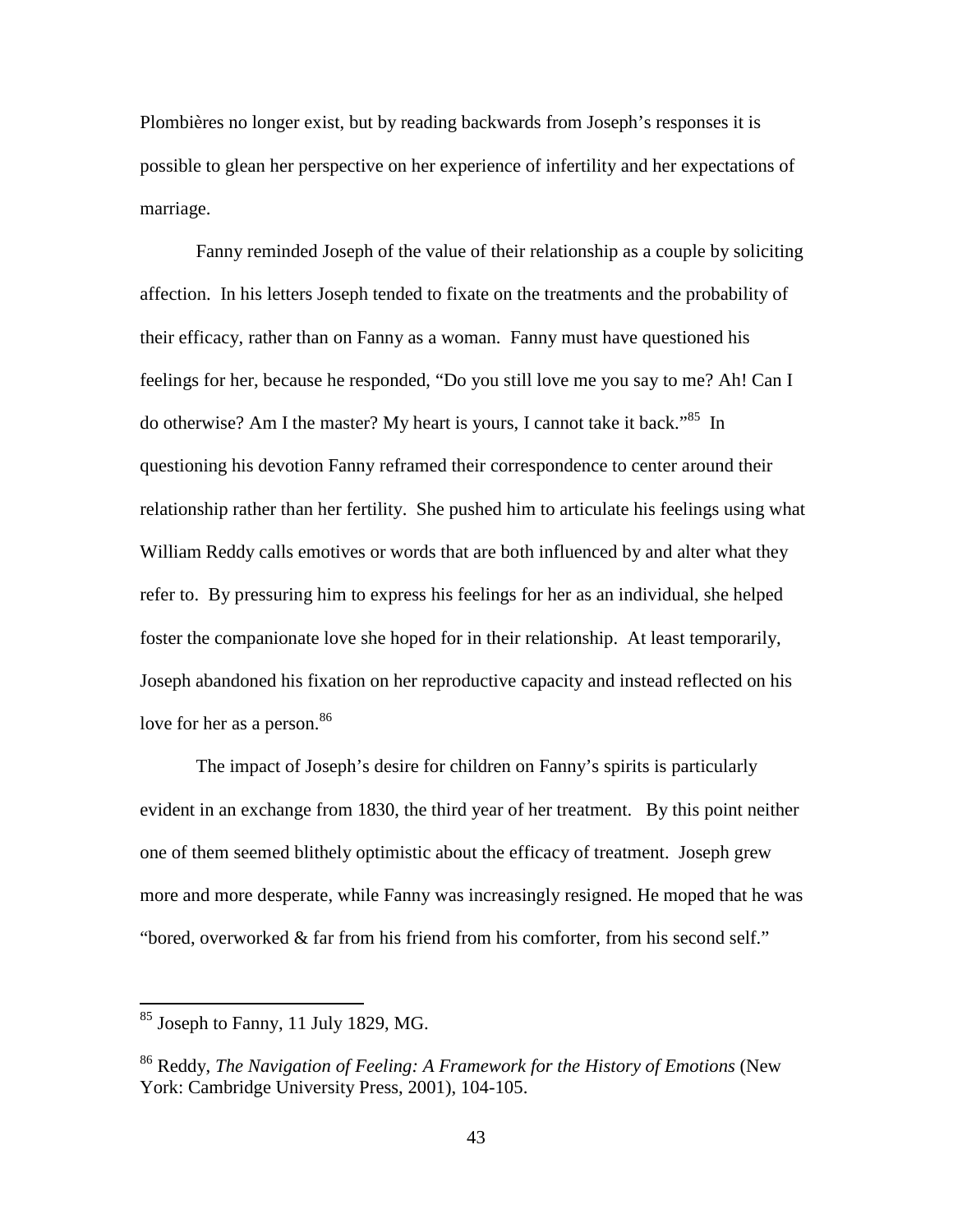Writing in the third person, he averred that his only consolation in having her gone was "the hope that the Waters will completely heal you this year, & that that restored health will allow him the hope to see himself in his child." For good measure, he concluded that the child was, "desired, the constant object of all his wishes, & the privation of which causes him a great deal of pain."<sup>87</sup> His claim of pain was not unique or a sudden change in his style, but had been part of a larger pattern. An earlier letter, for instance, expressed his anguish over their separation and his lack of news thusly: "The more I write, the heavier my heart  $\dots$  in this moment I suffer cruelly."<sup>88</sup>

Historian Kay Torney Souter characterized the experience of pain as a shared, rather than isolated experience. Souter set up a binary between the physician-diagnosed disease that moves along the trajectory from diagnosis to cure, and the patientexperienced illness that focuses on the experience of the condition.<sup>89</sup> She argued that no disease is lived and experienced in one body, but that all illnesses exist in the realm of the interpersonal. Citing a literary example from Simone de Beauvoir as well as a medical history case she demonstrates how the family of a sick person are themselves physically participating in the illness through suffering and painful symptoms. Joseph's assertion that he suffered greatly because of Fanny's infertility would seem to support Souter's conclusion.

<sup>87</sup> Joseph Bergier to Fanny Bergier, 12 July 1830, Box 64.2 MG.

 $88$  Joseph to Fanny, 17 July 1829, MG.

<sup>89</sup> Kay Torney Souter, "Narrating the Body: Disease as Interpersonal Event," *Health and History* 1 (1998): 36-37.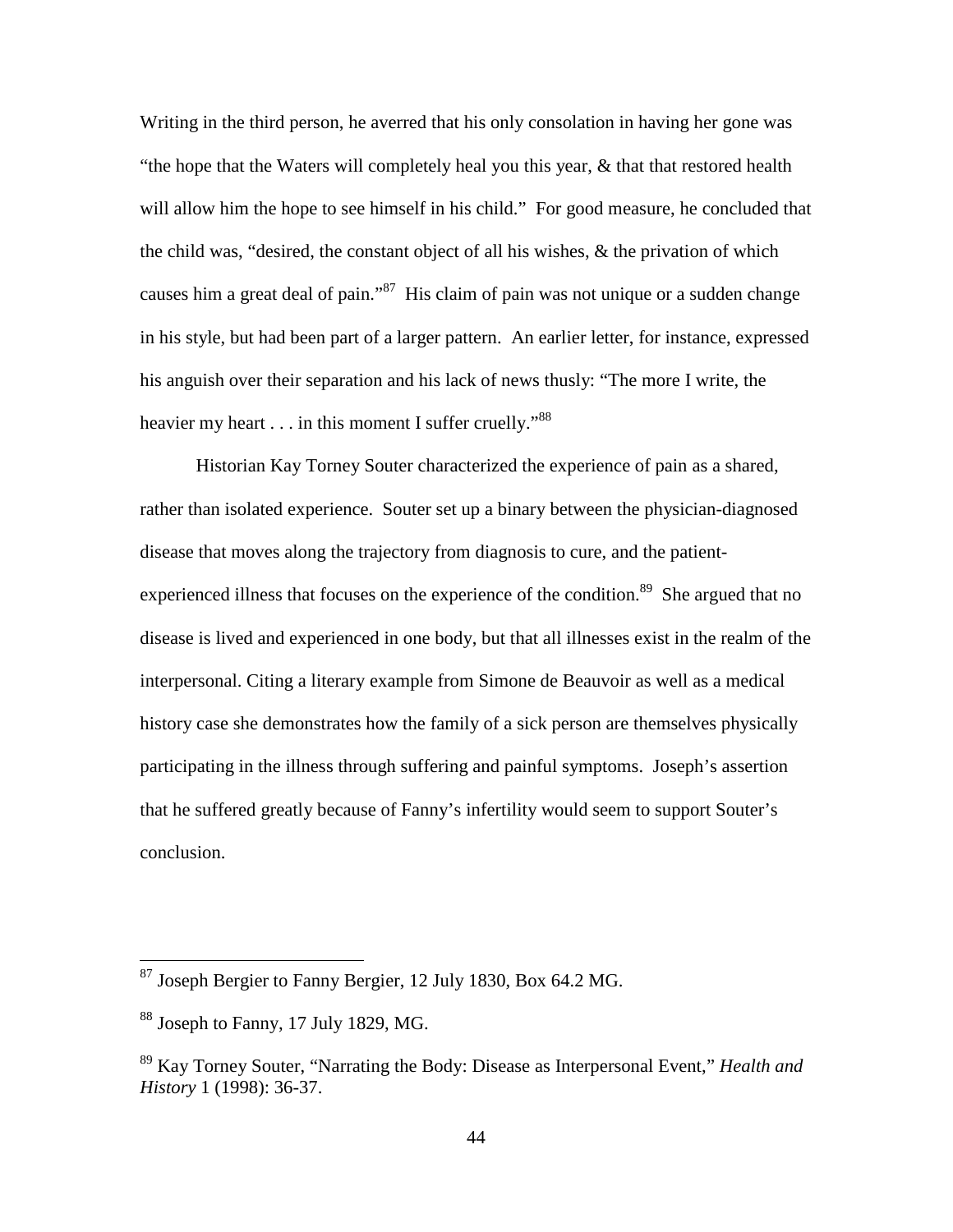In fact a subtle distinction puts in doubt the applicability of Souter's theory. The difference lies in the expressed reason for suffering. Joseph did not express sympathetic pain for Fanny's suffering at the hands of doctors at the spa, nor was he concerned by the pain that the symptoms of her various maladies produced. The source of his distress was not the pain his wife experienced, but the "privation" of "the hope of seeing himself in his child." $90$ 

Infertility as a malady carried a specific social significance that produced conflicted emotional responses. Fanny's infertility affected Joseph in a different way than virtually any other malady would. It caused Joseph pain not primarily out of affective empathy for his wife, but because this particular sickness carried with it economic and social implications. He could attempt to frame it as an expression of love, but Fanny was not fooled. His wailing about how much infertility was hurting him was in her view yet another pressure tactic, identical in purpose if not expression to the abusive behavior of Joseph père.

Fanny resisted the implication that she was somehow responsible for their childless state. Joseph responded to this assertion by agreeing: "You were right in feeling that I could not reasonably complain of a fact entirely independent of your will; all the more as you are, I am sure, perhaps even more upset than  $I^{(9)}$ . He again urged her to "chase from your imagination all the sorrows, all the dark ideas that a moment of expansion in my letter could have caused you, and remain convinced that I cherish you,

 $90$  Joseph to Fanny, 12 July 1830, MG.

 $91$  Joseph Bergier to Fanny Bergier, 19 July 1830, Box 64.2 MG.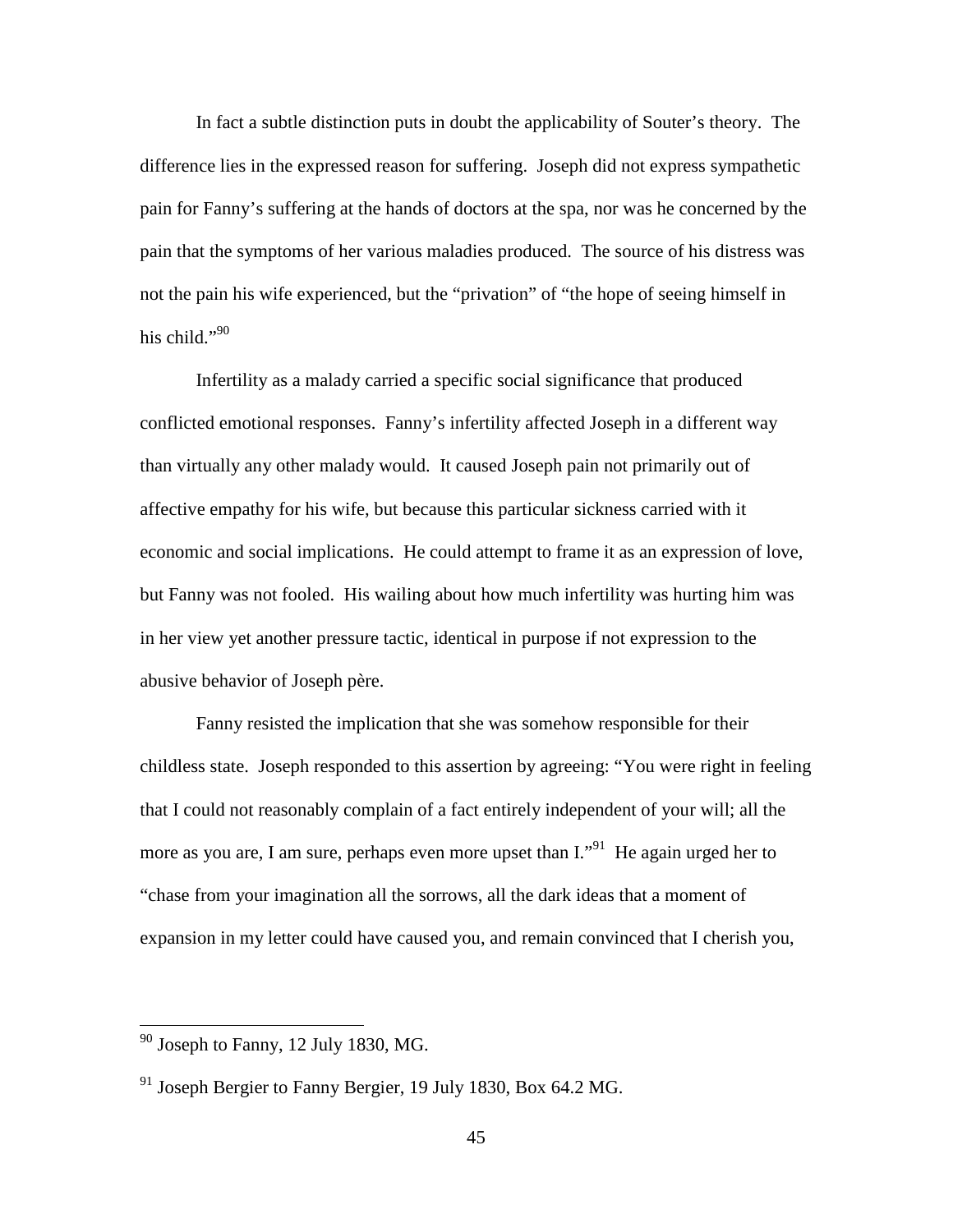that I love you as much & even more than myself."<sup>92</sup> After several years of struggling with treatments and verbal abuse from her father-in-law Fanny rejected blame for their situation and urged Joseph to recognize that she was innocent, and also more hurt by the situation than he was.

Fanny wanted above all to be assured of her lovability in spite of not having children. Joseph's worldview that motherhood would allow her "to become a woman like any other" equated womanhood with motherhood. Fanny challenged that, and wanted to be loved and valued regardless of her reproductive capability.

Fanny repeatedly sought reassurance from Joseph, but she should not be seen only as a supplicant. She was not powerless, despite the fact that she was unable to change the workings of her body, and her in-laws put enormous pressure on her, making her home life difficult. She alone consulted with the doctor and was in a position to know the prognosis. Only she knew whether or not she had obeyed the prescriptions and she was the sole witness to the changes in her own body. Joseph was far away and entirely dependent on her letters for information on the subject that preoccupied him above all others.

The distance between Lyon and Mont Dore produced a shift in communication between Bergiers. Fanny controlled the cure experience. She could not guarantee that it would work, but she decided how to respond to the doctor's recommendations. Joseph, separated by over a hundred miles, was reduced to the position of pleading and persuading. He urged her to be diligent in seeking a cure by following the doctor's orders with exactitude. He wrote, "Give me a great pleasure, and follow [the treatment] in

 $92$  Ibid.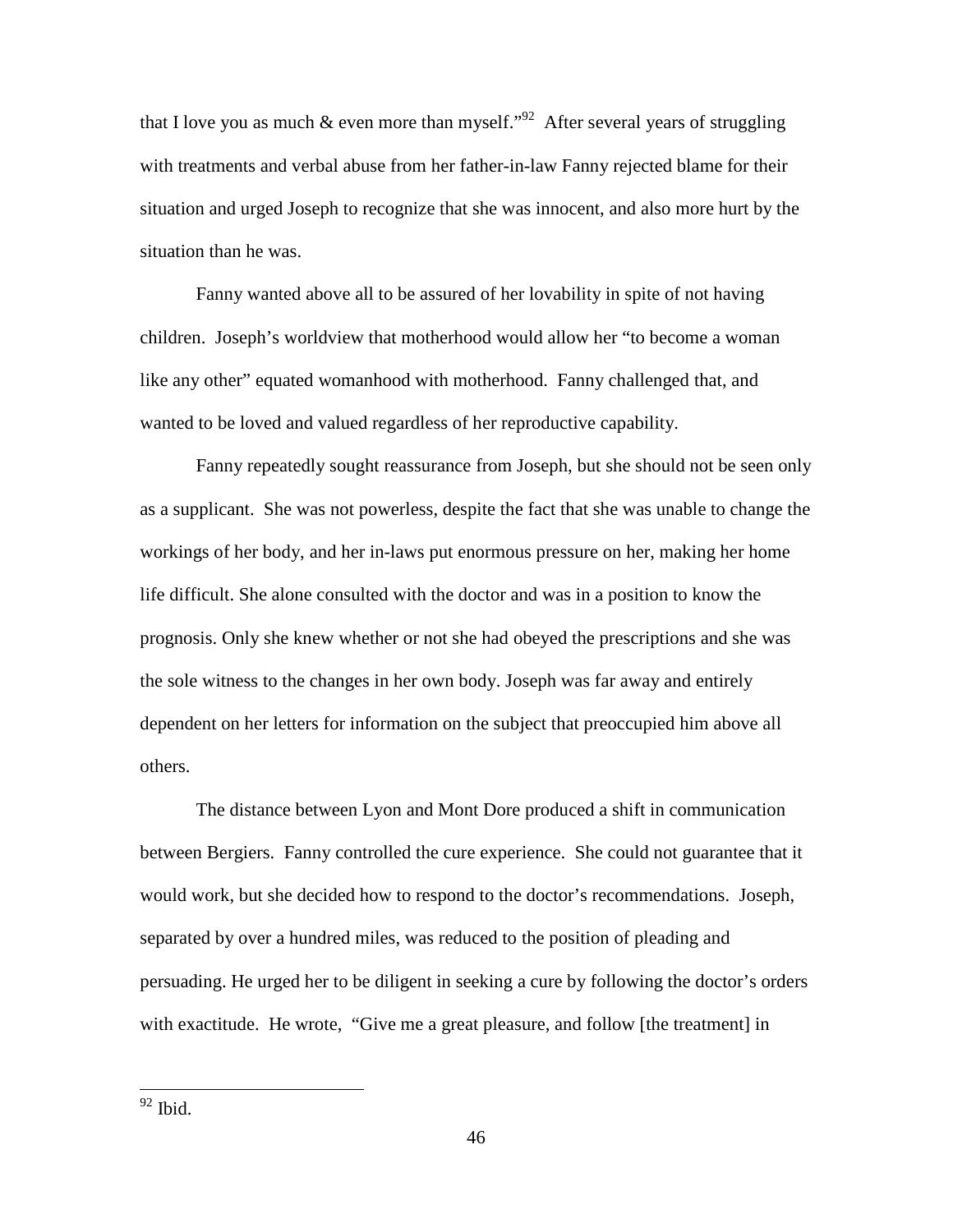every point. Do not rush, put in the time,  $\&$  do it well."<sup>93</sup> There is no evidence that Fanny was willful in this respect, or that she neglected her treatment out of pique or spite. However, his entreaties point to a mutual awareness of the shift in who dominated their relationship. While she might be subordinate and abused at home, at the spa she was in control, and Joseph lacked the leverage to force her to act as he wanted.

Fanny held her privileged access to medical information over Joseph's head. Reading backward from Joseph's frequent pleas for information it is clear that Fanny deliberately omitted precisely the information that Joseph most craved. He wrote "does [Doctor Bertrand] find, based on what you doubtless told him, that the Waters did you good & does he give much hope for this  $2<sup>nd</sup>$  year, you never tell me about this, yet you know that every time I open a letter it is what I would like to know.<sup>"94</sup> A few days later, after receiving another chatty but uninformative letter he wrote "I would really like to know what M. Bertrand hopes for your treatment, but of all the things you'll tell me, it will without a doubt be the last thing I learn." He urged her to tell him about her treatment, not about her day. He begged her to "tell me then, & repeat less often your walks that all resemble each other, what does M. Bertrand say. How does he find you? That is what interests me, that is what I want to know." He concluded dejectedly "I nearly cry when I think that I will not know for several days."<sup>95</sup> In these letters his frustration with Fanny is evident, and his anxiety to know her prognosis overwhelmed him entirely.

 $93$  Joseph to Fanny, 11 July 1829, MG.

 $94$  Joseph to Fanny, 13 July 1829, MG.

 $95$  Joseph to Fanny, 15 July 1829, MG; Dr. Bertrand was a famous physician associated with the spa at Mont Dore, see Paul Gerbod, "Les 'fièvres thermales' en France au XIXe siècle," *Revue Historique* 277 (1987): 321.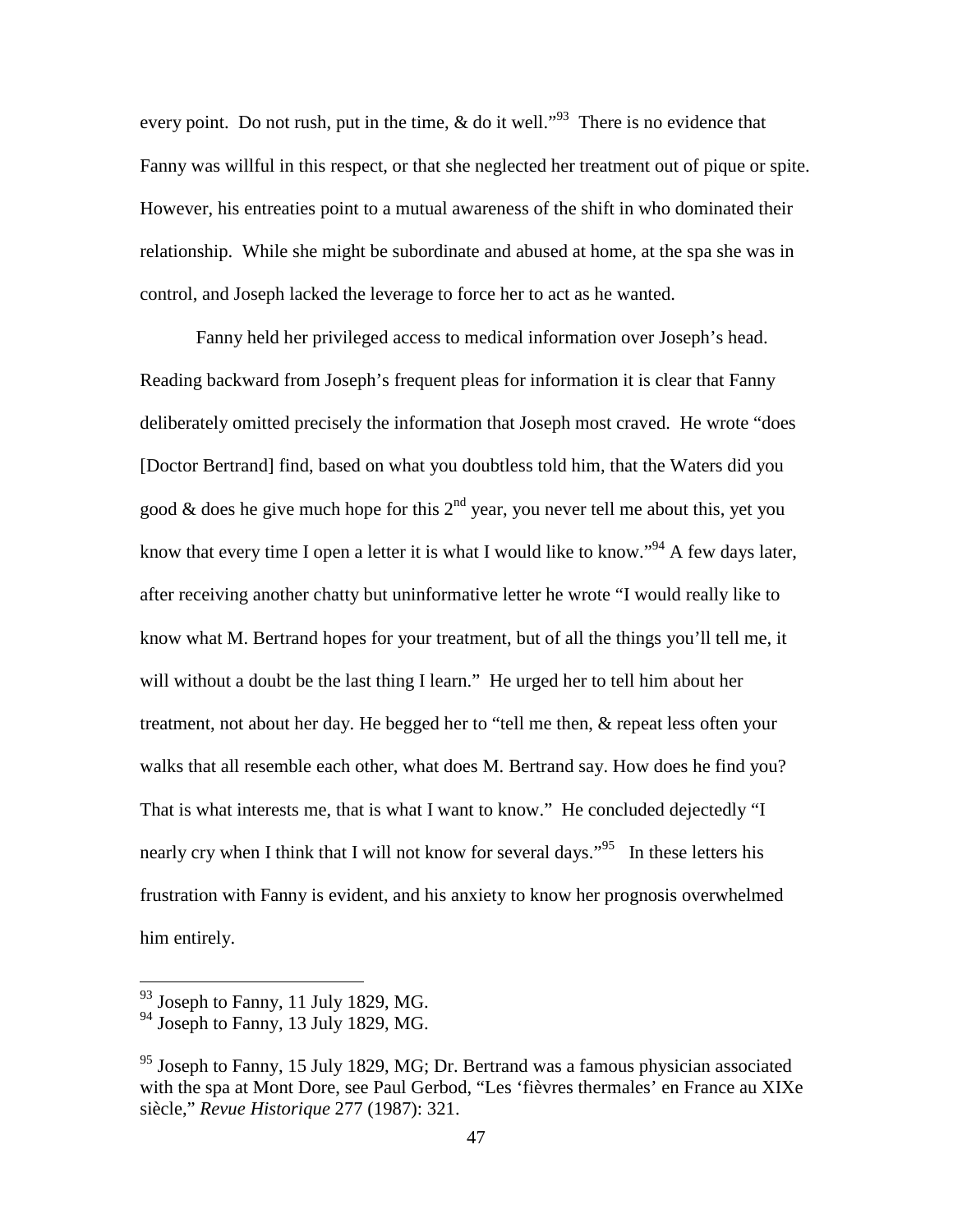Joseph's vexation underlines the point that his desire for children often led him to overlook Fanny as a person. He wanted to know if she would be healed and what the doctor recommended so badly that he entirely dismissed the information that Fanny was sending, about her experience, her walks, her visits. To him the only relevant news was whether or not she was becoming fertile, signaling his propensity to dismiss her as an individual and see her as a vehicle for his reproductive hopes. Fanny, on the other hand, experienced spa culture as both an exhausting cure and a social and vacation experience. She wrote about her long walks and card playing because they were an integral part of the healing process there. She was both a patient and a tourist, and the spa was both a medical and a leisure institution.<sup>96</sup>

The ultimate frustration for Joseph was when he stopped receiving letters from Fanny altogether, which sent Joseph into a panic: "I've lost my head . . . yesterday Thursday I did not receive a letter . . . today I am in the same situation." He implored her "write to me, write to me every day I am begging you with tears in my eyes: even if you only sign it write to me, write to me."<sup>97</sup> Joseph's desperation in this context was unmistakable. He no longer quibbled about whether she wrote boring accounts of her long walks, or did not tell him enough about her prognosis. His fear over her silence forced the issue and reminded him of how important she was as a person. Part of the problem in this instance was that Fanny had sent a letter that never arrived, though that alone does not account for the gap in communication that Joseph experienced. It is clear, however, that she withheld some information and that the result was Joseph's

<sup>96</sup> Mackaman, *Leisure Settings*, 4-8.

 $97$  Joseph to Fanny, 17 July 1829, MG. Ellipses original.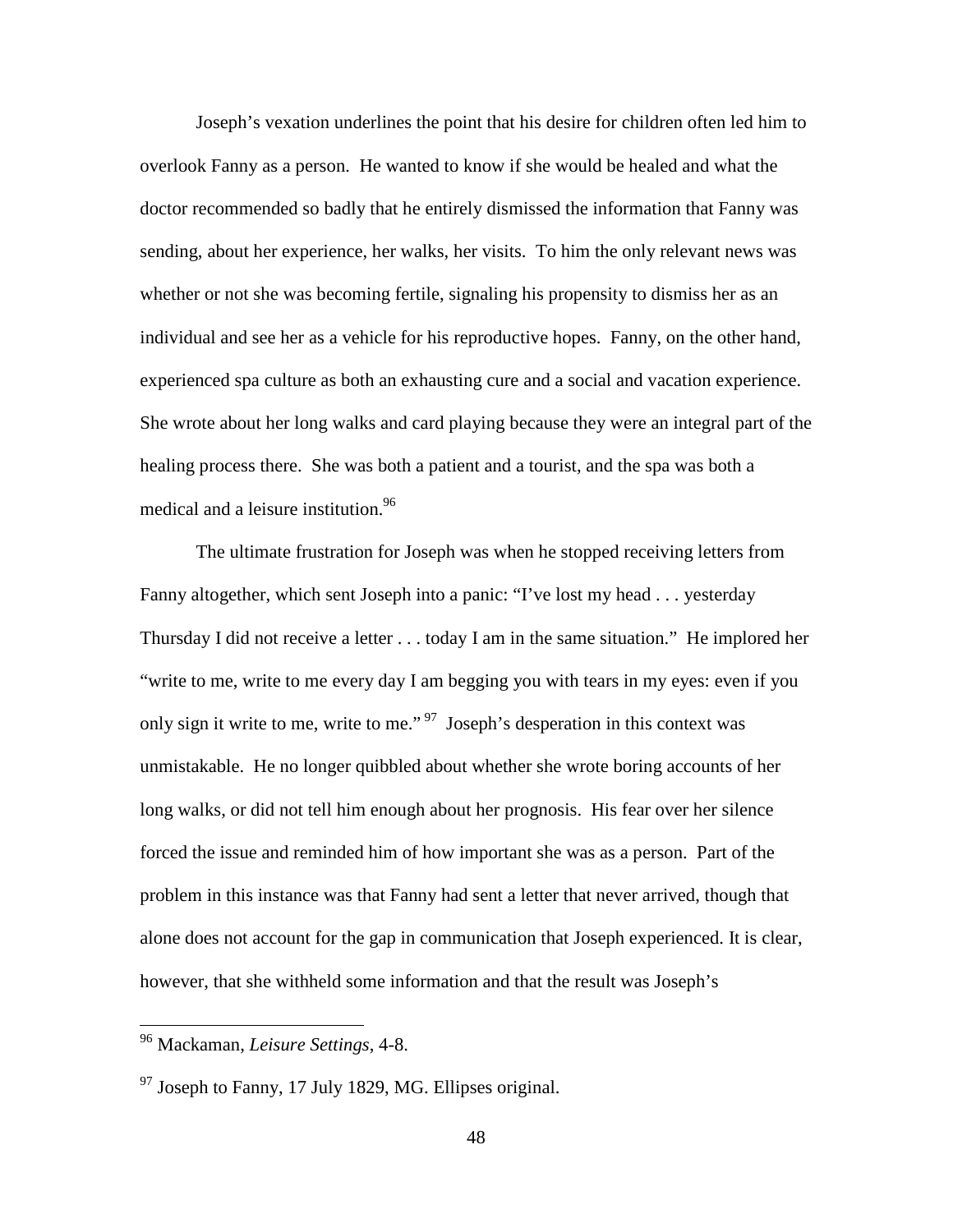desperation.<sup>98</sup> Eventually he obtained his desired information not from Fanny, but from her father who had accompanied her to the resort and who wrote him a letter. Fanny's choice to withhold information was an assertion of strength that was effective in its limited scope.

#### *Conclusion*

The Bergiers' relationship exemplified the unstable definition of companionate marriage. Joseph, informed by business concerns and gender expectations, harbored a dynastic vision that made reproduction imperative. In contrast, Fanny sought affirmation that she was desirable in herself regardless of her fertility. She seemingly desired children as well, but was quicker to recognize their biological limitations and reimagine their family as consisting of only the couple. Their competing definitions of family speak to the experience of other infertile couples, but they also demonstrate that the meaning of companionate marriage was by no means obvious or clearly defined.

Infertility brought into the open a question that most French families of the nineteenth century considered, whether consciously or unconsciously. The significance of children in the definition of a modern family pointed to a widespread uncertainty that went beyond the case of the Bergiers. The decline in the birth rate indicates that couples throughout France were grappling with doubt as to whether children were necessary for marital happiness. The demographic changes were linked to the growing importance of companionability in marriage and widespread uncertainty as to the meaning of modern marriage.

<sup>&</sup>lt;sup>98</sup> Joseph Bergier, "Journal de la vie," MG, 130.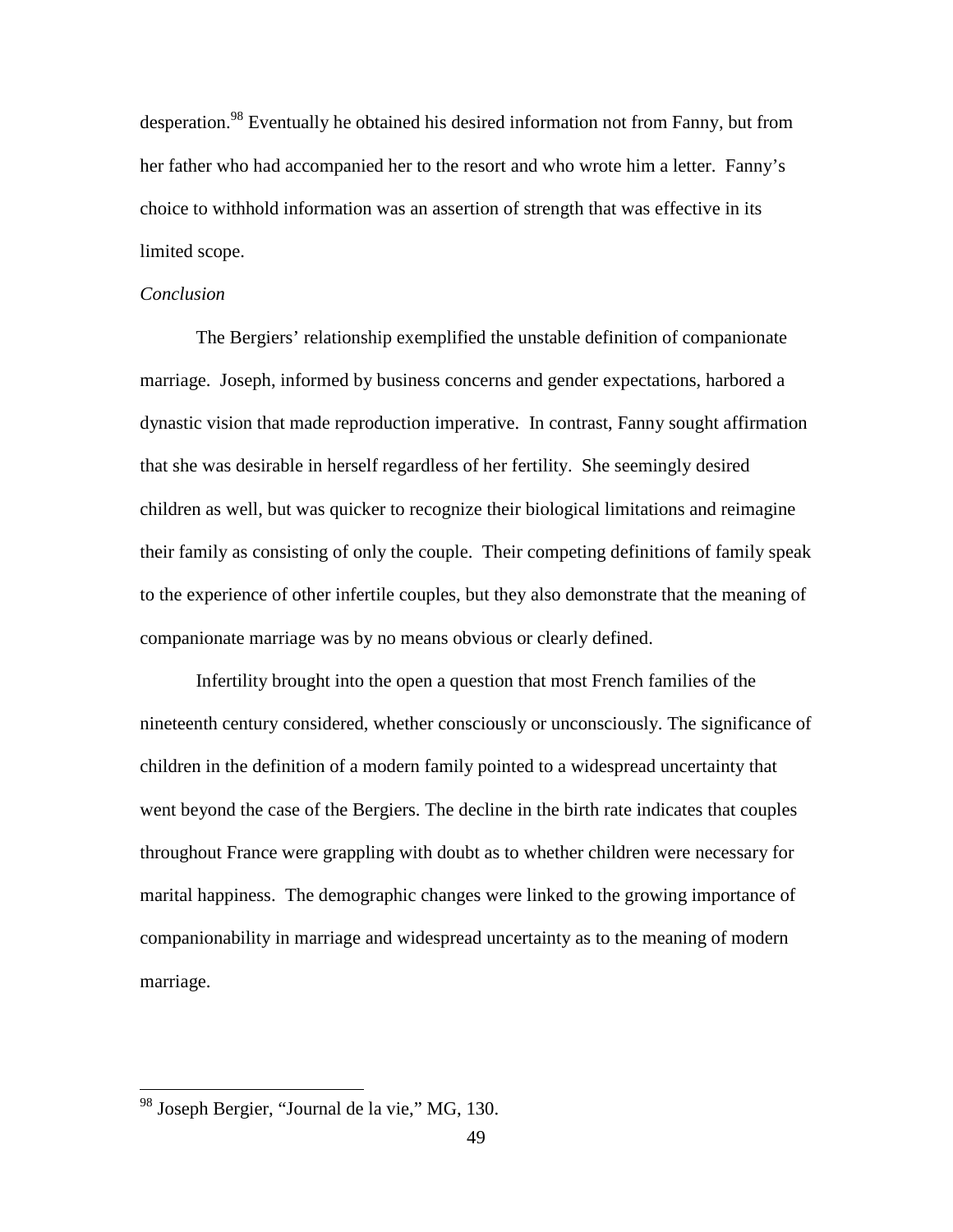Childlessness proved to be the defining problem of the Bergiers' marriage, coloring every other aspect of their lives. Ultimately unable to have biological children, they turned to alternative means of family creation, including surrogate parenthood of their peers' children, philanthropic involvement in the lives of the poor and selfdocumentation as a means of preserving their names for future generations, topics that receive more in-depth treatment in the final chapters.

 Reproduction was not the only site of negotiation as couples sought consensus on the meaning of modern marriage. The expectation of fidelity when couples married for love represented a significant shift from earlier models of married life. The legal system and a culture of permissiveness contributed to existing tensions between husband and wife over the place of adultery in companionate marriage. When husband and wife married for love, what excuse for infidelity could there be? In spite of the growing numbers of couples choosing their spouses, nineteenth-century France could be described as the golden age for male adultery. This contradiction, and the complex negotiations between spouses that it occasioned, is the subject of the next chapter.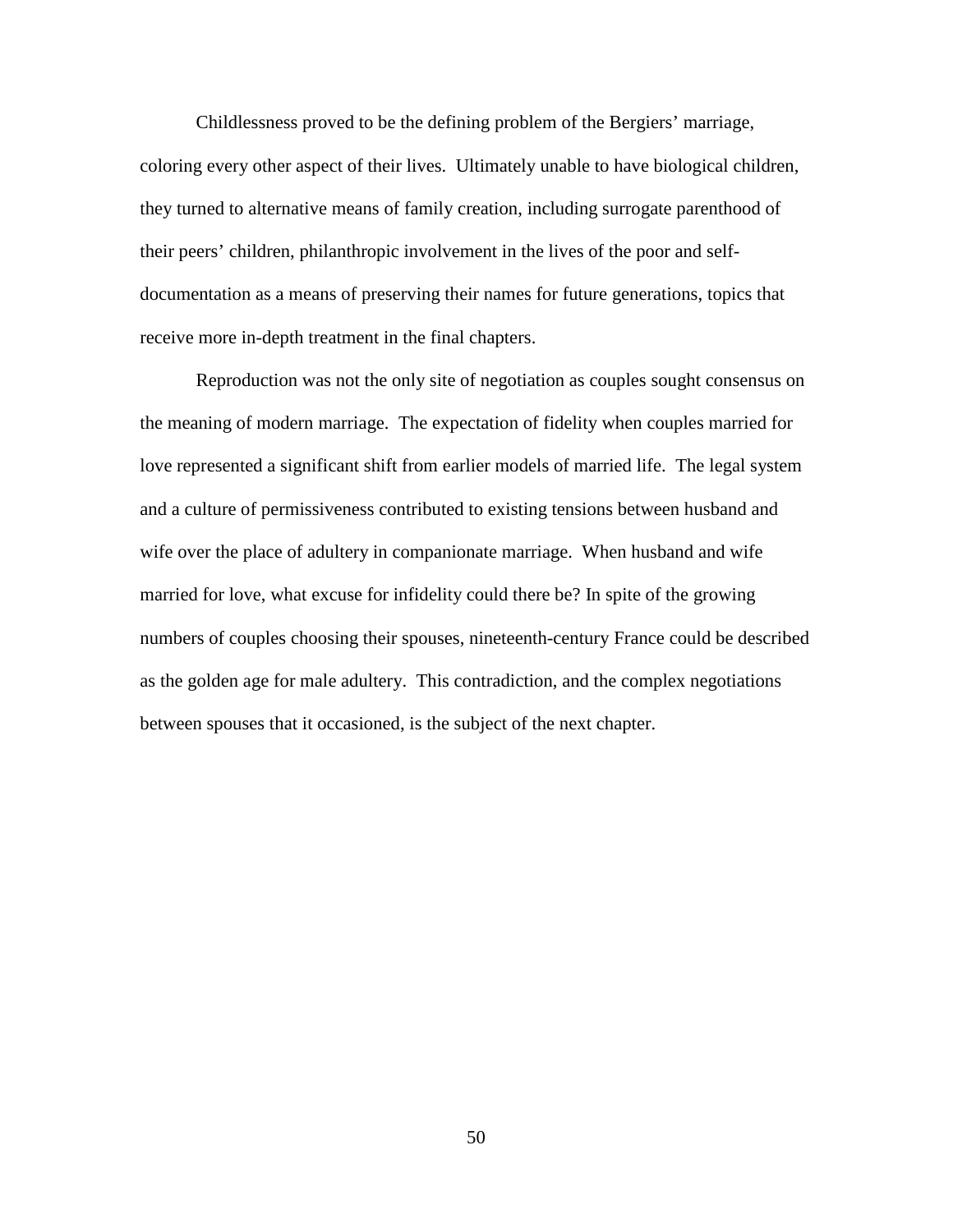### CHAPTER III

# ADULTERY AND EXCLUSIVITY: DEFINING THE PARAMETERS OF COMPANIONATE MARRIAGE

The Musée Gadagne houses a letter to Joseph Bergier, written in 1835, which reads, "You are happily, sir, in a position that renders you very independent: you go, come, you can at will shake off everything; and I, prisoner, and I shut up in a fortress, my will is as if enchained."<sup>99</sup> The author of this missive, a woman, characterized the public sphere that Joseph occupied as a source of opportunities and liberation, while comparing the private sphere to incarceration. One might expect the author to be Fanny, expressing frustration at their frequent separations, but this was not the case. Rather, the author was Agathe Reynaud, one of Fanny's closest friends and, unbeknownst to her at the time, Joseph's mistress.

Agathe's frustration spoke to the ways in which her gender role stood in conflict with her romantic desires. According to her letters, she experienced her place in the home not as a protection but as a form of imprisonment. She emphasized not only Joseph's freedom to move around physically, but also his ability to satisfy his whims and desires, contrasting his liberty with her own limited opportunities. In her characterization, the gender roles prescribed by French society were not complementary but were instead a barrier to true unity between men and women.

 $99$  Agathe Reynaud to Joseph Bergier, 25 October 1835, Correspondence addressée à Bergier en 1834, Box 102 MG.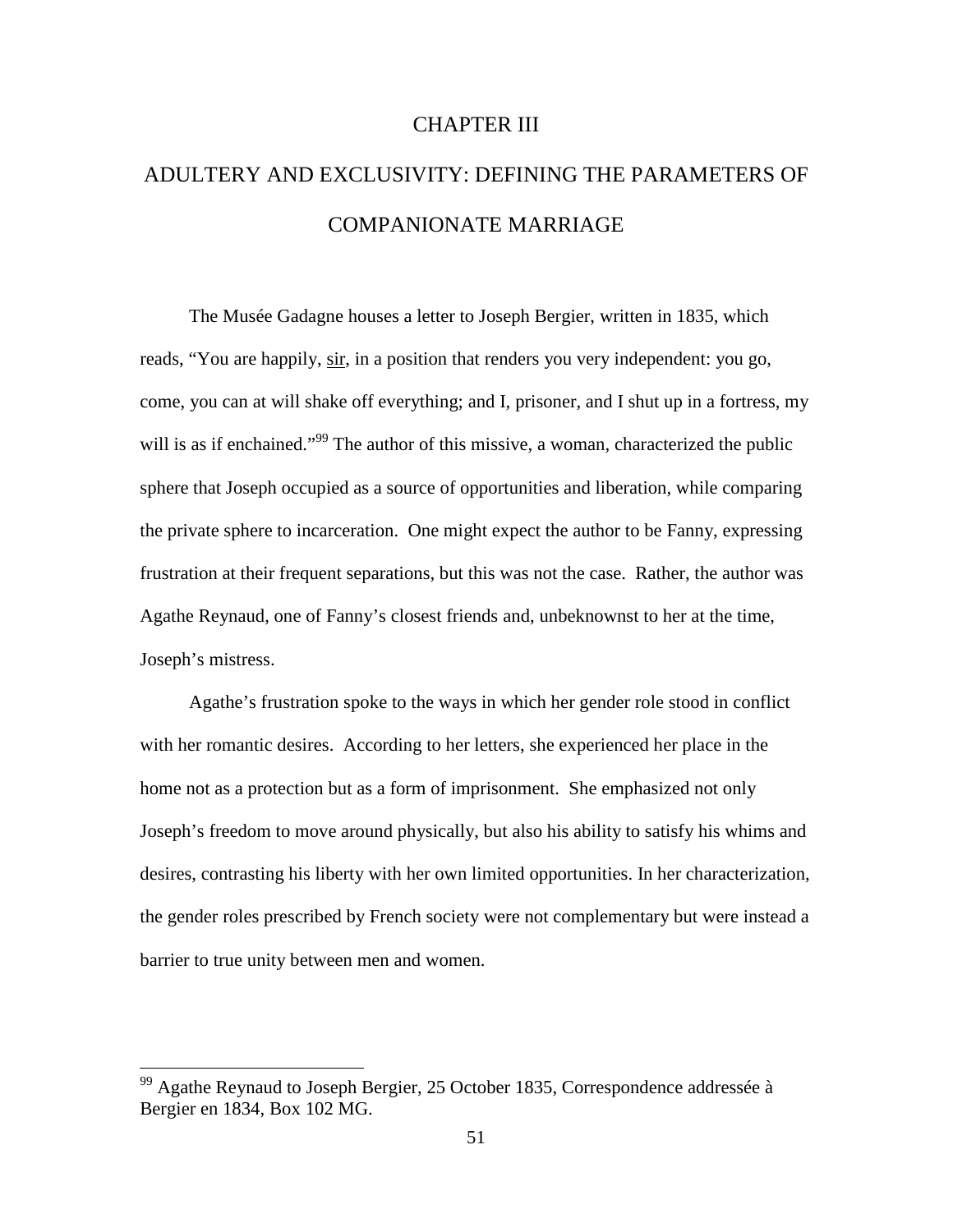In this chapter I argue that adulterous lovers participated in the construction of companionate marriage in two ways. Adultery was not, as Agnes Walch has argued, a practice that was in opposition to or destructive of unions.<sup>100</sup> Rather, adultery was a defining element in the creation of modern marriage. In one sense, adultery played a role in defining companionability because some lovers conceived of their own relationship as being marriage-like. The first section of this chapter examines adultery from this perspective. Agathe pushed for Joseph to see their liaison as a marital tie, while Joseph resisted her vision of how relationships ought to work. Adultery was a site of debate over the meaning of companionability every bit as much as the conjugal home.

 Adultery also played a role in defining the relationships of married couples. The second half of this chapter deals with the ways in which the Bergiers' marriage was challenged and changed by Joseph's decision to commit adultery. Adultery brought into the open disagreements between spouses over the meaning of companionability. Was sexual exclusivity a key part of the new marriage model? When couples married for love rather than convenience, the excuse for infidelity evaporated but the practice did not, creating a tension that needed to be resolved for loving marriages to flourish. Letters between Fanny and Joseph after his affair illustrate how they, and couples like them, shared the ideal of a companionate marriage as a couple, but having a meaning that was profoundly different for them as individuals.

The argument in this chapter builds on Anya Jabour's analysis of companionability in the early republican period of the history of the United States. She posited that

<sup>100</sup> Agnes Walch, *Histoire de l'adultère XVIe-XIXe siècle* (Paris: Perrin, 2009), 290, 292; Agnes Walch, *Histoire du couple en France de la Renaissance à nos jours* (Rennes: Éditions Ouest-France, 2003), 159.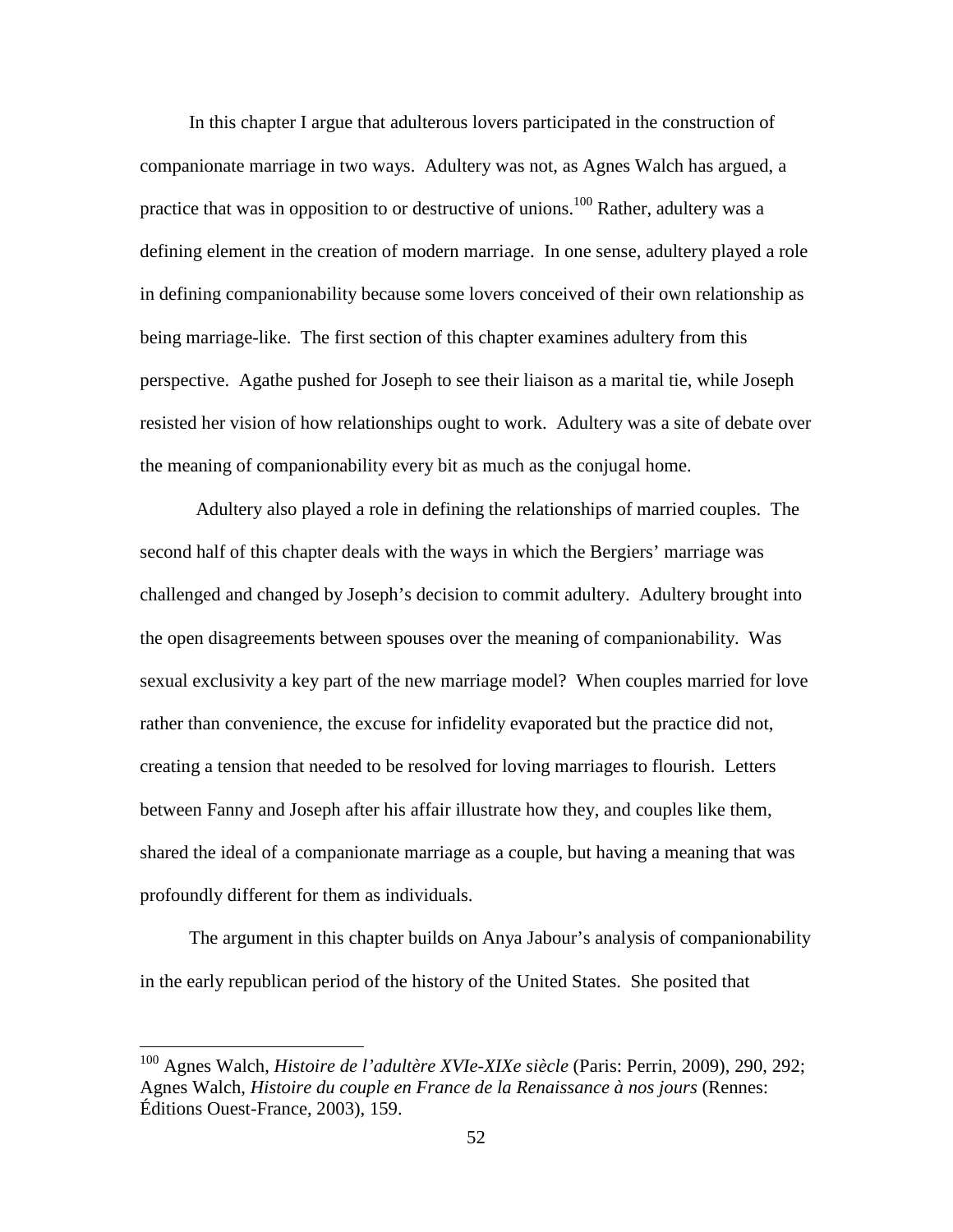fundamental inequality between men and women as expressed through gender roles and political influence undermined the ability of American couples to have companionate marriages.<sup>101</sup> In France, these issues were played out in a very different political environment. Successive revolutions had changed both the nature of government and the level of political participation permitted to men. The carefully guarded sanctity of private life was in tension with the public nature of the laws and institutions put in place by the Revolution. In spite of these distinctions, the early nineteenth century was a time of growing opportunities for men in the public sphere on either side of the Atlantic, a change that happened in tandem with the growing popularity of companionate marriage as an ideal.<sup>102</sup>

One of the key differences that set France apart from other nations, including the United States, was the power of the Napoleonic Code to define marriage relationships. In contrast to the republican virtue of the early United States, the Code enshrined in law a culture of promiscuity that positively encouraged male adultery. While Jabour's analysis of the Wirt family scarcely touched the possibility of infidelity, the place of extramarital affairs in a companionate relationship was absolutely central to the definition of French marriages.<sup>103</sup>

<sup>101</sup> Anya Jabour, *Marriage in the Early Republic: Elizabeth and William Wirt and the Companionate Ideal* (Baltimore: The Johns Hopkins University Press, 1998), 3.

<sup>&</sup>lt;sup>102</sup> William M. Reddy, "Marriage, Honor and the Public Sphere in Postrevolutionary France: Séparations de Corps, 1815-1848," *The Journal of Modern History* 65 (1993): 437; Anne Verjus, *Le bon mari: Une histoire politique des hommes et des femmes à l'époque révolutionnaire* (France: Fayard, 2010), 201-215. Verjus discusses how thinkers grappled with the tension between the authority of the state and paternal power.

<sup>103</sup> Jabour, *Early Republic*, 92-93. Jabour provides a brief treatment of a rumored adultery.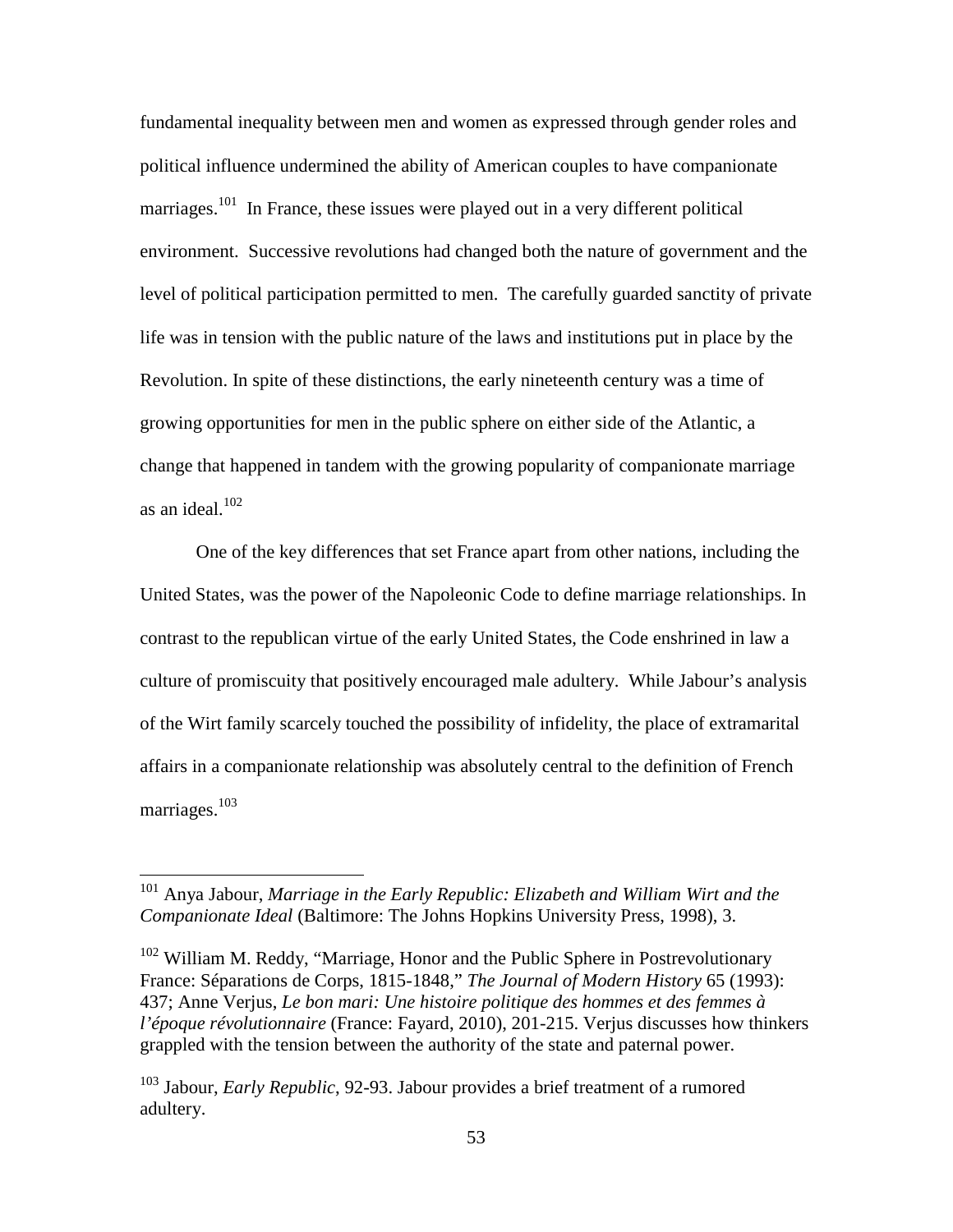France of the nineteenth century was a golden age for male adultery. The Civil Code, which ostensibly put in place a system that held all people equal before the law, created an ethos of permissiveness for male adulterers while penalizing women. The Code was designed to strengthen families by reinforcing paternal power, mandating equal inheritance for legitimate heirs, and preventing the introduction of illegitimate children into the family home. Under the original Code, adultery was grounds for divorce but the restoration of the Bourbons in 1816 brought with it a conservative Catholic reaction.<sup>104</sup> The new regime outlawed divorce, replacing it with separation of persons. The Civil Code put an end to the notion of divorce by mutual consent and replaced it with the concept of divorce, or later by separation of persons, as a sanction; to obtain these, the courts had to find one party guilty of a transgression.<sup>105</sup> This created an awkward situation in which adultery was a criminal offense but not grounds for spouses to terminate their union. A husband might therefore be simultaneously prosecuting his wife for the criminal offense of adultery and arguing in court that he loved her too much to be separated, an outcome that could potentially cause him to lose access to her dowry.<sup>106</sup>

The laws on adultery for men in France reflected the unwritten attitude that, while philandering might be socially acceptable, flaunting infidelity in front of one's wife was not. Male adultery was only a crime if committed in the family home. A man would be

<sup>104</sup> Lenard Berlanstein, "Review Essay: The French in Love and Lust," *French Historical Studies* 27 (2004): 467.

<sup>&</sup>lt;sup>105</sup> Theresa McBride, "Public Authority and Private Lives: Divorce after the French Revolution," *French Historical Studies* 17 (1992): 750.

<sup>106</sup> Patricia Mainardi, *Husbands, Wives and Lovers: Marriage and Its Discontents in Nineteenth-Century France* (New Haven: Yale University Press, 2003), 19, 37. The Cairon case of Rouen in the 1820s perfectly exemplified this strange contradiction.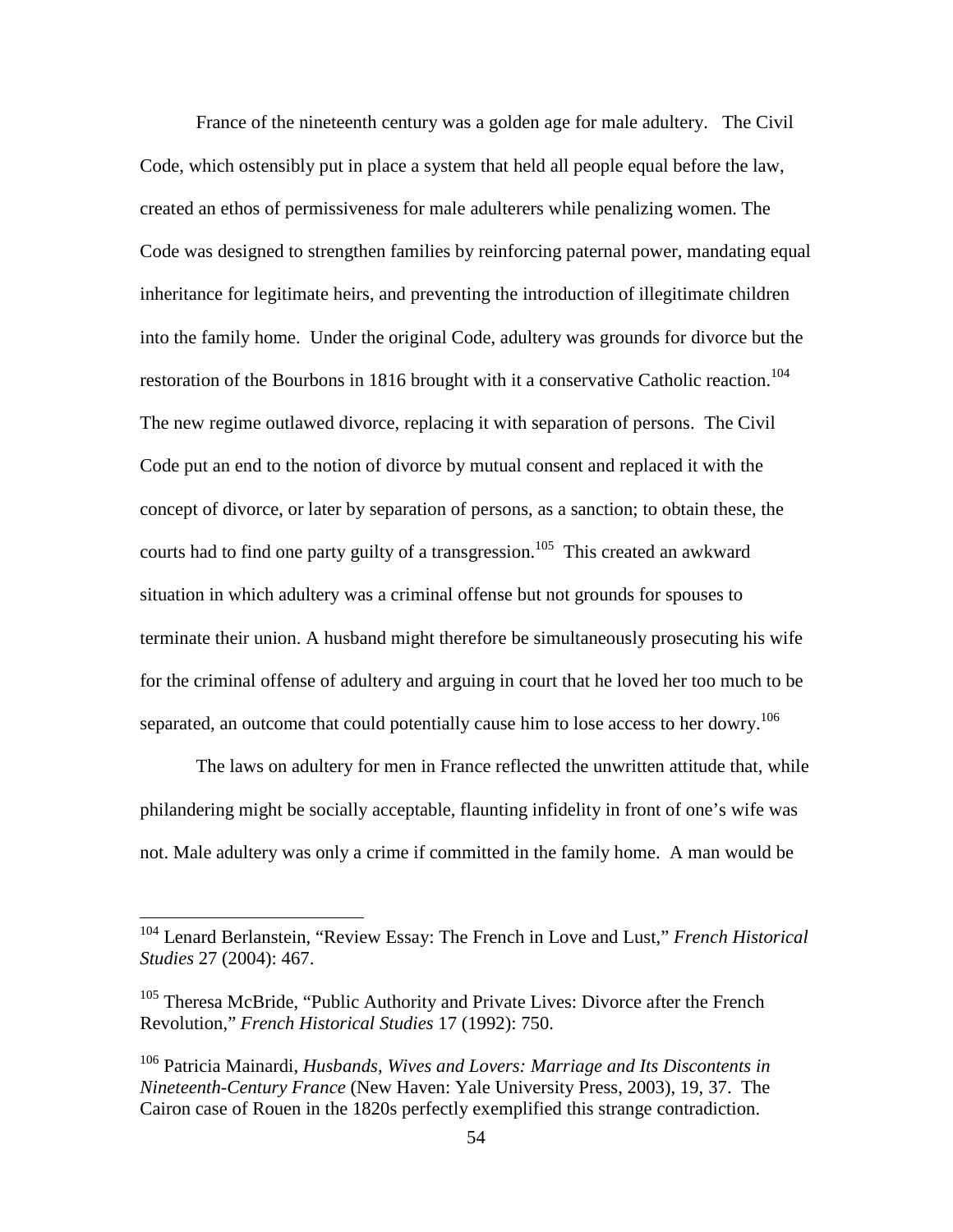liable for prosecution only when "he shall have brought his concubine into their common residence."<sup>107</sup> This privileged men in two ways. If the couple were already separated, the wife had to remain celibate until her estranged husband died, whereas the husband could take a lover with impunity, as the couple no longer had a common residence. It likewise favored husbands who continued to live with their wives, as men had ample opportunity to pursue affairs outside the home and had little inducement to take a mistress back to the conjugal bed.<sup>108</sup>

Under the Napoleonic Code, female adultery was a serious crime. A woman who was put away for cause of adultery could be confined to a house of correction for a minimum of three months and a maximum of two years, while there was no comparable consequence for male adultery.<sup>109</sup> This was an improvement for women from the *lettres de cachet*, which under the old regime allowed husbands to imprison their wives indefinitely without due process. The new approach was, however, an affirmation of masculine power that unfairly punished women while absolving men of responsibility. Finally, a husband who murdered either his wife or her lover, if he found them in *flagrante delicto* [in blazing offense] was excused of having committed a crime, though the reverse was not true. Thus the law firmly established the *puissance maritale*, allowing

<sup>107</sup> Spence, trans. *Code Napoléon*, Title 6 § 229-230.

<sup>108</sup> Anne-Marie Sohn, "The Golden Age of Male Adultery: The Third Republic," *Journal of Social History* 28 (1995): 469-490. Provides a detailed discussion of the ramifications of the adultery laws.

<sup>109</sup> Spence, trans. *Code Napoléon*, Title 6 § 308.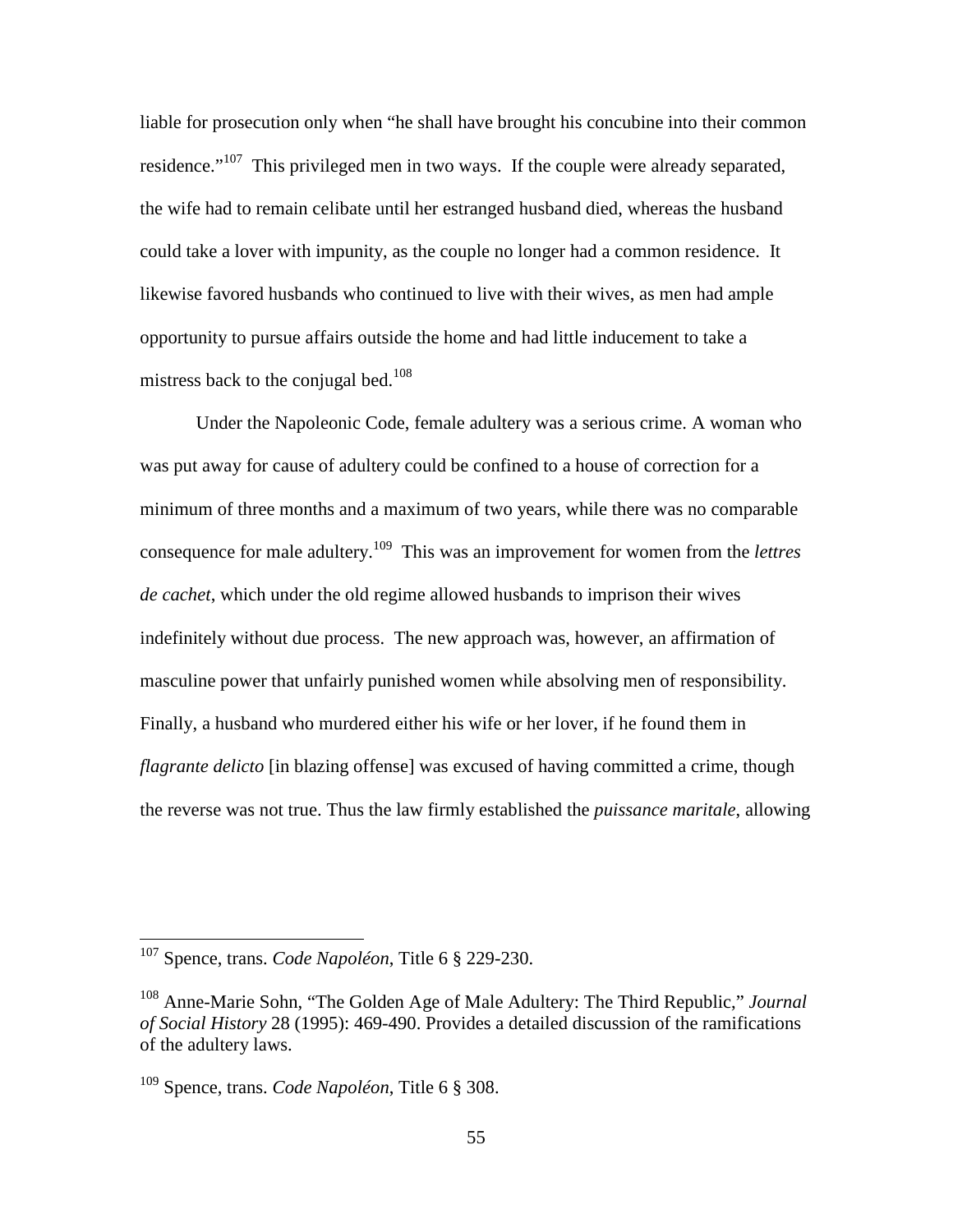a husband to execute his wife without due process or personal consequences. In some cases, then, a woman's adultery could be a capital offense. $110$ 

Unjust though these laws were, they made sense in the larger context of the Napoleonic Code. All children born to a married woman were by default legitimate, obligating her husband to split the inheritance equally among them, regardless of whether they were biologically his own. It was therefore imperative, from a male point of view, to ensure that wives bore only their husband's children so as not to pass familial wealth to another man's progeny. This benefitted married women in that the paternity of their children could not be questioned, though unmarried women who conceived children enjoyed no such benefits.<sup>111</sup>

The framers of the Napoleonic Code tailored it to contain potential adulteresses, but the effect of the laws was to make adultery easy for men. A wife could not seek a divorce. A husband could not be penalized in court for infidelity, and if he fathered children outside of wedlock his lover could not sue for paternal acknowledgement or support.<sup>112</sup> This strict legal system, in conjunction with changing gender roles, created the framework within which Fanny, Joseph and Agathe negotiated the meaning of marriage in their modern world.

<sup>110</sup> Butterworth, ed. *French Penal Code* (London: Butterworth, 1819) Title 2 § 324; Mainardi, *Husbands, Wives and Lovers*, 23, 17.

<sup>111</sup> Spence, trans. *Code Napoléon*, Title 7 § 312; Rachel Fuchs, "Seduction, Paternity and the Law in Fin-de-Siècle France," *Journal of Modern History* 72 (2000): 953; Rachel Fuchs, *Abandoned Children: Foundlings and Child Welfare in Nineteenth-Century France* (Albany: State University Press of New York, 1984), 21; Mainardi, *Husbands, Wives and Lovers*, 24.

<sup>112</sup> Spence, trans. *Code Napoléon*, Title 7 §335, 340, 342; Walch, *Histoire de l'adultère*, 281.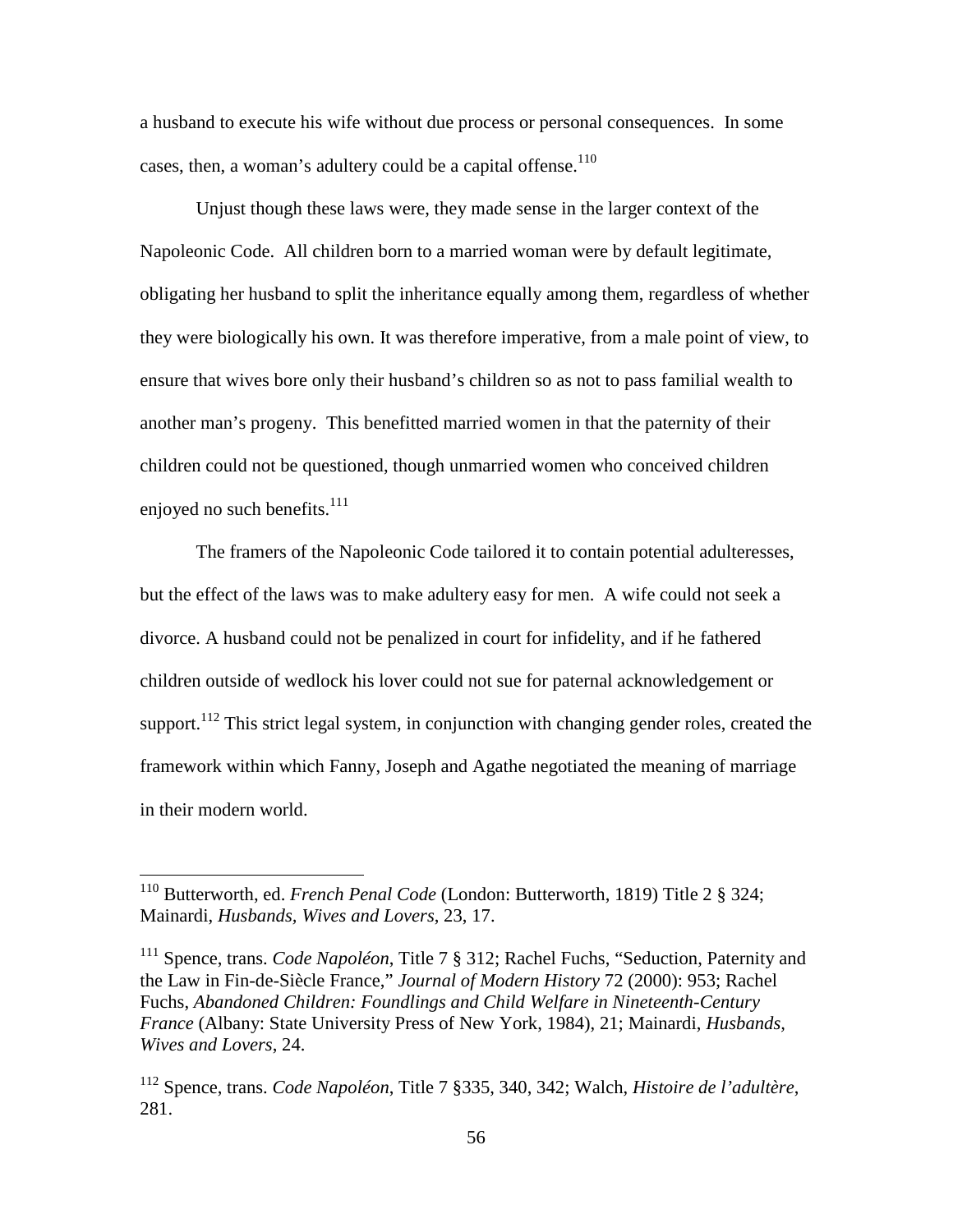## *Adultery as an Alternative Site of Companionability: Agathe and Joseph*

The source material for this chapter includes letters as well as obliquely worded diary entries. Joseph saved Agathe's letters as well as a few drafts of his missives to her, which provided the necessary key to unlocking the story of their adultery. Joseph also recorded their affair in his diary, but did so in coded language that without the letters would be meaningless. He referred to his assignations with the underlined phrase I ran an errand, the significance of which only became apparent when compared with the dates mentioned in Agathe's letters. Examples of these encrypted entries include: "I went to eat breakfast at Café Neptune, then ran an errand," and a few days later "Ran an errand & returned to be shaved and have my hair curled."<sup>113</sup> Another entry records "I went to do 2 Errands in the neighborhood of Perrache, then returned to get M. Gastine & Gillet who came with me to the Play at the Gymnase."<sup>114</sup> Later he wrote, "I went for a walk around my apartments in the Brotteaux neighborhood, then I went to run an errand, which kept me until 6, then I came to dine at the Grange restaurant."<sup>115</sup> The concordance between Agathe's explicit letters and Joseph's vague entries made it possible to see that the errands Joseph was running were not innocuous.<sup>116</sup>

<sup>&</sup>lt;sup>113</sup> Joseph Bergier, diary, 4 January 1836, Box Bergier Diary, MG; Joseph Bergier, diary, 16 January 1836, MG.

 $114$  Joseph Bergier, diary, 18 November 1835, Box Bergier Diary, MG.

<sup>115</sup> Joseph Bergier, diary, 9 February 1836, MG.

<sup>116</sup> René Favier, *Pierre-Philippe Candy Orgueil et narcissisme: Journal d'un notaire dauphinois au XVIIIe siècle* (Grenoble, Presses Universitaires de Grenoble, 2006), 26; Jean Vassort and Philippe Lejeune, "Lectures croisées du journal de Pierre-Philippe Candy," *Revue d'histoire moderne et contemporaine* 55 (2008): 169. The use of coded language to discuss sex in men's diaries has been the subject of extensive recent scholarship. See also Colette Cosnier, *Le silence des filles: de l'aiguille à la plume*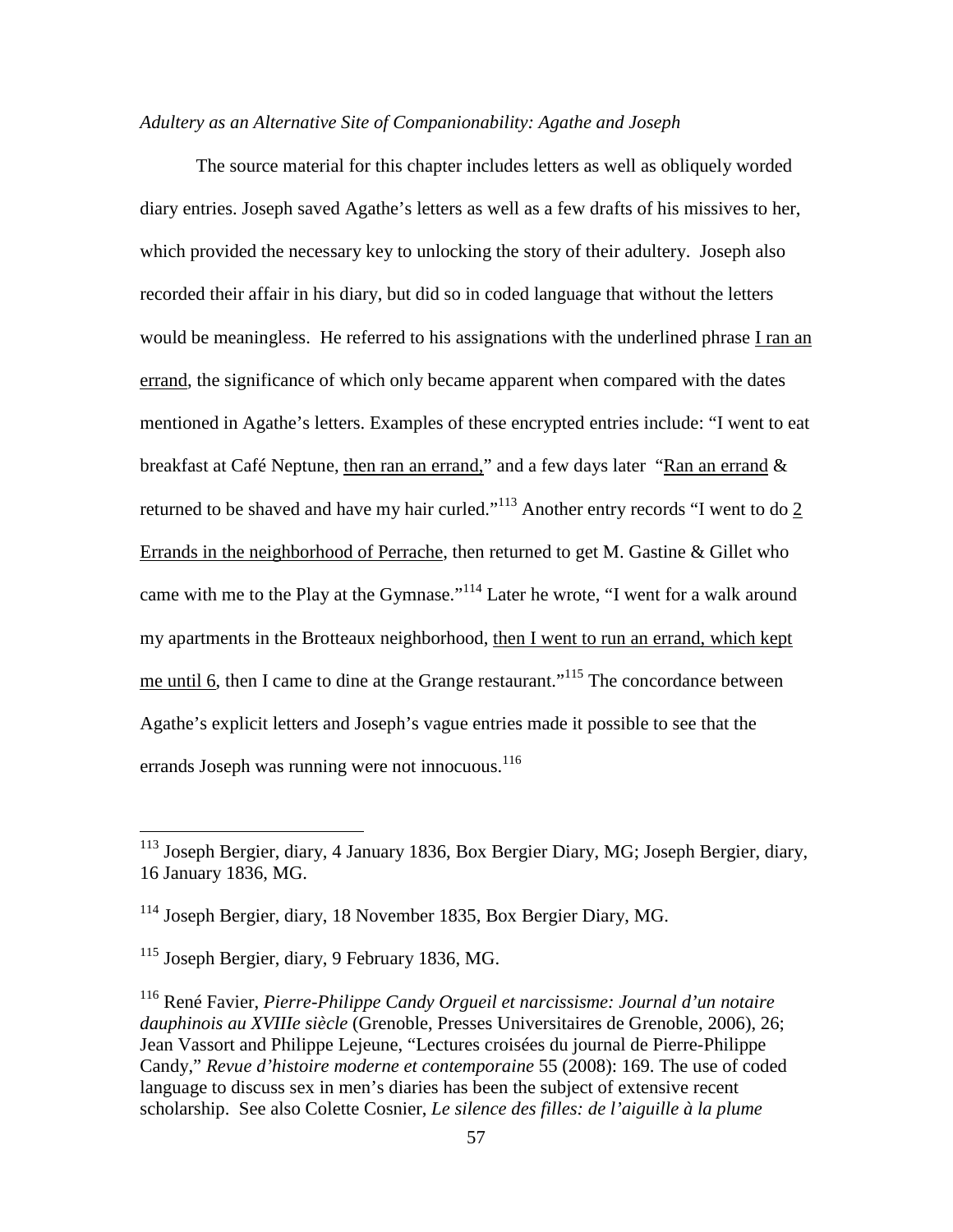In order to fully understand the implications of adultery in the case study of the Bergiers and Agathe, it is necessary to provide some background information on the latter. Agathe was no interloper in the Bergiers' domestic circle; she had been closely involved with the couple from the moment they met. In 1821 Joseph's father had orchestrated a dinner with the Bertholon family at the Bergier estate in Collonges.<sup>117</sup> He sent Joseph to meet the guests on the road and "it was in the middle of the path that I saw for the  $1<sup>st</sup>$  time, Mlle. Fanny Christine Bertholon; she was with her mother, and one of her good friends and former teacher, Mlle. Agathe Reynaud."<sup>118</sup> Thus Joseph met his future wife and his future mistress at precisely the same moment.

Hindsight may have tempted Joseph to edit Agathe out of his autobiography, but his scrupulous, not to say compulsive, approach to self-documentation led him to acknowledge her ongoing presence in their lives. She was a guest at the Bergiers' marriage ceremony in 1824, and she composed a song for the occasion.<sup>119</sup> Joseph's letters to Fanny during her treatment at the spa show regular sociable contact between Agathe and her family, on one hand, and the extended circle of the Bergier and Bertholon families, on the other. Joseph wrote on one occasion "yesterday your mother dined with the Dlles. Reynaud."<sup>120</sup> In another letter he included their regards, that they "tell you a

 $118$  Ibid., 54.

<sup>(</sup>Paris: Fayard, 2001), 189; Martin Lyons, *Reading Culture and Writing Practices in Nineteenth-Century France* (Toronto: University of Toronto Press, 2008), 169. Provides a discussion of sexual symbols in private diaries.

 $117$  Joseph Bergier, "Histoire de ma famille," MG, 53.

 $119$  Ibid., 81-83.

 $120$  Joseph to Fanny, 13 July 1829, MG.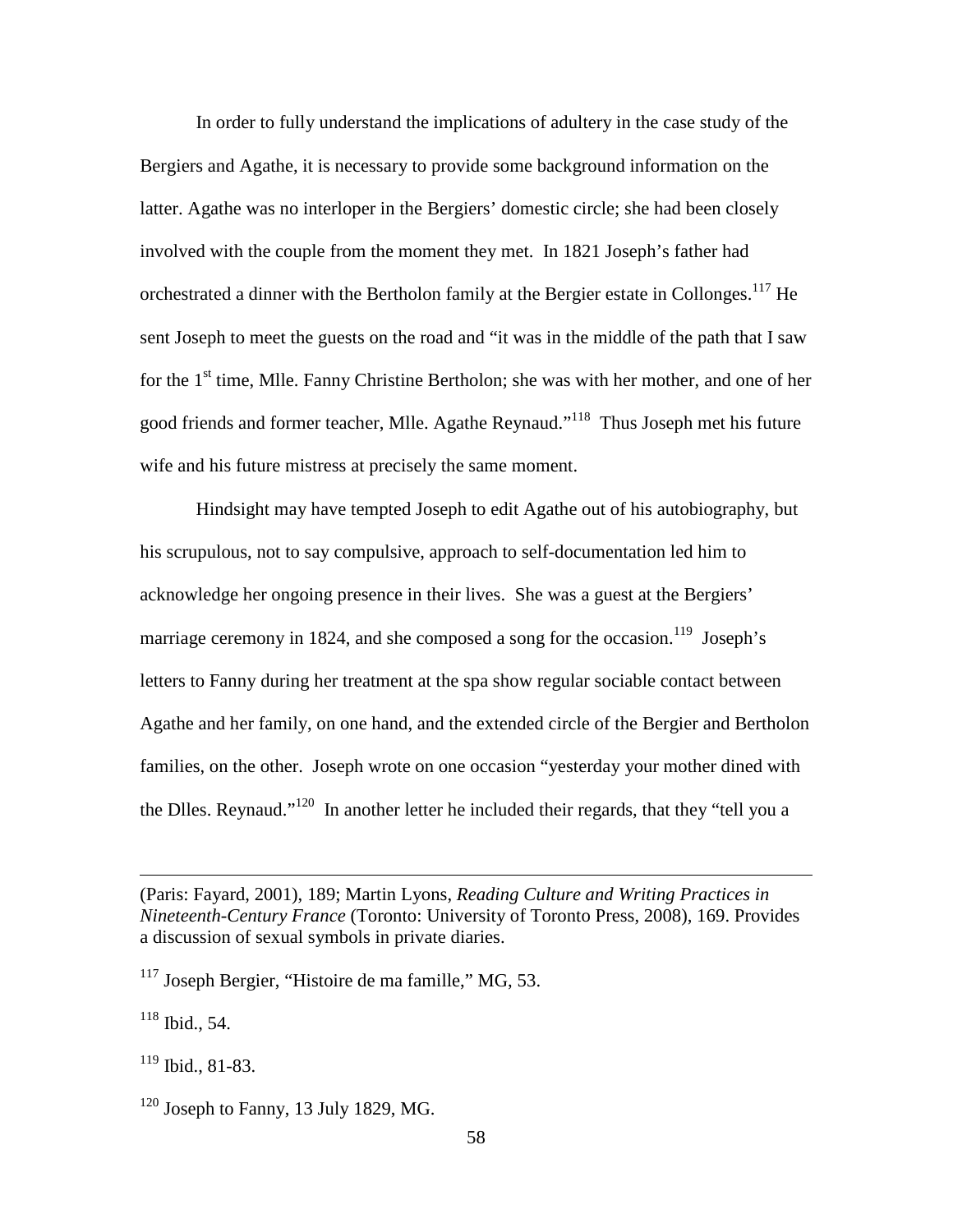thousand things."<sup>121</sup> In short, the intimacy and trust that had existed between Fanny and her friend before the wedding continued afterwards as well.

Fanny's letters to her family during her honeymoon in 1825 show the delicate position that Agathe and her sisters occupied in the family circle. Fanny was anxious to police the boundaries of her family. She inquired after Agathe's health and sent news from a mutual acquaintance.<sup>122</sup> She drew the line, however, at allowing the Reynaud sisters to borrow her letters. Fanny wrote irately to her father "We both find this very bad of them for having asked and of you to have given them. That you read [the letters] to them when they come to visit nothing more correct I would attribute it only to the interest that they have in me and their curiosity but taking [the letters] home is a bit much."<sup>123</sup> To absolutely ensure that her point was clear she likewise wrote to her brother on the same subject. "I understand that given the friendship and interest that they have in me and that I strongly share, you would read to them or tell them stories when they came to the house or you would go to their house, but I did not mean that they could take the letters home." $^{124}$ 

Fanny was anxious to police the borders of familial intimacy; Agathe was a close friend, but she was not family. Fanny recognized that the Reynaud sisters were emotionally invested in her and were entitled to receive her news. As her former teacher, Agathe occupied a special place of interest that entitled her to know many of the details

 $121$  Joseph to Fanny, 20 July 1829, MG.

<sup>122</sup> Fanny Bergier to César Bertholon, 23 April 1825, Box 64.2 MG.

<sup>&</sup>lt;sup>123</sup> Fanny Bergier to Jean-François Bertholon, 2 May 1825, Box 64.2 MG.

<sup>&</sup>lt;sup>124</sup> Fanny Bergier to César Bertholon, 11 May 1825, Box 64.2 MG.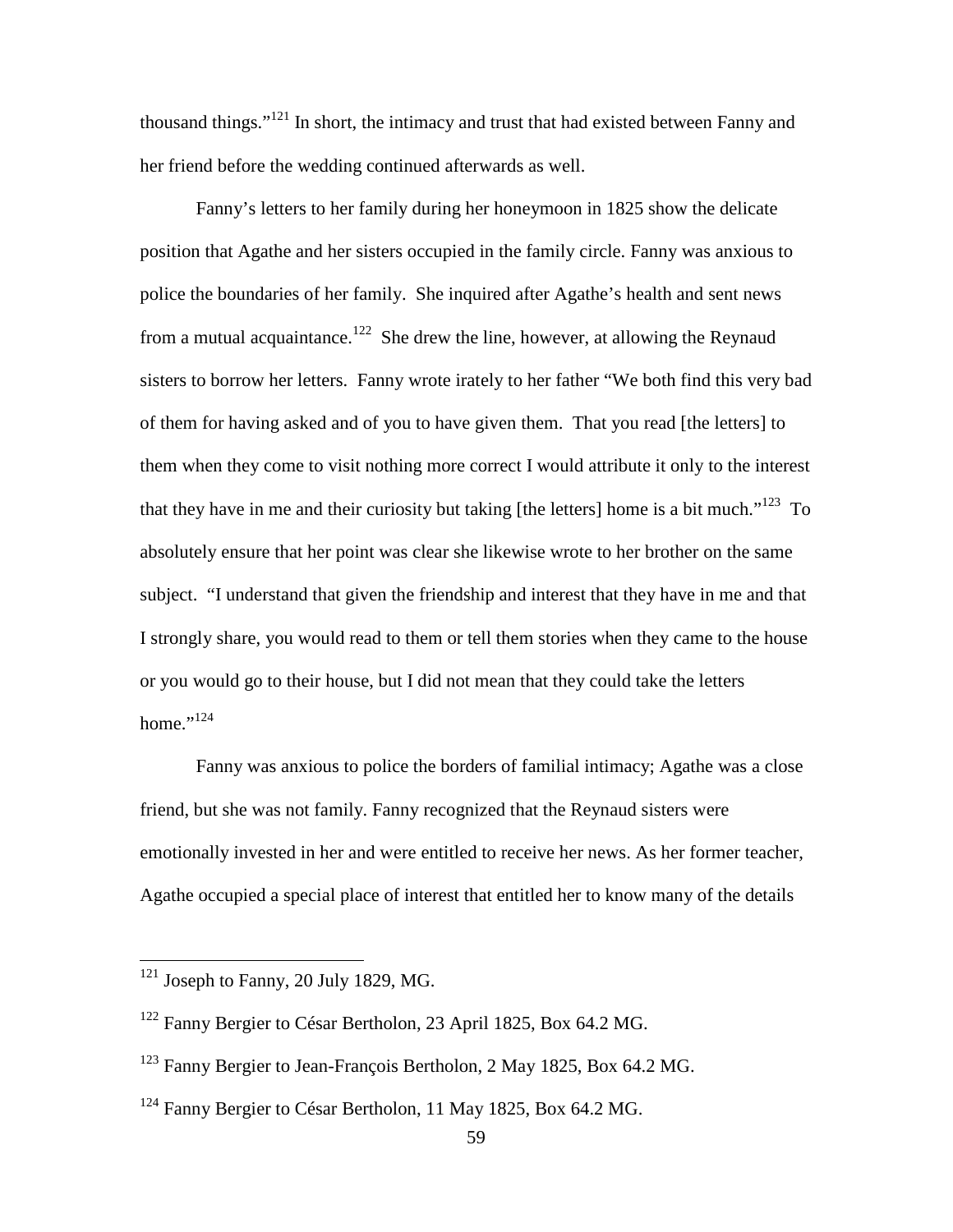of Fanny's personal life that she shared with her family. She should be included in the communal reading of letters.<sup>125</sup> She was entitled to information, but not to the letter itself. The idea of her correspondence passing beyond the limits of Fanny's control and leaving the family enraged both her and Joseph, who did what they could to recall the letters. Thus Agathe was part of the family circle, and yet decidedly outside it.

Agathe's professional life as a teacher is, for the most part, poorly documented. Fanny's letters from this period provide the only solid information available about Agathe and her sister Hélène's careers. Fanny was particularly upset that the Reynaud sisters had made off with her letters because "they are reading them to the class" which displeased her because, as she put it, "I do not write for all the world I write for my parents for my friends and for me otherwise I would not put my letters in the mail but in the Gazette."<sup>126</sup> Agathe was evidently, then, still teaching for she had made use of her grown pupil's letters as a pedagogical tool for her class. Fanny's travel diary may have been utilized as an exercise in geography, history or as an example of good writing, though she was routinely lax about punctuation.<sup>127</sup> This suggests that Agathe was not a governess working for a particular family, but rather employed in some sort of school for girls, presumably from wealthy bourgeois families.<sup>128</sup>

<sup>125</sup> Lyons, *Reading Culture*, 172; Martyn Lyons, "Love Letters and Writing Practices: On Écritures Intimes in the Nineteenth Century," *Journal of Family History* 24 (1999): 234. Lyons provides further details on letter reading as both a communal and personal experience.

 $126$  Fanny to Jean-François, 2 May 1825, MG.

<sup>127</sup> Cosnier, *Le silence des filles*, 181.

<sup>128</sup> See Robert Rogers, *From the Salon to the Schoolroom: Educating Bourgeois Girls in Nineteenth-Century France* (University Park: The Pennsylvania State University Press,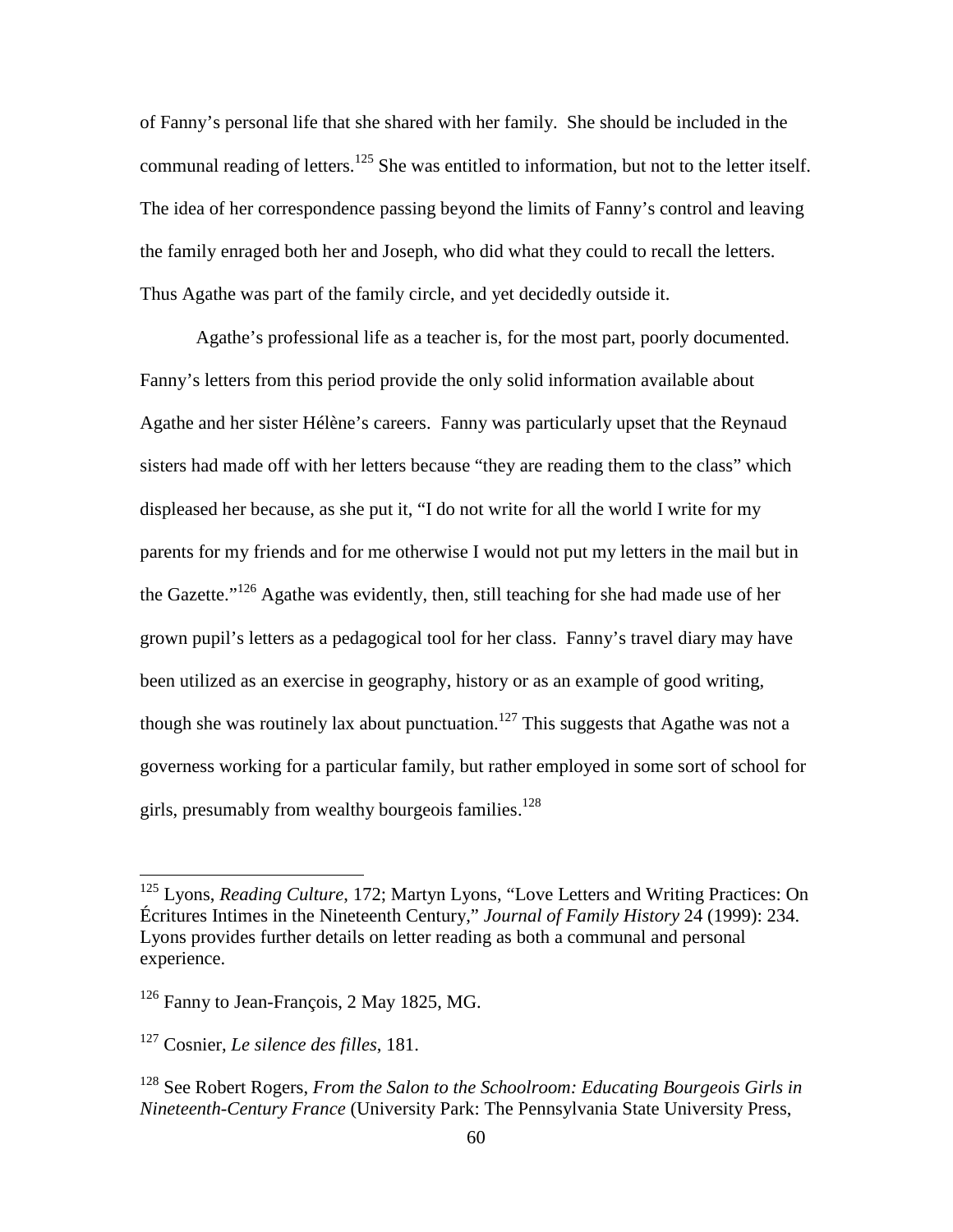Agathe's own letters showed her to have been an educated and well-read woman. Her letters revealed that she was proficient in the art of literary allusion, as she referred on one occasion to Joseph as "the knight of the woeful countenance."<sup>129</sup> She wrote one letter entirely in verse and interspersed others with phrases in English, calling Joseph "my friend" and closing another with "receive, my kindness, and with that; I embrace you of all my heart."<sup>130</sup> Though her employment put her at a lower social level than her pupils, her own intellectual talents put her well above the realm of working class girls.

It has been difficult to find any record of Agathe in the parish registers in or around Lyon, so it has not been possible to pinpoint her economic or social background with any greater degree of precision. Taking into account her education and the fact that she was welcome, if inferior, in the Bergiers' social circle, it seems likely that she was born into the bourgeoisie but was compelled along with her sisters to support herself. The lack of birth record makes it difficult to ascertain Agathe's age. Her affair with Joseph began in 1835, when Joseph would have been thirty-five and Fanny thirty-six. Agathe must have been older than Fanny to be her teacher, but close enough in age to

2005); Christina Bellaigue, *Educating Women: Schooling and Identity in England and France 1800-1867* (Oxford: Oxford University Press, 2007); Sarah Curtis, *Educating the Faithful: Religion, Schooling, and Society in Nineteenth-Century France* (Dekalb: Northern Illinois University Press, 2000). Rogers and Bellaigue provide valuable studies of women educators in this period, while Curtis' work gives greater detail to the history of education in Lyon.

 $\overline{a}$ 

<sup>129</sup> Agathe Reynaud to Joseph Bergier, 4 November 1835, Correspondance addressée à Bergier en 1834, Box 102 MG; See Miguel de Cervantes Saavedra, *Don Quichotte de la Manche* trans. Louis Viardot (Paris: Dubochet, 1836), 247.

<sup>130</sup> Agathe Reynaud to Joseph Bergier, 18 March 1836, Correspondance addressée à Bergier en 1834, Box 102 MG; Agathe to Joseph, 25 October 1835, MG; Agathe Reynaud to Joseph Bergier, 28 October 1835, Correspondance addressée à Bergier en 1834, Box 102 MG*.* English in the original for both excerpts.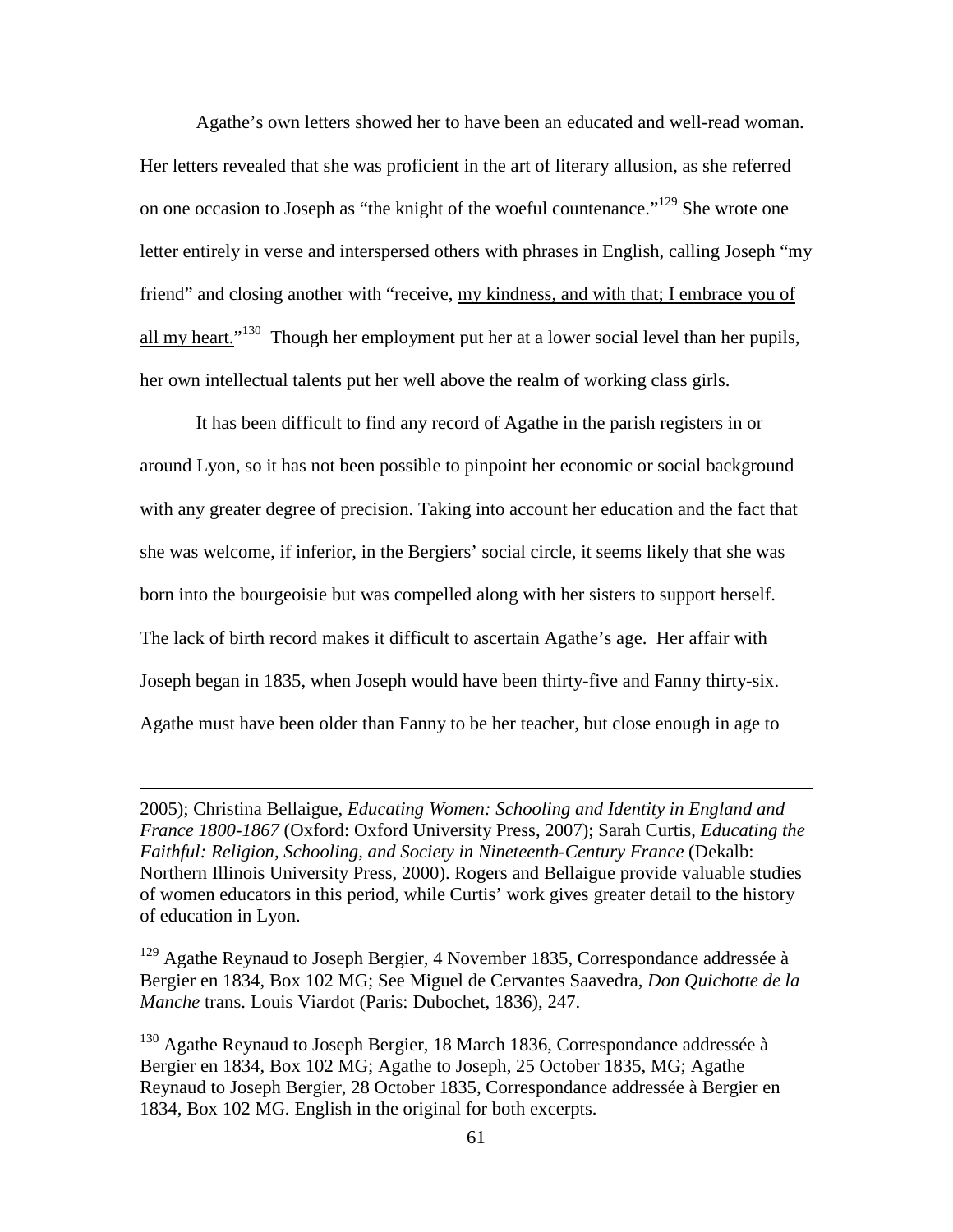remain her friend, and to be a likely sexual partner for Joseph. It seems reasonable to surmise that she would have been in her early forties during the affair, a conclusion that is supported by the degree of autonomy she enjoyed in slipping out alone to the post and to meet Joseph.

Joseph and Agathe's relationship fit into broader patterns of adultery in nineteenth century France. According to Anne-Marie Sohn, comparatively few married women were adulterous (contrary to popular depictions) and still fewer belonged to the middle class.<sup>131</sup> Sohn and Walch have both argued that during the nineteenth century French adulterers had a tendency to seek partners outside their own social class, but not far outside. Walch underlined the tendency for husbands to be drawn to the young educated women who might be entering the home as governesses, drawing teachers and other professions.<sup>132</sup> While upper-class men still exploited poor and working class women as prostitutes, in terms of long-term arrangements the increasing tendency for bourgeois philanderers was to be attracted toward the lower margins of the bourgeoisie.<sup>133</sup> Agathe and Joseph fit this profile perfectly. Joseph was well-to-do and married, Agathe belonged to his social class but only marginally so and had been drawn into the circle of the Bergiers through her talents as an instructor. Agathe was unmarried, making her an

<sup>131</sup> Anne-Marie Sohn, *Chrysalides: Femmes dans la vie privée (XIXe-XXe siècles)*, Vol. 1 (Paris: Publications de la Sorbonne, 1996), 929; Michèle Plott, "The Rules of the Game: Respectability, Sexuality and the Femme Mondaine in Late-Nineteenth Century Paris," *French Historical Studies* 25 (2002): 549.

<sup>132</sup> Walch, *Histoire de l'adultère*, 290.

<sup>133</sup> Sohn, *Chrysalides*, 935; Guillaume de Bertier de Sauvigny, *The Bourbon Restoration* (Philadelphia: University of Pennsylvania Press, 1966) 243-244. The prevalence of prostitution in Restoration France may seem at odds with its image as the epoch of family virtue. Bertier de Sauvigny discusses this contradiction in greater detail.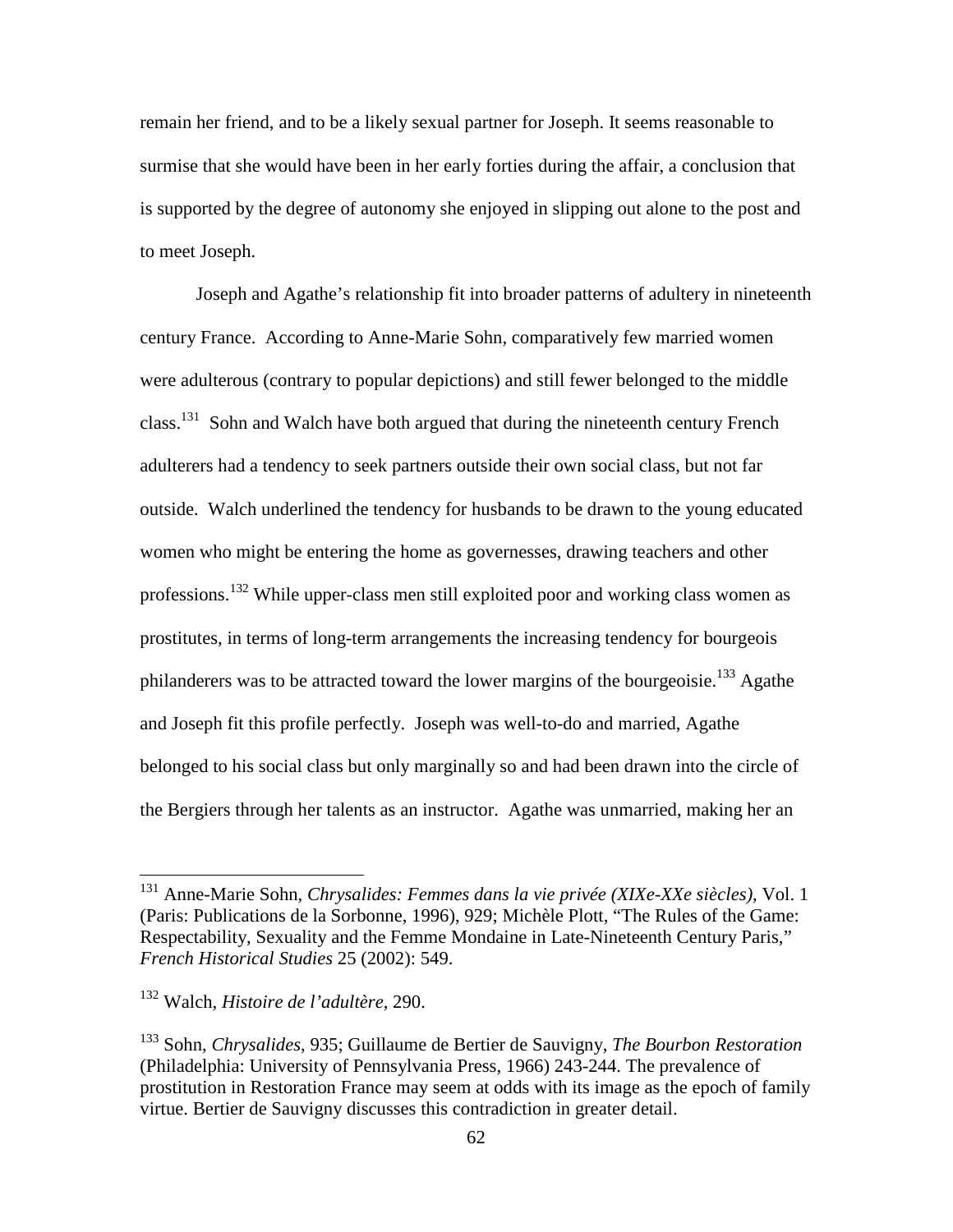ideal candidate, as she would have no husband to press criminal charges.<sup>134</sup> The model of adultery discussed here may be less applicable to social classes other than the bourgeoisie, but the commonalities that Joseph and Agathe had with other couples of their own social stratum make their experience a relevant source of comparison for other adulterous relationships.

Class and education were important factors that contributed to the conflation of adultery with companionability. Proximity on the social scale made it easier to imagine a liaison as a socially acceptable tie. In terms of education and breeding, Agathe was Fanny's social equal. They were invited to many of the same parties and shared the same friends. Seemingly the only distinction between a mistress and a wife was the marital status of the man in question. A shared social milieu was an important element in producing relationships that were both adulterous and companionate.

The affair between Joseph and Agathe was without question adulterous and had no legal standing. Why then should their liaison be analyzed as if it were an example of companionate marriage? Their relationship closely mimicked bourgeois courtship patterns. Sociability, as determined by class expectations, was a fertile ground for both companionate marriages and adulterous affairs. Agathe cultivated these parallels by consciously presenting herself as a virginal girl hesitating on the brink of a marriage-like commitment. Her behavior during their courtship phase showed that she was framing her affair as a marriage, a perspective that she carried into their actual liaison with her expectation of complete fidelity on Joseph's part.

<sup>134</sup> Mainardi, *Husbands, Wives and Lovers*, 25; Sohn, "Golden Age," 473.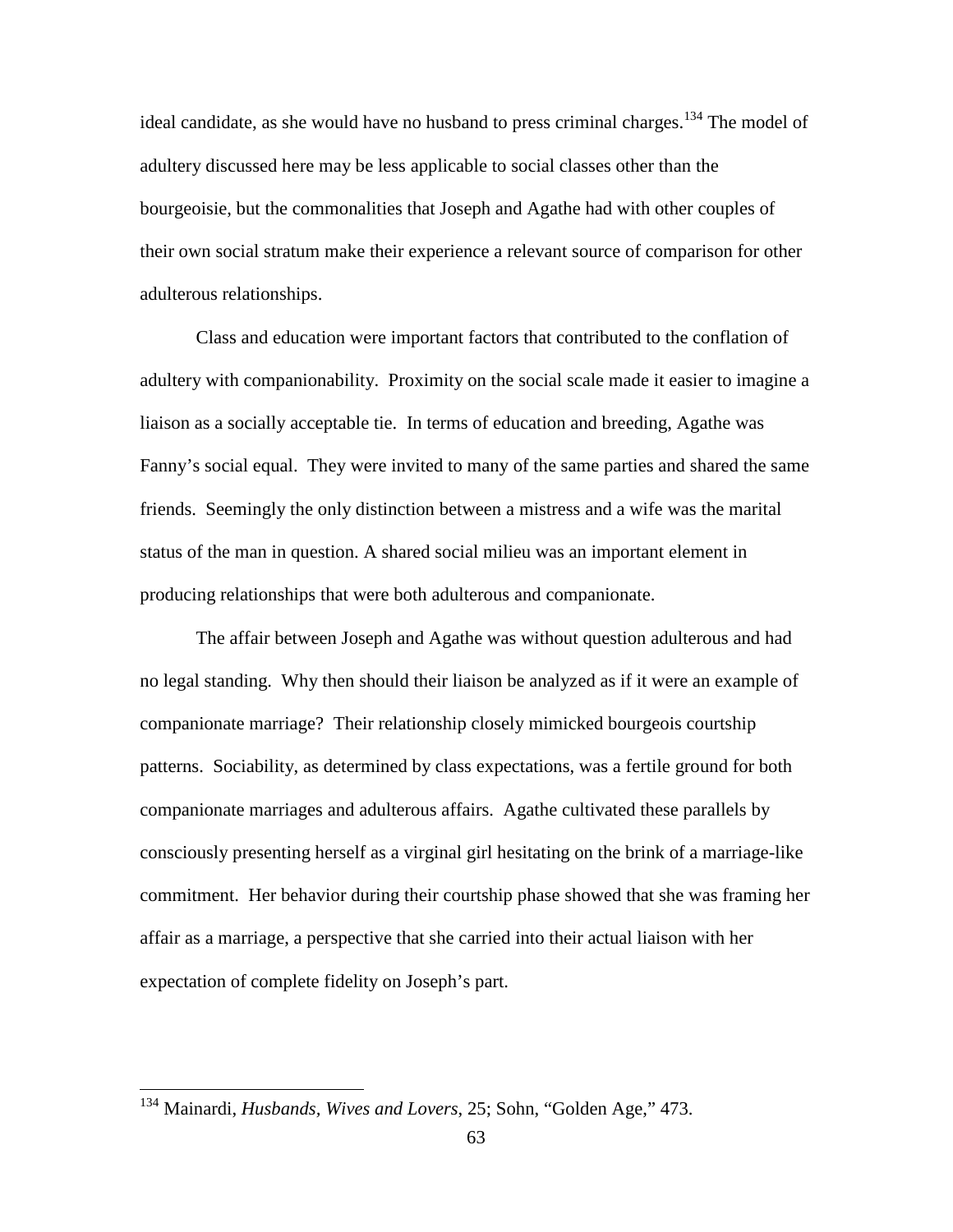Bourgeois sociability created opportunities for intimacy to grow between men and women. Traditions such as house parties on weekends and the custom of paying calls during the week made the establishment of companionate marriages possible. Sociability brought together the right sort of people and allowed love to blossom in appropriate ways, without overt parental influence.<sup>135</sup> House parties at Collonges had been the mechanism for bringing Fanny and Joseph together in their youth, but the same circumstances also worked to bring Joseph on intimate terms with Agathe.<sup>136</sup>

Joseph's pursuit of Agathe bore a close resemblance to his much earlier wooing of Fanny. The Bergiers' courtship had centered on family gatherings in Collonges; "every Sunday we gathered to dine . . . my heart was taken more and more with the young Fanny, near whom I was always placed at the table & who shared all my pleasures of Sunday."<sup>137</sup> The bucolic delights of Collonges and the prolonged contact that weekend parties allowed provided an ideal situation for fostering affectionate ties.

Fourteen years later the story repeated itself as Agathe came to stay at Collonges. Joseph wrote, "I talked & read with Mlle. Agathe until breakfast; after breakfast we walked around the grounds, Mlle. Agathe  $&$  I; for Fanny was so occupied with the inventory of Mde Delpy & gathering her apples that she did the honors [of being hostess]

<sup>135</sup> Daumard, "Affaire, amour," 36; Angleraud and Pellissier, *Les dynasties lyonnaises*, 343-345.

<sup>&</sup>lt;sup>136</sup> See Christopher Johnson, "Siblinghood and the Emotional Dimensions of the New Kinship System, 1800-1850: A French Example" in *Sibling Relations and the Transformations of European Kinship 1300-1900* ed. Christopher Johnson and David Warren Sabean (New York: Berghahn Books, 2011), 208. Johnson provides a comparative example of bourgeois sociability centered on familial estates.

 $137$  Joseph Bergier, "Histoire de ma famille," MG, 54.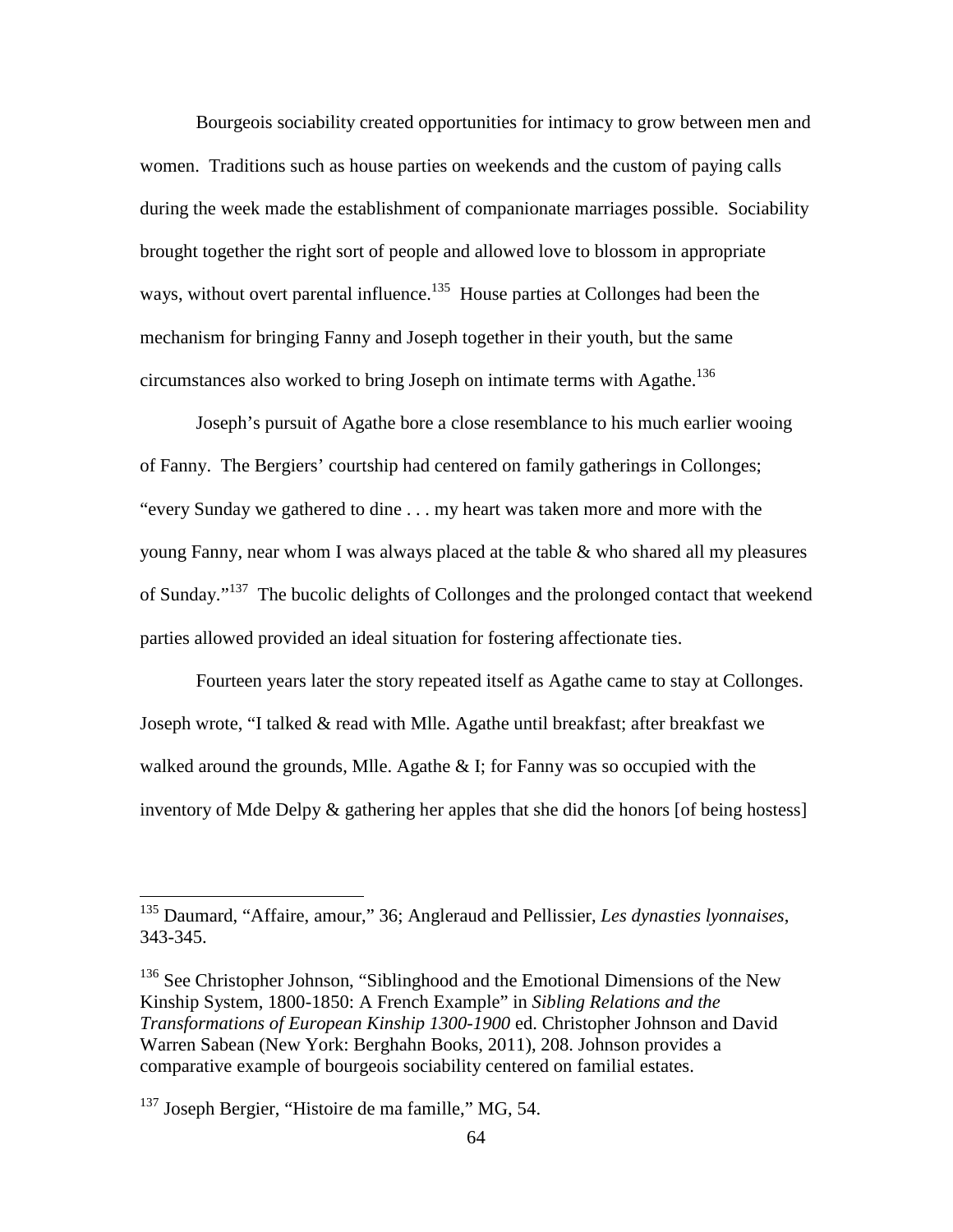rather poorly."<sup>138</sup> Occupied as she was with her household duties. Fanny inadvertently opened the door to a flirtation right beneath her nose. In both cases, the key factor was bourgeois sociability, which multiplied contacts between men and women in socially acceptable ways. In addition to the circumstantial resemblance between the two courtships, Agathe consciously mirrored the behavior of a virtuous maiden.

Withholding sex was an important tool in setting the parameters of the relationship for women. Recalling his courtship of Fanny, Joseph wrote of her firm resistance to seduction: "it would not have been possible for me, for my future wife already had a force of judgment & reason that sheltered her from a danger which was made possible by the extreme liberty that my father & her parents left us." Joseph noted that they were given such latitude in large part because "the Bertholon parents [counted] on the resolute character of their daughter, the strength of her judgment, & the rigidity of her principles."<sup>139</sup> Fanny had been a stalwart defender of her own virtue and so could be trusted to form her own attachment with some freedom. As Fanny's governess and companion, Agathe would have been witness to these interactions and been well aware of Fanny's successful strategy.<sup>140</sup>

Agathe encouraged Joseph's attentions while seeking to ascertain Joseph's intentions. She wrote to Joseph, "I am not indifferent to so much attentiveness" but hesitated to offer more. She argued that "[I] must not abandon myself blindly to the

<sup>&</sup>lt;sup>138</sup> Joseph Bergier, diary, 2 October 1835, MG.

<sup>&</sup>lt;sup>139</sup> Joseph Bergier, "Histoire de ma famille," MG, 54-55.

<sup>140</sup> See Susan Foley, *Women in France since 1789: The Meanings of Difference* (New York: Palgrave, 2004), 43. The importance of sexual innocence for unmarried French women during this period has been well documented.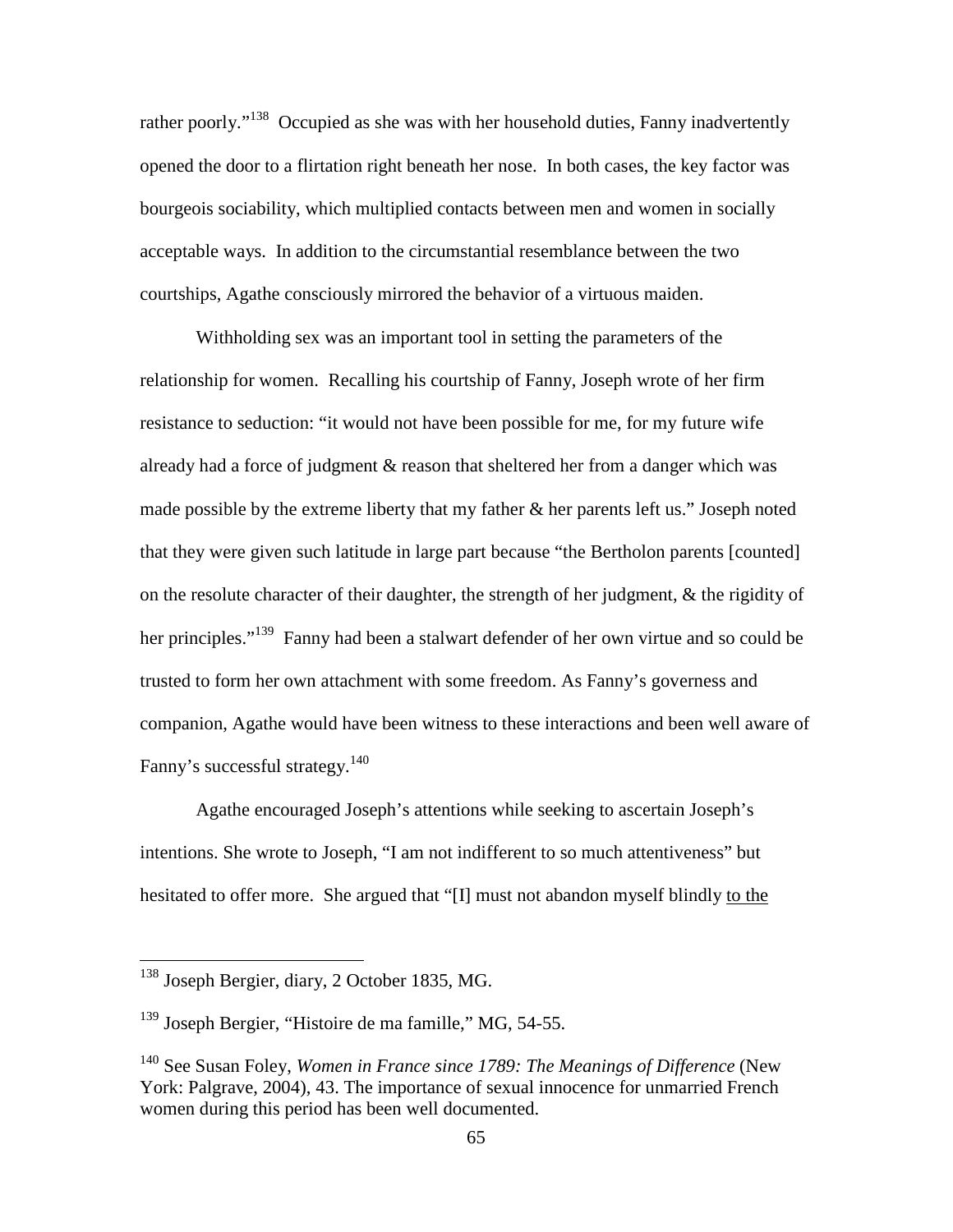surprises and caprices of a love, that, one day, might well change?" She continued "You will permit me therefore, Monsieur, to be still as severe, to not cede to your insistence for the project that you have formed. I consent very willingly to see you; to encounter you here and there and always by surprise." She concluded that she felt great affection and that she would try to meet him but there must be "no force, no violence all in good friendship."<sup>141</sup> Recognizing that her sexuality was her primary source of power in the relationship, she delayed consummation on the basis of the possibility that he would not be constant to her. This pattern closely resembled bourgeois marriage practices that prized virginity in women. $^{142}$ 

Wary of the precariousness of an illicit union, Agathe withheld consent for consummation as she assessed Joseph's objectives. Agathe's early letters, including the excerpts above, returned repeatedly to two key elements of companionability. She was flattered by "so much attentiveness."<sup>143</sup> In her letters she dwelled on her appreciation of his affection: "I believe of your tenderness and your attachment for me all that you could hope that I would think: this persuasion is the happiness of my life."<sup>144</sup> Affectionate

 $141$  Agathe Reynaud to Joseph Bergier, 17 October 1835, Correspondance addressée à Bergier en 1834, Box 102 MG. Emphasis original; See also Marie-Claire Grassi, "Friends and Lovers (or the Codification of Intimacy)," trans. Neil Gordon *Yale French Studies* 71 (1986): 78. Grassi provides a detailed analysis of the word friendship in French love letters.

<sup>142</sup> Sohn, *Chrysalides*, 568-569; Colin Heywood, "Innocence and Experience: Sexuality among Young People in Modern France, c. 1750-1950," *French History* 21 (2007): 52.

<sup>&</sup>lt;sup>143</sup> Agathe to Joseph, 17 October 1835, MG.

<sup>&</sup>lt;sup>144</sup> Agathe to Joseph, 25 October 1835, MG.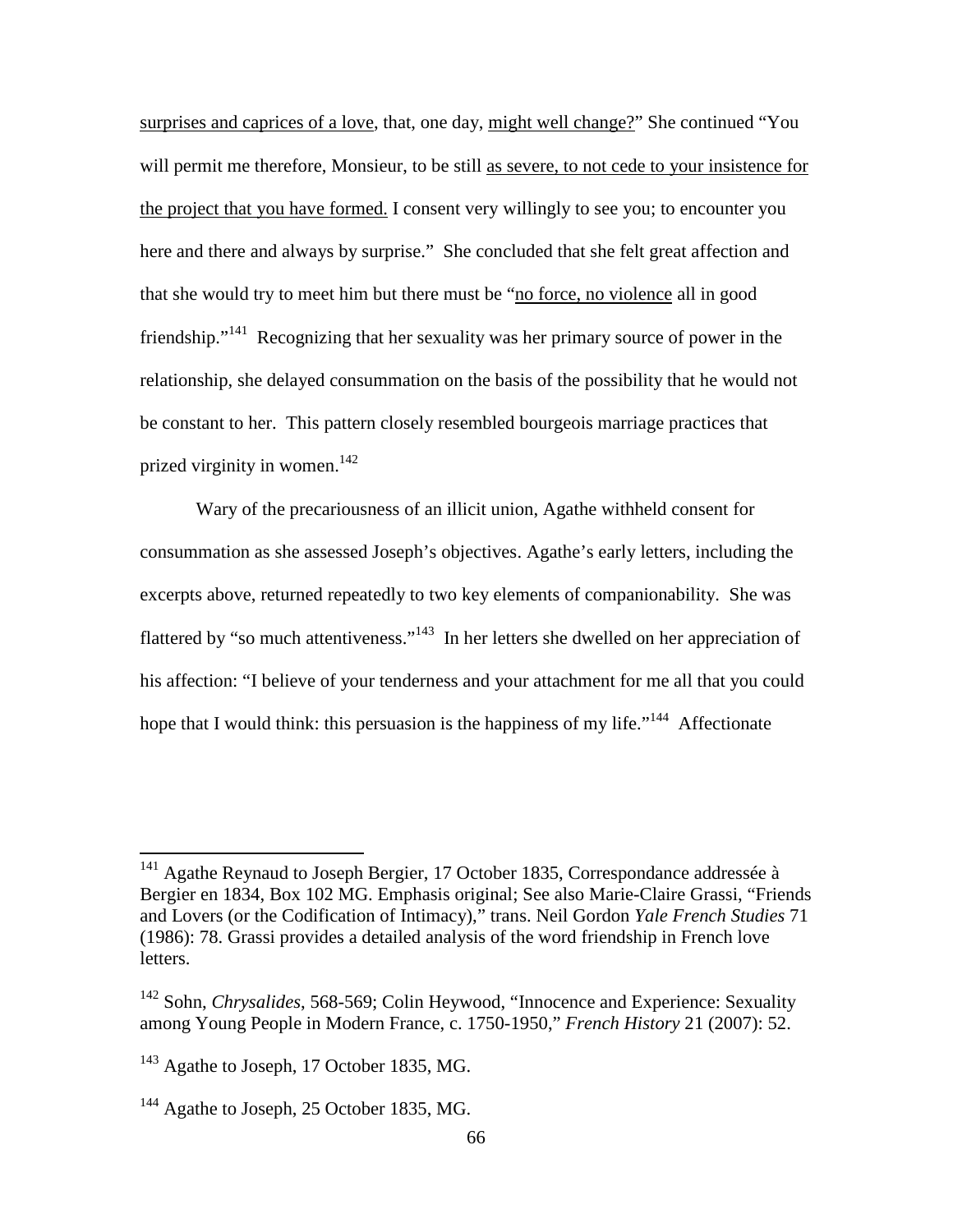behavior, love and tenderness were very important to her.<sup>145</sup> Yet these alone were not enough in the face of possible inconstancy. Her fearfulness that Joseph might be capricious and might change suggests that fidelity was as important to her in a companionate relationship as affection.

Agathe was well aware that there was and always would be another woman in Joseph's life, yet fidelity was centrally important to her construction of their pseudomarriage. Her letters were replete with threats of abandonment if Joseph violated her terms of the relationship. She warned him that if in his heart "there was some division" or his inclinations pulled him elsewhere, "forget me!!!!" She made him swear "that you have no particular attachment; that your heart is entirely free." She pointed out the evils of prostitution, women who "laugh at the dupes they make, by turns" leaving only the "scorn due to a love played, ridiculed." She openly expressed doubt that she could truly be his first mistress, as he seemingly had told her, and warned him that "I will have the vigilant eye and the ear that hears; finally, as I told you, I will attempt everything to know the truth."<sup>146</sup> Agathe's aggressive stance on disloyalty showed that she expected complete fidelity as a central component of their relationship. For her, their relationship was companionate in that they shared affection and freely chose their union, but those very conditions also meant that he should have no excuse for seeking companionship elsewhere.

<sup>145</sup> William Reddy, *The Invisible Code: Honor and Sentiment in Postrevolutionary France, 1814-1848* (Berkeley: University of California Press, 1997) 111. Reddy makes the case that women in this period preferred sentiment and emotional fulfillment even if it came at the expense of appearances or honor.

<sup>&</sup>lt;sup>146</sup> Agathe to Joseph, 14 November 1835, MG. Emphasis original.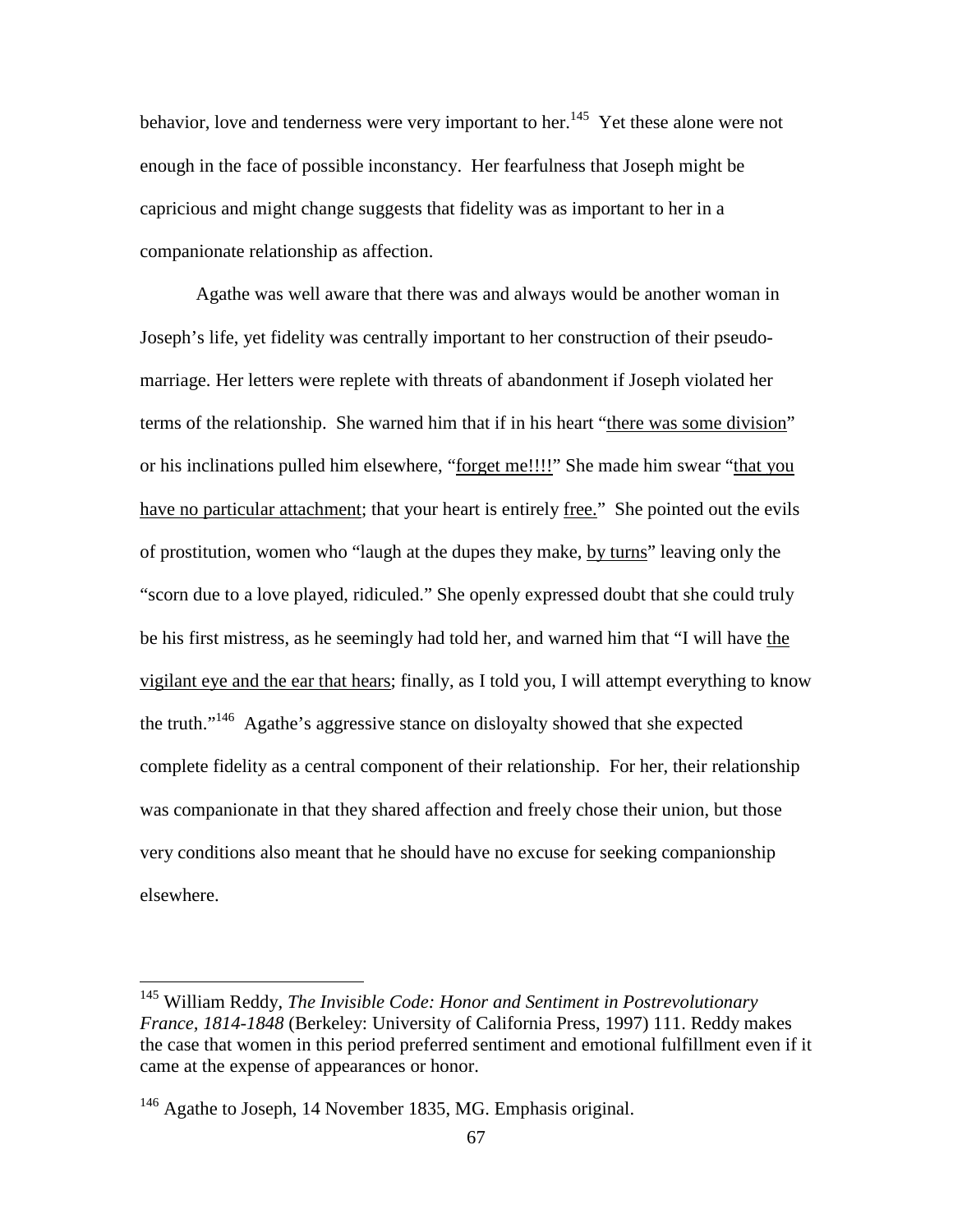An affair, framed as a maidenly courtship, was a concept that stood in conflict with the inherently transgressive and sexual nature of adultery. Agathe's desire to be seen as and pursued like a young maiden being courted was in tension with the sort of relationship Joseph proposed. She recognized to some degree the risks involved as Joseph pushed for greater physical intimacy. Most of his letters from this period have been destroyed, but he evidently suggested a rendezvous at a discreet location. Agathe resisted: "I would like to, and would not like to I would dare and I fear!" In her resistance, she worked to augment her own emotion, savoring her own ambivalence and inviting Joseph to do likewise. She went on to hint that such a step would make her seem like a prostitute: "It would look too much! You know? . . . I do not want to become like such beings." She concluded that the conventions must be observed: "I would see you always with pleasure in your home or in mine; but not elsewhere."<sup>147</sup> Agathe did not want to become a casualty of male sexual adventuring; she recognized the risks and held out in a bid for exclusivity.

Agathe chose to see her budding relationship as leading to a type of marital relationship, albeit not sanctioned by law; Joseph did not. Her preoccupation with sentiment prevented her either from seeing herself as others would perceive her, or from accurately judging Joseph's intentions.<sup>148</sup> Her deliberate approach to entering into a sexual relationship belied the popular narrative of seduction-dominated accounts of

-

 $147$  Agathe to Joseph, 25 October 1835, MG. Emphasis original.

<sup>148</sup> Martha Tomhave Blauvelt, *Work of the Heart: Young Women and Emotion, 1780- 1830* (Charlottesville: University of Virginia Press, 2007), 91.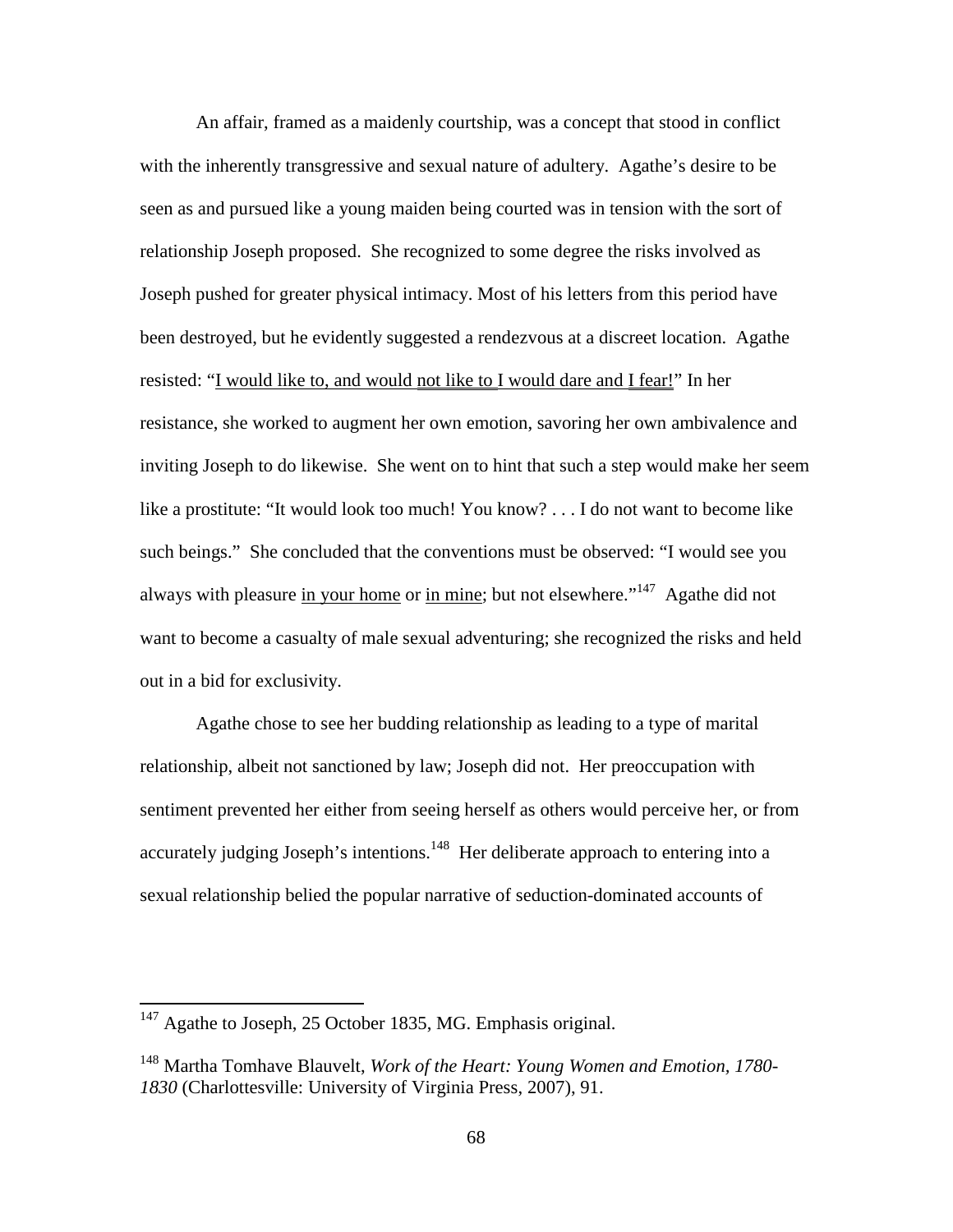unmarried female sexual activity.<sup>149</sup> She chose to begin an adulterous relationship, but she also decided to ignore the realities of that situation in favor of imagining herself to be in a companionate relationship.

The case of Agathe and Joseph suggests that adultery could be a parallel and alternative vision of marriage.Adultery in this period should not be seen simply as a hedonistic diversion or a form of cross-class exploitation. The early contacts of Agathe and Joseph followed the same pattern of courtship rituals through sociability that in other cases led to marriage. The theme of resistance and surrender was not simply a means to heighten sexual tension but was a calculated move to secure a relationship that was as marriage-like as possible. Agathe wanted security and constancy as the price of yielding her virtue in a pattern that closely followed courtship and marriage rituals. Joseph must have soothed her fears, because eventually they did embark on a sexual relationship.

The culture of nineteenth century France encouraged male infidelity, but both Fanny's and Agathe's letters illustrate that women were neither ignorant nor accepting of it. In this regard the mistress' position was paradoxically more powerful than the wife's in determining the boundaries of a relationship. The former could threaten to leave if her demands were not met, whereas the banning of divorce deprived wives of that power. Agathe's vision of her adulterous relationship as a monogamous marriage-like arrangement had implications for the Bergiers' marriage. By using her leverage of abandonment, she could ensure that Joseph did not take other mistresses or visit prostitutes, limiting his sexual agency in a way that Fanny could not. Agathe successfully defined the boundaries of the Bergiers' relationship, but she included herself

<sup>&</sup>lt;sup>149</sup> Fuchs, "Paternity and the Law," 946.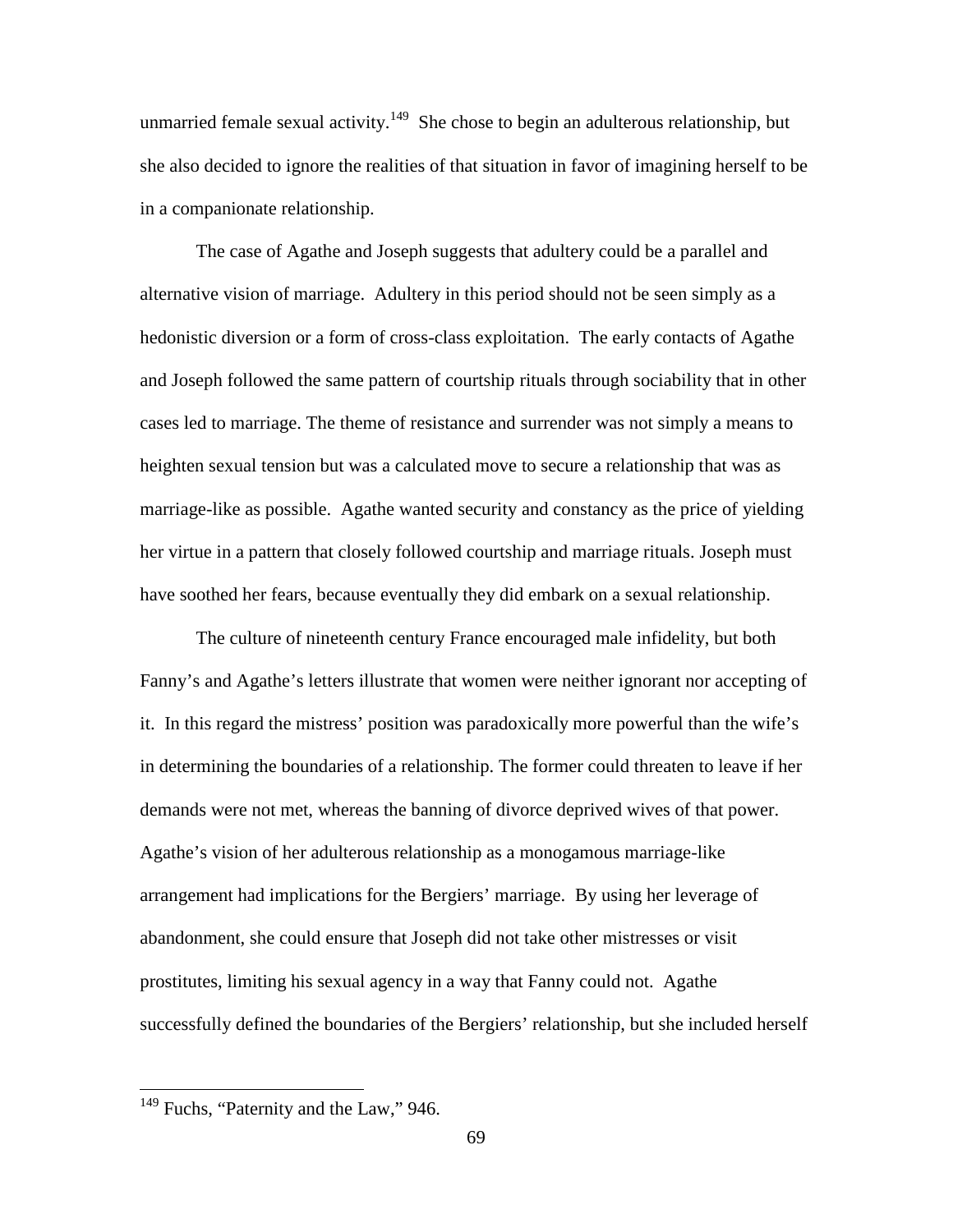in the picture. Ultimately she created a situation in which Joseph was polygamous, rather than promiscuous. Thus the boundaries of companionate marriage were not simply created by a social ideal, or by the contesting visions within the couple, but by three people: the mistress the husband and the wife.

Companionate marriage brought together two types of sexual behavior that French society had previously characterized as divergent. Conjugal relations existed primarily for procreation, because until the nineteenth century such unions were generally arranged and therefore mutual attraction was by no means guaranteed. By contrast, extramarital sex was supposedly based on passion and pleasure. Although Agathe characterized herself as a wife, she saw no inconsistency in demanding sexual fulfillment. In nineteenth century France, the two types of sexual regimes merged as the institution of marriage began to be eroticized. In addition to friendship, couples expected emotional intimacy and sexual satisfaction from marriage. $150$ 

Agathe's letters give a sense of how important passion was to her as a component of their relationship. This was for her the first time she had been in love and almost certainly her first sexual encounter. She wrote "I truly do not know who has more affection, more tenderness of attachment, than she, who knew for the first time the true happiness of loving . . . you, my dear."<sup>151</sup> That Joseph was her first lover did not deter her from asserting her own needs or making demands on him. She expected passion and

<sup>150</sup> Jean Fauconney, *Physiologie secrète de l'homme et de la femme* (Paris: Denans, 1908), 109-110; Heywood, "Innocence and Experience," 60; Foley, *Women in France*, 43. The transition toward the eroticization of marriage could be a source of anxiety.

<sup>&</sup>lt;sup>151</sup> Agathe Reynaud to Joseph Bergier, 22 November 1835, Correspondance addressée à Bergier en 1834, Box 102 MG.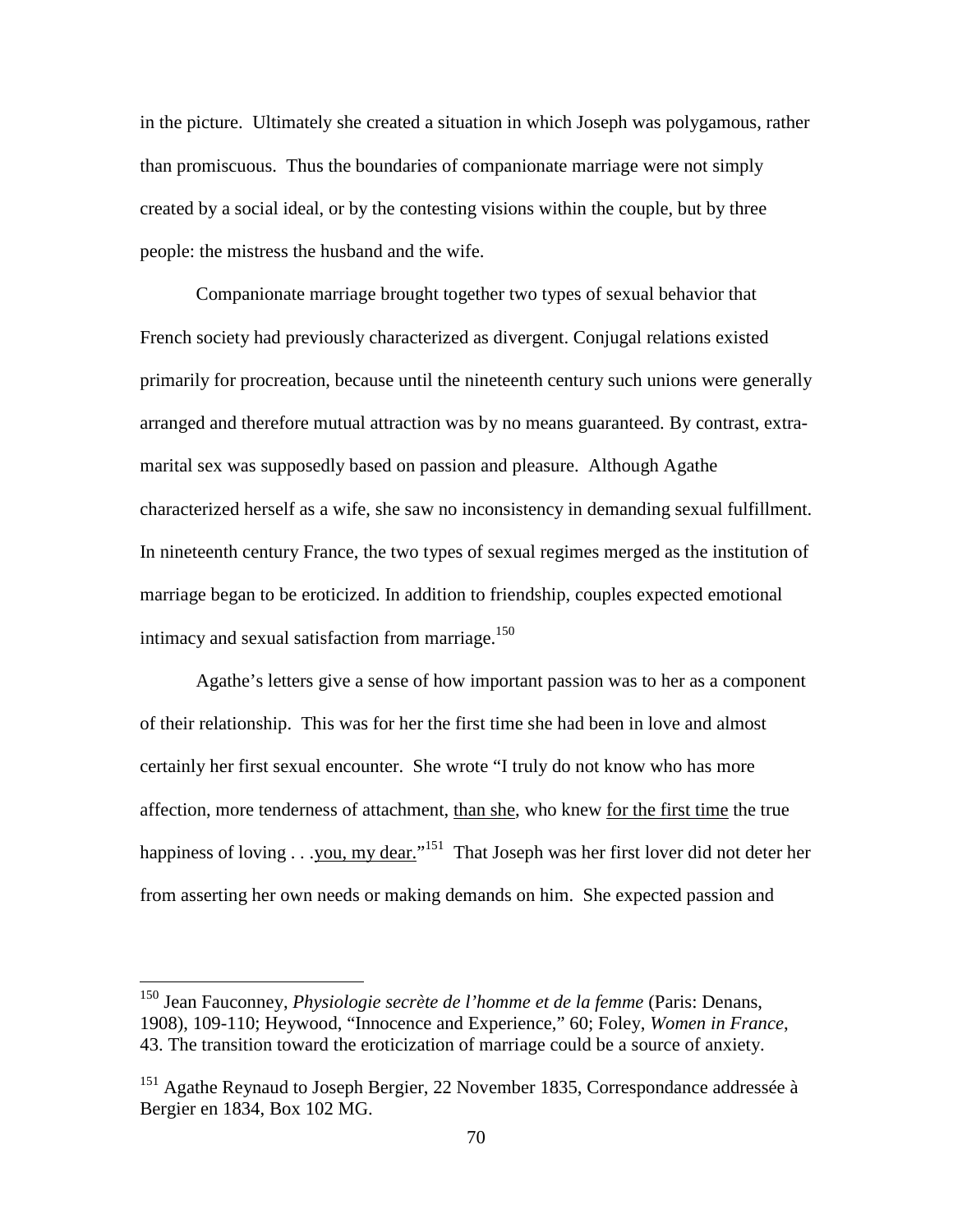sexual fulfillment from the affair, which ought not to be surprising given the nature of adultery, but did not share Joseph's view of how relationships should work.

Sex was a point of contestation in the definition of a companionate marriage. Five months into the affair Joseph failed to meet Agathe's sexual expectations, and she refused to see him. The gaps in the epistolary record make it impossible to tell if this was the first such problematic encounter or if it had been a recurrent problem. In her own letter she referred to the issue obliquely. "The insipid coldness with which you received me <u>last Friday</u> chills me still . . . The memory, still fresh, of your air of constraint and irritation with me, causes me to spill tears continuously!" She was, she claimed "the too unhappy victim of your caprices" and informed him that she "had more need, in this moment, of you staying away than your presence."<sup>152</sup> Agathe's circuitous phrasing made her meaning ambiguous, but subsequent correspondence made clear that Joseph had failed to perform sexually. Having a fulfilling sex life was important enough to Agathe's vision of their relationship that she was willing to threaten him with separation to obtain her point. $153$ 

Agathe's insistence on sexual satisfaction was an example of a larger shift in the function of sexuality in marriage or marriage-like relationships in France. Robert Nye has argued that a man's personal honor was tied to his sexual prowess in new ways in the nineteenth century. While in earlier eras sex was closely tied to reproduction, in the nineteenth century fertility was increasingly separated from sexual fulfillment. In this

 $152$  Agathe Reynaud to Joseph Bergier, 12 February 1836, Correspondance addressée à Bergier en 1834, Box 102 MG. Ellipses original.

<sup>153</sup> See Peter Gay, *The Education of the Senses* (New York: Oxford University Press, 1984) 71-90. Gay discusses the sexual assertiveness and libido of middle class women during this period. The case of Mabel Loomis Todd provides an interesting comparison.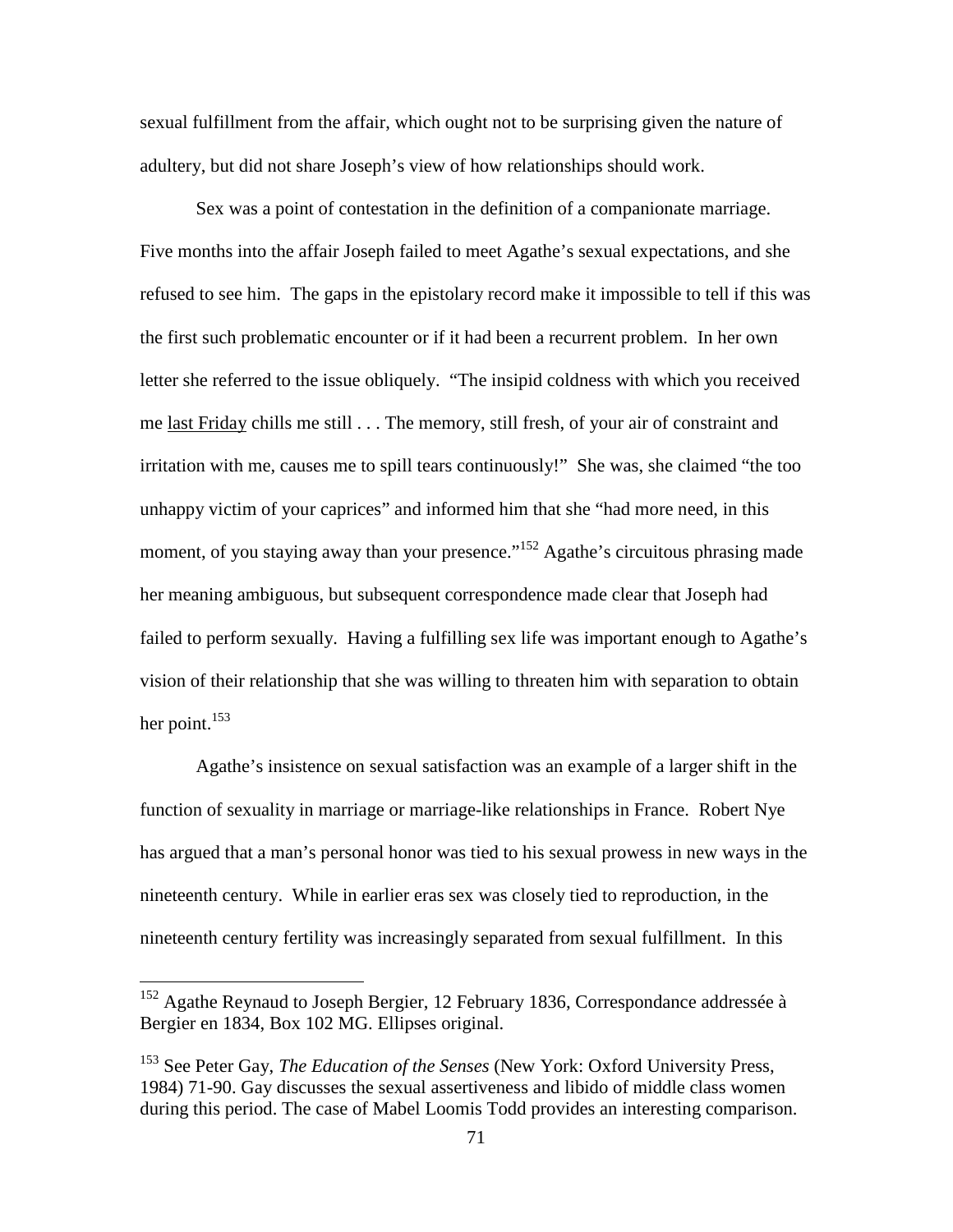new framework men were expected to provide sexual pleasure to their wives. Aspersions on sexual prowess had wider resonance as the simultaneously became criticisms of a man's honor as a husband.<sup>154</sup>

Agathe's tactic of withdrawal was immediately effective in that it elicited a passionate reaction from Joseph. He responded to her accusation of insipid coldness with the claim that "my heart was not cold, it cannot and could not be so . . . yes, cruel woman, rejoice in all your triumph . . . I love you even more than ever & nothing can compare to all that I suffer since Thursday."<sup>155</sup> She was able in part to extract the response she hoped for, which was reassurance of his love and devotion and a demonstration of her power in their relationship. His response did not, however, resolve the underlying issue of sexual incompatibility that Joseph then addressed far more explicitly than Agathe had done.

Joseph countered Agathe's frustration using a different definition of companionate marriage. He suggested that her dissatisfaction stemmed from a wrong understanding of what a true relationship should be. Outraged by the aspersion on his sexual prowess, Joseph implied that real love was not sensual, and that her expectation or disappointment was a reflection of her weakness, rather than his. Joseph scrawled an angry draft on the back of an invitation to an event at his masonic lodge. He wrote "If [your] allegation were sincere, love for you would therefore be entirely sensual, & you only measure the violence of a love by the number of orgasms that it can procure you!"<sup>156</sup>

 $154$  Nye, "Honor, Impotence," 52-53.

<sup>&</sup>lt;sup>155</sup> Joseph Bergier to Agathe Reynaud, 14 February 1836, Correspondance addressée à Bergier en 1834, Box 102 MG. Second elipses original to document.

<sup>&</sup>lt;sup>156</sup> Joseph Bergier on the reverse side of Guichard, Undated Invitation, Loge Réguliere d'Union et Confiance O. de Lyon, Lettres Gastine, Box 102 MG. Crossing out original.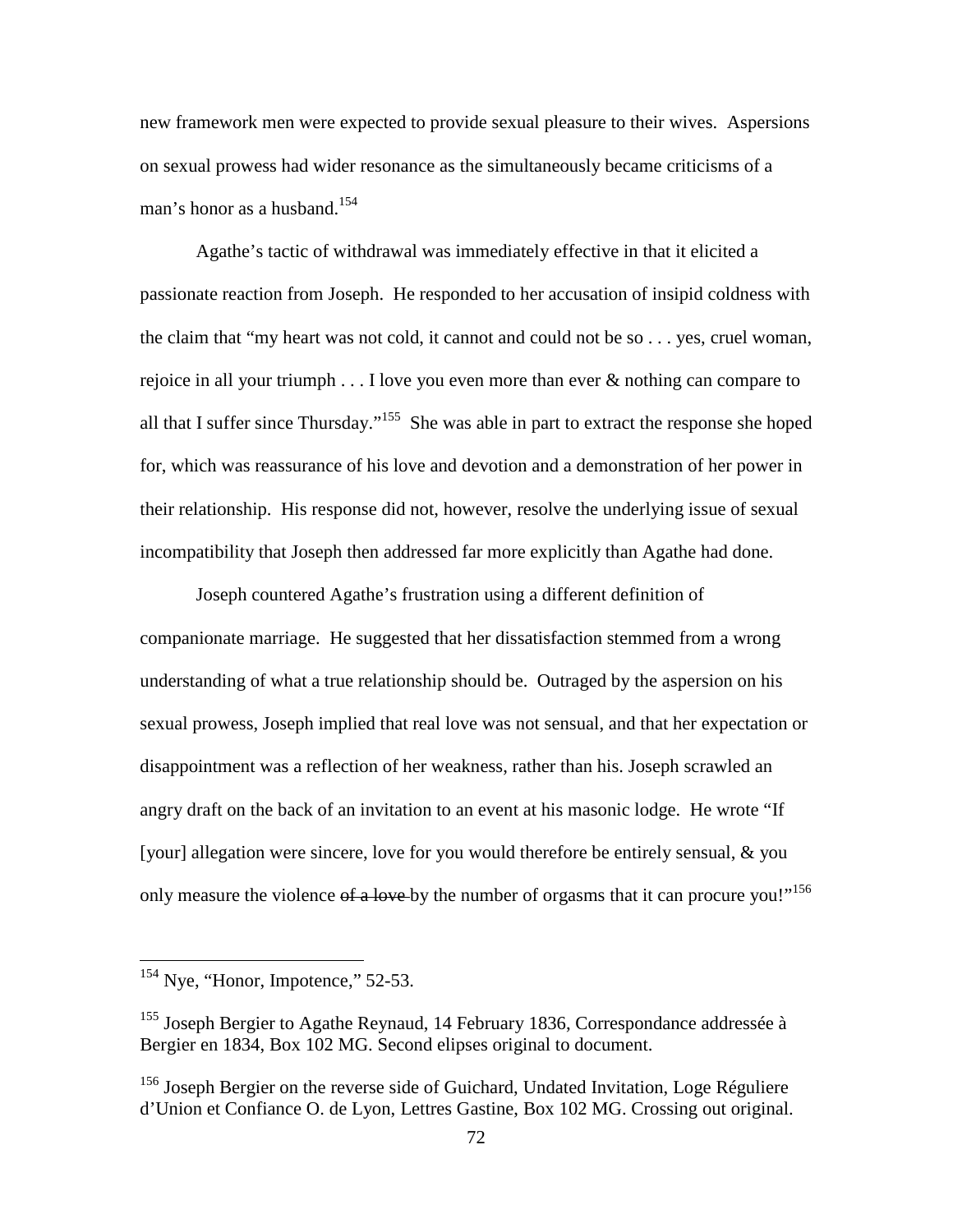In another, dated, draft he wrote then crossed out that "you are right to abandon me if you measure my love by the number of physical pleasures it can procure you!"<sup>157</sup>

Joseph linked his impotence to Agathe's heartless sensuality, a connection that resonated with widely held beliefs about sexuality at the time. Joseph was already defensive about his masculinity, having failed to sire children, which in the popular imagination was linked to impotence. Contemporary doctors blamed women's sexual appetites for destroying men's virility.<sup>158</sup> Joseph deflected the critique of his manhood implicit in Agathe's letters by putting the blame on her, implying she was oversexed and lacking in natural affection. He wrote to her that, though passion might be satisfying in the short term, "soon one is astonished to find the heart empty one blushes to have called such saturnalia love, of having profaned the most beautiful sentiment which providence has given us."<sup>159</sup> According to Joseph, real women experiencing real love did not make sexual demands on their partners. He attempted to put her in her place as a power move from his position of anxious manhood.

The importance of gaining ascendance in the power to define the relationship is particularly evident in the dramatic tactics Joseph used to assert his dominance. He emphasized the pain that she caused him with her recriminations, warning of a future of unhappiness for them both if she persisted in her critical attitude. He wrote, "I did not understand suicide before, I mocked it, I laughed about it, I would not today. I have experienced all the anguishes of a true love unrequited." After hinting his willingness to

-

 $157$  Joseph to Agathe, 14 February 1836, MG. Original crossed through.

<sup>158</sup> Angus McLaren, *Impotence*, 107-108.

 $159$  Joseph to Agathe, 14 February 1836, MG.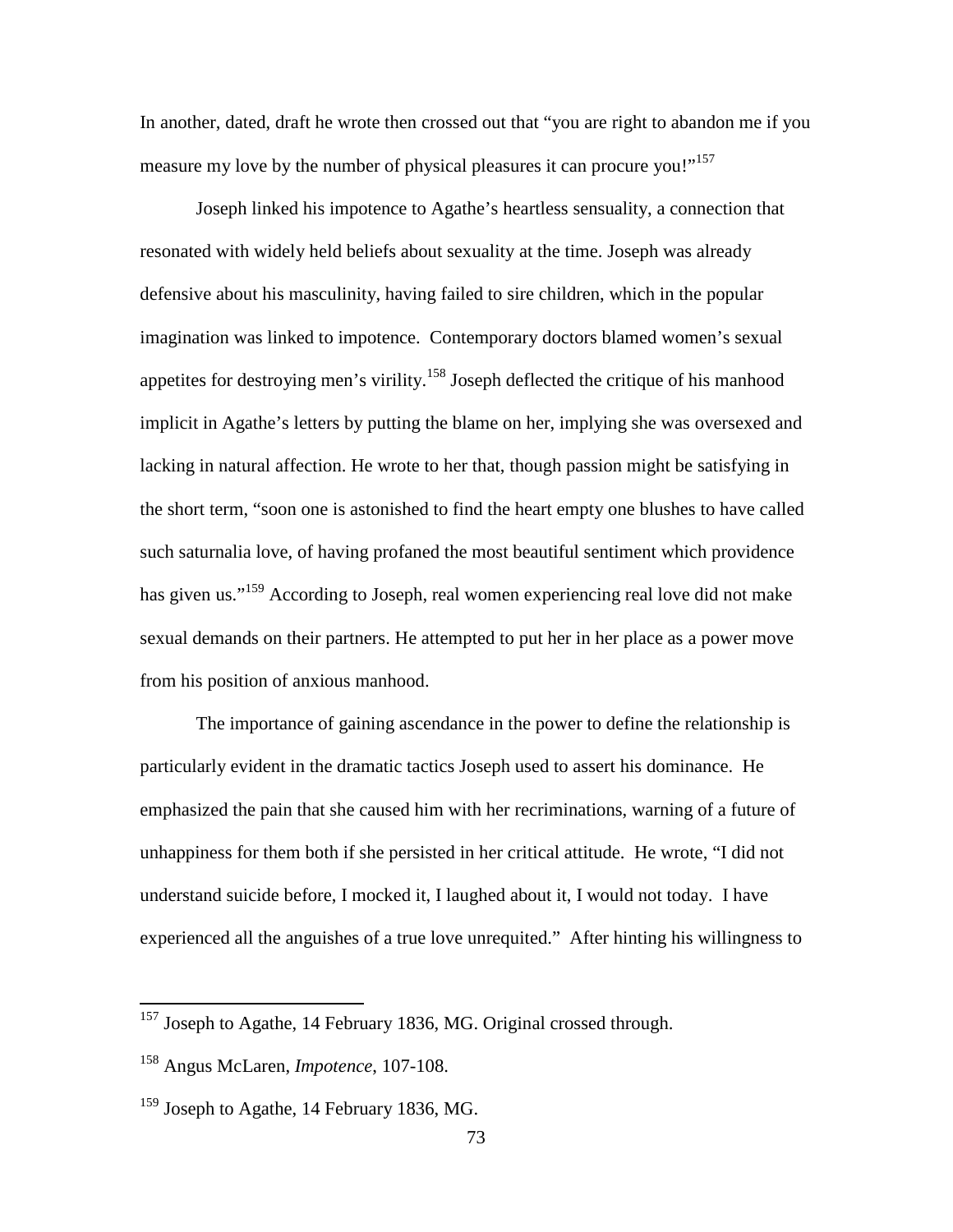end it all, he threatened that one day she would rue her dissatisfaction with what he had to offer: "you will regret one day a heart like mine; you have never been  $\&$  and will never be loved as I love you."<sup>160</sup> Joseph used another power tactic to constrain Agathe to repent of her insistence on her own needs. He made her critical attitude the source of his misery and potential suicide, providing a strong inducement for her to back down and acquiesce to his vision of what their relationship should be. He further asserted that what he had to offer was the greatest and only love she could ever hope to receive, making it imprudent for her to persist in her demands on him.

Instead of a relationship based on sexual gratification, Joseph presented an idealized relationship based on mutual friendship. He pled with her to see reason and to resolve his doubt "that you could prefer a lover to a true friend."<sup>161</sup> The evidence suggests that, if Agathe did not *prefer* a lover to friendship, she certainly was not willing to have the latter as a replacement for the former. She valued their friendship, but she expected her lover to perform as such.<sup>162</sup>

Joseph contrasted physical chemistry with mature love, arguing that his age justified a retreat from an energetic sexual life. He wrote "at 15,16 & 20 years old passions are in all their force" at which period "one wants at any price to satisfy one's passions, one becomes drunk with pleasures, [had you found me] your lover, how much

 $160$  Joseph to Agathe, 14 February 1836, MG.

<sup>161</sup> Ibid.

 $162$  The tension between sexuality and friendship in companionate marriages was also evident in Effie and John Ruskin's failed marriage, providing a useful point of comparison. See Jennifer M. Lloyd, "Conflicting Expectations in Nineteenth-Century British Matrimony: The Failed Companionate Marriage of Effie and John Ruskin," *Journal of Women's History* 11 (1999): 87.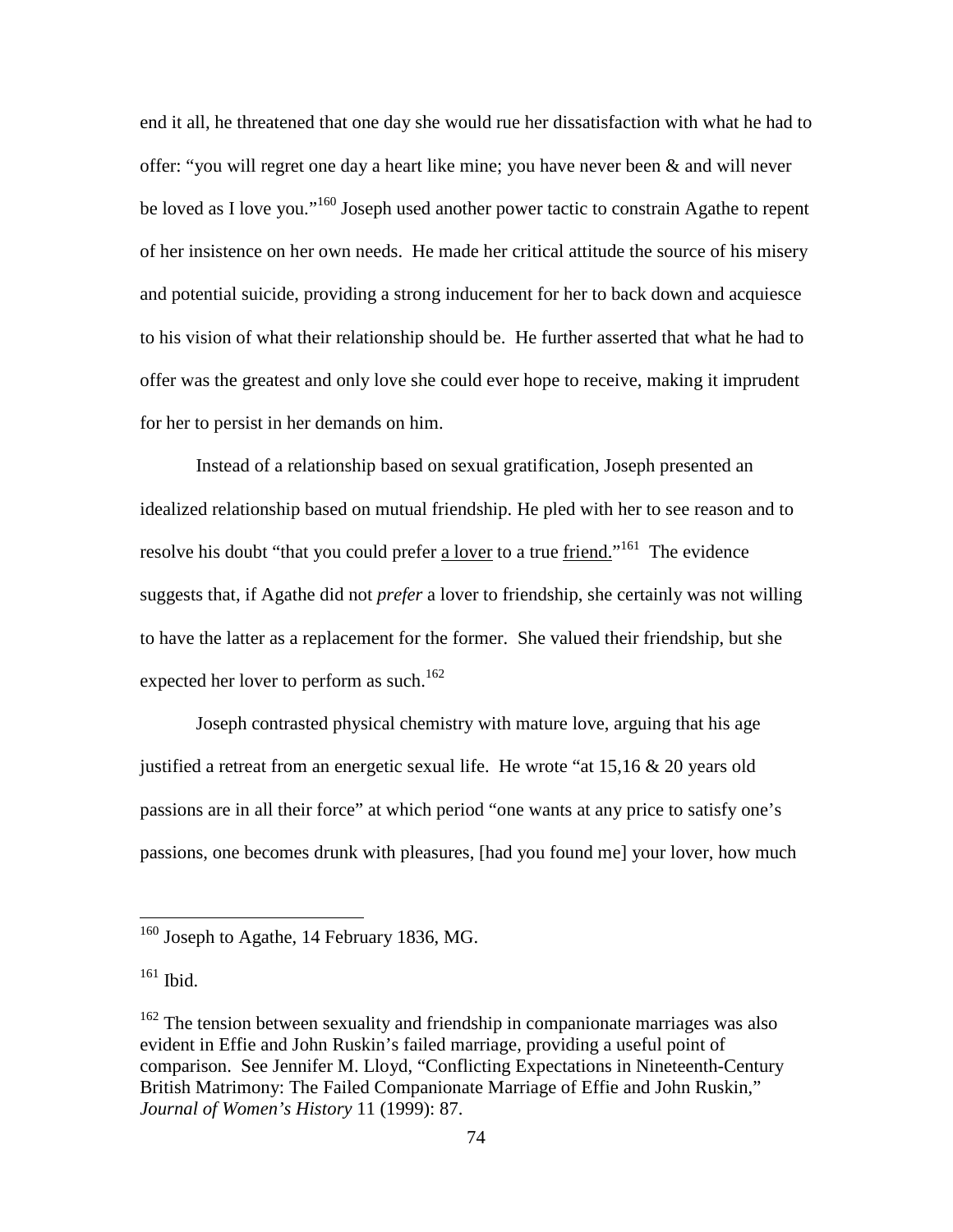you would have counted on my love!"<sup>163</sup> According to him, her sexual needs were not realistic, given his age. He wrote "I pity you the more because you have not known true sentiment, but no, no, it cannot be thus except at 15, 16, & 20 years old."<sup>164</sup> In his construction, her demands were a sign that she did not understand what true love was, only adolescent passion.

Love, according to Joseph, was not measured by the frequency of sexual encounters or pleasure in them, but by true companionship. "What a difference at my age, & how love is envisaged in a different manner, when time has calmed the violence of passions." At his age "one no longer feels the need to have Mistresses, but one feels all the value of a friend! One is happy by a woman . . . who unites the graces to [her] Spirit, when her education, her position in the world correspond with one's own." He further elaborated his criteria for romantic happiness, that "in leaving her arms one can talk with her, when disgust is not what follows an orgasm, when at last the soul alone is drunk with an inexhaustible happiness . . .That, too adored lady, is how one loves at my age!"<sup>165</sup> In other words, he contrasted her "violent passion" with the quiet rationality of shared conversation. He framed the difference as being one of age, treating his aging process as representative of normal development for women as well as men.<sup>166</sup> Yet considering that Agathe was in all likelihood older than he, the real difference he wished to underline was

 $163$  Joseph to Agathe, 14 February 1836, MG.

<sup>&</sup>lt;sup>164</sup> Joseph Bergier on Guichard, Undated Invitation, MG.

<sup>&</sup>lt;sup>165</sup> Joseph to Agathe, 14 February 1836, MG. "How love" through "passions" crossed out in the original.

<sup>166</sup> Hilda Smith, "'Aging': A Problematic Concept for Women," *Journal of Women's History* 12 no. 4 (2001): 78.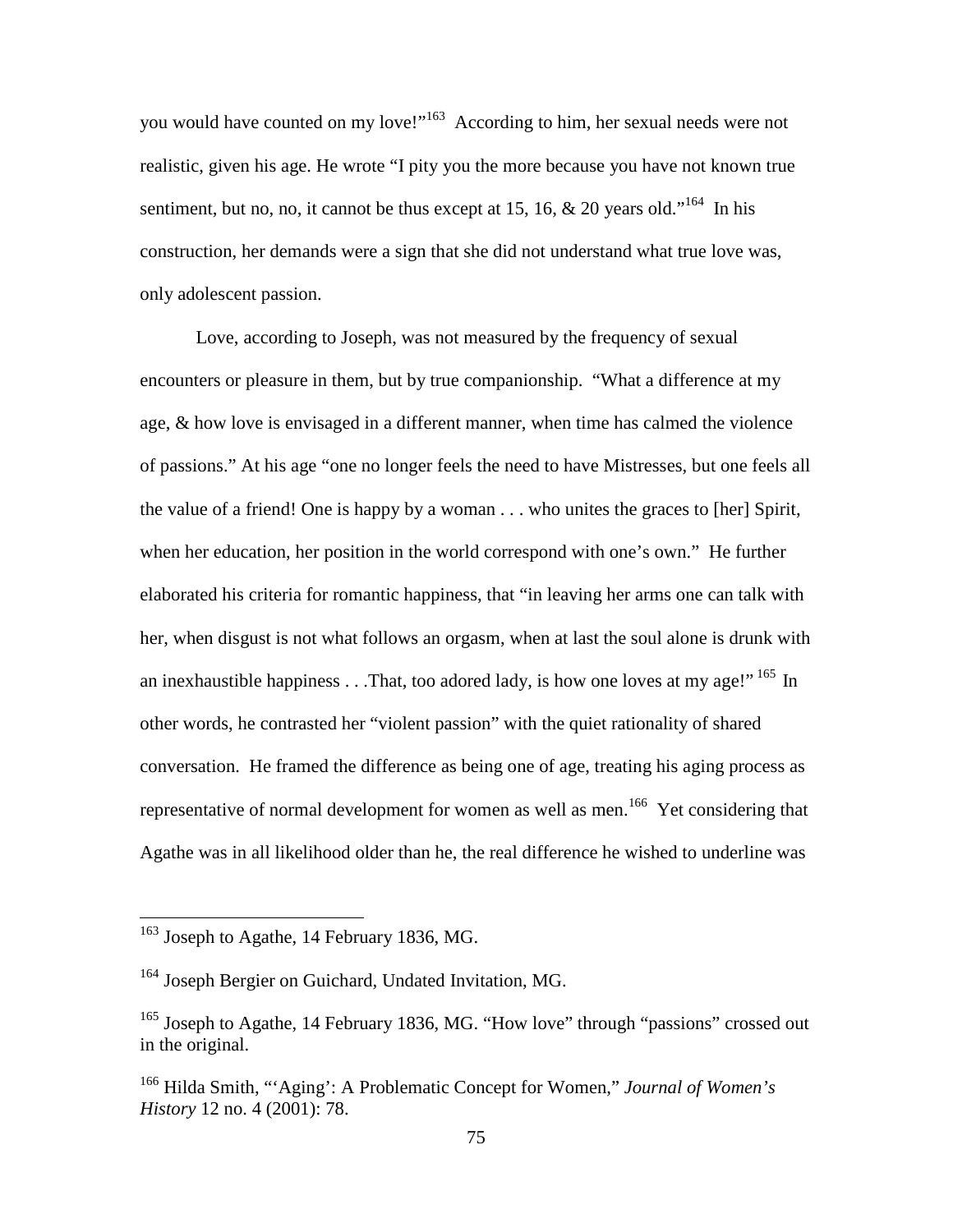between the sexes. His implication was that he, as a man, acted rationally whereas she was overwhelmed by her feelings and therefore mistook the real value of relationships.<sup>167</sup>

Taken as a whole, Joseph's definition of companionability seems strange when one considers he was addressing his mistress and not his wife. After pressuring Agathe to have sex for months, he claimed that sexual gratification was not important. He wrote, "One no longer feels the need to have Mistresses" in a letter designed to persuade his mistress to stay.<sup>168</sup> The character traits he outlined as being of supreme importance, including education and social position, were qualities that Fanny embodied, yet he looked elsewhere to find them. Why did he need Agathe when he was already married to an intelligent and cultured woman of elevated social standing? Joseph's actions contradicted his written definition of a companionate relationship. What then can we conclude about Joseph's definition of companionability?

Joseph's indignation at Agathe's critique revealed not so much his views on sexuality as his position on what the relationship between men and women ought to be. Joseph's characterization of Agathe as emotional and fundamentally misled by sentiment was an expression of republican masculinity. The male public sphere in early nineteenth century France based its legitimacy on the claim that women, like children, were irrational and therefore should be excluded.<sup>169</sup>

On a more private level, companionability to Joseph did not mean that both partners had an equal right to set the parameters of the relationship. To him

<sup>&</sup>lt;sup>167</sup> Reddy, *Invisible Code*, xiii. Reddy discusses the contrast between honor and sentiment in adulterous relationships.

<sup>&</sup>lt;sup>168</sup> Joseph to Agathe, 14 February 1836, MG.

<sup>169</sup> Reddy, *Invisible Code*, xiii.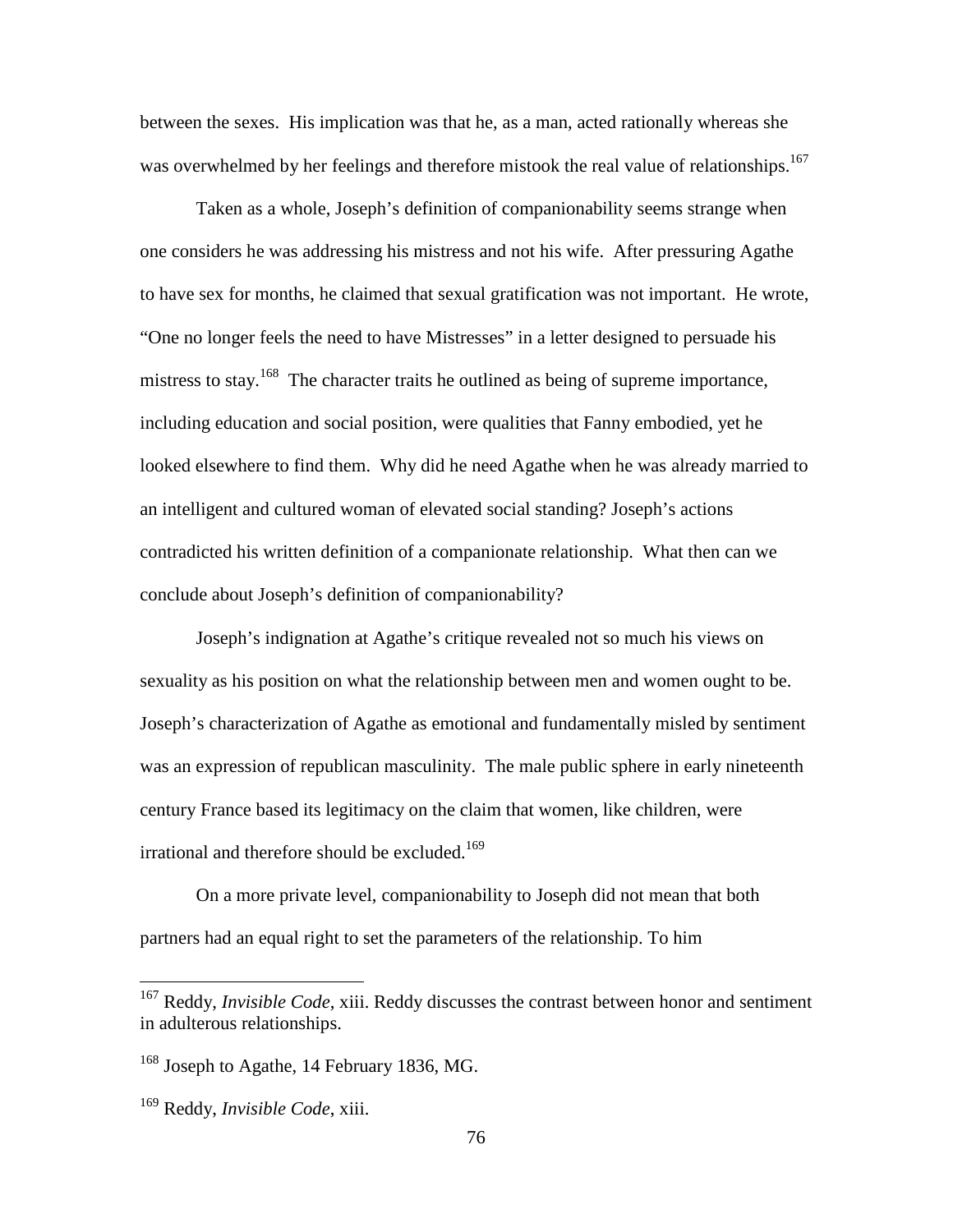companionability meant an agreeable and pliant partner who was available when he needed companionship but undemanding otherwise. He articulated this more clearly in letters to Fanny as will be seen subsequently. As expressed in his desire for a lover who was also a friend, Joseph appreciated the aspects of companionability that produced a partner who was interesting and compatible, but he was not interested in having to accommodate or sacrifice his own interests for the sake of the relationship. Joseph's goals for his affair with Agathe were in some respects similar to his idealized vision of what his marriage should look like. He wanted intimacy and affection, but only on his own terms.

The divergence of Agathe and Joseph's views on what a companionate relationship ought to be pointed to wider gender-based differences in French society. The growing political and economic opportunities of French men contributed to the establishment of separate spheres. Home, whether with a mistress or a wife, was for men a place of refuge. Companionability need not signify proximity.<sup>170</sup> Agathe's letters, in contrast, emphasized her need for both physical and emotional closeness. Life within the home was, in her characterization, a prison that kept her from freely being with him as frequently as she desired. Consistent expressions of affection, including physical contact, were crucial elements of companionability. Happy relationships were not only based on common interests, but were centered on expressions of love. Agathe's willingness to fight for her position was fundamentally at odds with Joseph's belief that his preferences should define their interactions.

The end of the affair between Agathe and Joseph pushed into the open the conflicting expectations of marriage that all three concerned parties had harbored.

<sup>170</sup> Jabour, *Early Republic*, 7.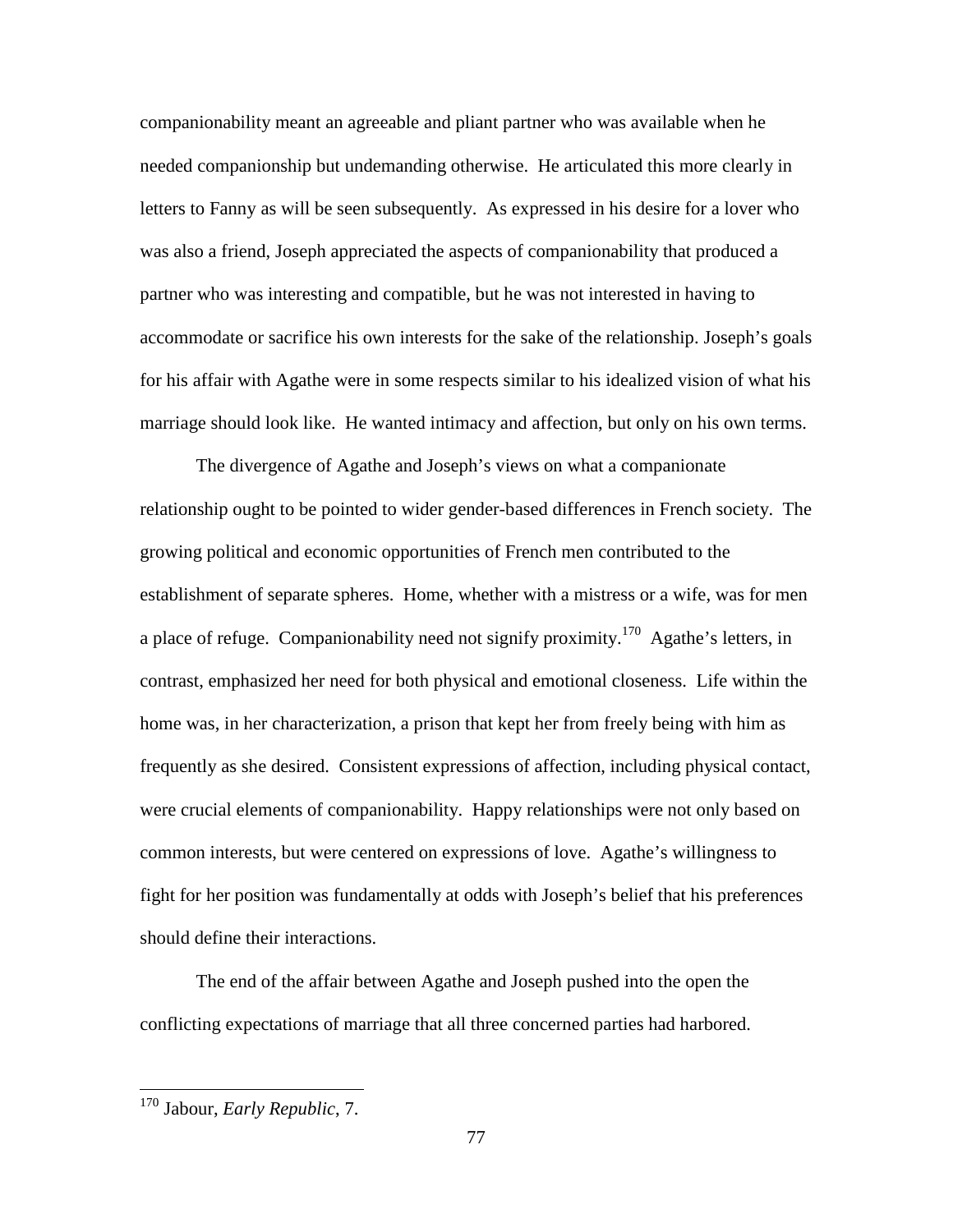Agathe's reaction was a final, dramatic articulation of her view of companionate marriage. Her wrath centered on accusations of adultery; she did not characterize her own relationship that way, but instead excoriated Joseph for playing her false. She wrote "your prompt determination to cease between us all relation out of consideration for your wife is but a pretext. I could certainly but praise you if you became more faithful to her, if you only wanted to love her exclusively; but I am not the dupe of your evasive conduct." She added a sarcastic rejoinder to his letter which was evidently rude and accusatory: "I thank you for your choice and distinguished expressions that are enclosed in your letter; they are in relation to the nobility of your sentiments, the fairness of your conscience and the goodness of your heart."<sup>171</sup> These words may seem like simple bitterness, but the sources of her anger were significant. Her two principal criticisms of Joseph were that he was unfaithful to her and that his behavior was cruel and ungallant. He had failed to fulfill her two central expectations of companionate marriage.

### *The Aftermath of Adultery: Exclusivity and Companionability*

Joseph and Agathe's affair ended in a public conflagration that could not be ignored by even the most forbearing of wives. Prior to the affair with Agathe, Fanny had implored "all that I ask is that you hide yourself well and I promise that I will never search to surprise your secret the whole thing is painful enough for my heart certainty would crush me."<sup>172</sup> Even Fanny's willful ignorance could not weather the scandal. When Joseph attempted to end the affair, Agathe reacted in rage by writing several

 $171$  Agathe Reynaud to Joseph Bergier, 2 February 1837, Correspondance adressée à Bergier, Box 102 MG.

 $172$  Fanny to Joseph, 12 May 1834, MG.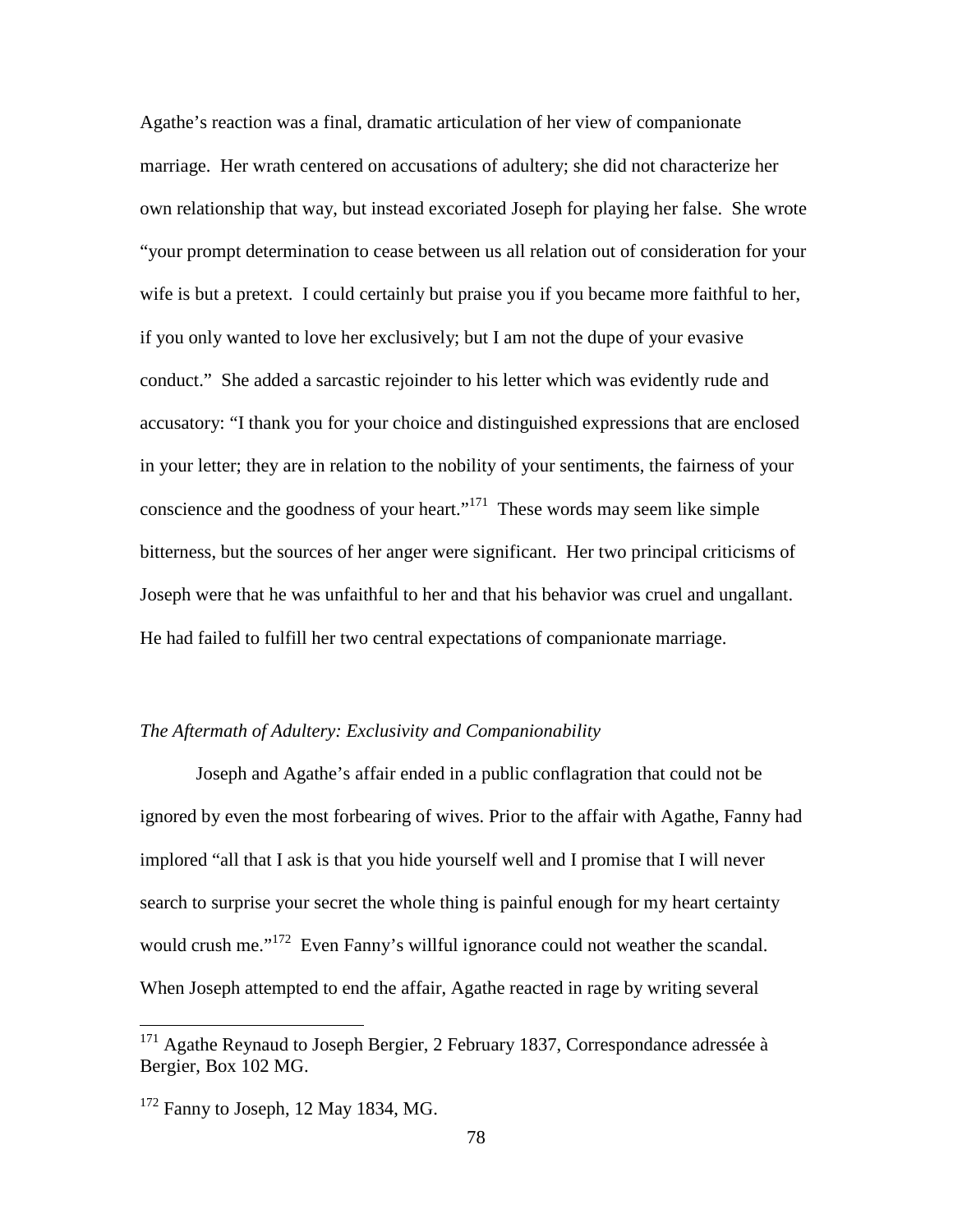anonymous letters accusing Joséphine Vachez, Fanny's closest friend, of having an affair with Joseph.

Who received these letters is unclear, though at the very least Fanny and the Vachez family would have been on the list. Joseph responded by commissioning his man of business Christôt to confront Agathe. Christôt wrote, "She begins to understand all the infamy of the role she played." Having taken her to task for attempting to ruin Joséphine's reputation, he concluded, "she is a very wicked woman, I think that you are now rid of her God willing for a long time."<sup>173</sup> Agathe was completely ruined and ostracized from society. It was, however, impossible for Fanny to pretend not to see reality, as the scandal had gone well beyond the boundaries of their own home. Her reactions provide valuable material for evaluating what companionate marriage meant to her.

Adultery was both an alternative site of negotiating the meaning of companionate marriages, and a force acting on legal unions. Some aspects of marital relationships can only be understood when couples are studied in the context of a larger group.<sup>174</sup> Should companionability mean complete sexual fidelity, or was discretion enough? Fanny entered marriage hoping, rather than assuming, that her husband would be faithful to her. If Joseph had married her for love, then he lacked the excuse that arranged marriages in

<sup>&</sup>lt;sup>173</sup> Christôt to Joseph Bergier, 5 February 1837, Correspondance addressé à Bergier en 1834, Box 102 MG.

<sup>174</sup> Ted L. Huston, "The Social Ecology of Marriage and Other Intimate Unions," *Journal of Marriage and Family* 62 (2000): 300.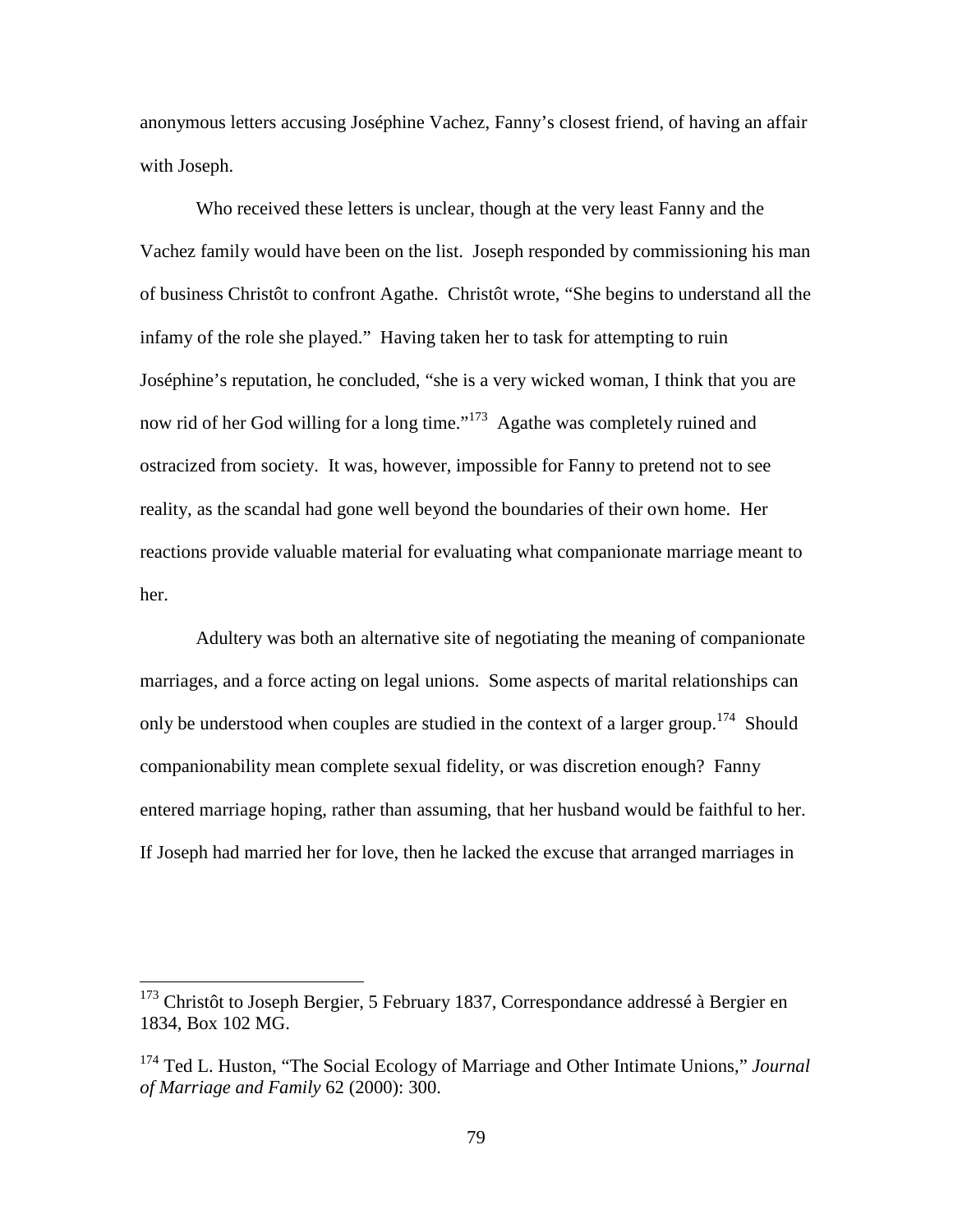previous centuries had provided.<sup>175</sup> The legal framework and cultural circumstances were exceedingly permissive, as we have seen. Joseph openly abandoned the practices imparted by his Catholic upbringing, so it was unlikely that religious strictures would have any weight. Furthermore, she was well aware of the checkered history of her male family members that pointed to a sense of entitlement and freedom when it came to sexual indulgence. At the age of twenty, Fanny's brother César had run away with a "third rate actress," and Joseph was obliged to chase the couple all over the Midi, first to Puy, then Clermont, and ultimately Bordeaux.<sup>176</sup> Joseph himself had had an affair with a grisette in his youth, though it seems likely Fanny would not have known about it, and he hinted in his autobiography that his father was engaged in similar pursuits.<sup>177</sup> Virtually every man in Fanny's life had pre-marital or extra-marital affairs, and though her awareness of the facts may have varied, she was certainly not ignorant in every case.

Changes in the work relationship between men and women contributed to conflicts over adultery. In the 1820s, during the first years of their marriage, there were a few hints that Fanny feared Joseph was unfaithful. Fanny frequently worked in the shop at the counter as an active participant in the family business.<sup>178</sup> In the early 1830s, Joseph began to travel a great deal for business, giving him opportunities for adulterous behavior and giving Fanny reason to fear that such behavior actually occurred. She spent

<sup>177</sup> Ibid., 56.

<sup>175</sup> Régine Beauthier, *La répression de l'adultère en France du XVIème au XVIIIème siècle* (Brussels: Story-Scientia, 1990), 27.

<sup>176</sup> Joseph Bergier, "Histoire de ma famille," MG, 114-116.

<sup>&</sup>lt;sup>178</sup> Fanny Bergier in Joseph Bergier, diary, 12 March 1834, MG; Fanny to Joseph, 13 November 1832, MG.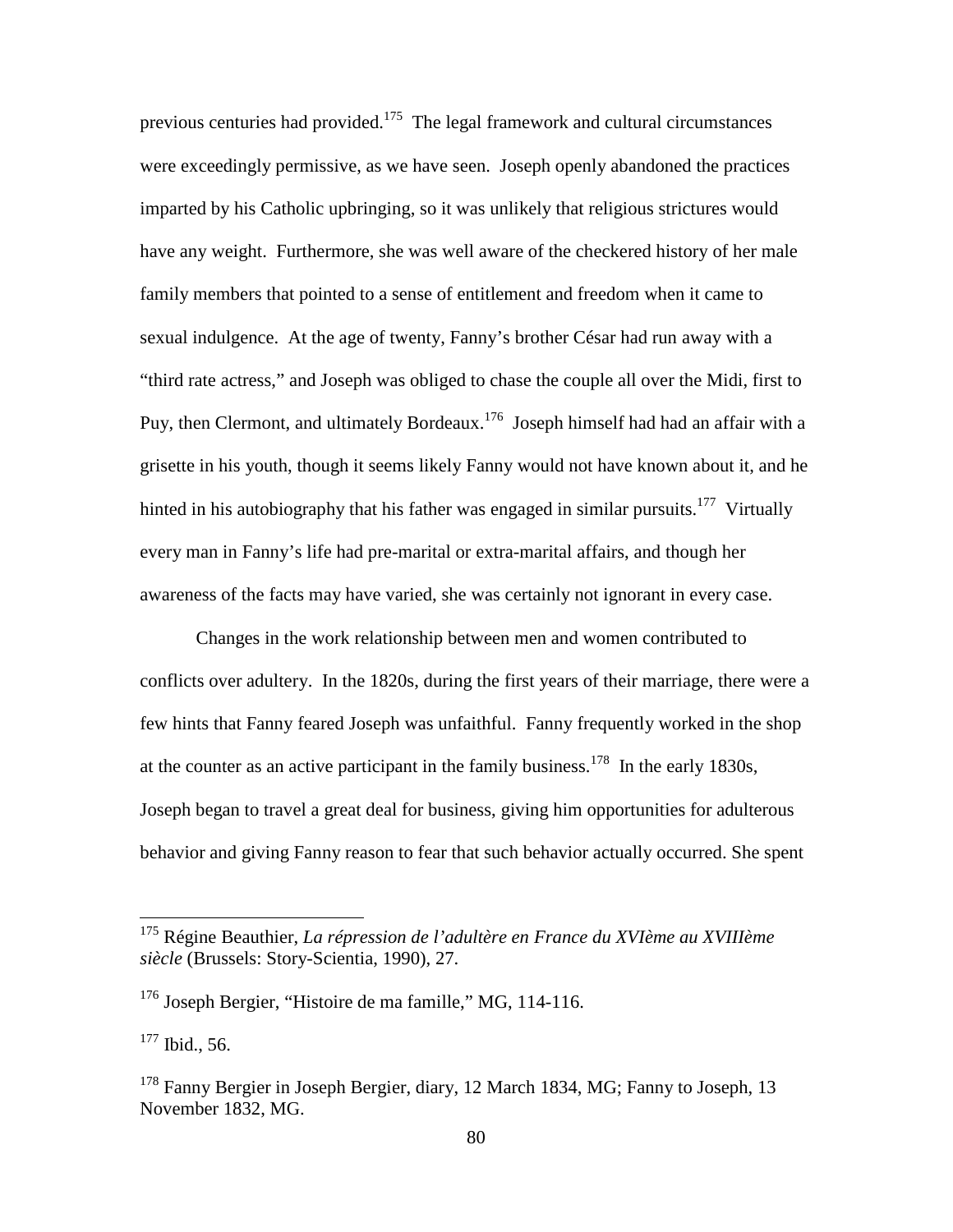one sleepless night thinking that if "Bergier were here he would read to me which would doubtless help me to sleep and make me forget my pain vain desire he was 15 or 18 leagues from my pillow and was doubtless not thinking of me at all." Instead, she insinuated, he was dallying with "pretty Lemonade sellers," then exclaimed "Ah you rascal I have some idea that you're up to your tricks while I am working hard."<sup>179</sup> As the family business model became less dependent on a wife's personal participation, opportunities for dalliance increased. In this respect adultery was a bourgeois characteristic, particularly for men. The occupations of husbands provided the necessary discretion and also diversified the contacts making adultery both easy and appealing.<sup>180</sup> The growth of separate spheres put couples in conflict over how love within marriage should be expressed, and what the boundaries of behavior were. Fanny's contrast between Joseph's "tricks" and her "working hard" articulated the two elements that were integral to her vision of companionability. She expected both sexual and economic exclusivity.

For women, the stakes for ensuring male fidelity were high. One bleak letter from Fanny during the 1830s referred to the personal danger infidelity could pose. Joseph had written a letter, now lost, in which he promised to bring her a funny surprise back from his trip. She replied that "this phrase seems more like a threat than a promise, well as long as this something that is so funny isn't contagious, if it were even an infidelity it would only half surprise me, plenty of women more pretty and loveable than I have cried

<sup>&</sup>lt;sup>179</sup> Fanny Bergier to Joseph Bergier, 4 March 1834, Box 64.2 MG.

 $180$  Sohn, "Golden Age," 472.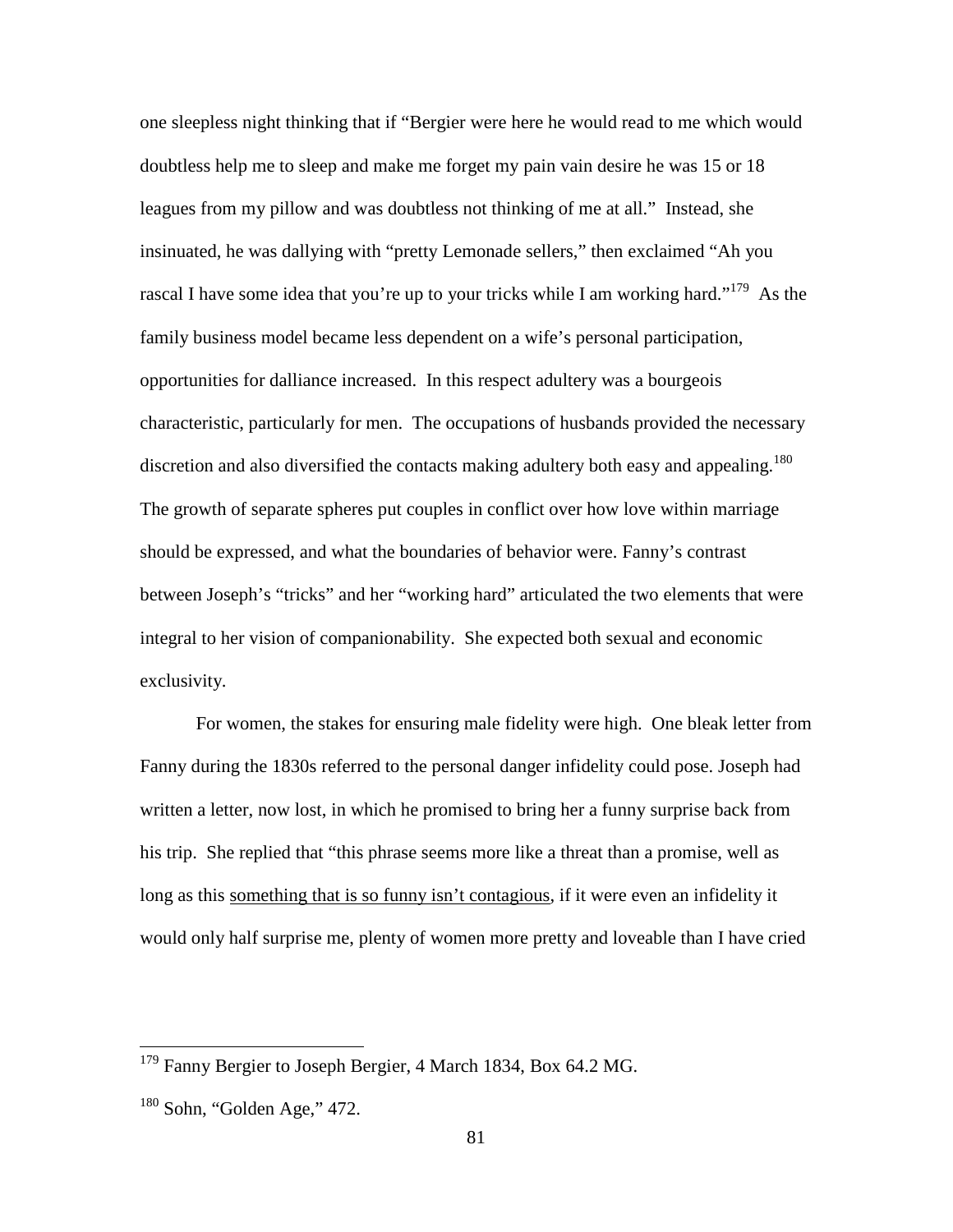over it I must resign myself!"<sup>181</sup> Evidence discussed in the first chapter suggests that Joseph had already transmitted a sexually transmitted disease to his wife, contributing to her infertility and ill health. In addition to emotional pain, the culture of male adultery could be physically dangerous to wives.<sup>182</sup>

The changes in the Bergiers' business arrangements during the 1830s mirrored wider transformations in French society that increasingly shut women out of business affairs.<sup>183</sup> Having sold the family liqueur business in 1834 Joseph's principal commercial activity became the construction and rental of luxury apartments in the newly fashionable quartier of Brotteaux.<sup>184</sup> The neighborhood provided an elegant and modern alternative to the traditional bourgeois district of Ainay, which was located at the confluence of the Rhône and the Saône.<sup>185</sup> Living on private income, the Bergiers no longer had any need of Fanny's work at the counter or abilities with customer relations.

In 1839 Joseph went on a trip to Paris, leaving Fanny behind. The purpose of his trip to Paris was to attend the World's Fair, specifically with an eye to outfitting the new apartments. He commissioned Fanny to have Christôt, his secretary, send him all the necessary measurements so he could buy the "locks, hinges, buttons [and] door plates

 $181$  Fanny to Joseph, 12 May 1834, MG.

<sup>182</sup> Harsin, "Syphilis, Wives, and Physicians," 73, 75; Kevin P. Siena, "The 'Foul Disease' and Privacy: The Effects of Venereal Disease and Patient Demand on the Medical Marketplace in Early Modern London," *Bulletin of the History of Medicine* 75 (2001): 215.

<sup>183</sup> Hause and Kenney, *Women's Suffrage*, 17.

<sup>184</sup> Fanny Bergier to Joseph Bergier, 20 April 1834, Box 64.2, MG.

<sup>185</sup> Jean Dufourt, *Calixte ou l'introduction à la vie lyonnaise* (Paris: Nelson, 1936), 30; Kleinclausz, A., *Lyon des origines à nos jours la formation de la cité* (Lyon: Pierre Masson, 1980), 313-332.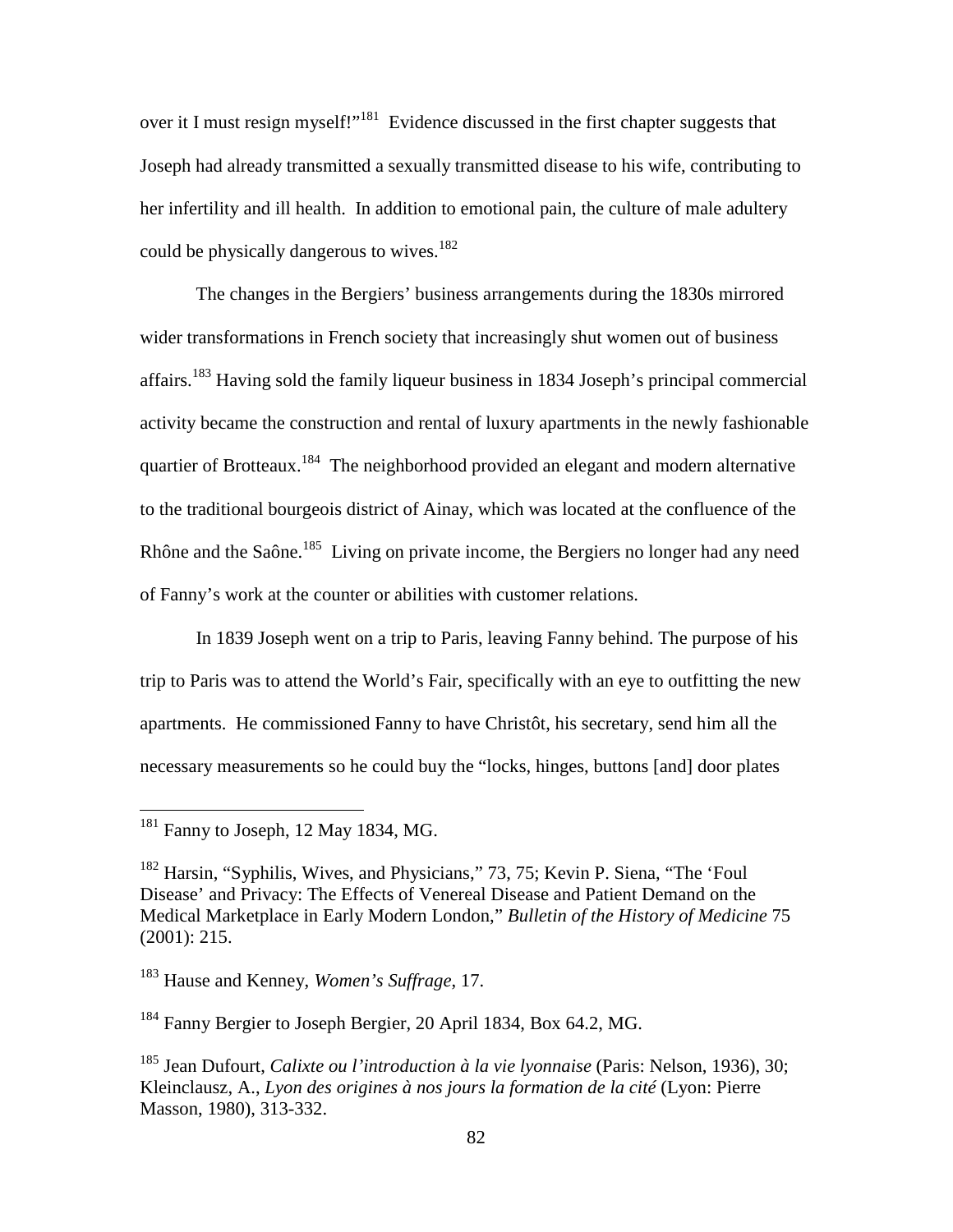that I might need; in a word that he tell me everything that is required."<sup>186</sup> Though part of his trip was for tourism, his principal purpose was business.

The shift away from economic partnership between husband and wife was not immediate or complete. Though Fanny no longer had a place behind the counter or keeping the books, she was still involved in the real estate investment, acting as the agent in Joseph's absence. She successfully rented an apartment, an action that Joseph approved. He wrote "The price that you established for the  $5<sup>th</sup>$  [story] are enough in line with what I wanted" adding "you did very well to rent it, today it is a finished affair, so much the better!"<sup>187</sup> He warned her, however, that he would be upset if they had to divide the apartments into smaller units to get tenants. Fanny was authorized to act in his name, and had his trust as long as she acted within the parameters he set. This was in line with his vision of companionate marriage, that he wanted partnership that served his needs but did not exceed the limits he established.

The gender roles of the Bergiers may seem confusing, as they were simultaneously separated yet working together, diverging yet converging in different ways. Their case shows why the bourgeoisie in Lyon in particular are interesting subjects for the study of gender roles within marriage. The idea of separate spheres applies unevenly to the French context. Joan Landes has argued that the collapse of the patriarchal order of the Ancien Régime gave way to a pervasive gendering of the public sphere. Bonnie Smith, in her landmark study *Ladies of the Leisure Class*, made the case

<sup>&</sup>lt;sup>186</sup> Joseph Bergier to Fanny Bergier, 6 May 1839, Lettres adressées à Mme. Bergier, Box 102 MG.

<sup>&</sup>lt;sup>187</sup> Joseph Bergier to Fanny Bergier, 17 May 1839, Lettres adressées à Mme. Bergier, Box 102 MG.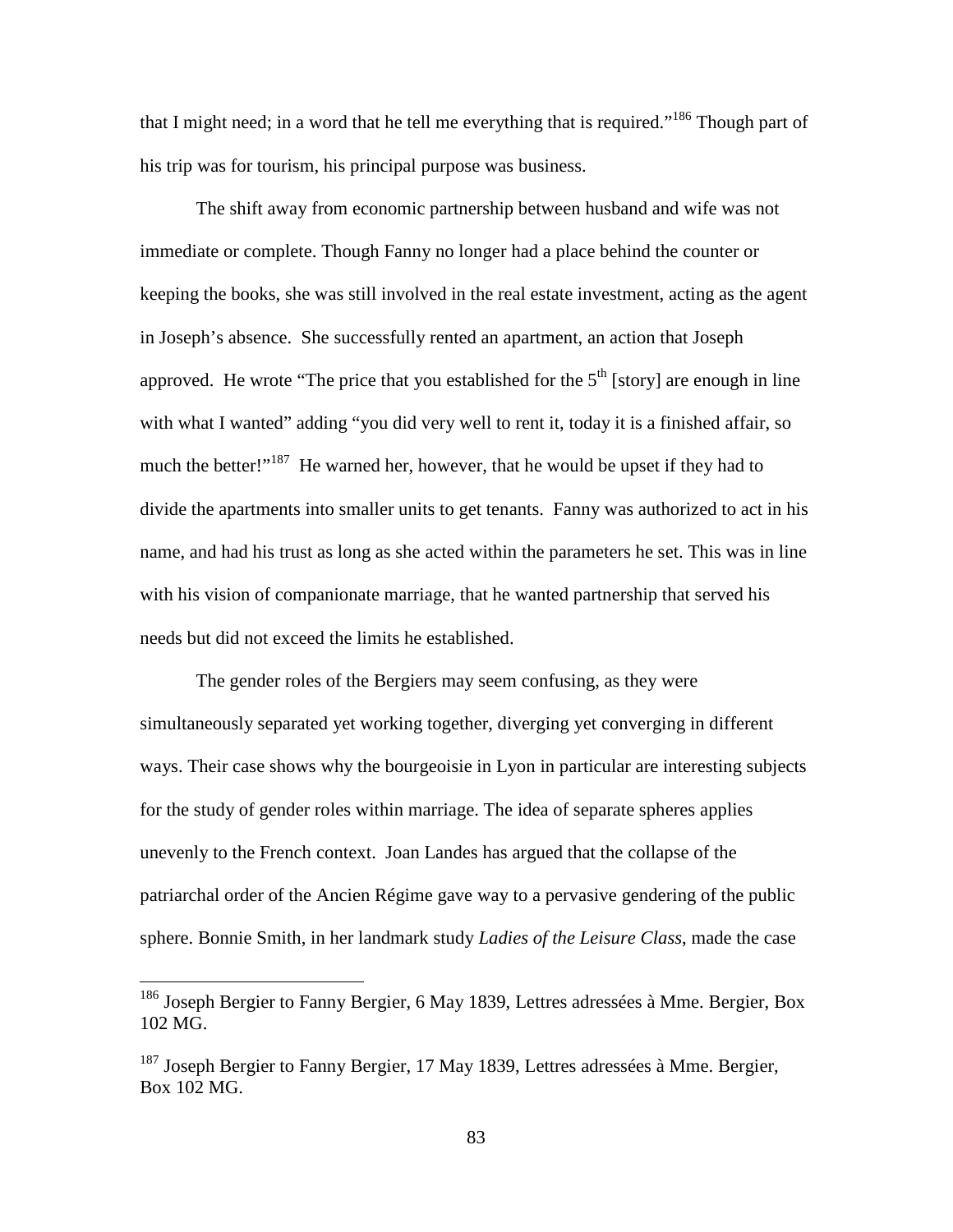that in the Nord the transition to separate spheres for women of the middle class was complete by the end of the century. While early in the nineteenth century women were well represented in business, by the dawn of the Third Republic these women were completely devoted to a domestic life defined by religion. In Lyon, by contrast, the boundaries between public and private were far more permeable. Lyonnais couples often took a more collaborative approach both in family life and in social and professional spheres. While broadly speaking the notion of separate spheres is applicable to nineteenth-century France, particularly in relationship to political representation, regional variations provide examples that make a more nuanced approach possible. The incompleteness of the separation of spheres in Lyon provided room for contestation over the way family life ought to be lived and what the place of women in business and society should be.<sup>188</sup>

Joseph limited the level of reciprocity in his business dealings with Fanny, by asserting his prerogative to restrict his wife's power in their relationship. While he expected her to support his interests by acting according to his dictates, he denied her the same privilege. One of Fanny's primary agricultural concerns at the time was the state of her apiary. So preoccupied was she with this activity that when Joseph ultimately returned from his trip she was reluctant to leave the bees to see her husband: "I was obliged to leave as I expect Bergier tomorrow . . . I leave my bees with fear I recommended to everyone. Papa promised me to come tomorrow to care for them, it

<sup>188</sup> Joan B. Landes, *Women and the Public Sphere in the Age of the French Revolution* (Ithaca: Cornell University Press, 1988), 2; Bonnie G. Smith, *Ladies of the Leisure Class: The Bourgeoises of Northern France in the Nineteenth Century* (Princeton: Princeton University Press, 1981), 13-14; Pellissier, *La vie privée*, 173-174.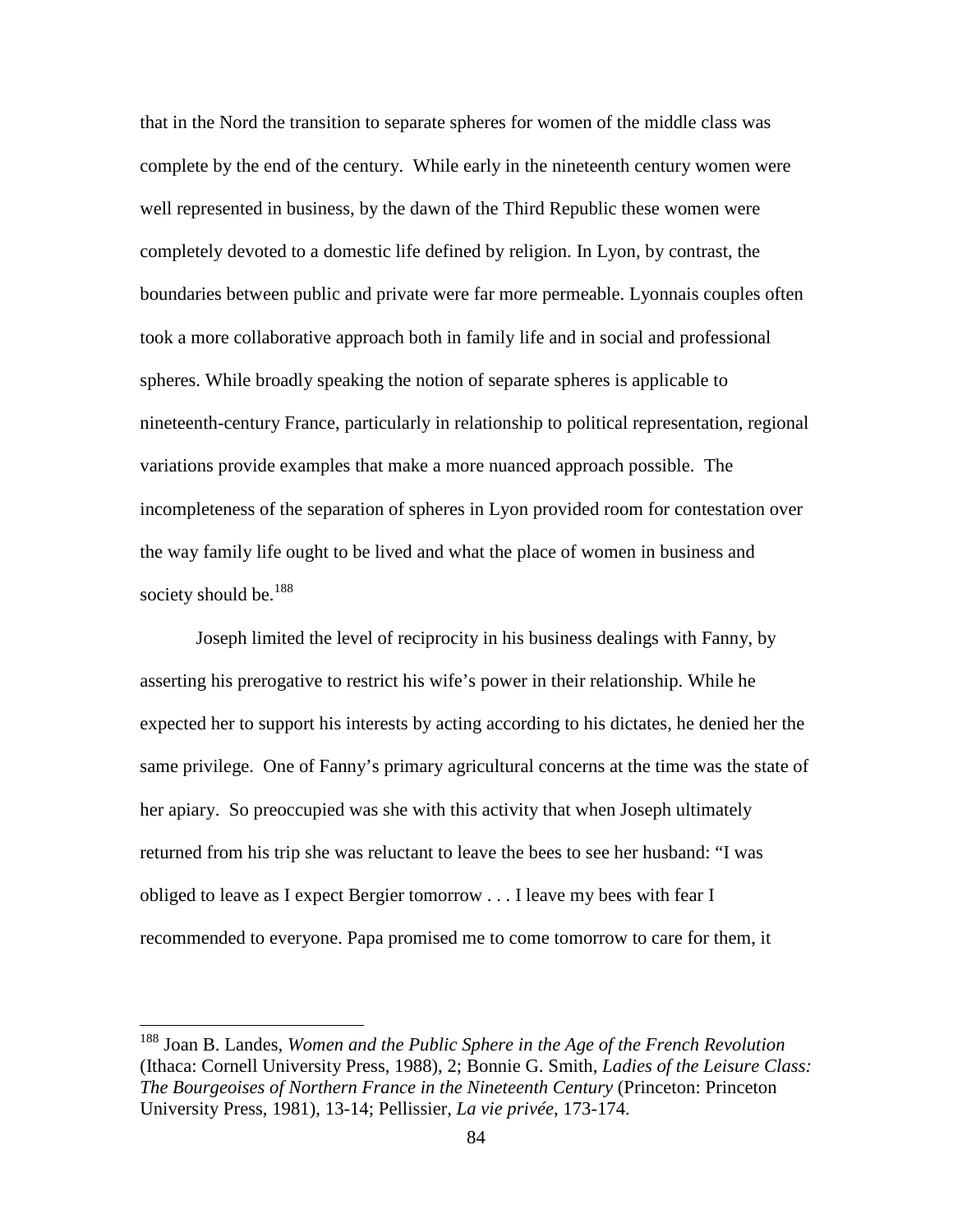soothed my worry. I would not like to lose them."<sup>189</sup> While he was in Paris, Fanny had requested new supplies for the apiary. Reading backward from Joseph's reply, it is evident that she asked him to search out high quality hives at the fair and bring them back to her. He responded "No, my dear, I will not buy hives in spite of all the desire I have to give you pleasure, I could not commit to spending 30 on something that is worth at most 12 or 15 francs."<sup>190</sup> Though Joseph's expenditures for his business ventures dwarfed this sum, he decided her request was unreasonable and denied it. His refusal was couched in romantic language, further demarcating the boundaries of their relationship. The reason he even considered buying the hive was her pleasure and his affection, rather than Fanny's business acumen. By labeling her request a whim he differentiated between his spending and hers and asserted that she did not have the final say. To Joseph, a mutual business association was not a component of marital bliss.

For Fanny, the central difficulty with Joseph's business trip was that she felt excluded when she believed she ought to have played a role. Although he wrote to her asking for her help, she was dissatisfied that he left her behind in the first place. She felt the exclusion was deliberate and that he had not truly discussed it with her, to which Joseph responded "For this voyage, you tell me that I never spoke of it except in front of a third person. Well! I assure you you are mistaken." Joseph went on to assert that Fanny had had full knowledge and that his abrupt departure without her should neither have come as a neither surprise nor a blow. His peremptory assertion that she was wrong is

<sup>&</sup>lt;sup>189</sup> Fanny Bergier, récoltes diary, 22 May 1839, Box Bergier Diary, MG.

 $190$  Joseph to Fanny, 17 May 1839, MG.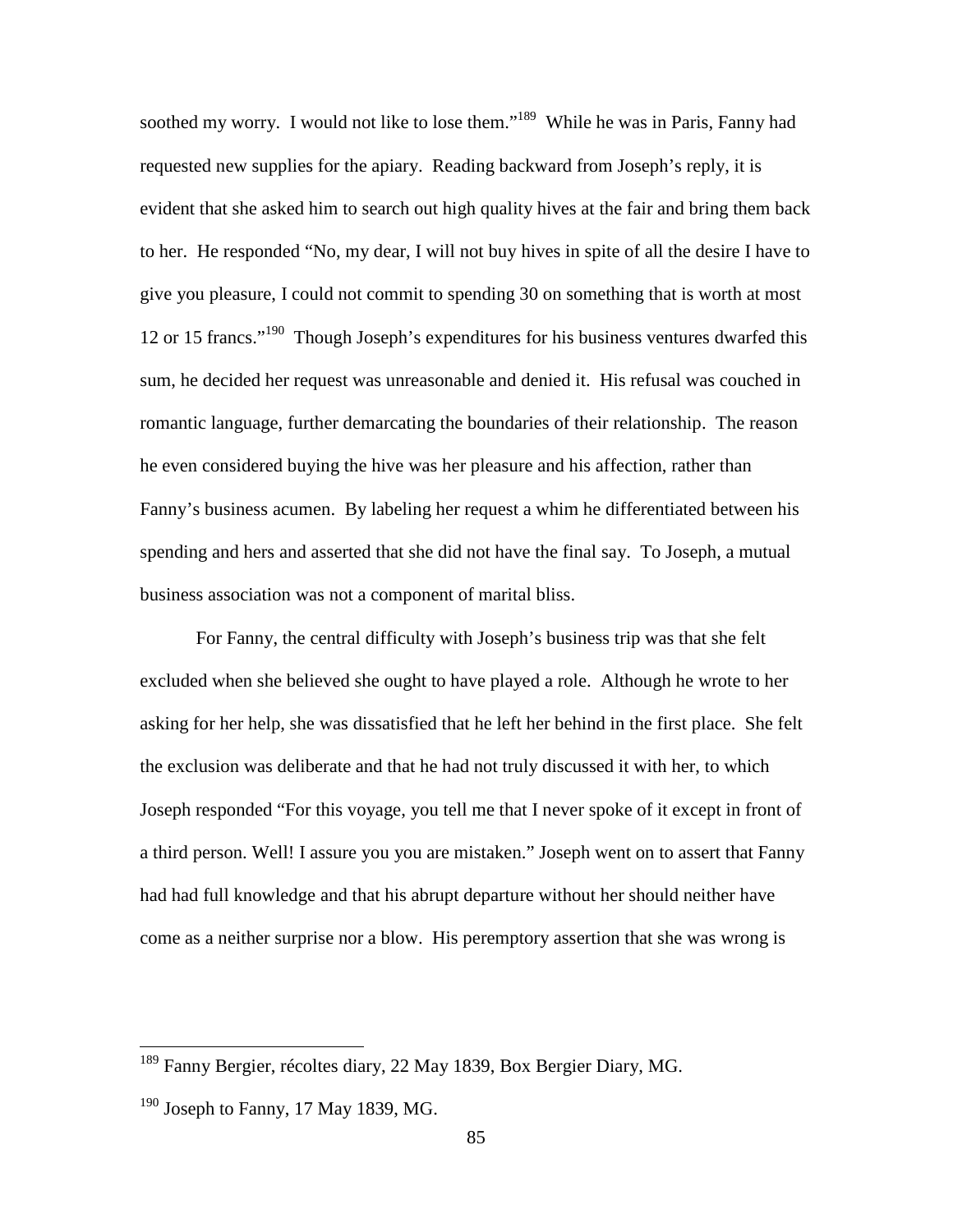further evidence of his belief that his opinions and preferences constituted the final word concerning the boundaries of their relationship.

By claiming that Joseph would only discuss the trip with a third party around, Fanny complained that he had not truly taken her into his confidence and had not discussed business privately with her, nor allowed her to voice her opinion. Worst of all, he had left her behind. He replied "I swear on my honor I never thought this trip would upset you . . . if you had said to me with frankness: this trip pains me, I really want to come with you, do not refuse me, I swear I would not have left or you would have come with me."<sup>191</sup> Joseph put the onus on Fanny, claiming her exclusion was her own fault for not pleading with him. From Fanny's point of view, there should never have been any question of her needing to plead. He ought to have discussed it fully and privately with her, and he should have assumed she would be included in his travel plans and business deals.

In spite of Joseph's often controlling and dismissive attitude, he did consider husbands to have obligations in regards to maintaining affectionate ties within marriage. While he rejected the idea that he should curtail his absences in order to spend more time with his wife, his letters were full of effusions of love. He wrote, "Remain very sure that I love you as much as it is possible to love. That I have only you on the earth to whom I can confide my most secret thoughts. That you replace in my heart, father, mother, brother & children. That isolated in this world, my wife is everything for me."<sup>192</sup> Joseph assured Fanny of his unswerving devotion and claimed that his relationship with her

<sup>&</sup>lt;sup>191</sup> Joseph Bergier to Fanny Bergier, 4 May 1839, Lettres adressées à Mme. Bergier, Box 102 MG.

 $192$  Ibid.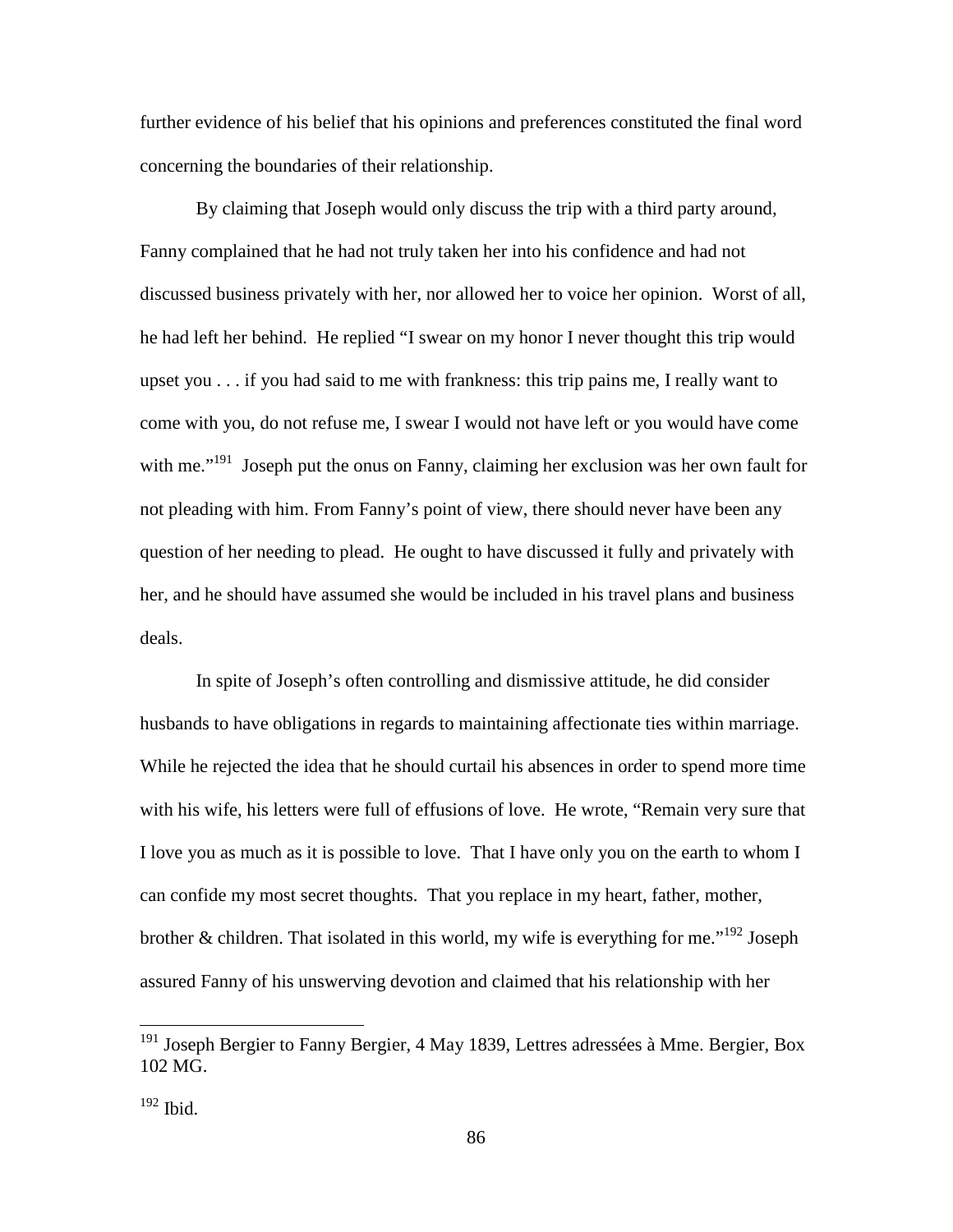provided him with such complete emotional fulfillment that it compensated for his lack of family. Joseph's letters reflected his sentimentality, though his actions did not necessarily follow the same pattern.

In his letters, Joseph made explicit his expectations for his return home by providing his recipe for conjugal felicity. When Fanny complained of unhappiness at his departure he replied "If you want, my dear good friend, to be happy + to make me happy, you need to chase far from you the dark ideas that fatigue you [about infidelity], be always good, loving + nothing will be lacking from our happiness . . . let us forget as well the wrongs that we will have to reproach one another."<sup>193</sup> For Joseph, the key to marital bliss was an obliging wife who was cheerful company, forgiving of his past adultery and unsuspicious of his current behavior. In his characterization of the problems in their marriage, the main issue was Fanny's attitude and moods rather than any actions on his part that may have contributed to her bad humor. For him, a good marriage meant having a cheerful home that he could return to without fearing a reproachful and despondent wife. It was not dependent on external factors such as a reciprocal economic partnership or physical proximity as Fanny suggested. Love was more about verbal expressions of affection and trust than about their lifestyle taken as a whole.

Joseph's effusions of love did not always read as sincere to Fanny. Though her letters are lost, she seemingly contested his claims that he loved her. He wrote, "As you are, you please me  $\&$  very much  $\ldots$  Cease telling me all the time that you fear that I don't love you, when you know very well to the contrary, wicked woman, it is to annoy

<sup>&</sup>lt;sup>193</sup> Joseph Bergier to Fanny Bergier, 8 May 1839, Lettres adressées à Mme. Bergier, Box 102 MG.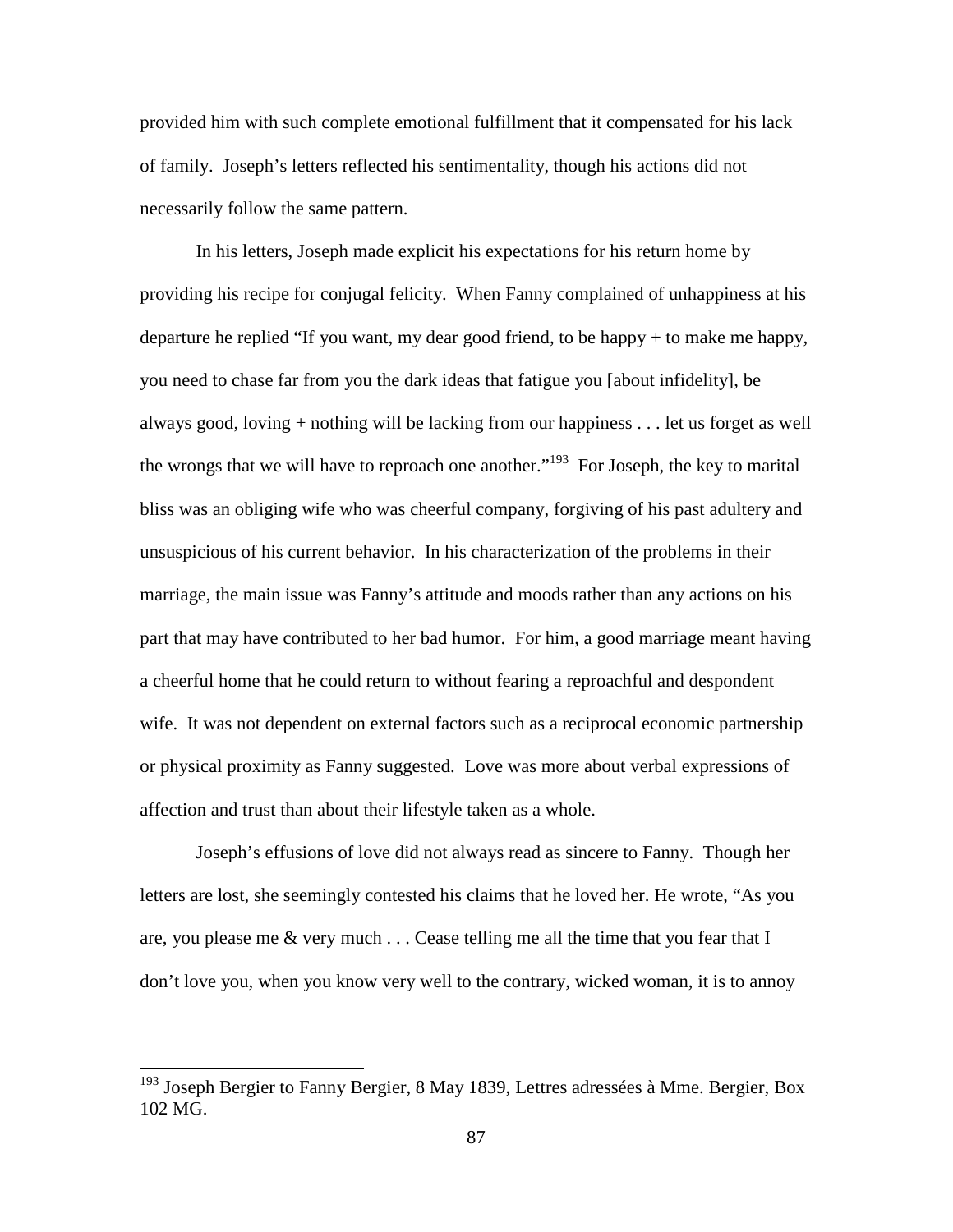me that you use such language."<sup>194</sup> Joseph's frustration in this instance was clear, but his words suggest that Fanny had felt equally upset. Both Fanny and Joseph seem to have maintained that as individuals they were living up to the cultural expectation of conjugal love, but that their spouse was not adequately doing so. Joseph believed affectionate letters should be amply fulfilling and was irritated when Fanny did not take him at his word. In her turn, Fanny, who expected physical closeness and inclusion, did not read his words of love as being consistent with the actions that were to her destructive of marital happiness.

Joseph and Fanny's letters during their separation in 1839 revealed confusion over how love within marriage should find expression. Both of them evidently felt a strong desire to be part of a loving relationship that was emotionally fulfilling. Their expectations of how that love should be expressed diverged significantly, and those differences were in part dictated by the wider social context of gender expectations.

#### *Conclusion*

<u>.</u>

The problems in one marriage had roots in larger social and political structures. The infantilization of women by the legal code created a culture of permissiveness for men. Legally husbands and wives were not equals in any respect. The law code explicitly stated that, "the wife [owes] obedience to her husband."<sup>195</sup> This justified Joseph's position that it was wrong for women to challenge him. Certainly neither Fanny nor Agathe had any leverage where Joseph was concerned other than persuasion. The

<sup>&</sup>lt;sup>194</sup> Joseph to Fanny, 6 May 1839, MG.

<sup>195</sup> Spence, trans. *Code Napoléon*, Title 5 § 213.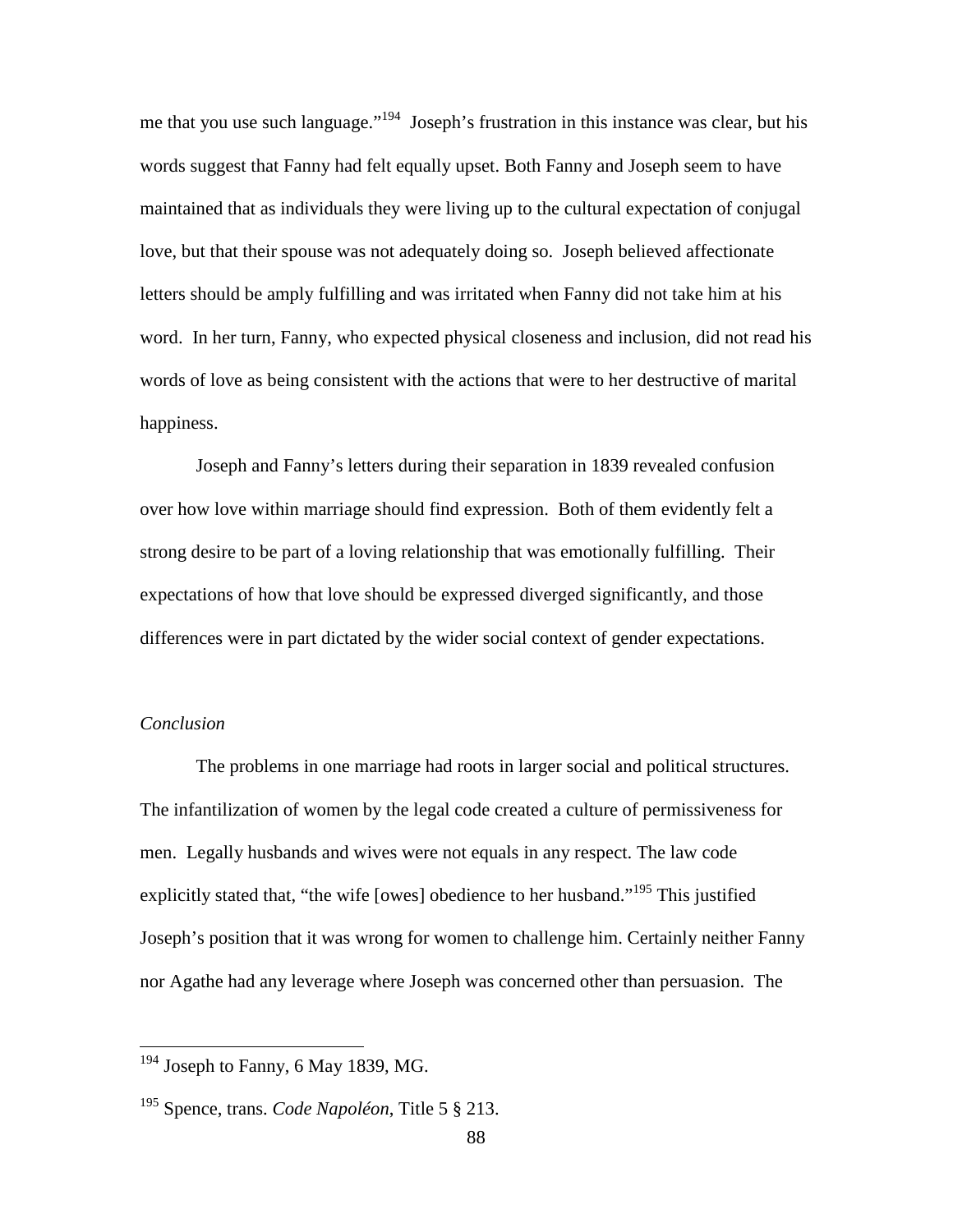disempowerment of women in regards to family relationships was true for women throughout France. The pressures acting on the Bergiers were present for bourgeois families elsewhere and, in different ways, on families of other social classes.

Companionate marriage grew in popularity in nineteenth century France, but was in conflict with other legal and cultural changes at the time. The emergence of separate spheres was a cultural shift that appeared to be compatible with companionability, but was in fact in constant tension with it. If companionability signified proximity and shared experiences, then the legal and social limitations put on women by changing gender roles made true companionability impossible. Similarly, the Napoleonic Code was specifically designed to strengthen the institution of marriage by outlawing divorce and affirming paternal power. Yet taken as a whole, the laws tacitly encouraged male adultery while severely limiting the power of women to retaliate. If companionability meant complete sexual fidelity, the culture created by the new legal system was a constant force undermining a loving marriage.

Husbands and wives engaged in the work of defining companionate marriage, but they were not the only active parties. Adultery was both an alternative site of negotiation and a form of pressure acting upon spousal relationships. Extramarital liaisons allowed men and women to experiment with romantic roles without the weight of legal limitations and social expectations. Yet adultery also put pressure on couples within marriage to reach a compromise on the meaning of companionability. The question of sexual fidelity as a component of companionate marriage became a source of contestation precisely because adultery acted as an external defining force for the boundaries of the conjugal tie.

89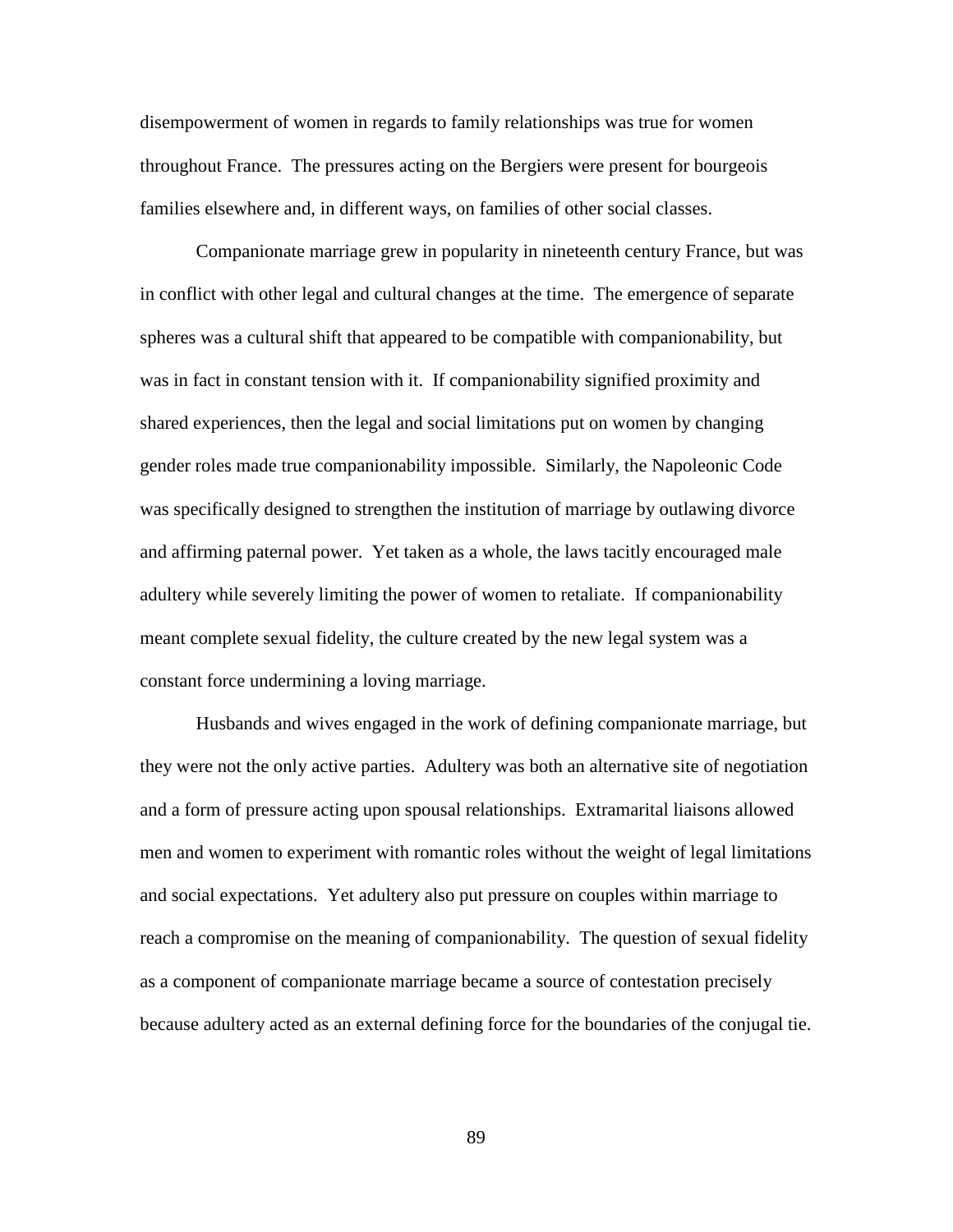The consistent thread implicit in all the negotiations over companionability was the question of equality. Both Fanny and Agathe assumed that participation in a companionate relationship gave them the right to make demands on Joseph and to define the relationship as partners. On both fronts he resisted this. He wanted love and friendship, but did not want to be challenged or to cede any of his privileges. Though none of the parties involved made explicit claims of rights for women or framed their discussion in the context of France's republican experiments, the ideology behind republicanism was ever present. The push for empowerment within marriage was, however muted, a claim to equality and a rejection of the legal and social trappings that left women imprisoned.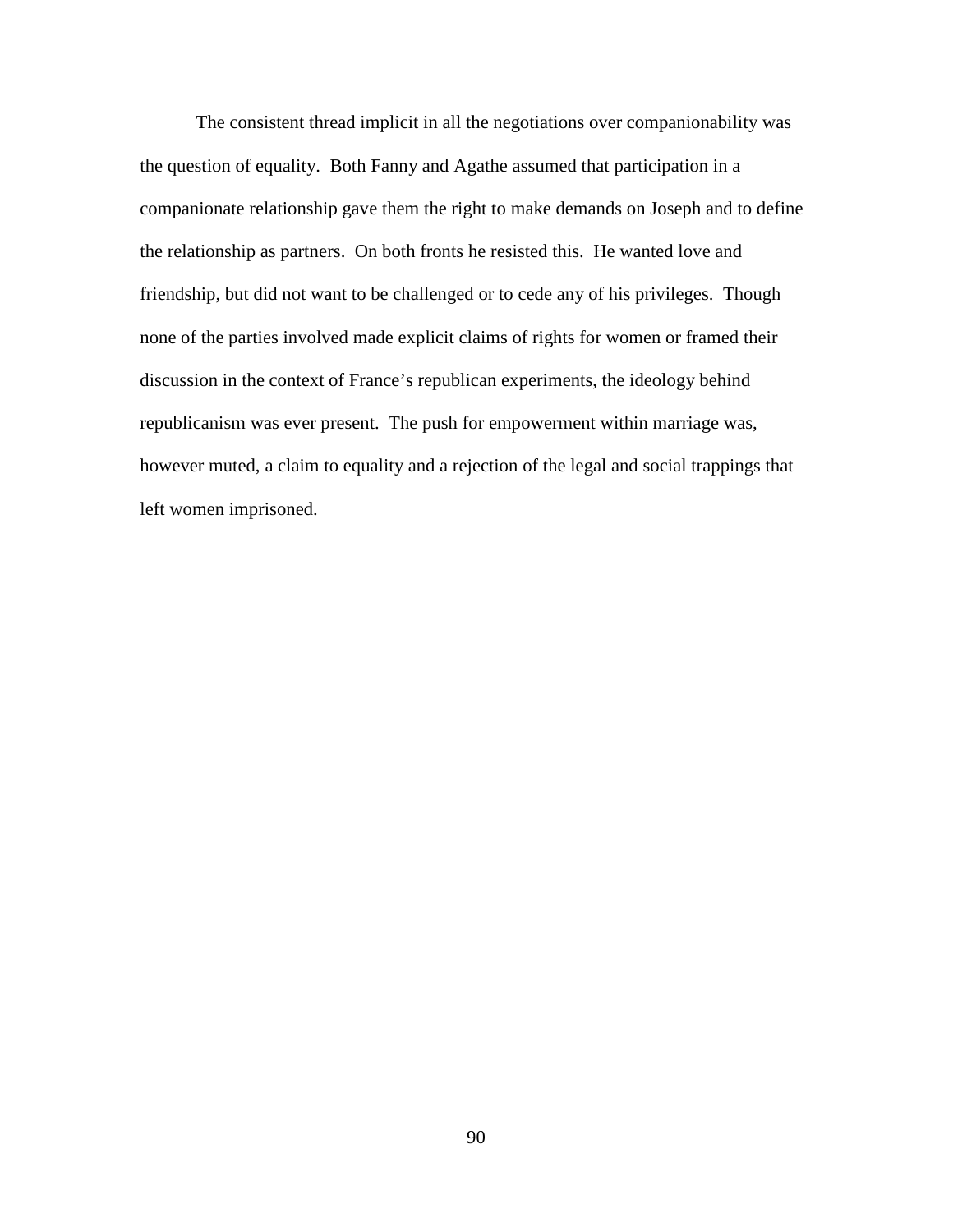## CHAPTER IV

# "ALMOST OUR ADOPTED DAUGHTER": PHILANTHROPY AND SURROGACY AS FAMILY CREATION

The Bergiers were unable to have biological children and struggled to find a model for family life that met their individual expectations of companionability. Joseph's adultery had only served to underline the ways in which their identity as a couple was under stress, while at the same time highlighting their incompatible visions of what a companionate marriage should look like. By the 1840s, Joseph had abandoned his philandering and as a couple they once again sought a family life. Having long since given up hope of having their own children, the Bergiers sought to meet their need for offspring through other means.

Sociability was the primary avenue that the Bergiers used to address their childlessness. Associational activity was an important part of everyday life for the bourgeoisie of Lyon. The Lyonnais elite in this period multiplied the number of clubs and societies to which they belonged, founding charitable institutions to address the needs of the poor and to provide an opportunity for benevolence and public display of wealth. Philanthropy played an important role in the Bergier story, not only as a means of helping the poor, but also as a path for alternative family creation and surrogate parenthood. This chapter focuses on sociability, both formal and informal, as a means of creating family-like relationships. Yet even as the Bergiers made family-like ties with children outside their kin, these bonds reinforced rather than erased existing hierarchies.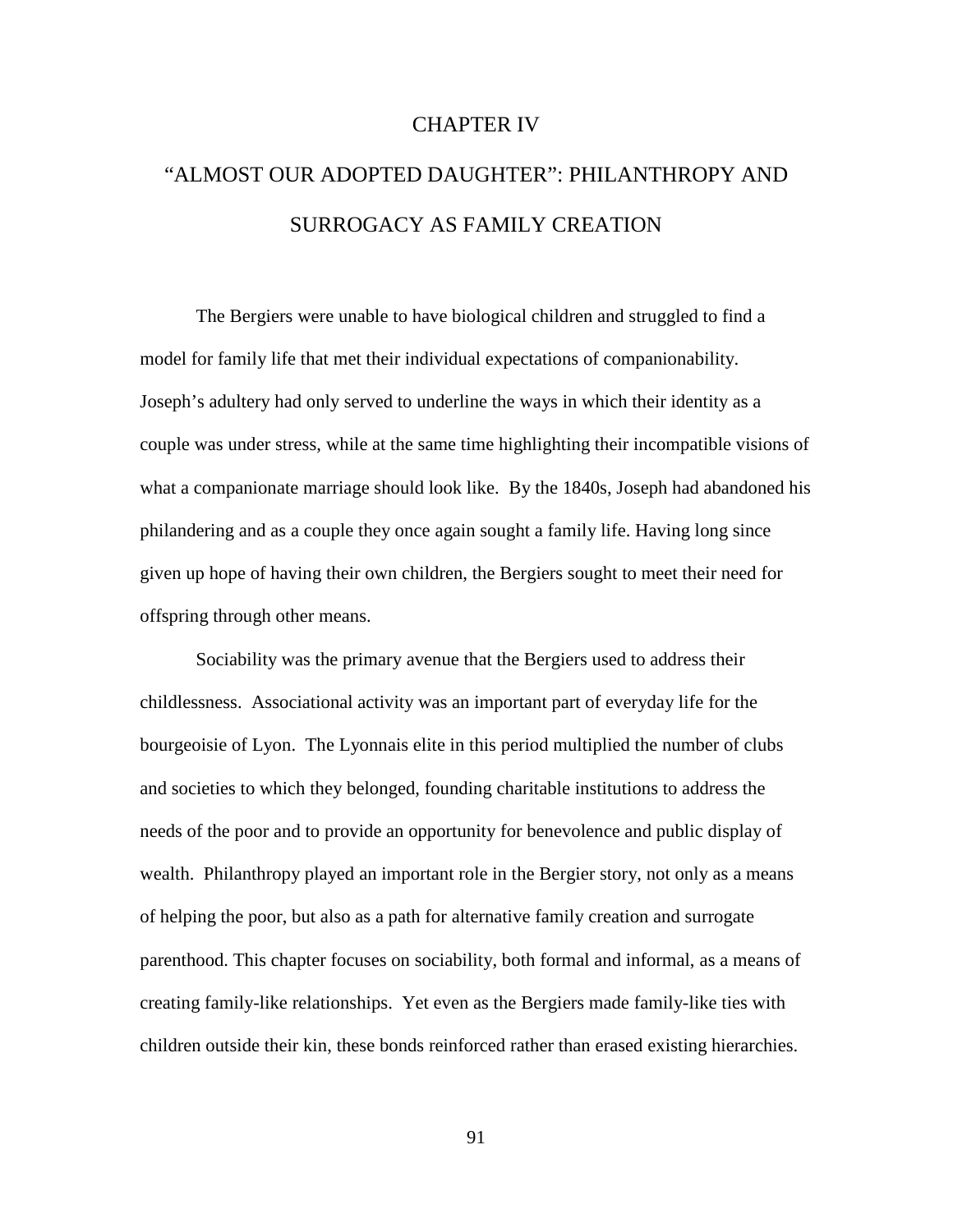Gendered perceptions of the significance of children played a role in determining how sociable networks would be deployed. The first chapter demonstrated that men like Joseph viewed children as part of a dynastic imperative, making it difficult to imagine family life without them. The case of the Bergiers shows that some women saw family life as primarily an affective group, united by bonds of love and quality time. As a consequence, what an infertile woman often missed most about not having children were the personal ties with the next generation. Men like Joseph also valued personal relationships, but children additionally represented dynastic possibilities. Having no children meant having no heirs to inherit property, carry on the family name, or pay proper respects to the dead. This gendered understanding of why reproduction was important had wider resonance in the meaning of modern marriage. While having a small number of carefully tended children was very important in France, *why* they were important was open to debate. Childlessness hurt both men and women, but the pain came from different sources and necessitated a different response.

The case of the Bergiers indicates the existence of a previously unexplored form of adoption, which I call sociable surrogacy. With avenues for legal adoption in the modern sense largely closed to French couples, some families, including the Bergiers, sought alternative means of family creation.<sup>196</sup> Existing forms of sociability such as associational activity and informal networks provided opportunities for childless couples to form parental relationships with children from a variety of class backgrounds. These ties had the advantage of easily circumventing legal prescriptions against adoption, but lacked the protection a state-sanctioned connection would afford. Viewing these

<sup>196</sup> Jean-Pierre Gutton, *Histoire de l'adoption en France* (Paris: Publisud, 1993), 138.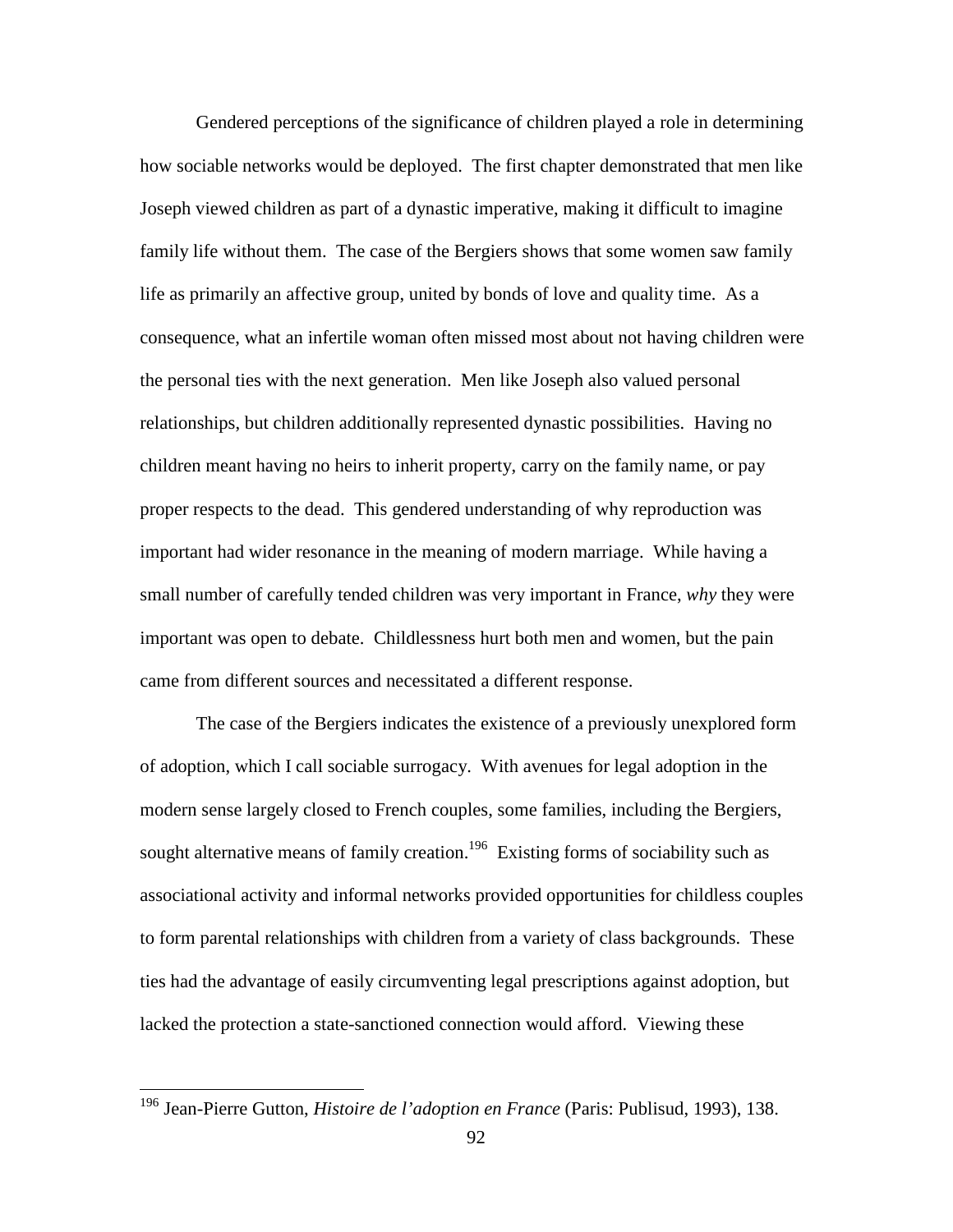interactions as an avenue for surrogacy changes the significance of sociability in the context of the bourgeois family.

There are four sections in this chapter, beginning with an introduction to the institution of patronage and its class implications. The next two sections look at how Fanny and Joseph used the Société de Patronage des Enfants Pauvres de la Ville de Lyon, a charity Joseph founded, to fill their differing needs to become parents. Both class and gender informed how the Bergiers employed associational activity as an avenue for alternative family formation. The final section addresses informal bourgeois sociability, which, for the Bergiers, centered on substitute parenting of their peers' children in the face of their inability to have their own.

## *Patronage as an Instrument of Social Control*

<u>.</u>

The Société de Patronage is a good example of the intersection between formal and informal sociability in Lyonnais society. In 1840 Joseph, along with Fanny's brother César and their friend Claude Vachez, set up a charity called the Société de Patronage des Enfants Pauvres de la Ville de Lyon.<sup>197</sup> The three founders were tied by familial and sociable links. Joseph and César were related by marriage and had shared a close relationship for fifteen years. Claude was one of Joseph's dearest friends and spent a great deal of his leisure time with the Bergiers and the Bertholons. Thus the three men were linked primarily by familial and informal sociable connections. They drank

<sup>&</sup>lt;sup>197</sup> Undated newspaper clipping, 3 C 319 Archives Municipales de Lyon (AML).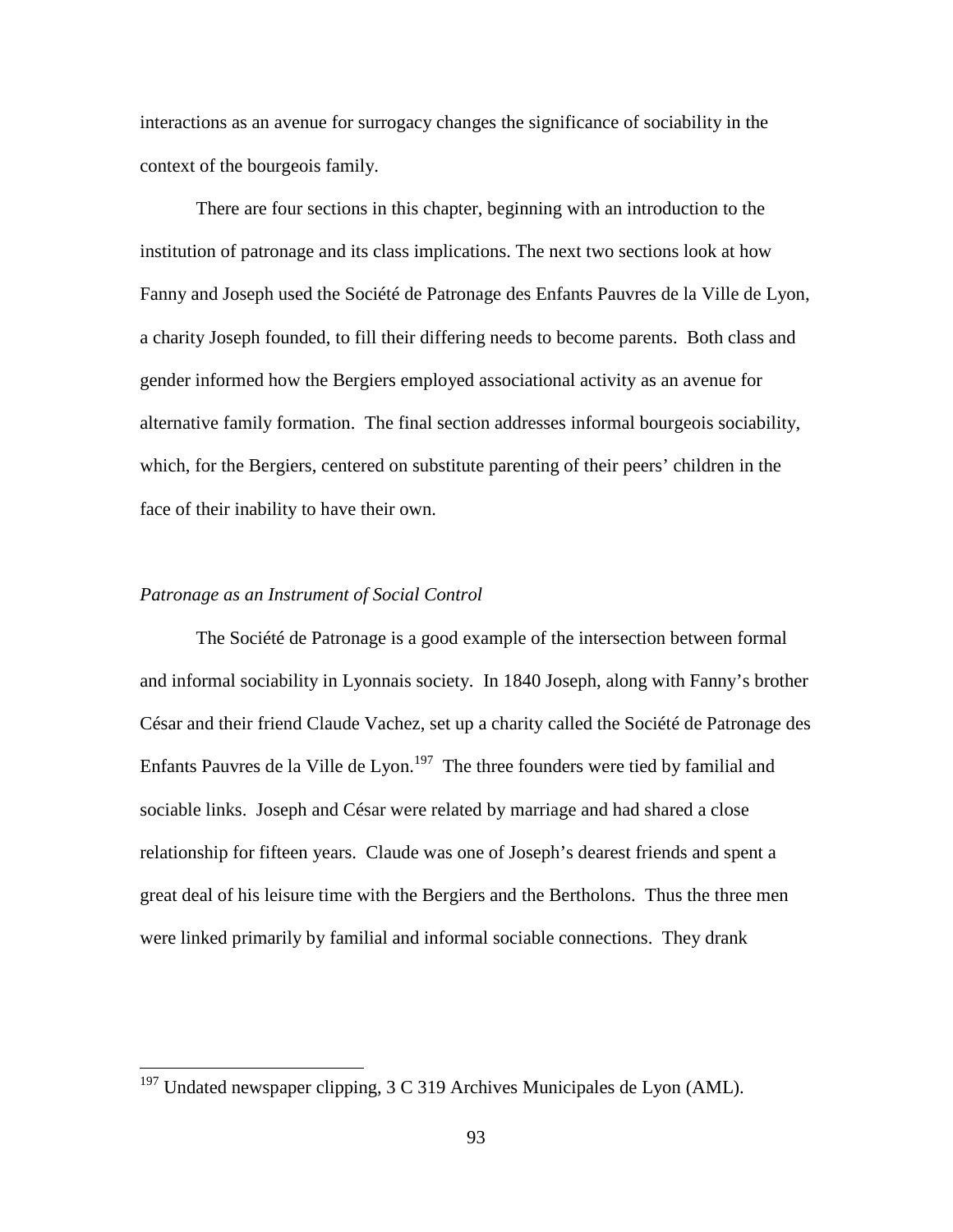together, their wives called on each other, and they spent nearly every weekend in good weather at the Bergiers' estate in Collonges, hunting and playing boules.<sup>198</sup>

 It seems likely that they discussed and planned the founding of the Société de Patronage during these many informal meetings that afforded ample opportunity for conversation. On April 30, 1840 Joseph wrote that he and Vachez went "to the meeting of the Société de Patronage, where 40 subscribers came to vote. Even though there were only 12 administrators to name, this operation lasted until 10 o'clock."<sup>199</sup> Evidently, then, the men had recruited subscribers before calling a meeting, and had already decided that a council of administrators would run it. In his old age, Joseph added an index to the back of his diaries, noting for the above date that "thus the Société de Patronage was founded."<sup>200</sup> The fact that the first meeting was well attended suggests that the organization had been planned and members invited on an informal basis before its official inception.

 The Société de Patronage was also the product of formal sociability, because all three men and virtually all of the initial subscribers were members of Masonic lodges. The leaders did not officially limit participation to Masons and their wives, nor do the statutes or reports suggest just how extensive the masonic involvement was. However, the list of male subscribers corresponds to membership in masonic lodges, and publications by those lodges indicate that in fact masonry and philanthropy were closely

 $198$  There are many examples in the diaries of these sociable interactions. Some examples include Joseph Bergier, diary, 6 March 1838, Box Bergier Diary, MG; Joseph Bergier, diary, 2 January 1840, Box Bergier Diary, MG; Joseph Bergier, diary, 8 February 1840, MG.

<sup>&</sup>lt;sup>199</sup> Joseph Bergier, diary, 30 April 1840, MG.

 $200$  Joseph Bergier, diary, index 1840, MG.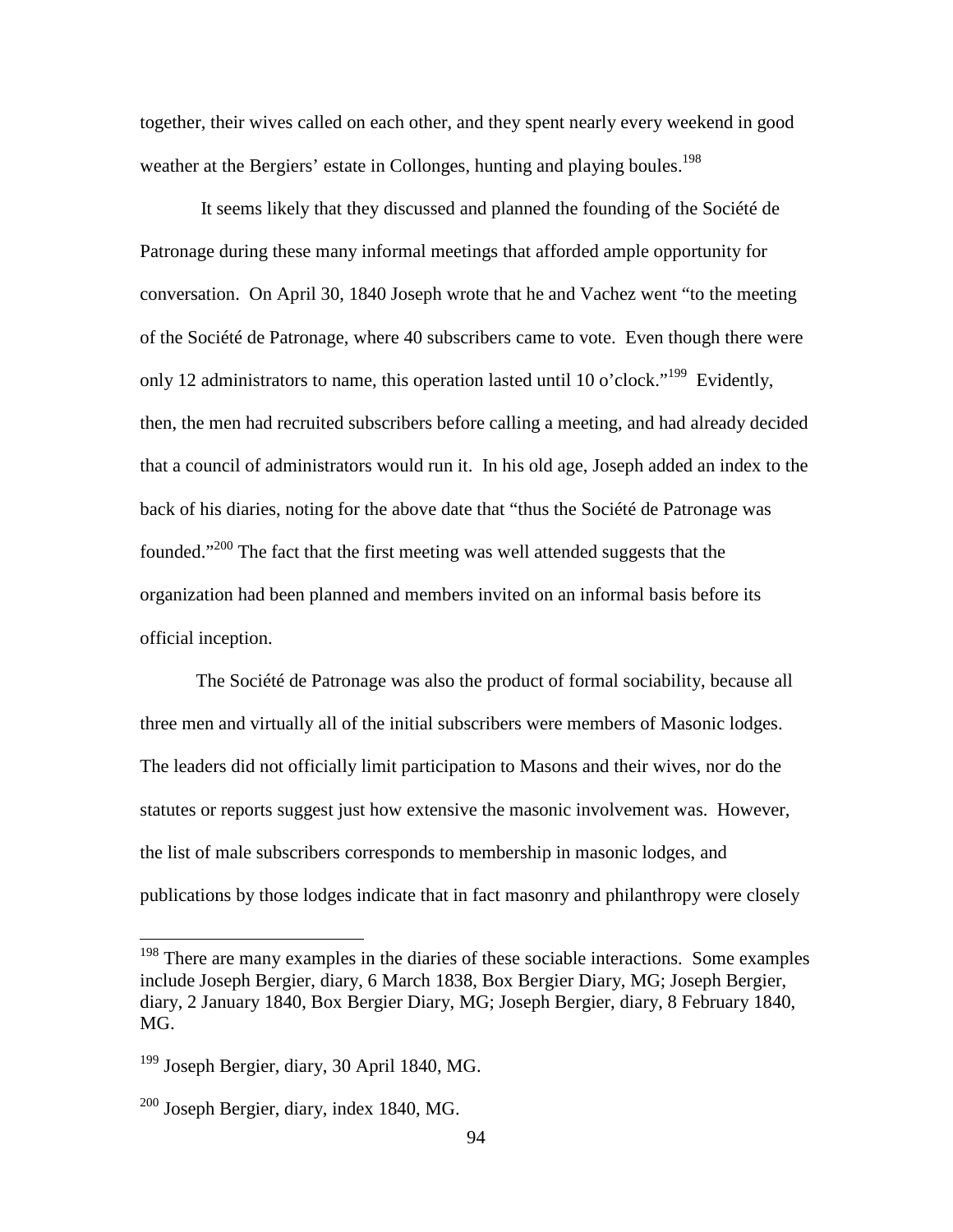tied. Joseph's involvement in the Société de Patronage can therefore be understood as part of a larger context of sociability.<sup>201</sup>

Patronage as a type of formal sociability provided opportunities for surrogate parenthood in ways that other associational activity did not. Popular throughout France in the mid-nineteenth century, patronage put wealthy philanthropists directly in contact with the poor they sought to serve. Typically it involved assigning a volunteer from the elite classes to a poor child or adolescent, charging the former with the moral and professional formation of the less fortunate patronné. By pairing a patron with each poor child, patronage created a pseudo family from the outset, setting the stage for surrogate parenthood should the patron feel so inclined. Patronage was also popular among the provincial bourgeoisie because it was a means to inculcate desirable qualities in the poor while avoiding more coercive measures of social control.<sup>202</sup>

Controlling the poor was of particular importance in Lyon, where disruptive class struggles had threatened the status quo during the 1830s. The economy of the city was largely dependent on the silk weaving industry, which in turn was subject to fluctuations in the market for luxury goods.<sup>203</sup> Public assistance provided a safety net for out of work

<sup>&</sup>lt;sup>201</sup> Léon Boitel, ed. *Société de Patronage pour les Enfants Pauvres de la ville de Lyon et de ses faubourgs: Compte-rendu de 1844* (Lyon: Leon Boitel, 1845), 29-30; Andre Combes, "La Franc-Maçonnerie lyonnaise au XIXe siècle," in *Lyon Carrefour Européen de la Franc-Maçonnerie*, ed. Michel Chomarat (Roanne: SRI Edition, 2003): 67; Une réalisation de la maçonnerie lyonnaise, *La Société de Patronage pour les enfants de la Ville de Lyon: La mémoire du cent-cinquantenaire 1840-1990* (Lyon: Auguste Cretin, 1990), 13.

<sup>202</sup> Lee Shai Weissbach, "Oeuvre Industrielle, Oeuvre Morale: The Sociétés de Patronage of Nineteenth-Century France," *French Historical Studies* 15 (1987): 106.

<sup>203</sup> Jeremy Popkin, *Press, Revolution, and Social Identities in France, 1830-1835* (University Park: Pennsylvania State University Press, 2002), 193-194; Ludovic Frobert,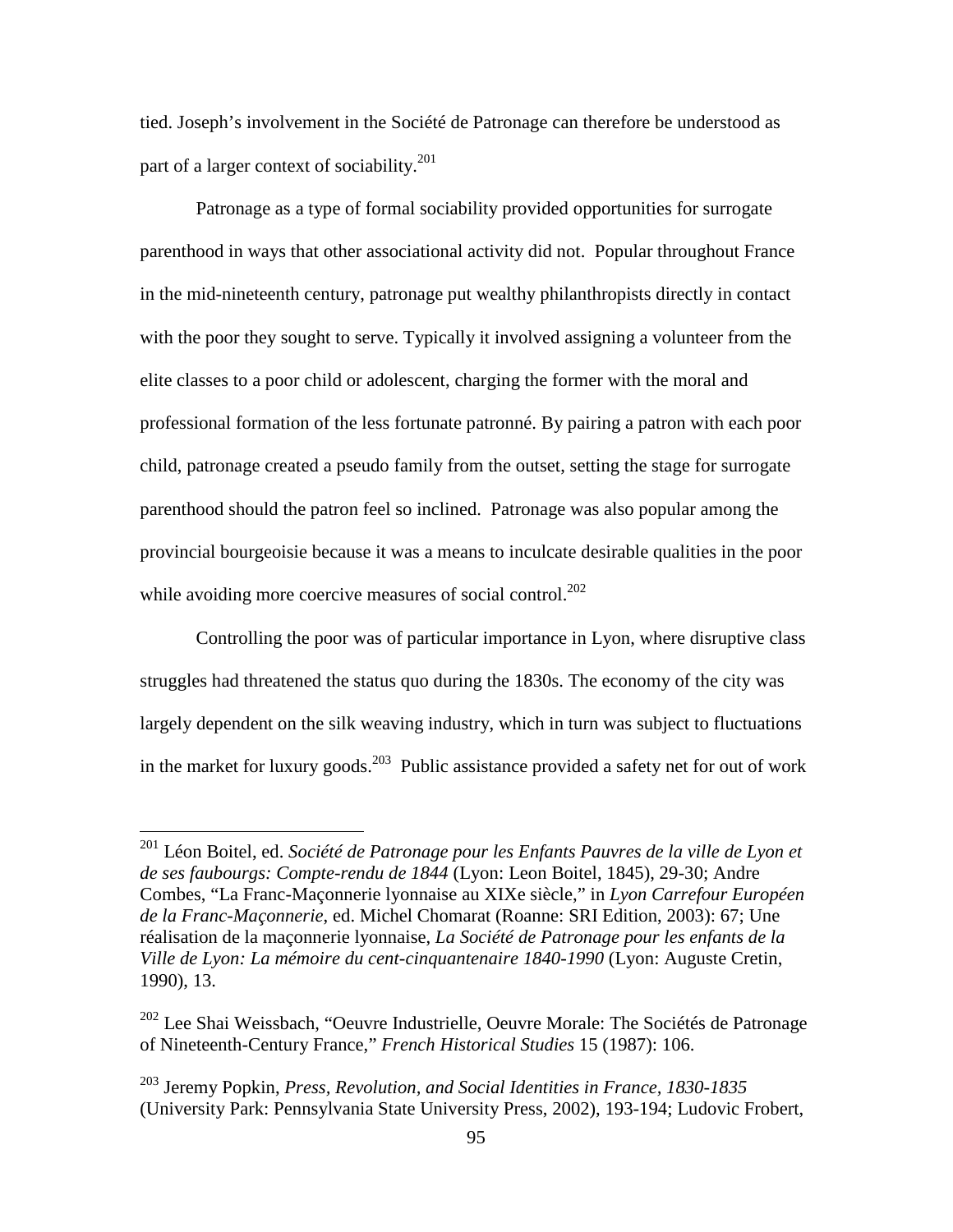*canuts*, keeping them from migrating to other cities or from rising in revolt.<sup>204</sup> The Société de Patronage, as well as a host of other similar organizations, primarily served the economic needs of the bourgeoisie, albeit indirectly. By investing in the working classes they protected their business interests from a volatile work force and their property from riots and revolution.

The organizers of the Société de Patronage framed their interventions as a mission of rescue, saving poor children from the ill effects of poverty while simultaneously inculcating a desirable work ethic. According to the statutes of the organization, their mission was to save poor children from "vagabondage and other dire consequences of abandon in which most of them find themselves." The association also sought to "facilitate their future in inspiring the principles and habits of an upright and moral life" and to supply moral and physical education. To achieve these aims, the organization would place children "under the special patronage of one of the members of the Society."<sup>205</sup> The statutes charged patrons with visiting the homes of the child to counsel

*Les canuts ou la démocratie turbulente: Lyon 1831-1834* (Paris: Tallandier, 2009), 16-17; Robert Bezucha, *The Lyon Uprising of 1834: Social and Political Conflict in the Early July Monarchy* (Cambridge: Harvard University Press, 1974), 36; Mary Lynn McDougall, "Consciousness and Community: The Workers of Lyon, 1830-1850," *Journal of Social History* 12 (1978): 129.

 $\overline{a}$ 

 $204$  Timothy B. Smith, "Public Assistance and Labor Supply in Nineteenth-Century Lyon," *The Journal of Modern History* 68 (1996): 2; George J. Sheridan, Jr, "The Political Economy of Artisan Industry: Government and the People in the Silk Trade of Lyon, 1830-1870," *French Historical Studies* XI (Fall 1979): 215-38.

<sup>205</sup> "Société de Patronage Pour Les Enfants Pauvres de La Ville de Lyon et de Ses Faubourgs: Statuts," n.d., AML, 305.997, 1.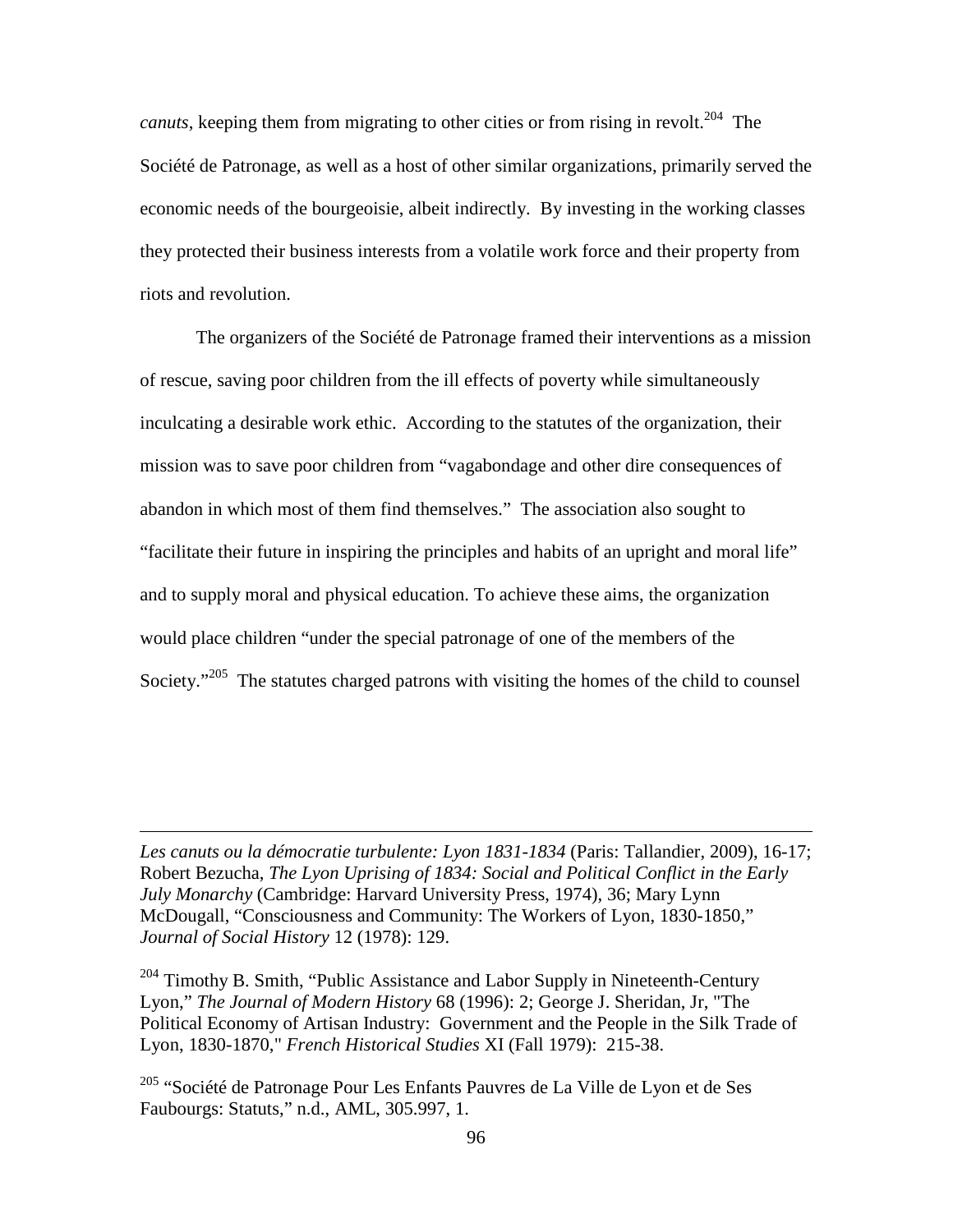the parents and provide moral oversight. The implicit threat in these friendly visits was the possibility that aid would be withheld if the poor failed to reform.<sup>206</sup>

One of the main purposes of this intrusion by the middle class into the private sphere of the poor was to reform and educate the working classes, inculcating bourgeois values. What constituted bourgeois values has been the subject of some historical debate. In one sense the term signifies the set of cultural practices that made membership in the middle class universally available to those willing to perform properly; family life and civic duty were the two criteria in this case. While theoretically universally available, in reality class as culture tended to be socially specific. In the context of patronage, bourgeois values meant those qualities that both reflected well on the bourgeoisie and would create peaceful corporate society such as thrift, sobriety and diligence. Accordingly, moral education was an important component to this form of philanthropy.<sup>207</sup> In terms of the bourgeoisie of Lyon specifically, the class prided itself on possessing "esprit de famille" or domestic virtues aplenty, to be honest in business and above all active and hard working in business.<sup>208</sup>

Reforming the working classes was a means of reinforcing bourgeois male solidarity. By attempting to outdo one another in generosity, they showed that competition both in industry and in sociability was not inherently self-serving or

<sup>206</sup> Catherine Duprat, *Usage et pratiques de la philanthropie: pauvreté, action sociale et lien social, à Paris, au cours du premier XIXe siècle* (Paris: Comité d'histoire de la sécurité sociale, 1996) 2:675-676; Rachel Fuchs, *Gender and Poverty in Nineteenth-Century Europe* (Cambridge: Cambridge University Press, 2005), 198-200.

<sup>207</sup> Harrison, "The Bourgeois after the Bourgeois Revolution," 388; Harrison, *The Bourgeois Citizen*, 125; Weissbach, "Oeuvre Industrielle," 108, 118.

<sup>208</sup> Saunier, *L'esprit lyonnais*, 19-20.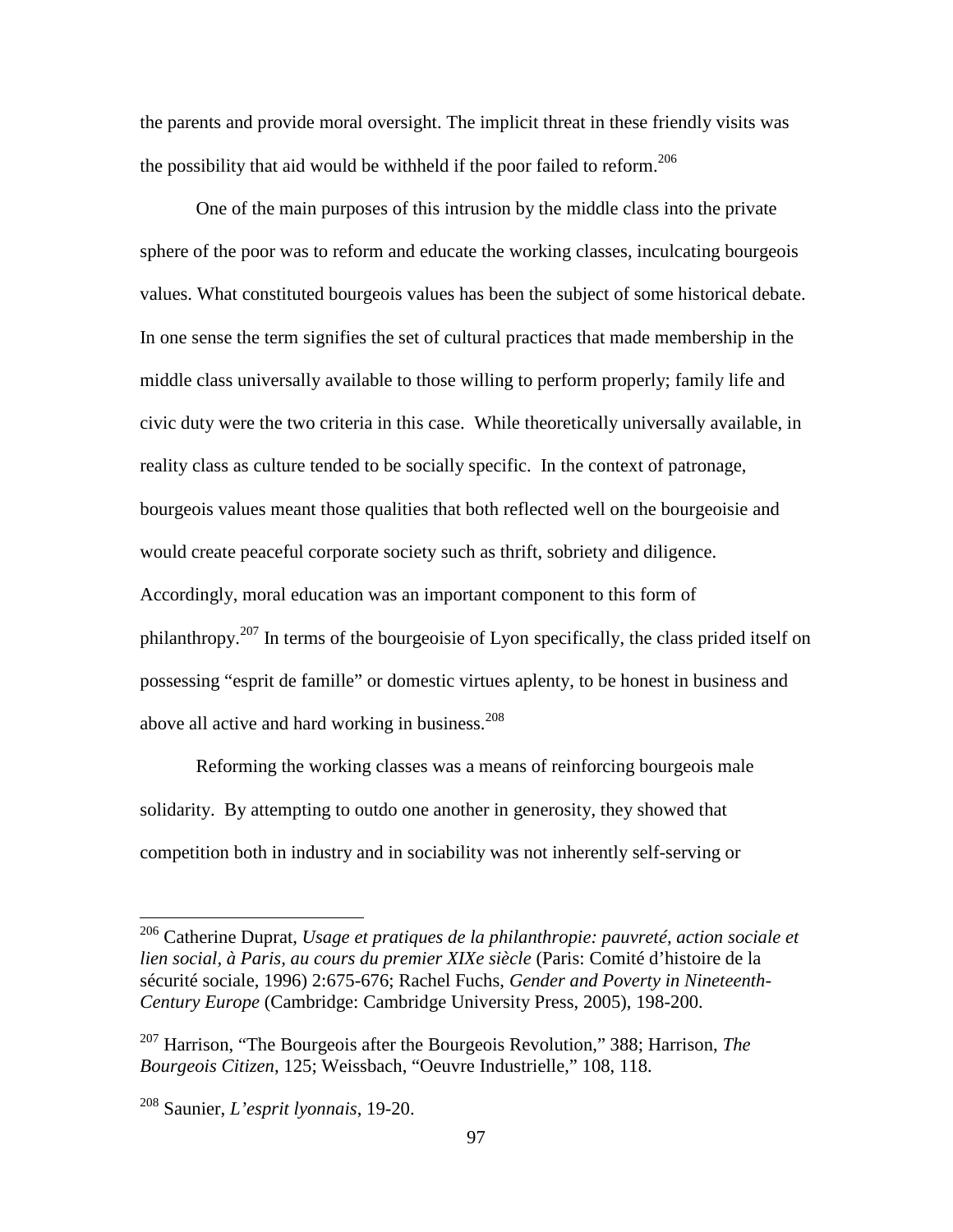destructive. Their way of life was not causing the social problems of an industrializing society; it was the means of healing them. By the same token, if the elite could induce the working classes and the poor to emulate them it would validate the view bourgeois men held of themselves. Bourgeois virtues of frugality, temperance and industry, if practiced by the poor, would confirm the broad applicability and viability of the bourgeois model. $^{209}$ 

The theme of class submission disguised as filial piety was present in many of the official documents of the Société de Patronage. The statutes decreed that, "children admitted to patronage owe respect and submission to their Patrons." The organization demanded comparable compliance from all members of the family: "If the parents of children obstinately refuse to submit to the opinion of the Council, this latter can withdraw the patronage of the Society from their children.<sup> $210$ </sup> The first passage suggests dutiful submission to paternal authority along similar lines as the Napoleonic Code.<sup>211</sup> It is significant, however, that Société de Patronage required the biological fathers of the children in question to demonstrate a similarly submissive attitude, deferring their parental authority to the patrons on pain of losing financial aid. Adult men of the working classes were infantilized and stripped of paternal power, which the bourgeois patrons arrogated to themselves.

The underpinnings of social control colored the pseudo-parental relationships that the Société de Patronage fostered. Joseph, in a speech given at the annual subscriber's

<sup>209</sup> Harrison, *The Bourgeois Citizen*, 123-125, 222; Dufourt, *Calixte*, 90-91.

 $210$  "Société de Patronage: Statuts," 5.

<sup>211</sup> Spence, trans. *Code Napoléon* Title 9, §371-373.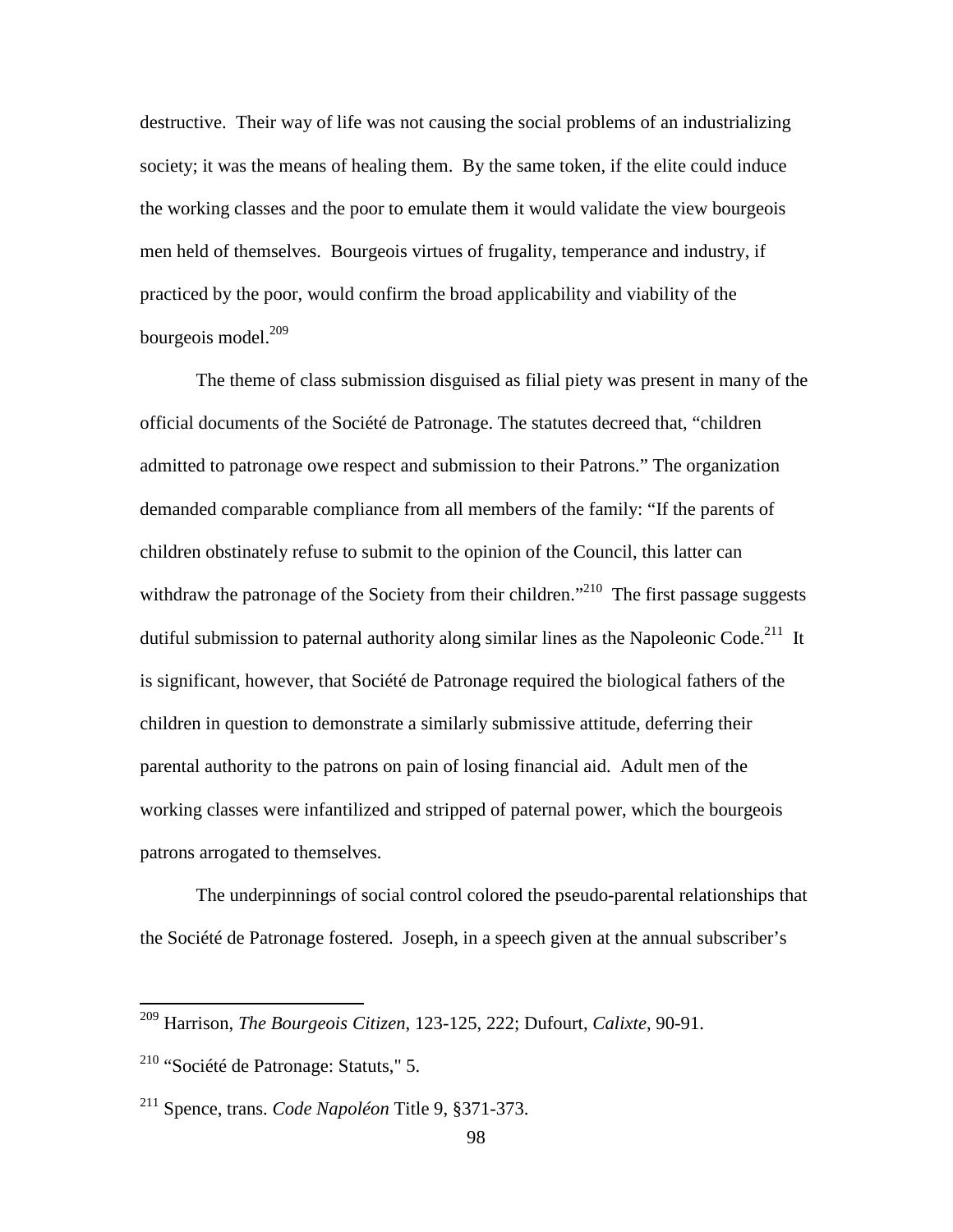meeting in 1845, justified the policy of paternal replacement by members serving as patrons. He explained that, "many fathers of families, themselves deprived of instruction, and not understanding the cost, have neglected to send their children to schools." The result of this was that many children grew up "corrupted in the schools of drink on our quays." As a result these men who "properly directed could have become useful citizens, vegetated miserably in misconduct and ignorance." Given this deplorable situation in which incompetent parenting led to drink, sloth and criminality, the Société de Patronage was a real boon to the poor. Working class parents "were happy to divest themselves in favor of [the patrons] the rights that nature had conferred." The children were accustomed to viewing patrons "as second fathers, and were respectful and grateful toward them." All of this gave Joseph ample reason to hope that one day these children "would become excellent workers, and good fathers of families."<sup>212</sup> These passages make explicit the element of social control that was always present in similar benevolent works in Lyon. Couched in familial language and presented as paternalism in the friendliest sense, it was nevertheless apparent that producing a law-abiding and submissive working class was one of the primary aims of the organization.

While the statutes of the Société de Patronage reinforced the hierarchies between the classes, they also conflated philanthropy and adoption by using familial language. This foundational document obscured the line between biological parenthood and the authority of the patron. For example, the stated responsibility of the patron was "to serve as a second father to the child admitted to the Patronage, to care for him and oversee his

<sup>212</sup> Joseph Bergier, "Assemblée générale des souscripteurs," in *Société de Patronage pour les Enfants Pauvres de la ville de Lyon et de ses faubourgs: Compte-rendu de 1844*, ed. Leon Boitel (Lyon, Leon Boitel, 1845) Fonds Ancien. Fonds Coste 352852, Bibliothèque Municipale de Lyon (BML), 7-8.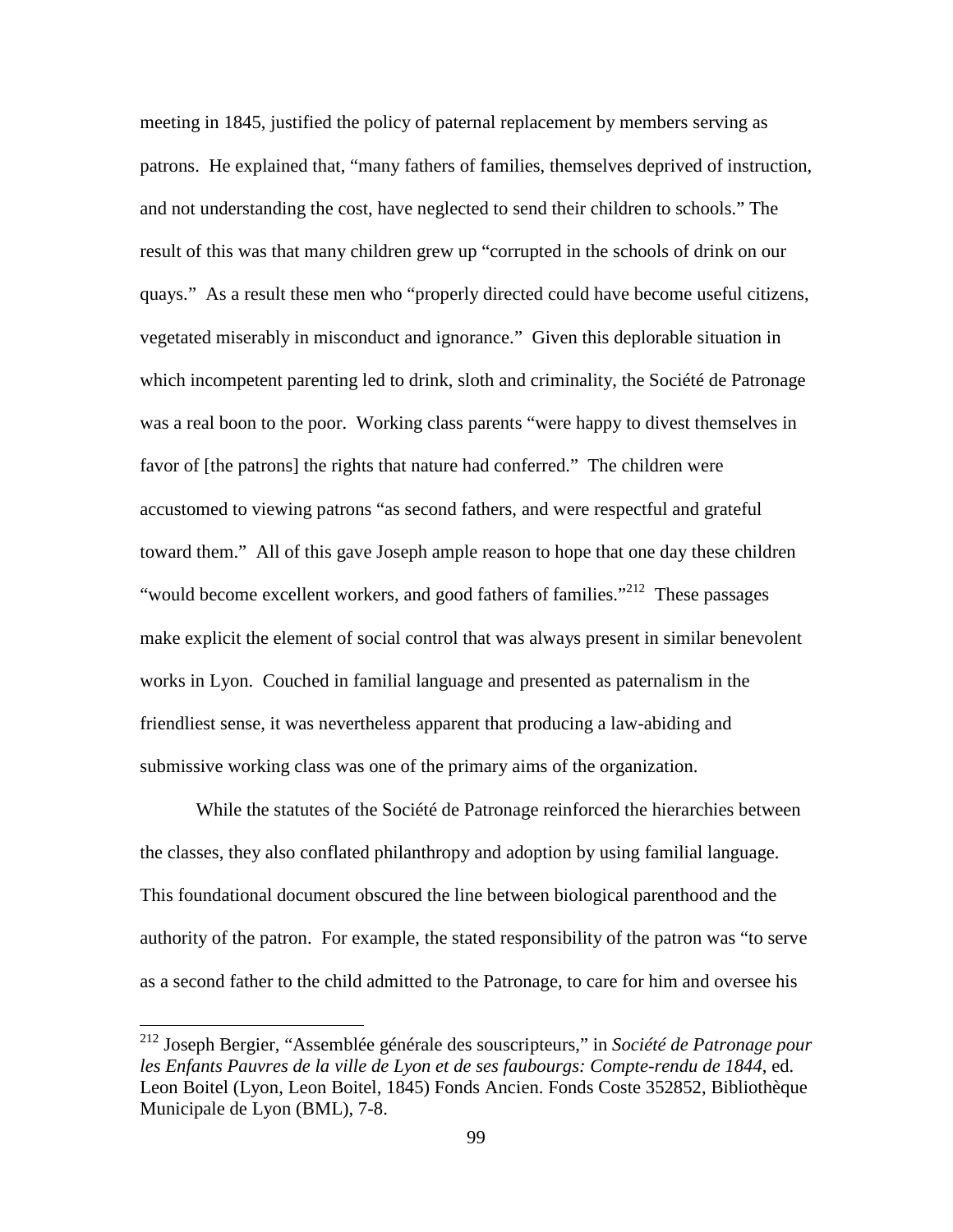education."<sup>213</sup> The maternal possibilities of patronage were absent from the documents of the organization, which were after all created by men. However, the implication of surrogate parenthood applied equally well to women who volunteered. While the governing council did not claim to replace biological parents entirely, they left ideological space for the patrons and patronesses to imagine themselves as proxy parents and to see their interference in that light.

From the point of view of the members of the Société de Patronage, parents who were unable or unwilling to inculcate values such as industry or thrift in their children should be supplanted by more worthy surrogate parents, who would provide the necessary moral compass. Unlike many charitable organizations, the Société de Patronage kept children in the family groups, but attempted moral reform and support in order to preserve them from "vagabondage and the other dire consequences of abandonment" that would be their likely lot if raised by their parents without some outside intervention. The organization would bring children a brighter future by teaching them the "habits of an upstanding and hardworking life" and by supplying "their moral and physical education" that their parents could not provide "either from lack of means or negligence."<sup>214</sup> Patronage programs allowed bourgeois men to set poor children on the road to success, much as they would their own children; it set the foundation of moral rectitude and put children on the most financially rewarding path.<sup>215</sup>

-

<sup>213</sup> "Société de Patronage: Statuts," 7.

<sup>&</sup>lt;sup>214</sup> "Société de Patronage: Statuts," 1.

<sup>215</sup> Harrison, *The Bourgeois Citizen*, 165.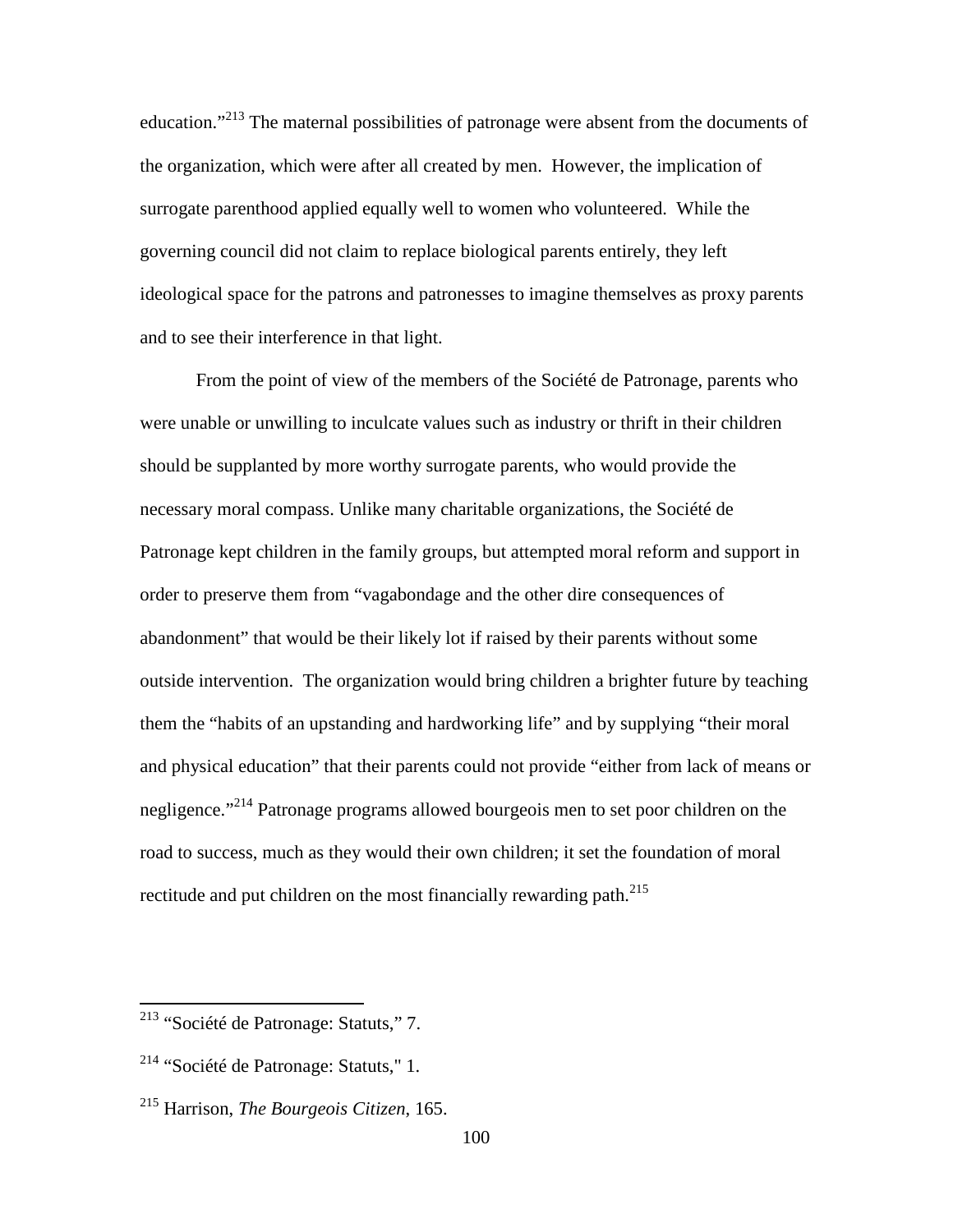In order to be admitted to the program, children had to meet a set of criteria that in reaffirmed subordinate status. They needed to be between the ages of three and seven; young enough to benefit from early childhood intervention and schooling, but old enough to not need constant supervision. Their parents must be poor, but living. The Société did not remove children to an orphanage or other institution, so the mother or father must still be able to provide a home. The condition of impoverishment was subjective and poorly defined, but there was no lack of applicants. In order to participate, parents had to provide a written application to the governing council along with a birth certificate and proof of good health and vaccination.<sup>216</sup>

## *Patronage as an Avenue of Pseudo-Adoption*

It is within this broader context of social control, the perpetuation of certain values, and the ambiguous definition of family that Fanny's use of the Société de Patronage must be read. In contrast to charitable institutions of northern France in the nineteenth century, patronage was male-dominated.<sup>217</sup> Fanny could have no administrative or leadership role in defining the function or scope of the organization, but she was among the eight founding patrons and dames patronesses in the first year of the Société de Patronage's existence.<sup>218</sup> Female involvement in philanthropy highlighted

<sup>216</sup> "Société de Patronage: Statuts," 5; Roger Price, *People and Politics in France 1848- 1870* (Cambridge: Cambridge University Press, 2004), 53.

<sup>217</sup> Smith, *Ladies of the Leisure Class*, 136-137.

<sup>218</sup> Boitel, *Compte-rendu de 1844*, 19; Maçonnerie lyonnaise, *La Société de Patronage*, 17.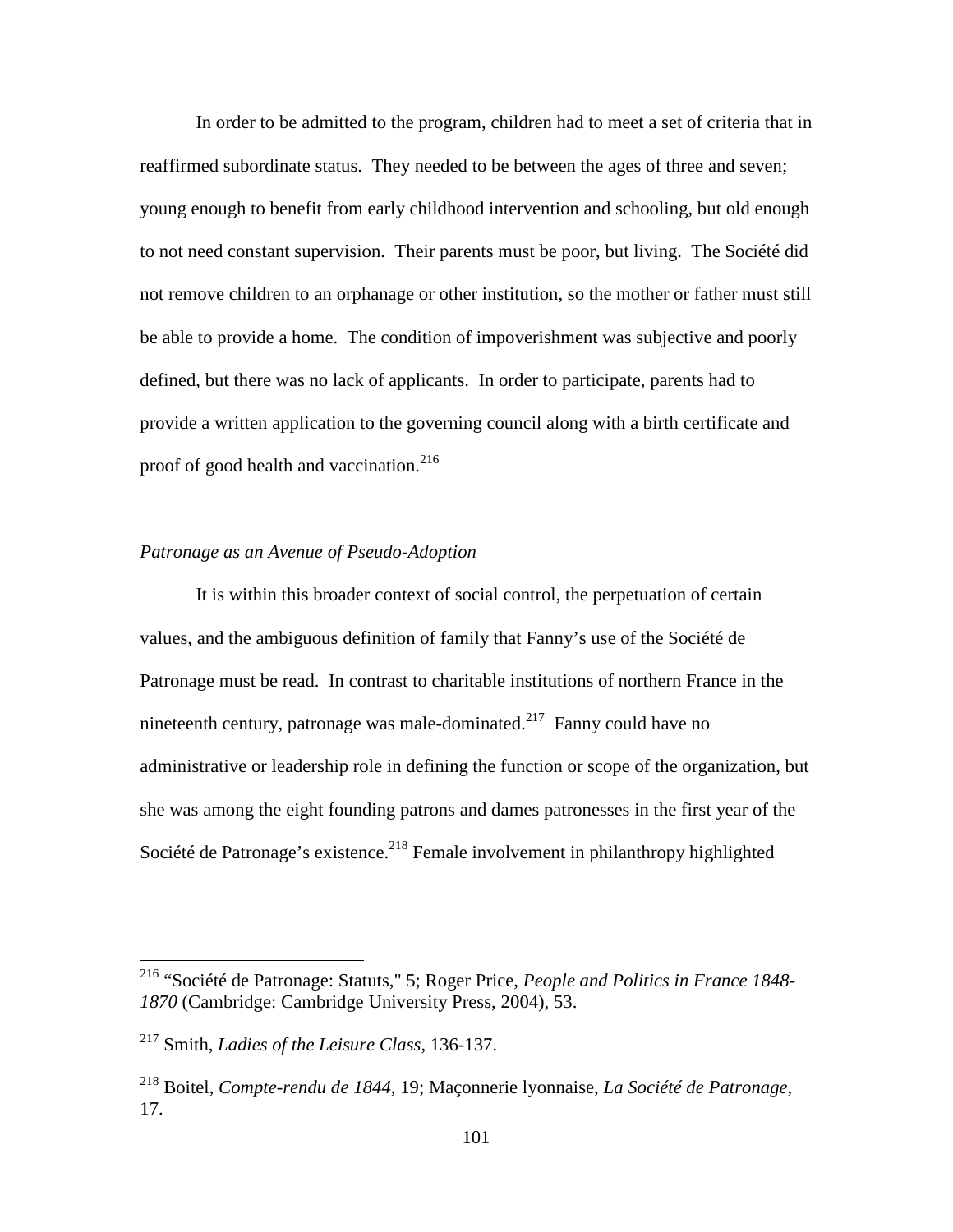maternal nurture as key to both charity and ultimately, citizenship.<sup>219</sup> As a pioneer who set the standard for patronage, there were no precedents to dictate how the woman patron should relate to her patronnée. The larger context of class relationships, as well as Fanny's personal experience of childlessness informed the ways in which she interacted with Marie Duclos, the girl she took on as patronnée.

Wealth and social cachet empowered Fanny to disregard the official guidelines of the Société de Patronage in order to make patronage a form of surrogate parenthood. At four years old, Marie Duclos was the youngest of the pupils in the Société de Patronage. Her father was a day laborer and her prospects were grim.<sup>220</sup> The precariousness of her family's position gave them a strong incentive to cooperate with anyone offering aid, as well as little real power of resistance if the conditions of that aid changed. In accordance with the statutes of the organization, Marie at least officially continued to live at home.<sup>221</sup> Fanny decided, however, to keep her for long stretches of time at the estate in Collonges. Instead of simply visiting Marie in the confines of the girl's residence, Fanny removed her from her parents' influence and took her to the countryside. Marie's vulnerable position as a poor girl allowed Fanny to ignore class distinctions by removing the child from her parents to care for her personally.

<sup>&</sup>lt;sup>219</sup> Christine Adams, "Maternal Societies in France: Private Charity before the Welfare State," *Journal of Women's History* (2005): 89.

<sup>220</sup> Léon Boitel, *Société de Patronage pour les Enfants Pauvres de la ville de Lyon et de ses faubourgs: Compte-rendu de 1848-1849* (Lyon: Leon Boitel, 1850) Fonds Ancien, Fonds Coste 352853, BML, 41; Étude Vachez, "Dépôt du testament," ADR; Maçonnerie lyonnaise, *La Société de Patronage*, 17.

<sup>221</sup> Fuzier-Perrin, *Historique de la Société de Patronage pour les Enfants Pauvres de la Ville de Lyon 1840-1890: Publiée en l'honneur de son Cinquantenaire* (Lyon: Rey, 1891), BML, Silo Moderne 116479, 22.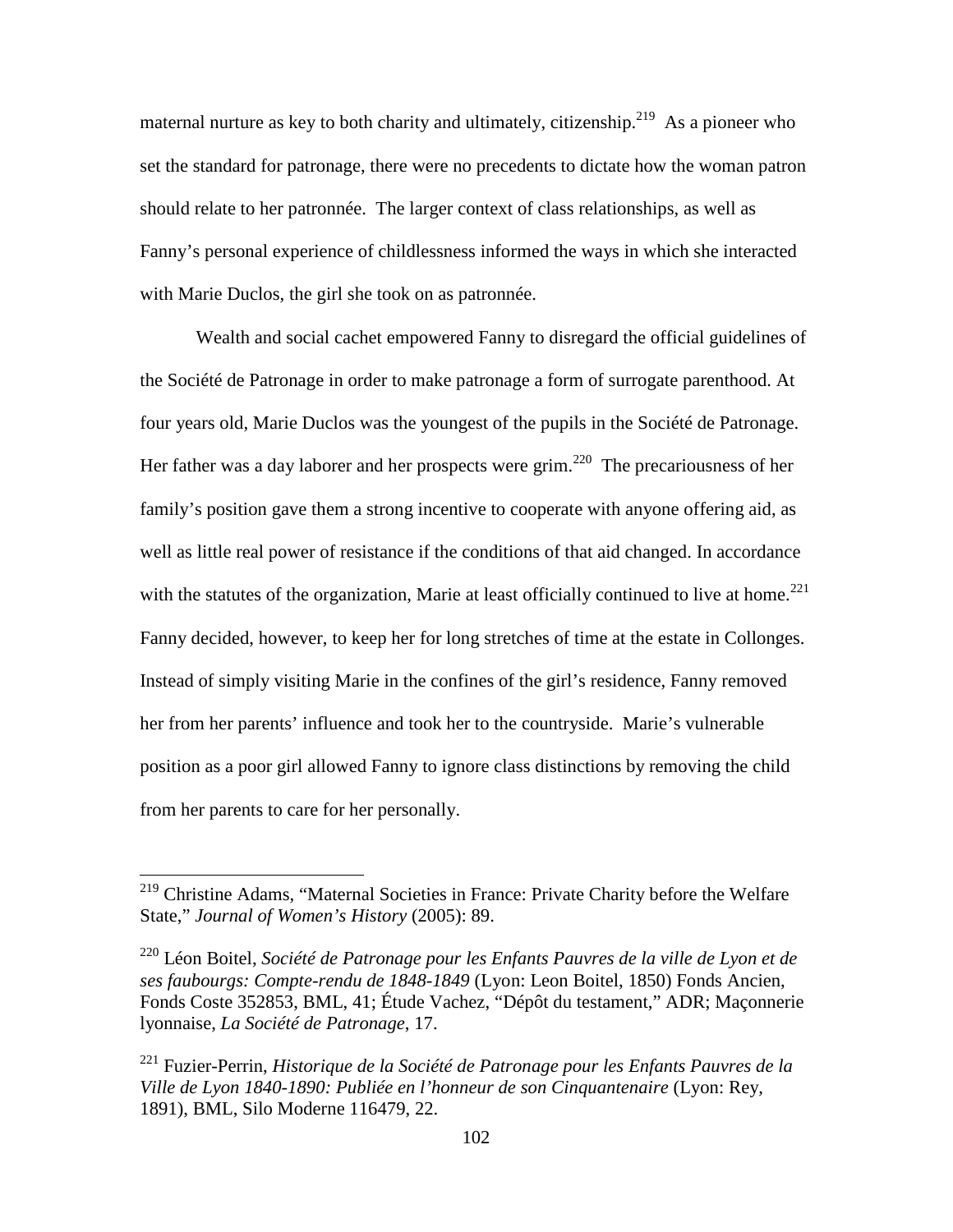Providing hands-on care for Marie served to simultaneously cement and circumvent class barriers. The fact that Fanny could arbitrarily take a girl from her home spoke to the power her wealth and position afforded, reaffirming the dominance of elites over the lives of the poor. At the same time, however, her care for Marie in her home obscured class boundaries. By bringing the girl into her own social circle she effaced to a degree the barriers between the opportunities of wealthy children and those of the poor.

Fanny transplanted Marie into her own social sphere, allowing the former to interact as a mother with other women of her class, thereby creating an alternate form of family. She devised amusements for children, including Marie, the daughters of her friend Joséphine Vachez and the children of her cousins the Pellissiers. The children ate at a smaller table during her dinner parties and played together on the estate. She also brought them to the Vachez home, as Joseph wrote in his diary about "the 2 little Pellissiers & the little Marie Duclaux [sic], the young patronée girl of my wife, who after breakfast took them all to spend the day at Madame Vachez's house."<sup>222</sup> Instead of being an outside observer to the parenting of her cousin Émilie Pellissier and friend Joséphine, she was a participant in their mothering group. Like them, she oversaw the children, took them calling on others their own age and generally participated in the social aspects of motherhood. Fanny was personally responsible for Marie's care, at least while they were in the country, allowing her to participate fully with other mothers.

Patronage offered a non-biological means of becoming a mother, but it was a form of motherhood with limited responsibility and sacrifice, and the relationship was greatly influenced by class privilege. Fanny's position of power over the Duclos family,

 $222$  Joseph Bergier, diary, 26 January 1843, Box Bergier Diary, MG; Joseph Bergier, diary, 1 September 1844, Box Bergier Diary, MG.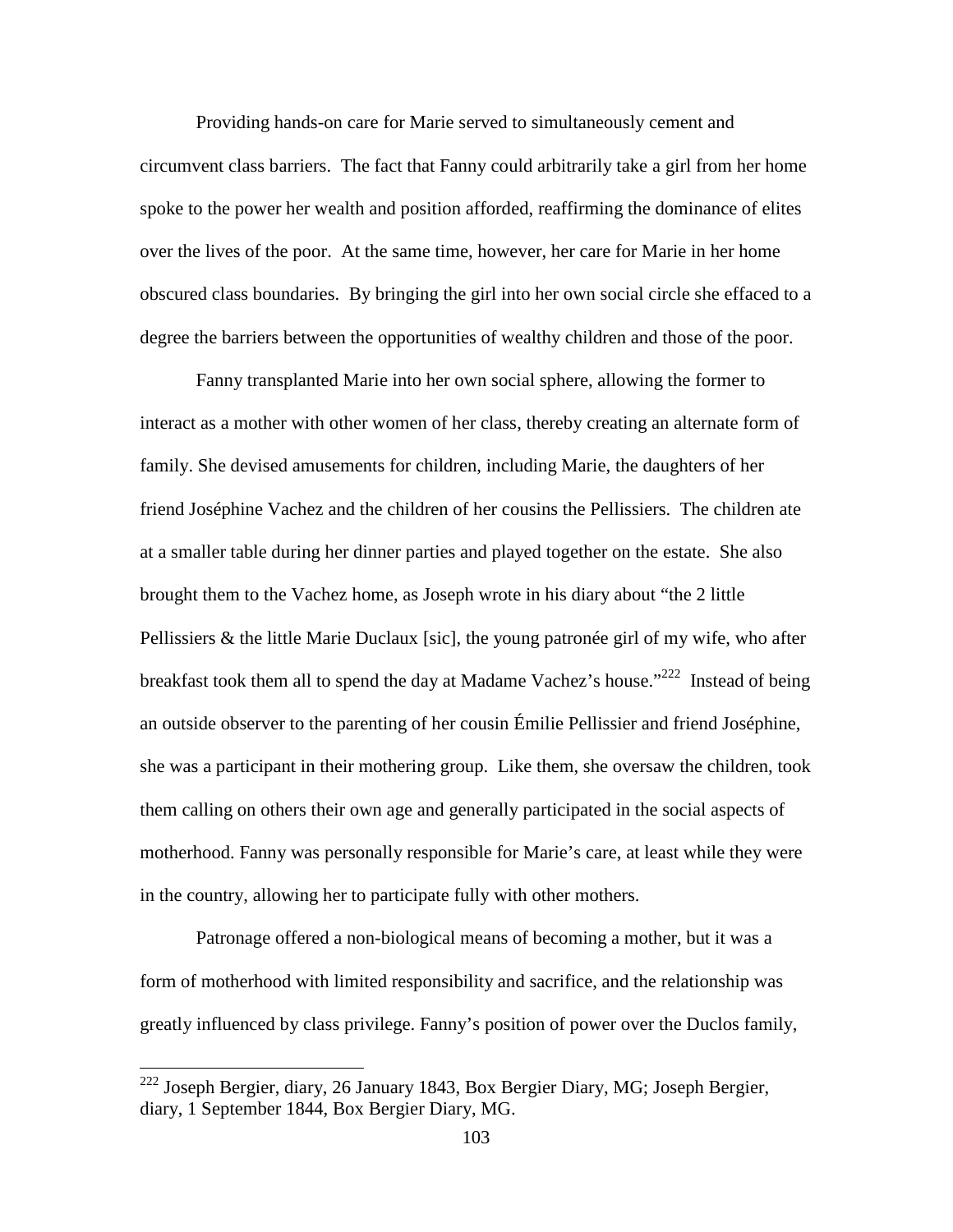as well as her personal resources meant that she could be a caregiver on her own terms. Parenthood through patronage made it possible to avoid many of the laborious, not to say dangerous, aspects of becoming a mother. Unlike Joséphine Vachez, who lost multiple children to miscarriage and death in infancy, Fanny became a mother without endangering her body or experiencing childbirth. She was also at liberty to stop her role as caregiver at any point. The statutes of the Société de Patronage in no way obligated her (or even encouraged her) to take her patronnée home and treat her like a daughter. If the thrill palled, she could very easily have servants care for Marie, or she could simply return the girl to her parents. Marie had no legal right to demand anything that Fanny saw fit to withhold.

Both Joseph and Fanny took an active part in meeting Marie's needs, imbuing patronage with emotion and a semblance of familial organization. While Marie did spend stretches of her childhood in Fanny's custody, much of the care that the Bergiers offered came under the usual terms of patronage. The Bergiers saw to it that the girl obtained an education at charity schools for the poor. Joseph wrote to Fanny, "I have given Marie her paper, & the note of the money that I counted for her. At this moment she is eating breakfast,  $\&$  later the farmer's wife will take her to the charity."<sup>223</sup> As Marie got older, they continued to visit her at her school to follow her progress. Joseph wrote, "We went first to see the girls school in Rue Buisson to see the little Marie for whom Fanny is the patroness. [We] learned that for several days they have been happier with her, & and

<sup>&</sup>lt;sup>223</sup> Joseph Bergier to Fanny Bergier, undated 1844 letter, Biographique Correspondance Bergier 1839-1848, Box 49.2, MG.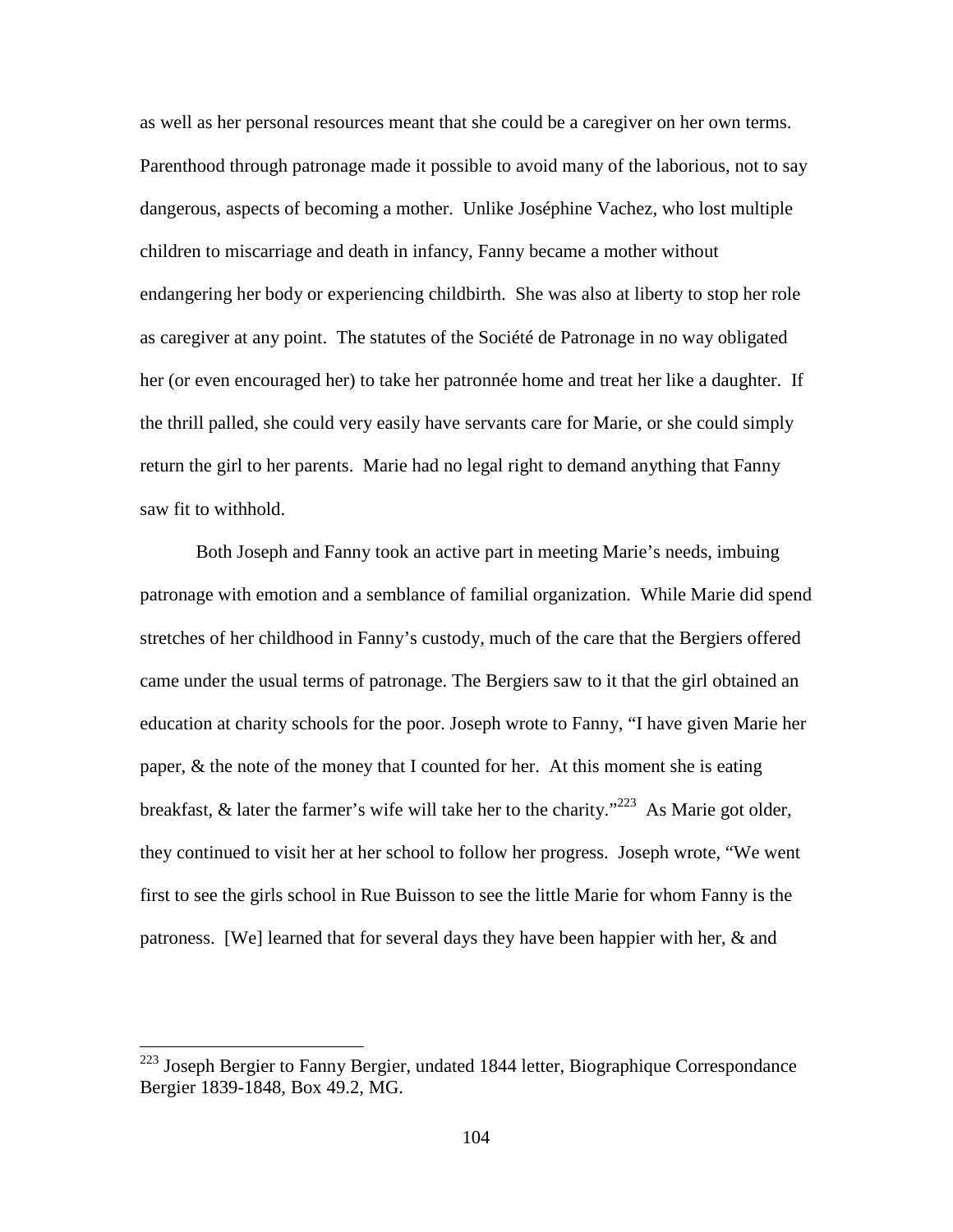they gave us hope that she will end up by doing something."<sup>224</sup> Joseph's involvement with Marie is evident in these excerpts. Theoretically, patronage was a relationship between a wealthy individual and a poor child, and to a lesser degree the family of the child. Joseph's participation in Marie's upbringing demonstrates that patronage was in some cases a more family-based affair than the statutes of the Société de Patronage would indicate.

Despite the care the Bergiers lavished on Marie as a child, as she reached adulthood they distanced themselves. Given that they very much wanted to have children, how can their rejection of this opportunity be understood? Though no direct evidence in Marie's hand exists, even the sources filtered through the Bergiers' lens suggest that she was willing, perhaps wanting to be collected into their fictive family. The poverty of the Duclos family and her parents' acquiescent attitude signal that from their perspective adoption was tolerable, even desirable. The real obstacle to pseudo-adoption came from the Bergiers themselves. Class prevented patronage from being a fully effective form of sociable surrogacy. The principal barrier to coopting a poor child into a wealthy childless marriage was the deep-seated prejudices of the bourgeoisie.

An inability to read emotional performance signaled the depth of the social divide between wealthy and poor. After one visit to check in on Marie, Joseph wrote to Fanny: "She cried in embracing me; I thought she had done something naughty, but her aunt told me that it was pleasure  $\&$  emotion, because she loves us very much,  $\&$  and she is impatient to see you. I congratulated her heartily, engaged her to work hard, to be good,

 $224$  Joseph Bergier, diary, 11 May 1846, Box Bergier Diary, MG.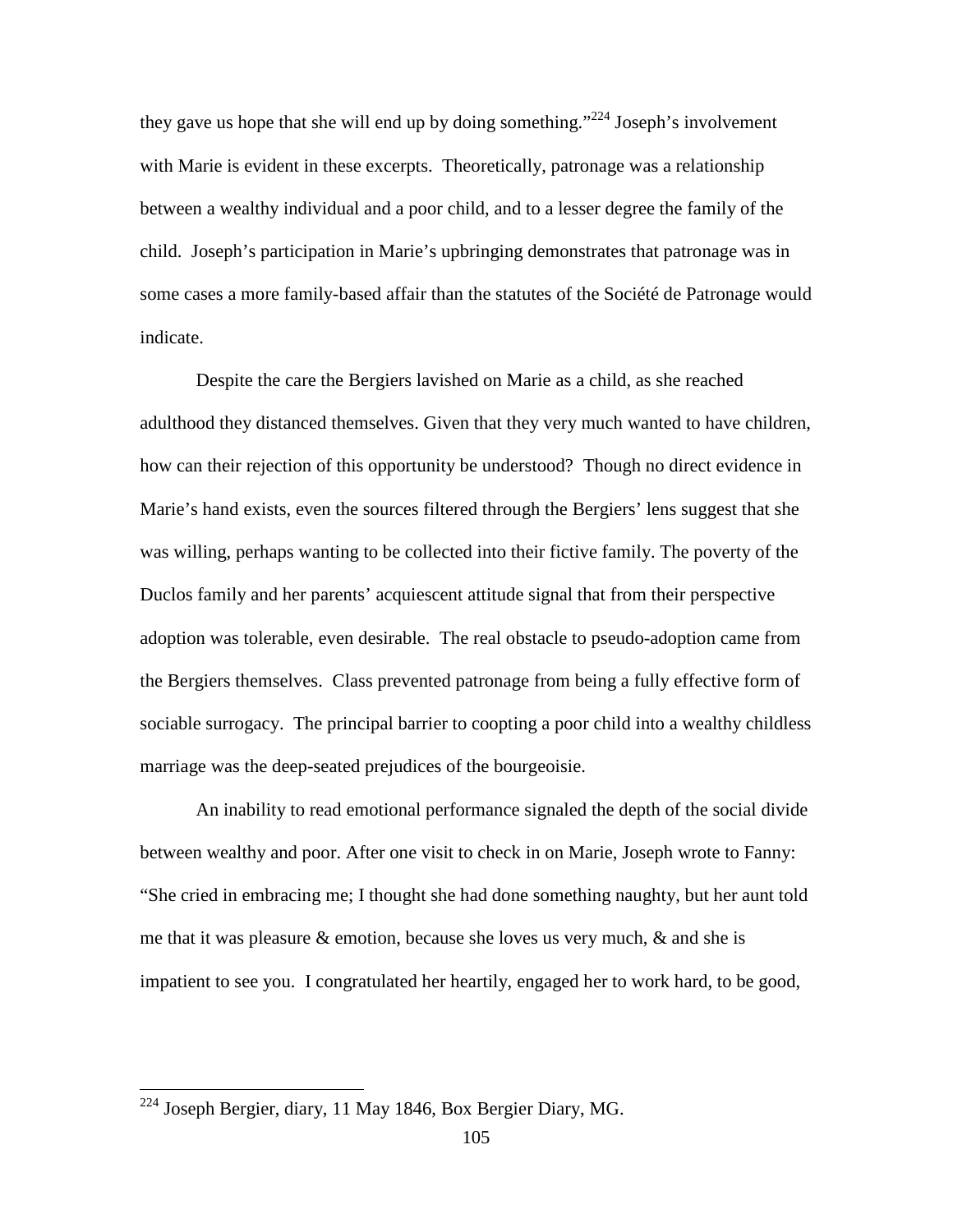affirming to her that it was the best means of repaying what you do for her.<sup> $225$ </sup> Joseph and Marie's family understood her emotional work very differently. He assumed that her tears signaled guilt for being "naughty," as he stood in judgment of her. Her aunt construed the tears and embrace quite differently, acting as interpreter for Joseph. She read the performance as expressions of love and longing.<sup>226</sup>

Joseph was familiar with tears and embracing as emotional performances within the bourgeoisie. On one occasion when he went to Paris leaving Fanny behind, he read her tears as signs of missing him: "I see my good friend, you are sad & very much so ... did I not see a tear leave a mark on the paper [of her letter]!"<sup>227</sup> He also read embracing as a sign of missing someone and a happy reunion. He returned from a trip at four-thirty in the morning, and Fanny had waited up all night for him: "After the first embraces  $\&$ the first chatter we had some soup."<sup>228</sup> Within his own class and his family, Joseph easily read both tears and embracing as signs of affection and missing a loved one.<sup>229</sup> Yet when it came to understanding the same performance by a member of the lower classes he read it quite differently.

 $225$  Joseph Bergier to Fanny Bergier, 30 September 1848, Biographique Correspondance Bergier 1839-1848, Box 49.2, MG.

 $226$  Monique Scheer, "Are Emotions a Kind of Practice (and Is That What Makes Them Have a History)? A Bourdieuian Approach to Understanding Emotion," *History and Theory* 51 (2012): 206; Nicole Eustace et al., "AHR Conversation: The Historical Study of Emotions," *The American Historical Review* 117 (2012): 1497.

 $^{227}$  Joseph to Fanny, 4 May 1839, MG.

<sup>228</sup> Joseph Bergier, diary, 7 December 1842, Box Bergier Diary, MG.

<sup>229</sup> Anne Vincent-Buffault, *A History of Tears: Sensibility and Sentimentality in France* (Basingstoke: Macmillan, 1991), 20-23.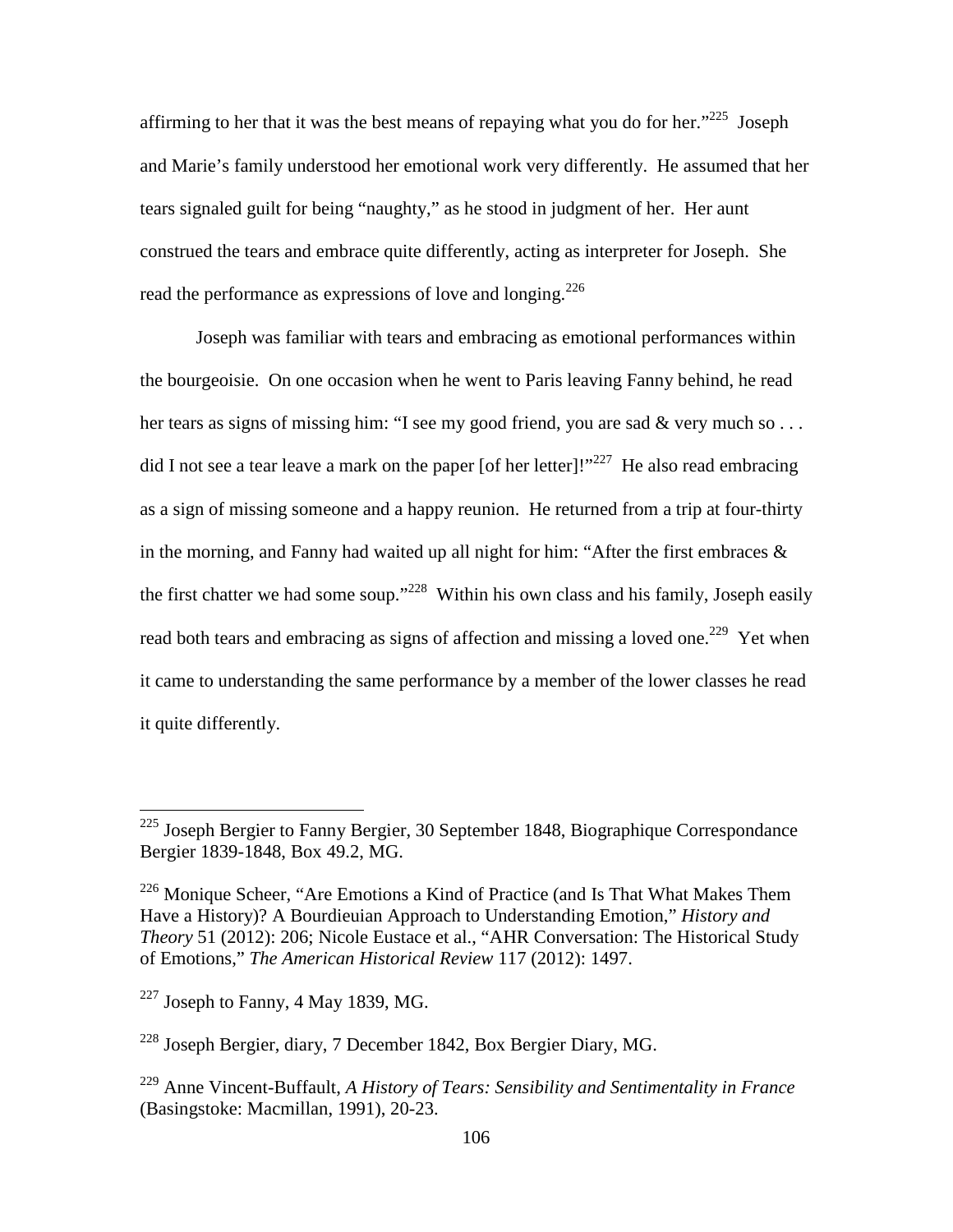The relationship between Marie and the Bergiers often seemed family-like, but ultimately Joseph at least could not see the girl as being anything other than a representative member of the lower classes and therefore not truly a daughter. He did not read emotional performances as he would those of a bourgeois daughter displaying sensibility. Class was not just about property or prosperity; it was also about performing feelings.  $^{230}$ 

The Bergiers could think of Marie as a child when it suited them, but when Marie attempted to exert some emotional power in return, pushing for a closer relationship, Joseph characterized their relationship as transactional. Fanny should not be "paid" in affection, implying that Marie had some right to emotional closeness. Instead Marie could repay Fanny's generosity by working hard and being good. In other words, she could become an exemplary member of the working classes through her docility and industry. Elevated socio-economic status allowed the Bergiers to have their cake and eat it too – they could claim Marie as a daughter and emotional outlet when it suited their needs, but could also distance themselves when they felt class boundaries were under threat.

Family formation through patronage both reinforced existing social stratification and was limited by social restrictions. For several years Marie Duclos disappeared from the Bergiers' diaries and letters. The records of the Société de Patronage indicate that she became a laundress and used the dowry provided by the organization to get married. $^{231}$ In this respect she was one of the early success stories of the organization. She had been

<sup>230</sup> Blauvelt, *Work of the Heart*, 12.

<sup>231</sup> Maçonnerie lyonnaise, *La Société de Patronage*, 25, 37-38.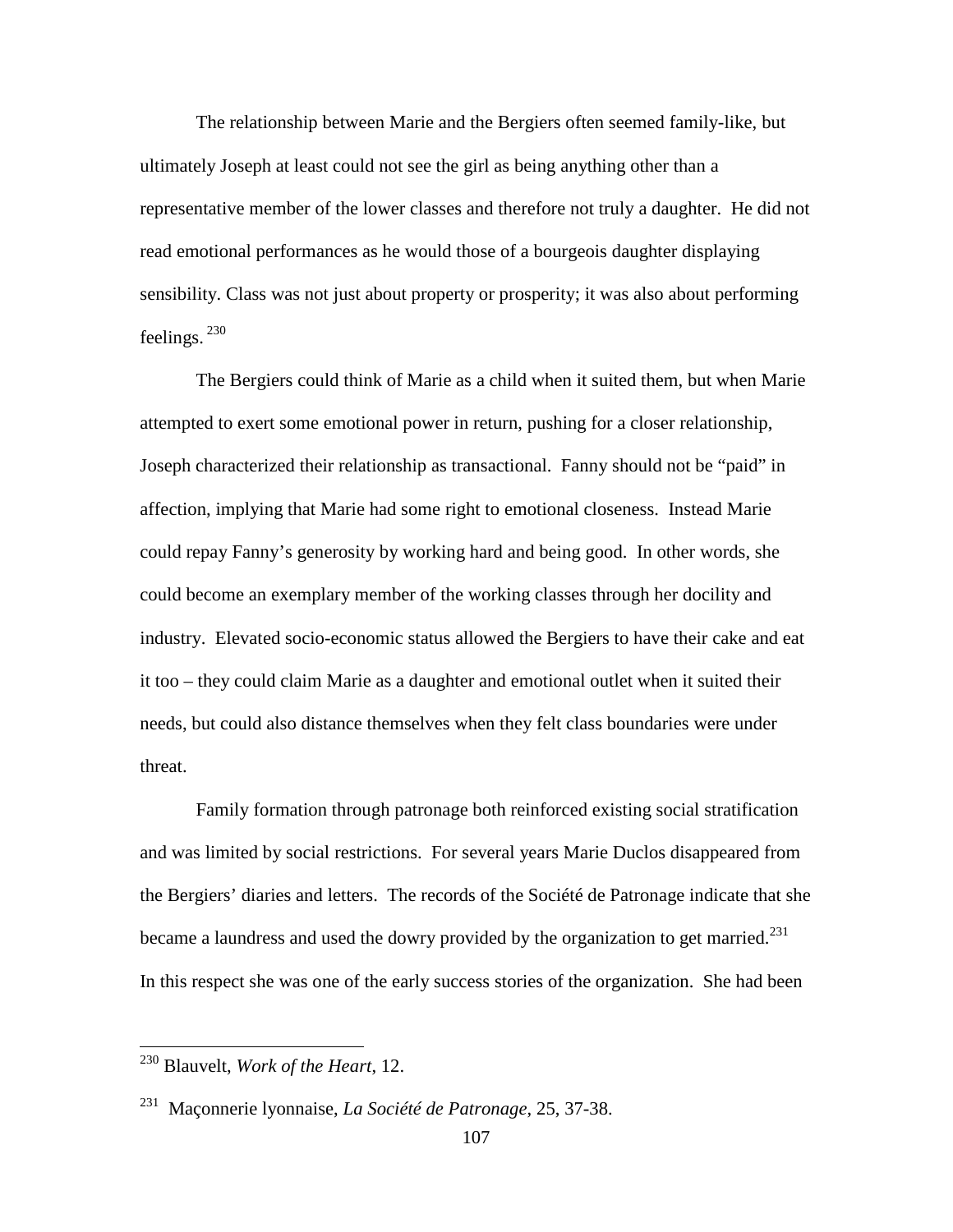saved from "vagabondage and other dire consequences of abandon" and was a productive member of the working classes. $^{232}$ 

Joseph's diaries from 1862 contain one final reference to Marie, then an adult in her late twenties. Less than a month before Fanny died, when her health was rapidly deteriorating, Marie paid a call. According to Joseph, they "had not seen [each other] for 3 or 4 years; they both cried."<sup>233</sup> Now, at the end of Fanny's life, Joseph read the tears of both women as signs of shared joy at reunion and sorrow at what would be a final parting. He did not require an interpreter to explain Marie's emotions to him, perhaps because he was himself given to frequent weeping at that time.<sup>234</sup> In any case, the chance of Marie becoming more than an object of charity was long past.

One is left to wonder what effect the complex relationship between wealthy and poor, between family and charity had on Marie. In some respects she clearly benefitted from the arrangement. She had educational opportunities that might have been unavailable otherwise, she was apprenticed to a trade and she had a large enough dowry to make a class-appropriate marriage.<sup>235</sup> Her association with the Bergiers improved her material life. Yet she was largely powerless in the relationship. Though she lived with the Bergiers for part of her childhood, as an adult she was unfit to be a member of their social circle. Meddling with class boundaries served the Bergiers' interests in pretending to be parents, but it may well have been a disservice to Marie who was first pampered, then

<sup>&</sup>lt;sup>232</sup> "Société de Patronage: Statuts," 1.

<sup>233</sup> Joseph Bergier, diary, 8 October 1862, Box Bergier Diary, MG.

<sup>234</sup> Joseph Bergier, diary, 19, 23-24 October 1862, Box Bergier Diary, MG.

<sup>235</sup> Maçonnerie lyonnaise, *La Société de Patronage*, 37.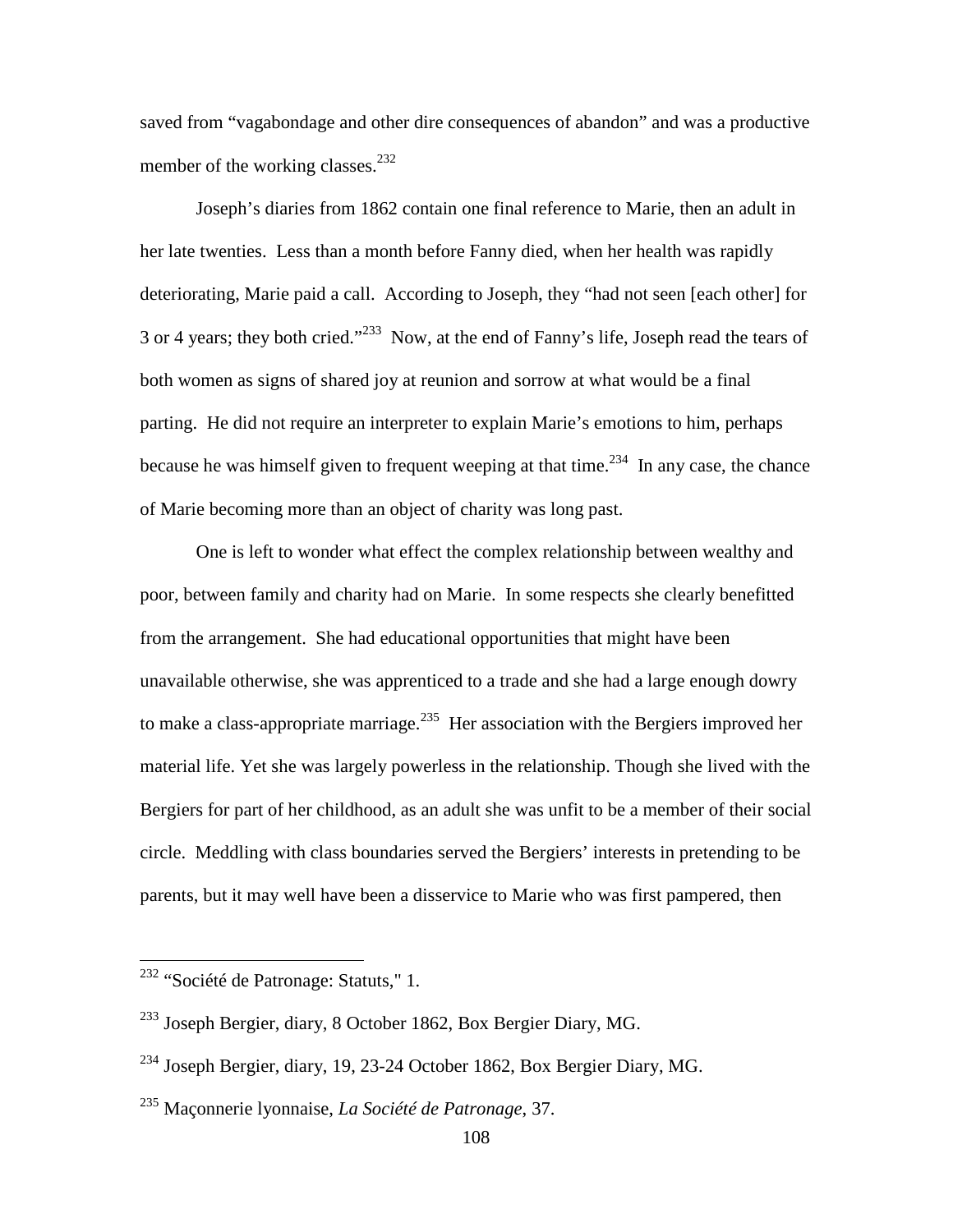ignored. As Marie seemingly left no records of her own, it is impossible to know her perspective on her pseudo-adoption.

 Fanny's use of associational activity suggests that there was a gender component in the way she sought access to children. She was able to use her wealth and social position to gain full access to a girl with whom she could play and interact as well as educate, filling her need to have a maternal relationship with an individual child. The fact that Fanny did not continue her relationship with Marie into the latter's adulthood suggests that what Fanny desired as a mother was to play with and care for a small child while her contemporaries were in a similar phase of life. Her dismissal of Marie shows that she was not thinking of family in primarily dynastic terms, nor was she preoccupied with finding an heir to the family name and fortune.

### *Creating an Heir: The Dynastic Potential of Philanthropy*

<u>.</u>

Like Fanny, Joseph used associational activity as an instrument of family creation, but the differences between their approaches highlight how gender informed their respective reproductive priorities. While Fanny looked primarily for personal relationships in her fictive kin ties, Joseph was preoccupied with dynasty and inheritance. He left almost his entire fortune, including his house and lands in Saint Genis, to create an institution called the "Institution Bergier Asile Agricole et École Élémentaire de la Société de Patronage des Enfants Pauvres de Lyon [sic]."<sup>236</sup> In his testament he stated that this property must be used to create a residential home and rural rehabilitation

<sup>&</sup>lt;sup>236</sup> See Joseph Bergier, will dated July 11, 1873, ADR 3 E 19933, Lyon. Hereafter the name will be shortened to Asile or Asile Bergier. All official publications and memoranda using the full title included the words "Pauvres *de la Ville* de Lyon."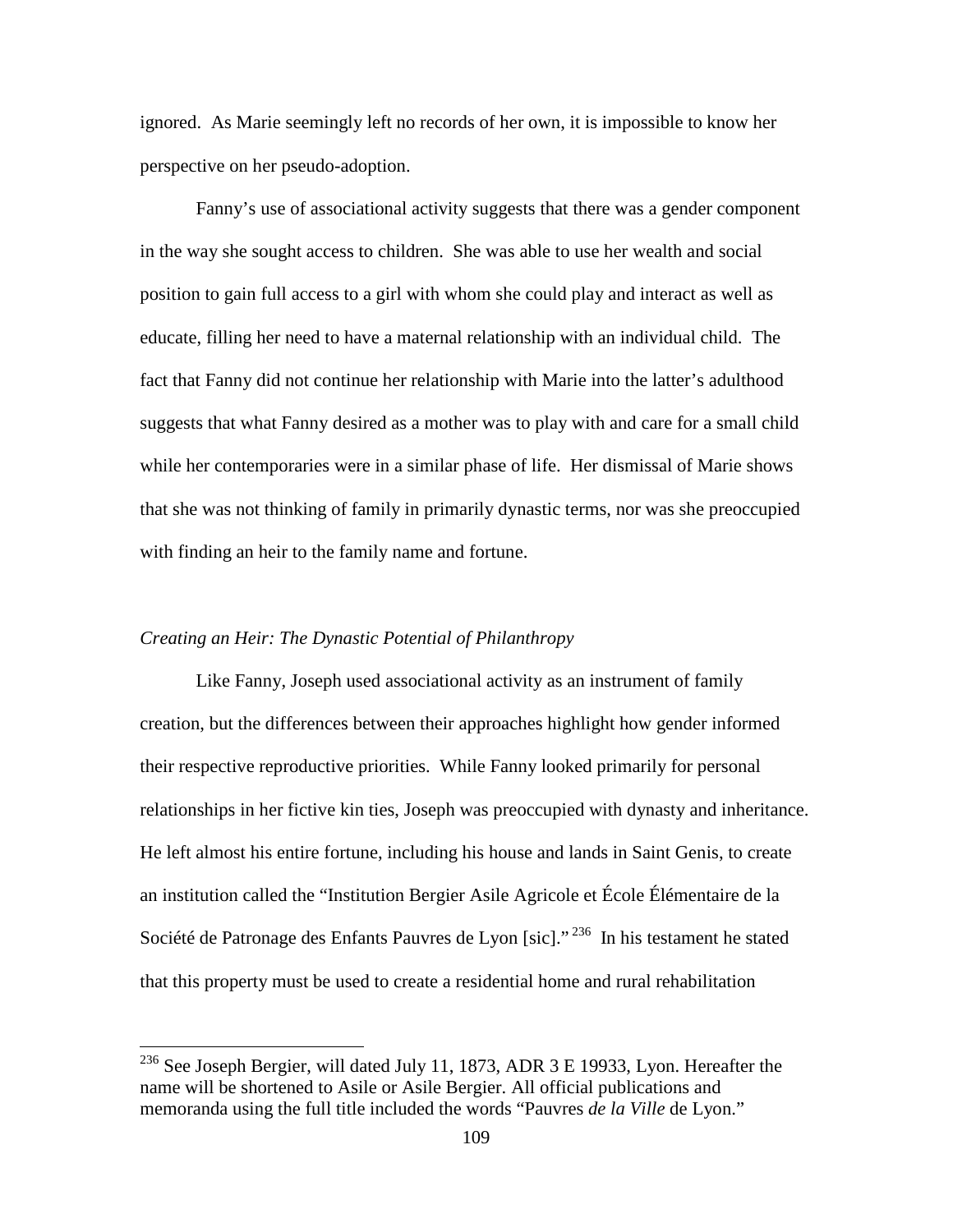program for children taken on by the organization whose parents subsequently passed away. This plan was a non-biological form of family creation, but it was also productive of existing hierarchies.He created a form of family for his own ends, but in the process reinforced gender and class structures.

Joseph framed the Asile as a solution to the persistent problem of children who lost their parents after being taken on as a patronné. The great flaw of the Société de Patronage, according to Joseph, was that it was powerless to help children whose parents died after the organization had begun to sponsor them.<sup>237</sup> These orphans therefore not only lost their parents, but also the valuable patronage that would guarantee their education and professional formation. Joseph characterized this problem as being orphaned twice over; in his view patrons were for the entire family, "a Protector, a Consoler, a Benefactor," becoming "the friend, the Support of the family."<sup>238</sup> Under the usual proceedings of the Société de Patronage, however, patrons only offered aid to children who still lived with their family, and the organization had no infrastructure in place to cope with orphans. As a result, the patrons struck newly orphaned patronnés from their rosters just when "our intervention is more necessary than ever."<sup>239</sup> Joseph presented the Asile as a solution to this recurring problem.

Providing guidelines so that the Asile would function similarly to biological kin, Joseph explicitly characterized his project as a form of family creation. The Asile would be directed by a couple "blessed with the qualities that distinguish the good father, the

 $^{237}$  Ibid.

 $238$  Ibid.

<sup>239</sup> Ibid.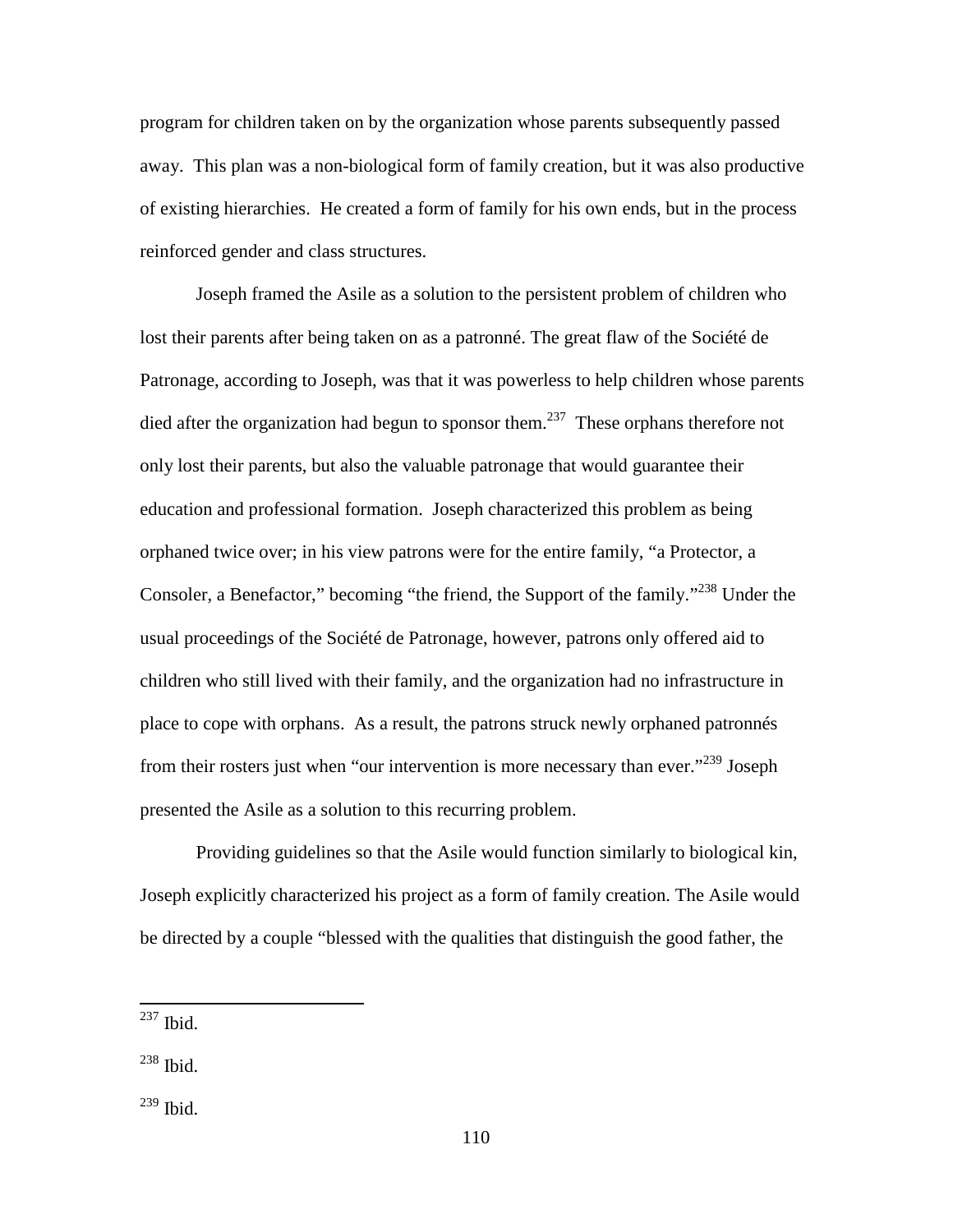tender wife, such that family life be established in all its richness and that there be unity of action and Direction."<sup>240</sup> In theory, emotional ties would break down class barriers still further by bringing the poor permanently into Joseph's home to live an idealized domestic life. By characterizing these caretakers not as employees, or even as patrons but as father and mother, Joseph was explicitly framing his project as the creation of a family.

Joseph's vision was to design a family that was better than what nature had provided. The Asile was not simply an orphanage, for its possible inhabitants also included those whose parents the council of the Société de Patronage judged to be unfit. Children whose progenitors "had such conduct that the cohabitation of the pupil . . . presents a manifest danger for the Morality, and consequently the future of the Pupil" were also eligible for admittance. Minors who from "lack of supervision or severity of the parents" were likely to slip into vagabondage or truancy, and who therefore should be removed from the iniquitous influence of the city, were also suitable for the program. Finally, pupils who wanted to grow up to work in agriculture could voluntarily come to the Asile as apprentices. $241$ 

In his initial proposal, Joseph framed this project as a solution for orphans who would lose the benefit of patronage. On closer scrutiny, however, the Asile reads as another instrument of control, as a variety of conditions might justify removing a child from living parents into the sole charge of the Société de Patronage. Of course the organization had no legal right to claim custody, but the threat of removing valuable

 $240$  Ibid.

 $241$  Ibid.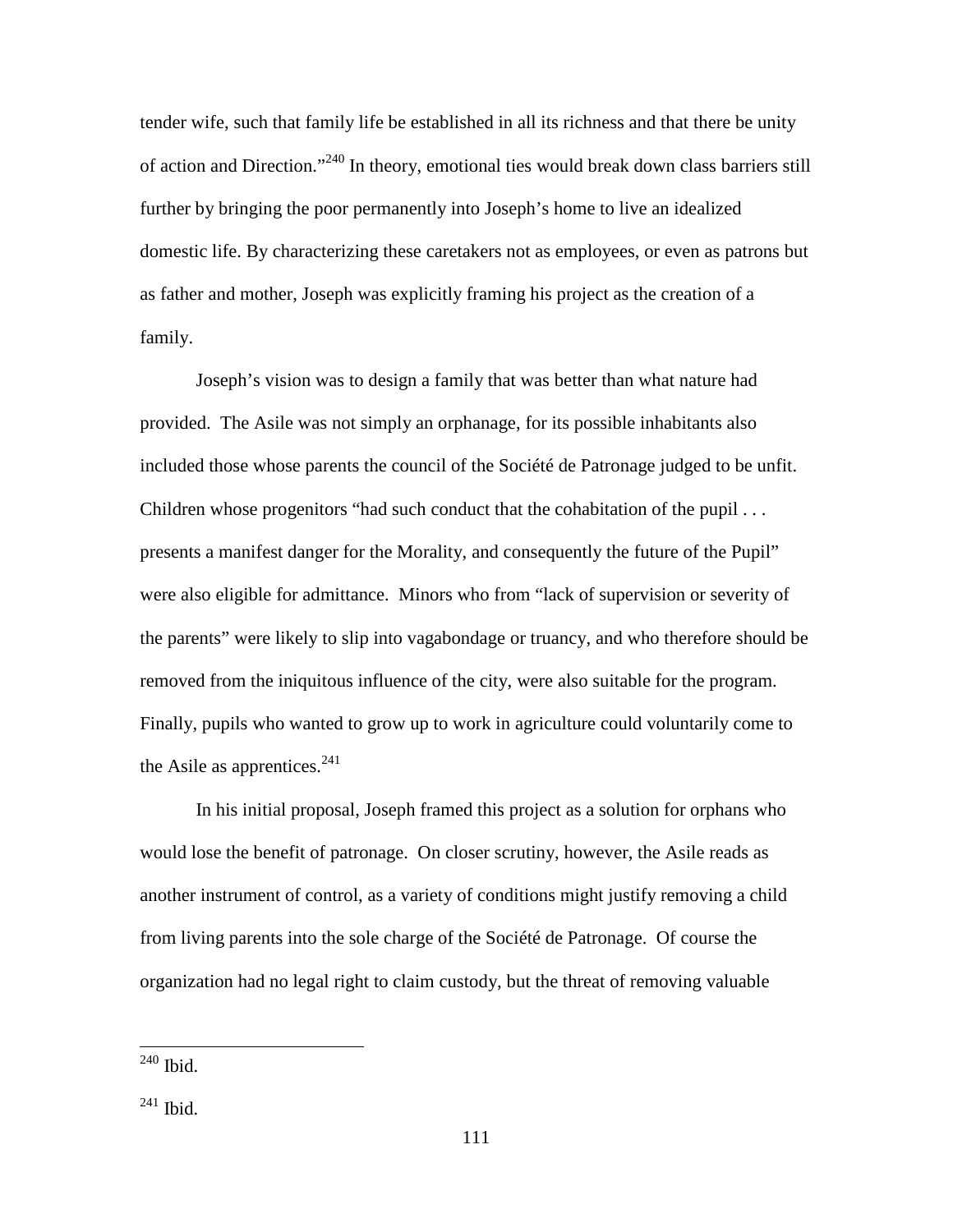financial aid and apprenticeship opportunities could prove persuasive. In his view, many poor parents ought not to have any influence at all over their children, and his fictive family would be an improvement over the biological parents.

The Asile would function as an immersion program in gender roles and an idealized work ethic. Joseph romanticized family life in the Asile, outlining in his will a small world governed by gender roles, paternal authority and bourgeois values. The man in charge of the Asile should be "already of an advanced age, a good teacher able to run [the] school and provide all that concerns elementary instruction." His wife should be "good and honest, [a] housekeeper, able to cook for all the inhabitants of the Asile, oversee and keep in good condition the clothing of the pupils" in which tasks she would be helped by the female students.<sup>242</sup> These perfect parents, who would also serve as instructors and estate managers, would replace the biological family of a patronné. This was in stark contrast to the usual function of the Société de Patronage, in which patrons visited children only occasionally. The Asile Bergier reaffirmed both class and gender hierarchies.

 The Asile functioned as a surrogate child for Joseph on several levels. In most senses, the Napoleonic Code had hampered his ability to create a family, but in this final act he was liberated. Not having any biological issue or close relatives at all, he was at liberty to dispose of his fortune in a way that few French men were.<sup>243</sup> He wrote: "the Heavens having refused me children, the free disposition of my goods is mine entirely,

 $^{242}$  Ibid.

<sup>&</sup>lt;sup>243</sup> Étude Claude Vachez, "Notoriété Bergier," 31 May 1878, 3 E 19933 ADR.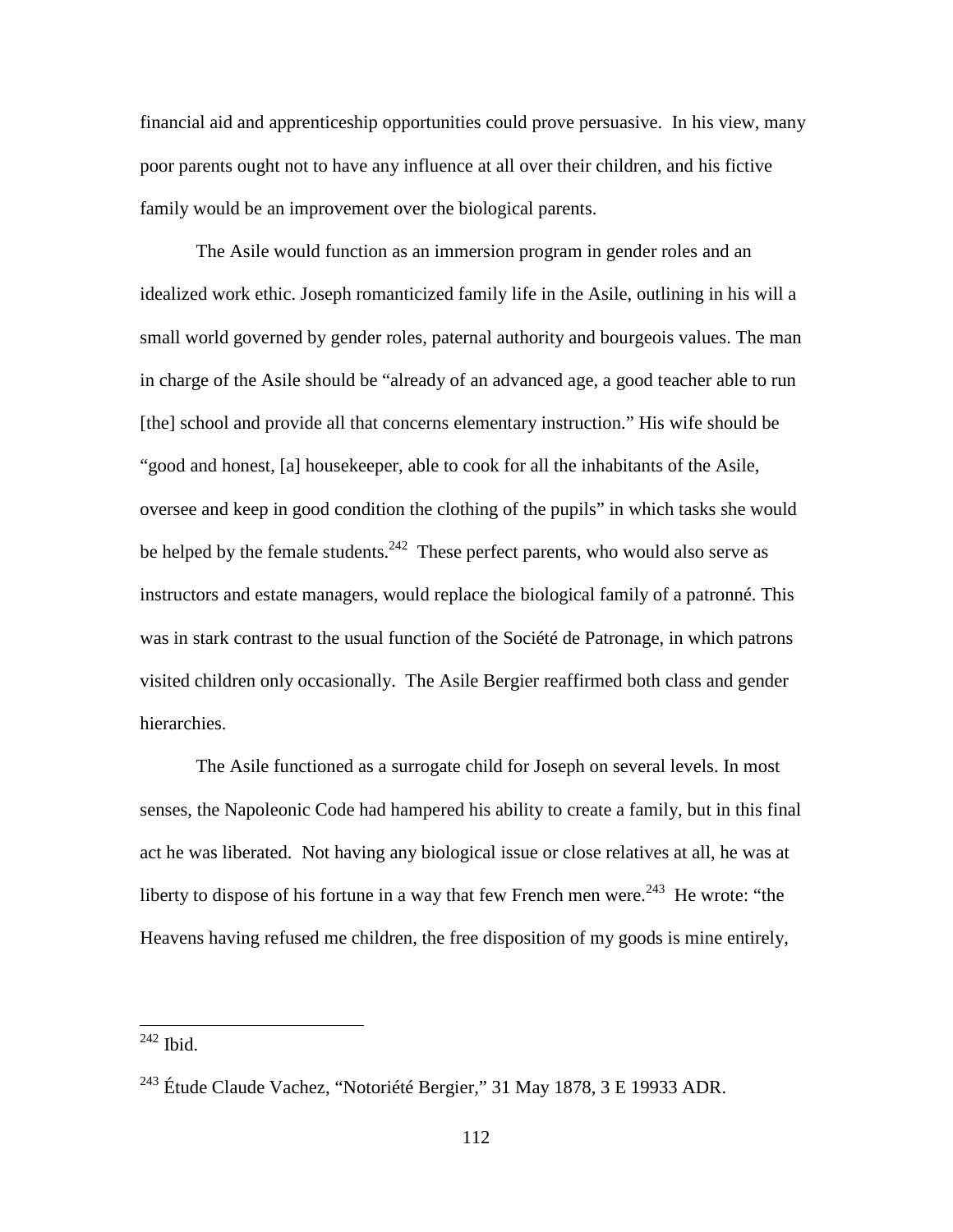and I use this liberty  $\dots$  to give satisfaction to all the sentiments that animate me."<sup>244</sup> He willed a few objects of sentimental value to distant relatives and left respectable but comparatively small legacies to each of his living family members. Then he bequeathed the overwhelming bulk of his fortune the Société de Patronage in order that they might create the Asile. This massive donation included not just his money, but also his apartment in town, his country home, his clothing, his furniture and most of the contents of his houses.

 The Société de Patronage and more specifically the Asile solved Joseph's problem of having no heir. He justified leaving virtually everything to the organization by saying that, "it could not seem astonishing to anyone that after having consecrated my life to this Society of Good Works, I would want to assure its existence after me in consecrating to it the largest part of a [my] fortune."<sup>245</sup> Rather than being dispersed among many distant relations, the money remained in a large sum in the hands of a single entity. Furthermore, his home and the objects within it would remain together in the control and care of his chosen inheritor.

The Asile filled the role of heir by carrying on the Bergier family name when there were no biological children to do so.Joseph made a point of attaching his moniker to the Asile he hoped to create. He specified that it must be called the "Institution Bergier Agricultural Asylum and Elementary School of the Société de Patronage."<sup>246</sup> The key part of this somewhat lengthy title is the word Bergier. By naming it after himself he fit

<sup>245</sup> Ibid.

 $244$  Joseph Bergier, will dated July 11, 1873, ADR.

<sup>246</sup> Ibid.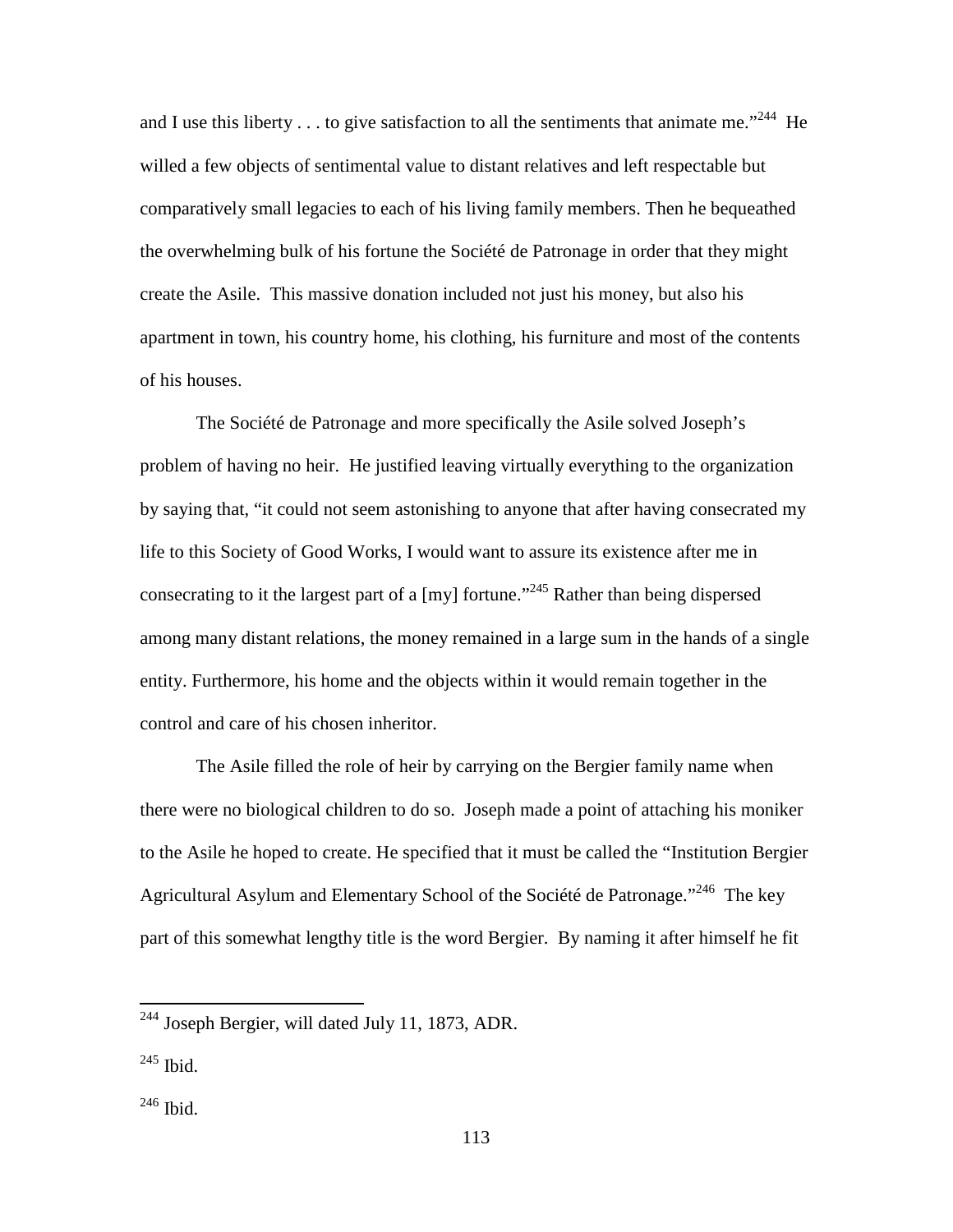in with a larger pattern of philanthropic giving in France, particularly among those who had no children who could legally make a claim to the property. Those who left their houses and estates to charity, in order to turn them into orphanages, hospices or homes for the disabled, often insisted that the institution be named for the donor. This practice was a means of assuring the survival of the benefactor in the minds of the legatees. Making a bequest of personal possessions and insisting on attaching one's name to the gift was a simple means of insuring that one's memory would live on beyond death. $247$ Joseph had made the Asile his heir both by giving it his property and by naming it after himself, just as he would a human child.

Finally, Joseph used his wealth to induce the inhabitants of the Asile and the patronné children to perform the emotional work of mourning him that under other circumstances would fall to biological children. Though he had devoted a great deal of energy to the administration of the Société de Patronage, he had not developed personal relationships with the patronnés as Fanny had. He could not count on the beneficiaries of his largesse to feel a personal sense of loss at his passing, or to shed tears as Marie had done for his wife. Though he may have seen the Société de Patronage as an adoptive child, he could not be certain that the young patronnés would see him as a father and mourn him accordingly.<sup>248</sup>

Recognizing that there was no guarantee of spontaneous mass grief at his death, Joseph used his wealth to ensure there would be an outward semblance of bereavement.

<sup>247</sup> Jean-Luc Marais, *Histoire du don en France de 1800 à 1839: Dons et legs charitables, pieux et philanthropiques* (Rennes: Presses Universitaires de Rennes, 1999), 324-327.

<sup>248</sup> Joseph was not alone in planning his funeral to the last detail. See Pellissier, *La vie privée*, 201.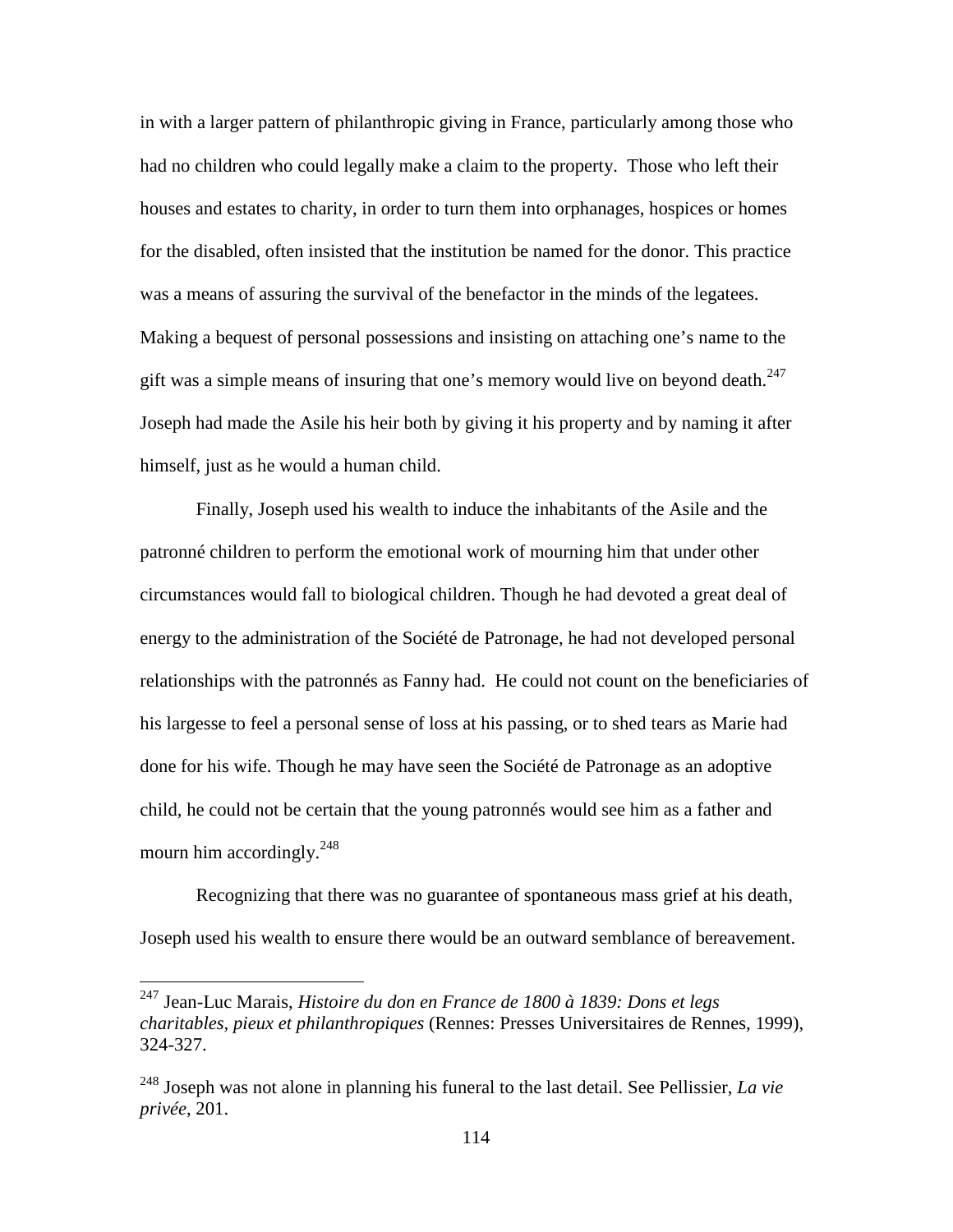In his will, he expressed that his dearest wish "would be to be accompanied to my final resting place by the largest possible number of pupils from the Société de Patronage."<sup>249</sup> To guarantee that this desire was carried out he offered money to every mourner from the organization who came to his funeral. He set aside from his estate 1500 francs for this purpose so that each pupil "of either sex who will have come to my funeral" would receive "a sum of ten francs which will be given to them on their return from the interment."<sup>250</sup>

The promise of financial remuneration provided an incentive for a large number of patronné children to appear grieved at Joseph's inhumation. "In the numerous cortège that accompanied the defunct to the cemetery of Loyasse, one noticed a group of 150 children, pupils of the Société de Patronage."<sup>251</sup> It is worth noting that one hundred and fifty was the precise number of people who could receive ten francs from his bequest. It is unclear whether the Société de Patronage took a hand in inviting the official mourners, but it scarcely seems coincidental that the numbers should match so perfectly.

The services began at a church on the peninsula and concluded at the graveside. Thirty-four of the patronnés attended his funeral service at St. Pothin but were too young to make the climb up the hill to Loyasse.<sup>252</sup> The other one hundred and twenty two climbed to the cemetery and were treated to a homily by Claude Vachez, who was the

-

 $249$  Joseph Bergier, will dated July 11, 1873, ADR.

<sup>250</sup> Ibid.

<sup>251</sup> Undated clipping from *Le Salut Publique* in Joseph Bergier, diary, 13 May 1878, Box Bergier Diary, MG.

 $^{252}$  The cemetery of Loyasse is located atop a butte that dominates the skyline of Lyon. The climb to the top is quite steep. Nicolas Ducarré in Joseph Bergier, diary, 13 May 1878, MG.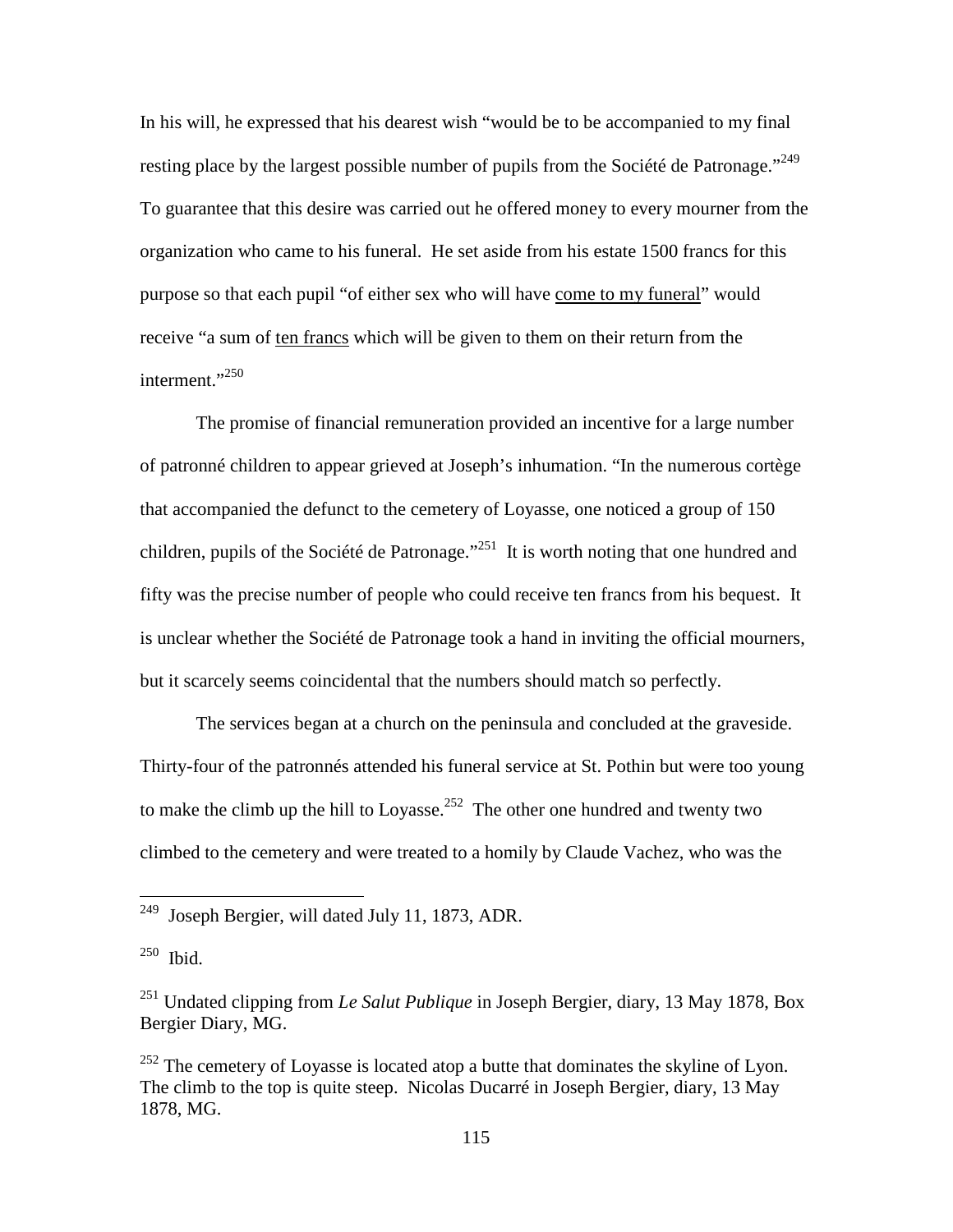logical choice both as Joseph's "intimate friend" and because of his leadership role in the Société de Patronage.<sup>253</sup> He enjoined them to "keep the memory of this day, and when you return to this funerary field, you could say in showing this tomb: Here lies a good man, he was among the first rank of the founders...who helped our parents take the first steps, always so difficult, in life. $1254$  Upon leaving the cemetery officials from the Société de Patronage gave the seemingly bereaved children their ten francs.<sup>255</sup>

Joseph's funeral shows both the strengths and the weaknesses of using philanthropy as a means of family creation. On one hand, Joseph was able to use his wealth even in death to pressure those in need to act like a family to him. Paying mourners was not all that unusual in Lyon, as wealthy families would pay old men residing at the Charité to augment the cortège and make for a more impressive processional.<sup>256</sup> In Joseph's case, however, the paid mourners ostensibly owed Joseph some gratitude and personal connection. In addition, they were not supplementing an already large group of bereaved kin; they constituted almost the entire procession.

Paying for mourners was an assertion, conscious or otherwise, of the differences of class that separated Joseph from the beneficiaries of the Société de Patronage. Joseph divided his mourners into at least two different emotional communities. One group was made up of fellow members of the bourgeoisie: his brothers from the Masonic lodge,

<sup>253</sup> Joseph Bergier, will dated July 11, 1873, ADR; Pellissier, *Loisirs et sociabilités*, 21.

<sup>254</sup> Undated clipping from *Le Salut Publique* in Joseph Bergier, diary, 13 May 1878, MG.

<sup>255</sup> Ducarré in Joseph Bergier, diary, 13 May 1878, MG; Pellissier, *La vie privée*, 204.

<sup>256</sup> Madeleine Lassère, "Les pauvres et la mort en milieu urbain dans la France du XIXe siècle: funérailles et cimetières," *Revue d'histoire moderne et contemporaine* 42 (1995): 119.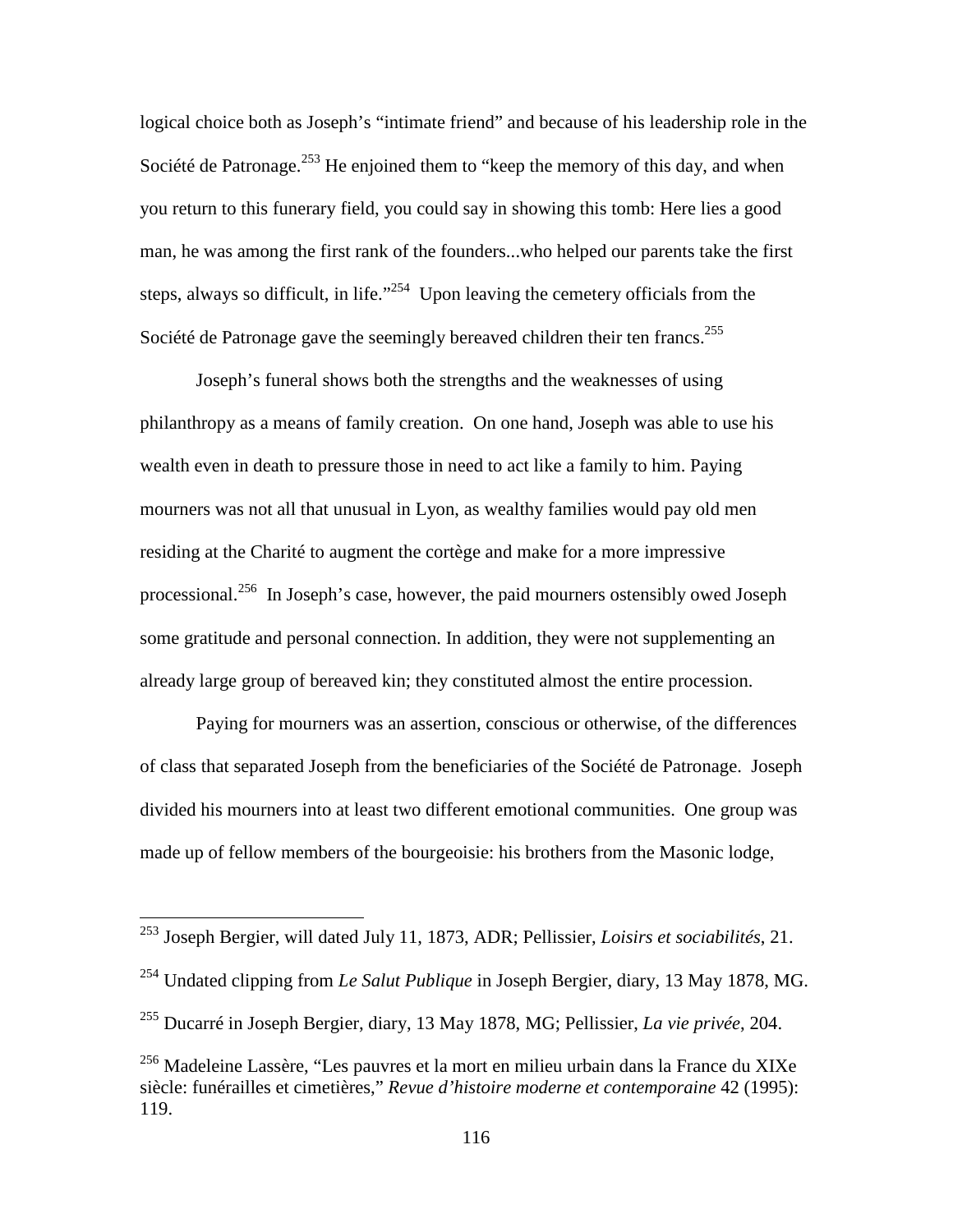fellow Patrons, friends and kin. The other group was extremely poor. His associations with the former led him to make assumptions about the nature of the affective bonds between people and the socially approved modes of emotional expression; he did not have to tell the bourgeoisie how to mourn, nor did he offer to pay them to conform to his expectations. In contrast, he had no expectation that the poor would grieve appropriately even after forty years of work in a service organization. Instead he offered to pay them to act grieved in the manner of the bourgeoisie. Even as he invited the patronné children to conduct themselves as if they were his family, he reasserted that they were separate and subservient by paying them.<sup>257</sup>

In addition to regulating his funeral, Joseph made provisions for the children of the *Asile* to maintain his grave. While ordinarily regular visits to the cemetery and the decoration of the tomb would be the obligation of children and family members, Joseph could not guarantee his remains would receive the traditional respect. Accordingly, he ordered that two thousand francs be invested and that the interest be "entirely consecrated to the maintenance, cleanliness and upkeep" of his plot in Loyasse as well as to care for the "Mausoleums, urns and gardens" that were found there.<sup>258</sup> Joseph's provisions for his tomb fit in to a larger pattern among childless people in France.<sup>259</sup>

<sup>257</sup> Barbara H. Rosenwein, "Worrying about Emotions in History," *The American Historical Review* 107 (2002): 842; Eustace et al., "Historical Study of Emotions," 1497.

 $258$  Joseph Bergier, will dated July 11, 1873, ADR. This investment was prudent, as even today his tomb is remarkably well kept. It is now better known for the quality and interest of the headstone than the fame of the occupant, and is part of a walking tour of Loyasse. See Ville de Lyon, "Le cimetière de Loyasse: Des pierres qui parlent," accessed February 3, 2014, http://www.lyon.fr/lieu/culte-et-cimetieres/cimetiere-de-loyasseancien.html.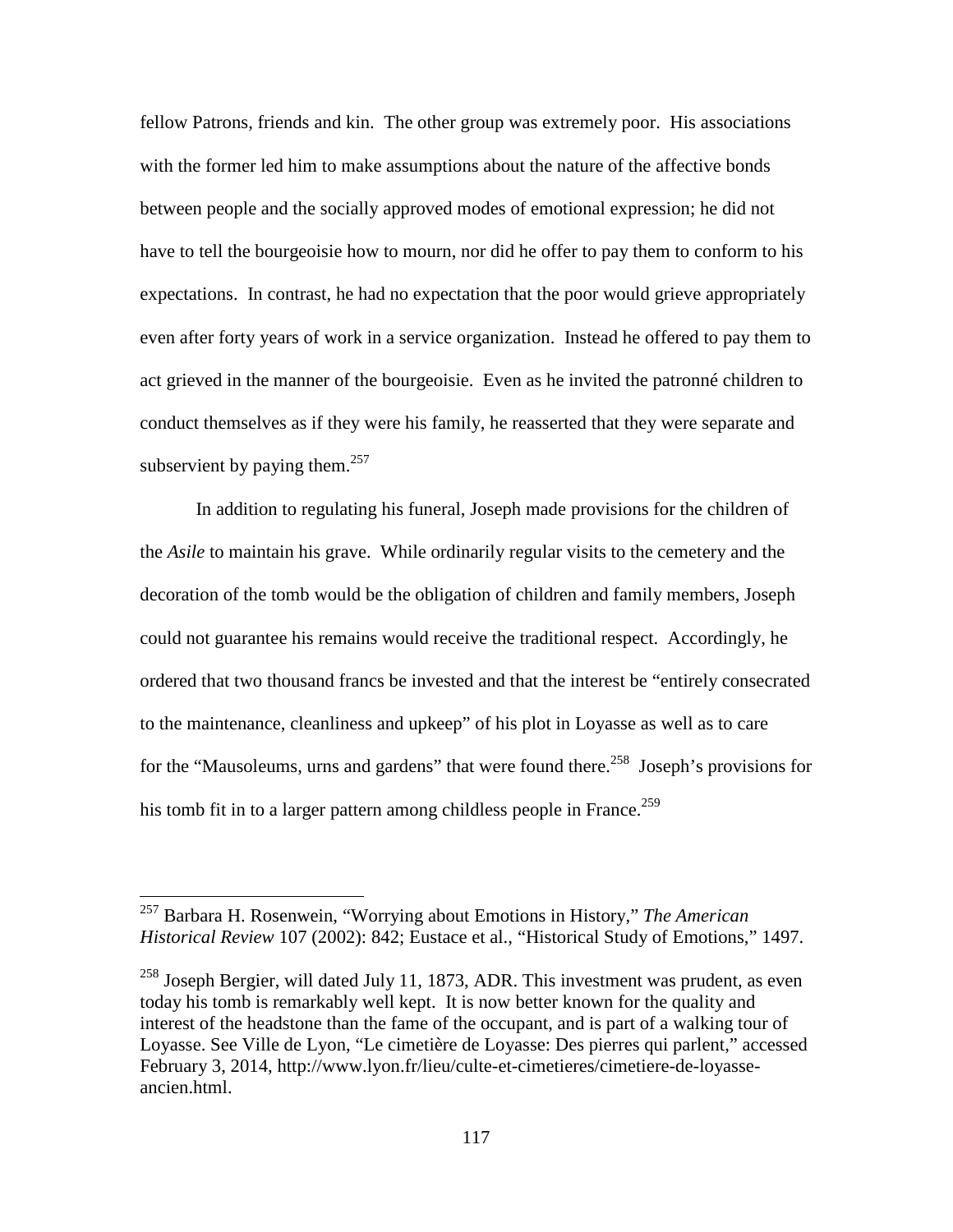Sociable surrogacy involved values of both gender and class. Gender played a role in determining what made children important to the family. For Fanny, having children was primarily about emotional bonds and shared activities so she used the Société de Patronage to gain access to a child for that purpose. To Joseph, the primary purpose of having children was dynastic. He saw associational activity as a means of creating an heir and a legacy. Although the Bergiers approached surrogacy differently, in part informed by the gender expectations of their culture, their values as determined by social position united them. Wealth and social power determined the ability of the bourgeoisie to gain access to poor children in order to become surrogate parents to them. At the same time, philanthropy as pseudo-parenthood reinforced class distinctions in a variety of ways. Sociable surrogacy was both contingent on and productive of other hierarchies.

## *Contested Surrogacy: Family Creation and Informal Sociability*

 $\overline{a}$ 

Thus far I have looked at formal sociability through associational activity, but I now turn to informal social networks as a form of family creation. Property ownership was central to definitions of family, because it determined the subtle hierarchy at play in the production of familial ties. This was dramatically evident for patrons, whose wealth encouraged the poor to be cooperative, as poverty made resistance exceedingly difficult for the patronné. Yet wealth also played a role in defining sociable surrogacy within

<sup>&</sup>lt;sup>259</sup> Donors employed a variety of strategies to ensure proper upkeep of their graves. One offered a financial prize for in a contest for best wife, the winner of which would have to leave a wreath on the tomb of the donor. Another philanthropist gave a large donation to an orphanage, with the proviso that the orphans go to her tomb on the anniversary of her death each year to leave a bouquet. See Marais, *Histoire du don*, 323.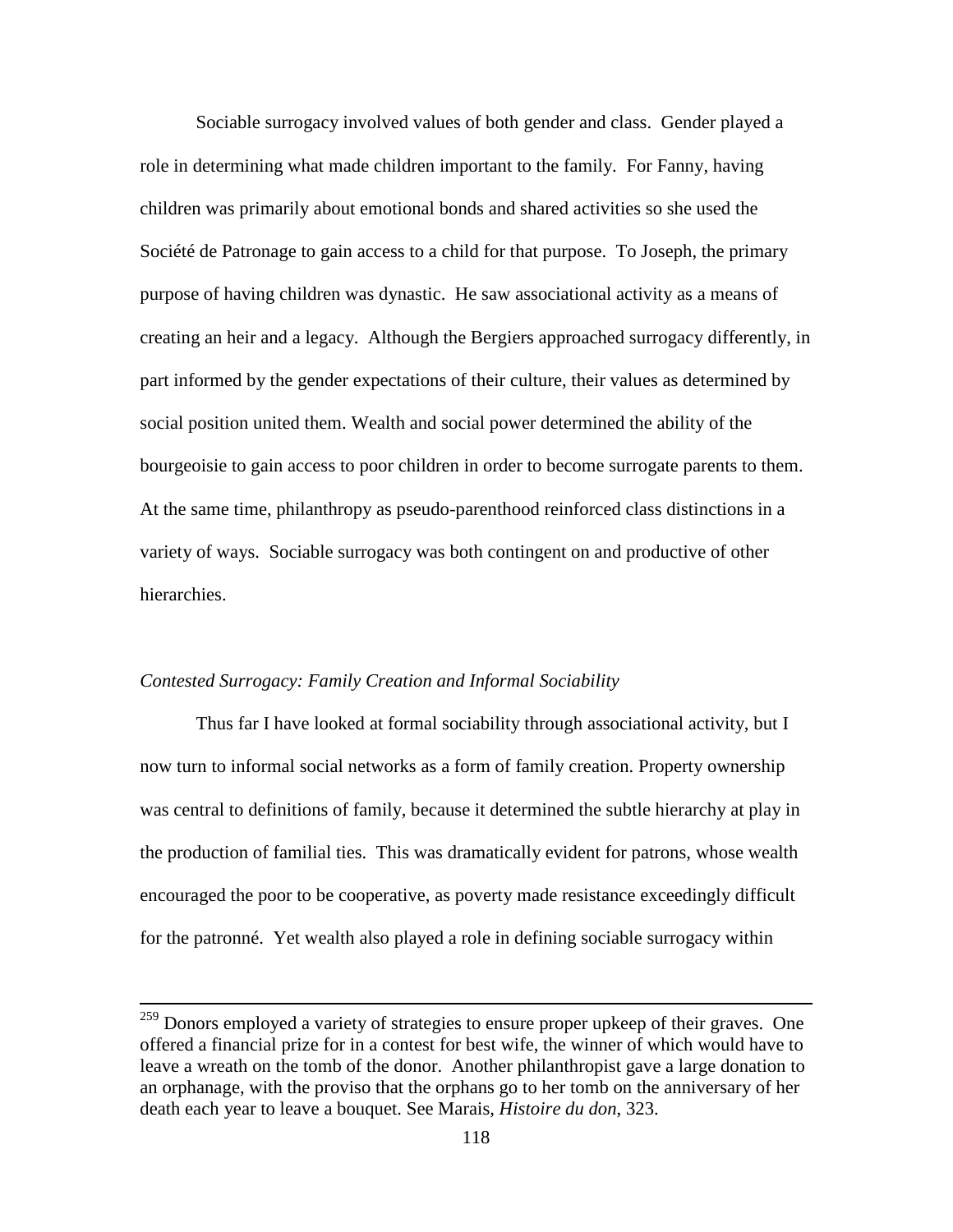class boundaries in ways that were less obvious but still significant. Distinctions of wealth within the bourgeoisie had an impact on whether a family with children would find it desirable to be "adopted" by another couple or not. While intraclass ties might seem to be horizontal, existing among social equals, in fact fine divisions emerged based on property ownership.

Informal sociability for the bourgeoisie of provincial France was gendered, and the seclusion that women experienced fostered family-like groupings. As was the case in other regional capitals, the bourgeoisie of Lyon typically fled the urban setting in summer time, settling instead in luxurious homes in outlying villages. Men would commute into the city for business while women and children stayed full time in the countryside. $^{260}$ This pattern was consistent for most members of the bourgeoisie of Lyon; the Bergier archive is replete with references to visits to various familial estates as well as the weekly house parties they hosted themselves.<sup>261</sup>

Possession of a country estate conferred patriarchal power, as less fortunate members of the bourgeoisie converged on the homes of those who did. In the 1830s and 1840s young families filled the estate at Collonges to capacity on the weekends, enjoying the bucolic pleasures it offered. The relationship was fairly one-sided; the Bergiers were virtually always hosts, not guests, and most of their visitors were dependent on them to keep up the lifestyle of visiting the country.

<sup>260</sup> Angleraud and Pellissier, *Les dynasties lyonnaises*, 340; See also Chaline, *Les bourgeois de Rouen*, 208; Adams, *Comfort and Status*, 66.

<sup>&</sup>lt;sup>261</sup> Joseph Bergier, diary, 17 May 1835, MG; Joseph Bergier, diary, 23 July 1843, MG; Joseph Bergier, diary, 22 June 1845, Box Bergier Diary, MG.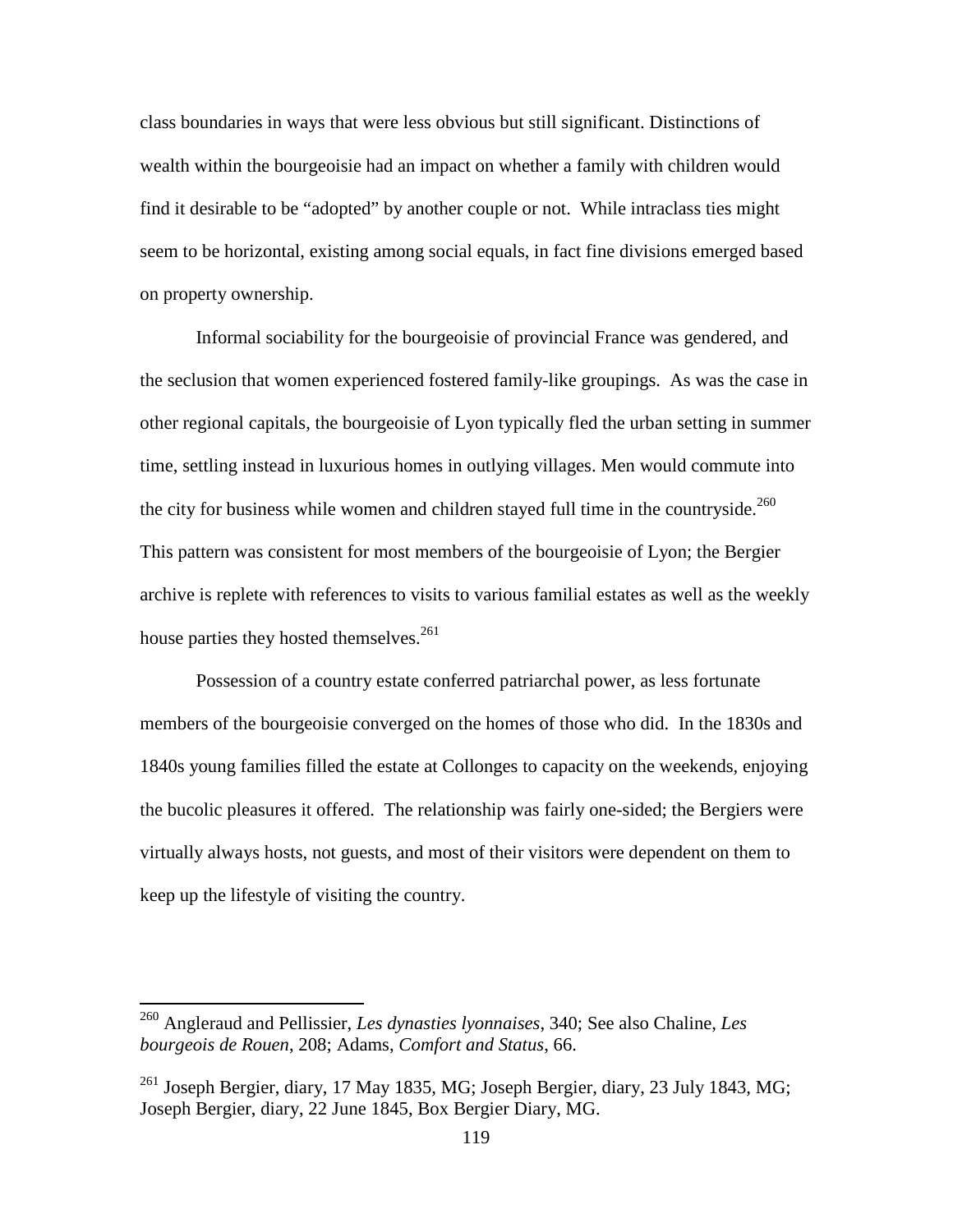The subordinate social and financial position that the Vachez family occupied relative to the Bergiers made them ideal candidates for fictive kinship. Claude and Joséphine Vachez found themselves unable to live up to the migratory lifestyle of the bourgeoisie. Claude was several years younger than Joseph, situating him at a lower rung on the social ladder in terms of accumulated wealth. During the 1840s, Claude's parents were still living, meaning that unlike Joseph he was not the beneficiary of a substantial inheritance that included an estate. While his profession as a notary allowed them to live a comfortable lifestyle, it was not equal to maintaining two separate households.<sup>262</sup>

Between house parties, the estate at Collonges was a female-dominated space. Joséphine and her daughters stayed for extended periods with Fanny at Collonges, while Claude and Joseph came on weekends to play boules, walk or to hunt with large house parties.<sup>263</sup> The women therefore spent most of their time in a female-dominated rural sphere, at least through summer and much of autumn. This domestic arrangement created an intimate setting that lent itself to the Bergiers' alternate form of family creation.

The relative social status of the Bergier and Vachez families was subject to seasonal variations. In winter, when both families lived in smaller urban dwellings, the families met on equal footing at society gatherings. In the summer, however, the fact that the Bergiers owned an estate and the Vachez family did not tipped the social balance in favor of the Bergiers. The friendship and mutual affection between the families obscured

<sup>262</sup> Fuzier-Perrin, *Historique*, 65.

 $^{263}$  Joseph Bergier, diary, 4-10 September 1842, MG.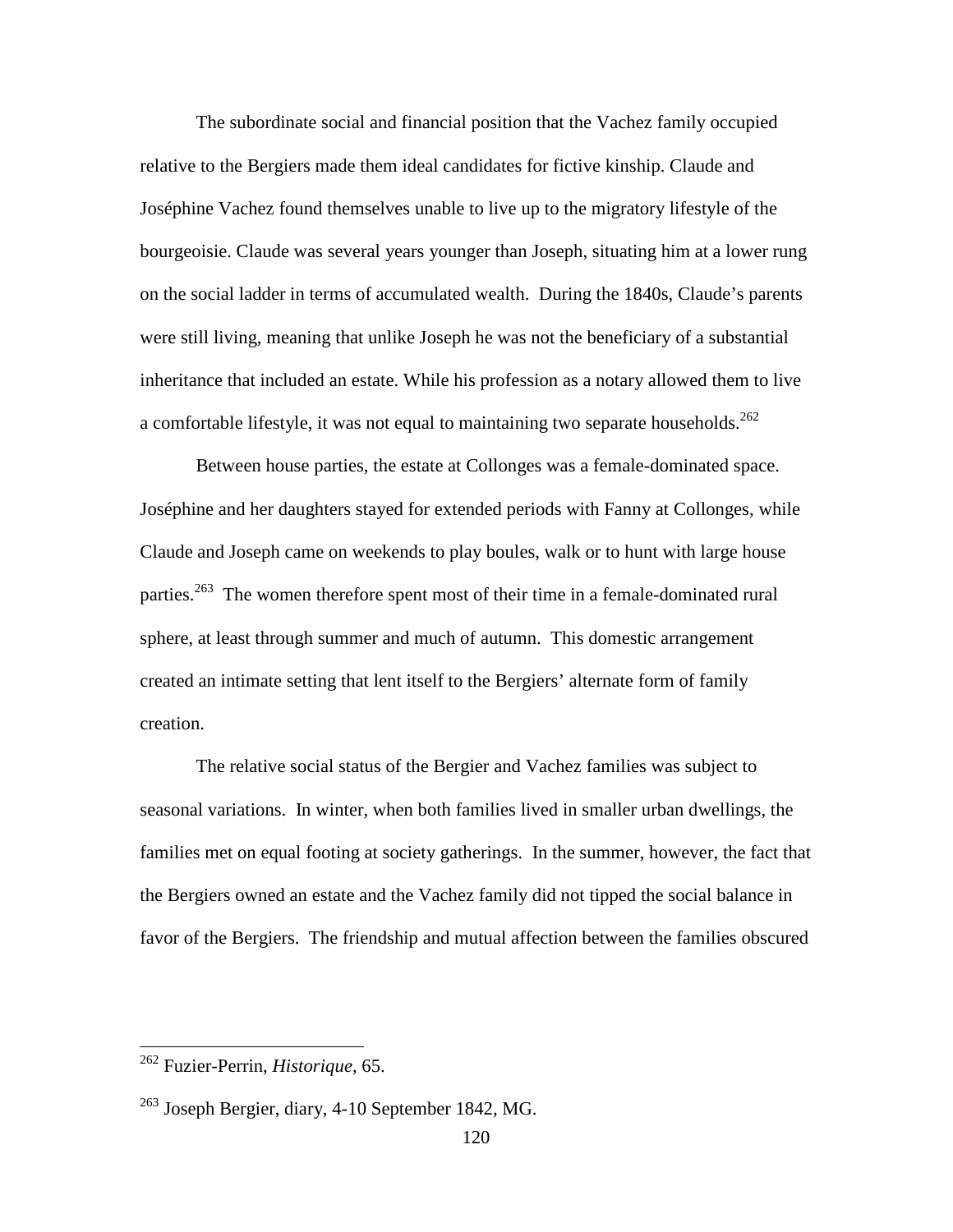this hierarchy, but it was nevertheless present and played a role in Fanny's surrogate family creation.

The constant contact that living on the same estate provided gave Fanny ample opportunities to develop a mother-like relationship with Joséphine's daughters. Joseph's diaries give a sense of the family life the two women and the girls shared. Gathered around the fire, Joseph read while "Fanny worked on my purse, Mde Vachez embroidered some slippers, Cécile mended something, & the two little Vachez [girls] as sweet as can be strung pearls. My reading was frequently interrupted by the conversations of these ladies, but since I was only reading newspapers it didn't make much difference."<sup>264</sup> This domestic scene would have repeated itself daily as the women lived and worked together. On occasion, Joséphine left her children at Collonges in the care of Fanny and the servants.

The prolonged contact between the Bergiers and the Vachez family led the former to think of the little girls as family. Joseph explicitly referred to Fanny Vachez, his wife's goddaughter, in these terms. He wrote of one occasion when the little girl was too shy to speak: "Their little Fanny, having become almost our adopted daughter as we kept her nearly 6 months at Collonges, did not want to talk to us."<sup>265</sup> In this excerpt, Joseph made clear that he saw their relationship with the Vachez girls as being pseudo-adoptive. While he knew there was no legal tie, the long periods of intimacy and care in Collonges justified in his mind characterizing the girls as his and Fanny's daughters.

<sup>&</sup>lt;sup>264</sup> Joseph Bergier, diary, 18 November 1842, MG.

<sup>265</sup> Joseph Bergier, diary, 2 December 1844, MG.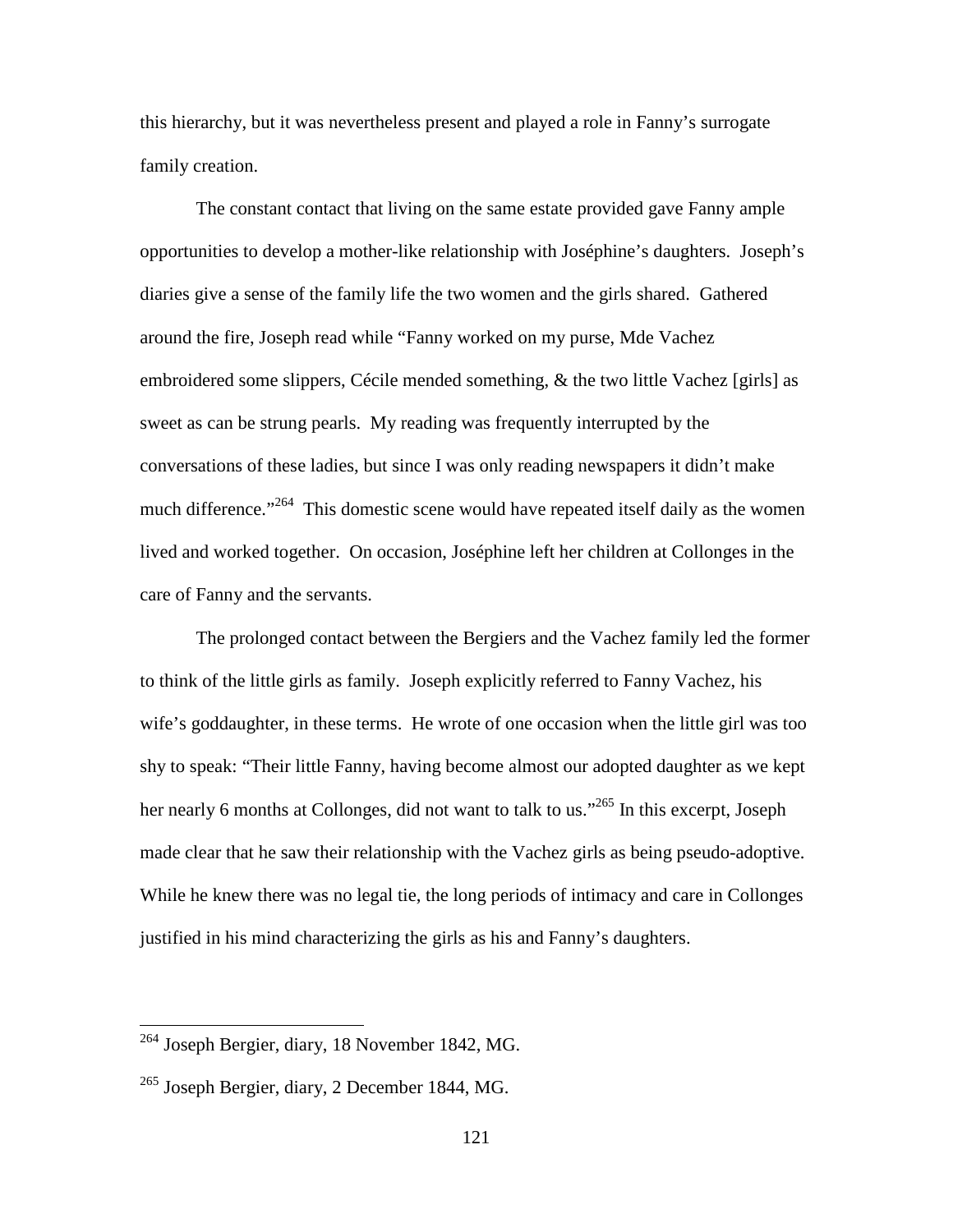Sociable surrogacy required work. Having permanent houseguests multiplied Fanny's domestic obligations. The guests could be a distraction or an impediment to her routine as chatelaine. By forming close bonds with Joséphine and especially her daughters, Fanny was committing to both physical and emotional work. Yet Fanny was willing to expend this extra effort, seeing it as a form of parenthood and the best means of creating a maternal relationship.

A childhood illness of the eldest Vachez daughter, Cécile, illustrated the interplay of emotion, household labor, and gender. Joseph recorded the episode in his diary, and his account is striking in the way he distanced himself from responsibility. After visiting her ailing grandmother, five-year-old Cécile became very sick. Joseph noted "we think that it is Measles, if indeed it is not smallpox."<sup>266</sup> Dr. Potton, the family physician, thought it was an acute case of scarlet fever, but Joseph scoffed that he always exaggerated the severity of an illness, as "an adroit way of making your reputation, since everyone says; he healed this or that person from a very serious illness." Joseph concluded that, since Potton thought it was serious, it must not be much cause for worry.<sup>267</sup> He disassociated himself from the crisis and took no active role in its resolution. This does not mean he was indifferent to Cécile or that he did not see himself as part of her family, as subsequent events illustrate. Rather, he was twice removed from the laborious aspect of parenthood. His relationship to the little girl was not biological, and he was male rather than female. In contrast to Joseph, Fanny was intimately involved in the crisis.

<sup>&</sup>lt;sup>266</sup> Joseph Bergier, diary, 30 October 1842, MG.

 $^{267}$  Joseph Bergier, diary, 31 October 1842, MG.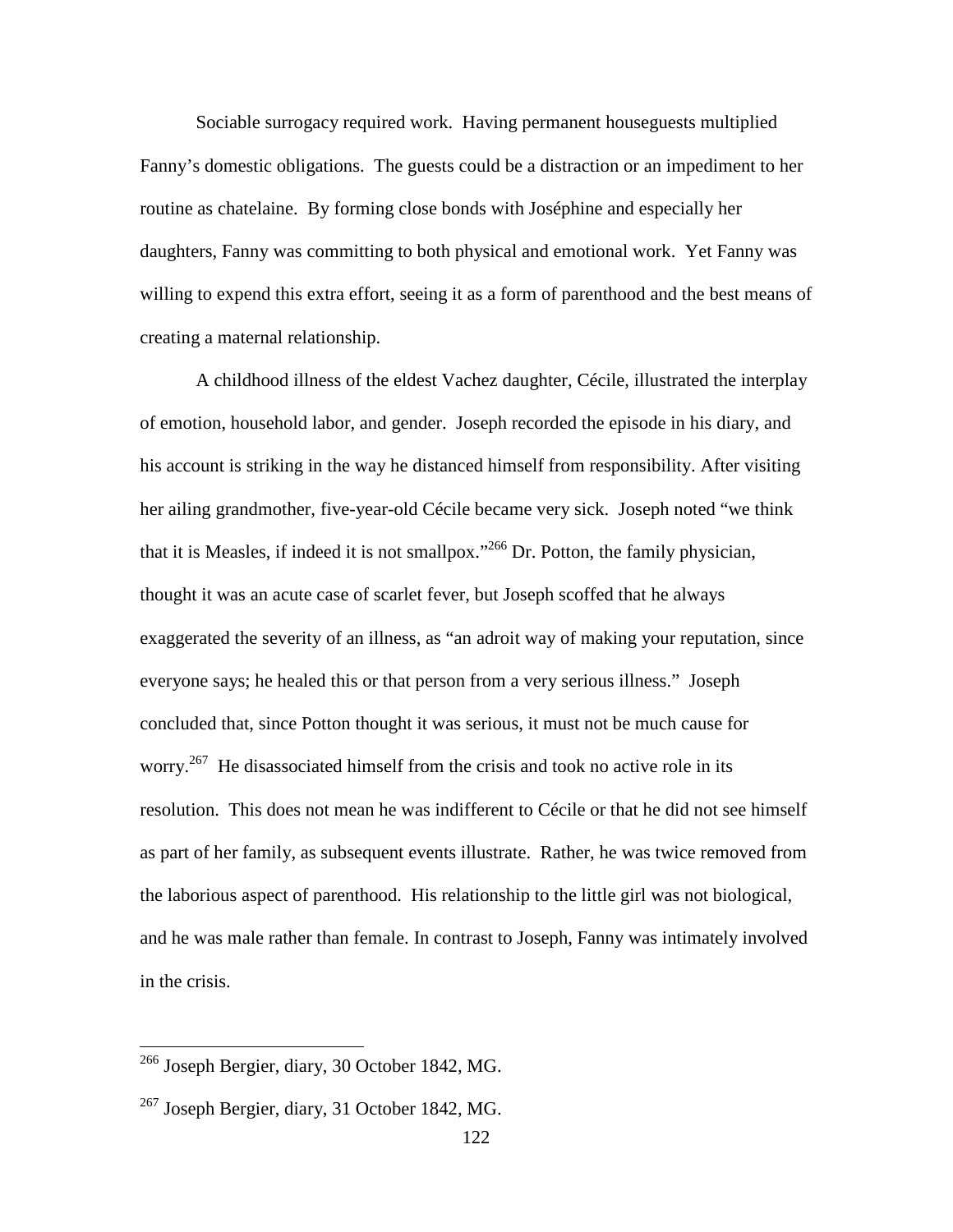Fanny's care for Cécile involved a great deal of physical labor. She played an active role in nursing Cécile back to health. Joseph noted that "Fanny & Mde Vachez have practically not left the side of the little Cécile."<sup>268</sup> Fanny recorded in her récoltes book "It is by the bedside of the patient, by whom I am spending the night that I write this journal, from which I am frequently disturbed by the plaintive cries of this child."<sup>269</sup> She did not record the details of caring for the little girl, though soothing her in moments of distress was part the work. She likely also labored to soothe the fever and facilitated various bodily functions. $270$ 

The work of caring for the sick interfered with Fanny's own responsibilities to the estate. She wrote in her récoltes accounts "As for me, despite the desire that I have to devote myself to my garden bed of Roses and Current bushes I am kept from it either by Bergier who constantly Consults me for information or by Mme. Vachez, little Cécile has scarlet fever and she suffers a great deal and the poor mother is worn out."<sup>271</sup> Caring for the little girl necessitated sacrifice on Fanny's part and the neglect of her own duties and responsibilities.

The medium Fanny chose to document her care of Cécile is significant. She wrote about it in her récoltes notebook, a diary that was almost exclusively devoted to detailing her household work, the management of the estate, agriculture and her accounts. She virtually never wrote about her feelings, family or noted personal reflections in it.

<sup>&</sup>lt;sup>268</sup> Joseph Bergier, diary, 2 November 1842, MG.

<sup>269</sup> Fanny Bergier, récoltes diary, 2 November 1842, Box Bergier Diary, MG.

<sup>270</sup> Smith, *Ladies of the Leisure Class*, 56.

 $^{271}$  Fanny Bergier, récoltes diary, 2 November 1842, MG.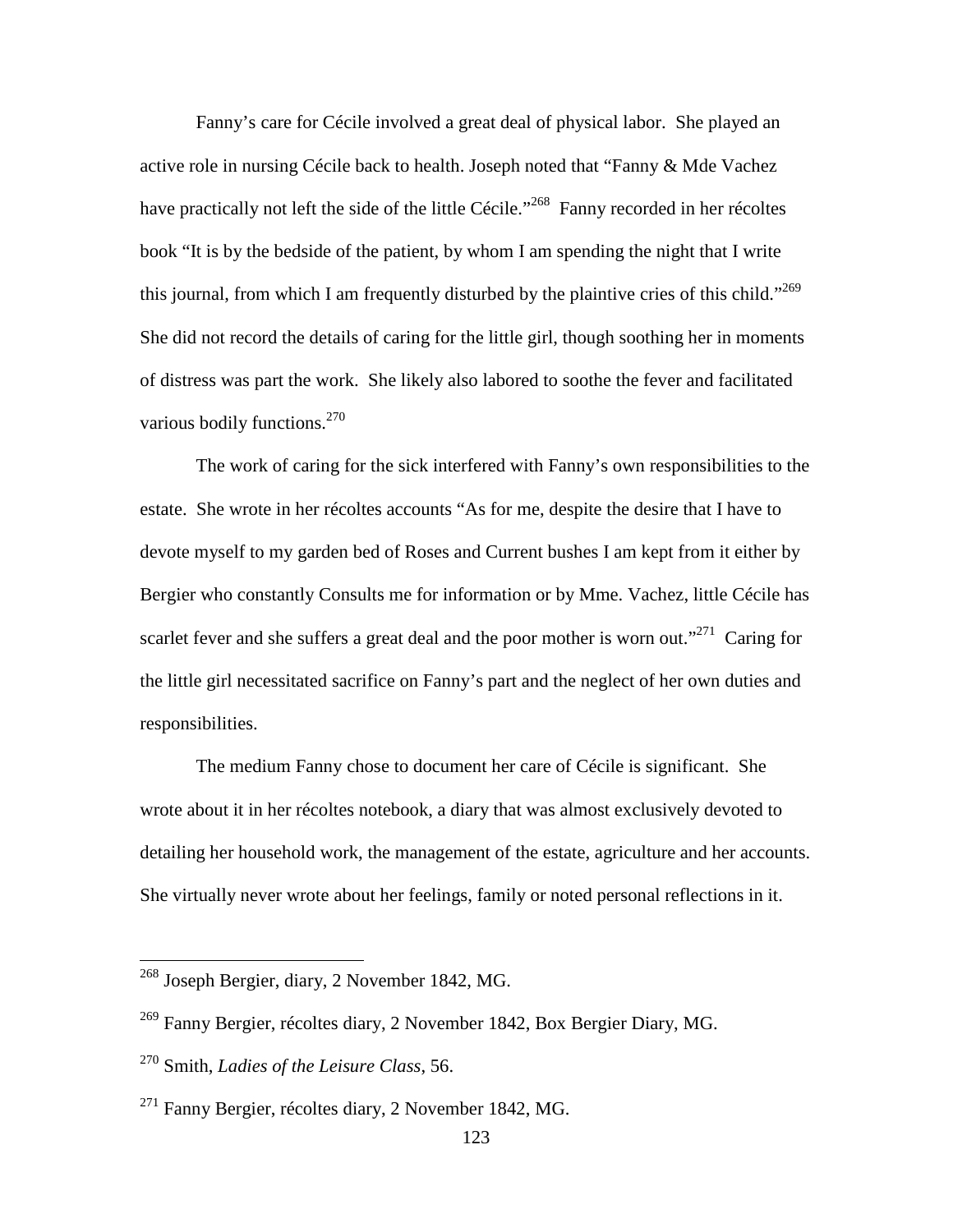The fact that she recorded her care in this way suggests that she recognized the effort she expended as being a form of work. Caring for Cécile was for Fanny like the unpaid labor she performed running the farm and selling agricultural products. It was real work that should be accounted for in her chronicle of the effort she expended on behalf of the family.

 The crisis situation demanded emotional work, particularly from the women involved. Joséphine was "extremely tormented because her daughter was constantly tired  $\&$  she feared that her illness was going to the brain. Vachez himself seemed worried  $\&$ tired."<sup>272</sup> Joséphine's "extreme torment" was culturally appropriate in the context of sensibility as a norm for women. Yet self-control was also what both the situation and the cult of sensibility expected of its practitioners: a mother should feel suffering deeply, but not so much as to interfere with other aspects of gender performance.<sup>273</sup> Giving way to despair would prevent her from offering the physical care her daughter required. Joséphine succeeded in producing appropriate emotions, but not in controlling them.<sup>274</sup>

 In contrast, Fanny performed the important emotional work of self-control. While Joséphine was in torment, Fanny stayed up all night nursing Cécile. She noted in her private records that, although Cécile frequently uttered "plaintive cries," the girl was otherwise "as reasonable as a big person."<sup>275</sup> She praised the girl's ability, even in extreme illness, to school her feelings and act responsibly and appropriately.

<sup>272</sup> Joseph Bergier, diary, 2 November 1842, MG.

<sup>273</sup> Blauvelt, *Work of the Heart*, 34; Smith, *Ladies of the Leisure Class*, 108.

<sup>274</sup> Rosenwein "Worrying about Emotions," 837.

 $^{275}$  Fanny Bergier, récoltes diary, 2 November 1842, MG.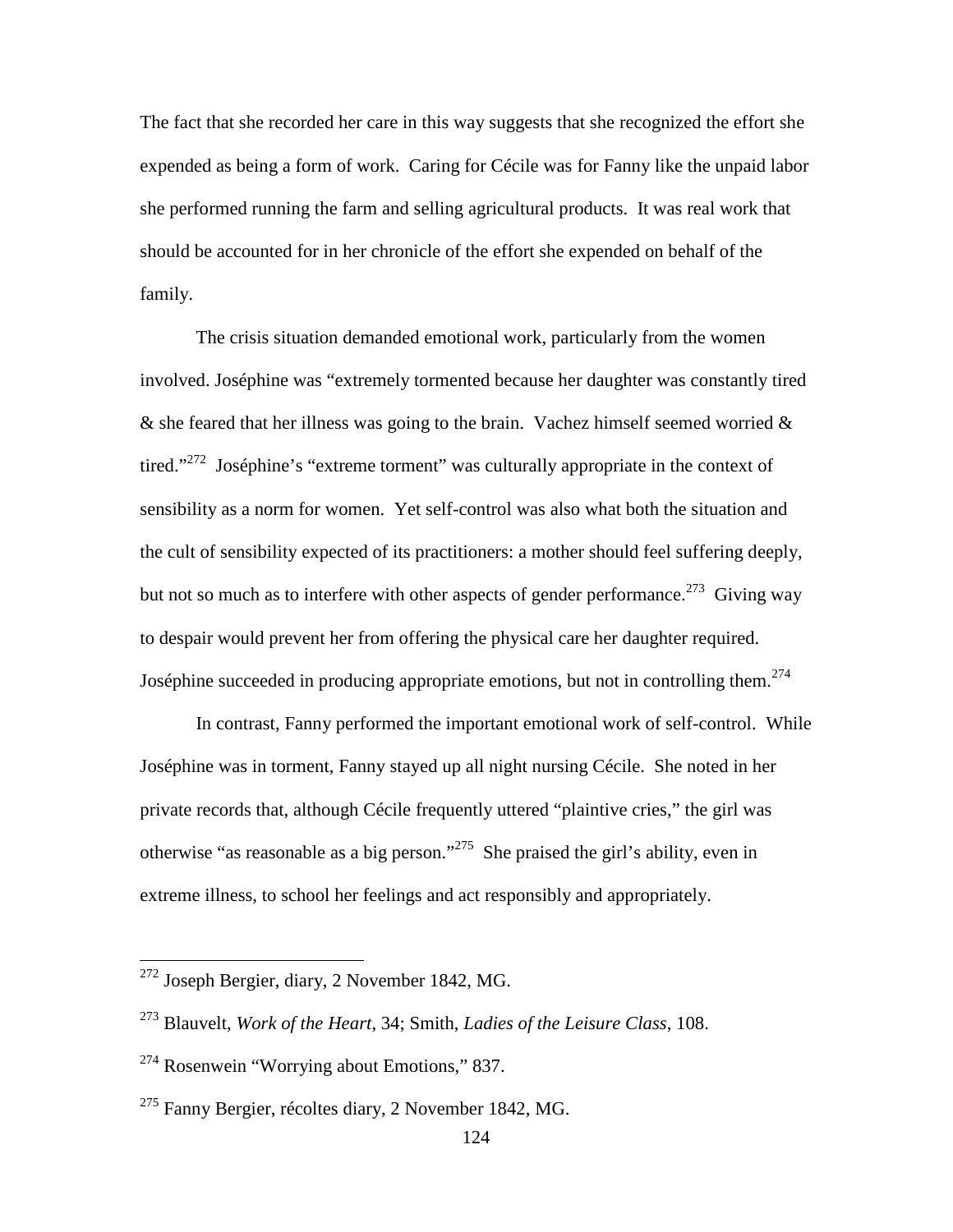Bourgeois sociability created opportunities for surrogacy that the legal system denied to childless couples. The cultural practice of estival migration to estates provided opportunities for female networks to become family-like groupings. Long before the crisis of scarlet fever, Fanny and Joséphine had both been in maternal roles with the little girls. In the moment of calamity, however, Fanny proved to be better able to do both the emotional and the physical work of being a mother. These interactions led her to see Joséphine's daughters as her own, thereby creating a fictive family that fulfilled her desire for children.

 The relative positions of the Vachez and Bergier families in the early 1840s disguised the fact that the former still controlled the boundaries of their family. Fanny was able to act as a surrogate mother to their girls because it was advantageous to the Vachez family to allow it. The social importance of property ownership made Collonges an attractive destination, and Fanny took on some of the labor of childrearing. It was convenient to the Vachez family that Fanny be permitted the latitude to act as and consider herself to be a mother. In this respect Cécile and Marie had a good deal in common; Fanny could be a mother to them as small girls because for both families it was expedient that she do so, albeit for different reasons.

 By the time Cécile reached adulthood in the 1860s, the delicate hierarchy between the Vachez and Bergier families had shifted dramatically. The Bergiers had suffered a significant financial loss that led them to sell their mansion in Collonges in 1859, though Joseph later purchased a much smaller summer home in the village of Saint-Genis-

125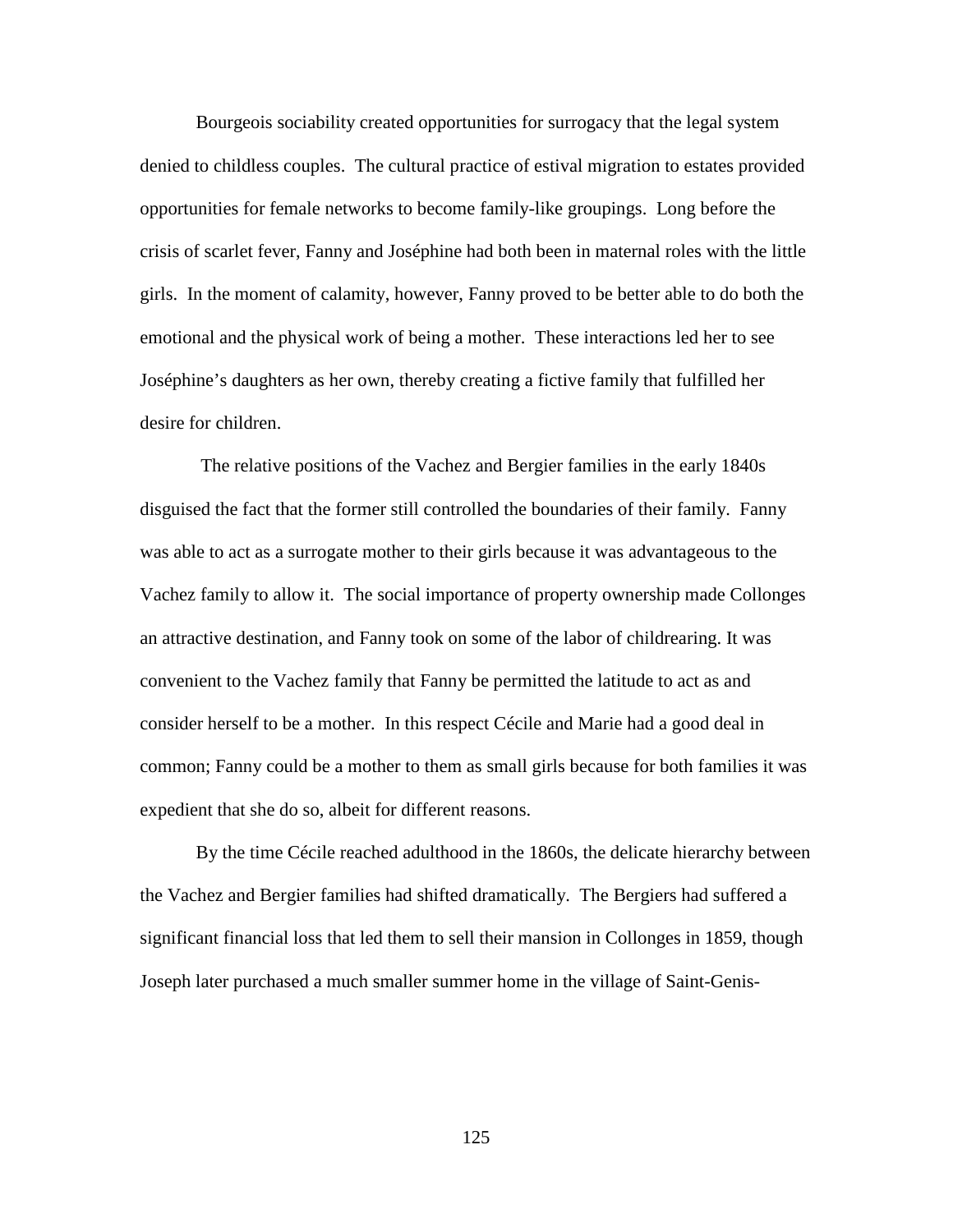Laval.<sup>276</sup> Meanwhile, Claude Vachez had inherited his family's estate at Irigny and so was no longer dependent on the Bergiers for pastoral pleasures.<sup>277</sup> Changes in wealth and property meant that the position of the two families in the social hierarchy had reversed. Much of the time, the friendly relationship of the two families obscured this reality.

 The care needs of the two families had also changed by the early 1860s. Joséphine was no longer the mother to small children and so no longer needed help in tending her brood. Fanny was nearly blind and had begun to suffer from the series of illnesses that ended in her death at the end of 1862. She could no longer serve as a hostess and was herself in need of companionship and attention.<sup>278</sup> The age difference between the two couples had begun to work against the Bergiers, as Claude and Joséphine were eight and eleven years younger, respectively.<sup>279</sup> As a result, they found themselves at the center of the social whirl with marriageable daughters while the Bergiers were increasingly past their prime. The friendship between the two families remained, but the Bergiers no longer had the upper hand and were more likely to be the subject of munificence than the dispensers thereof.

Cécile's marriage to a wealthy merchant in 1860 was the moment that forced the Bergiers to see their own exclusion from the Vachez family circle.Joseph's diary made

<sup>&</sup>lt;sup>276</sup> Étude Claude Vachez, "Vente Bergier Chonier," 25 May 1859, 3 E 19824, ADR; Joseph Bergier, diary, 22 November 1862, MG. Joseph certainly owned the property in Saint Genis at the time of Fanny's death.

 $277$  Several letters from 1848 suggest that Claude Vachez had begun to use his family's estate at Irigny regularly. Joseph Bergier to Fanny Bergier, 27 September 1848, 30 September 1848, 3 October 1848, 7 October 1848, Correspondance Bergier 1839-1848, Box 49.2, MG.

<sup>278</sup> Joseph Bergier, diary, 20 December 1859, Box Bergier Diary, MG.

<sup>&</sup>lt;sup>279</sup> Marriage record Vachez Duviard, 22 January 1834, 2 E 1582 Record 13, AML.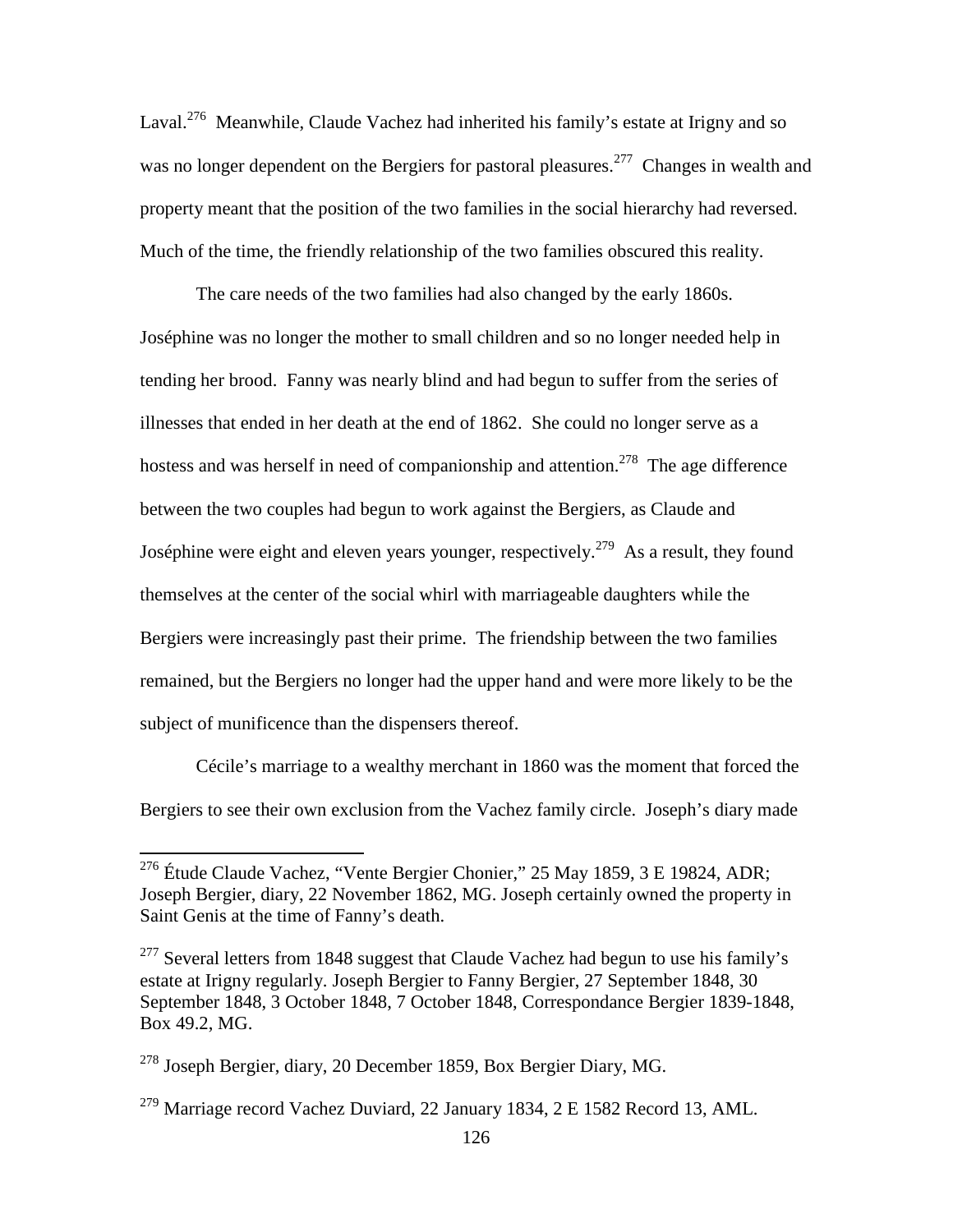the conflicting expectations of the two families clear. He wrote "It is today that Cécile Vachez marries at the hotel de ville M. Léopold Frinzine, & if something astonishes me, it is definitely to not have been one of the witnesses of this ceremony, to which I was not invited."<sup>280</sup> The invited guests included the groom's father and brother, the bride's parents and uncle and two other men whose relationship to the family is uncertain.<sup>281</sup> Joseph's entry made it plain that he assumed he would be a witness at the civil ceremony and was shocked when he learned otherwise. His exclusion was a reflection of the way Claude Vachez chose to define the boundaries of his family.

In addition to the shared history that made Joseph feel entitled to be a witness, his inclusion in other parts of the marriage preparations may have led him to believe he would be part of the actual ceremony. Fanny and Joseph had been invited to be present when Cécile and Léopold signed their marriage contract, a separate ceremony from the wedding itself. In French society, couples typically drafted a contract a week or so before the actual wedding. The main purpose was to outline the financial and legal obligations of the two families. The document defined the groom's wealth and specified the exact contents of the bride's dowry. The contract also typically stated what marriage regime the couple had chosen, whether their property would be communal or if her dowry would be kept separate as a private source of wealth to be passed on to her

 $^{280}$  Joseph Bergier, diary, 15 November 1860, Box Bergier Diary, MG.

<sup>281</sup> Mariage record Frinzine Vachez, 15 November 1860, 2 E 1157 Record 352, AML.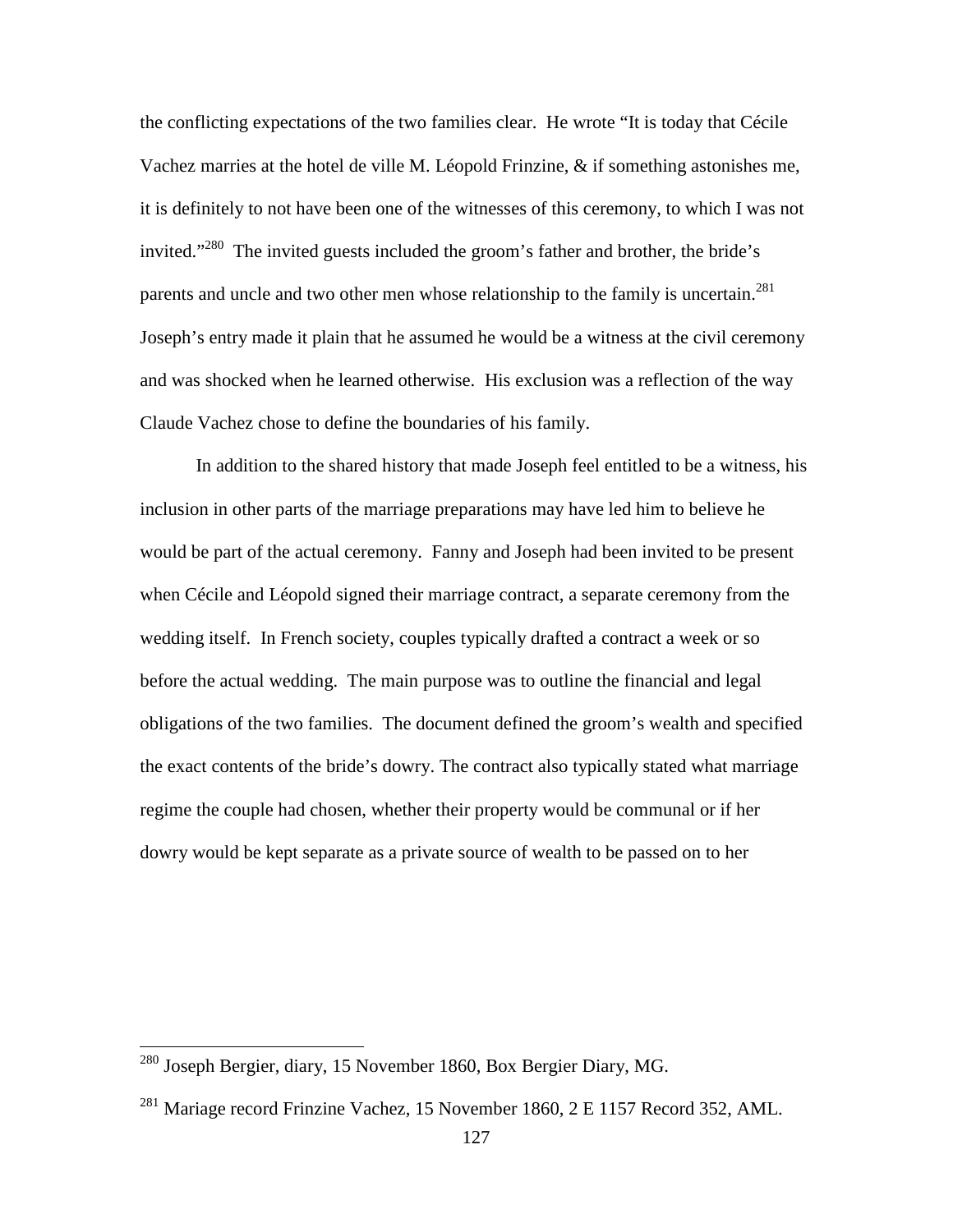children. It was an important social event that most considered to be as binding as marriage itself, to which family members and close friends were typically witnesses.<sup>282</sup>

Joseph and Fanny were also invited to view the corbeille, a key element of Cécile's transition to married life and an important ritual of bourgeois belonging. Joseph wrote: "they showed us the corbeille which is very beautiful, very rich  $\&$  and in good taste."<sup>283</sup> The corbeille was a trunk full of gifts and luxury items that the groom was supposed to offer the bride in exchange for her dowry, often including underclothes, jewels, expensive shawls and other fashion items that a jeune fille was forbidden to wear. Generally valued at between five and ten percent of the bride's dowry, it was a status symbol and a means of signaling both the wealth of the groom and the virtue of the bride that made such gifts worthwhile. The presentation and unpacking of the corbeille was an important ceremony that usually took place immediately before the signing of marriage contracts. It embodied a young woman's transition to adult life as she acquired the accoutrements of a married lady. Joseph's inclusion in this momentous occasion was another signal of intimacy. $^{284}$ 

The signing of Cécile's marriage contract was a festive occasion. There were "about twenty people. From the side of M. Frinzine, his father, two of his brothers  $\&$  his sister; from the Vachez side, the Duviard family, Schmitt, Mde Girard from Paris, M

-

<sup>282</sup> Laroche-Gisserot, "Pratiques de la dot," 1443; Angleraud and Pellissier, *Les dynasties lyonnaises*, 371; The social endogamy of the bourgeoisie in Lyon has been well documented. See Foley, *Women in France*, 38.

 $^{283}$  Joseph Bergier, diary, 5 November 1860, MG.

<sup>284</sup> Susan Hiner, *Accessories to Modernity: Fashion and the Feminine in Nineteenth-Century France* (Philadelphia: University of Pennsylvania Press, 2010), 49-52; Peter Gay, *The Bourgeois Experience: Victoria to Freud* vol. 2, *The Tender Passion* (New York: Oxford University Press, 1986), 102-103.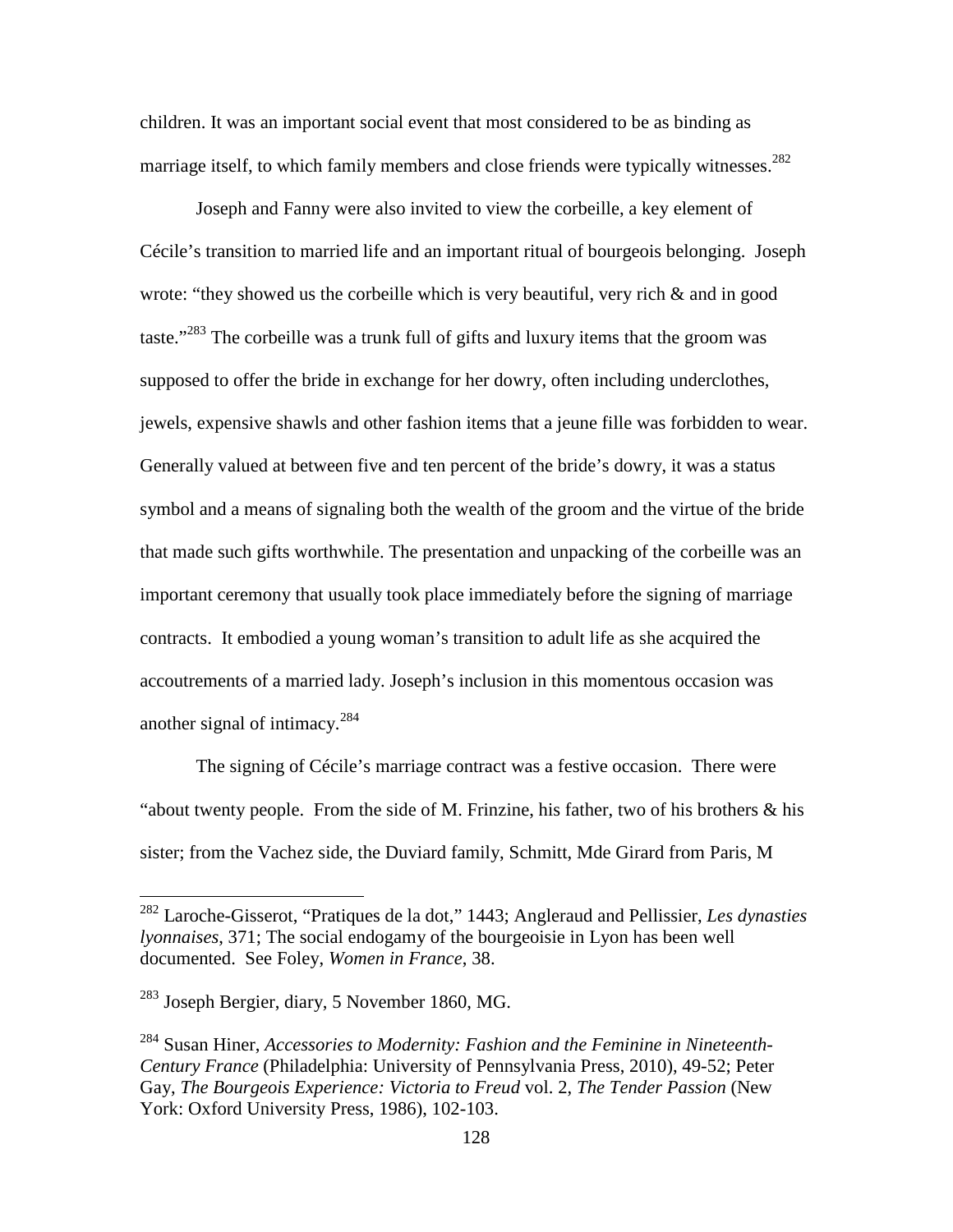Dugueyt & Ducruet & us."<sup>285</sup> On this occasion, the Bergiers were included as part of the family. The Duviard and Schmitt families were Cécile's maternal relations. How Mde Girard fit in is ambiguous, but Dugueyt and Ducruet were notaries.<sup>286</sup> They may have also been friends, given that Claude was himself a notary, but they were most likely present in a professional capacity to draft and witness the contract. On this occasion, then, Joseph and Fanny were included in what was otherwise a family gathering.

Joseph's exclusion from being a witness was therefore all the more surprising to him, as he likely read his invitation to the signing of the marriage contract as an affirmation of his status as family. The Vachezes further delineated the boundaries of their family by excluding the Bergiers from other parts of the wedding celebrations. Joseph was shocked when he learned that he and Fanny were not invited to the wedding feast. He wrote "I was equally very surprised yesterday in learning from Mde Vachez that I am not invited to the dinner either, but only to the ball like everybody."<sup>287</sup> There is absolutely no evidence of conflict between the Vachez and Bergier families that would suggest the latter were left out due to discord between them. The weddings of the younger Vachez girls in later years followed a similar pattern.<sup>288</sup> The omission of the

 $^{285}$  Joseph Bergier, diary, 5 November 1860, MG.

<sup>286</sup> L'abbé Vachet, *Nos lyonnais d'hier 1831-1910* (Saint-Étienne: Imprimerie des Sourds-Muets, n.d.), 129; Étude Stéphane Dugueyt, "Mariage Bertholon Thevenet," 2 March 1835, 3 E 12248 ADR; Étude Ducruet, "Mariage Bergier Koch," 14 October 1851, 3 E 12312 Record 511 ADR.

<sup>287</sup> Joseph Bergier, diary, 5 November 1860, MG.

<sup>288</sup> Joseph Bergier, diary, 16 April 1868, Box Bergier Diary, MG; Joseph Bergier, diary, 28 April 1869, Box Bergier Diary, MG.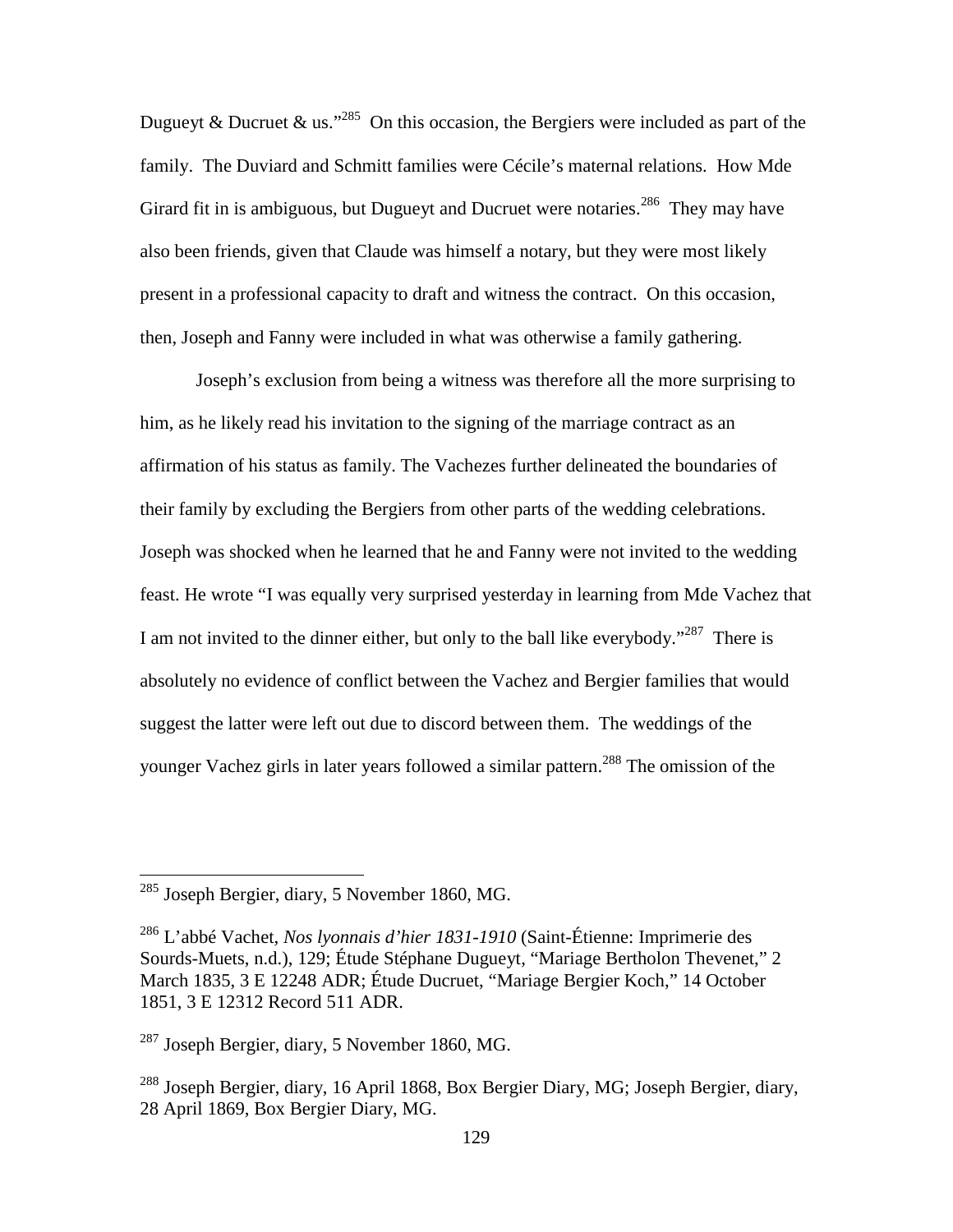Bergiers from the guest list to certain parts of the wedding was therefore not the result of animosity or contention.

The Bergiers' exclusion was an assertion of patriarchal authority on the part of Claude Vachez. His decision to exclude Joseph was a manifestation of his own right to determine the boundaries of his family, an act that was facilitated by the fact that the Vachez family no longer occupied a subordinate position relative to the Bergiers.<sup>289</sup> Joseph's diary entries on the subject reflect his sense of entitlement and the inclusion that he felt should be his by right: "I admit that the friendship that unites me to Vachez made me hope to be seen as a member of the family  $\&$  and this cruelly wounded me. Also, it made me sad & dazed." This is explicit evidence that Joseph felt his friendship was enough to make him family, particularly in light of the care that the Bergiers had given Cécile over the years.

While Claude left no written record of his motives, his actions communicated that he was asserting his own rights as a father. Joseph framed the exclusion as a violation of friendship and family, characterizing his experience as an affront to sentiment. Emotion obscured what was in fact a contest of patriarchal authority. Joseph's entries seethed with disappointment, hurt, shock and sadness. Beneath these emotions however, was a contest between the man who had once dominated a fictive family composed of both Vachez and Bergier branches, and a man determined to assert the primacy of biological fatherhood. $^{290}$ 

<sup>289</sup> See Anne Verjus, *Le bon mari*, 201-202.

 $290$  While it would be invaluable to have Fanny's perspective on this exclusion, by 1860 she was almost completely blind and was no longer in a position to leave written records.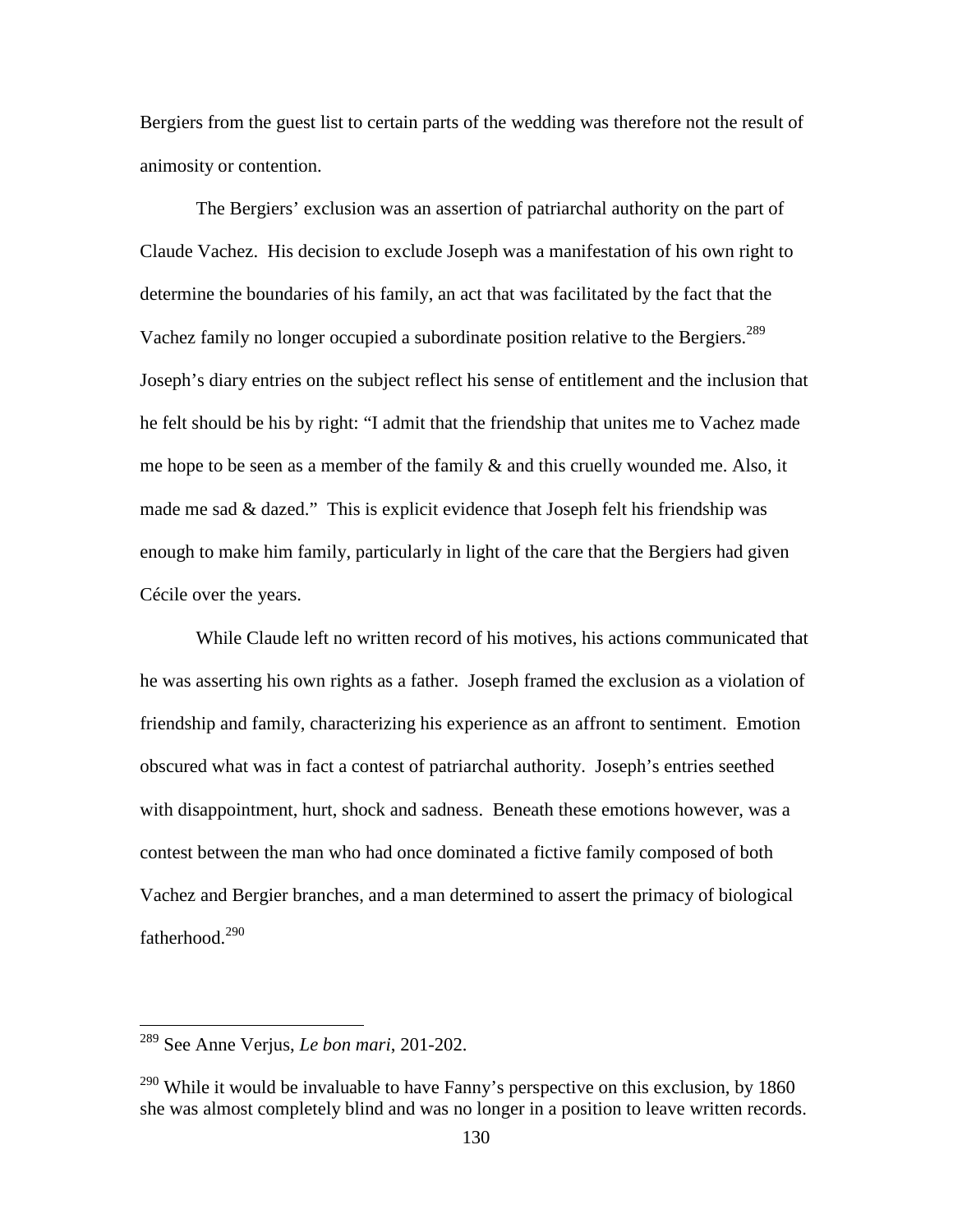Claude Vachez defined his family's relationship with the Bergiers through existing cultural conventions. He did not snub Joseph, despite the latter's blustering diary entries. Claude invited the Bergiers to see the contract signing and to view the corbeille, both signs of the intimacy of friendship and recognition of the closeness between the two families. He signaled to the Bergiers that they were dear to him, but asserted the right to define just how intimate the relationship truly was. By including them in some respects and excluding in others he defined the boundaries of his family, with the Bergiers firmly outside the circle in the realm of friendship.

The Code Napoléon protected patriarchy, conferring privileges as well as responsibilities on fathers. Though the Bergiers had invested a great deal in their surrogate daughters, they had no legal claim on them.<sup>291</sup> The Vachezes were happy enough to allow the Bergiers to participate in the laborious aspect of childrearing, but balked when the latter demanded the privileges that went with parenthood. The Bergiers could not demand or force their way into the family circle, and they no longer had the leverage property and labor had provided when they were younger.

# *Conclusion*

 $\overline{a}$ 

 The Bergiers used existing sociable links to try to cobble together a family. Philanthropy offered one avenue to get around the legal proscription on adoption, but ultimately this form of adoption was limited by class prejudices. Sociability presented a

131

There are therefore no diary entries or letters from her perspective, and Joseph rarely recorded her words or views in his own entries.

<sup>291</sup> Spence, trans. *Code Napoléon* Title 9, §371-375; Title 5 §213.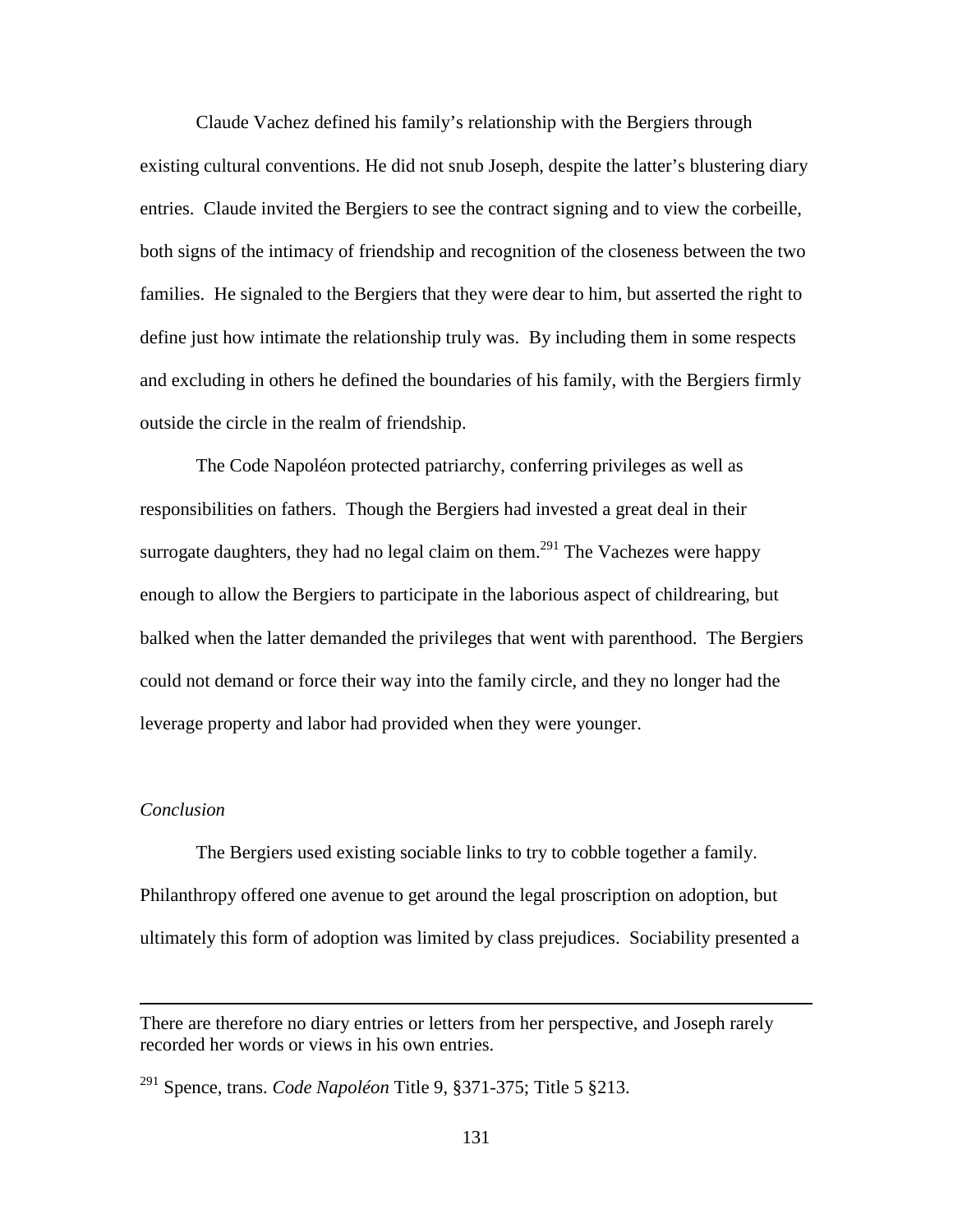more promising avenue for fictive adoption, but the problem of patriarchal supremacy led other families to resist the Bergiers' attempts to collect them. Toward the end of his life, left a widower without children, Joseph sadly reflected on the failure of their attempts at family creation: "Alas! What draws me to Lyon, except a few good friends, but *friends are not a family.*"<sup>292</sup> Over the long term, the Bergiers' efforts to create a family were not very successful.

The power to define one's family was contingent on and productive of other social hierarchies. The gulf between the bourgeoisie and the working poor meant that pseudo-adoption through philanthropy was simultaneously limited by and reproductive of class distinctions. Although affluent philanthropists prided themselves on instilling bourgeois values of thrift and hard work, their goal was not to erase the divisions of class and instead reinforced hierarchical power relationships, even in cases that mimicked adoption. Although informal sociability was seemingly defined by horizontal relationships, it was in fact subtly hierarchical as well. Paternal power and property ownership were grounds of contest in the formation of family.

In spite of the ultimate failure of the Bergiers' family creation, their efforts were revealing about their wider social context, and the meaning of family in nineteenth century France. Although historians have made use of the records of philanthropic institutions, the sources should be reexamined. Certainly charity as a bourgeois activity was telling about the relations between classes. Beneath that bigger institutional picture, however, the individual relationships can tell us a great deal. Fanny modified the function of an organization to meet her own emotional needs. Patronage was a

<sup>&</sup>lt;sup>292</sup> Joseph Bergier, diary, 26 May 1871, MG. Emphasis mine.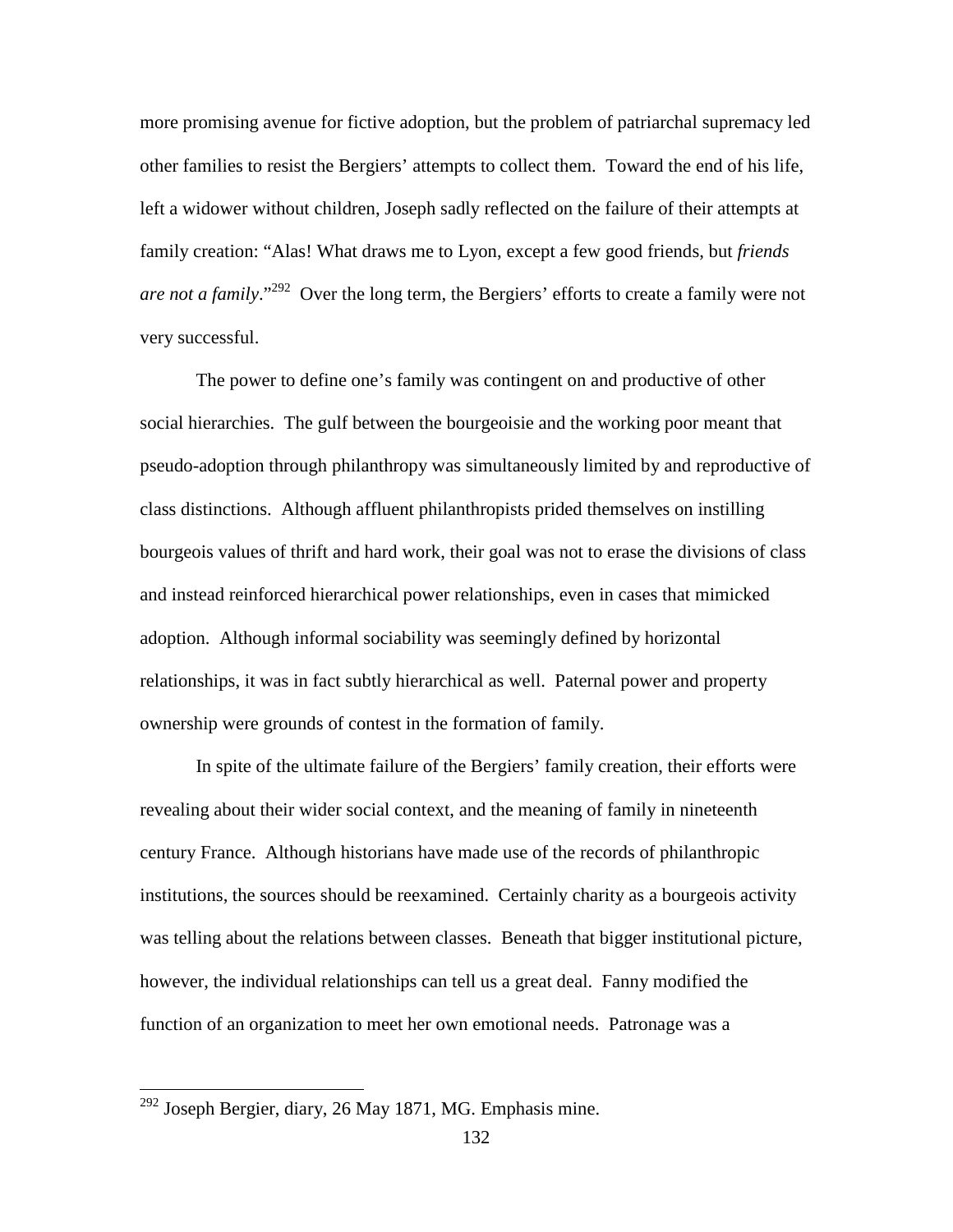widespread model for philanthropy in nineteenth-century France, and was designed with the aim of fostering personal relationships. The stories of those personal relationships have a great deal of significance to the history of the family and the history of emotions that has remained unexamined.

 The jockeying for position between the Joseph and Claude shows that there were extremely fine gradations within the hierarchy of the bourgeoisie itself. In broad terms, the two families seemed equal, in terms of wealth, social standing and rank in associations. Yet even within this single strata, already fairly narrow, the hierarchy remained fluid. Claude's use of the rituals surrounding marriage to assert patriarchal authority begs a reexamination of notary records from a new perspective. The signatures, and more significantly their absence in marriage contracts and parish registers tell a great deal about the definitions of family and the assertion of paternal power as an expression of social standing. The need to exclude and the hunger for inclusion suggests that within the ranks of the Lyonnais bourgeoisie there was a great deal of uneasiness about what it meant to be bourgeois, a topic that will be addressed in the next chapter.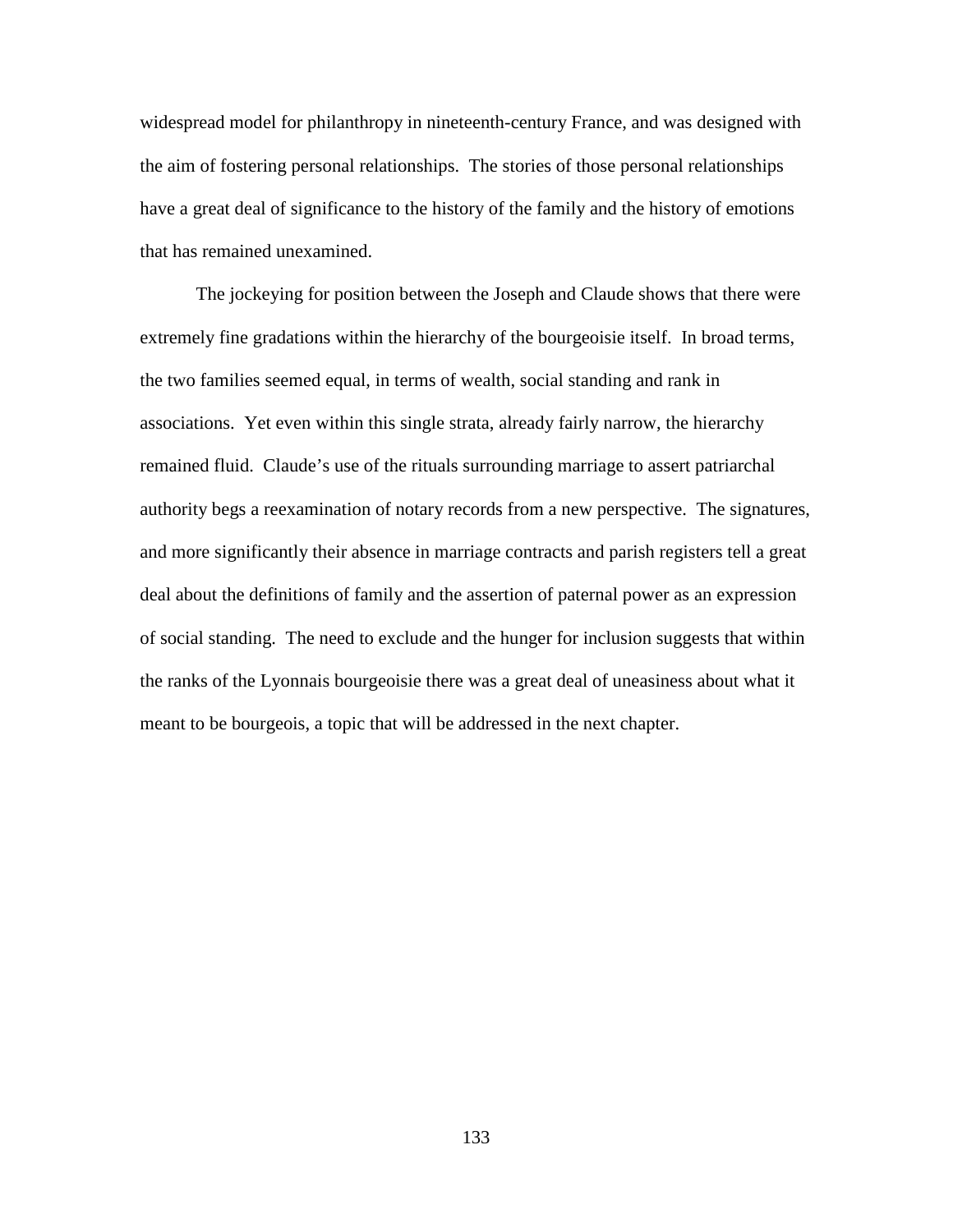# CHAPTER V

# BETWEEN CONFIDENCE AND SECRECY: DIARY WRITING AS FAMILY FORMATION

Joseph and Fanny both participated in creating a joint archive that spanned nearly eighty years. Though both wrote extensively, their purposes in doing so were distinctly different. Joseph envisioned his writing as a means of obtaining immortality, ensuring that his name would not die with him. He acknowledged, "it is assuredly a very bizarre idea to transmit to who knows whom the existence of a man, & to make known day by day his impressions, his works, his travels." He argued, however, that the practice of writing a diary daily was not only laudable for him personally but should become a mandatory nation-wide custom, concluding "who knows but this system would have over time a great civilizing and moral impact."<sup>293</sup> In contrast, Fanny had no interest in renown, pressing Joseph to adopt her point of view that "the less one holds a place in the world, the happier one is."<sup>294</sup> Instead, she used diary writing as a means of nurturing companionate marriage, fostering intimacy and communication between them as a couple. The tensions within French marriages over the meaning of companionability become legible in the Bergiers' shared writings as they negotiated the relative importance of spousal intimacy and the creation of a legacy.

<sup>&</sup>lt;sup>293</sup> Joseph Bergier, "Journal de la vie," MG, 1-2.

<sup>294</sup> Fanny Bergier to Joseph Bergier, 28 April 1848, Biographique, Box 49.2, MG.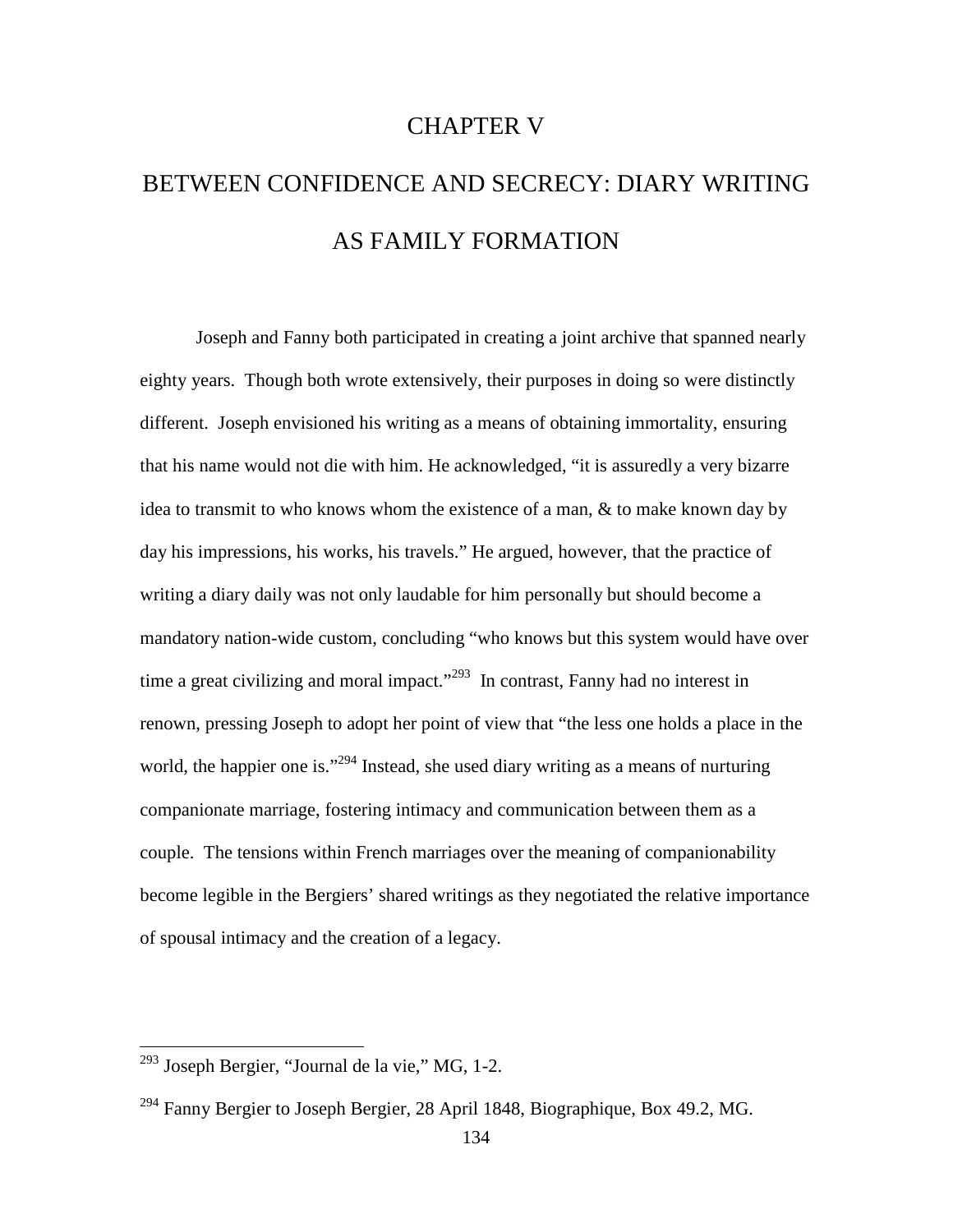This chapter focuses on the function of diary writing in the creation and nurturing of companionate marriages. The first two sections of this chapter look at Fanny and Joseph's authorship separately. Fanny pioneered the Bergiers' self-writing project and used her writing to communicate with Joseph and to build intimacy. In contrast, Joseph employed the diary as a tool to come to terms with his own inadequacies and to build a legacy that would last beyond his death, replacing the child he never had. This conflict between a view of family that centered on the couple and one that was primarily dynastic is a central theme throughout both the dissertation and this chapter. The final section focuses on the diary that Fanny kept during the revolution of 1848, which provides a point at which their two visions of family and their separate ideas about self-writing came into direct conflict.

This chapter examines *écrits du for privé* as a means of both strengthening and regulating family relationships. The term *écrits du for privé*, coined by Madeleine Foisil, encompasses a variety of self-writing forms including memoirs, autobiographies and intimate diaries. Scholars have since expanded the term to mean personal correspondence as well.<sup>295</sup> This type of evidence has proven to be very useful to historians of private life seeking to understand the inner world of family relationships. The Bergiers' journals are useful not only for their content, but for what the act and style of writing can tell us about priorities between two spouses.

<sup>295</sup> Madelaine Foisil, "L'Écriture du for privé," in *Histoire de la vie privée: De la Renaissance aux Lumières* ed. Roger Chartier (Paris: Seuil, 1986), 330; Mireille Bossis, "La place nécessaire de l'épistolaire dans les écrits du for privé," in *Au plus près du secret des coeurs: nouvelles lectures historiques des écrits du for privé en Europe du XVIe au XVII siècle* eds. Jean-Pierre Bardet and François-Joseph Ruggiu (Paris: Presses de l'université de Paris-Sorbonne, 2005), 73.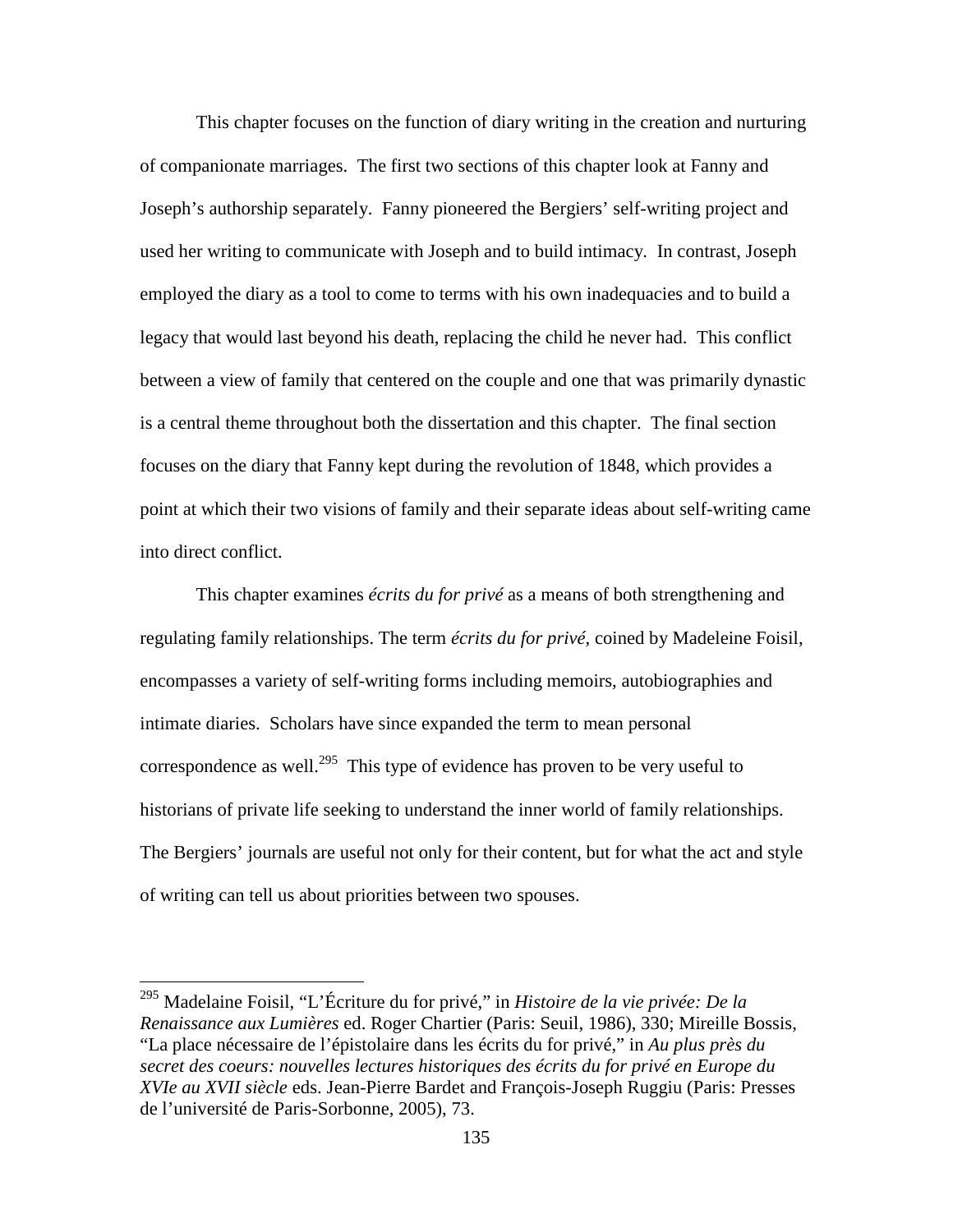## *Defining the Archive*

The composition of the Bergiers' diaries, sometimes as individuals, sometimes as a couple, was revelatory both of their individuality and the gender differences inherent in that, and their identity as a couple. This section provides an overview of the evolution of the diary project in terms of authorship, format and style. The first journal-like text that either of the Bergiers produced was a travel account that they wrote of their honeymoon through the Midi in 1825. This document was their first shift away from letter writing toward ego writing, though it still retained an epistolary format.<sup>296</sup> Fanny wrote a series of letters addressed to her brother César, but with the intent that they would be read more broadly by the rest of the family. Though epistolary in structure, the letters also worked as a diary, as she wrote multiple dated entries in each installment and she intended that the letters be kept together as a single unit. The merging of genres was not unique to the Bergiers, as other diarists flirted with the line between diary and letter writing.<sup>297</sup> Joseph contributed to what was essentially Fanny's project, writing several of the entries.

Fanny recommenced diary writing in 1830 when she went on her first trip to Paris. This was the first bound volume journal used by either of the Bergiers, and she employed it primarily as a means of keeping her accounts. The entries list the sights she saw but provide no introspection and little description. Joseph did not contribute to the entries.<sup>298</sup> Fanny's first two ego documents were travel diaries, works that were both

 $^{296}$  Fanny Bergier to César Bertholon, 18 April to 16 May 1825, Box 64.2 MG.

<sup>297</sup> See Lyons, "Love Letters," 233; Lyons, *Reading Culture*, 168; Philippe Lejeune, *On Diary*, ed. Jeremy Popkin and Julie Rak, trans. Katherine Durnin (Manoa: University of Hawaii Press, 2009), 86.

 $^{298}$  Fanny Bergier, Travel Diary, 1830, Box 64.2 MG.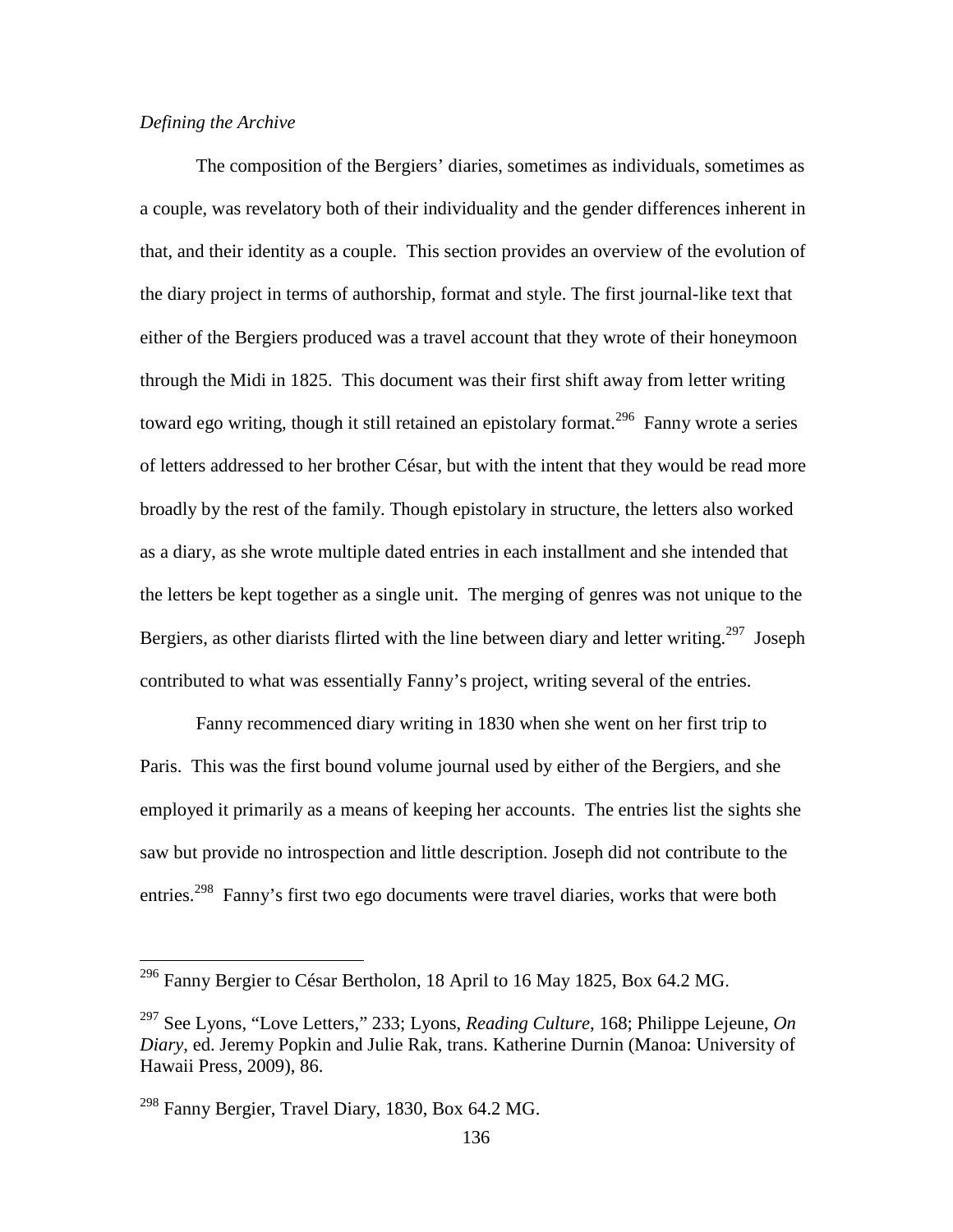chronologically and thematically limited. Travel inspired writing because it lent itself to a narrative format, and the contrast to ordinary life seemed to justify the effort.<sup>299</sup>

Fanny continued her diary in a small quarto volume, writing from 1831 through 1833 up until Joseph began to keep his diary on the Agendas. This diary no longer exists and the only explicit reference to it can be found in the conclusion to Joseph's autobiography.<sup>300</sup> Fanny stopped keeping a diary at the point that Joseph began.

In 1833 Joseph took over the documentation of the family, dominating the record until his death 1878. This transition of authorship was a watershed moment, as control of the marital narrative shifted decisively into Joseph's hands. Never again would Fanny have ascendancy in determining the nature of the record, its contents or its composition. Joseph decided to purchase an agenda with pre-printed dates and began to write daily entries to write what "there will be of interest in our life."<sup>301</sup> The initial entries were short, though as time went on they became more detailed, and more centered on the principal writer. For the next forty-five years there were scarcely any blank days in the growing collection of annual agendas, with the final entry in Joseph's hand coming a month before his death.<sup>302</sup> Fanny occasionally contributed as an author, but it was not her diary. With a few exceptions, all of these volumes still exist in excellent condition in the Musée Gadagne. For part of this period, Fanny kept a parallel set of documents that

<sup>299</sup> Philippe Lejeune and Victoria Lodewick, "How Do Diaries End?," *Biography* 24 (2001): 101; Daniel Fabre, "Le Récit de Vie et Son Modèle. Mémoires D'un Languedocien Ordinaire, Pierre Prion (1687-1759)," *Annales Du Midi* 122 (2010): 212.

<sup>300</sup> Joseph Bergier, "Histoire de ma famille," 161.

<sup>301</sup> Joseph Bergier, diary, 17 February 1856, Box Bergier Diary, MG.

 $302$  Joseph Bergier, diary, 3 April 1878, MG.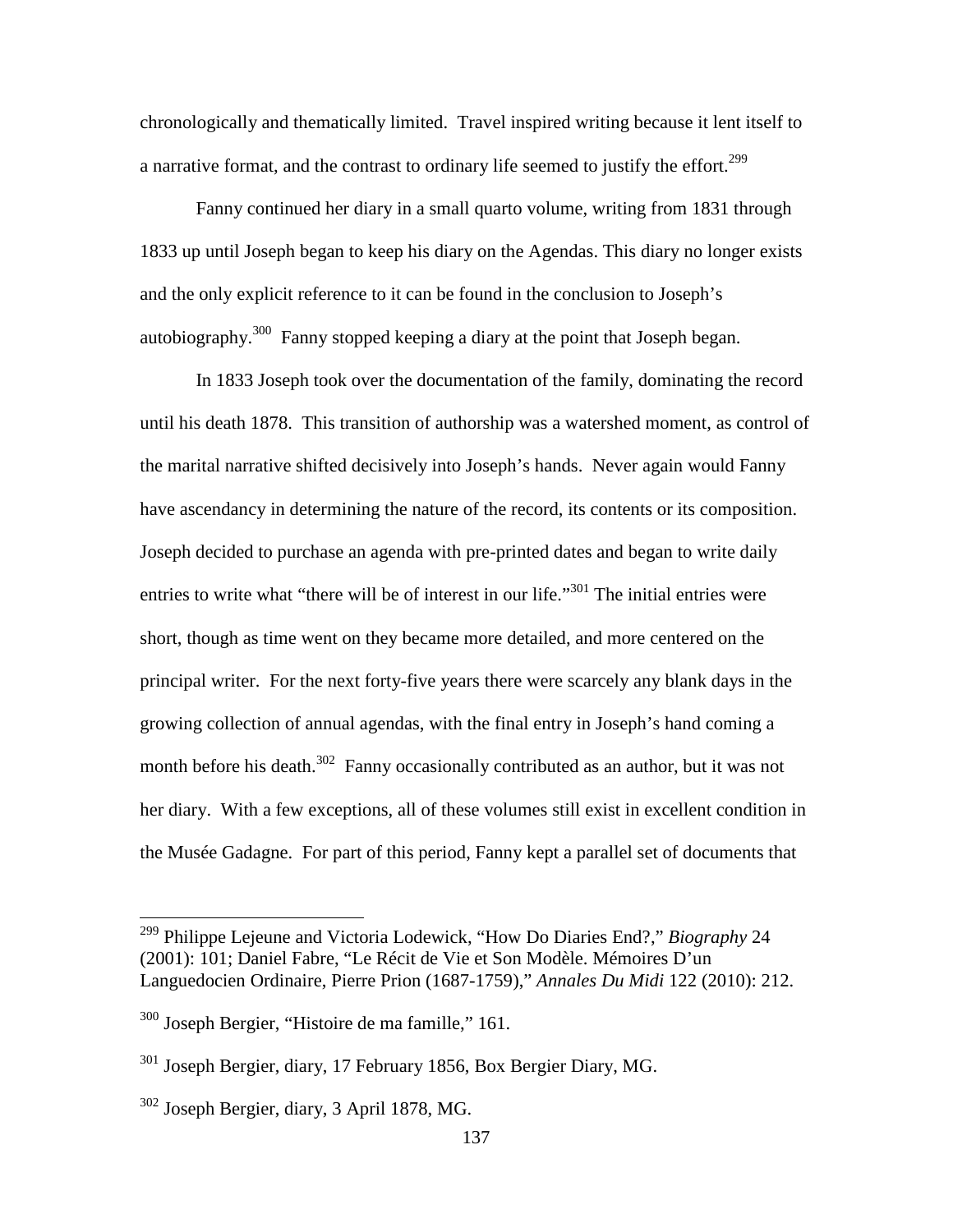she titled Récoltes, which were primarily household accounts and records of harvest yields at their summer estate.

Joseph completed his life record by indexing his diaries and creating an autobiography, thereby producing a self-archive that spanned from before his parents met until shortly before his death. In the 1860s he made an index for his personal diaries, which he inserted in loose leafs at the back of each volume. The second, and more substantial project of his later years was his two-volume autobiography. A reader approaching his archive would be tempted to see this as his first work, because it begins with an account of his antecedents and concludes in 1831, right before his diary takes up the record. In actuality, the autobiography was the last literary effort in which he engaged, and he worked on it concurrently with his daily diaries of the 1860s and 1870s. In the preface, Joseph wrote that his one regret was "to have started it too late." The autobiography was designed to "compensate for the absence of daily journals during the first years of my life."<sup>303</sup> It also functioned as a tool for image control and selfjustification, as will be discussed more fully. These various writings, Fanny's travel journals, the Agendas and the autobiography, as well as the letters cited elsewhere, make up the Bergier archive housed in the Musée Gadagne.

## *Composing Companionate Marriage: Fanny's Record*

 Fanny initiated the project of diary writing as an adult, using it as a means to strengthen relationships within her family, particularly with Joseph, and to delineate the boundaries of her inner circle. Unlike many young girls of her era, there is no evidence

 $303$  Joseph Bergier, "Journal de la vie," MG, 4.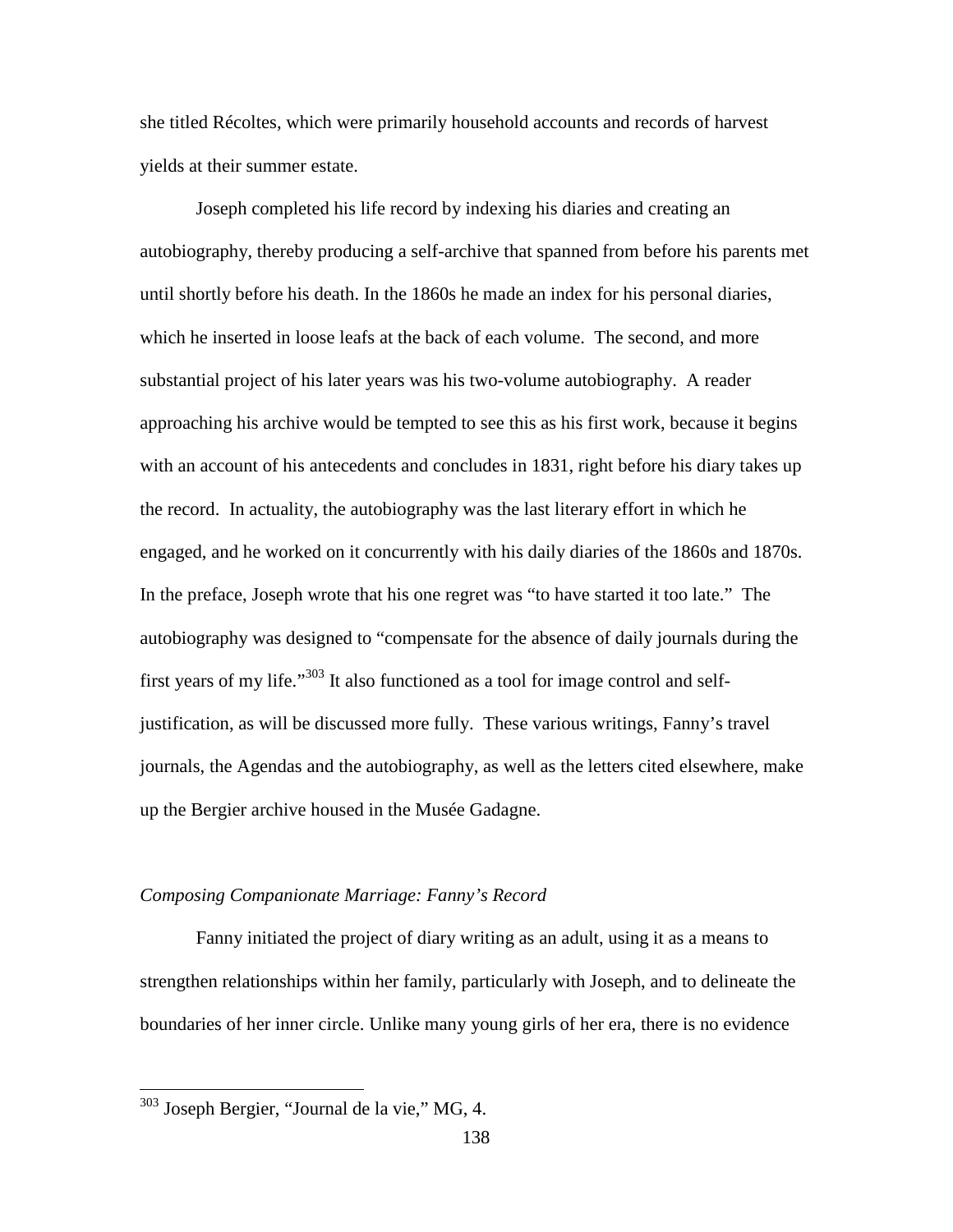that she ever kept a diary growing up. As a result, there is very little information about her childhood or adolescence, and no contemporary record of it. She took the unusual step of beginning a diary as a married woman, the very point at which most French women abandoned the practice.<sup>304</sup> Her first foray into ego writing came in 1825 when she and Joseph left on what could be termed a belated honeymoon through the Midi. This was her first trip away from her family and Lyon and she had an epistolary pact with her younger brother César to write lengthy missives. She fulfilled this obligation by keeping a diary on loose sheets, which she periodically sent to him, bridging the line between diaries and letters. The letter became a diary from the point in which she separated it with several dates, always writing in the immediate present. This small breach in narrative continuity was significant, in the course of a few sentences the present became the past.  $305$ 

Fanny's purpose in beginning the 1825 travel diary was to amuse her younger brother and to have a record for herself. She told César, "this will be my little journal that I will send every two or three days" promising "I will give you at the same time news of our health."<sup>306</sup> She contrasted her own style with Joseph's, acknowledging "I do not know how to write in rhetoric and even less about architecture I will do neither one nor the other but will simply attach myself to narrating facts as well as possible waiting to

<sup>304</sup> Alain Corbin, *L'avènement des loisirs: 1850-1960* (Paris: Aubier, 1995), 59.

<sup>&</sup>lt;sup>305</sup> Lyons, *Reading Culture*, 174. Lyons coined the term epistolary pact to signify the unspoken contract between correspondants that a long letter should receive one of equal or greater length. This practice was widespread in France in the time period discussed; Lejeune, *On Diary,* 86.

<sup>306</sup> Fanny Bergier to César Bertholon, 18 April 1825, Box 64.2 MG.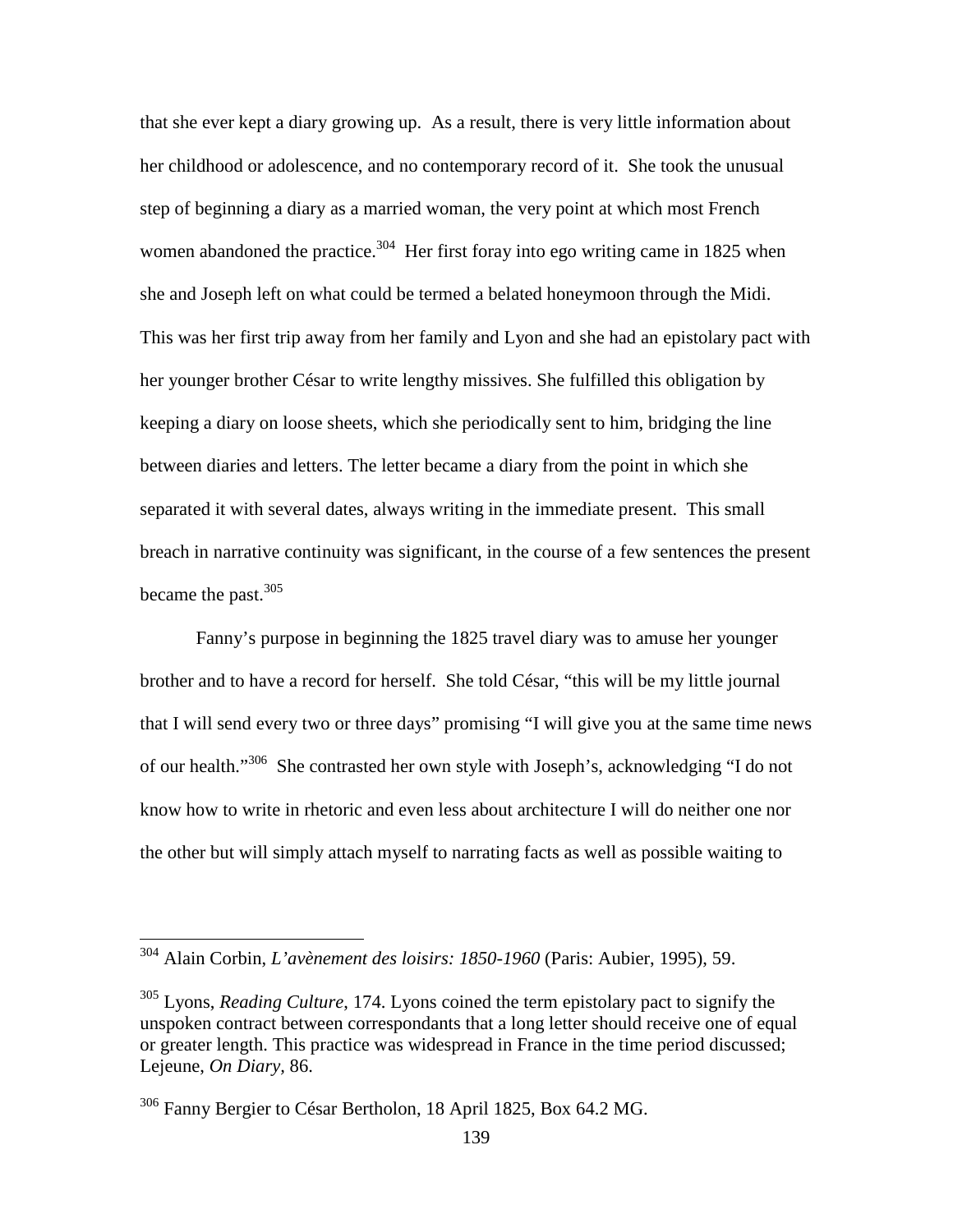clarify them to you in person."<sup>307</sup> Her signature style, lacking punctuation as it did, is best read aloud and would be made easier to understand if the reader were someone familiar with her spoken cadences. In a way, Fanny's family would have in a sense heard her voice when they shared her writing at family gatherings. Her writing style would have created a moment of intimacy with her family that Joseph's more polished prose would not.<sup>308</sup>

Fanny rejected fame or enduring distinction as motives for writing. She wrote to her father that, "I write for my parents for my friends and for myself" adding somewhat tartly that if it were otherwise she "would not put my letters in the post but of course in the gazette."<sup>309</sup> She fully expected that more readers than just César would have access to her epistolary journal, as reading letters aloud within the family and to friends was common practice. For all that, however, she did not consider it a public document. Her travel diary was meant to amuse and comfort her family, as well as herself, but she did not intend it as a record for posterity or as a document to entertain a broad audience.<sup>310</sup>

Fanny used her epistolary diary to delineate the boundaries of her family, limiting its circulation as a means of defining who belonged and who did not. She felt the need to assert to her father that she wasn't writing for the newspaper precisely because he was violating her ideas of appropriate use of the journal. As was discussed in the second

<sup>&</sup>lt;sup>307</sup> Fanny Bergier to César Bertholon, 25 April 1825, Box 64.2 MG.

<sup>&</sup>lt;sup>308</sup> Martha Hanna, "A Republic of Letters: The Epistolary Tradition in France during World War I," *The American Historical Review* 108 (2003): 1349.

<sup>&</sup>lt;sup>309</sup> Fanny to Jean-François, 2 May 1825, MG.

<sup>310</sup> Hanna, "Republic of Letters," 1343; Lyons, *Reading Culture*, 172. Hanna and Lyons discuss the broad readership of family letters.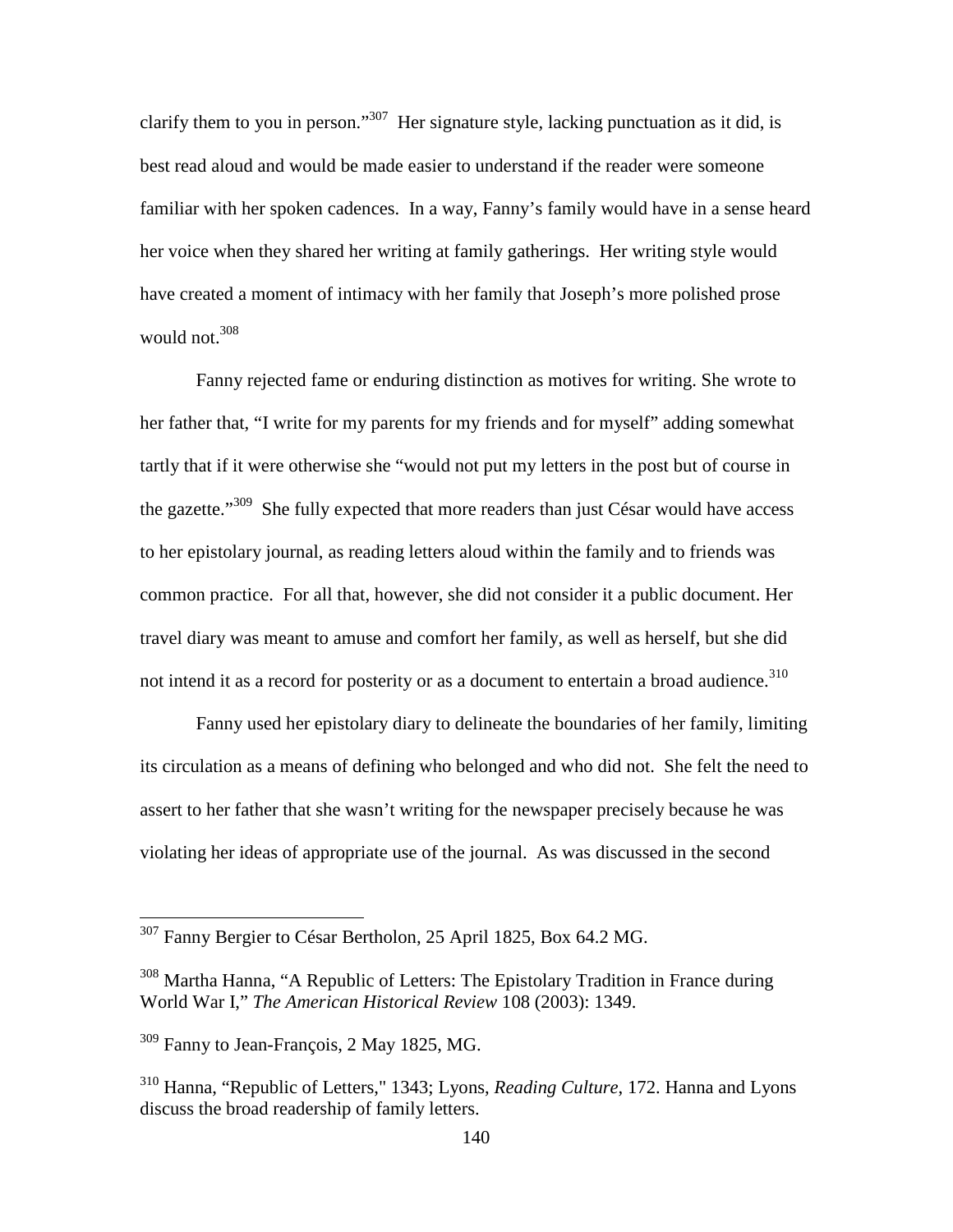chapter, her family had loaned the epistolary diary to Agathe Reynaud and her sisters, allowing it to pass out of their control physically and to be used for purposes that Fanny had never intended. She wrote that, "it angered me and above all Bergier. We both found this to be very bad of them to have asked for [the letters] and of you to have given them." She urged her father to recover the diary and not repeat the mistake, adding that, "if you do not send my journals wandering you will give me pleasure."<sup>311</sup>

For Fanny, control of the diary as a physical object was linked to the boundaries of who was family and who was not. At the time Agathe was her close confidante, though subsequent events destroyed that relationship. Fanny sent her regards to Agathe by way of her family in at least two letters during her 1825 trip, asking, "if you sometimes see the Dlles. Reynaud how are they doing give them news."<sup>312</sup> It was not antipathy for Agathe or her sisters that prompted their exclusion. Rather, it was Fanny's way of controlling the parameters of kinship. The Reynaud sisters could have the information within the diary-letters, but not the documents themselves, marking a clear boundary of familial belonging.

The epistolary journal was also useful to Fanny in strengthening her relationship with Joseph. Her view of companionability centered on building a strong spousal connection. When Fanny took the lead in the self-writing project, keeping a diary jointly served the purpose admirably. She encouraged him to write in her place, which he did with good humor. Shared writing could be emotionally intimate, as perusing one another's entries provided an opportunity to read and understand the other person's

<sup>311</sup> Fanny to Jean-François, 2 May 1825, MG.

<sup>312</sup> Fanny and Joseph to César, 23 April 1825, MG; see also Fanny to Jean-François, 2 May 1825, MG.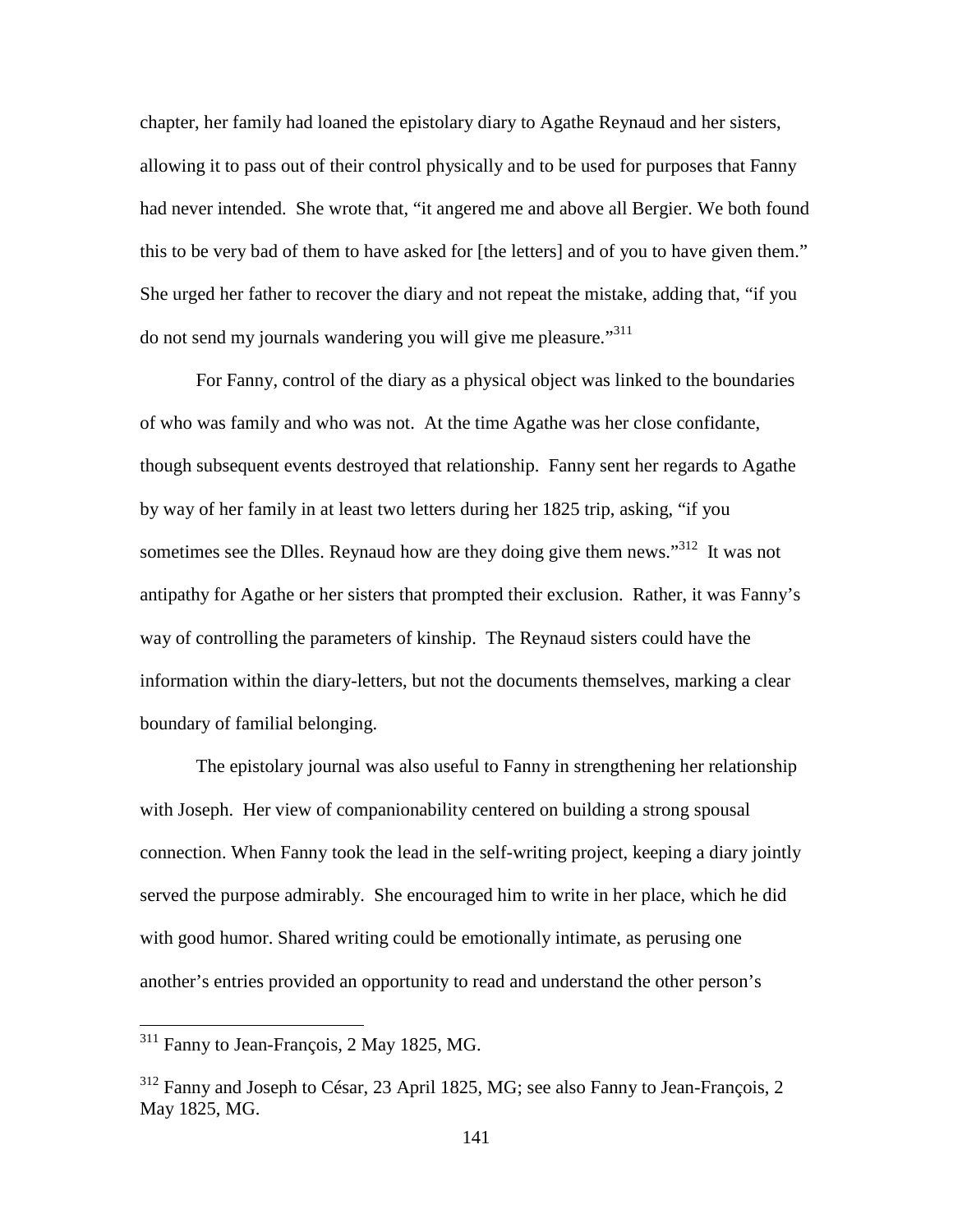views. It was also a physically intimate act, as the couple sat together, one reading as the other wrote.

The following example illustrates the emotional and physical intimacy of joint journal writing. Joseph wrote about visiting a botanical garden where each plant had a label, using the occasion to tease Fanny who was "a passionate lover of flora." He wrote "While putting [my] hand on a plaque I said: What is that one? She sometimes took a jasmine for a jonquil etc.; but I stop myself, because she is watching me write & pretends that it isn't true."<sup>313</sup> The story itself reveals a bantering easy relationship between husband and wife, with Joseph twitting his wife about her knowledge of plants. He wrote as much to tease her as to inform her brother. Reflecting on the natural beauties they were enjoying spoke to another, deeply personal, aspect of their honeymoon. Many people in the nineteenth century felt that natural surroundings would help cement heterosexual relationships and improve fertility should such be necessary. As this was the unspoken purpose of the trip, reflecting on their walks among plants was another layer of affectionate reflection.<sup>314</sup>

The passage also conveys the intimacy of writing as an action. Even as Joseph relived his jest, Fanny was by his side reading his words and remonstrating with him. He recorded not only the original anecdote, but also the moment of writing and the shared remembrance of the event. They were physically close even though only Joseph was writing. In this earliest phase of keeping a journal, they truly did so jointly. In order to

-

<sup>&</sup>lt;sup>313</sup> Joseph Bergier to César Bertholon, 24 April 1825, Box 64.2 MG.

<sup>314</sup> Karen Dubinsky, *The Second Greatest Disappointment: Honeymooning and Tourism at Niagara Falls* (New Brunswick: Rutgers University Press, 1999), 26; Cyprien Camus, *Opuscule Sur Cauterets et Ses Eaux Minérales Chaudes* (Auch: Duprat, 1817), 186.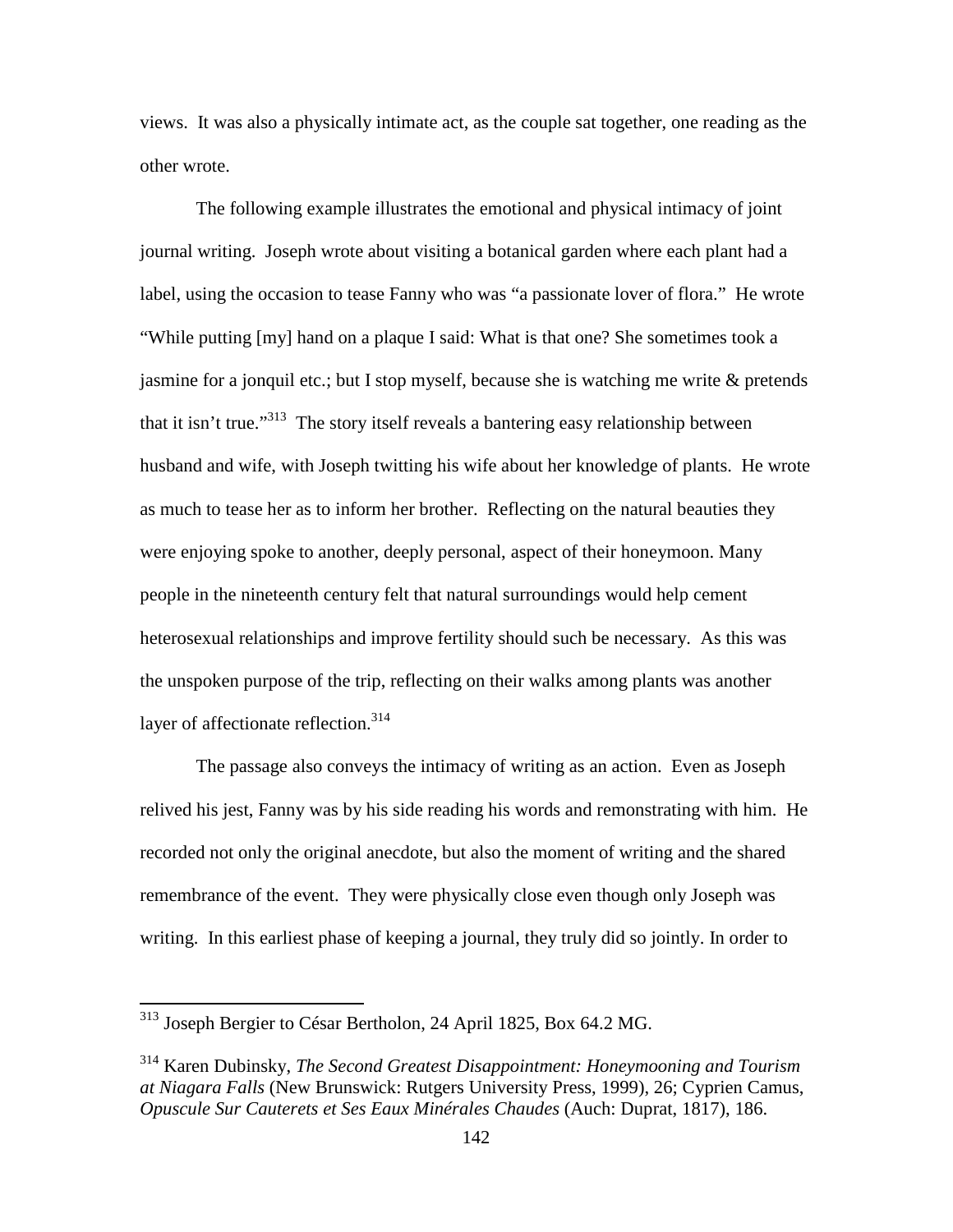read over his shoulder she must have been standing or sitting quite close to her husband, pairing physical closeness with the intimate act of writing.

 This involvement of Joseph in what was essentially Fanny's project contributed, at an early stage in their marriage, to the cultivation of their identity as a couple in the face of a home environment less congenial, from Fanny's perspective, to such. In Lyon, Joseph was frequently distracted by work and pleasure-seeking, spending most of his free time at a little café "kept by a Widow & her young girl that we [his male friends] nicknamed la Chichone. At all hours we went there to play." His games of choice were cards and dominoes, but his prolonged and frequent absences left Fanny at the mercy of her in-laws.<sup>315</sup> They lived with his parents, who were far from gracious to their childless daughter-in law, "never approving of any of her acts."<sup>316</sup> These combined factors made establishing an identity as a couple and building an affectionate relationship difficult in everyday life.

Fanny intended to use the diary as a source of comfort and marital strength in the face of these challenges. In the short term the epistolary diary functioned as a letter, being sent to a third party. In the long term, she intended to reclaim it for her own use. Fanny sent the second installment of the diary by way of her father and charged him to ask César "from me to not destroy it, seeing as Bergier is no longer writing his own [diary] and it could amuse us again [after] we arrive in Lyon."<sup>317</sup> The journal was a way

<sup>315</sup> Joseph Bergier, "Histoire de ma famille," MG, 101.

<sup>316</sup> Joseph Bergier, "Histoire de ma famille," MG, 98.

<sup>317</sup> Fanny Bergier to Jean-François Bertholon, 22 April 1825, Box 64.2 MG. Joseph briefly kept a separate travel diary but abandoned the project. It does not survive in the archive.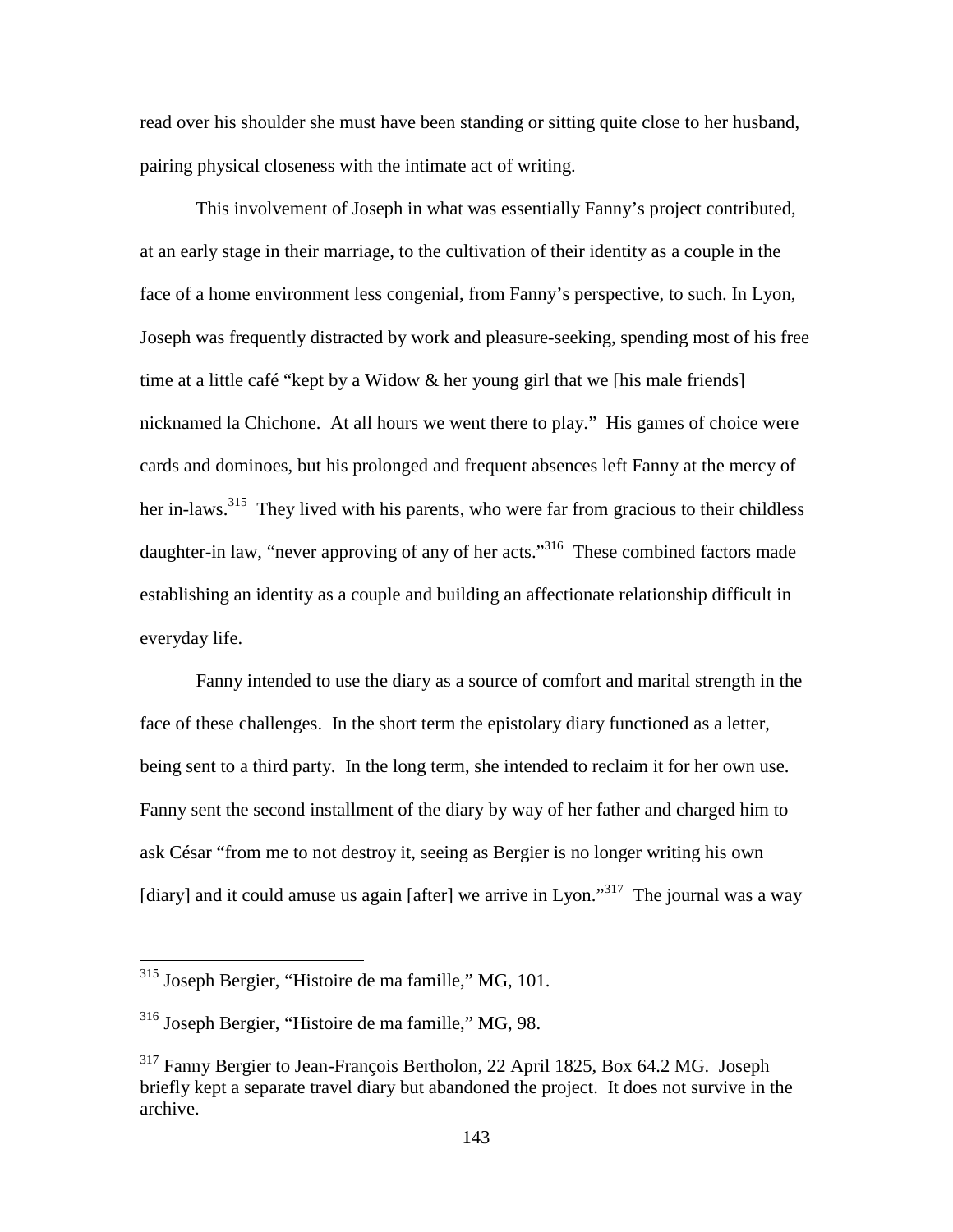of reliving the happiness of their holiday, the first and only time in the first several years of their marriage that they lived as a couple without the presence of his family. Journal writing was a way of creating and preserving that couple identity that was so precious to Fanny in particular. More than a holiday diversion, it was an emotional investment.

The diary from 1825 is an example of how diary writing fed into Fanny's view of companionate marriage. It was not an end in itself, and there is no evidence that she saw the journal as being of value to posterity or a wider public. The act of writing was a tool that could draw her closer to her husband and give them a shared interest. The product of their joint writing could forge bonds between Joseph and his young brother-in-law and could strengthen the affectionate ties that held her to her family. Withholding access to the diary was a means of maintaining familial exclusivity and defining the boundaries of the family. For her, family signified lived relationships and close emotional ties.

Joseph appropriated the diary-writing project around the same time he gave up hope of having children. Fanny had kept a personal diary in the early 1830s, but in 1833 Joseph began his diary and Fanny abandoned hers. Her diaries from this period are lost, so it is impossible to know her thoughts or motivations for ceasing to keep an independent diary. The time period also coincides with the point at which the Bergiers ceased to expect to have children, as evidenced by the fact that Fanny no longer sought treatment for infertility.<sup>318</sup>

<sup>&</sup>lt;sup>318</sup> Joseph Bergier, "Histoire de ma famille," MG, 161.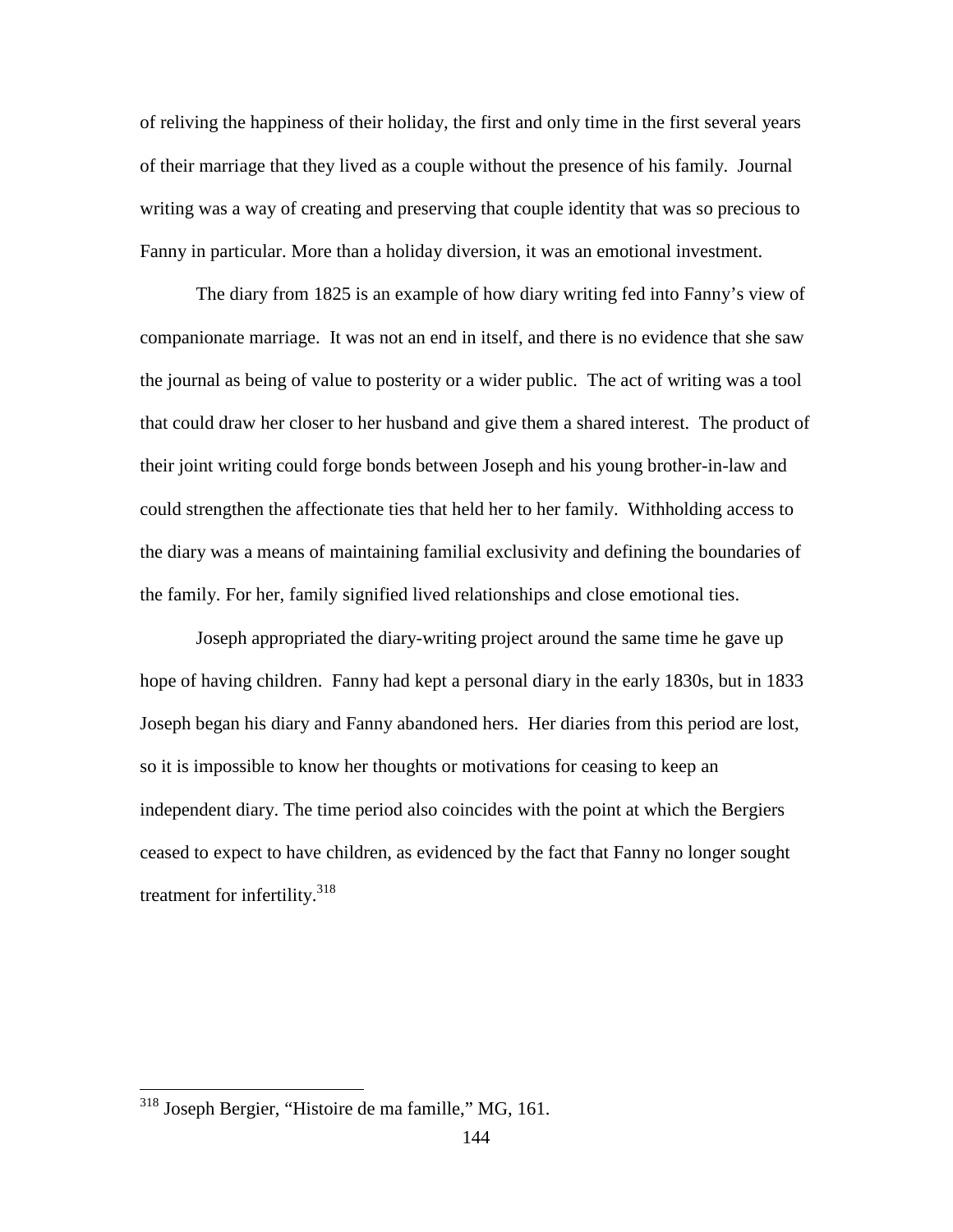## *Writing for Posterity: Joseph's Writing*

Under Joseph's hand, the purpose of the project shifted from building companionability to creating a legacy. The diary did important work for Joseph on two levels: it alleviated feelings of anxiety about class, and it provided a surrogate heir to palliate his childlessness. Joseph felt profound ambivalence about his worth as a bourgeois, as his wealth allowed a life of leisure that stood in contrast to a cultural expectation of industry. He frequently berated himself for filling his time with frivolity when he "had such need to study, to learn, to teach myself, without being lazy." Yet "like an incorrigible child, knowing my faults, I do not know how to correct myself."<sup>319</sup> These feelings of self-loathing formed a consistent theme through his diary and are central to this portion of the chapter. The diary provided a forum to address his social anxieties, becoming a source of reassurance and internal validation. It also functioned as a surrogate heir by acting as a vehicle to carry on his name and memory after he died. Neither of these functions of the diary fit well with Fanny's model of using ego writing to build marital intimacy. As a writer, Joseph was focused on himself and how he would be remembered rather than lived relationships.

For Joseph, diaries functioned as instruments of both personal and state surveillance. In the preface to his autobiography he justified diary writing as a tool of social control. He felt that daily entries should be compulsory, so that any who refused to do so would show that "they had so many things for which to reproach themselves that they did not dare write the history of their life."<sup>320</sup> The act of writing was to Joseph an

<sup>319</sup> Joseph Bergier, diary, 13 October 1842, MG.

 $320$  Joseph Bergier, "Journal de la vie," MG, 1.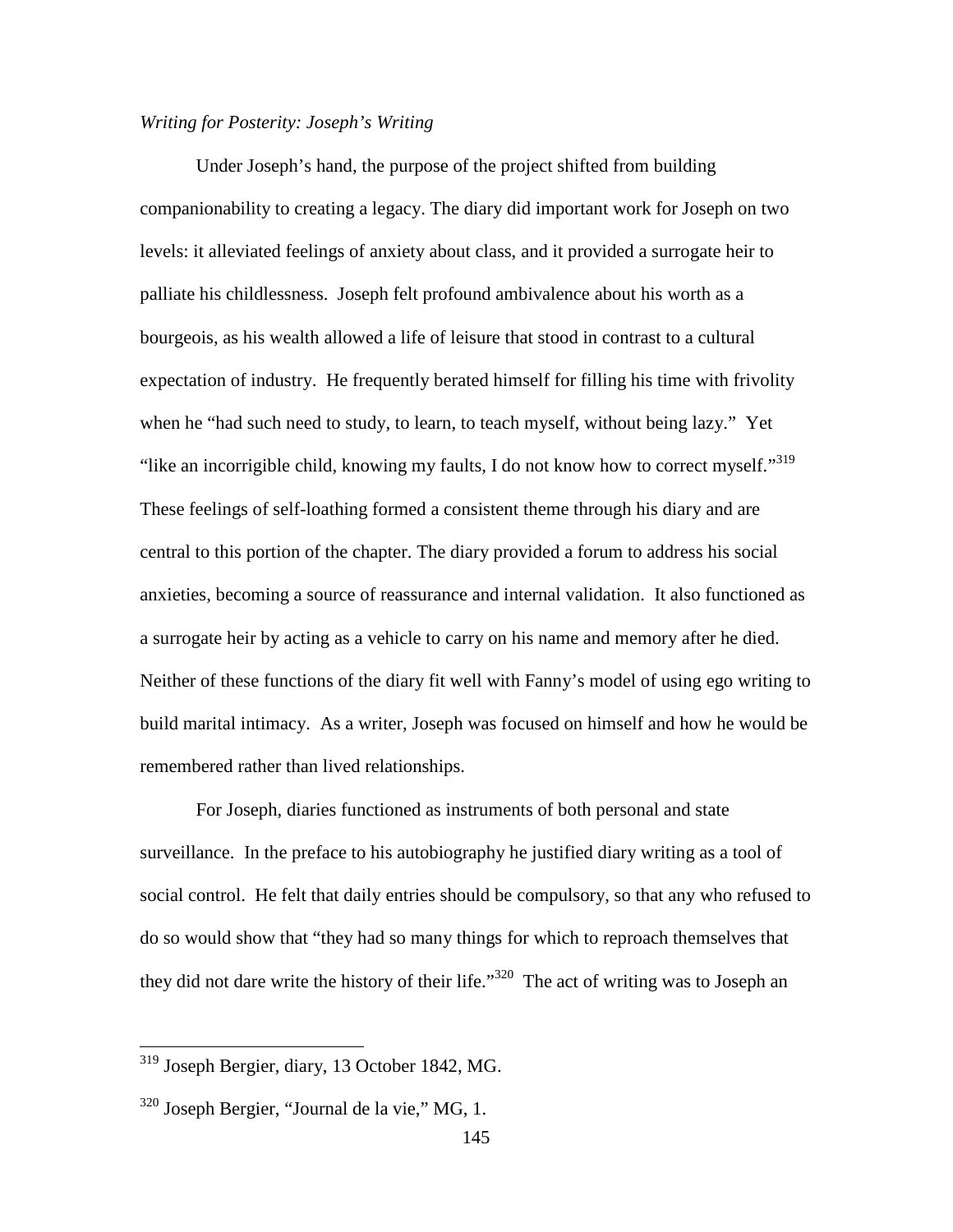affirmation of innocence and a blameless life. Keeping a diary was not simply a personal diversion; it was a means of gauging moral character. His own extreme diligence was, by this standard, testament to his irreproachable personal life.

Diary writing was both a manifestation of morality and a means of producing virtuous behavior. Knowing that each day must be recorded, he was sure that most "would avoid with care all shameful acts so as not to have a stain on the journal of their existence."<sup>321</sup> Keeping a journal could act as an instrument of social control, preventing criminal and dishonorable acts by appealing to the conscience through secular means. A further benefit, in Joseph's estimation, would be to ensure honesty and consistency of principle. A man could not "today serve an absolute monarchy and tomorrow a democratic power," a serious source of annoyance to the loyally republican Joseph, who had lived through three revolutions.<sup>322</sup>

Joseph imagined that critics of his system might claim that criminals would simply write their alibis and lie, keeping a false journal. To this he replied that it would be harder than it sounds and that "when one must each day lie to oneself one gets tired of it, & one prefers to abandon this tiring job" which would, of course, be a sign of guilt in itself.<sup>323</sup> Diligence in journal writing was proof of the personal integrity and virtue of the author to any who read the work. It was also testament to the truthfulness of the record as, in his view, no one could be bothered to write lies for long. Given Joseph's near

 $321$  Ibid., 2.

 $322$  Ibid., 3.

 $323$  Joseph Bergier, "Journal de la vie," MG, 2.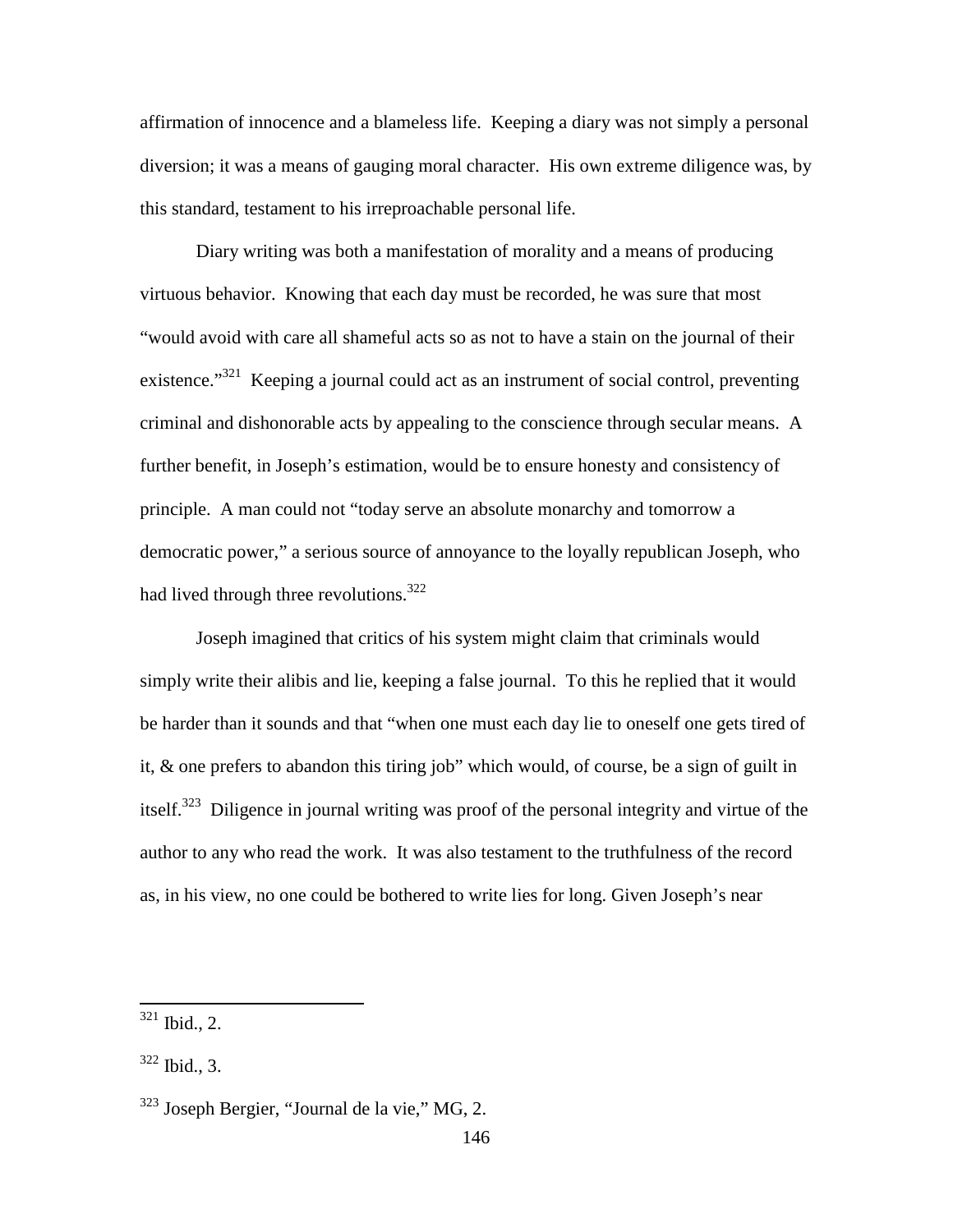perfect record of daily writing, by this standard Joseph's moral rectitude and trustworthiness as a narrator was unimpeachable.

Diaries were a means of making the inner life legible. Joseph was not alone in seeing diaries as a useful mechanism for scrutiny that functioned along similar lines as Jeremy Bentham's panopticon.<sup>324</sup> Marc-Antoine Jullien, a man of letters who was Joseph's contemporary, developed a program in which boys from the age of seven to fourteen would have a diary kept on their behalf by a governor, which the child was to read every other day. After the age of fourteen the boy was to take on the governor's role, keeping not only his own diary but also diaries on the activities of his classmates.<sup>325</sup> Jullien intended diaries to be used to make the inner life visible at all times. Joseph's own approach to diary writing served a similar function. While writing and rereading the diaries were certainly leisure activities that Joseph enjoyed, like Jullien he believed that diary writing was not simply a private practice for personal pleasure. Rather, it was a regulatory tool that created the possibility of supervising the inner thoughts as well as the outward behavior.<sup>326</sup>

Implicit in Joseph's framing of diaries as instruments of scrutiny was the satisfying thought that he held up well to such examination. His dogged determination to

<sup>324</sup> Michel Foucault, *Surveiller et punir: Naissance de la prison* (Paris: Gallimard, 1975), 210.

<sup>325</sup> Marc-Antoine Jullien, *Essai général d'éducation physique, morale et intellectuelle* (Paris: Didot, 1808), 172, 186.

<sup>326</sup> Marc-Antoine Jullien, *Essai sur l'emploi du temps ou méthode qui a pour objet de bien régler l'emploi du temps, premier moyen d'être heureux, destiné spécialement à l'usage des jeunes gens de 15 à 25 ans* (Paris: Didot, 1810), 227; Philippe Lejeune, "Marc-Antoine Jullien: Controlling Time," in *Controlling Time and Shaping the Self: Developments in Autobiographical Writing Since the Sixteenth Century* ed. Arianne Baggerman et al., (Leiden: Brill, 2001), 102; Lejeune, *On Diary*, 107.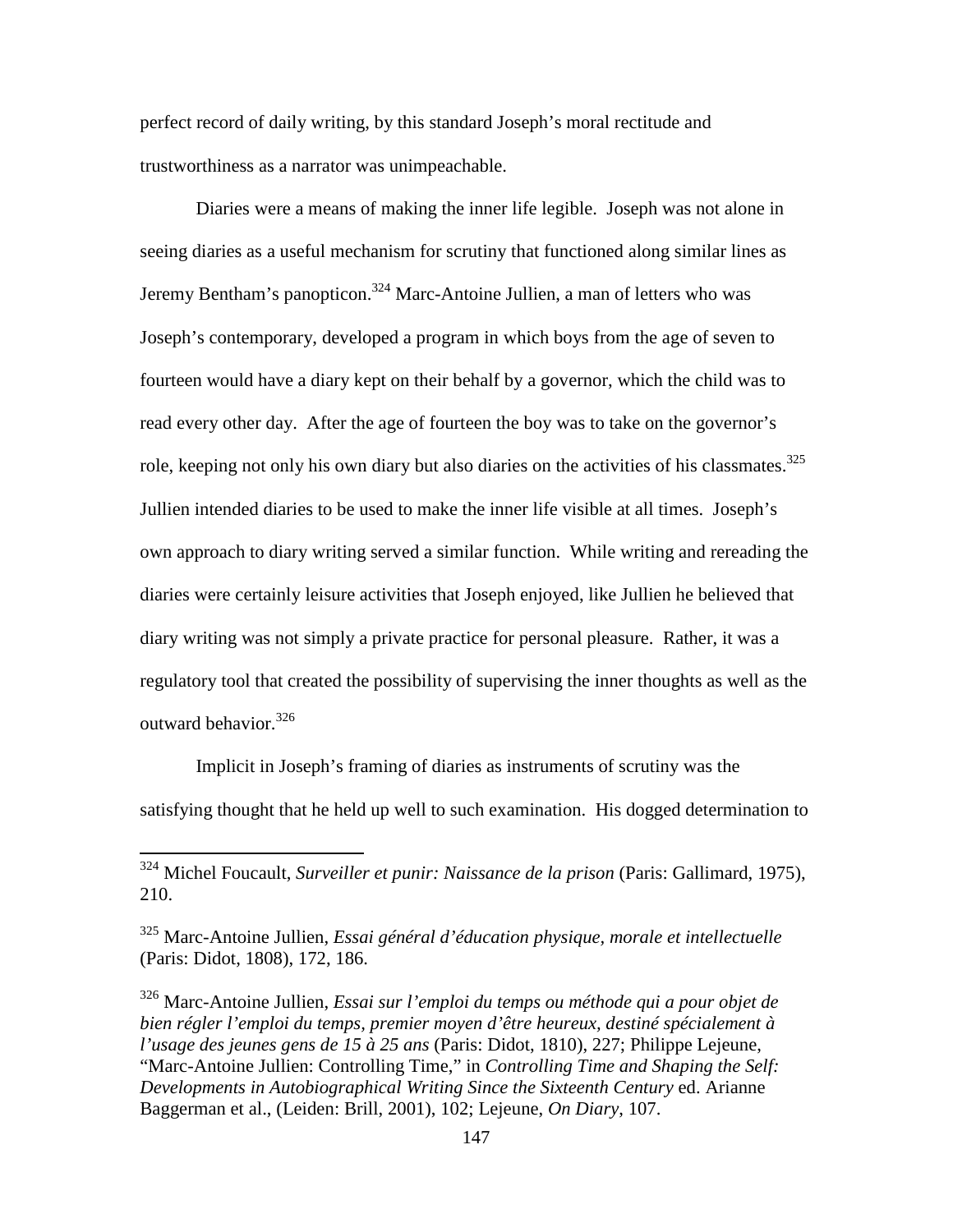write every day for over forty-five years enabled him to pass the test of diligence easily. If writing every day meant you had nothing of which you were ashamed, he certainly achieved that. The fact that he needed to prove himself at all, however, betrayed a deep anxiety about the life that he led, his utility and his legacy in the absence of children.

Joseph's uneasiness about his value to society led him to frame his combined writings as a story of bourgeois success and social ascent. In his testament he explained what a reader would find in his collected manuscripts: "if one takes the trouble of perusing them, they will make known all the existence of [Joseph]; they will demonstrate that his father, Joseph Bergier, sole artisan of his fortune conquered it by his assiduous and persistent work and that it did not have other sources." Joseph claimed that that his narrative was one of triumph. He wanted his journal to tell a bourgeois story of social success, chronicling the family's rise from comparatively humble circumstances to social and political prominence.

Despite Joseph's claim in his testament that his diary told a story of social ascent and the embodiment of bourgeois values, his own words undercut this assertion. After claiming the diary was the story of a self-made family, he admitted to personal failure and substantial financial losses. He wrote that the reader would see, "the care that I took to conserve [the fortune], and if I did not completely succeed" it was due to a poor business venture in which he lost  $200,000$  francs.<sup>327</sup> As a result of this bad investment, Joseph had to sell the estate in Collonges, undoing his father's work both as a landowner

<sup>&</sup>lt;sup>327</sup> Joseph Bergier, will dated July 11, 1873, ADR.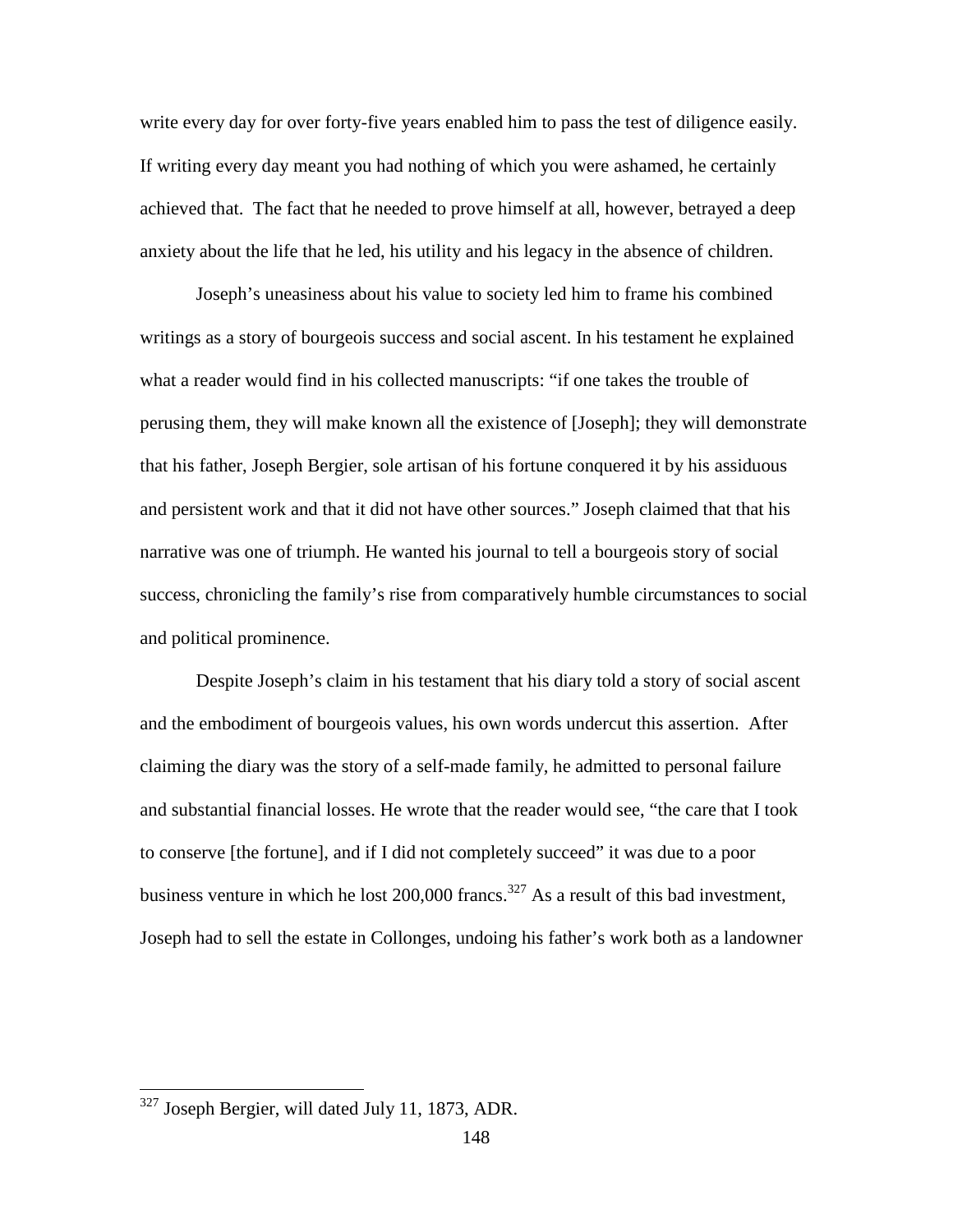and tarnishing his legacy municipal counselor then mayor of the village.<sup>328</sup> This contradiction between Joseph seeing his story as a success and anxiety that he was in reality a failure played out again and again in his diaries.

Throughout his diary, Joseph addressed an imaginary reader who was, in his mind's eye, critical of the author's inadequate work ethic. Although there are comparatively few direct references to this reader, or *cher lecteur* as Joseph put it, the device appeared throughout his writings. He paid only intermittent attention to his reader, but the fact that one appeared at all indicated a consistent awareness of audience on his part.<sup>329</sup> In Joseph's imagination, his reader was judging his industry and work ethic. This concern appeared in entries where he castigated himself for idleness. He wrote "I tell my self every day, let's work, let's work, why am I never able to realize this project [that is] so suitable. I don't know; the reader can judge in seeing the journal of my life."<sup>330</sup> Joseph imagined his lectors to be something like himself, from Lyon and likely members of the bourgeoisie, possessing the cultural values of that place and social class. In this context it is scarcely surprising that he imagined his audience would be highly critical of his admissions of a leisured and unproductive life. $^{331}$ 

<sup>&</sup>lt;sup>328</sup> Étude Vachez, "Vente Bergier Chonier," ADR; Tableau des Membres Composant le Conseil Municipal de la Commune de Collonges, September 1822, 2 M 58 ADR; Fonction commune de Collonges: Maire, 1827, 2 M 58 ADR.

<sup>329</sup> Michael Sheringham, *French Autobiography Devices and Desires: Rousseau to Perec* (Oxford, Clarendon Press, 1993), 138. Sheringham discusses the device of paying intermittent attention to the reader.

<sup>330</sup> Joseph Bergier, diary, 14 September 1842, MG.

<sup>331</sup> Pellissier, *La vie privée*, 36.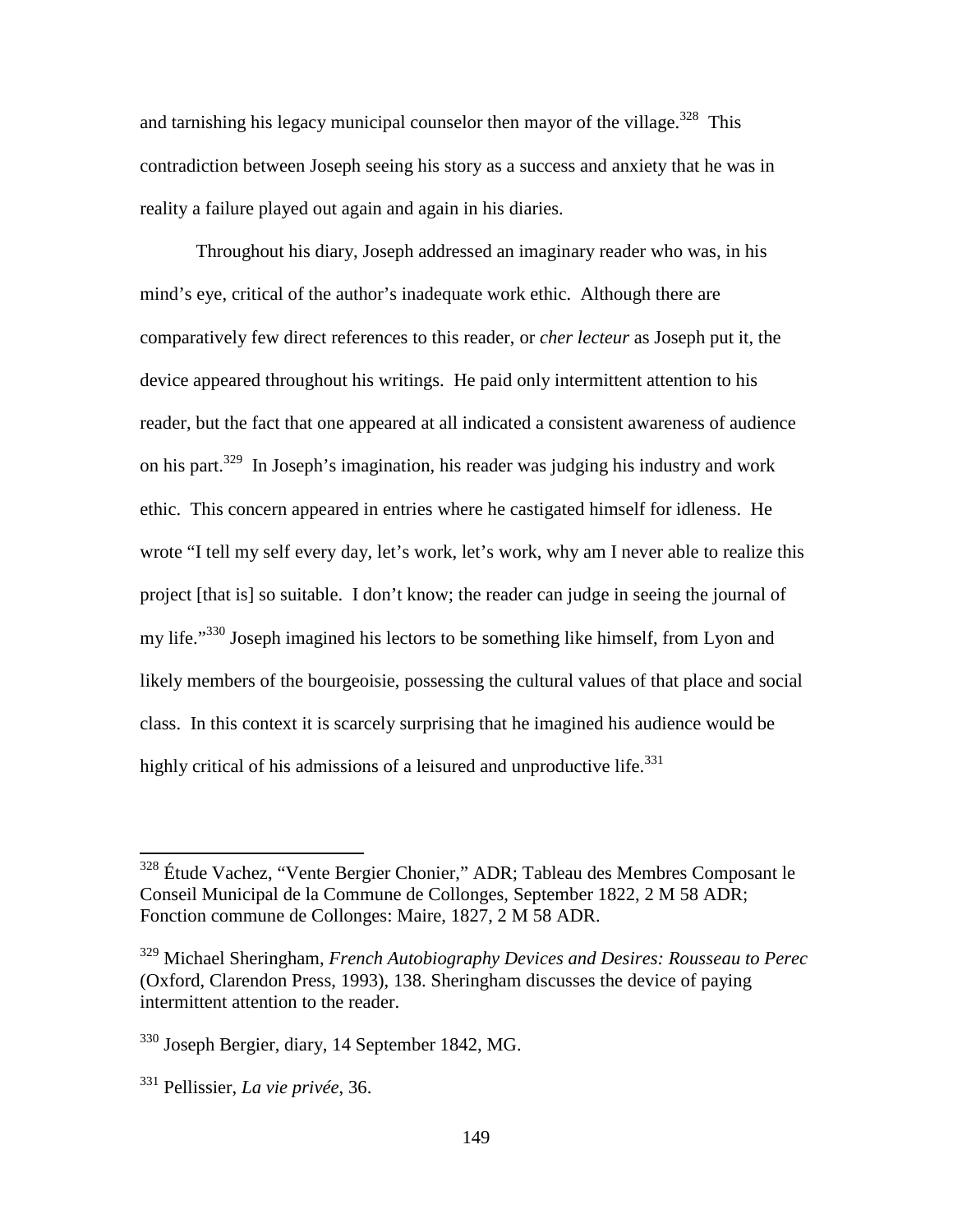Joseph's ambivalence about living a life of pleasure and diversion makes sense in the larger context of Lyonnais industry.In 1909 Justin Godart, the politician who gained possession of Joseph's diaries, affirmed that, "Lyon is the town of work." It was a source of municipal pride that the inhabitants were known for tireless engagement and hard work, across all social strata.<sup>332</sup> The masculine ideal for the bourgeoisie is well encapsulated in this funerary panegyric from the *Revue du Lyonnais*. The deceased was "the perfect example of the Lyonnais merchant of his time, active and hard working instrument of his fortune" whose virtues included "prudence, application and intelligence" and who limited his ambition to public service and care for the poor.<sup>333</sup> Paradoxically, leisure was also a defining characteristic of bourgeois respectability and notability as it afforded the possibility of associational activity, civic engagement and pastoral retreat.<sup>334</sup> Joseph's father had been so successful in meeting this ideal that Joseph was able to retire to live on his private income in his mid-thirties. Leisure in itself was not culpable, but perpetual vacation was hardly consonant with Lyonnais values, particularly for a man in the prime of his life.

Joseph diverted potential criticism of a life that could be characterized as repetitious and unimportant by being the first to censure himself. The above example illustrates his tendency to preempt condemnation by finding fault with his own behavior. In other instances the judging eye of the reader was implicit rather than explicit: "It is shameful to repeat it too often, & and to be unable to correct oneself, but not more today

<sup>332</sup> Saunier, *L'esprit lyonnais*, 19, 36.

<sup>333</sup> J. Morin, "Mathieu de Lafont," *Revue du Lyonnais* 10 (1839): 36-46.

<sup>334</sup> Odile Parsis-Barubé, "L'occupation savante des loisirs chez un notable lillois," *Revue du Nord* 390 (2011): 434; Angleraud and Pellissier, *Les dynasties lyonnaises*, 340.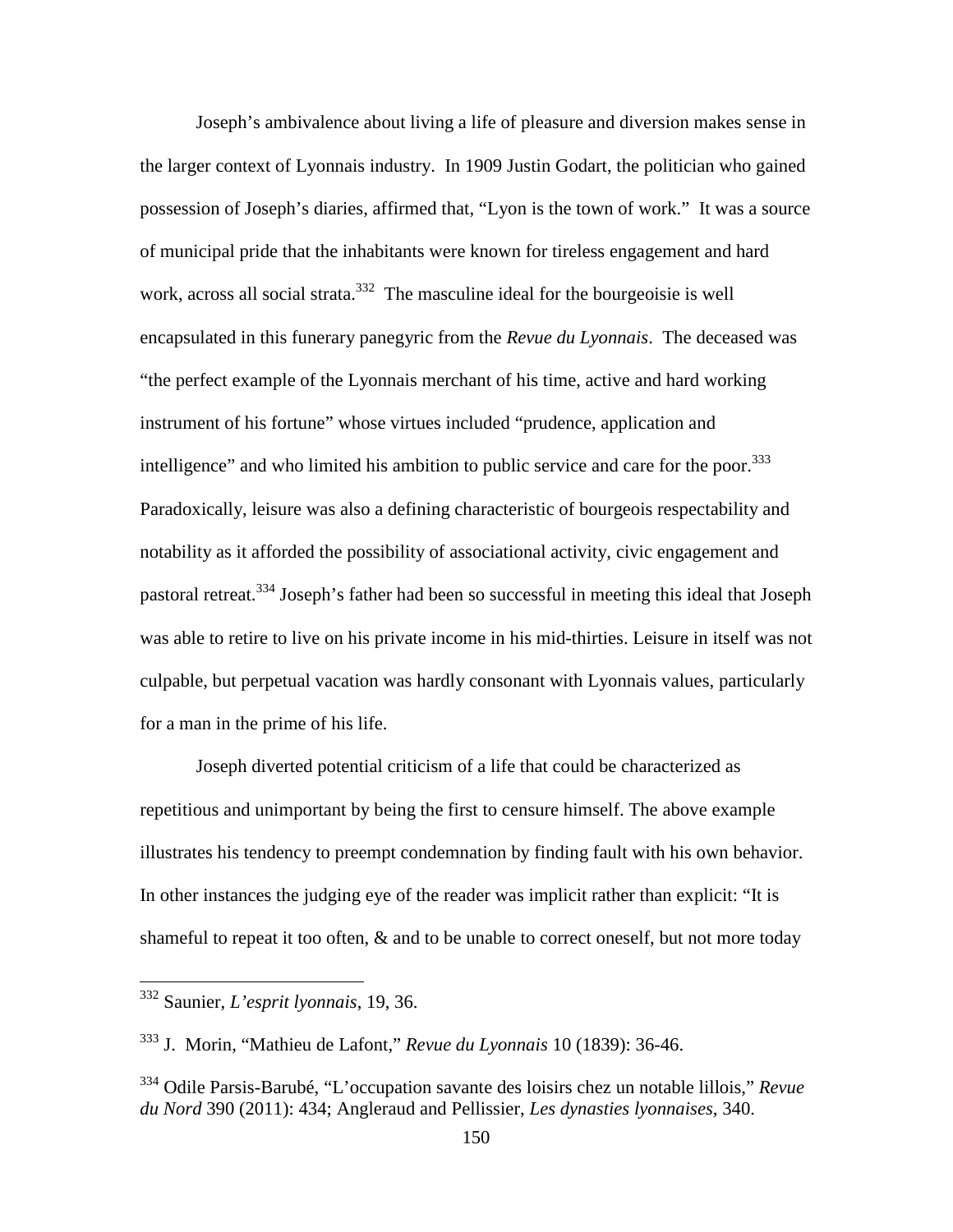than yesterday, not more yesterday than previously, nothing of use, nothing of worth reports my existence."<sup>335</sup> The process of keeping a diary, forcing him to reflect on how he spent each day, drove home the point that he had in fact very little about which to write.

Acknowledging the repetition, and the shame he felt in redundant entries, were additional means of seeking validation from the reader. By showing that he was not oblivious to his own faults he encouraged his reader to forgive them. At one point he wrote, "dear reader, you will find much uniformity in the recital of my life, & what you would be better off doing, it is to not read my reiteration every evening.<sup>336</sup> By acknowledging that his record was not really a story of bourgeois ascent, nor was it a riveting read, Joseph appropriated the prerogative to judge his own life even as he apparently deferred to his imaginary interlocutor. The criticism was in fact a means of ingratiating himself to a potential reader, rather than the expression of an actual hope that his beloved record would be ignored and forgotten.<sup>337</sup>

Diary writing was in itself a form of industry, acting as a further palliative to Joseph's feelings of inadequacy. Perhaps in daily life Joseph was accomplishing little, but he then wrote about accomplishing little and had, in the process, accomplished something.This could be termed a sort of double failure, with the diary constituting the

<sup>&</sup>lt;sup>335</sup> Joseph Bergier, diary, 15 June 1844, MG.

<sup>336</sup> Joseph Bergier, diary, 30 May 1871, Box Bergier Diary, MG.

<sup>337</sup> Sheringham, *French Autobiography*, 143.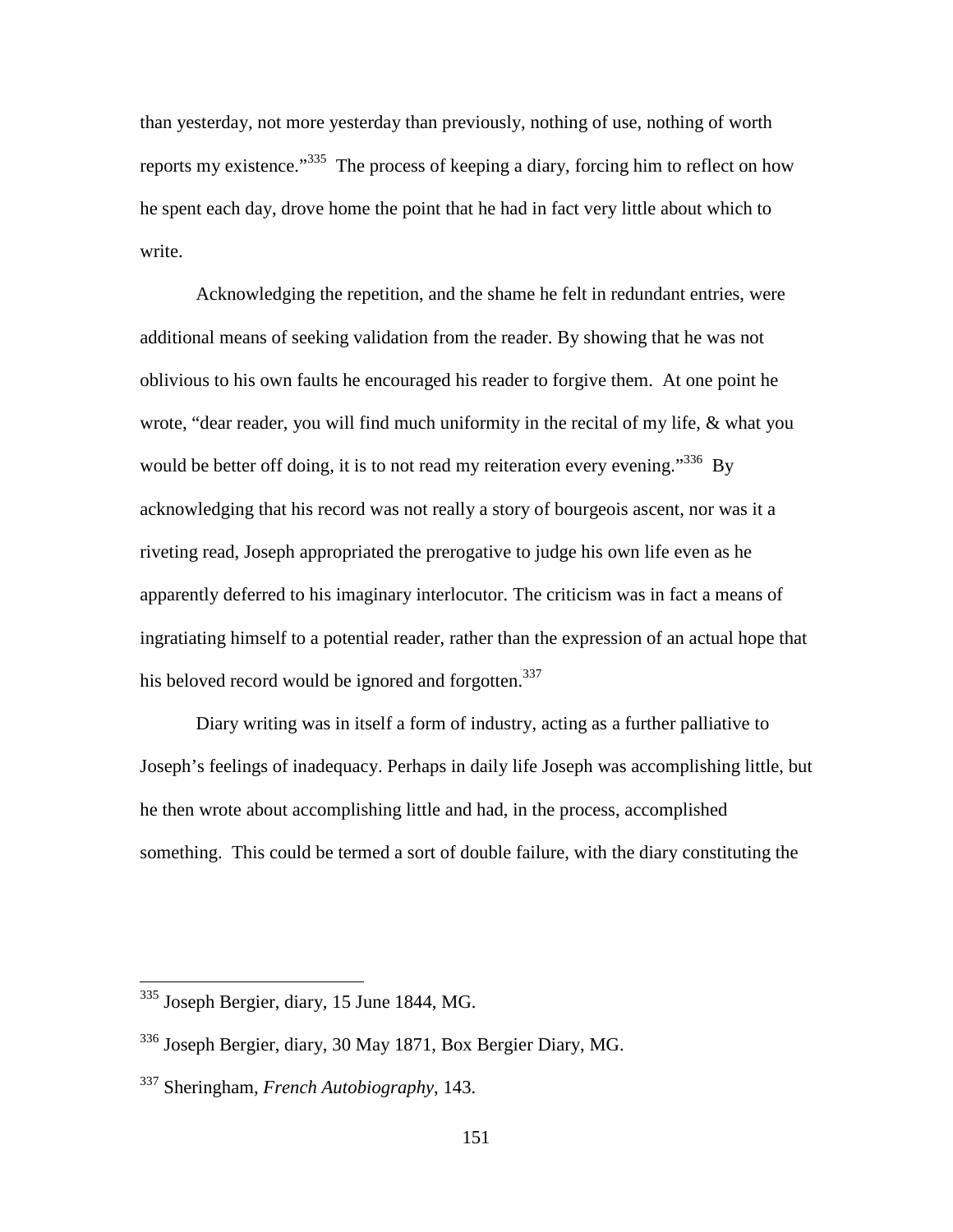oeuvre of one who has neither truly lived nor really written anything.<sup>338</sup> Though Joseph may have feared he was not living up to his potential, the very work of creating the diary fulfilled in some measure the requirement that he spend his life profitably.

The diaries served a gratifying function to Joseph reassuring him that whatever his faults he was improving and making valuable contributions to society as time passed. That he reread his journals with a certain degree of pleasure is clear – as this was an action of a day, he dutifully recorded the time he spent reading about himself.<sup>339</sup> On one occasion he made a table comparing his actions on a given day over time. The notation after the slash indicates his actions of the present day. He wrote, "on the same day in 1833: I got up late  $\neq I$  got up early. Progress. I went to a session of the com[mission] / I went to the administrative council. Parity." He continued the comparison through other volumes of his diary. "On the same day 1836. What will I find. Dear God, it is the anniversary of my mother-in-law's death. ------- [No comparison]. On the same day 1837 I worked almost all day on the elections / Again public utility.<sup> $340$ </sup> Joseph used his diary as a yardstick to measure his own improvement through the years.

Rereading his diaries for one day over five years he came to a satisfying conclusion as to his own character. In some areas, such as arising early, he had improved. In other praiseworthy respects he had remained constant: "Decidedly I do not have much to complain about myself, for in this examination . . . I see that I have almost always worked in the general interest." He concluded that he could say of himself "I did

<sup>338</sup> Maurice Blanchot, *Le livre à venir* (Paris: Gallimard, 1959), 225-26; Lejeune, *On Diary*, 149.

<sup>339</sup> Joseph Bergier, "Journal de la vie," MG, 4.

<sup>340</sup> Joseph Bergier, diary, 5 September 1838, MG.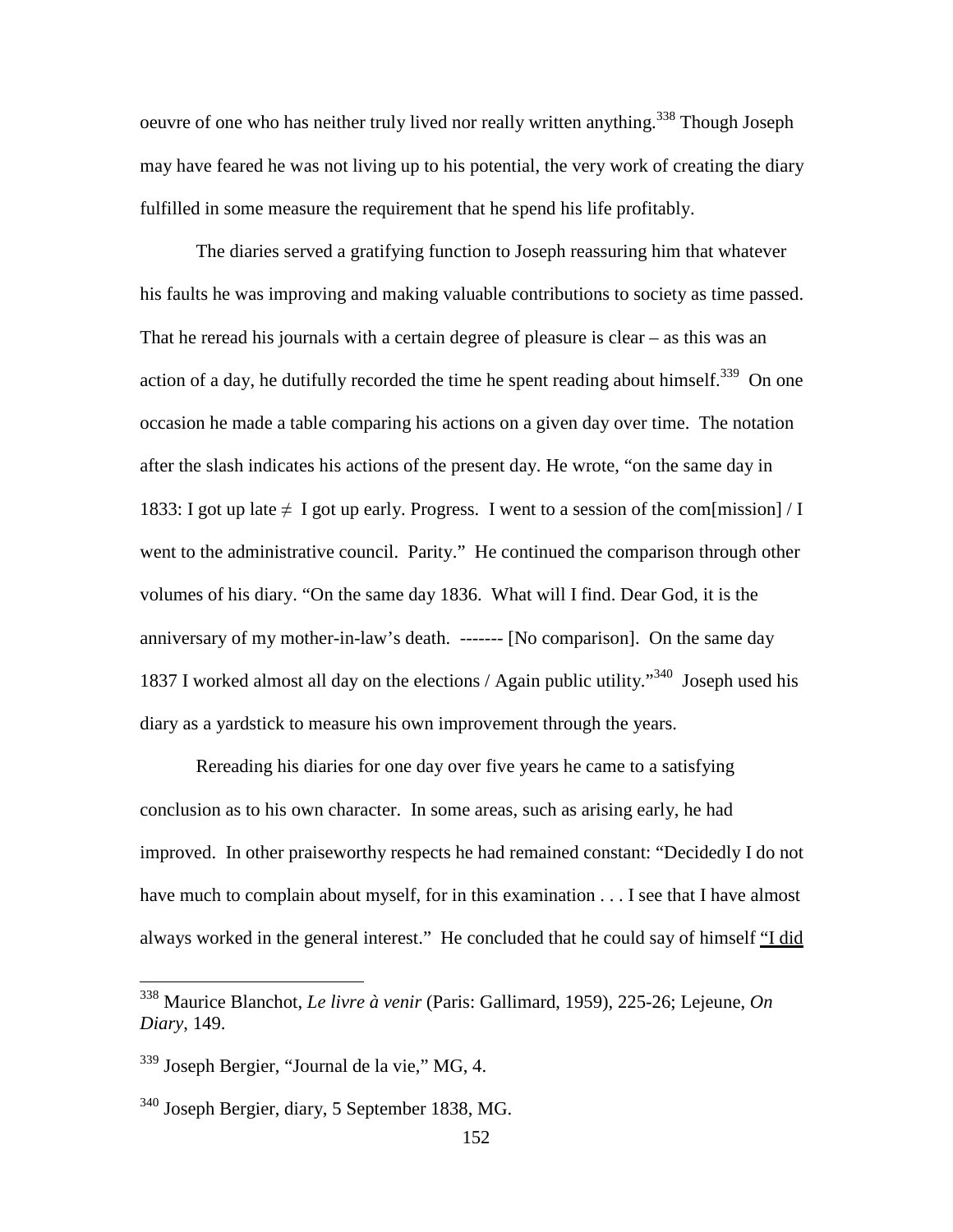a little good, it is my most beautiful work."<sup>341</sup> The diaries served a gratifying function to Joseph, assuring him that whatever his faults he was improving and making valuable contributions to society over time.Though he could not say he spent his days producing anything or belonging to a profession, his participation in associational activity and his philanthropy constituted an adequate replacement for business. A life spent in public works was not a waste.

For Joseph, diary writing served to alleviate feelings of anxiety about class. His wealth and social position opened to him the many pleasurable activities membership in the bourgeoisie afforded.<sup>342</sup> Decades of hard work on the part of his father had finally enabled their family to reach the elite status of no longer needing to work to maintain an elegant standard of living. Yet work was central to the bourgeois ethos, and Joseph was profoundly uncomfortable with the reality that he could live the life of a bourgeois without having to work like one. Journal writing both relieved some of his internal tension and provided concrete proof to his anxious mind that he had made a meaningful and lasting contribution to society, both in the acts he recorded and in the creation of the document itself.

Joseph saw his diary as a surrogate child that would bear his name and carry on his existence after he died. In her writings, Fanny had emphasized communication, using diaries and letters interchangeably. By contrast, Joseph included Fanny as an author not

<sup>&</sup>lt;sup>341</sup> Ibid. Emphasis original.

<sup>342</sup> Pellissier, *Loisirs et sociabilités*. Pellissier provides a thorough discussion of private life and leisure activities of the bourgeoisie of Lyon in this time period, including membership in clubs, the social season, literary associations and informal sociability.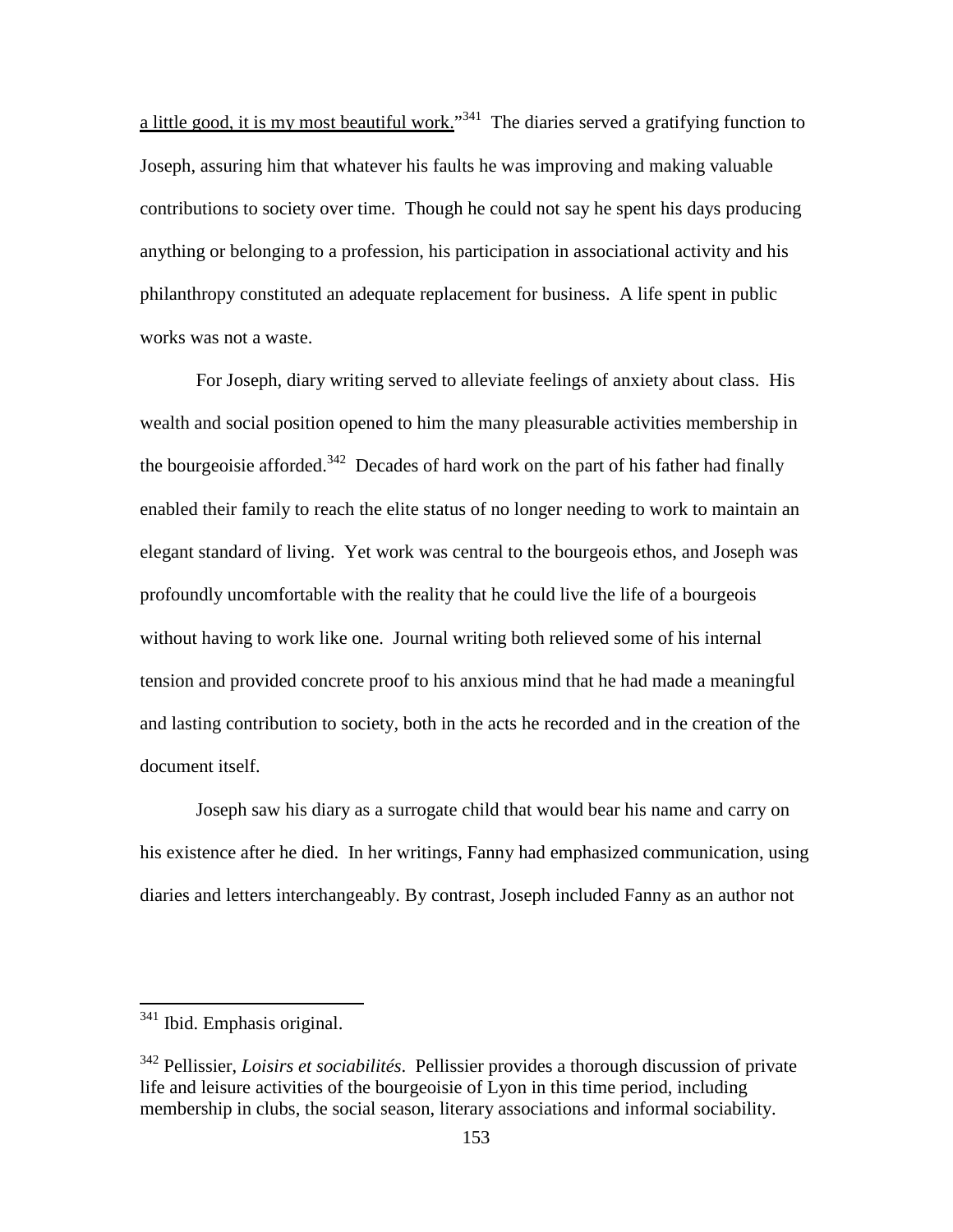in order to communicate with her, but so that she might corroborate his vision of his own life in order to leave his mark as he wanted.

Joseph used self-documentation as a means for preserving a legacy of himself and his family. With this intent in mind he took great care to organize his corpus into an archive. The extensive collection of Bergier family papers housed in the Musée Gadagne exists because Joseph was himself an amateur but enthusiastic archivist. That he cherished a passion for archiving himself should come as no surprise given his love of keeping a diary. It is the diary that gives us what little we know about his process of organizing and classifying his library, and of creating the archive of his personal papers. He spent about a week in 1843 creating a catalogue of all his bound works: "First thing in the morning, fairly early, I came to work industriously in my office putting my library in order and cataloguing it; this chore, to which I've already actively devoted myself for several days, is not yet done, and probably will not be for some time. After a work of several hours, I've nevertheless finished cataloging all the old books which I have; what is left is to catalogue those which I've recently bought."<sup>343</sup> In addition to creating his reference library, Joseph organized his own papers annually for easy reference: "I worked again for a little, & and started to arrange my papers from 1842 in my cardboard boxes and to put titles on them."<sup>344</sup>

The archive, which Joseph meticulously assembled and catalogued over the course of his life, provided readily organized source material when in 1861 he decided to write an autobiography. His notes in his diary at the time illustrate how quickly he turned

<sup>&</sup>lt;sup>343</sup> Joseph Bergier, diary, 2 May 1843, MG.

<sup>&</sup>lt;sup>344</sup> Joseph Bergier, diary, 7 February 1843, MG.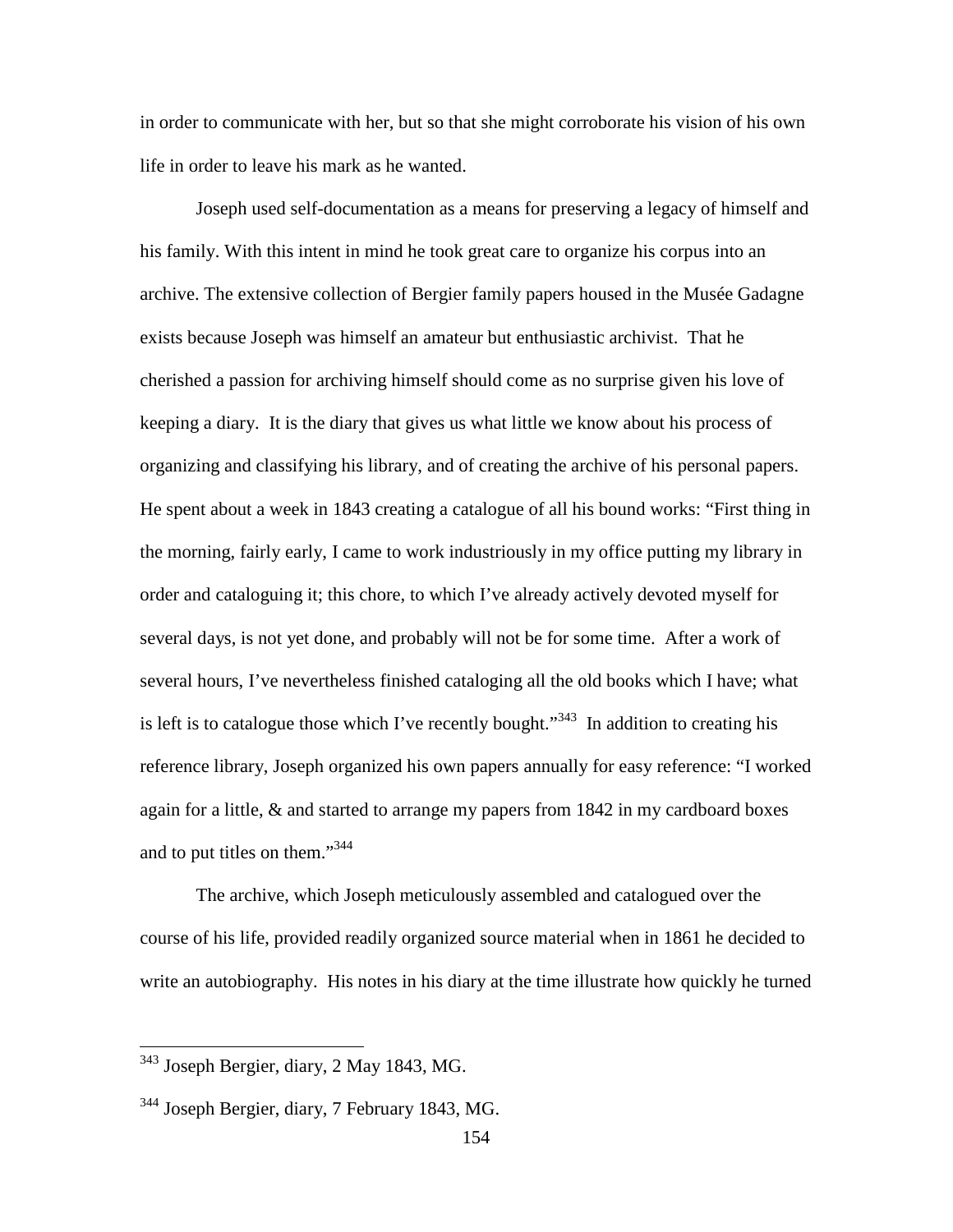to his archive when he decided to begin to write. On August 21 he wrote, "I worked a little on the journal of my life, which I want to take back to my birth." This is the first mention in his diary of his autobiography, and the succeeding entries show the importance of his archive in the project. On the  $23<sup>rd</sup>$  he wrote "I amused myself by reading a great number of old family papers, which permit me to establish my genealogy." On the  $24<sup>th</sup>$  he added, "I continued to work, or rather to read the old archives which will allow me to write, according to my intent, the journal of my life."<sup>345</sup> The process of creating the archive began long before Joseph ever considered putting it to personal use, but once he conceived of writing an autobiography, he had a wealth of primary sources ready to hand. Joseph's passion for preserving his legacy and that of his family through collected papers demonstrates that he was in a sense an archivist of himself.

In addition to providing primary material for the autobiography, Joseph's archive served as a surrogate family when he was a lonely widower. In Joseph's later years his library was often his only company, and the love he had of his own records served as an impetus to create a document that would be approachable to a wider audience. He wrote in 1871 of his daily life and the role his records played in it: "Alone, always alone. Alone to breakfast, alone to dinner, having no other comp[anion] than my books & my old archives that I always consult with pleasure."<sup>346</sup> His archive had been the creation of his youth, consisting of letters and papers that were written while Joseph was in his prime, and he had organized them annually. Like a child, the archive had grown over the course

<sup>&</sup>lt;sup>345</sup> Joseph Bergier, diary, 21, 23-24 August 1861, Box Bergier Diary, MG.

 $346$  Joseph Bergier, diary, 21 July 1871, MG.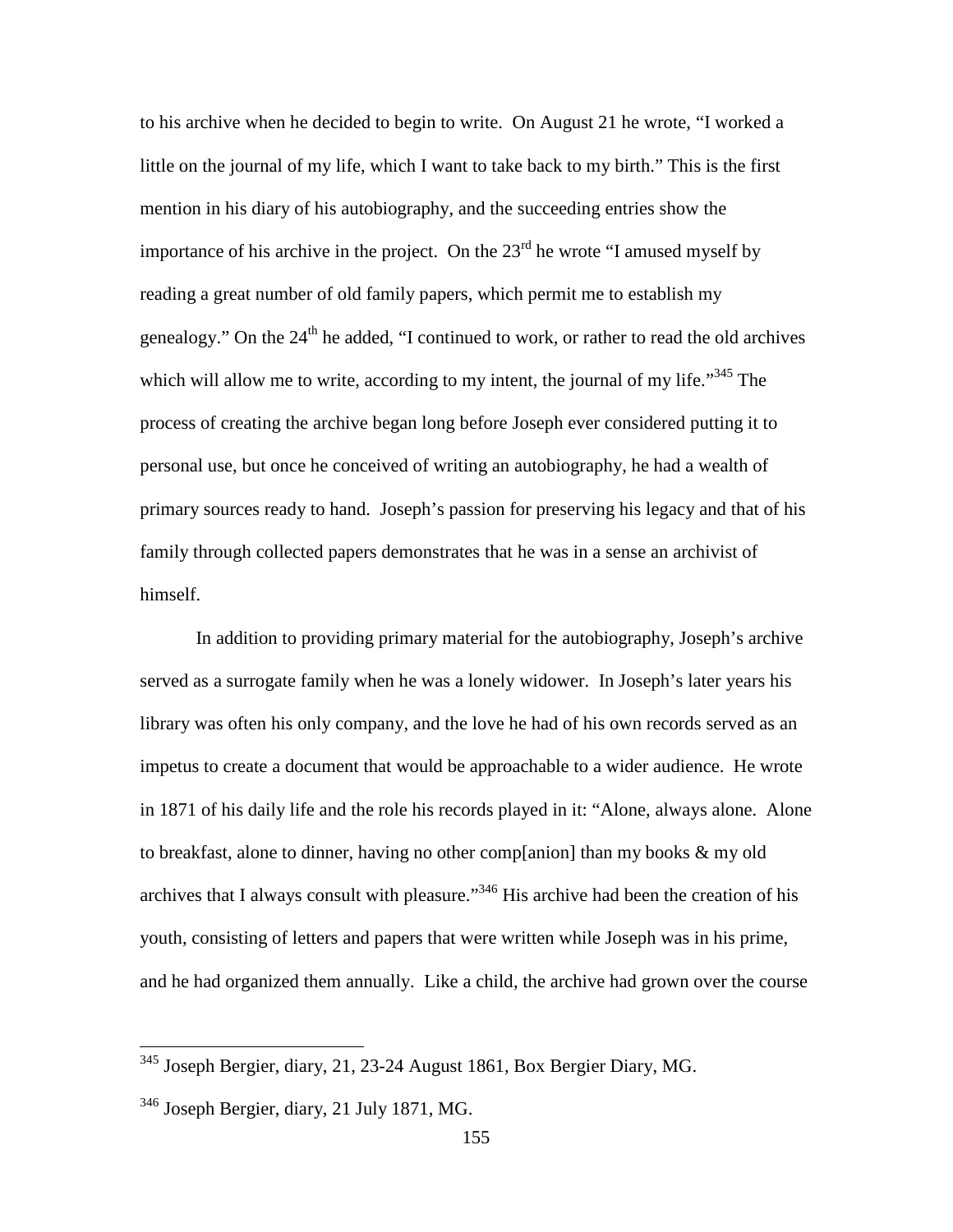of many years as he invested more and more time in self-documentation. As an old man, the preserved papers were the sole surviving evidence of his family and the convivial life he enjoyed with them in his youth. It is scarcely surprising that he would treasure his papers as the companions of his old age and the material from which he created his intellectual child, his autobiography.

Joseph was not writing for children and grandchildren; rather he was writing to create something akin to a child that would continue to exist and remind the reader of the author. Joseph's case is unusual in that he saw his writing *as* his posterity. In rereading his own writing, he saw to his regret that the end result did not contain enough of himself. In the preface to his autobiography he expressed regret that he had "developed too much material facts and a life that was too often uniform, instead of having retraced my moral impressions, my pains & my sorrows; the strong vexations that I experienced, the pleasures & the joys that I felt."<sup>347</sup> The great flaw with his journal was that it provided an incomplete portrait. Having begun to write as he neared middle age, his childhood and youth were not preserved. Furthermore, while he had faithfully documented what he did, he had largely failed to record what he felt, thought or said. He wrote his autobiography "to make up for the absence of daily journals during the first years of my life" with the intent to complete the project with the aid of his agendas. In the event he concluded the autobiography at about the point that his diaries began, but his goal was to create a full picture of himself, inside and out, that would persist following his demise.

Joseph saw his diary as his heir, a fact that is particularly evident in the way in which he provided for it after his death. He left his diaries to the Asile, tying the fate of

<sup>&</sup>lt;sup>347</sup> Joseph Bergier, "Journal de la vie," MG, 4.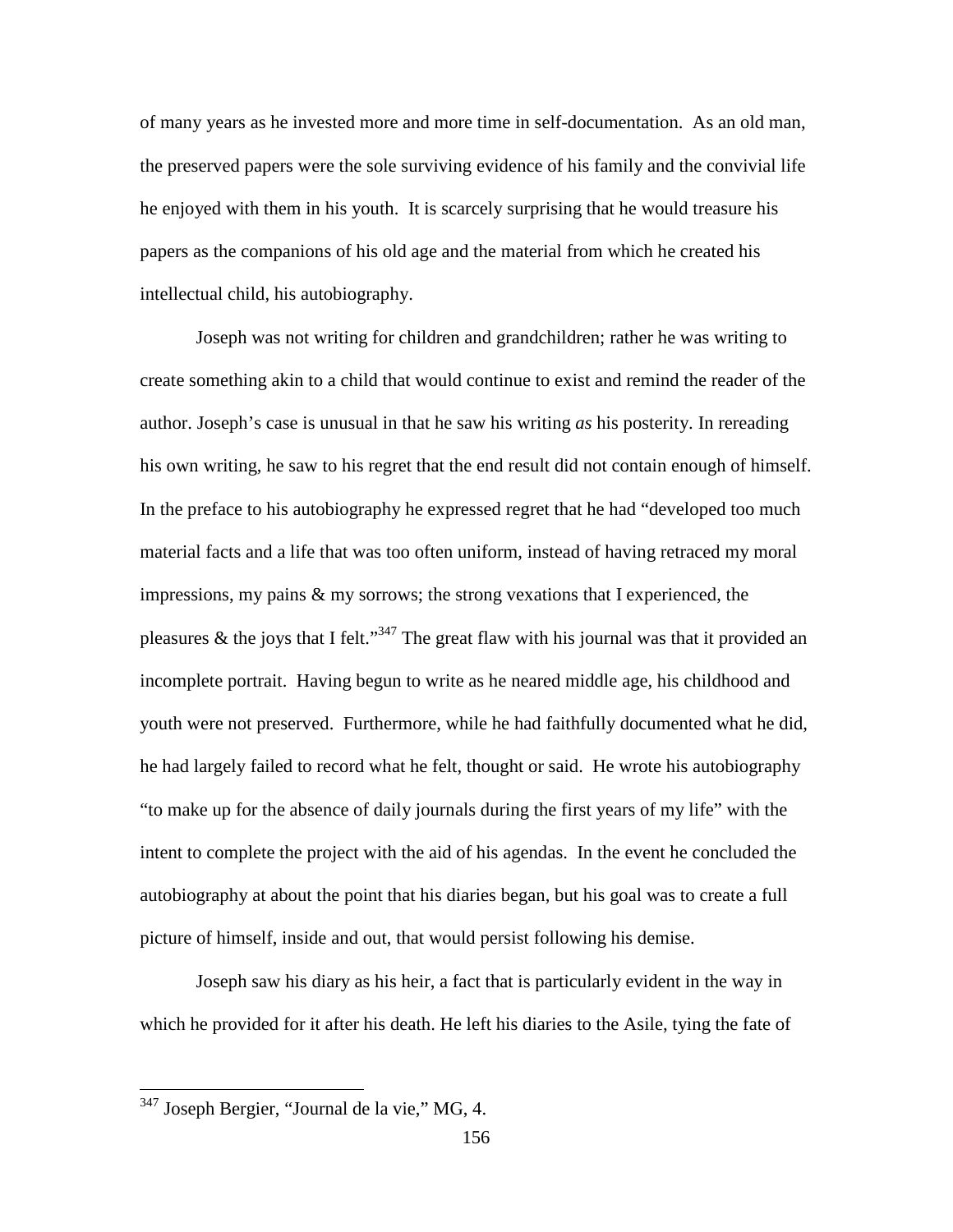his two surrogate children to one another**.** Joseph used his wealth and influence to try to ensure the fate of his journal. In his testament he made specific provisions for the entire archive. Having left virtually all of his fortune to create the Asile Bergier, he stipulated that his papers be given a home in that institution. He asked that his executors "reunite with care THE JOURNAL OF MY LIFE (as yet unfinished) and all the journals in the form of agendas that I create daily, and where are mentioned all my daily acts, since 1821." He helpfully told them where to find these documents, and then asked that they be placed in a locked case "in the front room, serving as a library, at the Bergier institution." He noted that "those of my family that bear my name" could read them, without removing them, at any time.  $348$ 

At the time of Joseph's death he still had several living family members who could have become the curators of the archive, yet Joseph chose instead to leave it to the Asile. Brutus Bergier was a first cousin on his father's side, and Fanchette Dartige Pignard was his first cousin once removed on his mother's side.<sup>349</sup> While these relationships were not close enough to give them legal rights of inheritance, Joseph had left them legacies of remembrance. Furthermore, Joseph had associated closely with both of them during his lifetime and Brutus had named his eldest son Joseph.<sup>350</sup> Alternatively, Joseph could have left the archive to César, Fanny's brother. After all, the collection contained many documents written by Fanny including some addressed to César. Having had no children of his own, Joseph was related to several individuals who would have

-

<sup>&</sup>lt;sup>348</sup> Joseph Bergier, will dated July 11, 1873, ADR. Emphasis original.

<sup>349</sup> Étude Vachez, "Notoriété Bergier," ADR.

<sup>350</sup> Étude Ducruet, "Mariage Bergier Koch," 14 October 1851, ADR.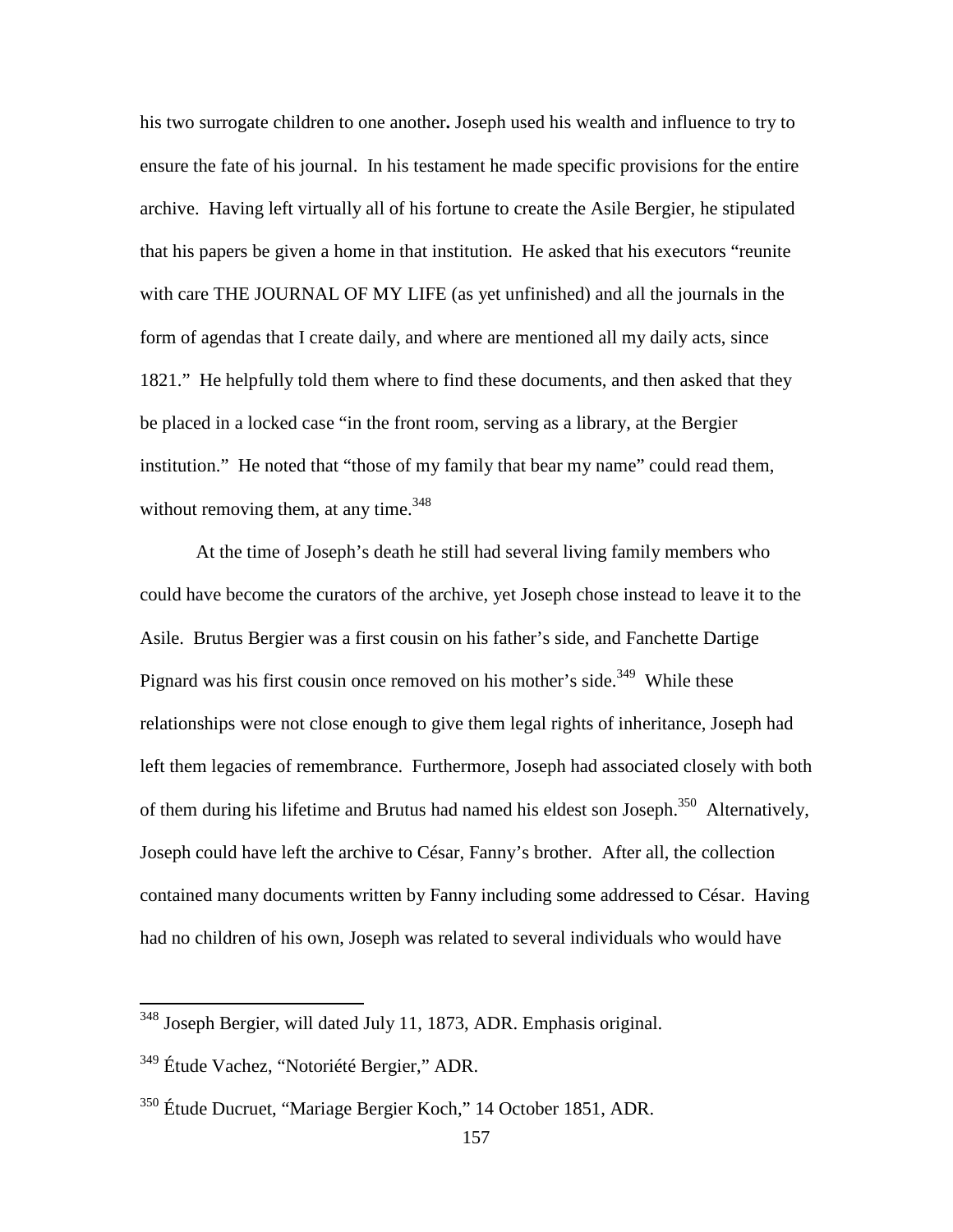cared for it and kept it in the family. Yet instead of bequeathing this record to family members, he left it to the strangers who would live in his home. He did give permission to his family to read it, but they could not keep it: "one could always communicate the journals, without displacing them to those of my family who bear my name."<sup>351</sup>

 The Asile Bergier and the diary were the twin means by which Joseph hoped to memorialize his name after death. By generously endowing the institution he created, he insured – or so he hoped -- that his archive would be cared for and kept in one place. In this respect he was like other donors who used legacies to fight against anonymity by creating institutions or libraries.<sup>352</sup> The fact that Joseph left his diaries to the Asile whose charges were orphans lends credence to the suggestion that he thought of those orphans as surrogate children and heirs.

The Asile was an easy solution for the problem of preserving his own diary, but Joseph was also concerned about the fate of diaries for other childless people. His diary was his intellectual child and the companion of his old age, as well as being the vehicle that would preserve his good name. Other infertile diarists might not be so lucky in having a tailor-made institution to care for their precious documents. In the preface to his autobiography he proposed a solution: "the diaries conserved in archives would become the property of the Member closest to the defunct, & when a family would be extinguished, [the diaries] would be deposited in the governmental archives."<sup>353</sup> The ideal would be to have a family member who would take care of the documents and

-

<sup>&</sup>lt;sup>351</sup> Joseph Bergier, will dated July 11, 1873, ADR.

<sup>352</sup> Marais, *Histoire du don*, 324-326.

<sup>353</sup> Joseph Bergier, "Journal de la vie," MG, 3.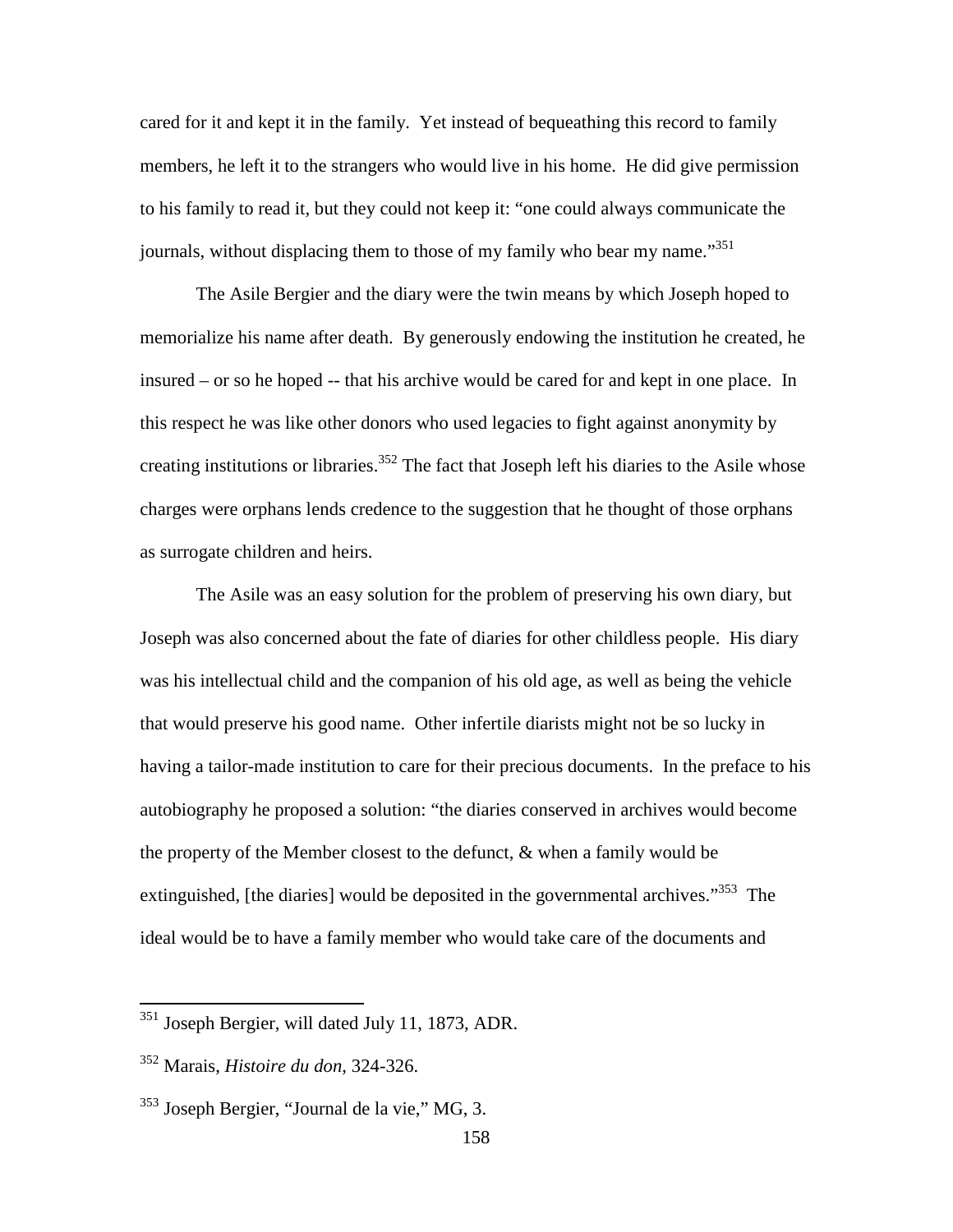preserve them, but when the family failed to honor its commitment the government should step in. In Joseph's view, the state had an obligation to preserve private documents if the family failed, providing a sort of welfare safety net for orphan diaries. The proposal may seem peculiar, but it reflected Joseph's deep anxiety that diaries might fail in their work of preserving the author for immortality for lack of a proper archivist to care for them.

Diary writing was for Joseph far more than an idle pastime. It was a means of confronting anxiety about how he fit into the bourgeoisie. His diaries were also a partial solution to the problem of childlessness. They were not, however, a means of communicating with Fanny or building unity in their marriage. His view of family was dynastic, in that he never fully reconciled himself to being childless. Rather than pour that energy into the spousal relationship as Fanny did, he continued to try to find ways of meeting his need for an heir. To him, Fanny's main role in the diary project was to be supportive of his goals for it, a view that she did not share. Their contested use of the diary is visible in a series of entries during the February days of the Revolution of 1848.

## *Keeping the Diary Jointly: Fanny and Joseph Write as a Couple*

Joseph wrote his diary for himself and his own ends, not for Fanny or their relationship, an attitude that was in direct conflict with Fanny's approach. This section shifts from a discussion of their writings taken as the work of individuals to an examination of the diary as a joint endeavor. Their common writings produced a diary that was both a revelation of their relationship, putting in written form conflicts that often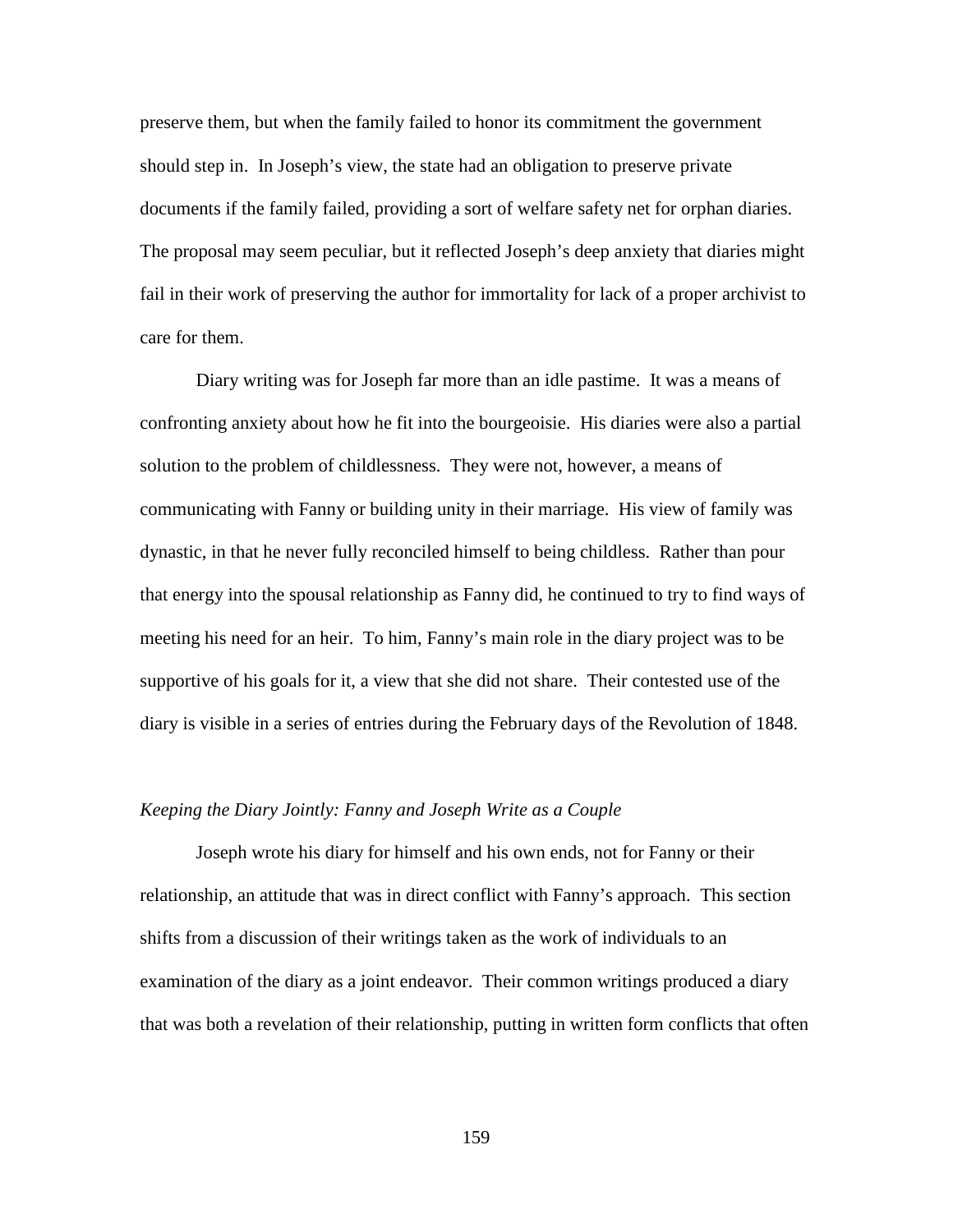went unexpressed and unrecorded, and a working out of their relationship serving in itself as a tool of negotiation and reconciliation.

 A tension between exclusion and inclusion and between confidence and secrecy had always characterized Joseph's attitude toward Fanny as a reader. He relied on code to convey intimacy through writing, a pattern that was first evident in their correspondence. Like many of his contemporaries he used symbols and cryptographs to signify romantic acts.<sup>354</sup> Joseph used a sign resembling a slashed O to signify a kiss: "my good woman I kiss you  $\phi \&$  kiss you again  $\&$  and remain as forever your faithful husband."<sup>355</sup> The slashed O was not a difficult sign to interpret, even to an outside reader, but it was a semi-private way of expressing a desire for physical intimacy between spouses. When it suited him, Joseph used writing to foster closeness with his wife; in this case the code was designed to include her in the secret.

 In contrast to the legible code of Joseph's early letters, he employed a cryptic system of underlining in his diaries that was intended to exclude Fanny even as she read his most private thoughts.When recording his assignations with his mistress Agathe, he always used a variation on the phrase "I went to run an errand," underlining it each time he used it as a stand-in for an adulterous encounter.<sup>356</sup> The phrase was completely innocuous, even banal. Its significance is clear only with the help of the letters from Agathe that he saved, in which she frequently referred specifically to past or future

<sup>354</sup> Lyons, "Reading Culture," 169; Favier, *Orgueil et narcissisme*, 26; Cosnier, *Le silence des filles*, 189; Vassort and Lejeune, "Lectures croisées," 169. All of these authors discuss the use of code words and language in French diaries.

<sup>355</sup> Joseph to Fanny, 27 July 1829, MG.

<sup>356</sup> Joseph Bergier, diary, 2 December 1835, MG.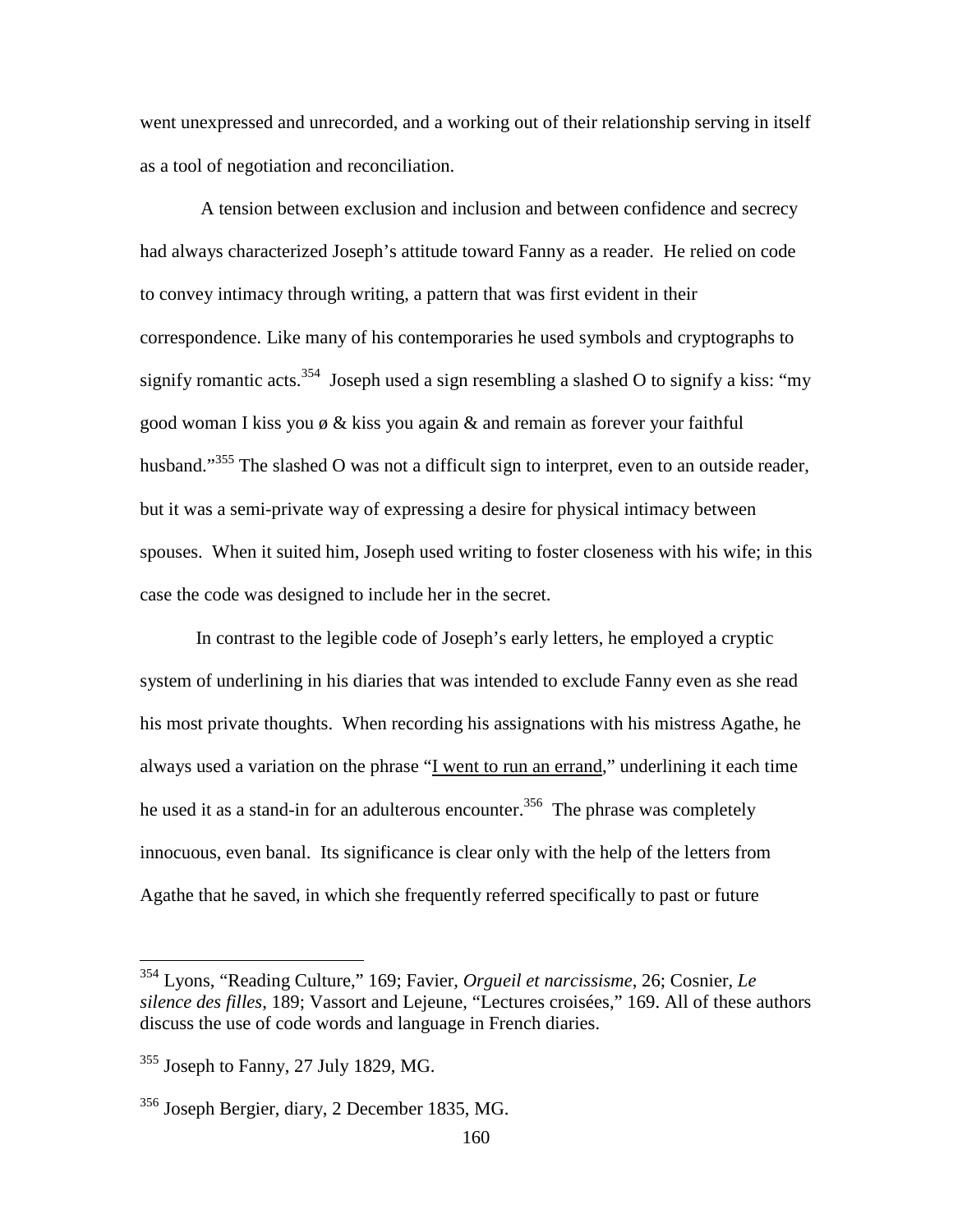encounters. Because she dated her letters it is possible to create a calendar of their meetings, from which his coded pattern emerges quite clearly.

 Not having access to Agathe's letters, which Joseph surely hid, Fanny would have had no means of working out Joseph's cipher for adultery, if she had even recognized it as a code in the first place. While she read his diary, believing herself to have access to his internal world, he consciously and carefully excluded her from his most intimate thoughts and acts. Sharing the task of diary writing built closeness, but Joseph was anxious to control the level of communication and private knowledge between them. The diary could be used to build intimacy, but was also a means of securing control of the marital narrative.

 Joseph occasionally called upon Fanny to write in his stead in his diary. Fanny's entries reaffirm the point that for her, diary writing was about immediate communication with those closest to her. One entry from early in the record illustrates how Fanny used the journal to speak to Joseph, and how her authorial voice undermined Joseph's selfjustifying purpose in writing. When he first began the project in 1833 he had not yet acquired the self-discipline to write every day, but he still insisted on consistency. Accordingly, he asked Fanny to write in his place, which she did: "Bergier, being overcome by laziness did not want to write his journal [in] the evening he gave me power of attorney and I will carry it out. My illustrious husband got up at 9 o'clock he stayed at the counter until the dinner hour where I like to think he worked."<sup>357</sup> Her acerbic tone indicates that she saw this request as something of an imposition. Significantly, it also

<sup>&</sup>lt;sup>357</sup> Fanny Bergier in Joseph Bergier, diary, 17 May 1833, MG.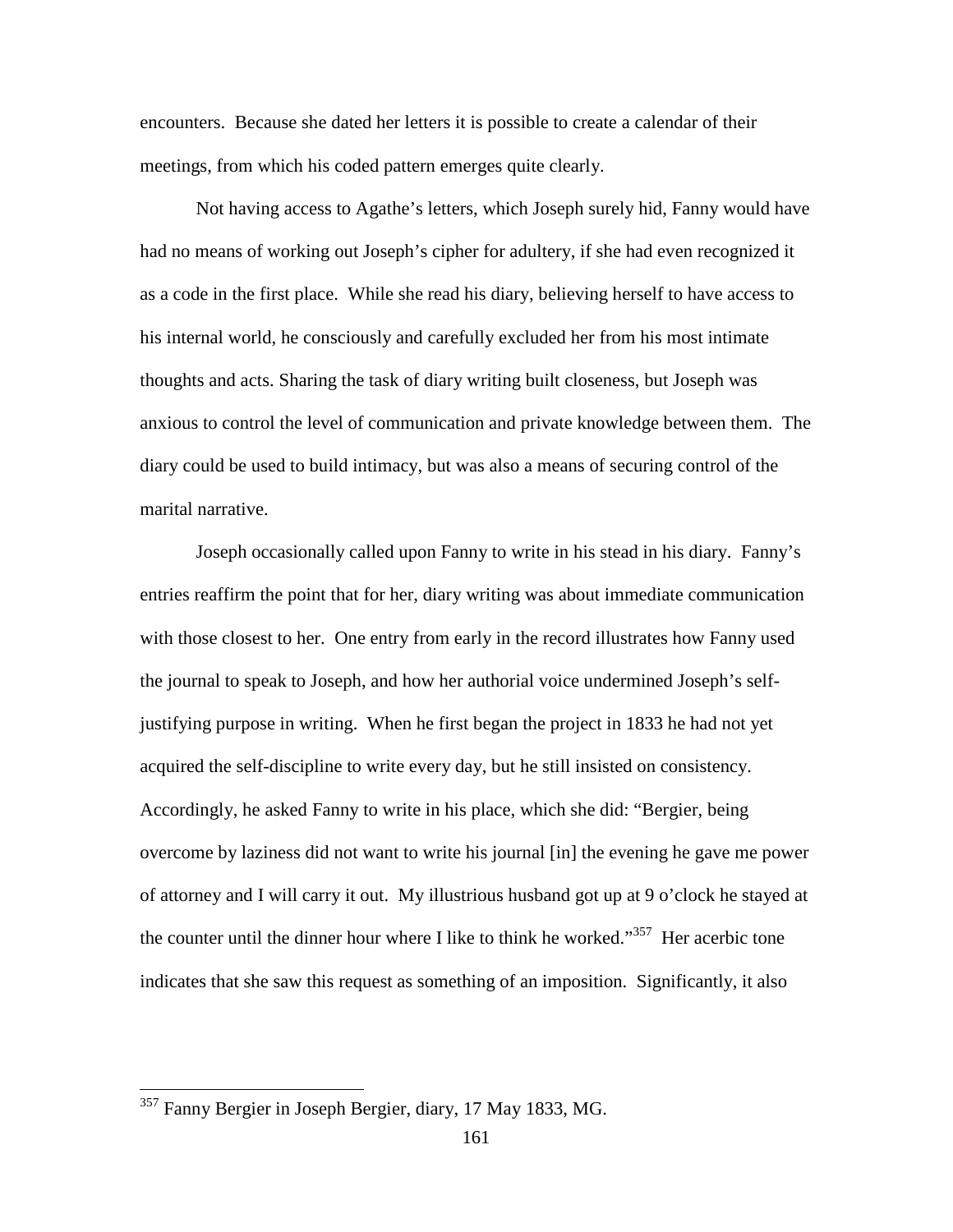points to her awareness of him as a reader. Fanny's rebuke was not intended for posterity to read and judge; it was directed at her husband.

 Fanny's critique of her husband's laziness undermined the vision of himself as an industrious bourgeois that he wished to portray. Rather than affirm that he was too busy or too tired from work to write, she ascribed his delegation of writing to his sloth both at home and on the job. While it seems she could be persuaded to write on his behalf, he could not guarantee that her prose would build him up or bolster his image. She did not create an idealized portrait for a fictional posterity; she conveyed her feelings in the present to her husband.

Joseph's success in establishing his narrative could be measured in part by the degree to which he could successfully get Fanny to reify his account. Joseph's ambivalence about his success in embodying bourgeois ideals had consistently undermined his thesis for his diary. In 1848, when the revolution broke out, his moment to prove his value came. He had found justification for his existence in public service; now his commitment to the municipal government and the public was put to the test. He valued his consistently republican principles evidenced throughout his diary; now at last the republic was to be born. This was his moment, and he needed Fanny to substantiate his claims and record his deeds.

On February twenty-fifth the political crisis that had been building for some time came to a head. The social tensions of the 1840s found expression in the banquet campaign, both in Paris and the provinces, led by those who supported electoral and parliamentary reform. The repression of these meetings in Paris led to an uprising that forced Louis-Philippe out of power, replacing the monarchy with a republic. The news

162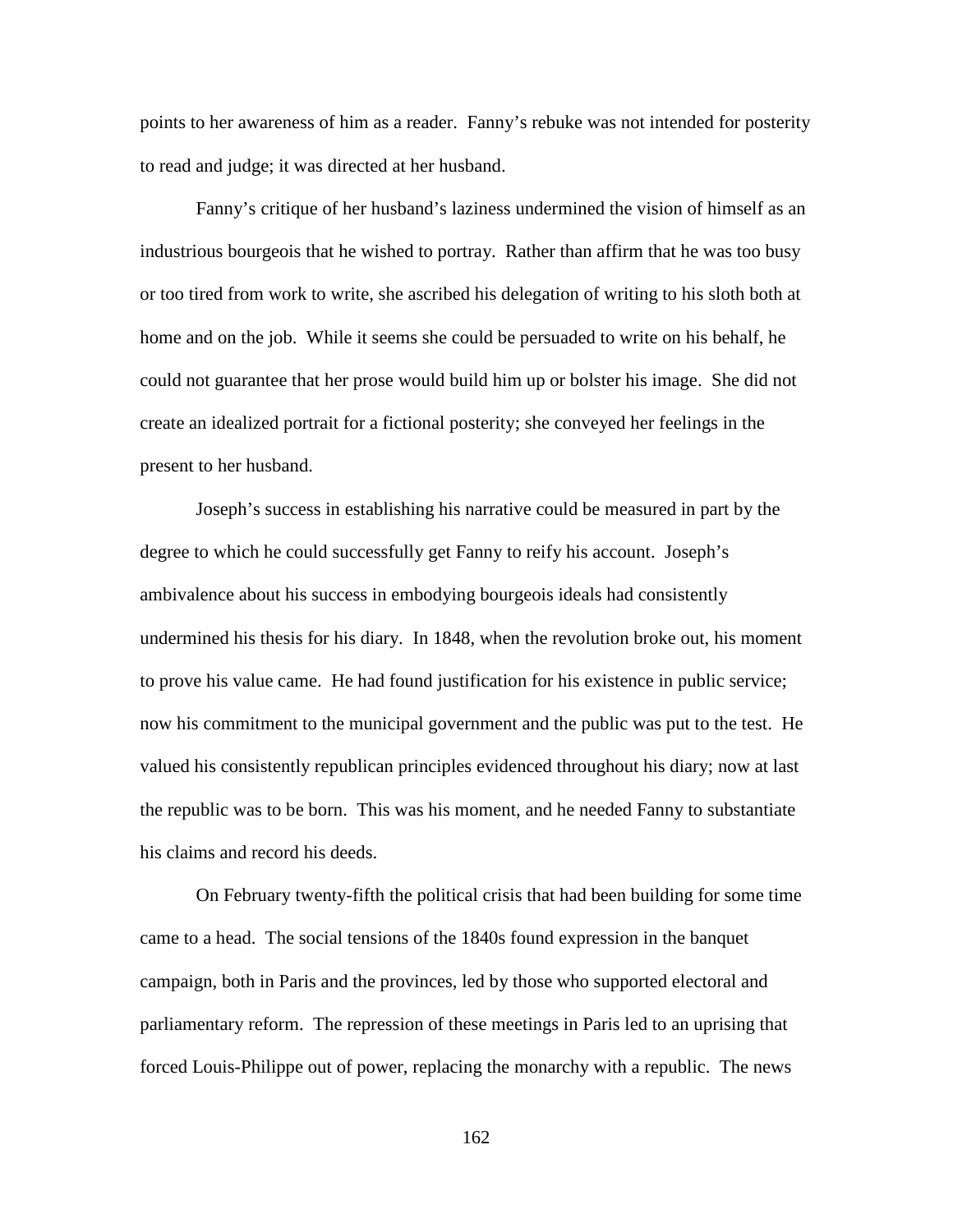reached Lyon by telegraph almost immediately, prompting a parallel declaration in a city ripe for revolutionary action.<sup>358</sup>

The revolutionary government in Lyon, composed of liberals, republicans and members of radical secret societies, gathered in the Hôtel de Ville, forming a Central Committee. On the night of February twenty-fifth, crowds continued to mill in the square outside demanding arms to defend the Committee, which sent emissaries, including Joseph, to obtain arms for the people and the National Guard. This Committee worked without relief, attempting to set up a functional government through various commissions through the months of March and April. Joseph served as the head of the Finance Commission, which dealt with problems attendant on the financial crash that accompanied the revolution. Other commissions faced problems of food riots and destruction of property. The Central Committee served as an interim government between the collapse of monarchical institutions in February and the establishment of the new Republican government in May.<sup>359</sup>

Joseph was at the center of power in Lyon during the February days due in large measure to his relationship with Démophile Laforest, the provisional mayor. They had both served as members of the City Council and Joseph had actively campaigned on

<sup>358</sup> Roger Price, *The French Second Republic: A Social History* (Ithaca: Cornell University Press, 1972), 97; Maurice Agulhon, *The Republican Experiment, 1848-1852* trans. Janet Lloyd (Cambridge: Cambridge University Press, 1983), 23-24, 28.

<sup>359</sup> Mary Lynn Stewart-McDougall, *The Artisan Republic: Revolution, Reaction and Resistance in Lyon 1848-1851* (Montreal: McGill-Queen's University Press, 1984), 32- 48.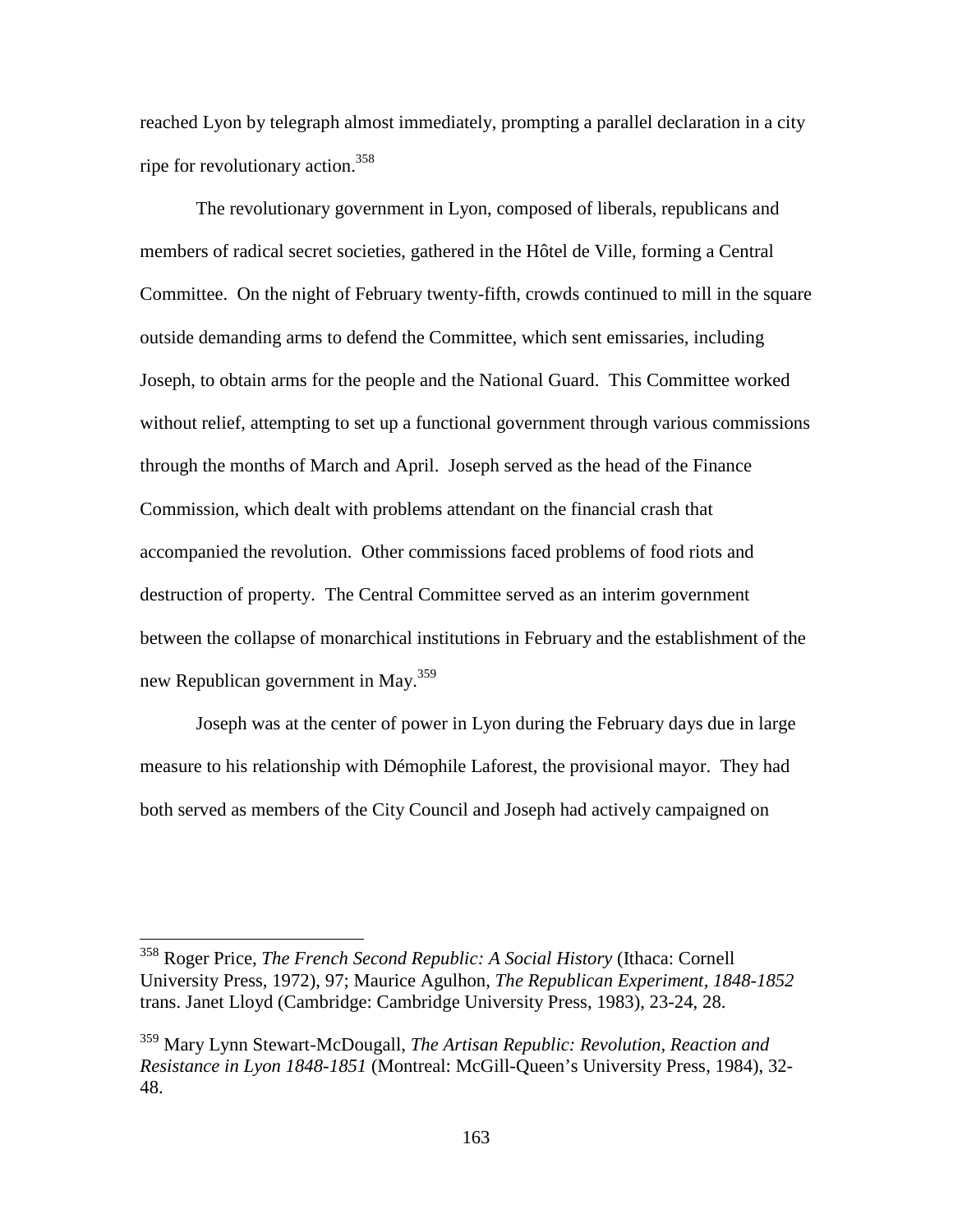Laforest's behalf in the 1846 elections.<sup>360</sup> When the official mayor ceded office to Laforest following the fall of the Orléanists, the first thing the latter did was appoint Joseph and four other liberal councilors to a revolutionary committee.<sup>361</sup> Joseph further benefitted from his relationship with César Bertholon, Fanny's brother. César had founded and funded the newspaper *Le Censeur*, one of the key factors in turning republican sentiment into political action in the years preceding the Revolution.<sup>362</sup> This family tie reinforced Joseph's credentials as a republican and a leader, putting him at the heart of events in Lyon from February through the end of March when he left for Paris.

From the moment Laforest proclaimed the republic, Joseph completely abandoned the task of keeping his diary to Fanny. She wrote on his behalf, recording what he told her orally of his adventures. After the long first night of the republic he had a "face completely overwhelmed by fatigue, hunger . . . and emotion while we prepared a bouillon for him this is what he told us." He went on to explain to her that he, Laforest, and the four other counselors "spent the night at the Hôtel de Ville and what a night. The room, the Square and the roads were packed they had the troops retreat and there were only people who yelled and demanded arms left." Joseph played a key part in attempting to resolve this crisis: "Bergier went to the General [de Perron] who promised him 500 guns for Ten o'clock and 500 others at dawn . . . when the hour came the Arms did not

-

<sup>&</sup>lt;sup>360</sup> Joseph Bergier, diary, 18-25 July 1848, Box Bergier Diary, MG; Patrice Béghain et al. *Dictionnaire historique de Lyon* (Padoue: Stéphane Bachès, 2009), 744.

<sup>361</sup> Stewart-McDougall, *Artisan Republic*, 24.

<sup>362</sup> Stewart-McDougall, *Artisan Republic*, 25-26; René Barjeton ed., *Dictionnaire Biographique des préfets septembre 1870 - mai 1982* (Paris: Archives Nationales, 1994), 87; Vincent Wright, *Les préfets de Gambetta* (Paris: Presses de l'Université Paris-Sorbonne, 2007), 98; Pierre Vaisse, *L'Esprit d'un siècle Lyon 1800-1914* (Lyon: Éditions Fage, 2007), 28.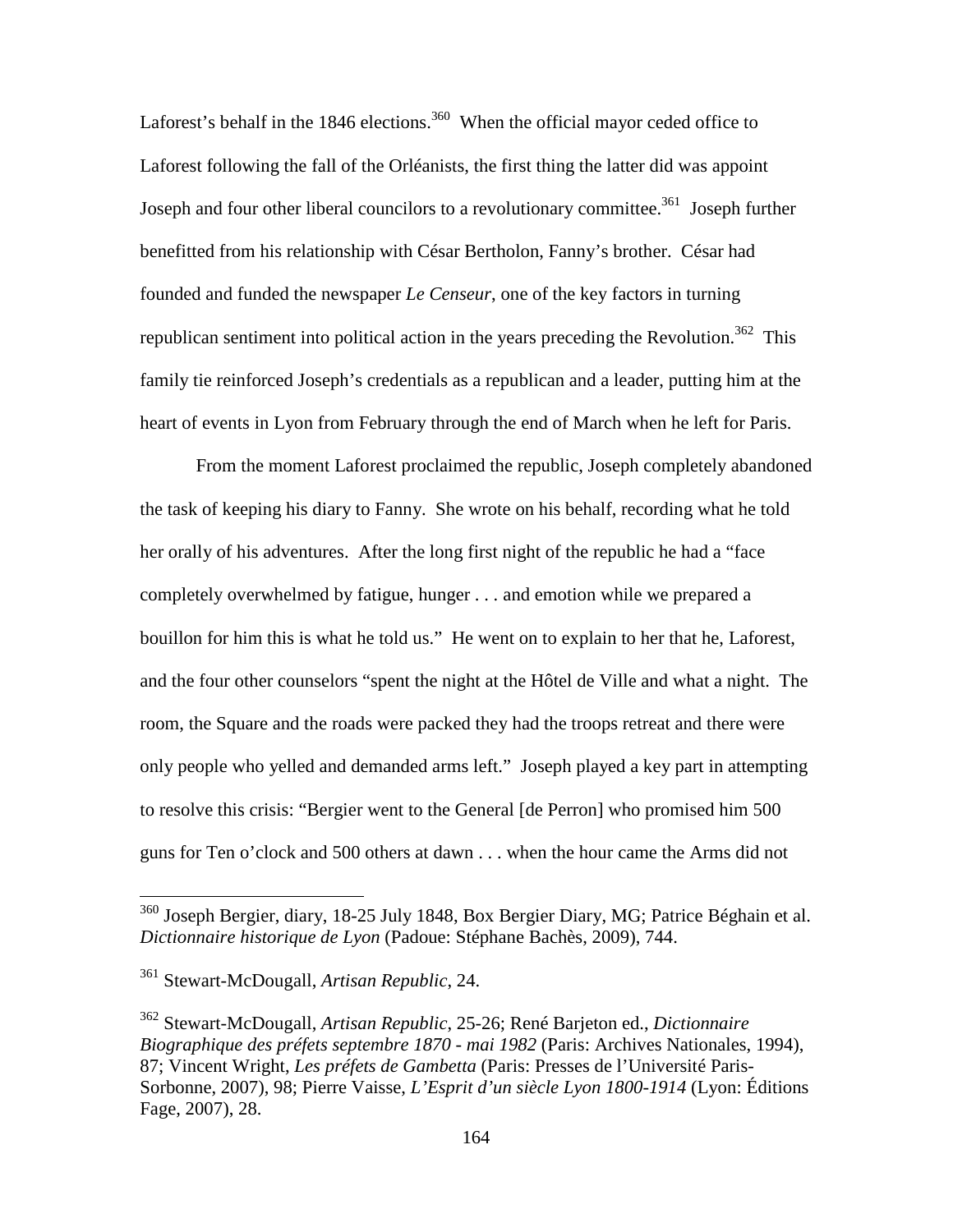come the cries recommenced with greater force."<sup>363</sup> Joseph again attempted to negotiate de Perron who again delayed remission of arms, pushing Joseph to a breaking point.<sup>364</sup>

To a degree, Fanny obliged Joseph by recording his narrative of public engagement at personal sacrifice for the sake of principles. She acted as his scribe, writing what he dictated in their rare moments together in order to preserve for posterity his heroic role in the foundation of a new republic. Joseph was dependent on her to lend her voice in support of the story he was trying to tell about himself and his family. Yet even as Fanny acted as his amanuensis, she did not abandon her own priority of using the diary to make a claim for a companionate relationship.

Fanny interrupted her transcription of Joseph's adventures at the Hôtel de Ville with a narrative to her own experience of this moment of crisis. She was on tenterhooks, having "sent Denis [the servant] several time to the Terreaux I told him to try to enter in the Hôtel de Ville to penetrate to the room where the committee was meeting to know what they were doing there."<sup>365</sup> Finally at one thirty in the morning of the twenty-sixth she received a note from Joseph assuring her that the Republic was proclaimed and he was overseeing public safety. She noted "this Note far from reassuring me troubled me all the more I saw that he must not be tranquil I barely recognized his handwriting."<sup>366</sup> She was utterly unable to fall back asleep and was consumed with anxiety.

<sup>&</sup>lt;sup>363</sup> Fanny Bergier in Joseph Bergier, diary, 25 February 1848, MG.

<sup>364</sup> Stewart-McDougall, *Artisan Republic*, 34; Bruno Benoit, "Relecture des violences collectives lyonnaises du XIXe siècle," *Revue Historique* 288 (1998): 275.

<sup>365</sup> Fanny Bergier in Joseph Bergier, diary, 25 February 1848, MG.

<sup>366</sup> Fanny Bergier in Joseph Bergier, diary, 26 February 1848, MG.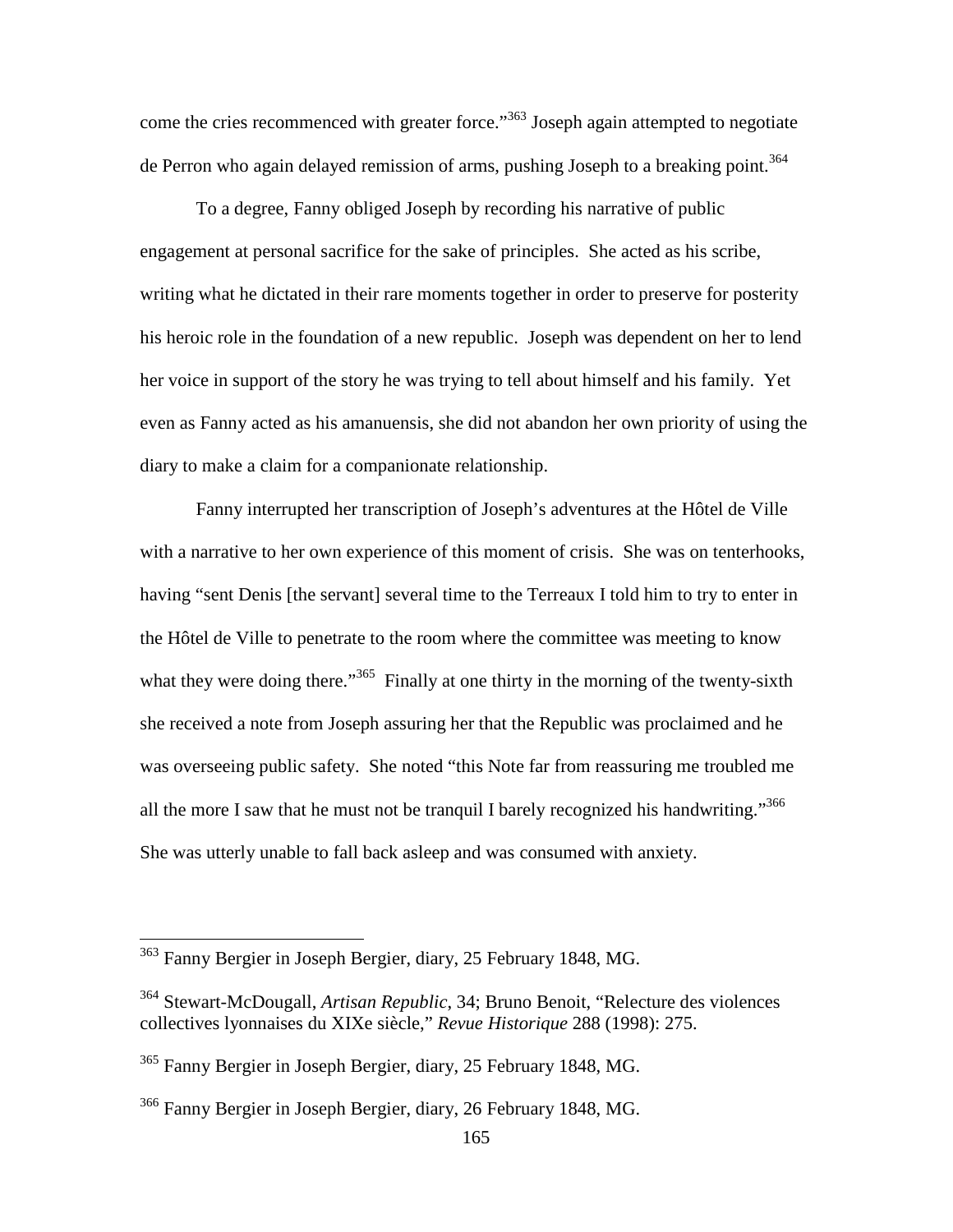This parallelism repeated itself throughout her account of the dramatic events of February and March 1848. The specific roles they played within the revolution were different, but Fanny did not simply subsume her own experience in favor of Joseph's. She was not merely his scribe, writing the journal as he would have written it if he had more leisure or inclination. While she did summarize what he told her of his political dealings with the mayor, she balanced his viewpoint with her own firsthand witness of events in the street.

 Fanny's perspective as a *flâneuse* provided a counterpoint to Joseph's insider view. She saw luddites in action while walking with Joséphine Vachez: "the crowding going toward the house of St. Olive where there was also a machine to cut out shawls that they were going to sack, the crowd was going but without a noise without a cry without any demonstration."<sup>367</sup> While Joseph's gender, class and sympathies put him in a position to act in the halls of power, his situation also kept him from actually witnessing the events in the streets that made up much of the drama of the period. Fanny, by contrast, was well poised to become the chronicler, a role she took on enthusiastically as she recorded her observations alongside Joseph's narration.

In addition to recording working-class action, Fanny also observed the horror and reaction of the bourgeoisie. On the first day of the Revolution she was returning to town from Collonges, passing throngs of frightened people fleeing the city: "we saw a fiacre full of women and children, weighted with parcels and packets. We began to joke about

-

<sup>&</sup>lt;sup>367</sup> Fanny Bergier in Joseph Bergier, diary, 27 February 1848, MG; See also Jeff Horn, "Machine-Breaking in England and France during the Age of Revolution," *Labour/Le Travail* 55 (2005): 154; Mary Lynn McDougall, "Popular Culture, Political Culture: The Case of Lyon, 1830-1950," *Historical Reflections* 8 (1981): 33. Horn and McDougall discuss the long history of Luddite action in the region.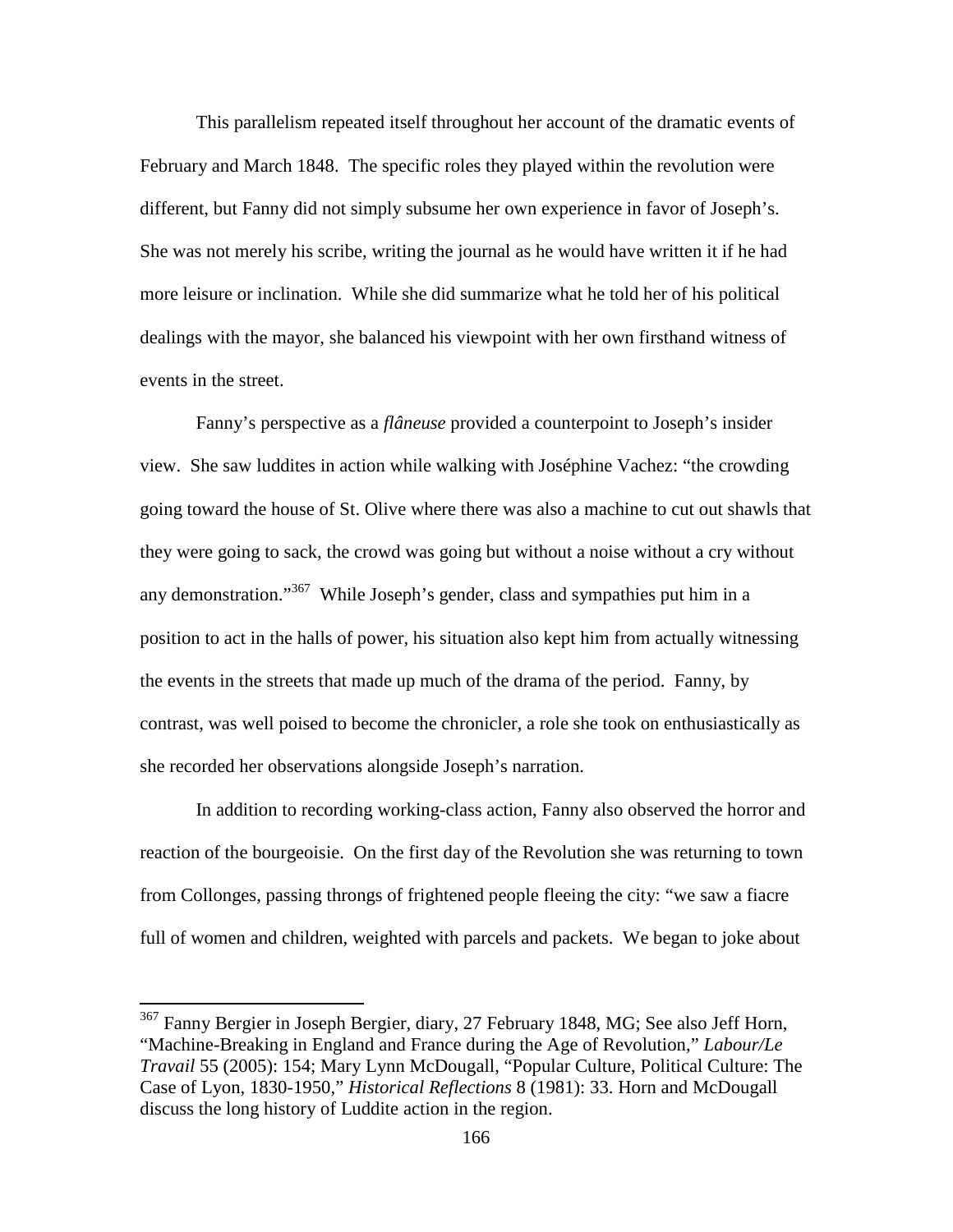all these moonlight moves," but the sheer number of people escaping led to worry about fighting in the streets.<sup>368</sup> A few weeks later she witnessed a run on the bank: "work does not recommence, the workers are always parading and all peaceful men begin to grow alarmed. Everyone hides his money, the demands at the Caisse d'épargne are appalling."<sup>369</sup> Joseph, as the chairman of the new Finance Commission, was preoccupied with the monetary crisis but had little to offer as a witness to events in the streets. $370$ 

Fanny put herself forward as a chronicler of the Revolution in tandem with Joseph's political role.Many of the lines from the 1848 diary that made it interesting and valuable to historians were in fact Fanny's observations, often misattributed to Joseph.<sup>371</sup> She asserted her own value as a witness by placing her record alongside his. In order to accomplish this she violated the textual boundaries that Joseph zealously respected, adding in many extra sheets to accommodate her more verbose style, and to give enough room for both stories.

In keeping the diary, Fanny's claim for companionability was implicit, rather than explicit. Her earlier diaries had taken an obvious epistolary form. These entries lacked the trappings of a letter but were nevertheless clearly intended for Joseph to read at some point if not immediately. In previous journals she had addressed Joseph directly, roasting him about his laziness. In the journal for 1848 she put forward a marital narrative that presented them as equals in terms of the importance of their stories. She gave equal

<sup>&</sup>lt;sup>368</sup> Fanny Bergier in Joseph Bergier, diary, 25 February 1848, MG.

<sup>369</sup> Fanny Bergier in Joseph Bergier, diary 8 March 1848, MG.

<sup>370</sup> Stewart-McDougall, *Artisan Republic*, 39.

<sup>371</sup> See for instance Price, *French Second Republic*, 125.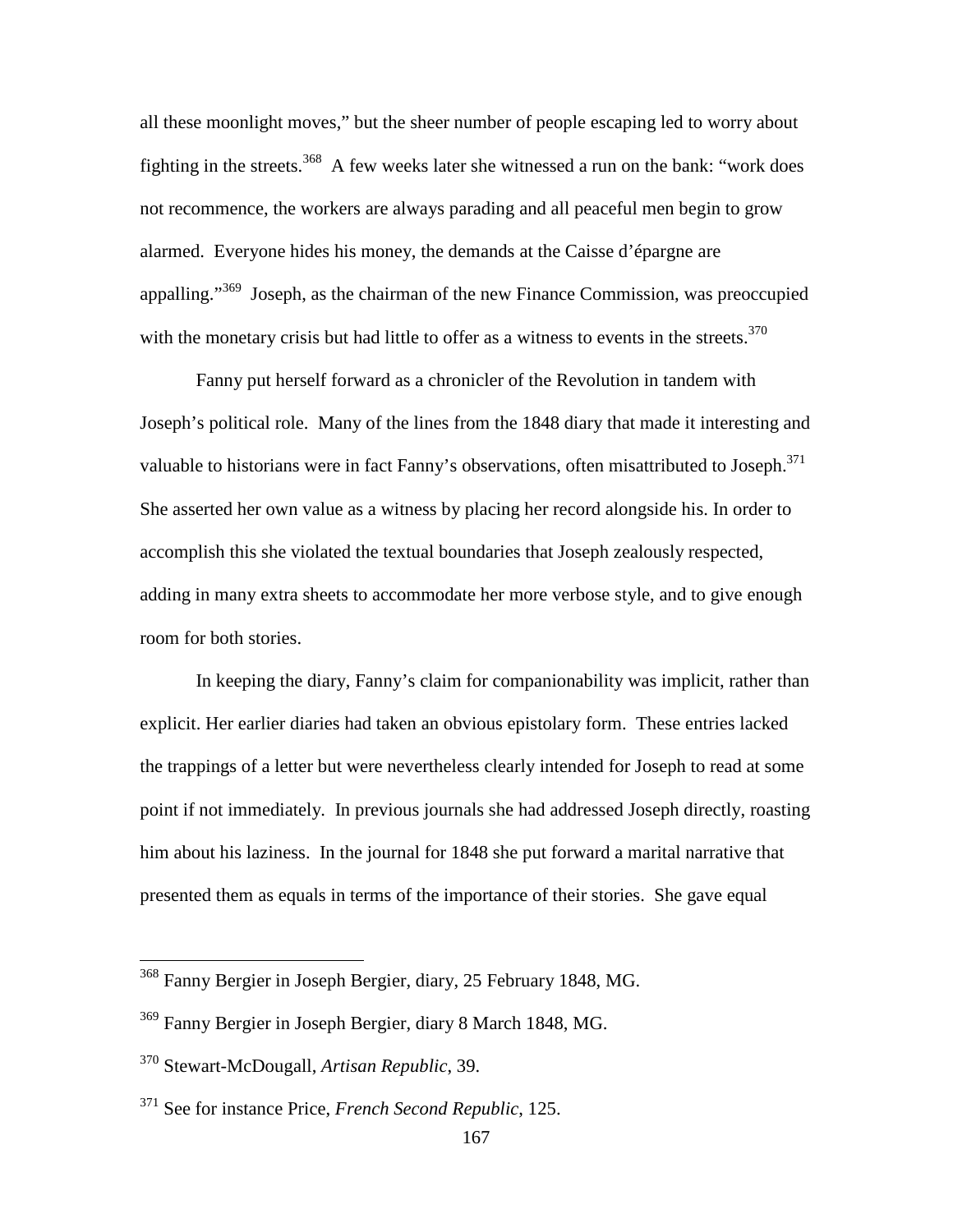weight to both perspectives and placed her own views beside his. She was not content merely to take his dictation or record his historic exploits. She was not the clerk of a politician; she was a wife telling their story as a couple.

Ironically it was Fanny's contribution to the Revolution as a historian that had greater long-term impact than Joseph's actions as a politician. Joseph lost the election to the Constituent Assembly, leaving him to play very little role in the Second Republic after the initial furor. By contrast the diary for 1848 is the most cited volume of the corpus and seemingly the only one of which most historians are aware.<sup>372</sup> It is also the only part that was ever published, under the direction of Justin Godart, who abridged and annotated it before publishing under the title *Le journal d'un bourgeois de Lyon en 1848*. <sup>373</sup> Fanny's chronicle of February through April is of critical importance in this work and is central to what makes it noteworthy and important.

The value of Fanny's writing to historians was incidental to her own aims in writing. She did not keep the diary for posterity or literary immortality; she used it as a tool to build her relationship with her husband. She was, at least in the short term, successful. Her role as author ended abruptly at the end of April when Joseph left for Paris, taking the diary with him. Fanny remained behind in Lyon for a few days,

<sup>372</sup> See William Fortescue, *France and 1848: The End of Monarchy* (New York: Routledge, 2004), 171; Michael Elliott-Bateman, John Ellis and Tom Bowden, *Revolt to Revolution: Studies in the 19th and 20th Century European Experience* (Manchester: Manchester University Press, 1974), 66; Bruno Benoit, *L'identité politique de Lyon: Entre violence collectives et mémoire des élites 1786-1905* (Paris: L'Harmattan, 1999), 68.

<sup>373</sup> Joseph Bergier and Justin Godart, *Le journal d'un bourgeois de Lyon en 1848* (Paris: Les Presses Universitaires de France, 1924).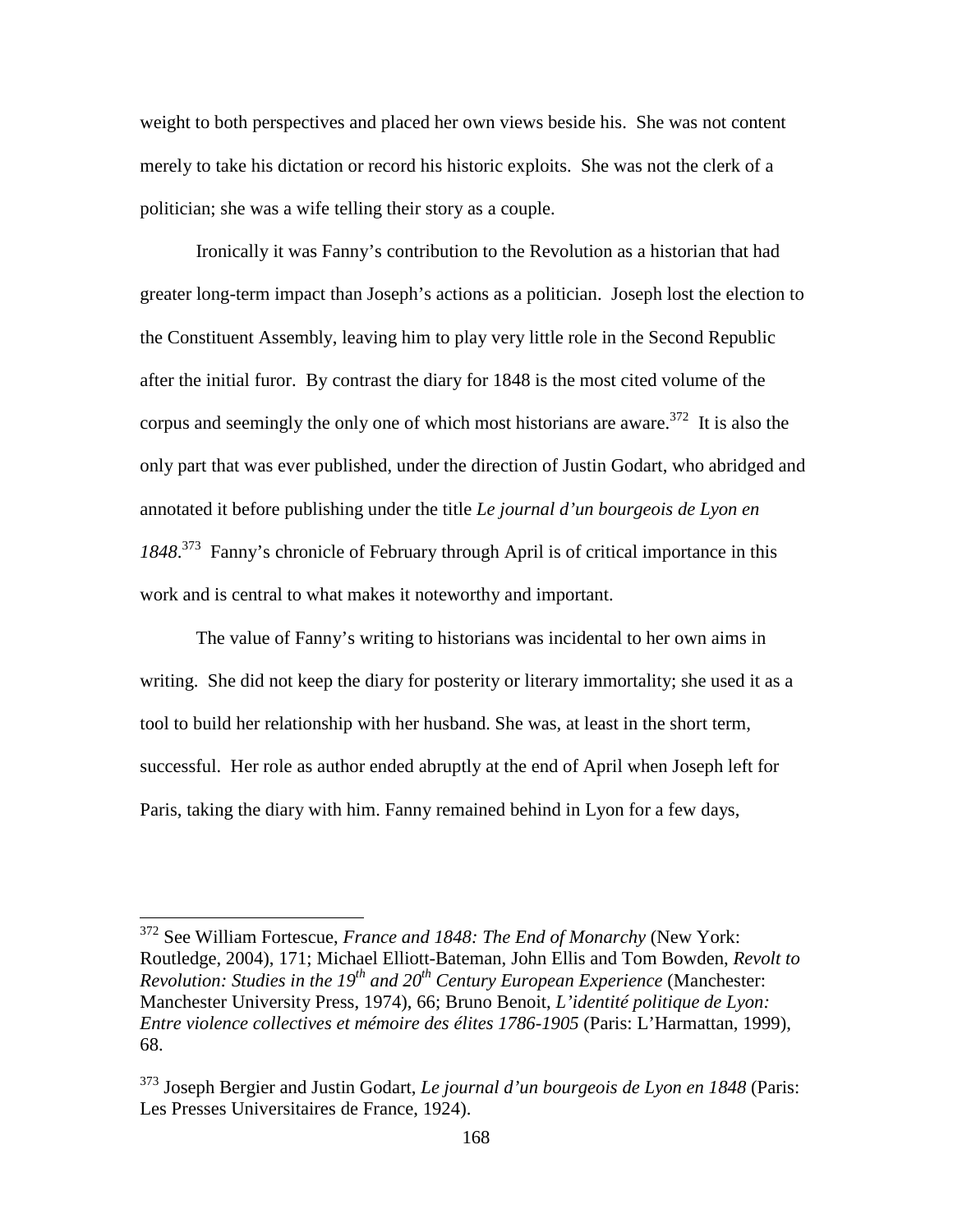following him to the capital within a week. If he had not had leisure to read her account of the preceding months before, he did at that point.

Under ordinary circumstances, Joseph gave Fanny very little space or attention in his entries, but during their weeklong separation he used his diary to write what amounted to love letters to her. Each day of her absence began with longing for her presence. Though physically apart, in the diary Fanny was very much present. He wrote "In getting up, I ran to the post, & great was my disappointment in finding no letter from Fanny; I admit that I counted on it  $\dots$  this silence from my wife saddened me."<sup>374</sup> Certain that the following day would bring the desired letter he rushed to the post office only to find no communication. When no missive came the third day he began to panic: "I still did not find a single letter from Fanny. Thursday, I hoped, Friday, I counted on it, Saturday I had the most intimate conviction that I would have one, saving a serious or unfortunate event, today I am seriously worried & pained."<sup>375</sup>

His impatience was testament to an epistolary pact that she would write to him at least once despite the brevity of their separation. As soon as he arrived in Paris he wrote her a letter, hoping that she would receive it before her departure. He assured her that "I await your news with the greatest impatience" despite the fact that he had left her only two days previous and she would have little news to impart. He added that, "I will give you a good big kiss on Wednesday [when she arrived]. Until then, be prudent, take care

<sup>374</sup> Joseph Bergier, diary, 28 April 1848, MG.

 $375$  Joseph Bergier, diary, 30 April 1848, MG.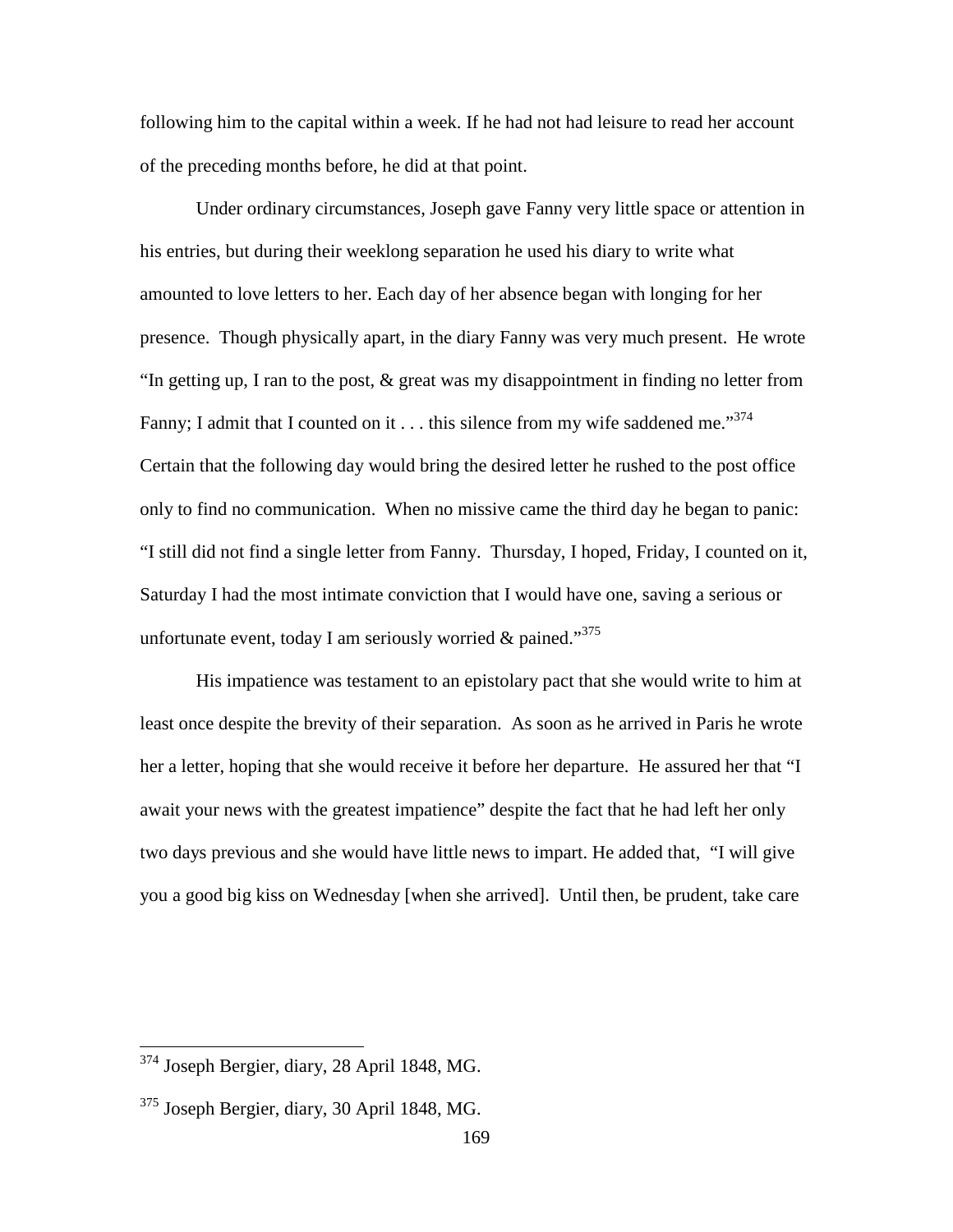of yourself  $\dots$  I am impatient to be at the day of our reunion & to tell you that which I can only write today, that I love you with all my heart."<sup>376</sup>

Though absent in reality, Fanny was present in Joseph's imagination: "I see the end of my widowhood arrive, & all day I could say to myself: Fanny is on her way. Now, she is at la Polisse, then at Moulins, then at Nevers etc."<sup>377</sup> Joseph's imagination was fulfilled and they were at last reunited: "At last, in writing my journal this evening, I am happy, I am no longer alone in my room, Fanny is close to me . . . Fanny is undressing and will soon sleep because she is overwhelmed with fatigue."<sup>378</sup>

The week's worth of entries show Joseph adopting Fanny's epistolary diary style from earlier years. There was little purpose in sending her paper letters that she would not receive having set out only a few days after he did. Instead he used his diary to write what he could not send so that when she arrived she could read his sentiments and know how he missed her. Her entries in the diary allowed her to be present to him when they were separated, and Joseph in turn adopted this use of the diary, however briefly. In this respect, the months of diary keeping for Fanny marked a victory for her vision of egodocuments as a means toward companionate marriage.

Taking over the diary was simultaneously a source of influence for Fanny and a reaffirmation of her secondary role in their relationship. She controlled the story of the Revolution for the Bergiers, but she still occupied the less important position in terms of familial legacy. Though she gained control over Joseph's most prized possession and

-

 $376$  Joseph Bergier to Fanny Bergier, 26 April 1848, Box 49.2 Biographique, MG.

 $377$  Joseph Bergier, diary, 2 May 1848, MG.

<sup>378</sup> Joseph Bergier, diary, 3 May 1848, MG.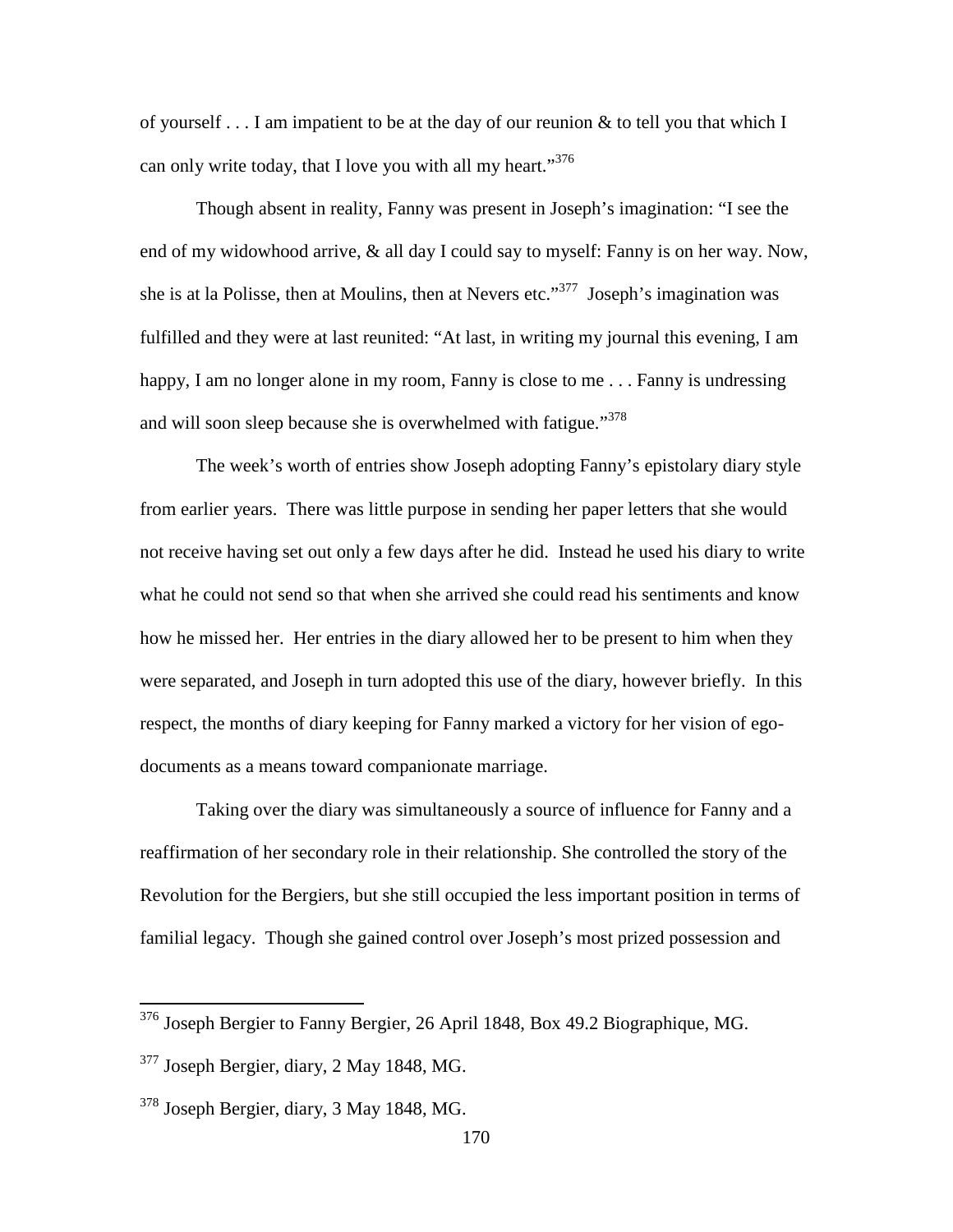took the role of chronicler that Joseph had dominated for years, her place was still secondary to Joseph's newfound glory. While writing the account of the Revolution gave her control over their joint narrative, that power was limited. When the crisis ended, Fanny's voice was once again silenced, never again to reappear in their record with equal strength.

The gendered structure of the Bergiers' marriage, and its link to diary writing can be better understood using the double-helix model of gender relationships posited Margaret and Patrice Higonnet on the subject of the two world wars.

For the Bergiers, the diary was a masculine endeavor and was of central importance to Joseph's identity and daily life. Though in French society more broadly diaries might be seen as a female occupation, for them the practice had become closely tied with masculinity, surrogate fatherhood, and narrative construction of bourgeois identity. The nature of the activity was not as critical as their perception of its value in a gendered structure of subordination.<sup>379</sup>

 During the Revolution, Fanny took on a role within the family that Joseph had long since made his exclusive prerogative. In spite of this, her action did not bring her prestige or parity with her husband, because he had abandoned the diary only in order to take on a still more important function. He was a close aide and confidante to the Mayor of Lyon. He was under consideration to be the interim Prefect of the Rhône. He was a candidate for the Constituent Assembly. All of these jobs were far more important historically and politically than a mere diarist. Though Fanny had taken on a hitherto

<sup>379</sup> Margaret Higonnet and Patrice Higonnet, "The Double Helix," in *Behind the Lines: Gender and the Two World Wars*, ed. Margaret Higonnet et al. (New Haven: Yale University Press, 1987), 34.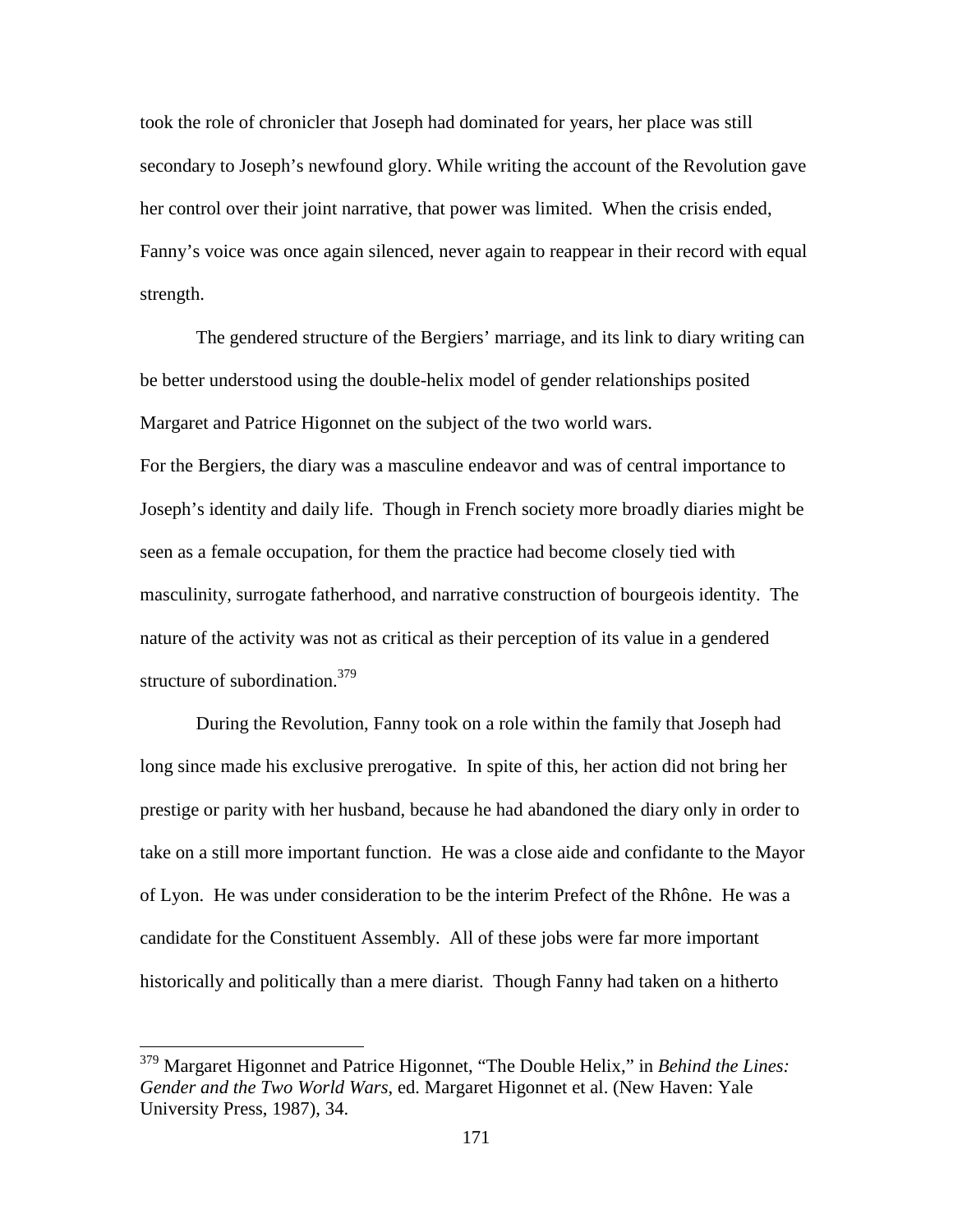male-dominated role, the fundamental devaluation of her work and position remained unchanged.<sup>380</sup> Her power was illusory and fleeting.

Maintaining control of the diary was most important to Joseph when he had no other opportunities of advancement or power. Joseph reclaimed the diary when he left for Paris to be closer to the nascent new Republic. He ran for election as the representative from Lyon in the new government, but lost. From then on he returned to his earlier pattern of dominating the diary and keeping it with obsessive exactitude. It was his most important legacy only when he had no more illustrious opportunities to distinguish himself.

### *Conclusion*

 $\overline{a}$ 

For the Bergiers, diaries became a contested space in which Fanny and Joseph had competing marital narratives. Fanny saw writing and reading the diaries as an immediate avenue of communication between spouses, building intimacy and strengthening the couple relationship. It was the process, and not the ultimate output that mattered. She used the diaries as a means of supporting existing family bonds, particularly with her husband but to a lesser extent with her parents and brother. Conflating two genres, she used letters like a diary and her diaries like letters. For her, epistolary journals were a means to build intimacy with living family members, while their quasi-private nature

<sup>380</sup> Démophile Laforest to Joseph Bergier, 14 February 1848, Correspondances Bergier 1839-1848, Box 49.2, MG; Fanny Bergier in Joseph Bergier, diary, 26 February 1848, MG. Her extended entry can be found in loose sheets inserted at the back of the volume; Fanny to Joseph, 28 April 1848, MG; Joseph Bergier (neveu) to Joseph Bergier, 1 June 1848, Correspondances Bergier 1839-1848, Box 49.2, MG; See also Higonnet and Higonnet, "Double Helix," 35.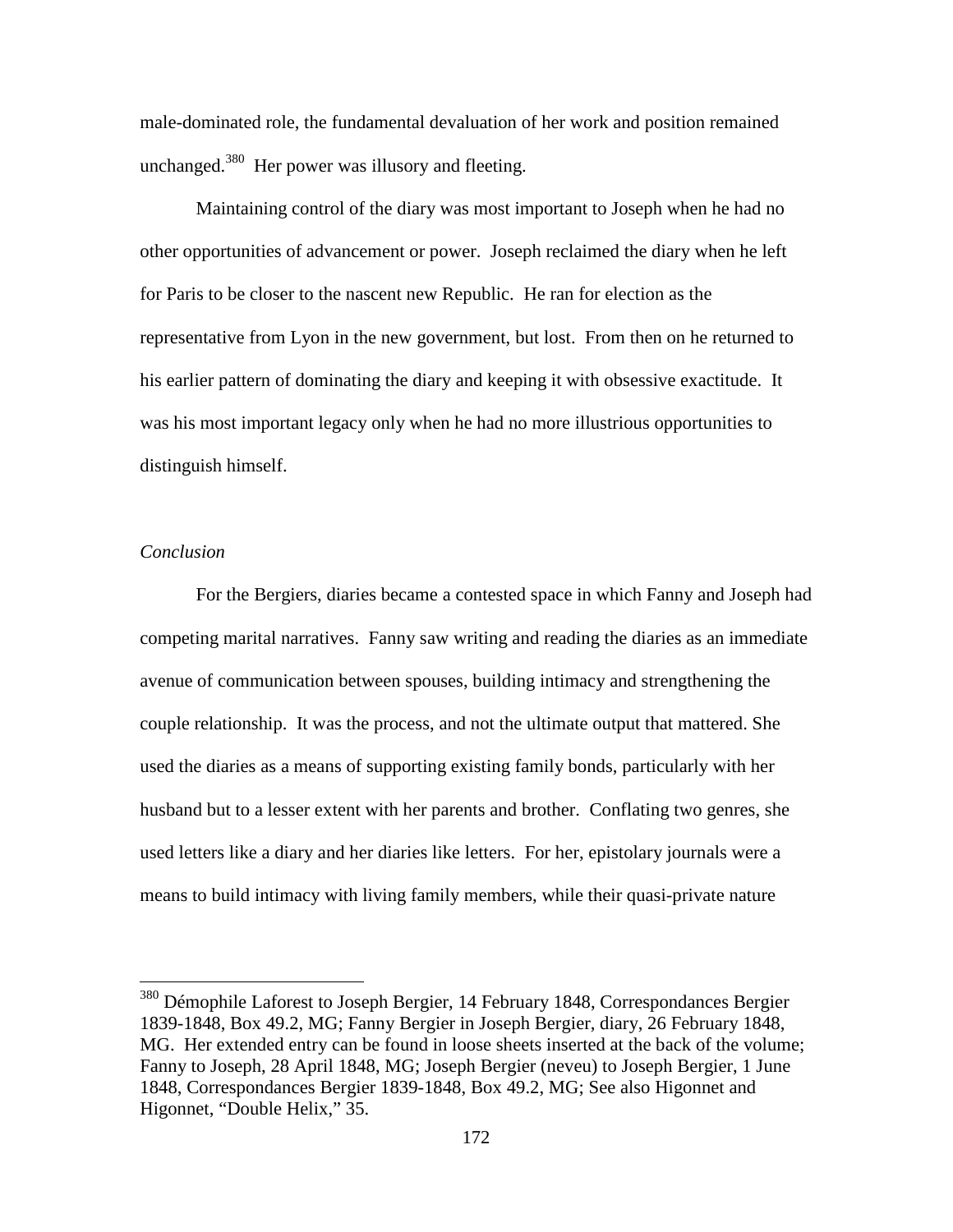could be used as a tool of exclusion to delineate the boundaries of the family. Controlling the diary was a means for her to create her vision of companionate marriage.

In contrast, Joseph intended the diaries to act as his legacy, telling the story of his success as a member of the bourgeoisie. He constructed a personal narrative in which he simultaneously expressed and confronted his anxieties about class. Including Fanny in the writing process was not a way to build a spousal relationship, but an opportunity for her to reify his vision of his own existence. He intended the diaries to tell the story of a bourgeois family on the make, who rose from nothing to a position of wealth and prominence. He used the diaries to cope with feelings of inadequacy, and Fanny's voice was helpful primarily as a corroborating mouthpiece. Additionally, the diary itself fit within his dynastic view of family formation, serving as a surrogate heir that would help to carry on his name and ensure a measure of immortality in the absence of biological children.

The function of the written word as an instrument both of control and intimacy speaks to broader patterns in the national transition toward companionate marriage. In nineteenth century France, adults rarely kept diaries and the creation of such as a joint spousal project was still more unusual. While the specifics of the Bergier example are unique, their story speaks to the broader French context. Husbands and wives had different ideas about what it would mean to have a companionate marriage, and how that ideal should be achieved. In the case of the Bergiers, these disagreements played out in written format, making them legible in a way that such conflicts were not for the majority of French couples. The transition from arranged marriages to marriages of affection, and the move from large families to limited fertility were not uncontested transformations of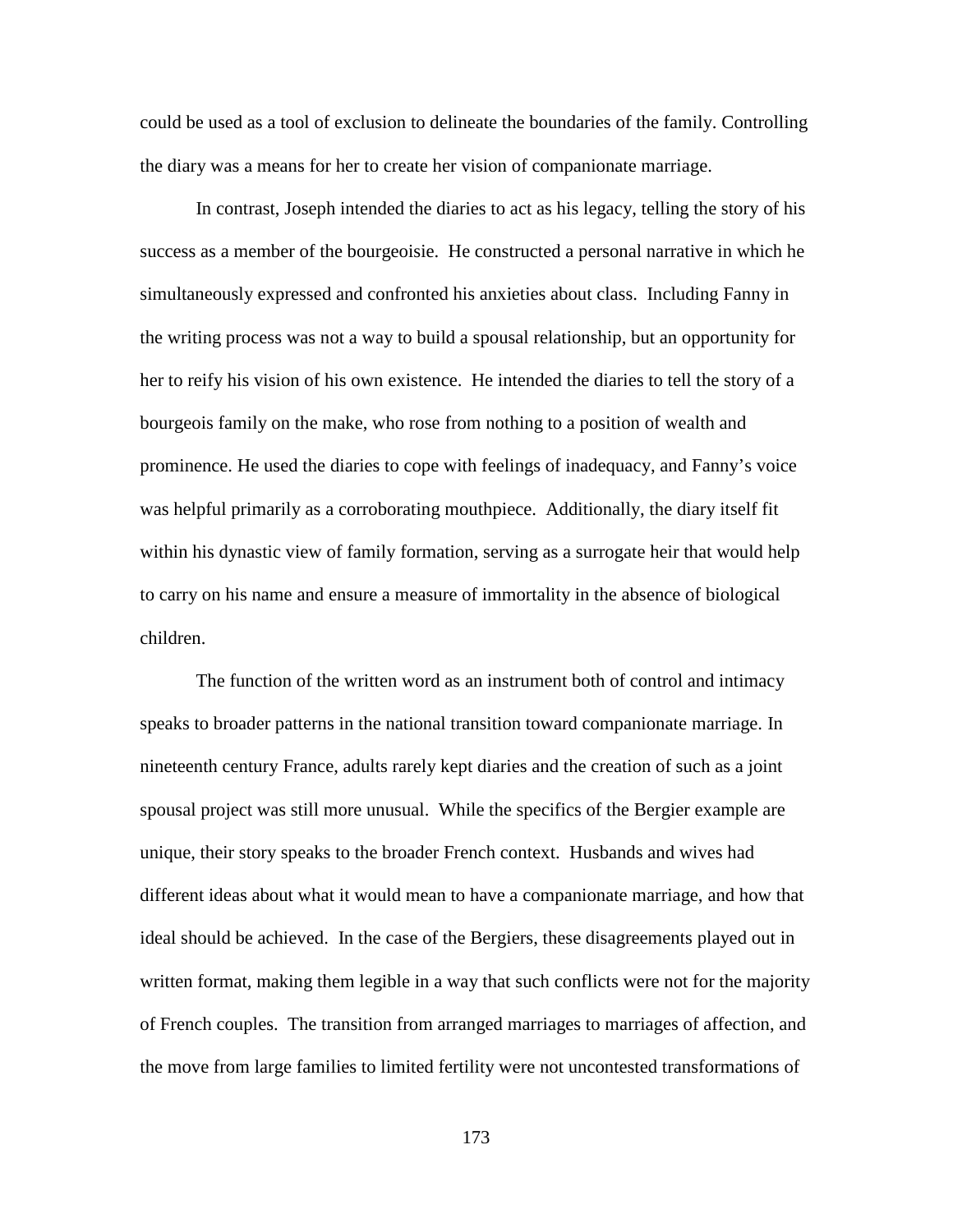family life. The diaries provide a narrative for a widespread uneasiness about the definition of family.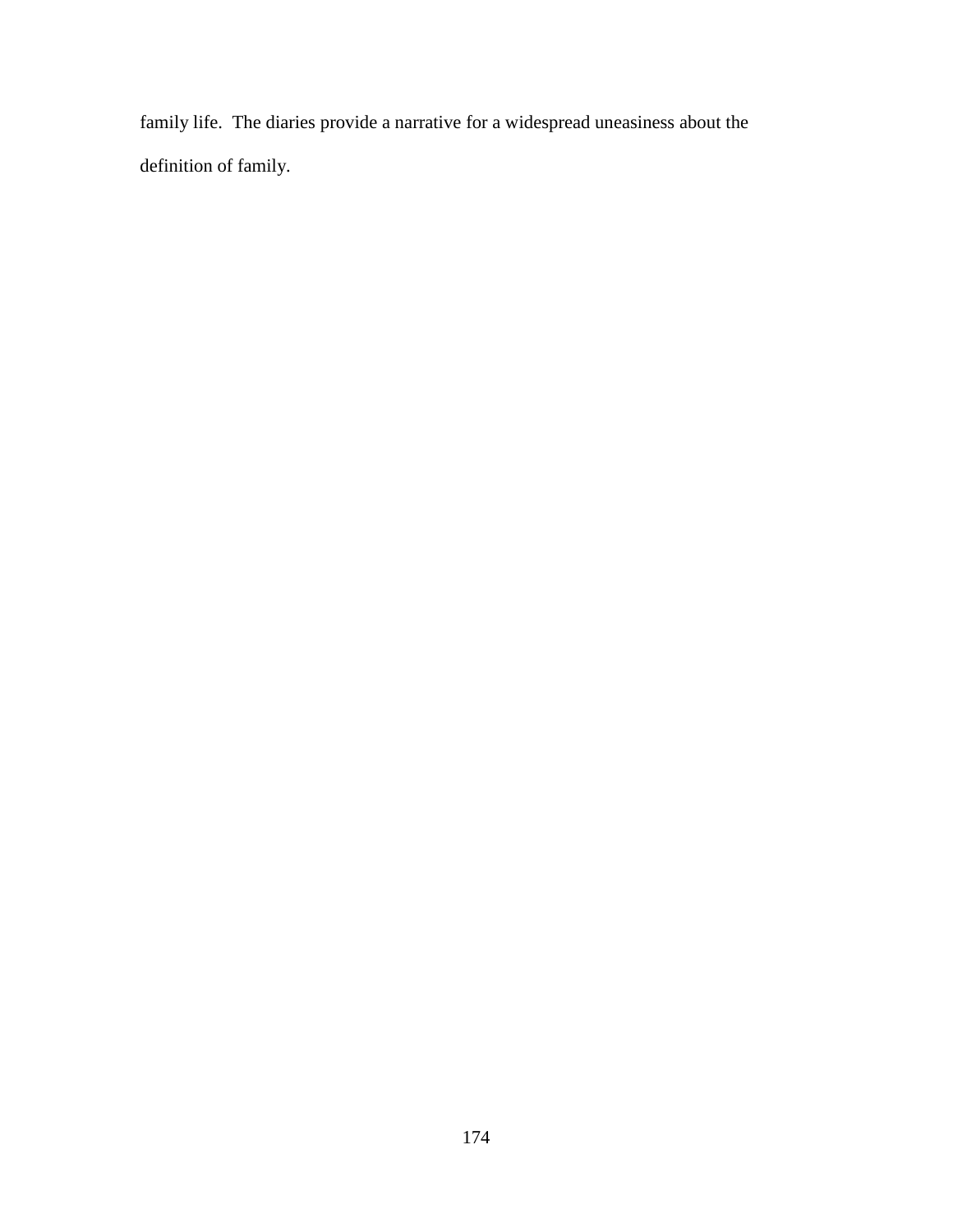# CHAPTER VI

## **CONCLUSION**

This dissertation began with my encounter with an exceptionally rich and unusual body of documents that enabled me to explore certain themes in the intimate life of a bourgeois couple of Lyon during the greater part of the nineteenth century. In my treatment of each of these themes, the guiding question has been exploring the sense or meaning of "the couple" to the two individuals in the culture of that time and place. The documents made available to me enabled not only a charting of the elements and evolution of their relationship, but also a close encounter with various aspects of its intimacy, as experienced by them emotionally and psychologically as well as practically. My interests and the sources led me to assess the quality of that experience in terms of both its mutuality and reciprocity – their life as a couple – and its gendered aspect, as experienced differently by each partner.

In addition to the insights and conclusions which I derived from the sources for each theme, pertaining to the single example of the Bergiers, my exploration revealed certain directions of possible future inquiry for other cases, when and where equivalent kinds of sources exist. In this conclusion to my study, I would like to suggest some of these directions, by situating my study in the context of a broader historical literature for each of my major themes. I will then return to a discussion of the sources that made this study possible, outlining ways in which they might serve historiographical inquiries other than those I have undertaken here. In so doing I hope to show the extent to which the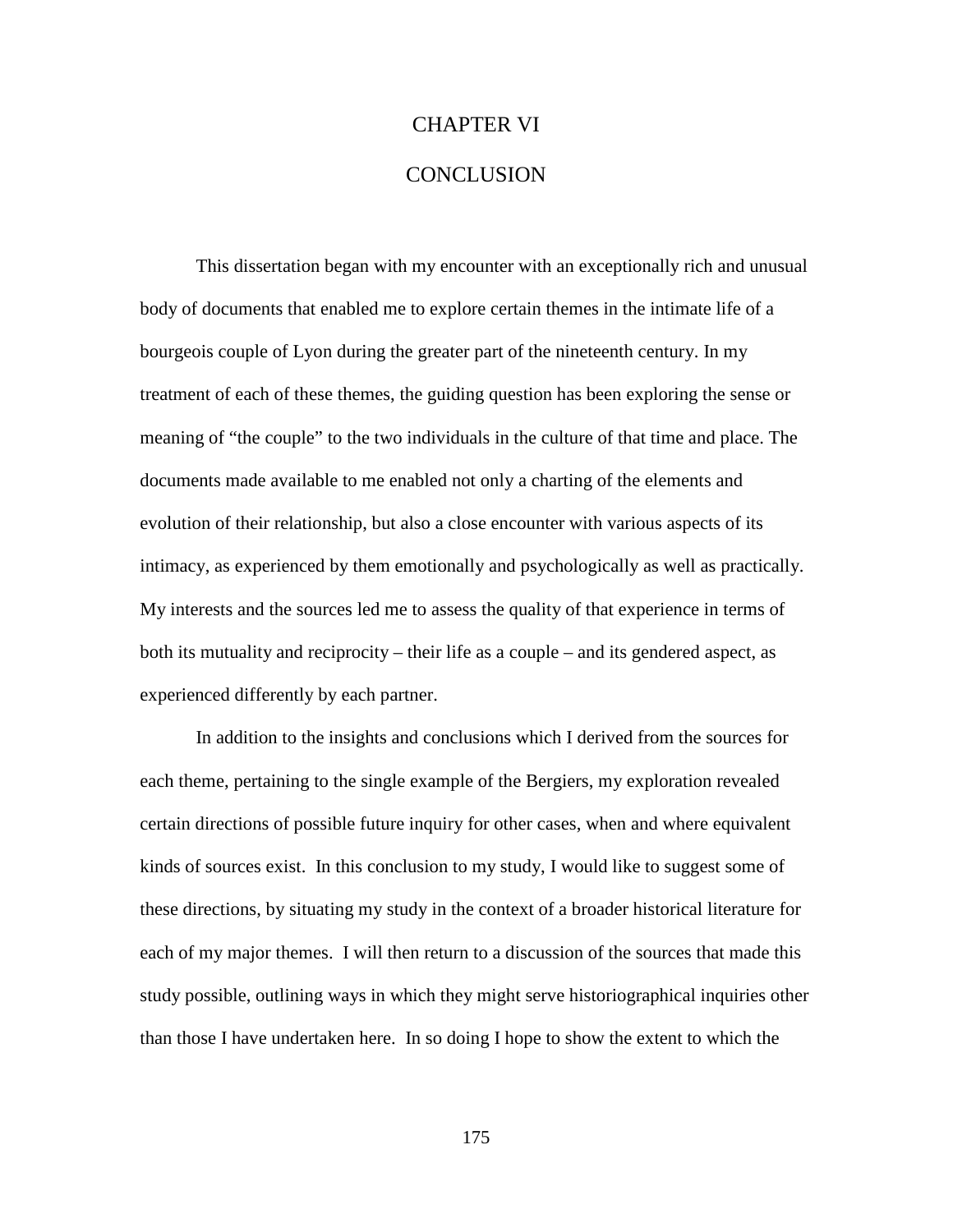collection of Bergier papers in the Musée Gadagne offers a unique window on the culture of the bourgeoisie in nineteenth-century Lyon.

The couple was, in many senses, an invention of the nineteenth century. In previous eras there had been little privacy to allow the formation of a marital relationship that was distinct from family roles. Accompanying this cultural shift was an eroticization of marriage, as men and women expected and developed emotionally and sexually satisfying conjugal relationships. The couple was all the more important in the French context because, for the first time, many partners were choosing to dramatically limit their family size. The possibility of being a family with few or no children was novel.<sup>381</sup>

Studies of marriage in the nineteenth century, often drawing from notary archives, have tended to emphasize that the French, and in particular the bourgeoisie, married for interest. Those historians who acknowledge that love began to play a role still underline the importance of strategic marriage practices.<sup>382</sup> Even works that draw on the private writings of families as sources offer less than complete pictures of life as a couple. Christine Adams' authoritative study of family relationships in Bordeaux lacked direct evidence to unpack the relationship between the husband and wife in the family, leaving their life as a couple largely undeveloped, even as she wrote masterfully about the parent-

<sup>381</sup> Adler, *Secrets d'alcôve*, 11-12; Philippe Ariès, preface to *Le Mariage et les hésitations de l'Occident*, by Marie-Odile Métral (Paris: Aubier, 1977), 10-11; Foley, *Women in France*, 43.

<sup>382</sup> See Laroche-Gisserot, "Pratiques de la dot," 1440-1442; Daumard, "Affaire, amour," 45; Michelle Perrot and Anne Martin-Fugier, "The Actors," in *A History of Private Life,*  ed. Michelle Perrot, trans. Arthur Goldhammer vol. 4, *From the Fires of Revolution to the Great War* (Cambridge, MA, Harvard University Press, 1990), 186 and Alain Corbin, "Intimate Relations," in Ibid., 593.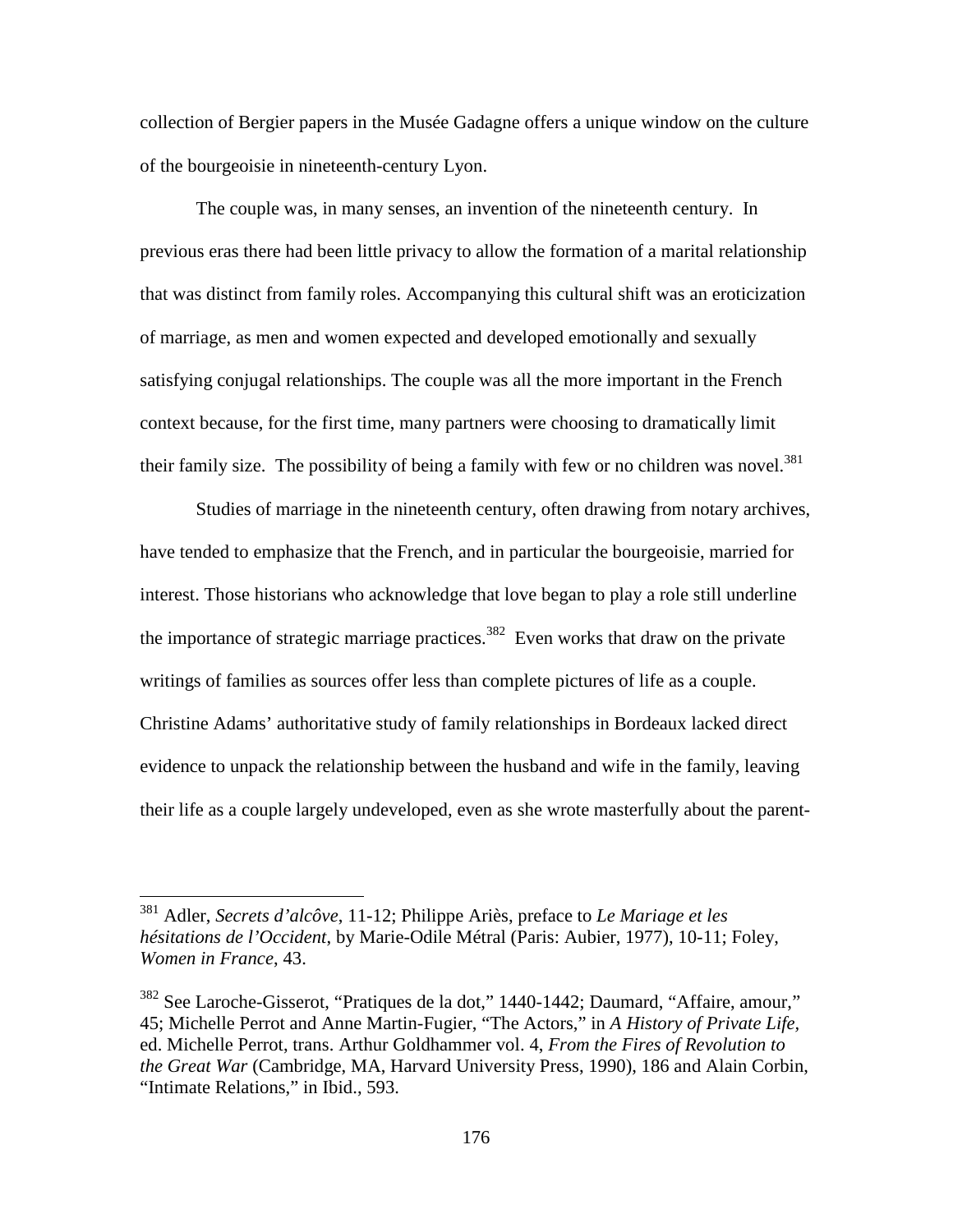child and sibling relationships.<sup>383</sup> The value of a comprehensive collection of intimate documents like those left by the Bergiers is that they illuminate the emotional and personal sides of marriages in ways that many private archives as well as official records cannot.<sup>384</sup>

The question of what it means to be a family, and who should be allowed to consider themselves as such, has resonance in modern debates about gay marriage. The model that pundits today refer to as traditional marriage, consisting of a husband and wife who wed for love, was, in the nineteenth century, revolutionary. Joseph and Fanny found themselves in relatively uncharted territory, as they attempted to work out for themselves the definition of modern marriage.

Joseph and Fanny both desired a marriage based on love. Joseph articulated this frequently in his letters, writing on one occasion "I have but one fixed idea, which is to tell you that I love you, that I love you  $\&$  that is all. Love me too  $\&$  I will be the happiest of men."<sup>385</sup> Fanny for her part wrote longingly during a separation "I will go to sleep dreaming of you."<sup>386</sup> Their mutual devotion, and their insistence on the importance of love was testament to the growing value of affection in marriage. Yet even as they shared the same ideal of family in this new version of marriage, what this ideal would mean in concrete terms was poorly defined and, as the actual experience of their relationship demonstrated, was a potential object of contestation.

<sup>383</sup> Adams, *Comfort and Status*, 28.

<sup>384</sup> Angleraud, *Les dynasties lyonnaises*, 365.

<sup>385</sup> Joseph Bergier to Fanny Bergier, 17 June 1829, Box 64.2, MG.

<sup>386</sup> Fanny Bergier to Joseph Bergier, 4 October 1848, Correspondances Bergier 1839- 1848, Box 49.2, MG.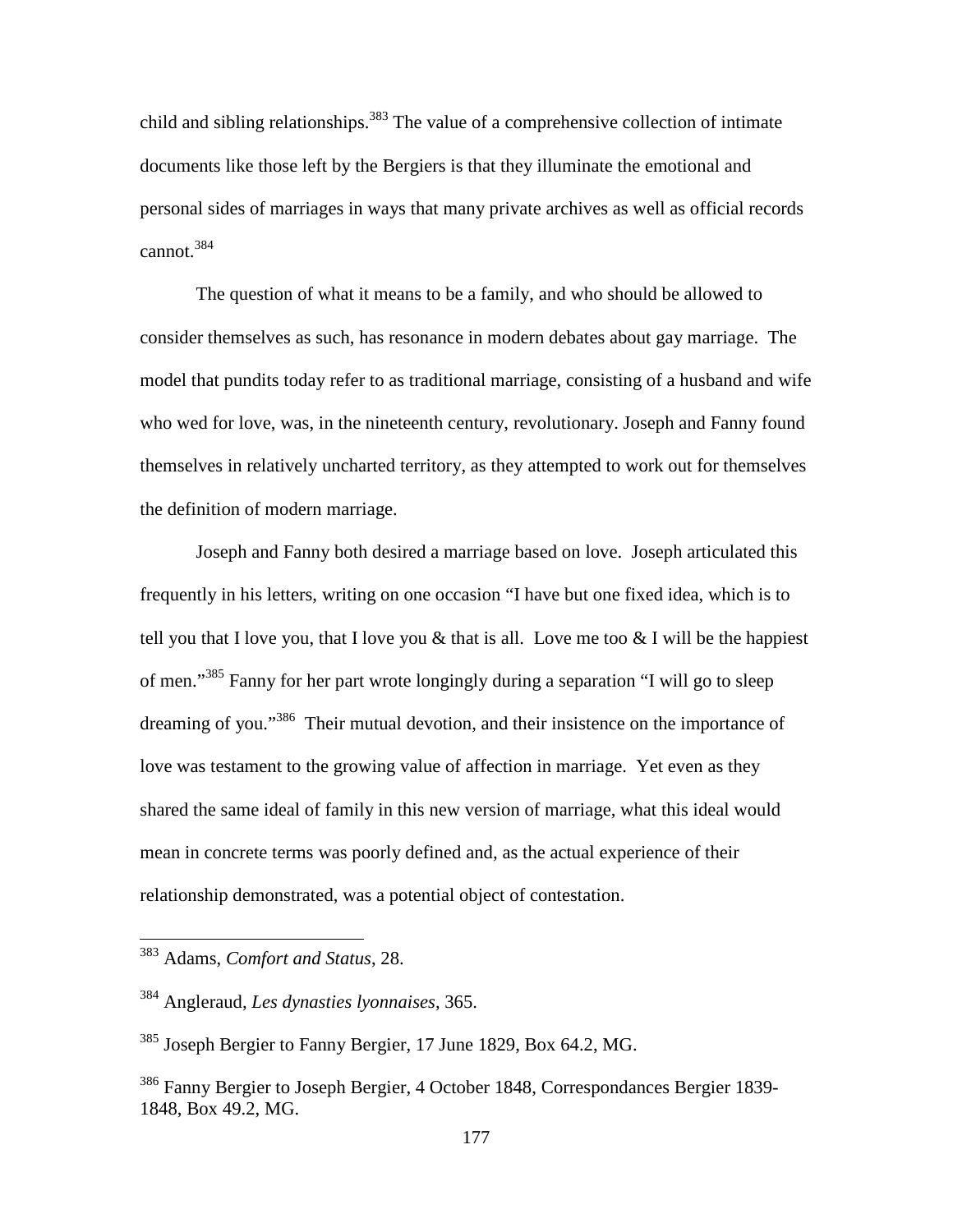A significant contributing factor to the Bergiers' uncertainty over what modern marriage should look like was their inability to have children. In the context of nineteenth-century France, conditions affecting the desire for offspring were strongly influenced by the Napoleonic Code. The abolition of primogeniture instituted by the Code might theoretically have made reproduction a less centrally important function of marriage, but in fact this provision had the opposite effect. When class and social position was less a matter of birth and family name, and more a matter of economic considerations, as was the case after the Revolution, having children became all the more important. A bourgeois family could maintain social status only as long as there were sons to keep up the business and continue the ascent up the social ladder.<sup>387</sup> The emphasis on inheritance was, in one sense, a reflection of the ways in which many bourgeois families of the Restoration mimicked the aristocracy of the past. Joseph's insistence on a dynastic view of family life reflected the effect of the legal and social structure of his time. Biological reproduction was a dynastic imperative that was central to his sense of masculinity and to his understanding of the purpose of the family unit.<sup>388</sup>

 The reality of the Bergiers' family could not conform to this imperative, because of their infertility. Their case demonstrates both the extent to which infertility challenged the normative expectation of bourgeois marriage and the potentially devastating effect it could have on the companionate ideal of marriage that the Bergiers sought to incarnate. Moreover, infertility complicated the contemporary understanding of gender roles and the function of women within the family and society. In her history of the French couple in

<sup>387</sup> Nye, *Masculinity and Male Codes*, 9.

<sup>388</sup> See Angleraud, *Les dynasties lyonnaises*, 382.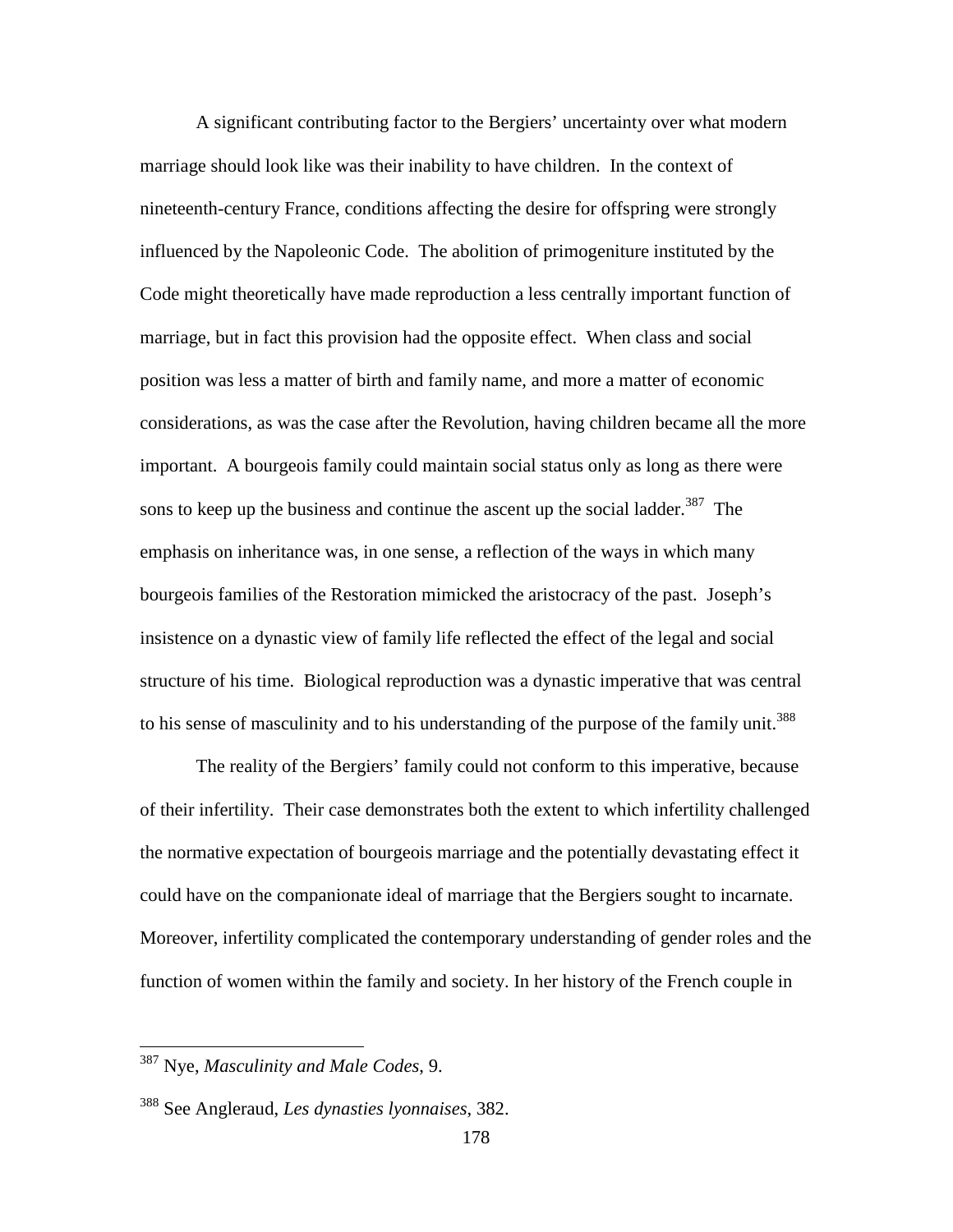the nineteenth century, Laure Adler equated womanhood with motherhood, claiming that women were not truly considered wives, nor were their marriages socially recognized, until they had children. Catherine Pellissier likewise emphasized the importance of motherhood to the bourgeoises of Lyon in particular.<sup>389</sup> Joseph's claim that Fanny sought treatment in order "to become a woman" seemed to substantiate Adler and Pellissier's position that to be a mother was to be a woman.<sup>390</sup> While highlighting the significance of motherhood to womanhood in the fullest sense, these historians do not address the implications of infertility for women's identity in the broader culture of bourgeois society. The Bergiers' efforts to face their infertility demonstrated both the strength of the ideal of womanhood in their culture and the urgency of their response to their particular situation. For Fanny was not cured. Did this mean she was therefore not a woman? Fanny's determination to be seen as intrinsically valuable required a head-on confrontation with what it meant to be a woman and a wife who was not also a mother. Her story brought the elision of femininity and maternity to its logical conclusion, forcing her to reexamine her identity and her personhood in both a social and individual sense. Her case also calls for a reexamination by historians today of assumptions about womanhood and motherhood in the nineteenth century.

In addition to infertility, adultery was a defining pathology of the Bergiers' marriage. In this respect they shared an experience common to the relationships of couples throughout nineteenth-century France. The negotiations over the meaning of companionate marriage between Joseph, Fanny and, at one point, Agathe, resonated with

<sup>389</sup> Adler, *Secrets d'alcôve*, 101; Pellissier, *La vie privée*, 196; See also Sohn, *Chrysalides*, 67; See also Smith, *Ladies of the Leisure Class,* 137.

 $390$  Joseph Bergier, "Histoire de ma famille," MG, 117.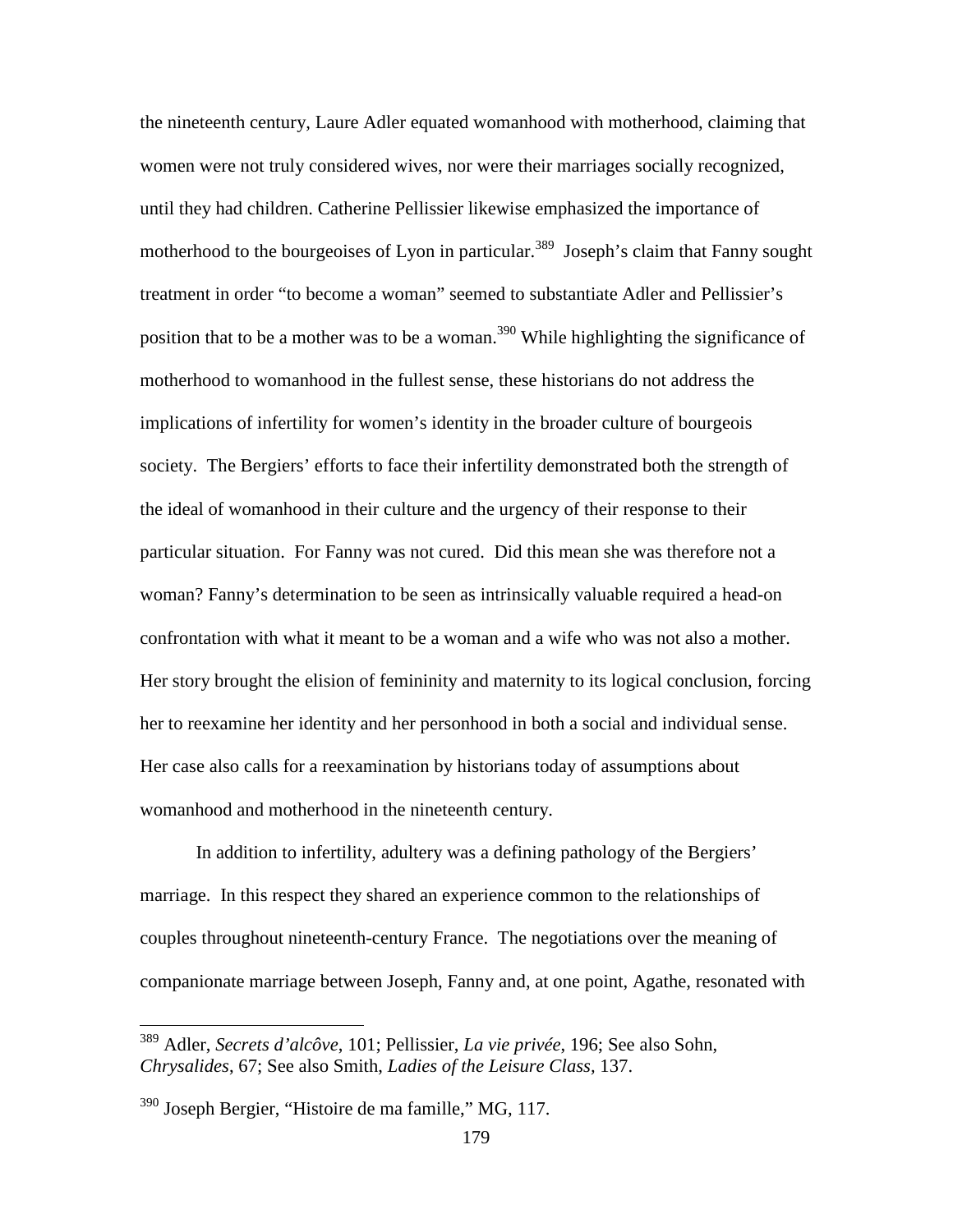larger social questions in France that were informed by gender. In one sense, companionability implied partnership and a level of equality within marriage. Yet at the same time, the Napoleonic Code defined women as being legally children, owing obedience to their husbands and possessing no political rights. The letters between Fanny, Joseph and Agathe were all written in the 1830s, long before the beginnings of the feminist movement, much less the fight for suffrage began in France. Neither Fanny nor Agathe ever made a claim to legal rights or framed their private struggles in a national picture. Yet both of them proceeded from the assumption that companionability should be empowering, and that their respective partnerships with Joseph entitled them to make certain demands on him.

 In contrast, Joseph felt entitled to be the sole determiner of rights and boundaries within his relationships. He was an ardent and convinced republican, fighting consistently throughout his life against monarchy and despotism. Yet in his private life, he strongly resisted any demands that interfered with his own preferences, attempting to rule benevolently but to rule nonetheless. This contradiction was at the heart of the dissonance produced by the rise of companionate marriage. For women, companionability meant a partnership in which both parties could make equivalent demands of exclusivity, attachment, proximity and satisfaction. For men like Joseph, companionability meant being tied to a pleasant intelligent woman, freely chosen and enjoyable to live with. Men did not intend, however, their new loveable wives to hold any particular power of their own in relationships. Patriarchy and partnership were incompatible both in the home and in the public sphere, a truth with which Joseph, his wife and his mistress all grappled.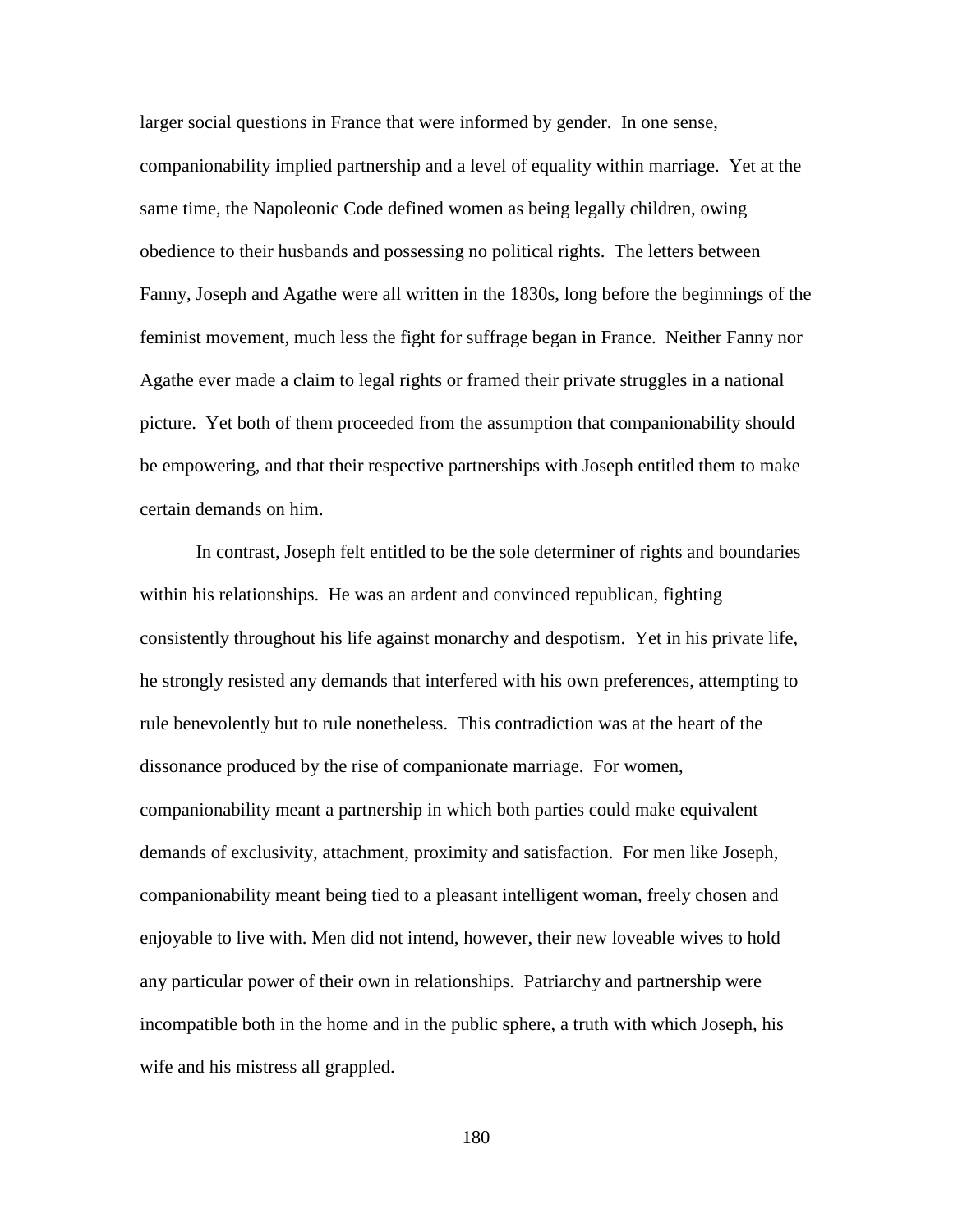The Bergiers' attempts to navigate their companionate marriage through the emotional tumult of adultery, enabled and even nurtured, in masculine society, by the existing norms of gendered culture, and also through the challenges presented by infertility, at variance with those norms, led them to valorize another readily available element of their bourgeois milieu. This was bourgeois sociability. Sociability among the nineteenth-century French bourgeoisie was closely linked to the creation of family ties. The formal organization of leisure, through the formation of clubs, and the creation of associations for a variety of purposes, was an important feature of both civic culture and political mobilization. Maurice Agulhon argued, for instance, that clubs were a step in the democratization of French life, as communal recreation shifted away from the salons, which had dominated the old regime and the Bourbon Restoration.<sup>391</sup> Salons had had an implicit patron-client, host-guest relationship, whereas clubs, though exclusive, elected their own officers from amongst the members. In practice, often the same people got elected again and again, but they were freely chosen.<sup>392</sup> Building on this, other historians have looked at what sociability could tell us about mentalités, for instance the role of singing societies and the pleasure of the mediocre.<sup>393</sup> Associational activity also served as a means of measuring social position, allowing provincial notables to generate social capital and publicly signal status and wealth. $^{394}$ 

<u>.</u>

<sup>391</sup> Maurice Agulhon, *Le cercle dans la France bourgeoise 1810-1848* (Paris: Librarie Armand Colin, 1977), 52-54.

<sup>392</sup> Angleraud, *Les dynasties lyonnaises*, 432.

<sup>393</sup> Marie-Véronique Gauthier, *Chanson, sociabilité et grivoiserie au XIXe siècle* (Paris: Aubier, 1992), 7.

<sup>394</sup> Pellissier, *Loisirs et sociabilités*, 95; Angleraud, *Les dynasties lyonnaises*, 434.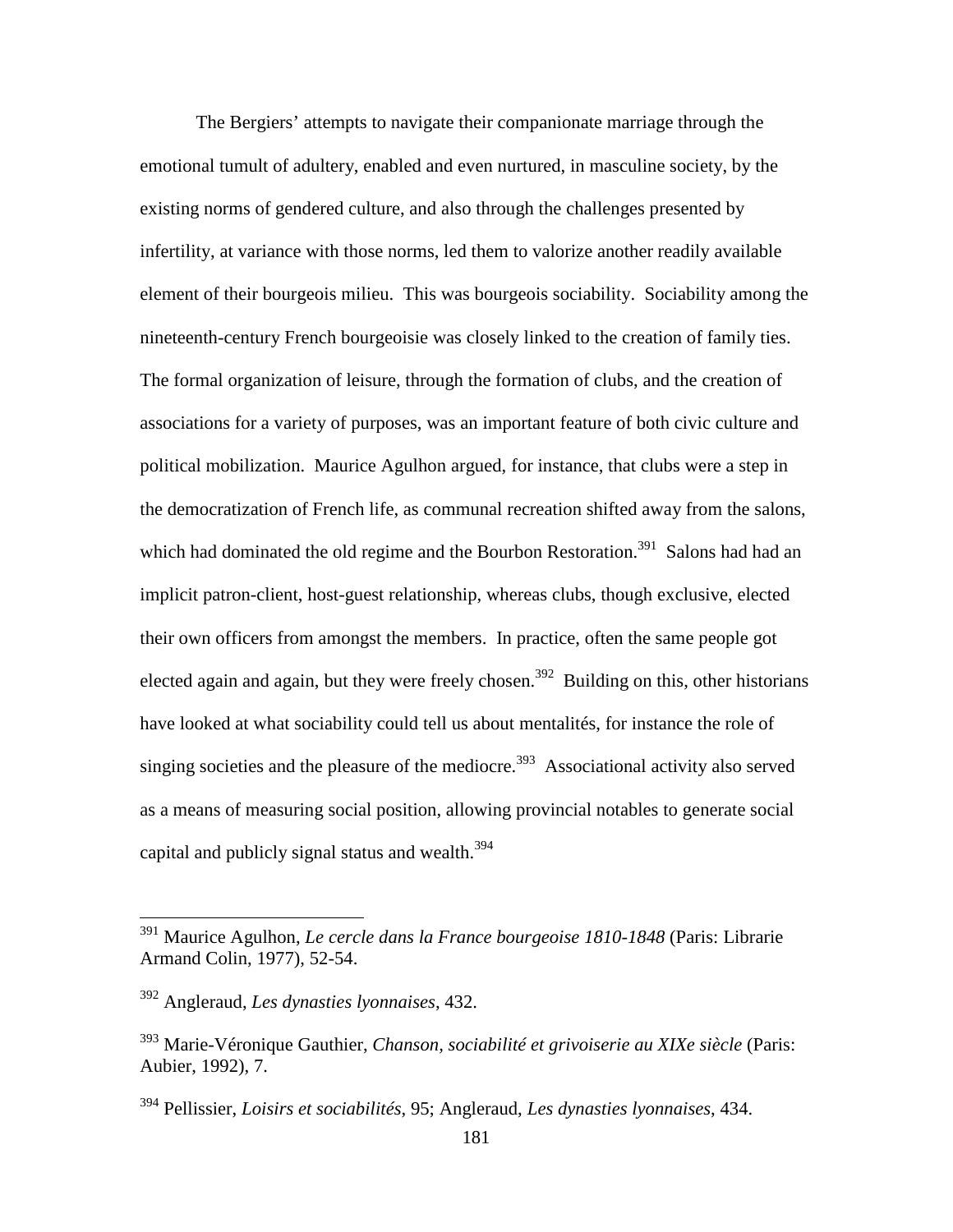Rather than looking at sociability as a performance in the public sphere, this dissertation shows how it was a tool in forming family bonds and shaping private life. Informal social interactions played a vital role in the establishment of companionate relationships, both legally as in the case of Fanny and Joseph, or adulterously in the case of Agathe. These gatherings among friends simultaneously fueled infidelity, an obstacle to happy marriages, and provided an alternative form of companionability.

Formal sociability in the practice of philanthropy put the elite and the poor in direct contact with one another, creating in the process an opportunity for surrogacy and informal adoption. Most studies that examine sociability do so as a form of leisure and an expression of status, and not, as in this study, with an eye to understanding the creation of family. The case of the Bergiers explored in this dissertation thus invites a reexamination of associations in terms of the impact of their activities on families.

The examination of infertility, adultery, and alternative family creation through the sociability of association and kin has benefitted, in this study, from an intimate encounter with the relationship of the Bergiers as a couple, thanks to the kinds of sources that made this study possible. The results of this examination suggest that similar sources for other couples, not only letters and diaries but also other private forms of writing, might benefit equally from the kind of perspective taken here. These intimate sources not only tell us about private life, they are, in a sense, a form of family life in themselves. Diaries were not merely a record; they were also a type of heir. Given that private diaries were rarely truly private and secret, we should interrogate the ways in which they were intended as a form of private familial communication and used as a tool for creating and deepening intimacy.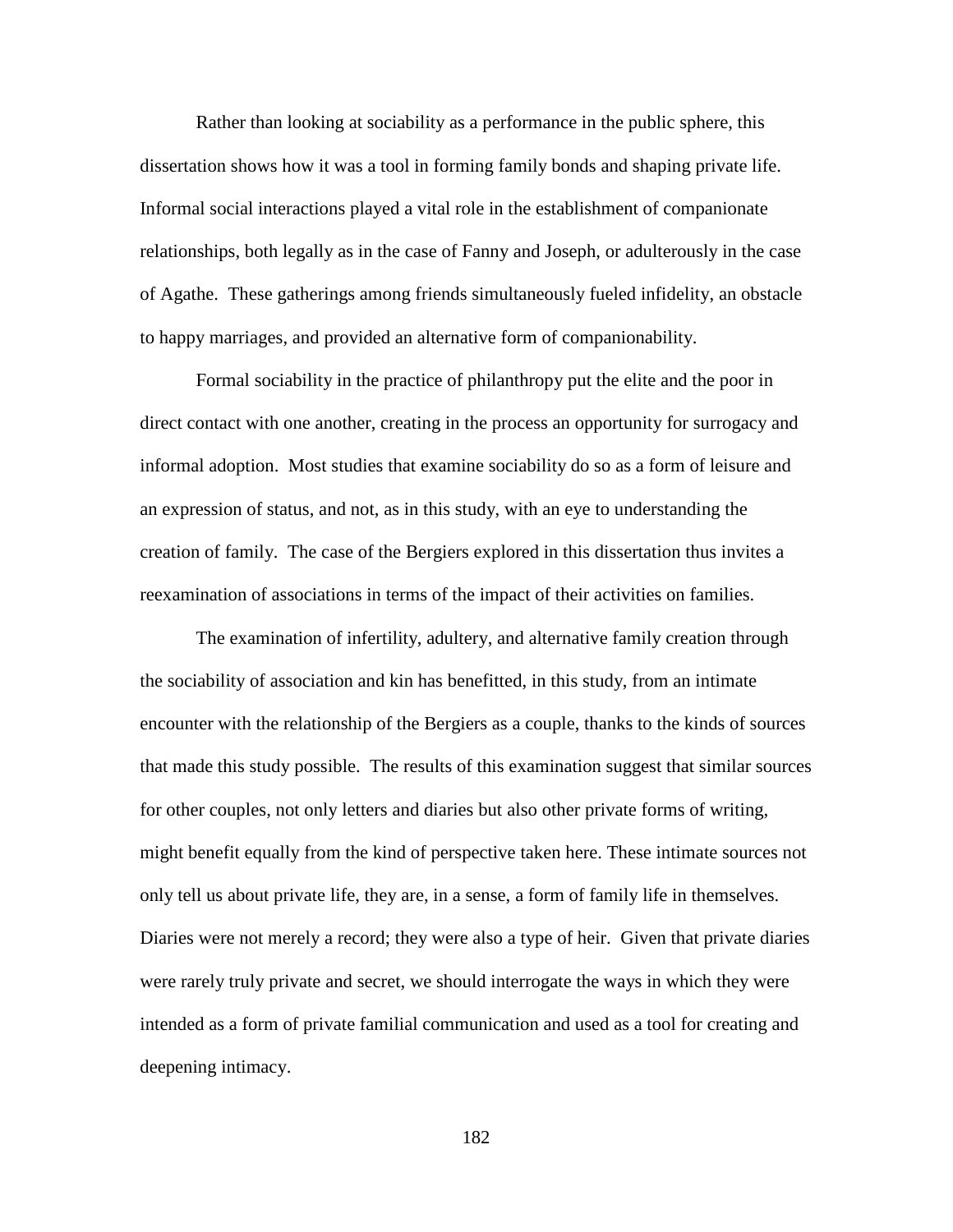The curators of the Musée Gadagne welcome use of the Bergier diaries as historical sources by scholars. Given the focus of this project on the couple, much of my research centered on the epistolary part of the archive and on the portions of the diary that the Bergiers kept jointly. My study does not rely on many of the volumes of the diary, which therefore do not appear here at all, nor do most of the letters. This dissertation represents nonetheless the first systematic history of the Bergiers making extensive use of the collection, and in doing so provides an initial guide to anyone seeking to use these documents for other types of research. These records are so rich that historians informed by other methodologies and interests would benefit as much, or more, from their use for subjects different than mine. I would now like to suggest some possible approaches of such investigations.

 One such line of inquiry is the material culture of the nineteenth-century bourgeoisie of Lyon. Many small details of clothing, consumption and display, all meticulously recorded in daily entries, give a sense of how the elite of Lyon sought to project their prestige and read the status of others. The bourgeoisie of Lyon was not a monolithic entity possessing unified interests, but was rather a loosely identifiable group in constant flux as individuals sought to communicate non-verbally their standing relative to their compatriots. The Bergiers did this in a number of ways that appear only briefly in my study. These include property ownership, attire, urban and rural sociability, membership in associations and travel, all of which were means of establishing one's place in the subtle gradations of intra-class hierarchy.

The Bergier documents provide a rich source for a social historian seeking a quantifiable approach to bourgeois sociability. The diaries tell the story not only of a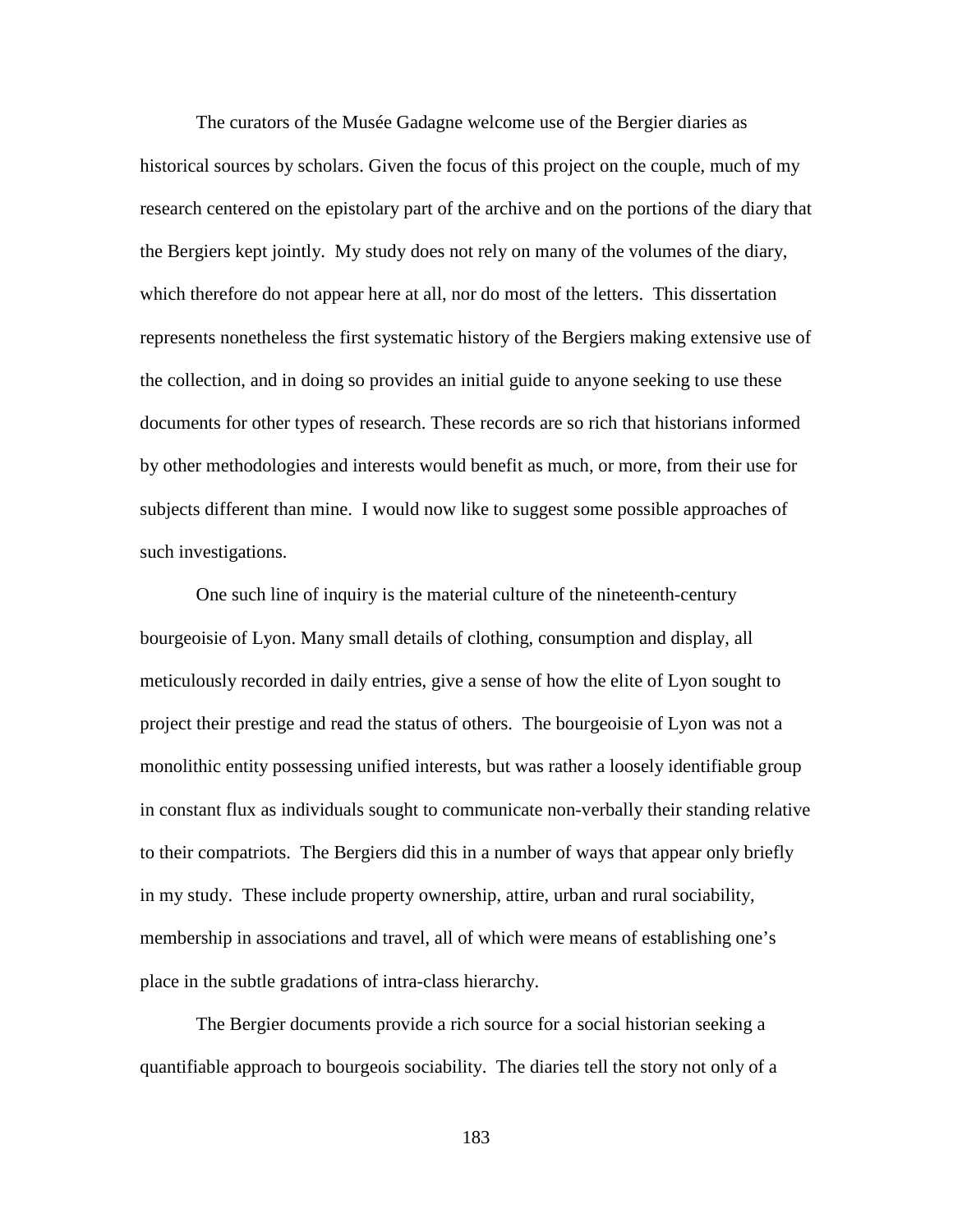couple, but also of a network of relationships. A scholar could compile a list of all the names mentioned in terms of both frequency and context, gaining a sense of the composition of bourgeois associations. Taken in conjunction with the notary records in the departmental archives, the Bergier diaries make possible a scientific approach to the geographical, economic and social ties of the provincial bourgeoisie of nineteenthcentury France. The documents thus allow for an entirely different sort of investigation than mine, a study of the implicit geography of bourgeois existence, opening the door to a project on the "where" of bourgeois life. For example, a historian could make good use of Joseph's careful detailing of his walks, his trips to cafés and his sociable peregrinations throughout the region.

 Alternatively, historians of republicanism and the political history of the nineteenth century would find the autobiography and diaries useful from another kind of reading. Fanny's brother César founded *Le Censeur*, a staunchly republican newspaper that played a role in politicizing the denizens of Lyon prior to the Revolution of 1848. He served in national offices both during the Second and Third Republics. Joseph participated actively in the banquet campaigns of the 1840s and in political clubs, and he stood for office himself. Fanny kept a minute-by-minute record of the uprising of the *canuts* (silk workers) in 1834, recording her observations of the street fighting from her window and the rooftops. These first-hand accounts of major events in French history are likely to command significant interest on the part of historians of political and social developments.

 The Bergier diaries also have considerable literary value. In themselves, they provide an unusual example of adults keeping private diaries over a long period of time, a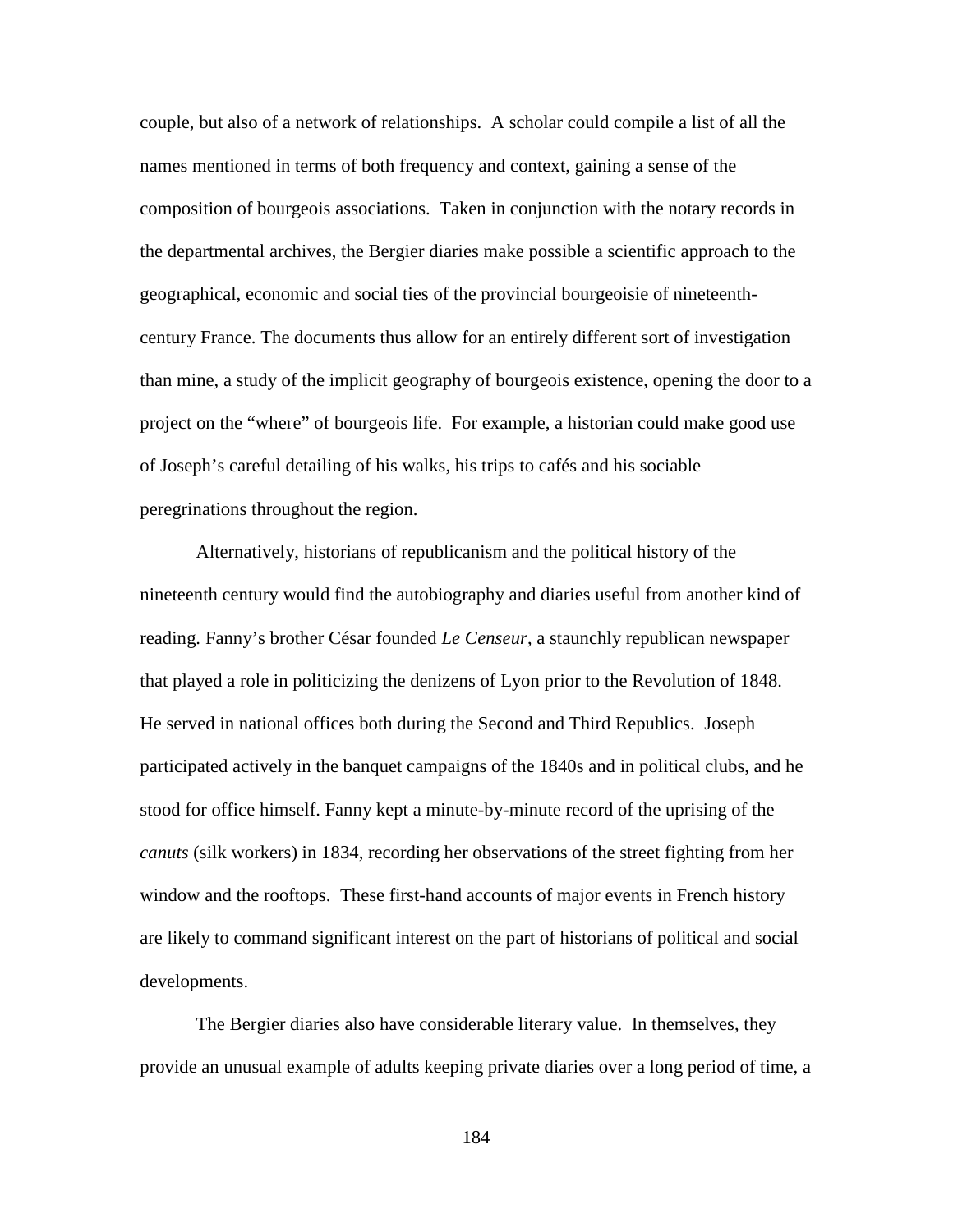subject that is treated but by no means exhausted here. In addition to the intrinsic literary interest of the diaries, the Bergiers themselves were avid readers and loved the theater. As part of this project I began to keep a list of all the books they read but ultimately did not incorporate my findings into this work. Their diaries provide a clear answer to the problem historians of the book face; what were people reading? While it is easy enough to track what people purchased or owned and what they read, it is more difficult to determine how long it took to read a work and what they thought about their reading material. The diary entries of the Bergiers cast some light on these knottier questions.

The Bergiers were also devoted fans of the theater. Joseph recorded and reviewed every play he saw, helpfully underlining these entries to make locating them easier. He detailed the atmosphere of the theater, the quality of the lighting and sets, his impressions of the actors and whether he enjoyed himself. During some parts of his life he attended the theater several times a week, creating a rich source for both historians and scholars of French literature for exploring drama from the perspective of the audience.

The potential usefulness of the Bergiers' archive has therefore by no means been exhausted by the present study. The source that has both made this study possible and so enriched my encounter with the Bergiers as a couple and as feeling and thinking individuals has numerous and intriguing possibilities for avenues of research. Recalling my own excitement in my encounter with these sources, it is my hope that other historians and scholars will discover in the collection new material for their own research.

Fanny died of a pulmonary illness on November sixth, 1862.<sup>395</sup> Without Fanny, Joseph became morose. He wrote frequently of his desire to die and be with her again: "I

<u>.</u>

<sup>&</sup>lt;sup>395</sup> Joseph Bergier, diary, 6 November 1862, Box Bergier Diary, MG.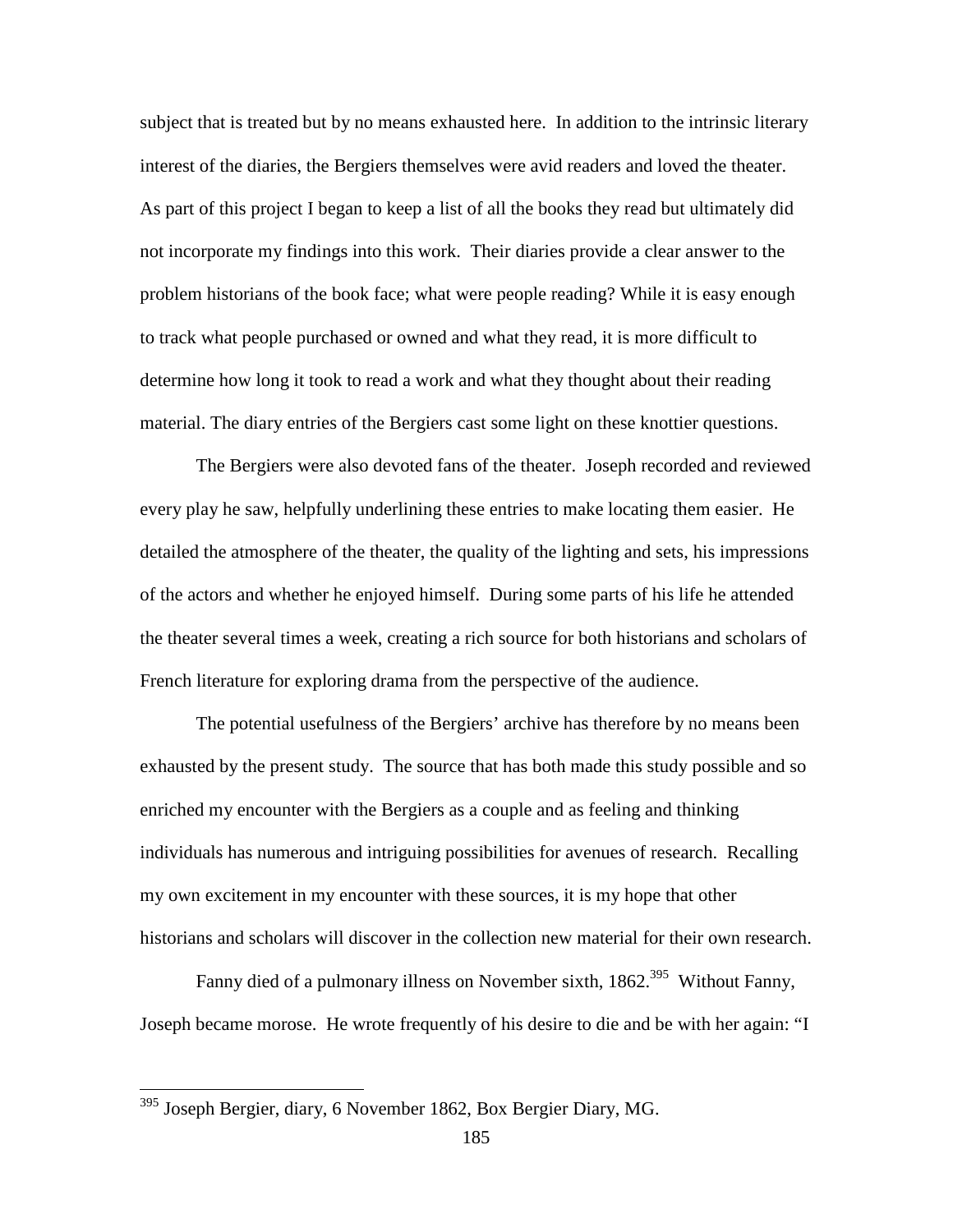have lost my beloved companion, the half of myself; existence is without charms for me. I call for death with all my strength. I live without hope of the future."<sup>396</sup> In spite of his conviction that he would soon follow his companion to the grave, he lived on for another sixteen years. In that time he laid the foundation for the Asile Bergier, wrote his autobiography and catalogued his personal papers for preservation. He kept his entry faithfully through his prolonged final illness, breathing his last on the tenth of May 1878. The story of his life and his achievement for posterity is in fact the narrative of their life and achievement. Together they left an intimate portrait of a marriage troubled by pain and scandal, but ultimately a companionship that endured.

<sup>&</sup>lt;sup>396</sup> Joseph Bergier, diary, 31 December 1862, Box Bergier Diary, MG.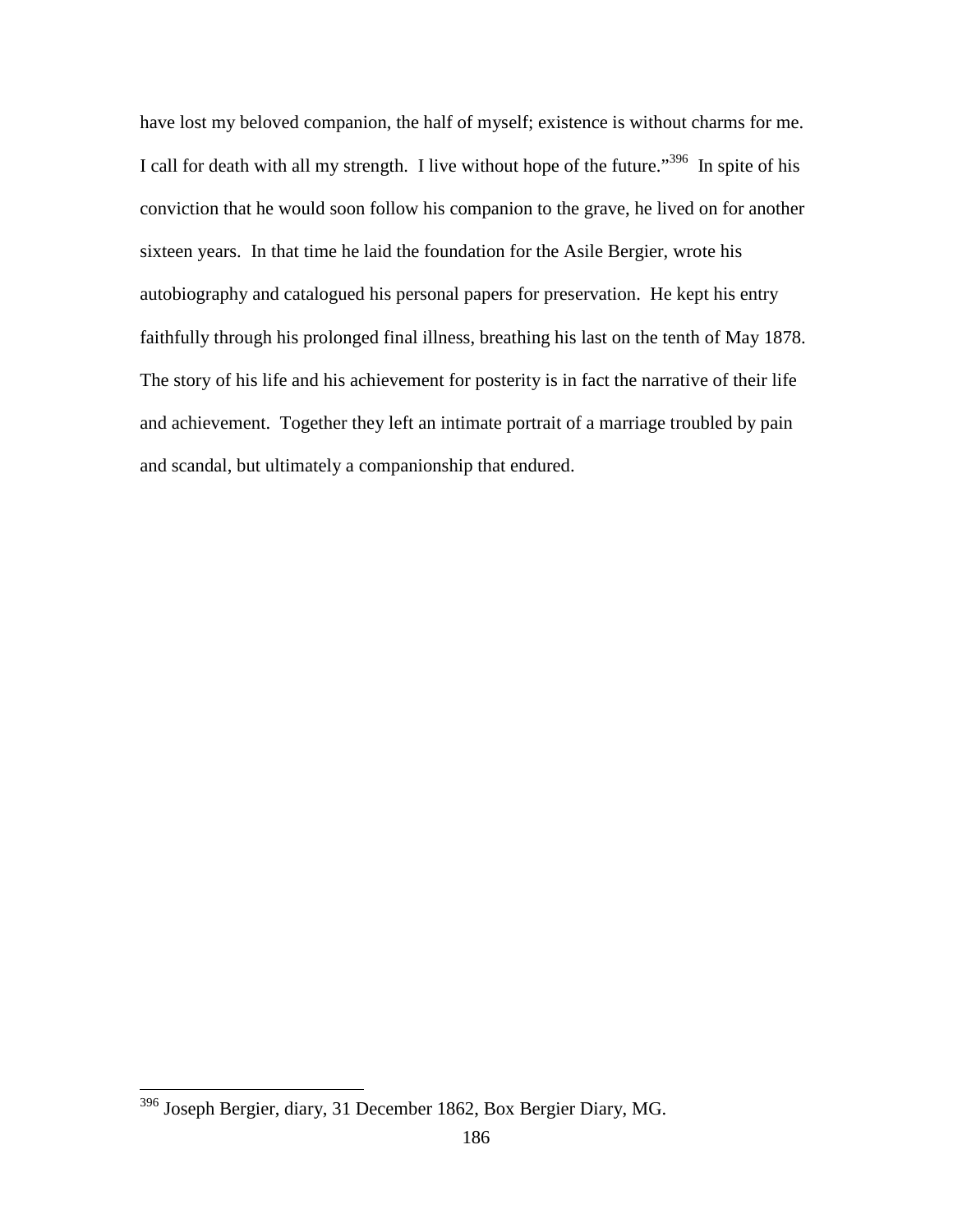# REFERENCES CITED

### Archives Départementales du Rhône

Chazal, Jacques. Mariage Bergier Bertholon. 13 January 1824. 3 E 9285.

Dugueyt, Stéphane. Mariage Bertholon Thevenet. 2 March 1835. 3 E 12248.

Fonction commune de Collonges: Maire. 1827. 2 M 58.

Mariage record Bergier Koch. 14 October 1851. ADR 3 E 12312.

- Tableau des Membres Composant le Conseil Municipal de la Commune de Collonges. September 1822. 2 M 58.
- Vachez, Claude. "Dépôt du testament olographe Mme Bergier." 4 August 1854. 3 E 19845.
- Vachez, Claude. Joseph Bergier Will. July 11, 1873. 3 E 19933.

Vachez, Claude. Notoriété Bergier [1878?]. 3 E 19933.

Vachez, Claude. Vente Bergier Chonier. 25 May 1859. 3 E 19824.

## Archives Municipales de Lyon

Mariage record Frinzine Vachez. 15 November 1860. 2 E 1157 Record 352.

Marriage record Vachez Duviard. 22 January 1834. 2 E 1582 Record 13.

"Société de Patronage Pour Les Enfants Pauvres de La Ville de Lyon et de Ses Faubourgs: Statuts." n.d. Imprimerie Léon Boitel. 305.997.

Undated newspaper clipping. Société de Patronage des Enfants Pauvres. 3 C 319.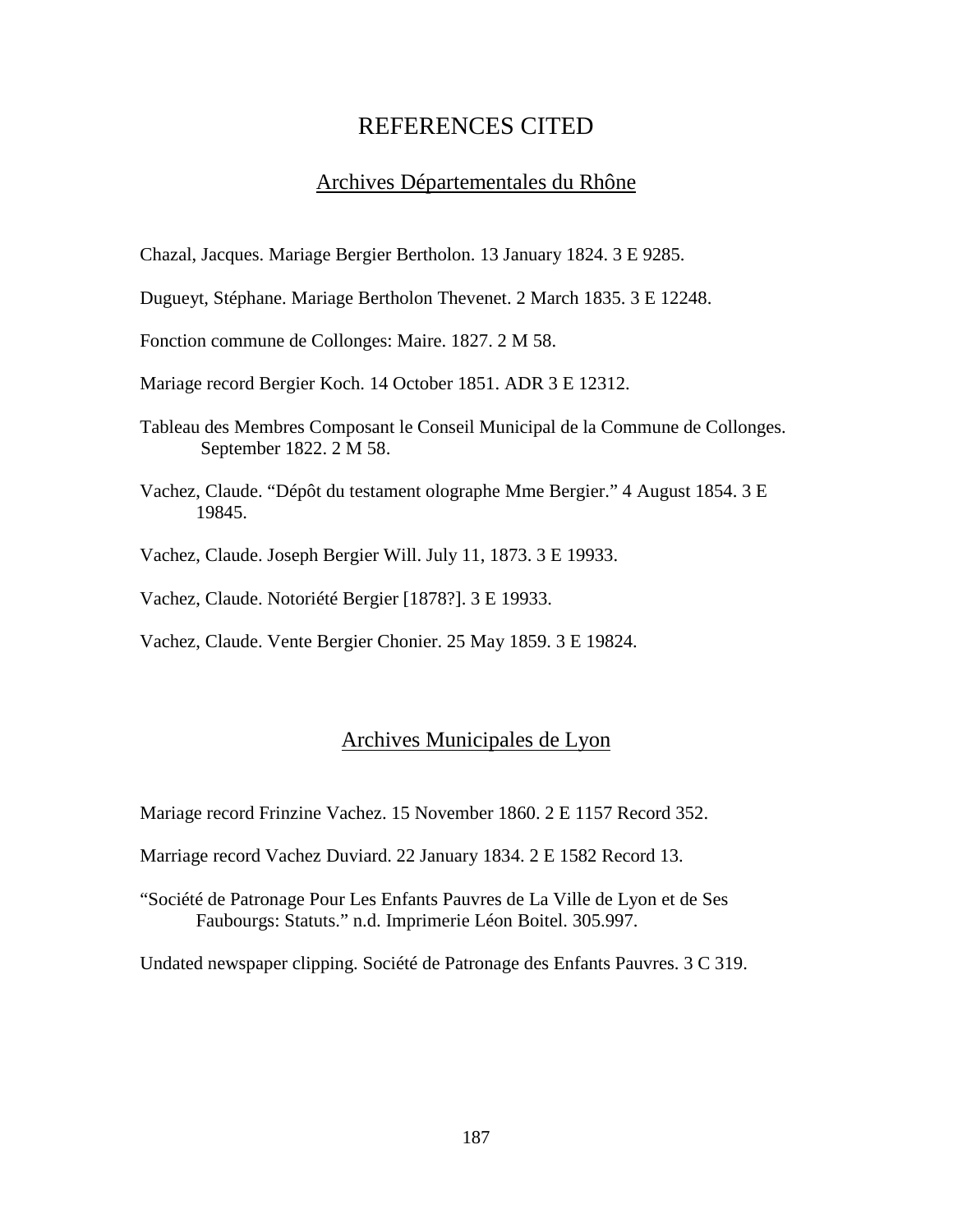### Bibliothèque Municipale de Lyon

- Boitel, Léon. *Société de Patronage pour les Enfants Pauvres de la ville de Lyon et de ses faubourgs: Compte-rendu de 1844*. Edited by Leon Boitel. Lyon: Leon Boitel, 1845. Fonds Ancien. Fonds Coste 352852.
- Boitel, Léon. *Société de Patronage pour les Enfants Pauvres de la ville de Lyon et de ses faubourgs: Compte-rendu de 1848-1849*. Lyon: Leon Boitel, 1850. Fonds Ancien. Fonds Coste 352853.
- Fuzier-Perrin. *Historique de la Société de Patronage pour les Enfants Pauvres de la Ville de Lyon 1840-1890: Publiée en l'honneur de son Cinquantenaire*. Lyon: Rey, 1891. Silo Moderne 116479.

## Musée Gadagne

All sources relating to the Bergiers can be found in the collection Fonds Justin Godart. The box numbers below are part of this collection. All documents are in manuscript form. The Bergier diaries are all in a single box that does not have a special designation. Letters are sorted first by author, then recipient, then date.

Box Bergier Diary

Bergier, Fanny. Récoltes Diary. 1836-1837.

- Bergier, Joseph. "Journal de la vie de Joseph Bergier 1800-1813." Unpublished autobiography, first volume.
- Bergier, Joseph. "Histoire de ma famille & de ma vie 2e volume." Unpublished autobiography, second volume.

Bergier, Joseph. Diary. 1833-36.

Bergier, Joseph. Diary. 1838-46.

Bergier, Joseph. Diary. 1848.

Bergier, Joseph. Diary. 1856.

Bergier, Joseph. Diary. 1859.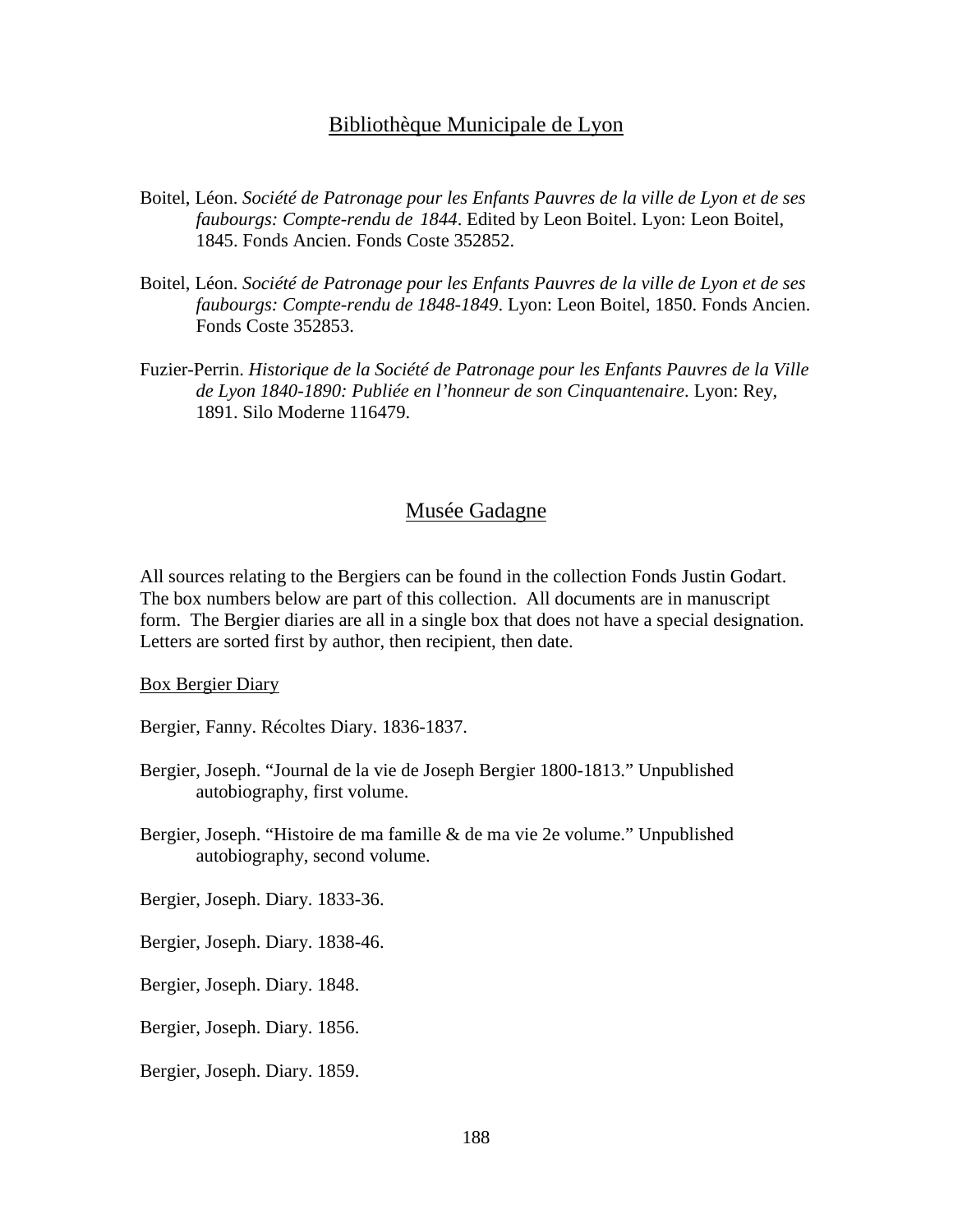Bergier, Joseph. Diary. 1860-62.

Bergier, Joseph. Diary. 1869.

Bergier, Joseph. Diary. 1871.

Bergier, Joseph. Diary. 1878.

#### Box 49.2

- Bergier, Fanny to Joseph Bergier. 28 April 1848. Correspondances Bergier 1839-1848.
- Bergier, Fanny to Joseph Bergier. 4 October 1848. Correspondances Bergier 1839-1848.
- Bergier, Joseph to Fanny Bergier. 26 April 1848. Correspondances Bergier 1839-1848.
- Bergier, Joseph to Fanny Bergier. Undated 1844 letter. Correspondance Bergier 1839- 1848.
- Bergier, Joseph to Fanny Bergier. 27 September 1848, Correspondance Bergier 1839- 1848.
- Bergier, Joseph to Fanny Bergier. 30 September 1848. Correspondance Bergier 1839- 1848.
- Bergier, Joseph to Fanny Bergier. 3 October 1848, Correspondance Bergier 1839-1848.
- Bergier, Joseph to Fanny Bergier. 7 October 1848, Correspondance Bergier 1839-1848.
- Bergier, Joseph (neveu) to Joseph Bergier. 1 June 1848. Correspondances Bergier 1839- 1848.
- Bergier and Bugand. "Product List." 1820s. Biographique.
- Laforest, Démophile to Joseph Bergier. 14 February 1848. Correspondances Bergier 1839-1848.

### Box 64.2

- Bergier, Fanny to César Bertholon. 18 April to 16 May 1825.
- Bergier, Fanny to Cesar Bertholon. 23 April 1825.
- Bergier, Fanny to César Bertholon. 25 April 1825.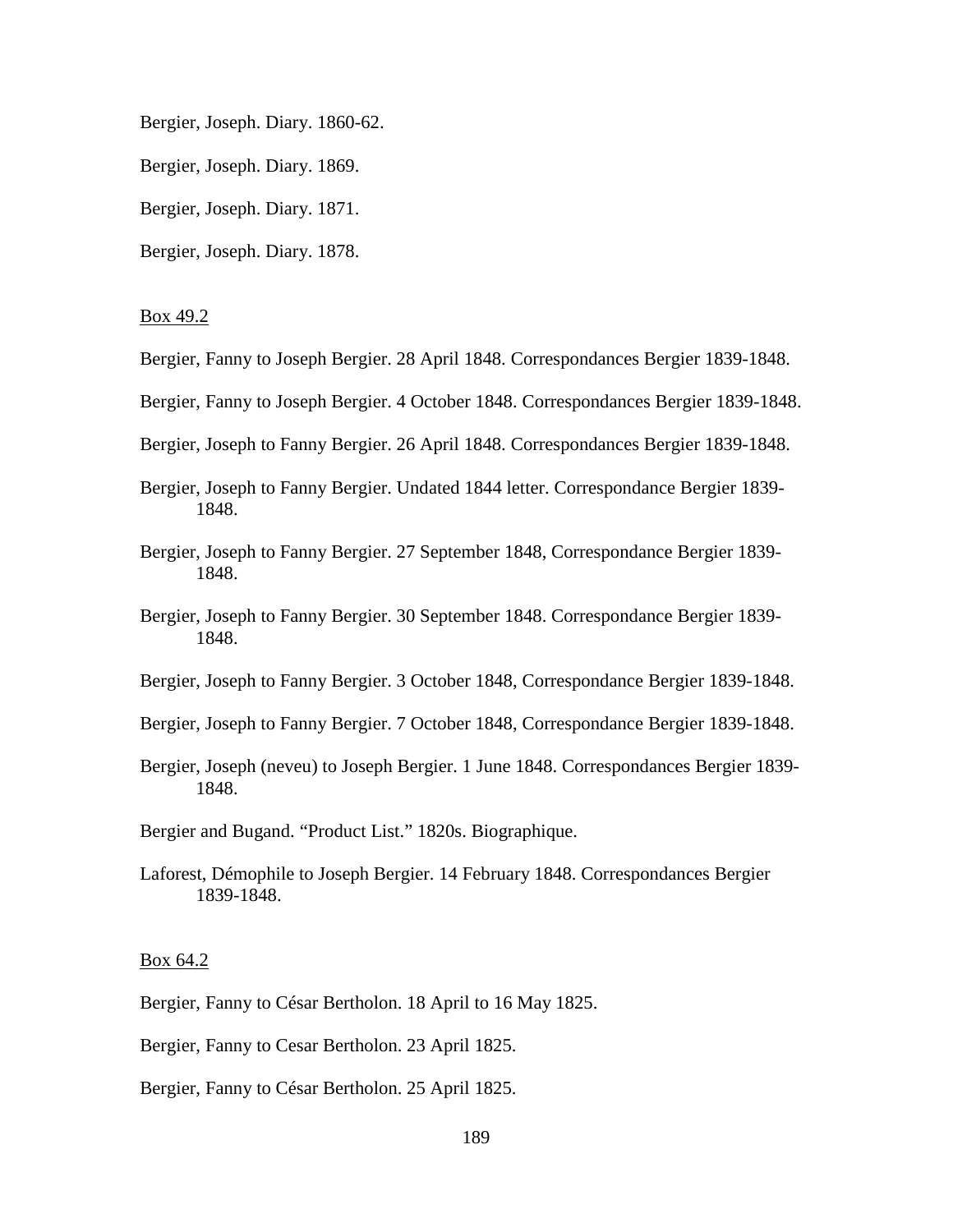Bergier, Fanny to Cesar Bertholon. 11 May 1825.

Bergier, Fanny to Jean-François Bertholon. 22 April 1825.

Bergier, Fanny to Jean François Bertholon. 2 May 1825.

Bergier, Fanny to Joseph Bergier. 13 November 1832.

Bergier, Fanny to Joseph Bergier. 4 March 1834.

Bergier, Fanny to Joseph Bergier. 20 April 1834.

Bergier, Fanny to Joseph Bergier. 12 May 1834.

Bergier, Fanny Travel Diary. 1830.

Bergier, Joseph to César Bertholon. 24 April 1825.

Bergier, Joseph to Fanny Bergier, 17 June 1829.

Bergier, Joseph to Fanny Bergier. 11 July 1829.

Bergier, Joseph to Fanny Bergier. 13 July 1829.

Bergier, Joseph to Fanny Bergier. 15 July 1829.

Bergier, Joseph to Fanny Bergier. 17 July 1829.

Bergier, Joseph to Fanny Bergier. 20 July 1829.

Bergier, Joseph to Fanny Bergier. 23 July 1829.

Bergier, Joseph to Fanny Bergier. 27 July 1829.

Bergier, Joseph to Fanny Bergier. 30 July 1829.

Bergier, Joseph to Fanny Bergier. 12 July 1830.

Bergier, Joseph to Fanny Bergier. 14 July 1830.

Bergier, Joseph to Fanny Bergier. 19 July 1830.

Bergier, Joseph to Fanny Bergier. 27 July 1830.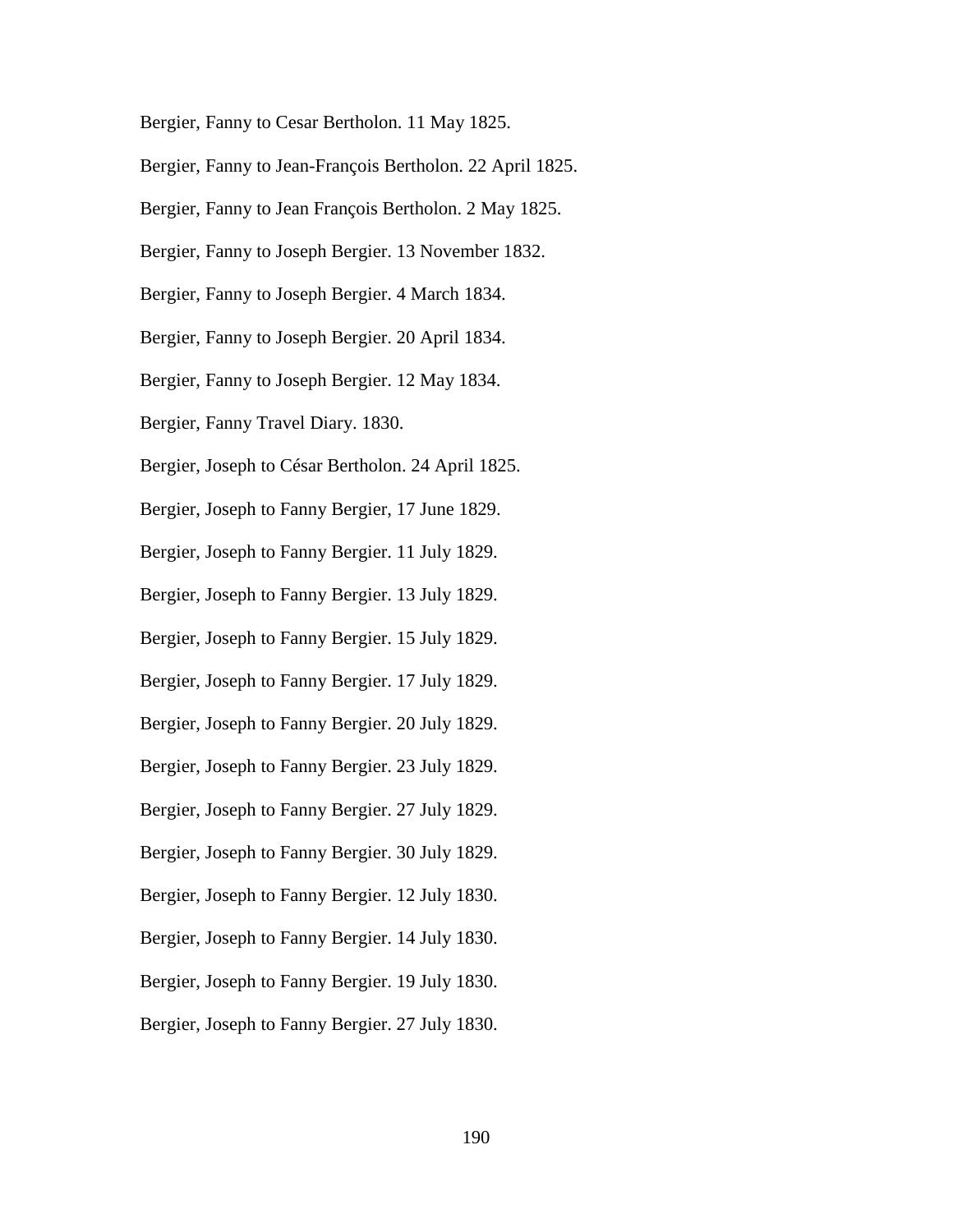Bergier, Joseph to Fanny Bergier. 30 May 1831.

Bergier, Joseph to Fanny Bergier. 14 September 1831.

### Box 102

Bergier, Joseph to Agathe Reynaud. Draft. 14 February 1836. Correspondance addressée à Bergier en 1834.

Bergier, Joseph to Fanny Bergier. 4 May 1839. Lettres addressées à Mme Bergier.

Bergier, Joseph to Fanny Bergier. 6 May 1839. Lettres adressées à Mme. Bergier.

- Bergier, Joseph to Fanny Bergier. 8 May 1839. Lettres adressées à Mme. Bergier.
- Bergier, Joseph to Fanny Bergier. 17 May 1839. Lettres adressées à Mme. Bergier.
- Bergier, Joseph. "Inventaire de Collonges déc. 1833 État des mobiliers de Collonges et de Lyon après le décès de M. Bergier Père." 1833.
- Bergier, Joseph. Note on the reverse side of Guichard. Undated Invitation. Loge Réguliere d'Union et Confiance O. de Lyon. Lettres Gastine.

Christôt to Joseph Bergier. 5 February 1837. Correspondance addressé à Bergier en 1834.

- Reynaud, Agathe to Joseph Bergier. 14 November 1835. Correspondance addressée à Bergier en 1834.
- Reynaud, Agathe to Joseph Bergier. 17 October 1835. Correspondance addressée à Bergier en 1834.
- Reynaud, Agathe to Joseph Bergier. 25 October 1835. Correspondence addressée à Bergier en 1834.
- Reynaud, Agathe to Joseph Bergier. 28 October 1835. Correspondance addressée à Bergier en 1834.
- Reynaud, Agathe to Joseph Bergier. 4 November 1835. Correspondance addressée à Bergier en 1834.
- Reynaud, Agathe to Joseph Bergier. 22 November 1835. Correspondance addressée à Bergier en 1834.
- Reynaud, Agathe to Joseph Bergier. 12 February 1836. Correspondance addressée à Bergier en 1834.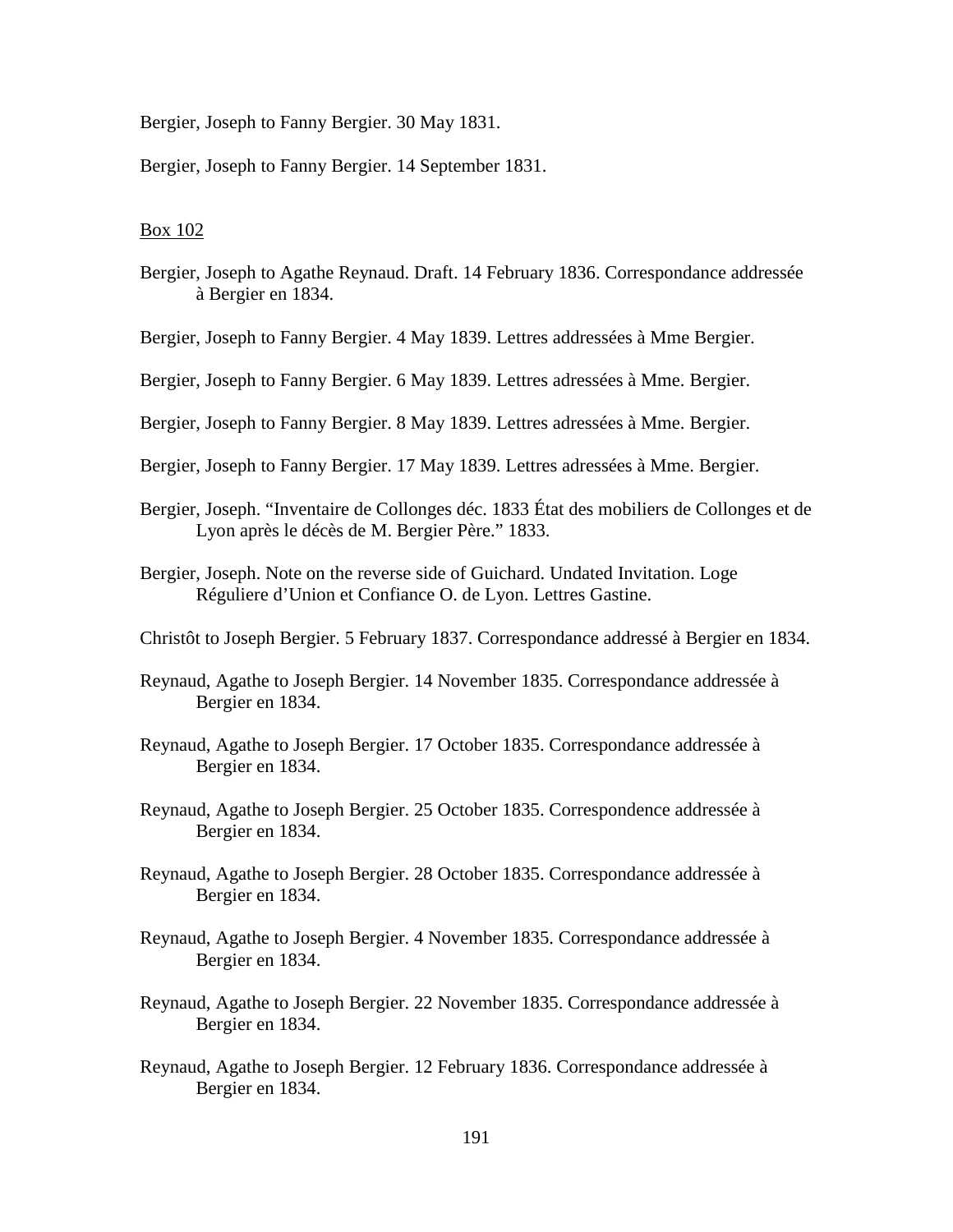- Reynaud, Agathe to Joseph Bergier. 18 March 1836. Correspondance addressée à Bergier en 1834.
- Reynaud, Agathe to Joseph Bergier. 2 February 1837. Correspondance adressée à Bergier.

# Secondary Sources

- Accampo, Elinor. *Blessed Motherhood, Bitter Fruit: Nelly Roussel and the Politics of Female Pain in Third Republic France*. Baltimore: Johns Hopkins University Press, 2006.
- Accampo, Elinor. "Private Life, Public Image: Motherhood and Militancy in the Self- Construction of Nelly Roussel, 1900-1922." In *The New Biography: Performing Femininity in Nineteenth-Century France*, edited by Jo Burr Margadant, 218-262. Berkeley: University of California Press, 2000.
- Adams, Christine. "Maternal Societies in France: Private Charity before the Welfare State." *Journal of Women's History* 17 (2005): 87-111. doi:10.1353/jowh.2005.0002.
- Adams, Christine. *A Taste for Comfort and Status: A Bourgeois Family in Eighteenth- Century France*. University Park: Pennsylvania State University Press, 2000.
- Adler, Laure. *Secrets d'alcôve: Histoire du couple de 1830 à 1930*. Poitiers: Hachette, 1983.
- Agulhon, Maurice. *Le cercle dans la France bourgeoise 1810-1848*. Paris: Librarie Armand Colin, 1977.
- Agulhon, Maurice. *The Republican Experiment, 1848-1852*. Translated by Janet Lloyd. Cambridge: Cambridge University Press, 1983.
- Angleraud, Bernadette. *Lyon et ses pauvres: Des oeuvres de charité aux assurances sociales 1800-1939*. Paris: L'Harmattan, 2011.
- Angleraud, Bernadette and Catherine Pellissier. *Les dynasties lyonnaises: des Morins- Pons aux Mérieux du XIXe siècle à nos jours*. Paris: Perrin, 2003.
- Ariès, Philippe. Preface to *Le Mariage et les hésitations de l'Occident*, by Marie-Odile Métral. Paris: Aubier, 1977.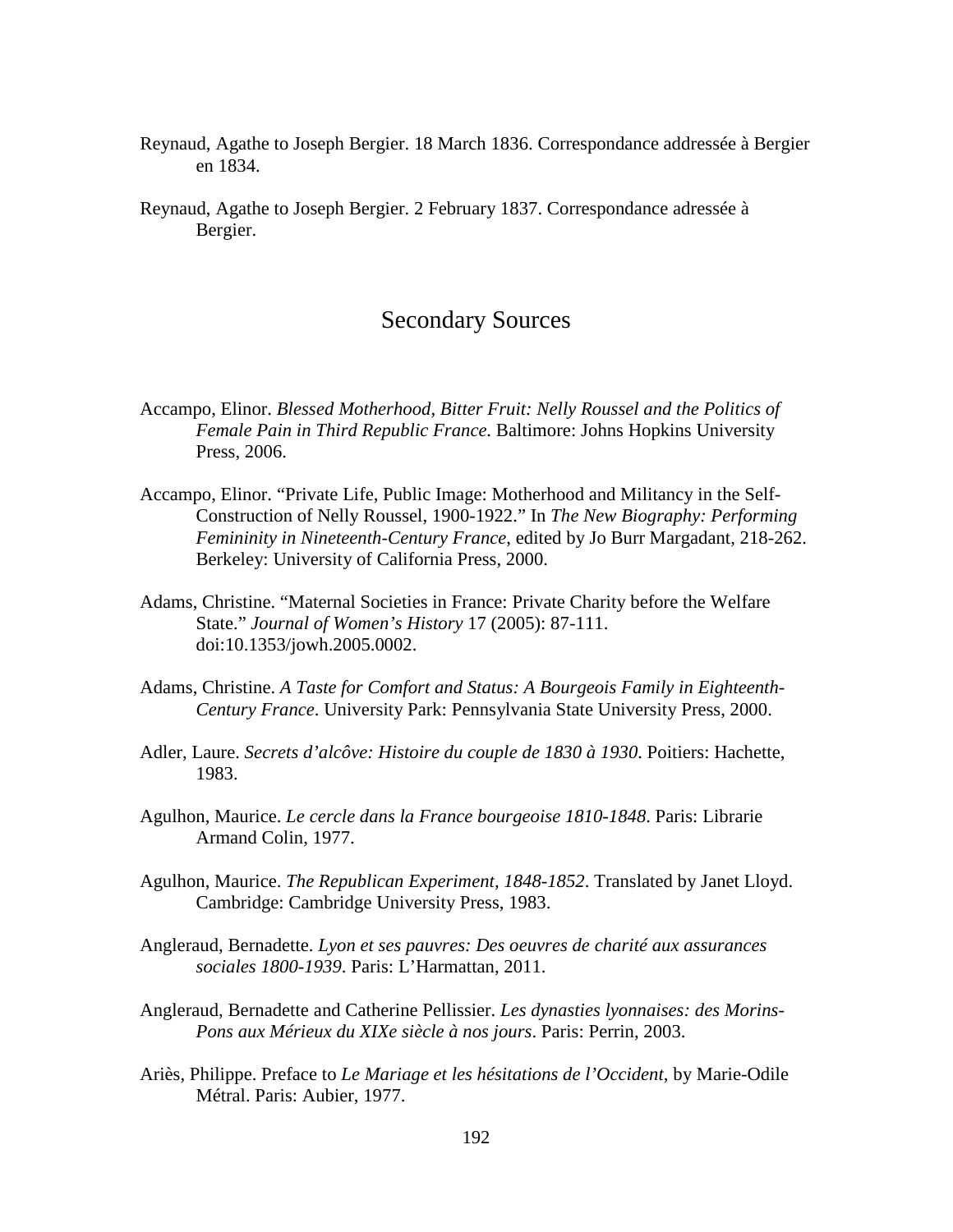- Aron, Jean Paul and Roger Kempf. *La bourgeoisie le sexe et l'honneur*. Brussels: Éditions Complexe, 1984.
- Aulagnier, Alexis François. *Considérations sur l'âge critique qui amène la suppression absolue du flux périodique, faisant suite aux observations déjà publiées sur les maladies des femmes*. Paris: Gabon, 18--.
- Barjeton, René, ed. *Dictionnaire Biographique des préfets sept 1870-mai 1982* (Paris: Archives Nationales, 1994.
- Beauthier, Régine. *La répression de l'adultère en France du XVIème au XVIIIème siècle*. Brussels: Story-Scientia, 1990.
- Béghain, Patrice, Bruno Benoit, Gérard Corneloup and Thévenon Bruno. *Dictionnaire historique de Lyon*. Padoue: Stéphane Bachès, 2009.
- Bellaigue, Christina. *Educating Women: Schooling and Identity in England and France 1800-1867*. Oxford: Oxford University Press, 2007.
- Benoit, Bruno. *L'identité politique de Lyon: Entre violence collectives et mémoire des élites 1786-1905*. Paris: L'Harmattan, 1999.
- Benoit, Bruno. "Relecture des violences collectives lyonnaises du XIXe siècle." *Revue Historique* 288 (1998): 255-285. doi: http://www.jstor.org/stable/40956214.
- Bergier, Joseph and Justin Godart. *Le journal d'un bourgeois de Lyon en 1848*. Paris: Les Presses Universitaires de France, 1924.
- Berlanstein, Lenard. "Review Essay: The French in Love and Lust." *French Historical Studies* 27 (2004): 465-479. doi: http://www.jstor.org/stable/40324395.
- Bertier de Sauvigny, Guillaume de. *The Bourbon Restoration*. Philadelphia: University of Pennsylvania Press, 1966.
- Bezucha, Robert. *The Lyon Uprising of 1834: Social and Political Conflict in the Early July Monarchy*. Cambridge: Harvard University Press, 1974.
- Blauvelt, Martha Tomhave. *The Work of the Heart: Young Women and Emotion 1780- 1830*. Charlottesville: University of Virginia Press, 2007.
- Boirot-Desserviers, *Recherches et observations sur les eaux minérales de Néris, en Bourbonnais*. Paris: Ballard, 1817.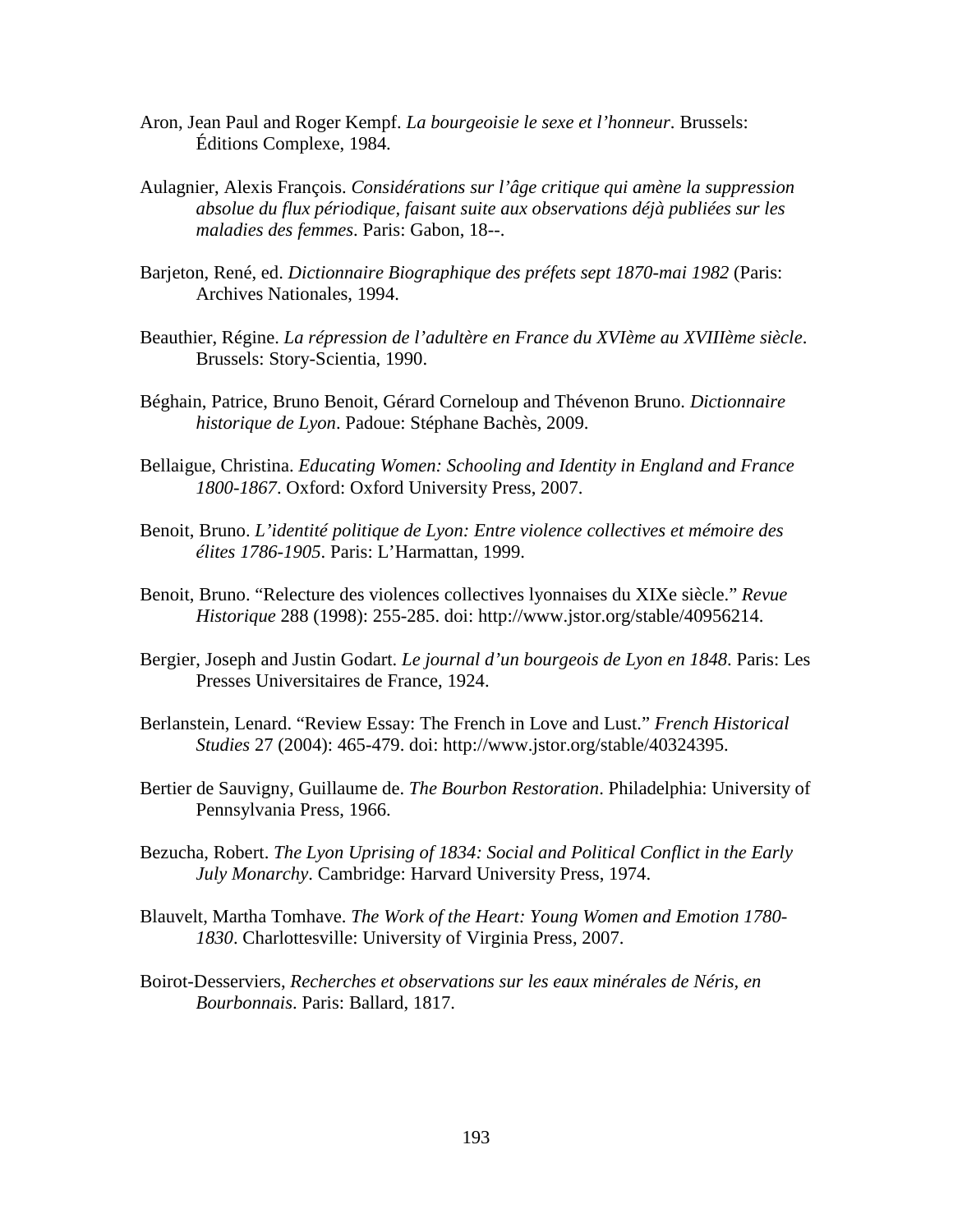- Bossis, Mireille. "La place nécessaire de l'épistolaire dans les écrits du for privé." In *Au plus près du secret des coeurs: nouvelles lectures historiques des écrits du for privé en Europe du XVIe au XVII siècle*, edited by Jean-Pierre Bardet and François-Joseph Ruggiu, 73-78. Paris: Presses de l'université de Paris-Sorbonne, 2005.
- Brodie, Janet Farrell. "Menstrual Interventions in the Nineteenth Century United States." In *Regulating Menstruation: Beliefs, Practices, Interpretations*, edited by Etienne Van de Walle and Elisha P. Renne Page, 39-63. Chicago: University of Chicago Press, 2001.
- Butterworth, ed. *French Penal Code* London: Butterworth, 1819.
- Camus, Cyprien. *Opuscule Sur Cauterets et Ses Eaux Minérales Chaudes*. Auch: Duprat, 1817.
- Carcassonne, Maurice. *Notice sur les bains et douches de vapeurs établis à Perpignan*. Perpignan: Alzine, 1827.
- Cervantes Saavedra, Miguel de. *Don Quichotte de la Manche*. Translated by Louis Viardot. Paris: Dubochet, 1836.
- Chaline, Jean-Pierre. *Les bourgeois de Rouen: Une élite urbaine au XIXe siècle*. Paris: Presses de la fondation nationale des sciences politiques, 1982.
- Combes, Andre. "La Franc-Maçonnerie lyonnaise au XIXe siècle." In *Lyon Carrefour Européen de la Franc-Maçonnerie*, edited by Michel Chomarat, 65-83. Roanne: SRI Edition, 2003.
- Corbin, Alain. *L'avènement des loisirs: 1850-1960*. Paris: Aubier, 1995.
- Corbin, Alain. "Intimate Relations." In Perrot, *Fires of Revolution*, 549-613.
- Cosnier, Colette. *Le silence des filles: de l'aiguille à la plume*. Paris: Fayard, 2001.
- Cova, Anne. "French Feminism and Maternity: Theories and Policies, 1890-1918." In *Maternity and Gender Policies: Women and the Rise of European Welfare States*  edited by Gisela Bock and Patricia Thane Page, 119-137. New York: Routledge, 1991.
- Craig, Beatrice. "Lending Women, Borrowing Women: Middle-Class Women, Investments and Credit in Northern France in the Nineteenth Century." In *Women and Credit: Researching the Past, Refiguring the Future*, edited by Beverly Lemire, Ruth Pearson and Gail Campbell, New York: Berg, 2002.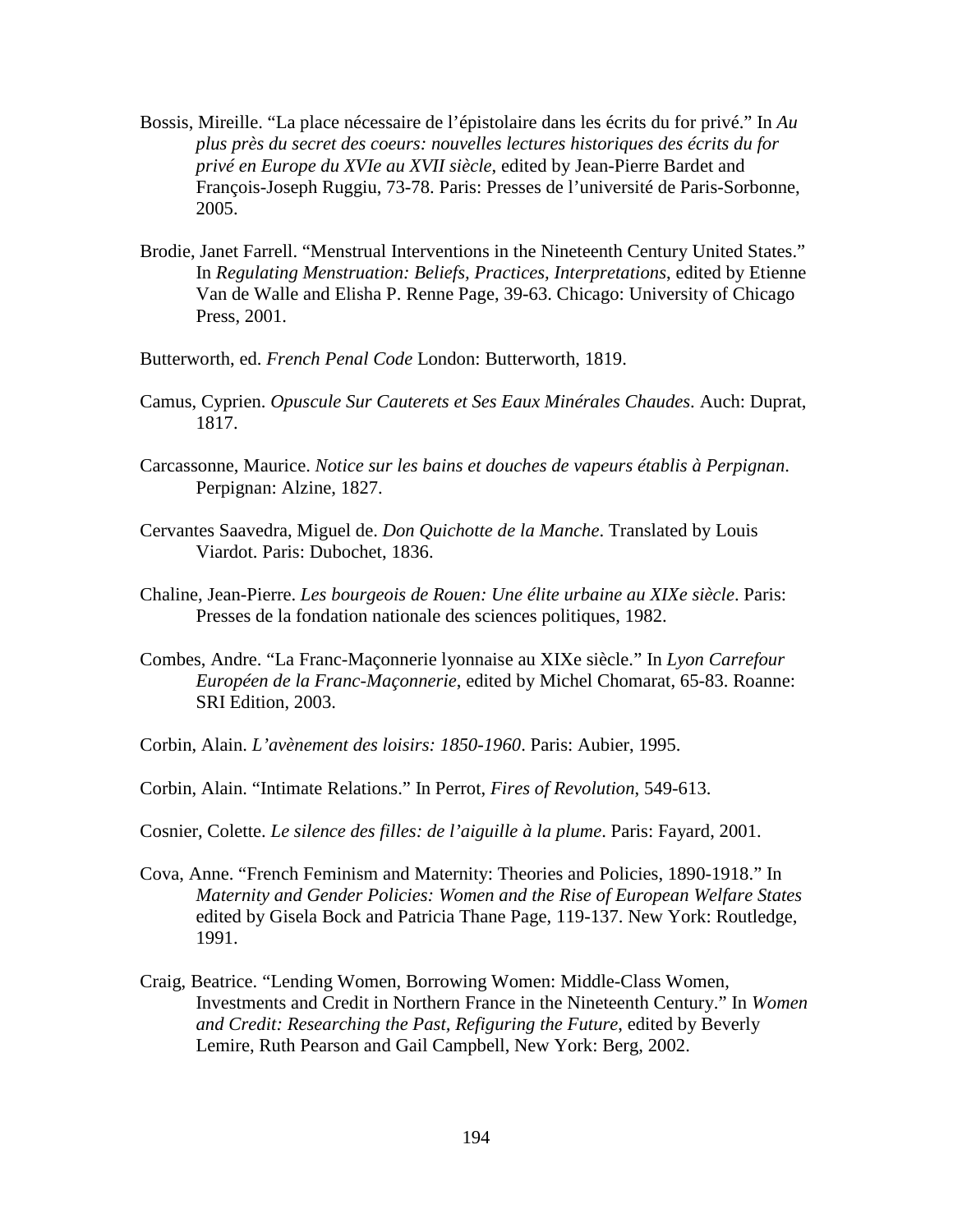- Curtis, Sarah. *Educating the Faithful: Religion, Schooling, and Society in Nineteenth- Century France*. Dekalb: Northern Illinois University Press, 2000.
- Daumard, Adeline. "Affaire, amour, affection: le mariage dans la société bourgeoise au XIXe siècle." *Romantisme* 20, no. 68 (1990): 33-47. doi:10.3406/roman.1990.6124.
- Daumard, Adeline. *La bourgeoisie parisienne de 1815 à 1848*. Paris: S.E.V.P.E.N., 1963.
- Daumard, Adeline. *Les bourgeois de Paris au XIXe siècle*. Paris: Flammarion, 1970.
- Daumard, Adeline, and Félix Codaccioni. *Les fortunes françaises au XIXe siècle: enquête sur la répartition et la composition des capitaux privés à Paris, Lyon, Lille, Bordeaux et Toulouse d'après l'enregistrement des déclarations de succession*. Paris: Mouton, 1973.
- Davidoff, Leonore and Catherine Hall. *Family Fortunes: Men and Women of the English Middle Class 1780-1850*. Chicago: Chicago University Press, 1987.
- Davidson, Denise. "'Happy' Marriages in Early Nineteenth-Century France." *Journal of Family History* 37, no. 1 (2012): 23-35. doi:10.1177/0363199011428123.
- Dubinsky, Karen. *The Second Greatest Disappointment: Honeymooning and Tourism at Niagara Falls*. New Brunswick: Rutgers University Press, 1999.
- Dufourt, Jean. *Calixte ou l'introduction à la vie lyonnaise*. Paris: Nelson, 1936.
- Dupaquier Jacques, ed. *1789 à 1914*. Vol. 1 of *Histoire de la population française*. Paris: Presses Universitaires de France, 1988.
- Duprat, Catherine. *Usage et pratiques de la philanthropie: pauvreté, action sociale et lien social, à Paris, au cours du premier XIXe siècle*. Paris: Comité d'histoire de la sécurité sociale, 1996.
- Eakin, Paul John. *Fictions in Autobiography: Studies in the Art of Self-Invention*. Princeton: Princeton University Press, 1985.
- Elliott-Bateman, Michael John Ellis and Tom Bowden, *Revolt to Revolution: Studies in the 19th and 20th Century European Experience*. Manchester: Manchester University Press, 1974.

Erickson, Carolly. *Josephine: A Life of the Empress*. New York: St. Martin's Press, 1998.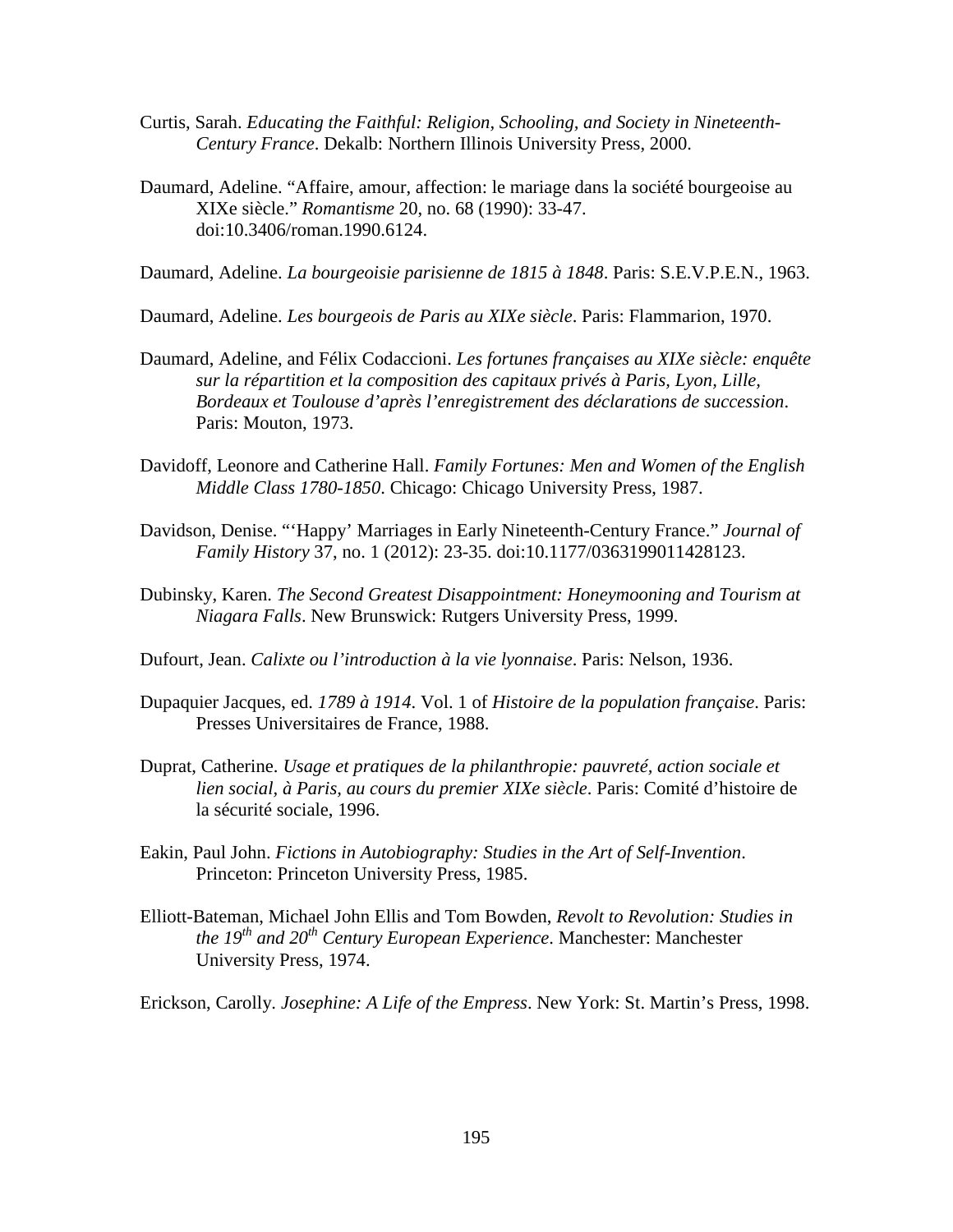- Eustace, Nicole, Eugenia Lean, Julie Livingstone, Jan Plamper, William M. Reddy and Barbara Rosenwein. "AHR Conversation: The Historical Study of Emotions." *The American Historical Review* 117 (2012): 1487-1531. http://www.jstor.org/stable/40864443.
- Fabre, Daniel. "Le Récit de Vie et Son Modèle. Mémoires D'un Languedocien Ordinaire, Pierre Prion (1687-1759)." *Annales Du Midi* 122 (2010): 197-214.
- Fauconney, Jean. *Physiologie secrète de l'homme et de la femme*. Paris: Denans, 1908.
- Favier, René. *Pierre-Philippe Candy, orgueil et narcissisme: Journal d'un notaire dauphinois au XVIIIe siècle*. Grenoble: Presses Universitaires de Grenoble, 2006.
- Foisil, Madeleine. "L'Écriture du for privé." In *Histoire de la vie privée: De la Renaissance aux Lumières*. Edited by Roger Chartier, 331-369. Paris: Seuil, 1986.
- Foley, Susan. *Women in France since 1789: The Meanings of Difference*. New York: Palgrave, 2004.
- Fortescue, William. *France and 1848: The End of Monarchy*. New York: Routledge, 2004.
- Frobert, Ludovic. *Les canuts ou la démocratie turbulente: Lyon 1831-1834*. Paris: Tallandier, 2009.
- Fuchs, Rachel. *Abandoned Children: Foundlings and Child Welfare in Nineteenth- Century France*. Albany: State University Press of New York, 1984.
- Fuchs, Rachel. *Gender and Poverty in Nineteenth-Century Europe*. Cambridge: Cambridge University Press, 2005.
- Fuchs, Rachel. "Seduction, Paternity and the Law in Fin-de-Siècle France." *Journal of Modern History* 72, no. 4 (2000): pages. 944-989. DOI: 10.1086/318550.
- Gauthier, Marie-Véronique. *Chanson, sociabilité et grivoiserie au XIXe siècle*. Paris: Aubier, 1992.
- Gay, Peter. *The Tender Passion*. Vol 2 of *The Bourgeois Experience: Victoria to Freud*. New York: Oxford University Press, 1986.
- Gay, Peter. *The Education of the Senses*. New York: Oxford University Press, 1984.
- Gerbod, Paul. "Les 'fièvres thermales' en France au XIXe siècle." *Revue Historique* 277, no. 2 (1987): 309-334. http://www.jstor.org/stable/40954509.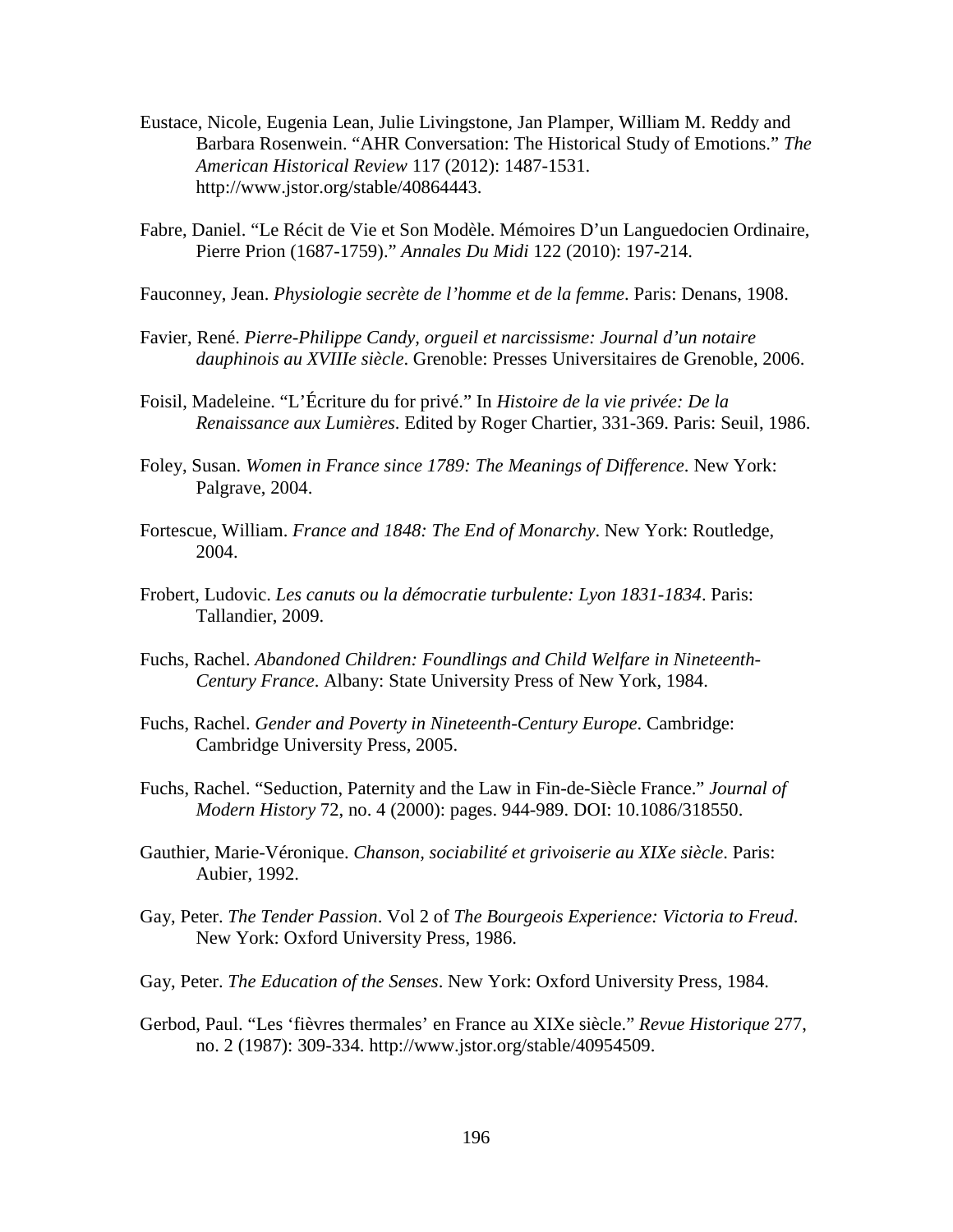- Gilkey, Emily. "Marriage in Crisis: The Individual and the State in Belle Époque France." Master's thesis. University of Oregon, 2009.
- Godart, Justin. "Le journal d'un bourgeois de Lyon pendant la Révolution de 1848." *Revue Du Lyonnais* 6, no. 9 (1923): 123–132.
- Grassi, Marie-Claire. "Friends and Lovers (or the Codification of Intimacy)." Translated by Neil Gordon. *Yale French Studies* 71 (1986): 77-92. http://www.jstor.org/stable/2930023.
- Gutton, Jean-Pierre. *Histoire de l'adoption en France*. Paris: Publisud, 1993.
- Hanna, Martha. "A Republic of Letters: The Epistolary Tradition in France during World War I." *The American Historical Review* 108, no. 5 (2003): 1338-1361.
- Harrison, Carol E."The Bourgeois after the Bourgeois Revolution: Recent Approaches to the Middle Class in European Cities." *Journal of Urban History* 31, no. 3 (2005): 382-392. doi:10.1177/0096144204272421.
- Harrison, Carol E. *The Bourgeois Citizen in Nineteenth Century France: Gender, Sociability and the Uses of Emulation*. New York: Oxford University Press, 1999.
- Harsin, Jill. "Syphilis, Wives, and Physicians: Medical Ethics and the Family in Late Nineteenth-Century France." *French Historical Studies* 16, no. 1 (1999): 72-95. http://www.jstor.org/stable/286434.
- Hause, Steven C, and Anne Kenney, *Women's Suffrage and Social Politics in the French Third Republic*. Princeton: Princeton University Press, 1984.
- Hecht, Jacqueline. "From 'Be Fruitful and Multiply' to Family Planning: The Enlightenment Transition." *Eighteenth Century Studies* 32, no. 4 (1999): 536-551.
- Heywood, Colin. "Innocence and Experience: Sexuality among Young People in Modern France, c. 1750-1950." *French History* 21, no. 1 (2007): 44-64. doi:10.1093/fh/cri066.
- Higonnet, Margaret and Patrice Higonnet. "The Double Helix." In *Behind the Lines: Gender and the Two World Wars*, edited by Margaret Higonnet and Jane Jenson, 31-47. New Haven: Yale University Press, 1987.
- Hiner, Susan. *Accessories to Modernity: Fashion and the Feminine in Nineteenth- Century France*. Philadelphia: University of Pennsylvania Press, 2010.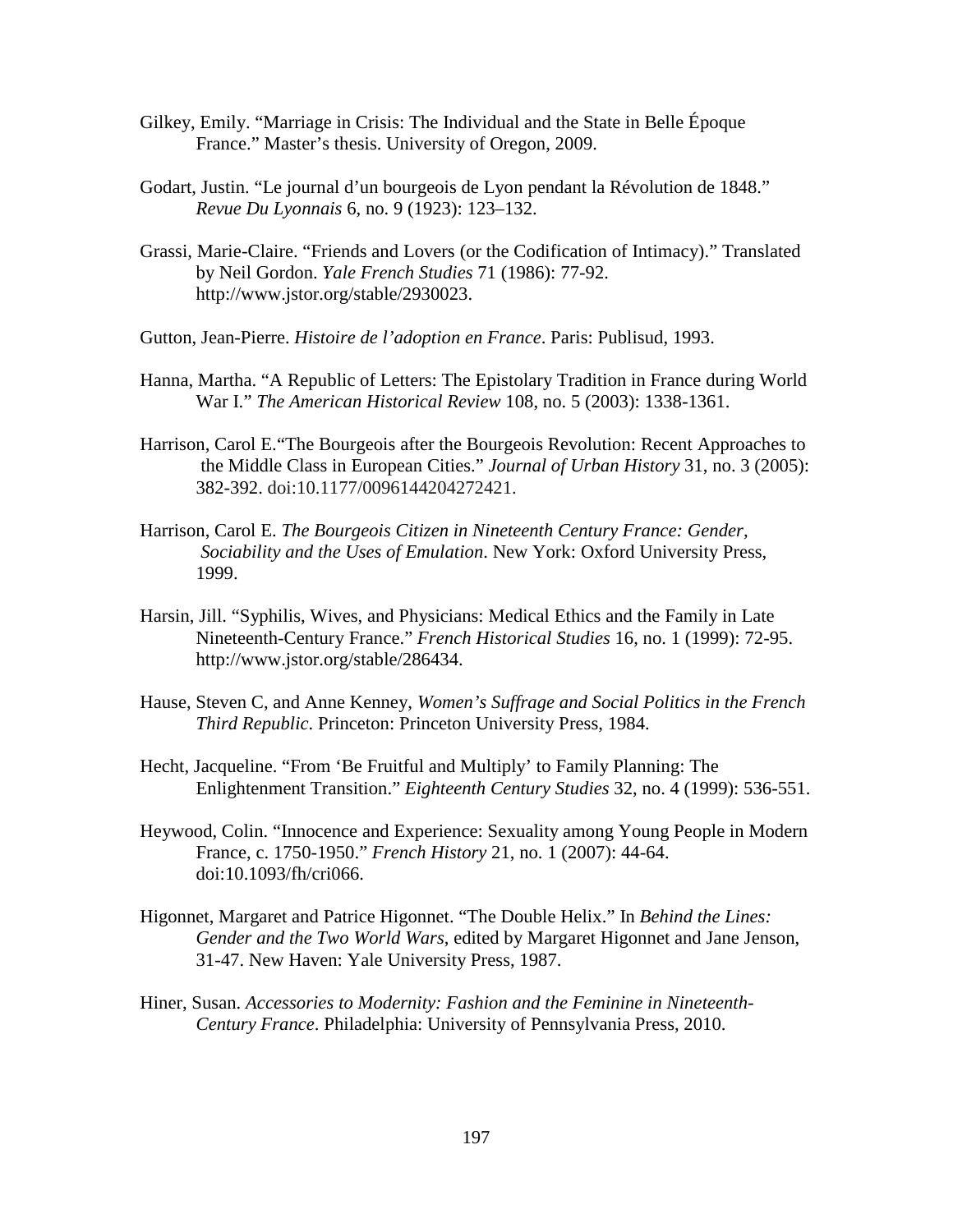- Horn, Jeff. "Machine-Breaking in England and France during the Age of Revolution." *Labour/Le Travail* 55 (Spring 2005): 143-166. http://www.jstor.org/stable/25149563.
- Huston, Ted L."The Social Ecology of Marriage and Other Intimate Unions." *Journal of Marriage and Family* 62, no. 2 (2000): 298-320.
- Jabour, Anya. *Marriage in the Early Republic: Elizabeth and William Wirt and the Companionate Ideal*. Baltimore: The Johns Hopkins University Press, 1998.
- Jabour, Anya. "'No Fetters but Such as Love Shall Forge:' Elizabeth and William Wirt and Marriage in the Early Republic." *The Virginia Magazine of History and Biography* 104, no. 2 (1996): 211-250. http://www.jstor.org/stable/4249565
- Johnson, Christopher. "Siblinghood and the Emotional Dimensions of the New Kinship System, 1800-1850: A French Example." In *Sibling Relations and the Transformations of European Kinship 1300-1900*, edited by Christopher Johnson and David Warren Sabean, 189-220. New York: Berghahn Books, 2011.
- Joyce, Patrick. *Democratic Subjects: The Self and the Social in Nineteenth-Century England*. Cambridge: Cambridge University Press, 1994.
- Jullien, Marc-Antoine. *Essai général d'éducation physique, morale et intellectuelle*. Paris: Didot, 1808.
- Jullien, Marc-Antoine. *Essai sur l'emploi du temps ou méthode qui a pour objet de bien régler l'emploi du temps, premier moyen d'être heureux, destiné spécialement à l'usage des jeunes gens de 15 à 25 ans*. Paris: Didot, 1810.
- Jütte, Robert. *Contraception: A History*. Cambridge: Polity Press, 2003.
- Kleinclausz, A. *Lyon des origines à nos jours la formation de la cité.* Lyon: Pierre Masson, 1980.
- Laffecteur, Boyveau. *Traité des maladies physiques et morales des femmes*. Paris: Boyveau Laffecteur, 1819.
- Landes, Joan B. *Women and the Public Sphere in the Age of the French Revolution*. Ithaca: Cornell University Press, 1988.
- Laroche-Gisserot, Florence. "Pratiques de la dot en France au XIXe siècle." *Annales: Histoire, Sciences Sociales* 43, no. 6 (1988): 1433-1452. http://www.jstor.org/stable/27582398.
- Lassère, Madeleine. "Les pauvres et la mort en milieu urbain dans la France du XIXe siècle: funérailles et cimetières." *Revue d'histoire moderne et contemporaine* 42, no.1 (1995): 107-125. http://www.jstor.org/stable/20530037.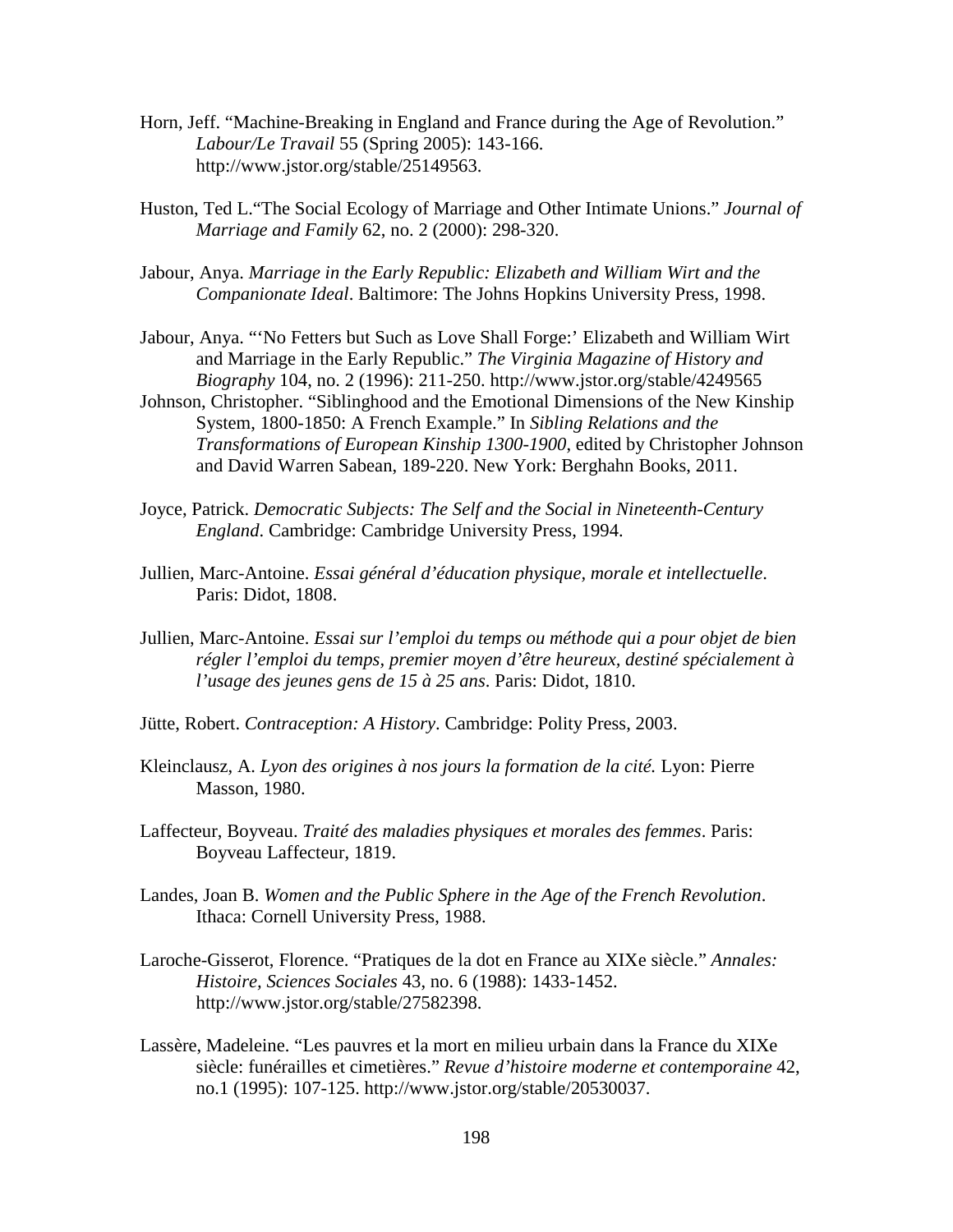- Le Fébure, Guillaume-René. *Le manuel des femmes enceintes, de celles qui sont en couches et des mères qui veulent nourrir*. Paris: Bastien, 1777.
- Lejeune, Philippe. "Marc-Antoine Jullien: Controlling Time." In *Controlling Time and Shaping the Self: Developments in Autobiographical Writing Since the Sixteenth Century* edited by Arianne Baggerman, Rudolf Dekker and Michael Mascuch, 95-120. Leiden: Brill, 2001.
- Lejeune, Philippe. *On Diary*. Edited by Jeremy Popkin and Julie Rak. Translated by Katherine Durnin. Manoa: University of Hawaii Press, 2009.
- Lejeune, Philippe and Victoria Lodewick, "How Do Diaries End?." *Biography* 24, no. 1 (2001): 99-112.
- Lloyd, Jennifer M. "Conflicting Expectations in Nineteenth-Century British Matrimony: The Failed Companionate Marriage of Effie and John Ruskin." *Journal of Women's History* 11, no. 2 (1999): 86-109.
- Lyons, Martyn. "Love Letters and Writing Practices: On Écritures Intimes in the Nineteenth Century." *Journal of Family History* 24, no. 2 (1999): 232-239.
- Lyons, Martyn. *Reading Culture and Writing Practices in Nineteenth-Century France*. Toronto: University of Toronto Press, 2008.
- Mackaman, Douglas Peter. *Leisure Settings: Bourgeois Culture, Medicine and the Spa in Modern France*. Chicago: University of Chicago Press, 1998.
- Mainardi, Patricia. *Husbands, Wives and Lovers: Marriage and Its Discontents in Nineteenth-Century France*. New Haven: Yale University Press, 2003.
- Marais, Jean-Luc. *Histoire du don en France de 1800 à 1839: Dons et legs charitables, pieux et philanthropiques*. Rennes: Presses Universitaires de Rennes, 1999.
- Marsh, Margaret and Wanda Ronner. *The Empty Cradle: Infertility in America from Colonial Times to the* Present. Baltimore: Johns Hopkins University Press, 1996.
- Martin-Fugier, Anne. "Bourgeois Rituals." In *A History of Private Life*, edited by Michelle Perrot, vol. 4, *From the Fires of Revolution to the Great War* Page, 261- 337. Cambridge: Belknap Press, 1990.
- McBride, Theresa. "Public Authority and Private Lives: Divorce after the French Revolution." *French Historical Studies* 17, no. 3 (1992): 747-768. http://www.jstor.org/stable/286570.
- McDougall, Mary Lynn. "Consciousness and Community: The Workers of Lyon, 1830- 1850." *Journal of Social History* 12, no. 1 (1978): 129-145.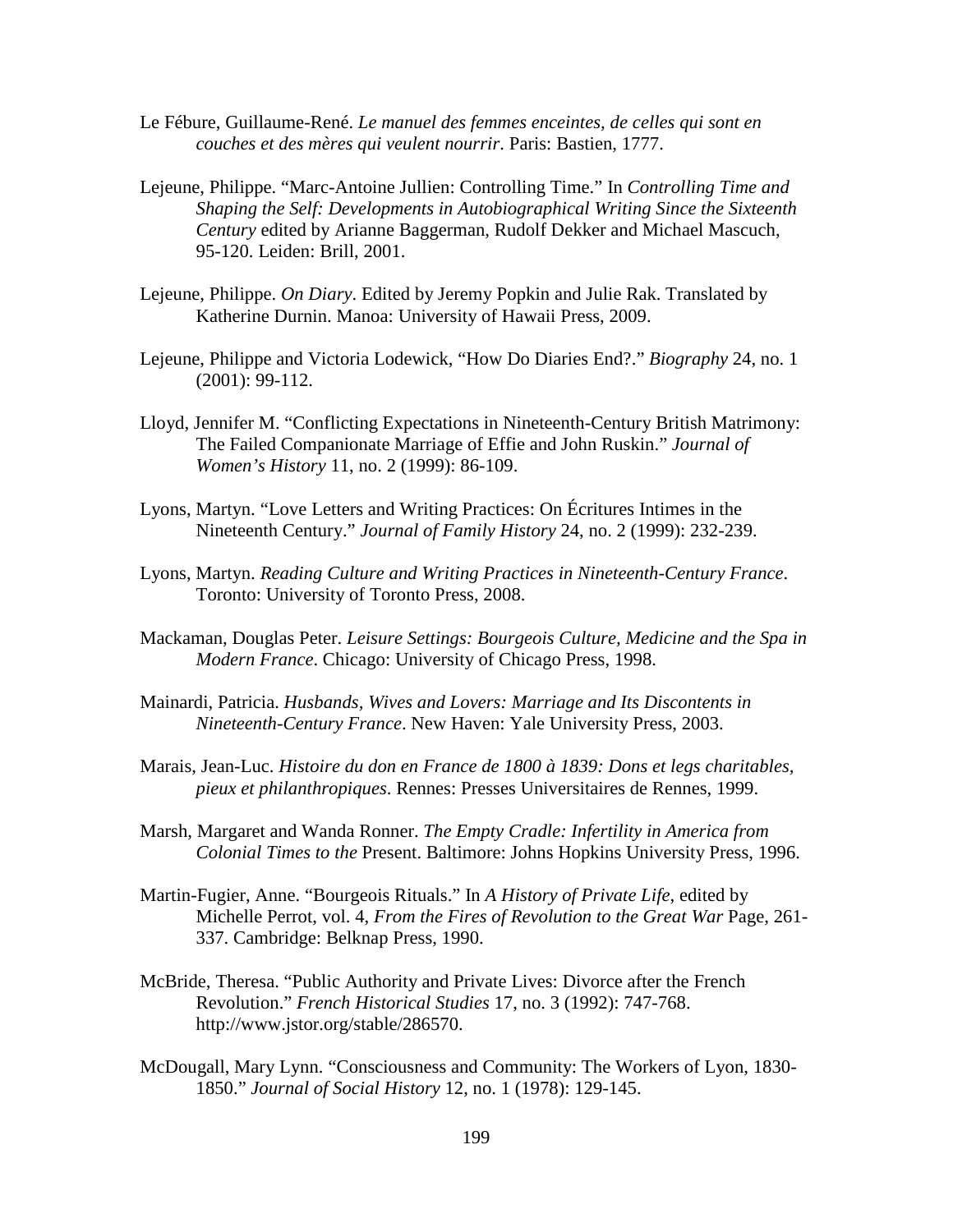- McDougall, Mary Lynn. "Popular Culture, Political Culture: The Case of Lyon, 1830- 1950." *Historical Reflections* 8, no. 2 (1981): 129-145. http://www.jstor.org/stable/41298747.
- McLaren, Angus. *Impotence: A Cultural History*. Chicago: University of Chicago Press, 2007.
- McLaren, Angus. *Reproductive Rituals: The Perception of Fertility in England from the sixteenth century to the nineteenth century*. London: Methuen, 1984.
- Michie, Helena. *Victorian Honeymoons: Journeys to the Conjugal*. Cambridge: Cambridge University Press, 2006.
- Mombet, *Traité des flueurs blanches, ou leucorrhées utéro-vaginales, considérées sous le rapport de leur éthiologie, ou causes de leur influence sur l'économie, et de leur traitement par l'extrait liquide de kina-loxa*. Paris: Mombet, 1829.
- Mondat, Vincent. *De la stérilité de l'homme et de la femme et les moyens d'y remédier*. Paris: Migneret et Gabon, 1823.
- Morin, J. "Mathieu de Lafont," *Revue du Lyonnais* 10, no.1 (1839): 36-46.
- Nye, Robert. "Honor, Impotence, and Male Sexuality in Nineteenth-Century French Medicine." *French Historical Studies* 16, no. 1 (Spring, 1989): 48-71. http://www.jstor.org/stable/286433.
- Nye, Robert. *Masculinity and Male Codes of Honor in Modern France*. New York: Oxford University Press, 1993.
- Ormières, Jean-Louis. "Natalité, fécondité et illégitimité en Anjou au XIXe siècle." *Histoire, économie et société* 19, no. 2 (2000): 235-252.
- Parsis-Barubé, Odile. "L'occupation savante des loisirs chez un notable lillois." *Revue du Nord* 390 (2011): 433-445.
- Pellissier, Catherine. *Loisirs et sociabilités des notables lyonnais au XIX siècle*. Lyon: Presses Universitaires de Lyon, 1996.
- Pellissier, Catherine. *La vie privée des notables lyonnais au XIXème siècle*. Lyon: Éditions lyonnaises d'art et d'histoire, 1996.
- Perrot, Michelle. "Roles and Characters." In Perrot, *Fires of Revolution*, 167-259.
- Perrot, Michelle, ed. *A History of Private Life*. vol. 4. *From the Fires of Revolution to the Great War*. Translated by Arthur Goldhammer. Cambridge: Belknap Press, 1990.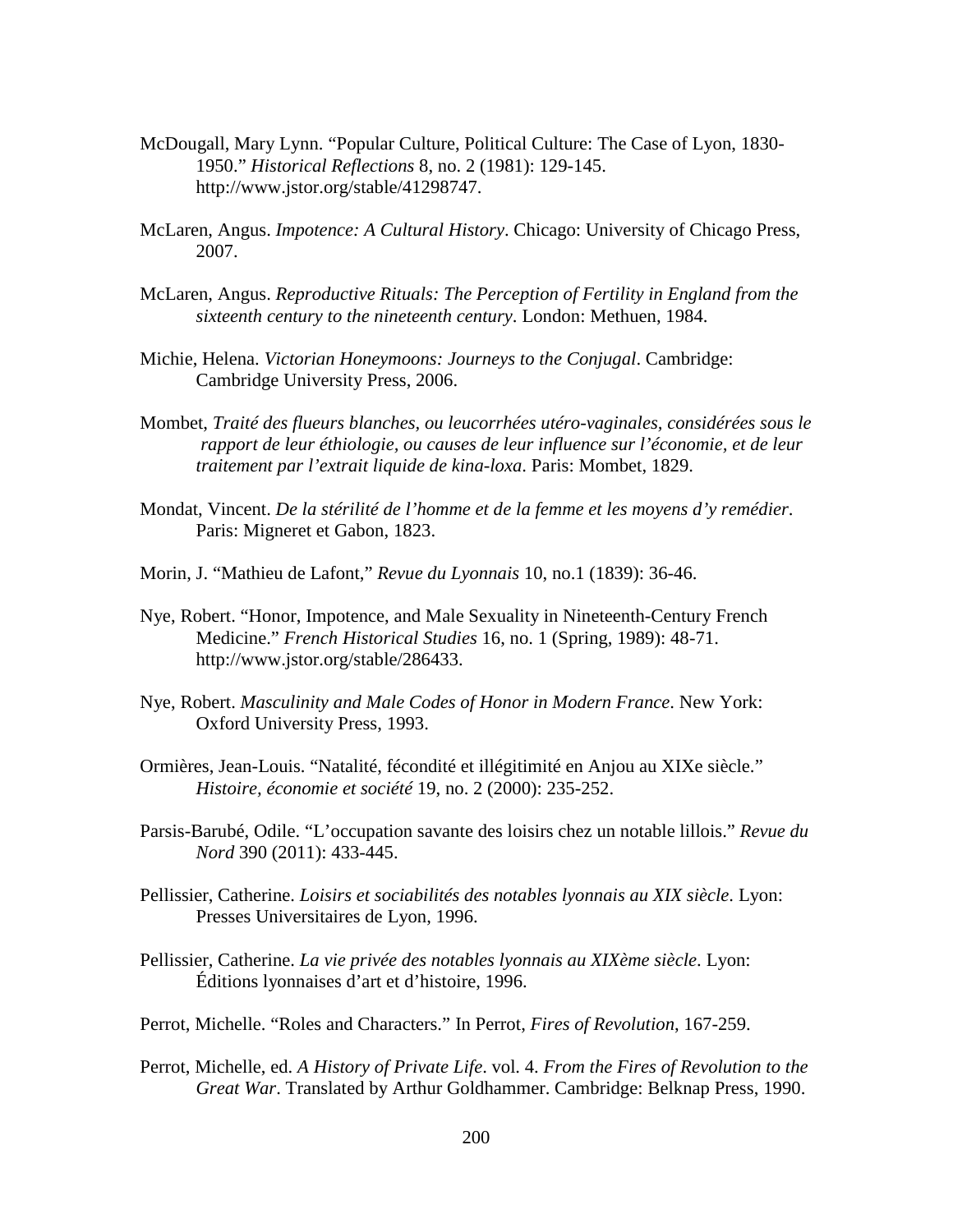- Perrot, Michelle and Anne Martin-Fugier. "The Actors." In Perrot, *Fires of Revolution*, 95-337.
- Perrot, Philippe. *Fashioning the Bourgeoisie: A History of Clothing in the Nineteenth Century*. Princeton Princeton University Press, 1994.
- Plott, Michèle. "The Rules of the Game: Respectability, Sexuality and the Femme Mondaine in Late-Nineteenth Century Paris." *French Historical Studies* 25, no. 3 (2002): 531-556. http://www.jstor.org/stable/826833.
- Popkin, Jeremy. *Press, Revolution, and Social Identities in France, 1830-1835*. University Park: Pennsylvania State University Press, 2002.
- Price, Roger. *The French Second Republic: A Social History*. Ithaca: Cornell University Press, 1972.
- Price, Roger. *People and Politics in France 1848-1870*. Cambridge: Cambridge University Press, 2004.
- Reddy, William. *The Invisible Code: Honor and Sentiment in Postrevolutionary France, 1814-1848*. Berkeley: University of California Press, 1997.
- Reddy, William M. "Marriage, Honor and the Public Sphere in Postrevolutionary France: Séparations de Corps, 1815-1848." *The Journal of Modern History* 65, no. 3 (1993): 437-472. http://www.jstor.org/stable/2124847.
- Reddy, William M. *The Navigation of Feeling: A Framework for the History of Emotions*  New York: Cambridge University Press, 2001.
- Rogers, Robert. *From the Salon to the Schoolroom: Educating Bourgeois Girls in Nineteenth-Century France*. University Park: The Pennsylvania State University Press, 2005.
- Ronsin, Francis. *La grève des ventres: propagande néo-malthusienne et baisse de la natalité française, XIXe-XXe siècles*. Paris: Aubier Montaigne, 1980.
- Rosenwein, Barbara H. "Worrying about Emotions in History." *The American Historical Review* 107 (June 2002): 821-845.
- Saisset, Antoine-Laurens-Hippolyte. *Mémoire pratique sur les bains de la Malou*. Montpellier, Picot: 1812.
- Saunier, Pierre-Yves. *L'esprit lyonnais XIXe-XXe siècle: Genèse d'une représentation sociale*. Paris: CNRS Éditions, 1995.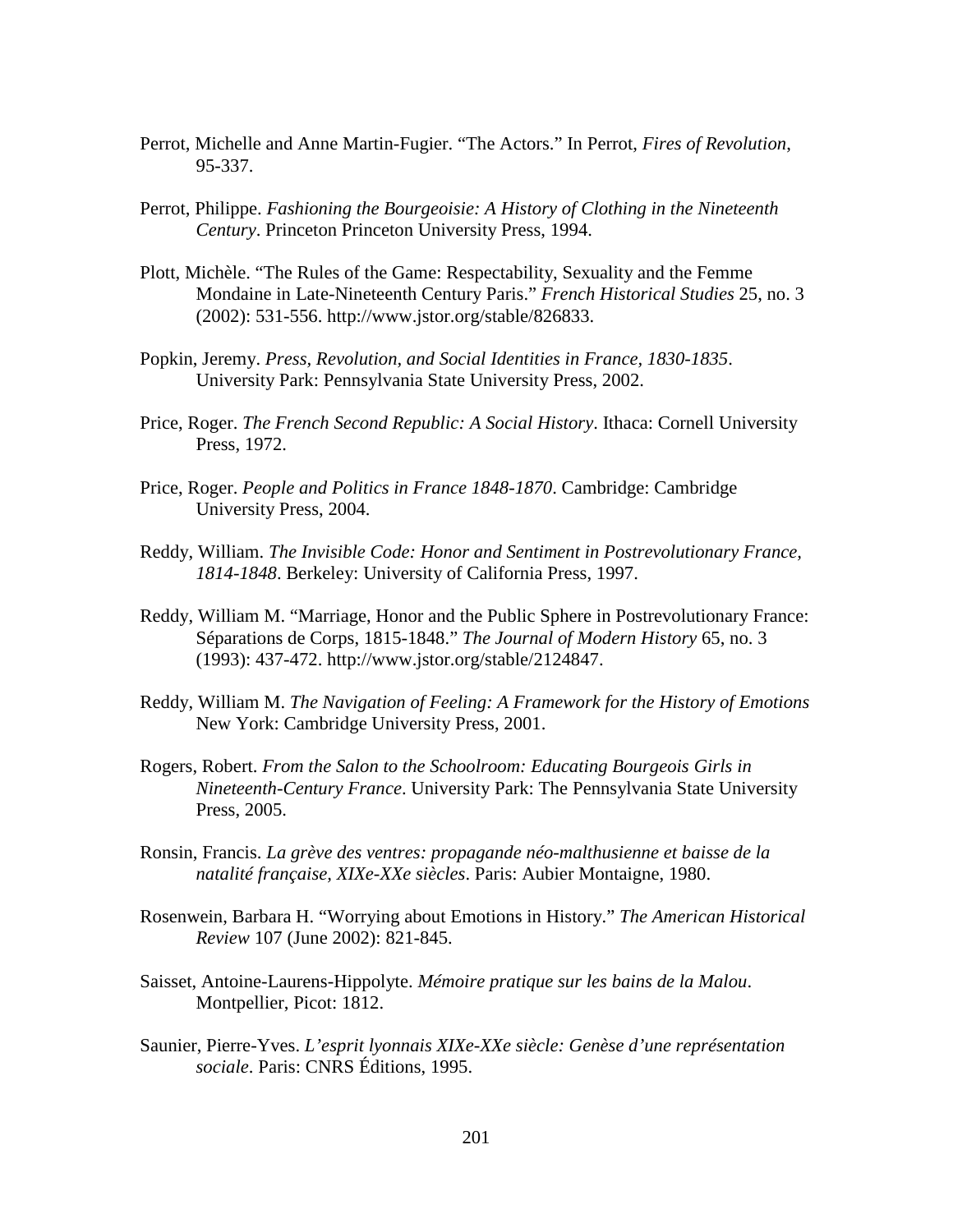- Scheer, Monique. "Are Emotions a Kind of Practice (and Is That What Makes Them Have a History)? A Bourdieuian Approach to Understanding Emotion." *History and Theory* 51 (May 2012): 193-220. doi: http://www.jstor.org/stable/23277639.
- Sheridan, George J. Jr. "The Political Economy of Artisan Industry: Government and the People in the Silk Trade of Lyon, 1830-1870." *French Historical Studies* XI (Fall 1979): 215-38.
- Sheringham, Michael. *French Autobiography Devices and Desires: Rousseau to Perec*. Oxford, Clarendon Press, 1993.
- Siena, Kevin P. "The 'Foul Disease' and Privacy: The Effects of Venereal Disease and Patient Demand on the Medical Marketplace in Early Modern London." *Bulletin of the History of Medicine* 75, no. 2 (2001): 199-224. doi:10.1353/bhm.2001.0097.
- Smith, Bonnie G. *Ladies of the Leisure Class: The Bourgeoises of Northern France in the Nineteenth Century*. Princeton: Princeton University Press, 1981.
- Smith, Hilda. "'Aging': A Problematic Concept for Women." *Journal of Women's History* 12 no. 4 (2001): 77-86.
- Smith, Timothy B. "Public Assistance and Labor Supply in Nineteenth-Century Lyon." *The Journal of Modern History* 68, no. 1 (1996): 1-30. http://www.jstor.org/stable/2124331.
- Sohn, Anne-Marie. *Chrysalides: Femmes dans la vie privée (XIXe-XXe siècles)*. Paris: Publications de la Sorbonne, 1996.
- Sohn, Anne-Marie. "The Golden Age of Male Adultery: The Third Republic." *Journal of Social History* 28 (Spring 1995): 469-490. http://www.jstor.org/stable/3788461.
- Souter, Kay Torney. "Narrating the Body: Disease as Interpersonal Event." *Health and History* 1, no. 1 (1998): 35-42. http://www.jstor.org/stable/40111317.
- Spence, George, trans. *Code Napoléon*. London: Benning, 1827.
- Stewart-McDougall, Mary Lynn. *The Artisan Republic: Revolution, Reaction and Resistance in Lyon 1848-1851*. Montreal: McGill-Queen's University Press, 1984.
- Surkis, Judith. *Sexing the Citizen: Morality and Masculinity in France 1870-1920.* Ithaca: Cornell University Press, 2006.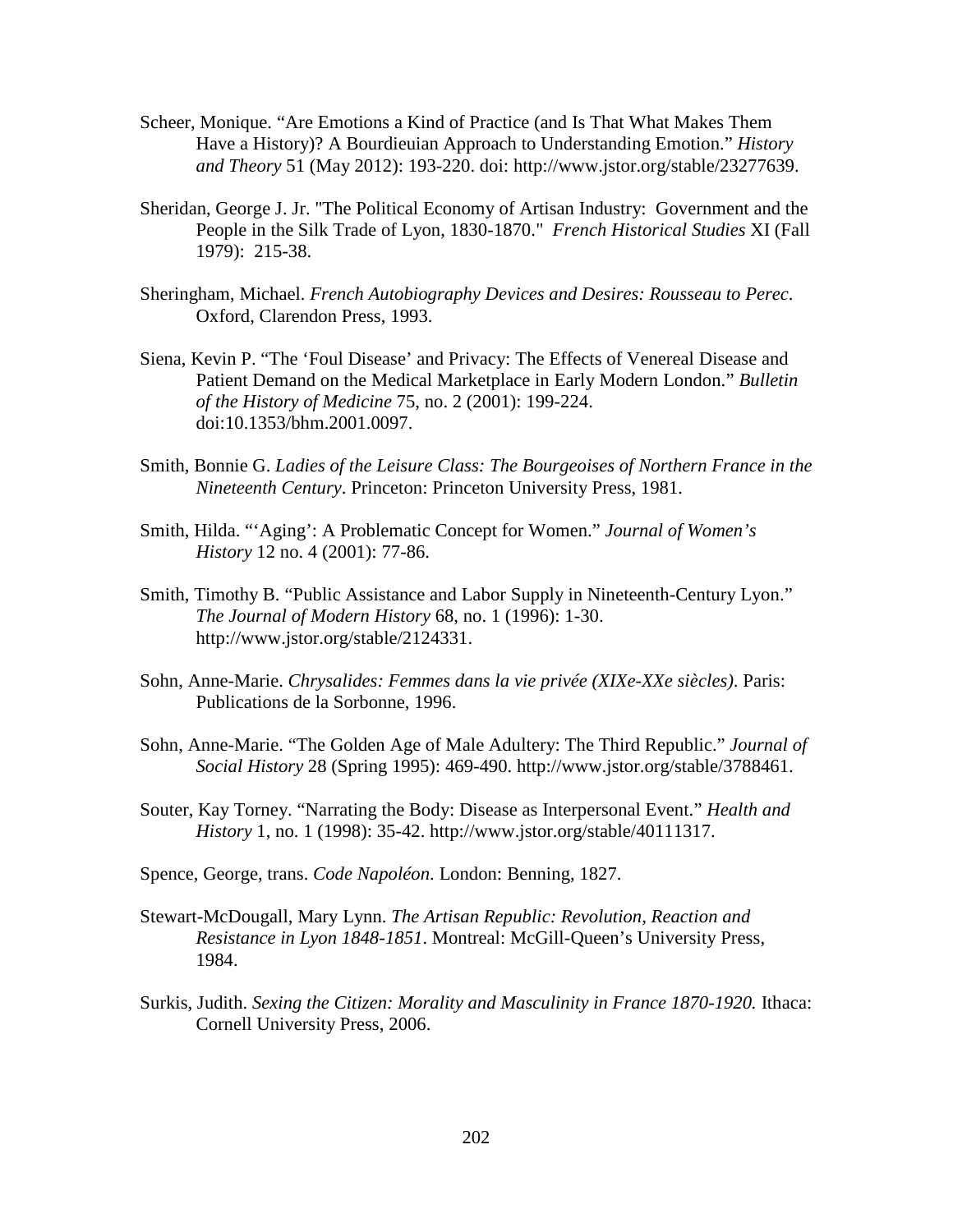- Tissandier, Pierre Louis. *Traité méthodique et complet sur la transmission des biens par successions, donations et testaments suivant les lois anciennes, intermédiaires et nouvelles*. Paris: Didot, 1805.
- Tuttle, Leslie. *Conceiving the Old Regime: Pronatalism and the Politics of Reproduction in Early Modern France.* Oxford: Oxford University Press, 2010.
- Une réalisation de la maçonnerie lyonnaise. *La Société de Patronage pour les enfants de la Ville de Lyon: La mémoire du cent-cinquantenaire 1840-1990*. Lyon: Auguste Cretin, 1990.
- Vachet, L'abbé. *Nos lyonnais d'hier 1831-1910*. Saint-Étienne: Imprimerie des Sourds- Muets, n.d..
- Vaisse, Pierre. *L'Esprit d'un siècle Lyon 1800-1914*. Lyon: Éditions Fage, 2007.
- Van de Walle, Étienne and Virginia De Luca. "Birth Prevention in the American and French Fertility Transitions: Contrasts in Knowledge and Practice." *Population and Development Review* 32, no. 3 (2006): 529-555. http://www.jstor.org/stable/20058903.
- Vassort, Jean, and Philippe Lejeune. "Lectures croisées du journal de Pierre-Philippe Candy." *Revue d'histoire moderne et contemporaine* 55, no. 1 (2008): 161-178. doi: http://www.jstor.org/stable/20531566.
- Verjus, Anne. *Le bon mari: Une histoire politique des hommes et des femmes à l'époque révolutionnaire*. Paris: Fayard, 2010.
- Ville de Lyon. "Le cimetière de Loyasse: Des pierres qui parlent." Accessed February 3, 2014. http://www.lyon.fr/lieu/culte-et-cimetieres/cimetiere-de-loyasse ancien.html.
- Vincent-Buffault, Anne. *A History of Tears: Sensibility and Sentimentality in France*. Basingstoke: Macmillan, 1991.
- Walch, Agnes. *Histoire de l'adultère XVIe-XIXe siècle*. Paris: Perrin, 2009.
- Walch, Agnes. *Histoire du couple en France de la Renaissance à nos jours*. Rennes: Éditions Ouest-France, 2003.
- Weissbach, Lee Shai. "Oeuvre Industrielle, Oeuvre Morale: The Sociétés de Patronage of Nineteenth-Century France." *French Historical Studies* 15 no. 1 (1987): 99-121. doi: http://www.jstor.org/stable/286505.